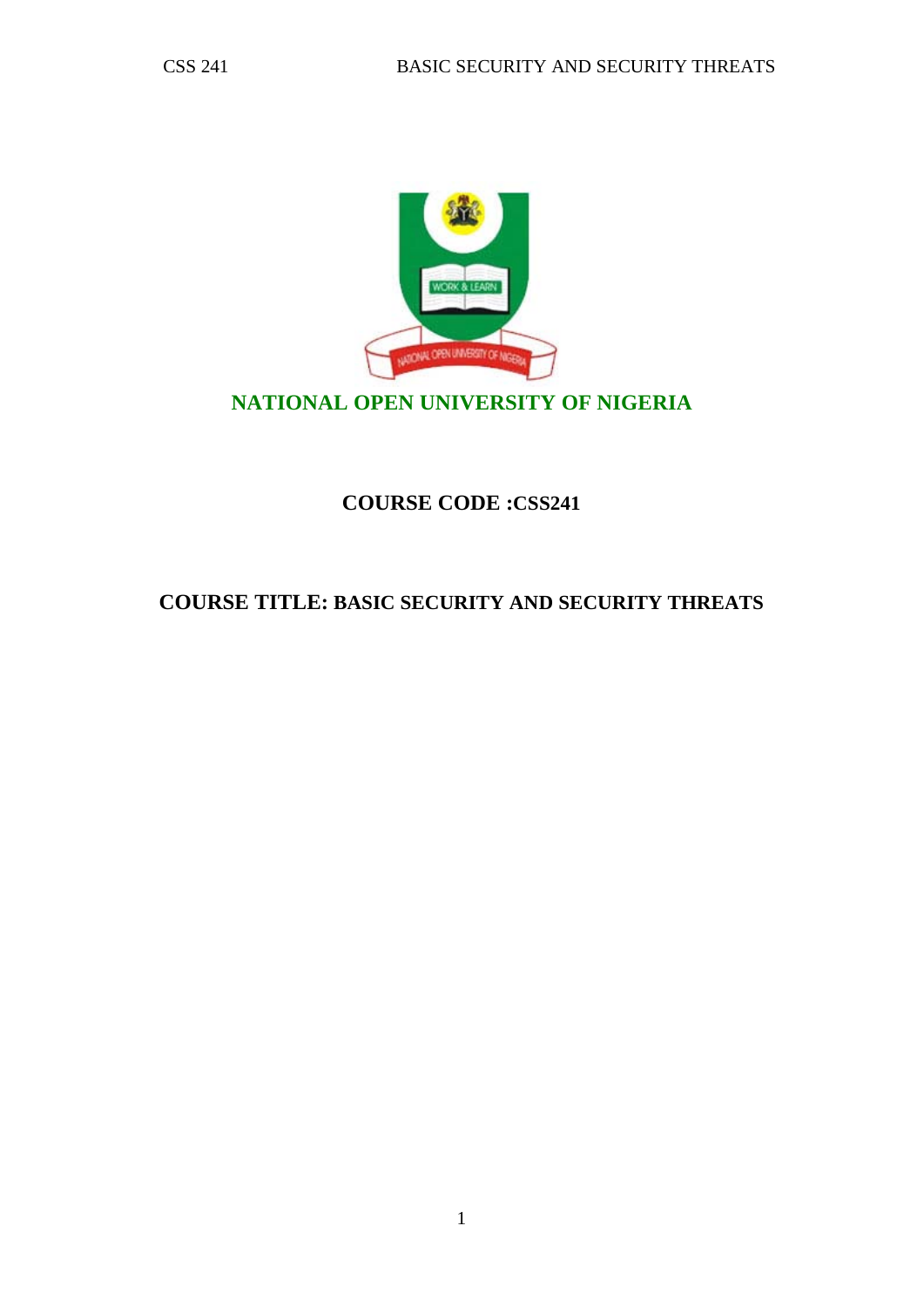# **COURSE GUIDE**

## **CSS241 BASIC SECURITY AND SECURITY THREATS**

| Course Developer/Writer   | Monsuru Adegboyega Kasali<br>Non-Violence and Intercultural Communication<br>Advocacy Initiatives, Ibadan, Nigeria                        |
|---------------------------|-------------------------------------------------------------------------------------------------------------------------------------------|
| Course Editor             | Rasidi Okunola, Ph. D<br>Department of Sociology<br>University of Ibadan<br><b>Oyo State</b>                                              |
| <b>Course Coordinator</b> | Adeniyi T. Adegoke, Ph.D<br>Criminology and Security Studies<br>School of Arts and Social Sciences<br>National Open University of Nigeria |
| Programme Leader          | Prof. Abdul-Rasheed Yesufu<br>Dean, School of Arts and Social Sciences<br>National Open University of Nigeria                             |

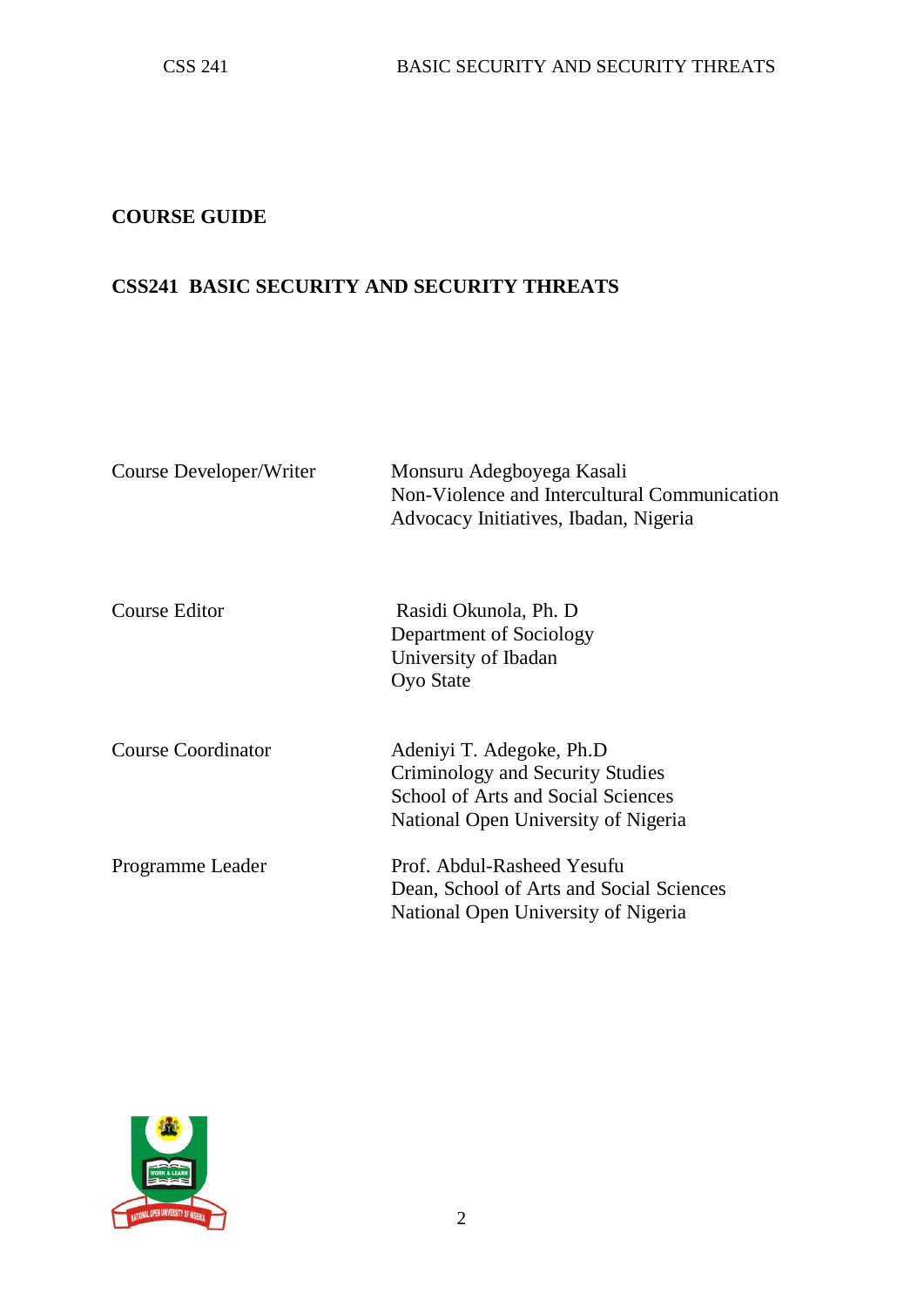#### **NATIONAL OPEN UNIVERSITY OF NIGERIA**

National Open University of Nigeria **Headquarters** 14/16 Ahmadu Bello Way Victoria Island Lagos

Abuja Office No. 5 Dar es Salam Street Off Aminu Kano Crescent Wuse II, Abuja Nigeria

e-mail: centralinfo@nou.edu.ng URL: www.nou.edu.ng

Published by

National Open University of Nigeria

Printed

ISBN:

All Rights Reserved

#### **CONTENTS PAGE**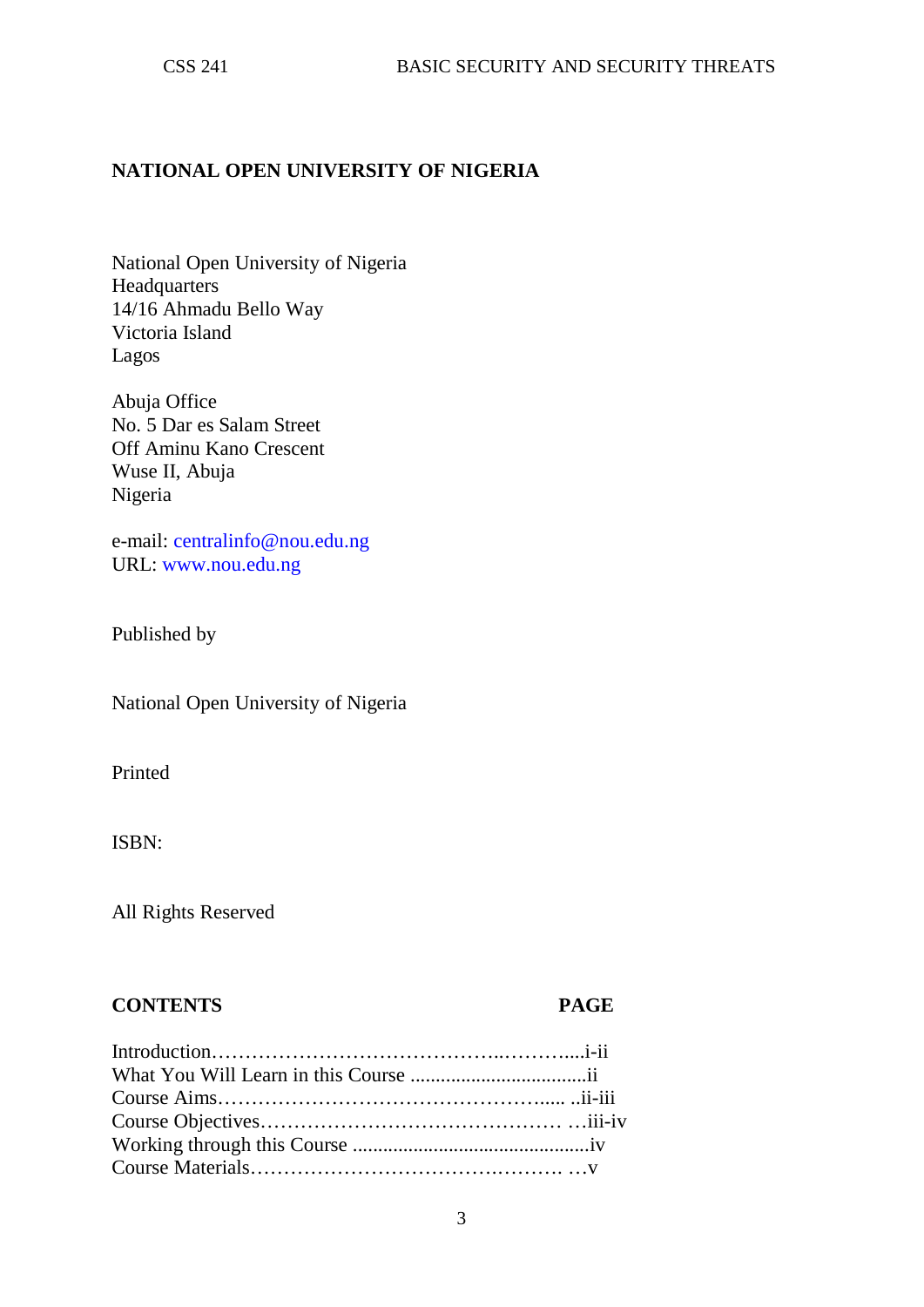## **Introduction**

CSS 241: Basic Security and Security Threats is a 3-credit unit course. It is a compulsory course for all undergraduate students in the field of Criminology and Security Studies of the University. The course is also recommended to any other student(s) particularly those in the School of Arts and Social Sciences, who may have interest in the study and survey of security theory and practice. The course can also be taken as elective or required course by other students whose main field(s) of discipline is not Criminology and Security Studies. However, the Course consists of 20 units, which include the meaning and approaches to security, forms of security, simulation in security planning and management, natural and manmade threats to security, safety measures to the management of security threats, civil security, intelligence and counter intelligence, etc. In this study, security issues and policies in Nigeria and Africa are given special focus with the aim of stimulating effective knowledge of the overall security situations and agenda in Nigeria and Africa, among the students so that they can identify, analyse, and proffer solutions to security problems locally and internationally.

The course has no compulsory pre-requisites. The course guide informs us on what this course is all about, what the student should appreciate in each unit, what text materials will be used and how we can make best use of these materials. This course guide also emphasises the need for students to take tutored marked assignments seriously. However, necessary information on tutored marked assignments shall be made known to students in a separate file, which will be sent to each student at appropriate time. This course is also supported with periodic tutorial classes.

## **What You Will Learn in this Course**

CSS 241: Basic Security and Security Threats as a course in the field of Criminology and Security Studies at the National Open University of Nigeria focuses on a wide range of issues concerning ways to effect basic security measures and policies and identifying various threats that can jeopardise the security of any people or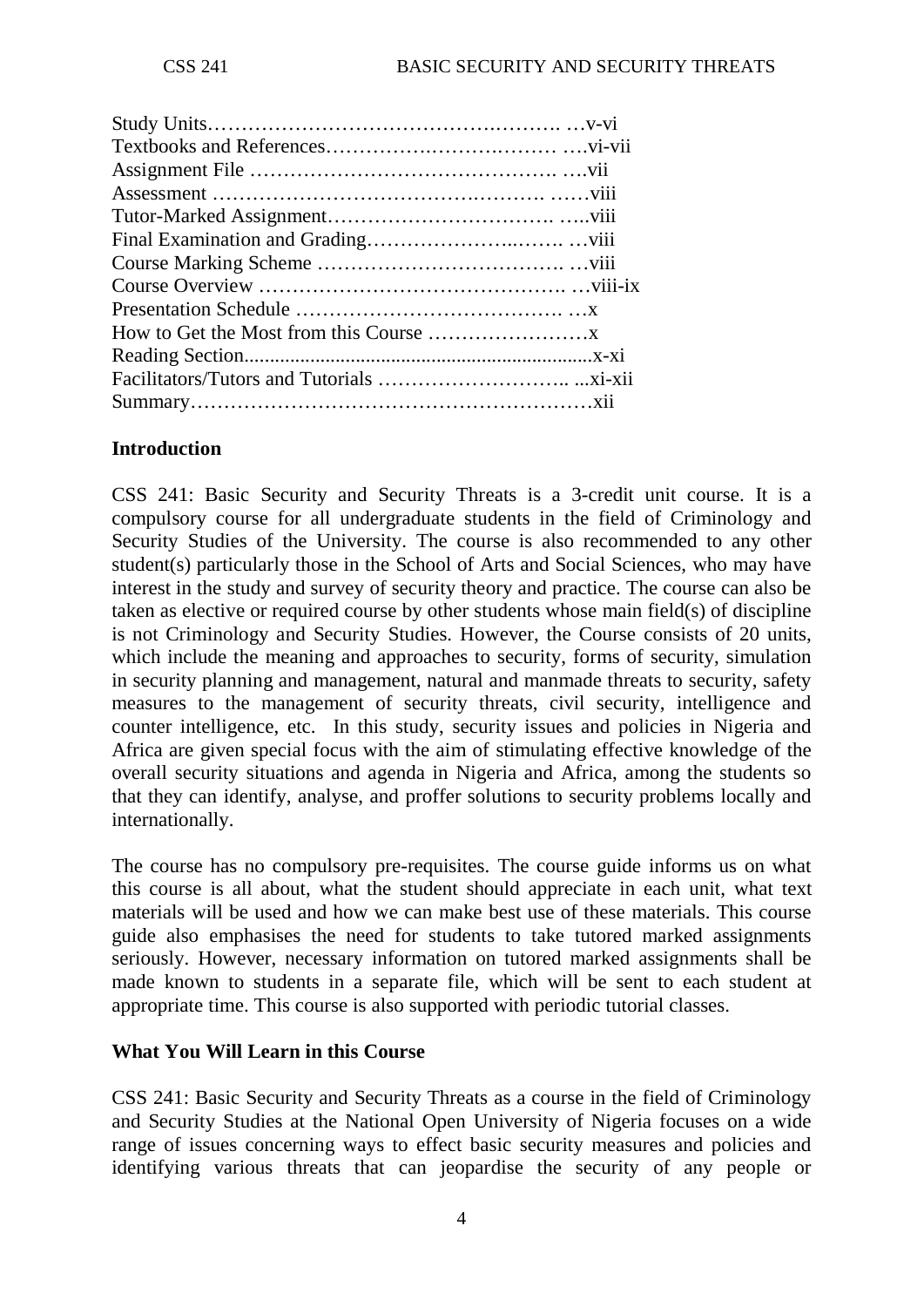community. In this course, we carefully analyse and assess security threats, to assist the student not only to identify these threats but also to develop diagnostic framework through which they can proffer solutions to hazard mitigation and effective security management. In this course, the student or reader will also be exposed to various measures that can safeguard the protection of life and property against the incidence of security threat and hazard.

Nevertheless, the essence of these safety measures is to provide the student or reader with various ways through which he/she can reduce losses from any incidence of hazard or security attack, if you cannot prevent such threat or hazard from occurring. Knowing the impact that active involvement of civilians in security process can have in complementing and increasing the capacity of the security personnel to carry out their duties effectively well, the course also explores the strategic importance of civil security and how it can contribute to effective security management and threat mitigation. However, the issue of intelligence is very germane in security planning and management. Due to this reason, it is not surprising to see a great number of countries expending huge resources in human and financial terms to fortify their intelligence security and infrastructure. And owing to the fact that security discourse cannot be complete without looking at the issue of intelligence, it is pertinent in this course to also discuss the subject (intelligence).

Thus, the course covers a wide spectrum of issues regarding security intelligence including meaning of intelligence, intelligence collection, to mention but a few. In this course, we shall complete our study by studying the importance of data mining and automated data analysis to crime prevention and detection, intelligence gathering, intelligence analysis, threat mitigation and the overall security management.

## **Course Aims**

The overall aim of CSS 241: Basic Security and Security Threats as a course is aimed at introducing you to the basic meaning of security and basic ideas, methodologies and approaches in security management. It is also aimed to expose the student or reader to knowing most of the existing threats to security. This may be categorised into two: natural and manmade. The study also explores the meaning of other manmade threats i.e. information warfare, arms production and proliferation, as well as war, and how they pose a risk to any people or communities.

Undoubtedly, the way the course draws its references from Nigeria and Africa in the analysis of various security threats makes it astounding and thought-provoking. It will provide assist the student a pathway in the field of Criminology and Security Studies to develop deliberate analytical consciousness on the aspects of general security practice and management through which the student can develop viable frameworks in proffering solutions to security problems locally and internationally. The course is also aimed to:

■ Identify basic security ideas and policy actions;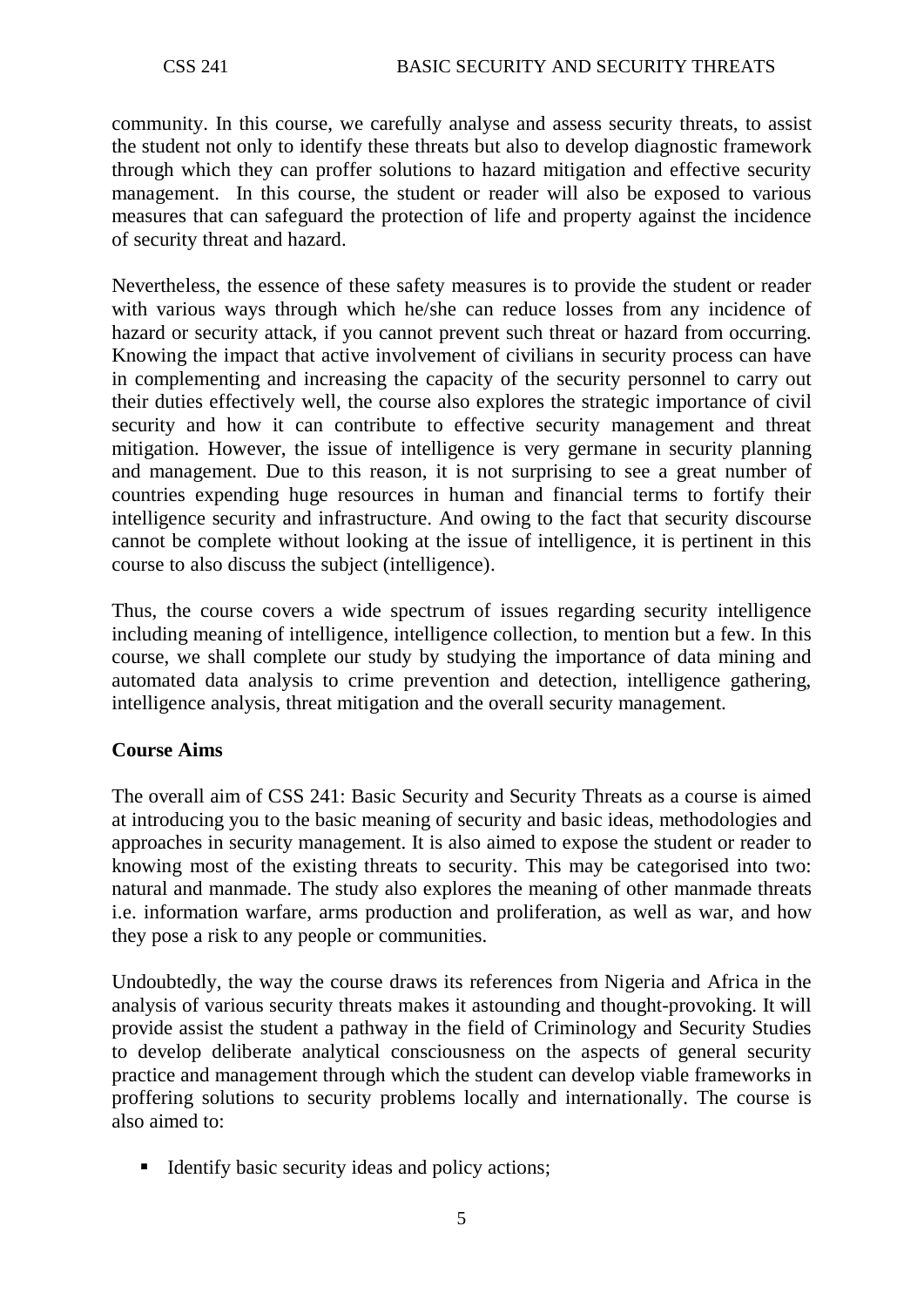- Clarify various forms of security especially how they constitute basic security management;
- **•** Describe the application of simulation in security planning and management;
- Conceptualise the term security threat;
- Categorise security threats;
- Discuss various types of major natural security threats;
- Examine various manmade security threats;
- **•** Draw inferences on how information warfare, arms production and proliferation like war constitute security threats;
- Propose safety measures against both natural and manmade threats to security;
- Explore how civil security can advance effective management of security in any community;
- Provide operational definition or meaning of the term intelligence;
- Elaborate on the activities and processes of intelligence of collection;
- Illustrate the processes of intelligence analysis; and
- Stress the importance of data mining and automated data analysis to intelligence gathering, intelligence analysis, crime investigation, crime prevention and detection, threat mitigation as well as security planning and management.

#### **Course Objectives**

With utmost desire to achieve the aims set out above, the course has a set of objectives demonstrated in all the units of the course. Each unit has its own objectives. Objectives are included at the beginning of every unit to assist the student to appreciate what he or she will come across in the study of each unit to facilitate his or her better understanding of the course-CSS 241: Basic Security and Security Threat. Student is therefore advised to read these objectives before studying the entire unit(s). It is helpful to do so. You should always look at the unit objectives after completing a unit. In this way, you can be sure that you have done what was required of you by the unit. Below are the wider objectives of this course as a whole. By meeting these objectives, you should have achieved the aims of the course as a whole. At the end of the course, you should be able to:

- Explain the meaning of security and its approaches;
- $\blacksquare$  Identify basic security ideas and policy actions;
- Clarify various forms of security especially how they constitute basic security management;
- Describe the application of simulation in security planning and management;
- Conceptualise the term security threat:
- Categorise security threats;
- Discuss various types of major natural security threats;
- Examine various manmade security threats:
- Draw inferences on how information warfare, arms production and proliferation as war constitute security threats;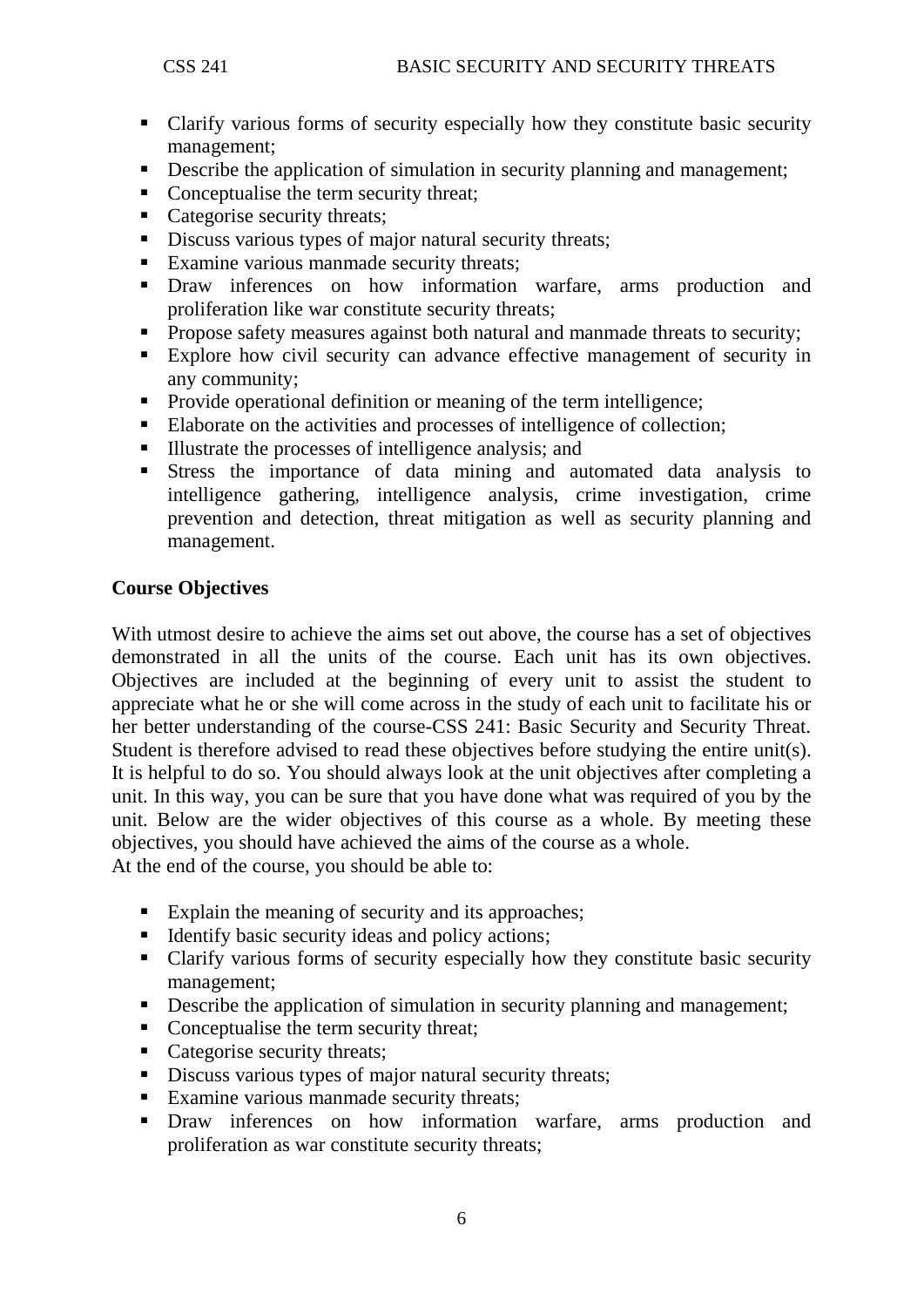- **Propose safety measures to the management of both the natural and manmade** threats to security;
- Explore how civil security can advance effective management of security in any community;
- Provide operational definition or meaning of the term intelligence:
- Elaborate on the activities and processes of intelligence of collection;
- Illustrate the processes of intelligence analysis; and
- Stress the importance of data mining and automated data analysis to intelligence gathering, intelligence analysis, crime investigation, crime prevention and detection, threat mitigation as well as security planning and management.

## **Working through this Course**

In completing this course, the student is required to study all the units, and try to read all (or a substantial number of) the recommended textbooks, journals and other reading materials including electronic resources. Each unit contains self assessment exercise(s) and the student is required to submit his or her assignment for the purpose of assessment. At the end of the course, the student(s) shall be examined. The time of the final examination and venue shall be communicated to all the registered students in due course by relevant school authorities or study centre management. Below are the components of the course and what you are required to do.

### **Course Materials**

Major components of the course include:

- 1. Course Guide
- 2. Study Units
- 3. Textbooks
- 4. Assignments File
- 5. Presentation Schedule

It is incumbent upon every student to get his or her own copy of the course material. You are also advised to contact your tutorial facilitator, if you have any difficulty in getting any of the text materials recommended for your further reading.

#### **Study Units**

In this course there are twenty units, which include:

#### **Module 1**

Unit 1 Security: Meaning and Approaches Unit 2 Forms of Security I Unit 3 Forms of Security II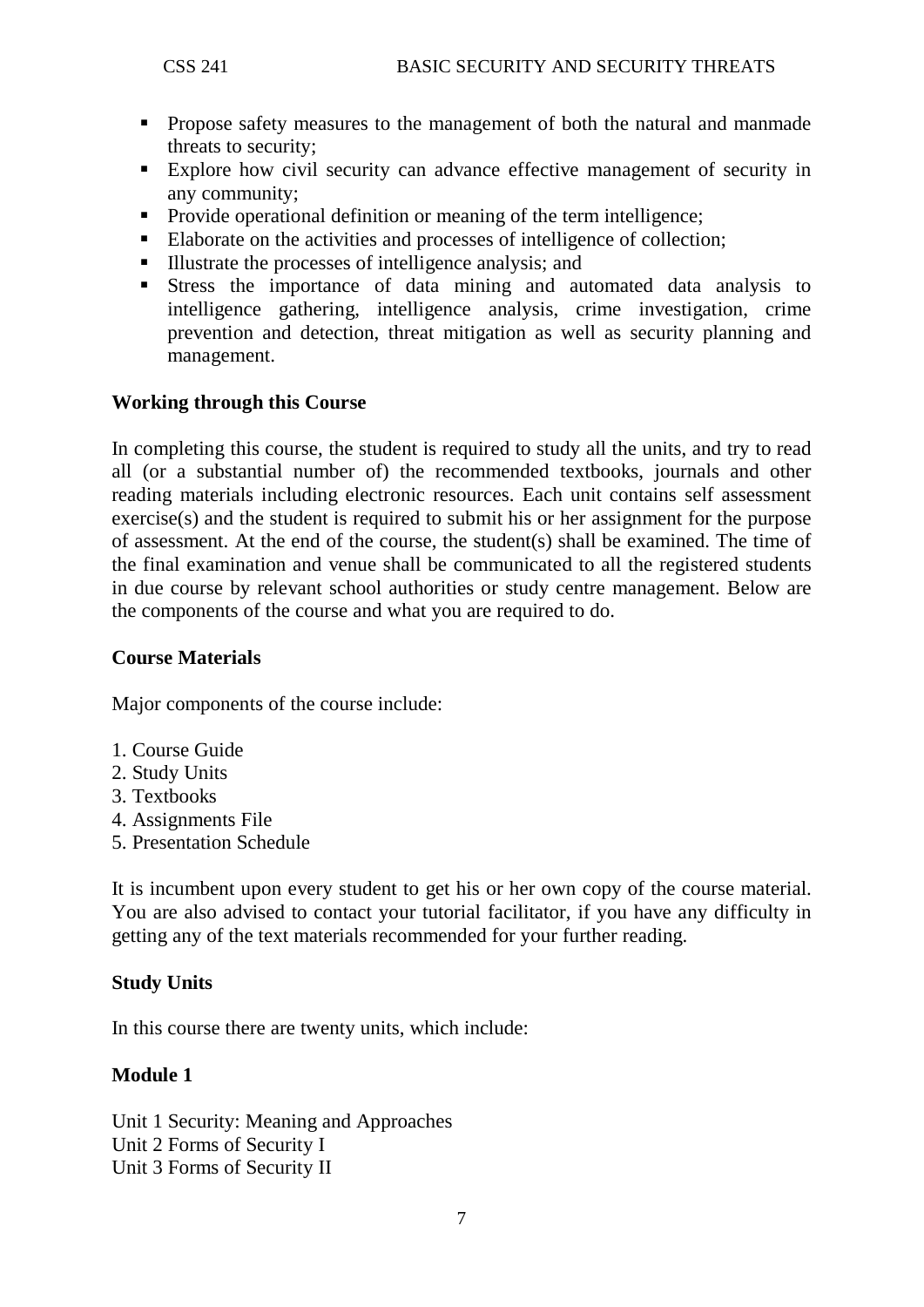Unit 4 Forms of Security III Unit 5 Simulation in Security Planning and Management

## **Module 2**

Unit 1 Meaning and Types of Security Threat I: Natural Threats Unit 2 Meaning and Types of Security Threat II: Manmade Threats Unit 3 Information Warfare as a Security Threat Unit 4 Arms Production and Proliferation as a Potential Threat to Security Unit 5 War as a Security Threat

## **Module 3**

Unit 1 Safety Measures to the Management of Natural Threats Unit 2 Safety Measures to the Management of Manmade Threats I Unit 3 Safety Measures to the Management of Manmade Threats II Unit 4 Civil Security: Meaning and Approach I Unit 5 Civil Security: Meaning and Approach II

## **Module 4**

Unit 1 Meaning of Intelligence Unit 2 Intelligence Collection and Disciplines Unit 3 Intelligence Analysis and Evaluation Unit 4 Counter-Intelligence Unit 5 Data Mining and Automated Data Analysis

The first module consists of five units, which will expose the student or reader to the conceptual definition of security and various approaches to security studies and practice. In this set of units, we shall also examine different forms of security and the last area of discourse in this module is simulation in security planning and management. In this course, we shall dedicate the second module to explore some of the major threats to security. We shall begin our study in this module by explaining the meaning of security threat and then categorise types of threats. In order to further illuminate the subject (security threat), we shall be drawing inferences to show how such issues like information warfare, arms production and proliferation as well as war undermine the security of any people or community.

In the third module, we shall be focussing on various actions and processes through which we can safeguard our lives and property against hazardous incidents or threats/attacks. We are aware that our discourse on safety measures cannot be complete if we fail to discuss issues of civil security, which can help in building the capacity of the people, towards acting creatively and effectively to mitigate or reduce the losses that may accompany a hazardous incident or attack. Owing to the strategic importance of intelligence to security management, we shall be discussing wide range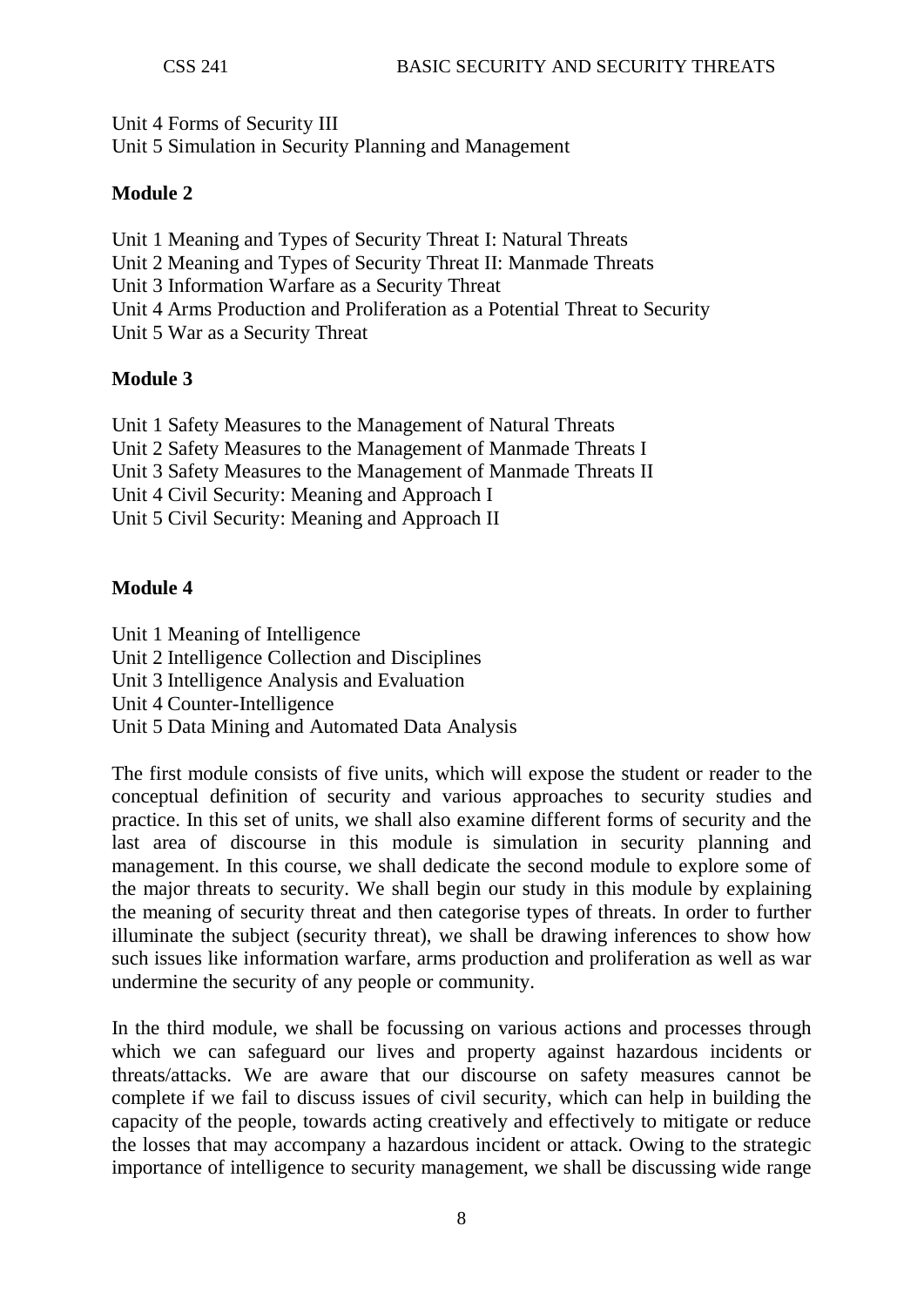of issues about it (intelligence) in a few units. We shall do this by adapting the past works of the author for the same programme and university on the subject of intelligence. In furtherance of our knowledge on basic security and threat mitigation, we deem it necessary to shed light on the importance and application of data mining and automated data analysis to security operation.

### **Text-Books and References**

The following textbooks are recommended to each student taking the course.

Alemika, E. E. O. (1997). Police, Policing and Crime Control in Nigeria. *Nigerian Journal of Policy and Strategy* 12 (1 & 2): 71 - 98. Alemika, E. E. O. (1993). Colonialism, State and Policing in Nigeria. *Crime, Law and Social Change* 20: 189-219.

Dannreuther, R. (2007). *International Security: The Contemporary Agenda*. West Sussex: John Willey & Sons.

Kinkus, J.F. (2002). Science and Technology Resources on the Internet: Computer Security. *Issues in Science and Technology Librarianship*, No. 36. Available on [://www.istl.org/02-fall/index.html.](http://www.istl.org/02-fall/index.html) Retrieved on 30 August, 2009.

Molander, R. C., Riddile, A. S. & Wilson, P. (1996). *Strategic Information Warfare: A New Face of War*. Santa Monica, California: RAND, MR-661-OSD.

Bar, M. S, (2005). West Africa: From a Security Complex to a Security Community. *African Security Review* 14 (2). Also available on [://www.iss.co.za/index.php](http://www.iss.co.za/index.php%20?link_id=3&slink_id=1936&link_type=12&slink_type=12&tmpl_id=3)  ?link id=3&slink id=1936&link type=12&slink type=12&tmpl id=3. Retrieved on 3 December, 2009.

Shettima, K. & Chukwuma, I. (2002). Crime and Human Rights in Nigeria. Paper Presented at the International Council on Human Rights Policy Review Seminar, themed Crime: Managing Public Order in Countries in Transition. New York, 21-22 October.

Sutton, J. L. & Kemp, G. (1966). *Arms to Developing Countries: 1945-1965*. London: Institute of Strategic Studies.

Onyeozili, E. C. (2005). Obstacles to Effective Policing in Nigeria. *African Journal of Criminology and Justice Studies* 1(1): 32-54.

Tickner, J.A. (1995) Re-visioning Security. In: Booth, K. & Smiths, S. (eds.). *International Relations Theory Today*. Cambridge: Polity Press. 175-198.

Waever, Ole (1995). Securitization and Desecuritization. In: Lipschutz, R.D (ed.). *On Security*. New York: Columbia University Press. 46-86.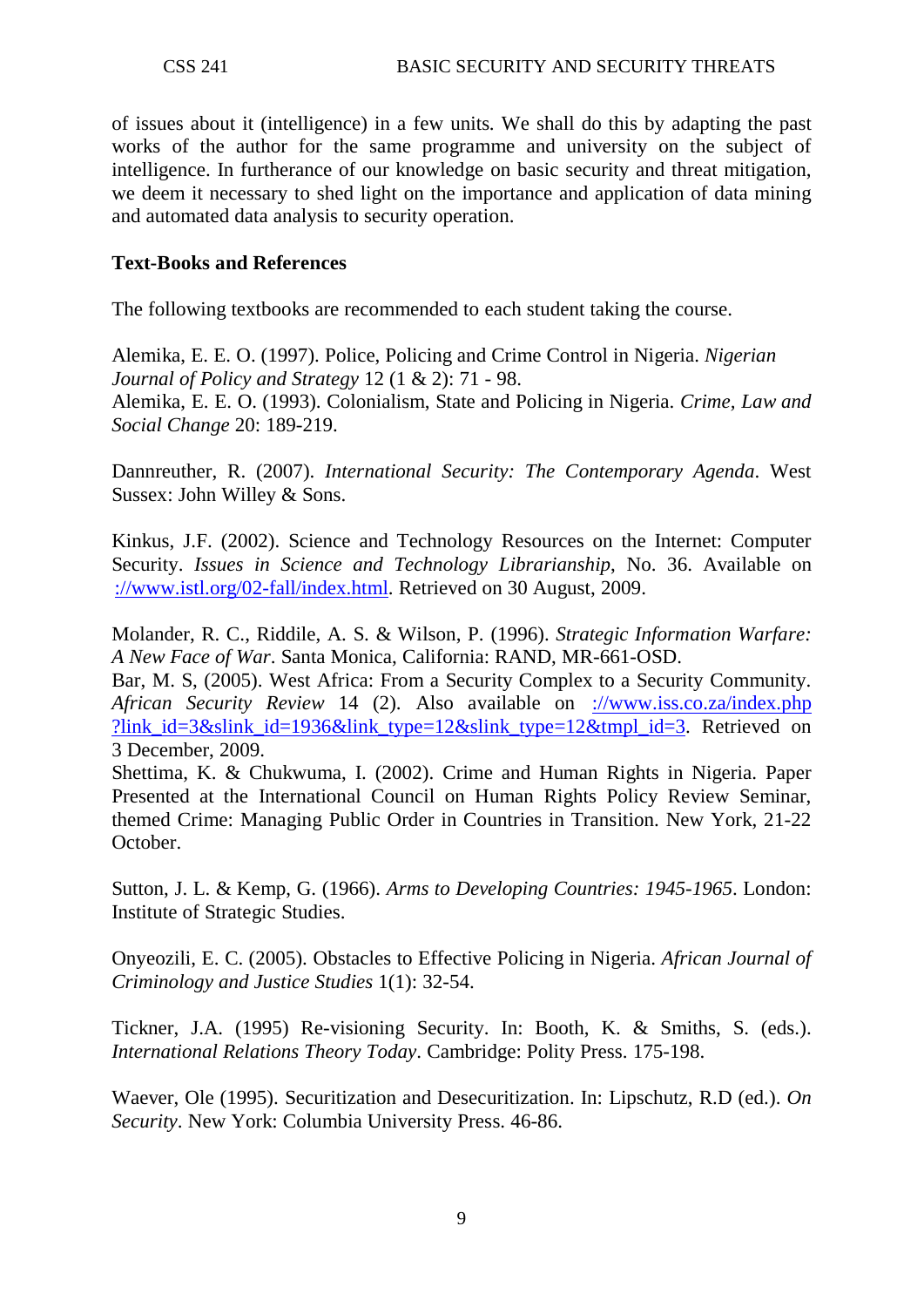Wardlaw, G. (1989). *Political Terrorism: Theory, Tactics and Counter Measures*. Cambridge: Cambridge University Press (2nd Edition).

Garland, D. (2001). *The Culture of Control: Crime and Social Order in Contemporary Society.* Oxford: Oxford University Press.

Lipschutz, R. D. (ed.). (1995). *On Security*. New York: Columbia University Press. Davies, P. H. J. (2002). "Ideas of Intelligence: Divergent National Concepts and Institution". *Intelligence*, Vol. 24 (3), Fall. Also available on [.harvardir.org/articles](http://www.harvardir.org/articles%20/1064%20131)  [/1064 131.](http://www.harvardir.org/articles%20/1064%20131) Retrieved on  $8<sup>th</sup>$  April, 2008.

Monahan, T. (ed.). (2006). *Surveillance and Security: Technological Politics and Power in Everyday life*, New York: Routledge.

Dory, A.J. (2003). *Civil Security: Americans and the Challenges of Homeland Security*. Washington DC: Center for Strategic and International Studies (September).

## **Assignment File**

In this file, you will find the necessary details of the assignments you must submit to your tutor for assessment. The marks you get from these assignments will form part of your final assessment in this course.

#### **Assessment**

There are two aspects to the assessment of this course. First the tutor-marked assignments and second is there is a written examination. In tackling the assignments, you are expected to apply information and knowledge acquired during this course. The assignments must be submitted to your tutor for assessment in accordance with the deadlines stated in the Assignment File. The work you submit to your tutor for assessment will count for 30% of your total course mark. At the end of the course, you will need to sit for a final three-hour examination. This will count for 70% of your total course mark.

#### **Tutor-Marked Assignment**

There are twenty tutor-marked assignments in this course. You need to submit four assignments out of which the best three will be used for your assessment. These three assignments shall make 30% of your total course mark. Assignment questions for the units in this course are contained in the Assignment File. You should be able to complete your assignments from the information and materials contained in your set textbooks, reading and study units. However, you are advised to use other references to broaden your viewpoint and provide a deeper understanding of the subject. When you have completed each assignment, send it, together with TMA (tutor-marked assignment) file to your tutor. Make sure that each assignment gets to your tutor on or before the deadline. And in case of being unable to complete your work on time,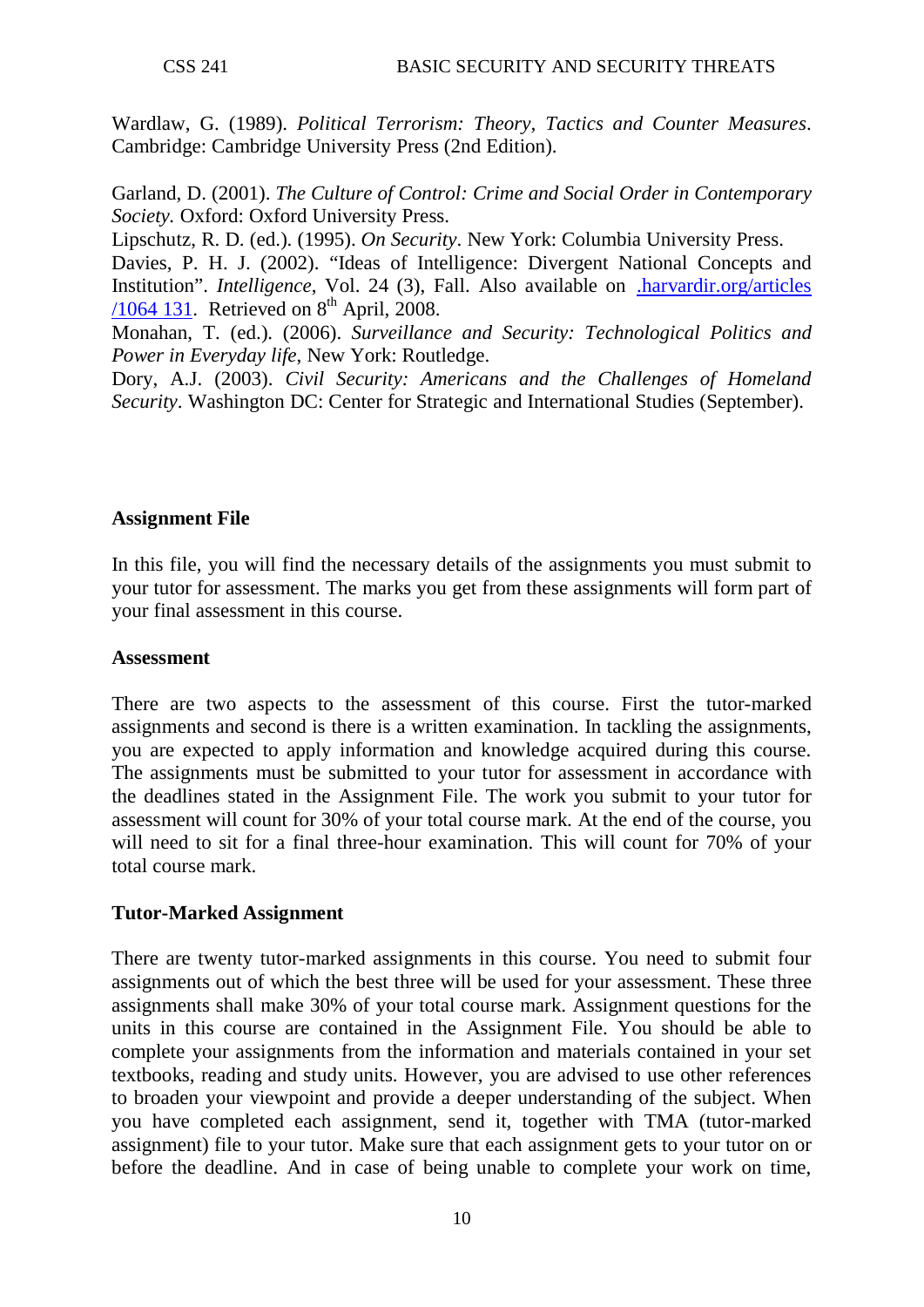contact your tutor or betterstill your study centre manager (overseer) before the submission deadline of assignments elapses to discuss the possibility of an extension.

## **Final Examination and Grading**

The final examination of CSS 241 shall be of three hours' duration and have a value of 70% of the total course grade. The examination shall consist of questions which reflect the type of self-testing, practice exercises and tutor-marked problems you have come across. All areas of the course will be assessed. You are advised to revise the entire course after studying the last unit before you sit for the examination. You will find it useful to review your tutor-marked assignments and the comments of your tutor on them

before the final examination.

#### **Course Marking Scheme**

| Assessment               | <b>Marks</b>                                                                                                                                 |
|--------------------------|----------------------------------------------------------------------------------------------------------------------------------------------|
| Assignment $1 - 4$       | Four Assignments are to be submitted,<br>out of which the three best shall be<br>considered at 10% each, making 30% of<br>the overall scores |
| <b>Final Examination</b> | 70% of overall course marks                                                                                                                  |
| Total                    | 100% of course marks                                                                                                                         |

This table shows how the actual course marking is broken down.

Table 1: Course Making Scheme

#### **Course Overview**

This table brings together the entire units contained in this course, the number of weeks you should take to complete them, and the assignments that follow.

| Unit           | Title                                 | Week's         | Assessment (end of |
|----------------|---------------------------------------|----------------|--------------------|
|                |                                       | Activity       | Unit)              |
|                | Course Guide                          |                |                    |
|                | Security: Meaning and Approaches      |                | Assignment 1       |
| 2              | Forms of Security I                   | 2              | Assignment 2       |
| 3              | Forms of Security II                  | $\overline{2}$ | Assignment 3       |
| $\overline{4}$ | Forms of Security III                 | 3              | Assignment 4       |
| $\overline{5}$ | Simulation in Security Planning and   | $\overline{4}$ | Assignment 5       |
|                | Management                            |                |                    |
| 6              | Meaning & Types of Security Threat I: | .5             | Assignment 6       |
|                | <b>Natural Threats</b>                |                |                    |
| 7              | Meaning & Types of Security Threat    | 6              | Assignment 7       |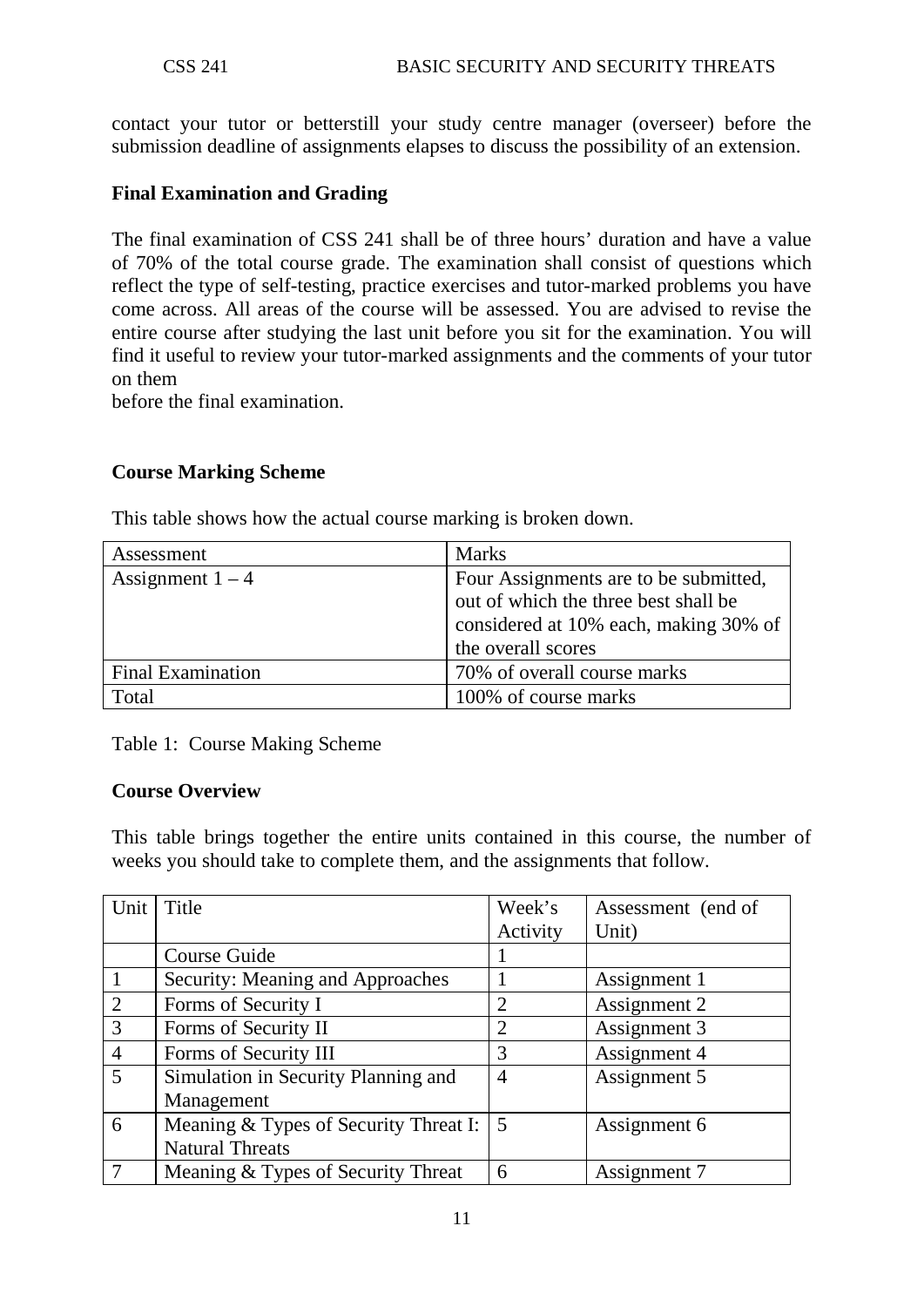|    | II: Manmade Threats                            |                |               |
|----|------------------------------------------------|----------------|---------------|
| 8  | Information Warfare as a Security              | 6              | Assignment 8  |
|    | <b>Threat</b>                                  |                |               |
| 9  | Arms Production and Proliferation as a         | 7              | Assignment 9  |
|    | <b>Potential Threat to Security</b>            |                |               |
| 10 | War as a Security Threat                       | $\overline{7}$ | Assignment 10 |
| 11 | Safety Measures to the Management              | 8              | Assignment 11 |
|    | of Natural Threats                             |                |               |
| 12 | Safety Measures to the Management              | 9              | Assignment 12 |
|    | of Manmade Threats I                           |                |               |
| 13 | Safety Measures to the Management              | 10             | Assignment 13 |
|    | of Manmade Threats II                          |                |               |
| 14 | Civil Security: Meaning and                    | 11             | Assignment 14 |
|    | Approaches I                                   |                |               |
| 15 | Civil Security: Meaning and                    | 11             | Assignment 15 |
|    | Approaches II                                  |                |               |
| 16 | Meaning of Intelligence                        | 12             | Assignment 16 |
| 17 | <b>Intelligence Collection and Disciplines</b> | 13             | Assignment 17 |
| 18 | <b>Intelligence Analysis and Evaluation</b>    | 14             | Assignment 18 |
| 19 | Counter-Intelligence                           | 15             | Assignment 19 |
| 20 | Data Mining and Automated Data                 | 16             | Assignment 20 |
|    | Analysis                                       |                |               |
| 21 | Revision                                       | 17             |               |
| 22 | Examination                                    | 18             |               |

Table 2: Course Overview

#### **Presentation Schedule**

The Presentation Schedule included in your course materials gives you the important dates for the completion of tutor-marked assignments and attending tutorials. Remember, you are required to submit all your assignments by the due date. You should guard against falling behind in your work.

#### **How to Get the Best from this Course**

In distance learning the study units replace the university lecturer. This is one of the great advantages of distance learning; you can read and work through specially designed study materials at your own pace, and at a time and place that suit you best. Think of it as reading the lecture instead of listening to a lecturer. In this same way that a lecturer might set some reading for you to do, the study units tell you when to read your set of books or other materials. Just as a lecturer might give you an in-class exercise, your study units provide exercises for you to do at appropriate points. Each of the study units follows a common format. The first item is an introduction to the subject matter of the unit and how a particular unit is integrated with the other units and the course as a whole. Next is a set of learning objectives. These objectives shall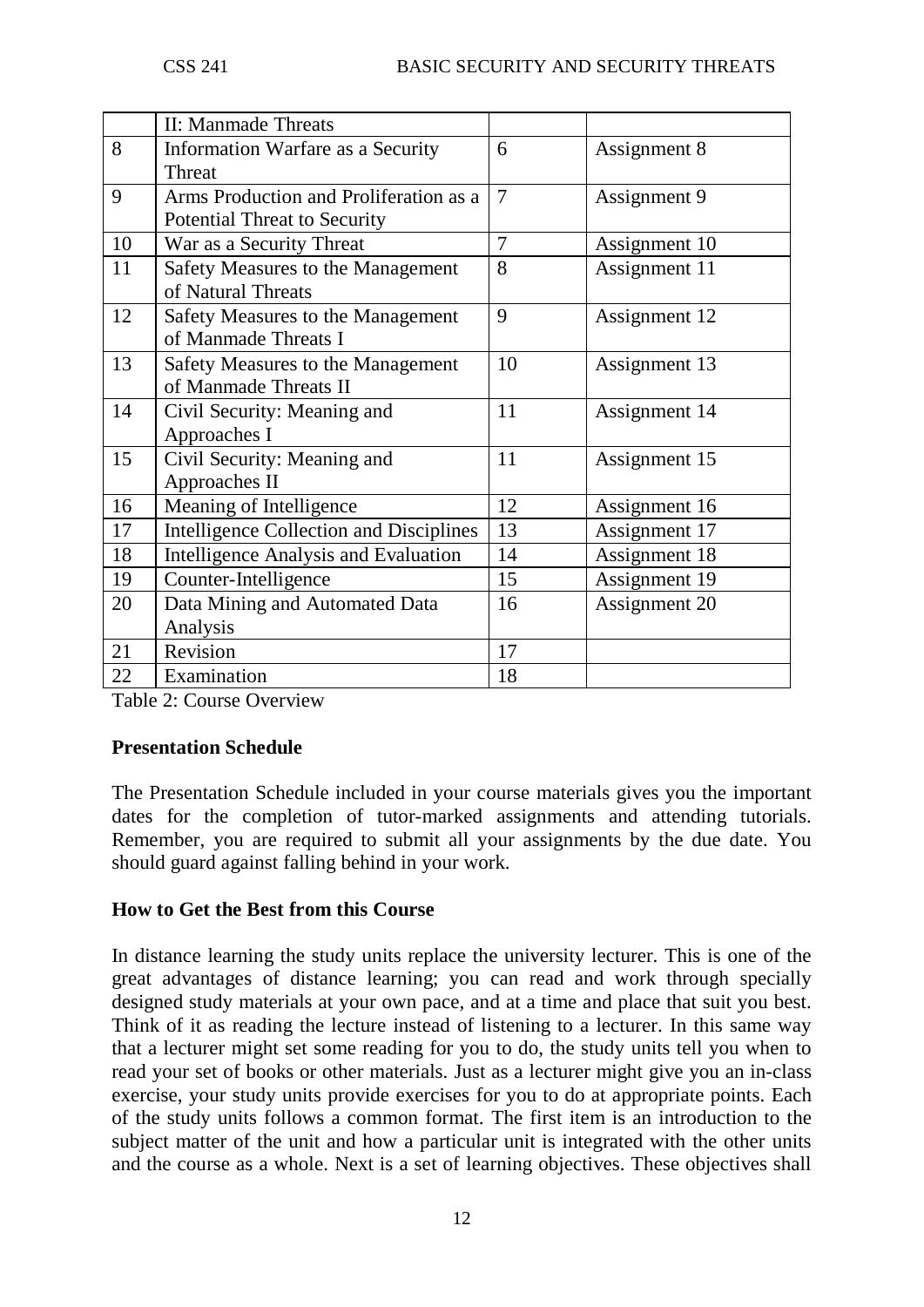let you know what you should do by the time you have completed the unit. You should use these objectives to guide your study. When you have finished the units you must go back and check whether you have achieved the objectives. If you make a habit of doing this, you will significantly improve your chances of passing the course. The main body of the unit guides you through the required reading from other sources.

#### **Reading Section**

Remember that your tutor's job is to assist you. When you need help, don't hesitate to call and ask your tutor to provide it.

1. Read this Course Guide thoroughly.

2. Organize a study schedule. Refer to the 'Course overview' for more details. Note the time you are expected to spend on each unit and how the assignments related to the units. Whatever method you choose to use, you should decide on and write in your own dates for working on each unit.

3. Once you have created your own study schedule, do everything you can to stick to it. The major reason why students fail is that they fall behind in their course work. If you run into difficulties with your schedule, please let your tutor know before it is too late to help.

4. Turn to Unit 1 and read the introduction and the objectives for the unit.

5. Assemble the study materials. Information about what you need for a unit is given in the 'Overview' at the beginning of each unit. You will almost always need both the study unit you are working on and one of your set books on your desk at the same time.

6. Work through the unit. The content of the unit itself has been arranged to provide a sequence for you to follow. As you work through the unit you will be instructed to read sections from your set books or other articles. Use the unit to guide your reading.

7. Review the objectives for each study unit to confirm that you have achieved them. If you feel unsure about any of the objectives, review the study material or consult your tutor.

8. When you are confident that you have achieved a unit's objectives, you can then start on the next unit. Proceed unit by unit through the course and try to pace your study so that you can keep yourself on schedule.

9. When you have submitted an assignment to your tutor for marking, do not wait for its return before starting on the next unit. Keep to your schedule. When the assignment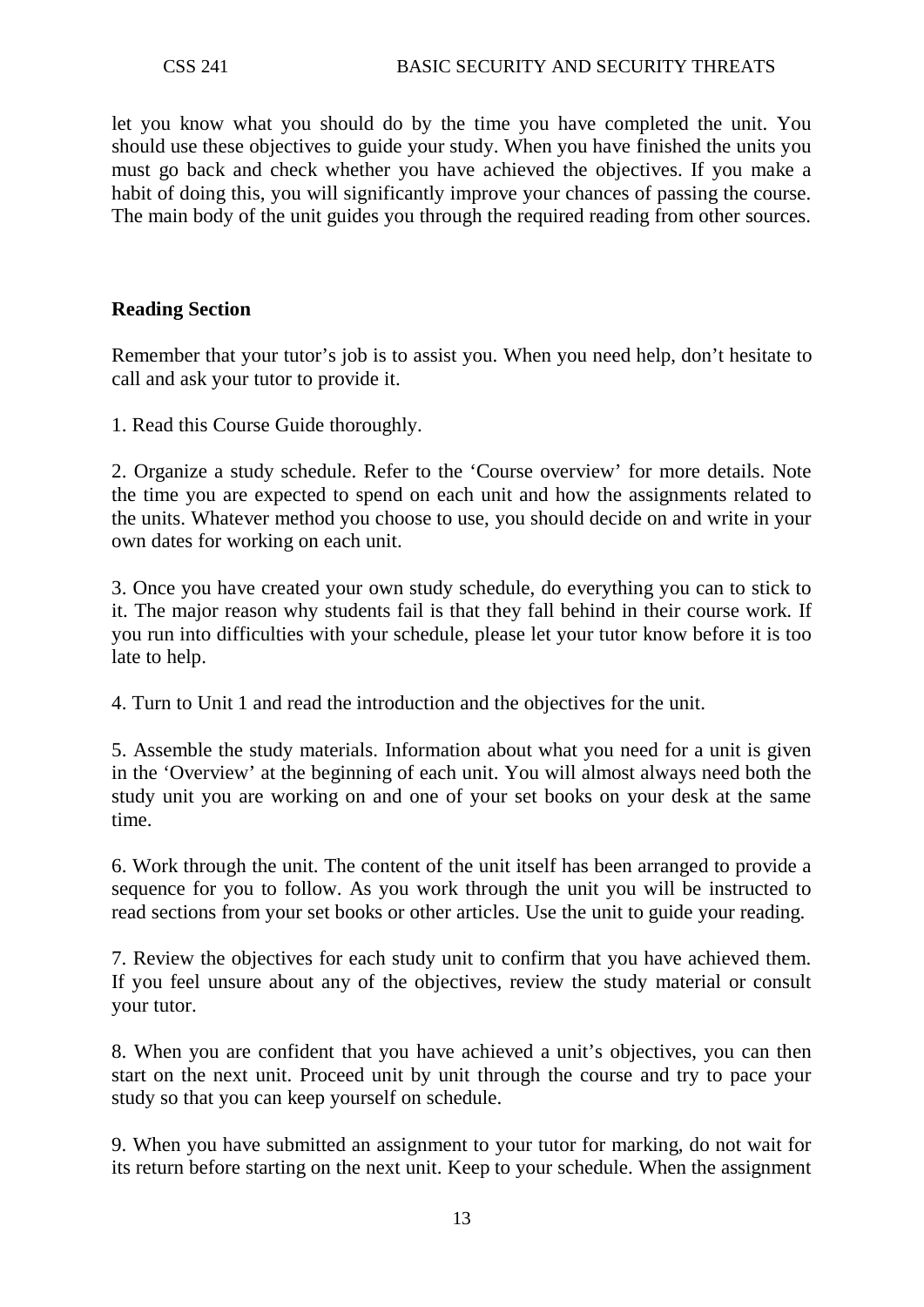is returned, pay particular attention to your tutor's comments, both on the Tutor-Marked

Assignment form and also on what is written on the assignment. Consult your tutor as soon as possible if you have any questions or problems.

10. After completing the last unit, review the course and prepare yourself for the final examination. Check that you have achieved the unit objectives (listed at the beginning of each unity) and the course objectives (listed in this Course Guide).

## **Facilitators/Tutors and Tutorials**

There are between 8 and 12 hours of tutorials provided in support of this course. The dates, time and venue of these tutorials shall be communicated to you. The name and phone number of your tutor will be made known to you immediately you are allocated a tutorial group. Your tutor will mark and comment on your assignments, keep a close watch on your progress and on any difficulties you might encounter and provide assistance to you during the course. You must mail your tutor-marked assignments to your tutor well before the due date (at least two working days are required). They will be marked by your tutor and returned to you as soon as possible. Do not hesitate to contact your tutor by telephone, e-mail, or discussion board if you need help. You will definitely benefit a lot by doing that. Contact your tutor if:

- $\cdot$  you do not understand any part of the study units or the assigned readings;
- $\bullet$  vou have difficulty with the self-tests or exercises; and
- $\cdot$  you have a question or problem with an assignment, with your tutor's comments on an assignment or with the grading of an assignment.

You should make an effort to attend the tutorials. This is the only opportunity you have to enjoy face to face contact with your tutor and ask questions which are answered instantly. You can raise any problem encountered in the course of your study. To gain the maximum benefit from course tutorials, prepare a question list before attending them. You will learn a lot from participating by active discussion.

#### **Summary**

CSS 241 aims to expose you to the basic ideas and methodologies to security planning and management as well various issues and incidents that constitute threat to overall security arrangement of any people or society. As you complete this course, you should be able to answer the following questions:

- Explain the meaning of security and its approaches;
- $\blacksquare$  Identify basic security ideas and policy actions;
- Clarify various forms of security as especially they constitute basic security management;
- Describe the application of simulation in security planning and management;
- Conceptualise the term security threat;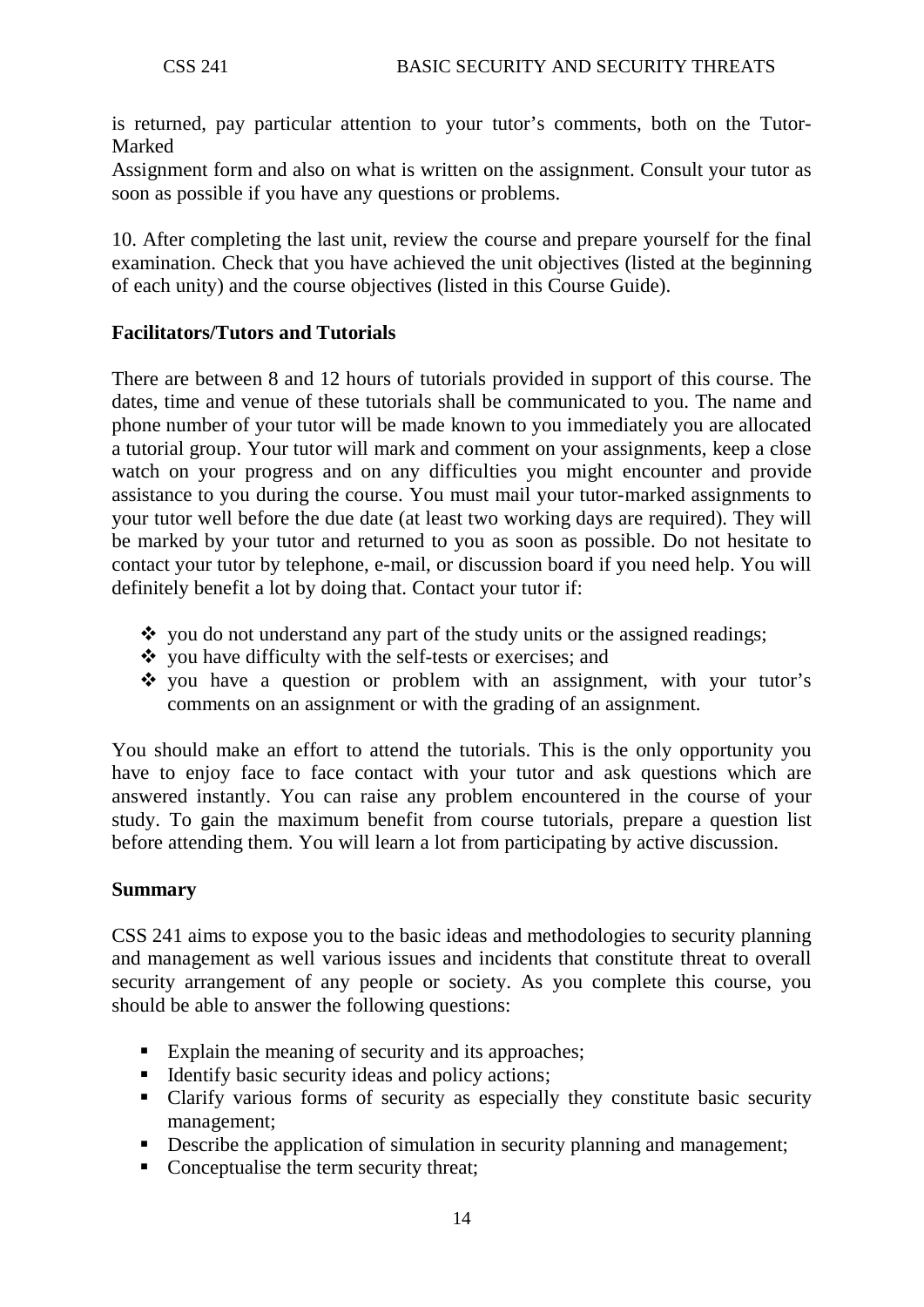- Categorise security threats;
- Discuss various types of major natural security threats;
- Examine various manmade security threats;
- Draw inferences on how information warfare, arms production and proliferation as well as war constitute security threats;
- **Propose safety measures to the management of both the natural and manmade** threats to security;
- Explore how civil security can advance effective management of security in any community;
- Provide operational definition or meaning of the term intelligence;
- Elaborate on the activities and processes of intelligence of collection;
- Illustrate the processes of intelligence analysis; and
- Stress the importance of data mining and automated data analysis to intelligence gathering, intelligence analysis, crime investigation, crime prevention and detection, threat mitigation as well as security planning and management.

**Finally, you are advised to read the course material appreciably well in order to prepare fully and not be caught unawares by the final examination questions. We sincerely wish you success in your academic career as you will find this course (CSS 241) very interesting. You should always avoid examination malpractices!**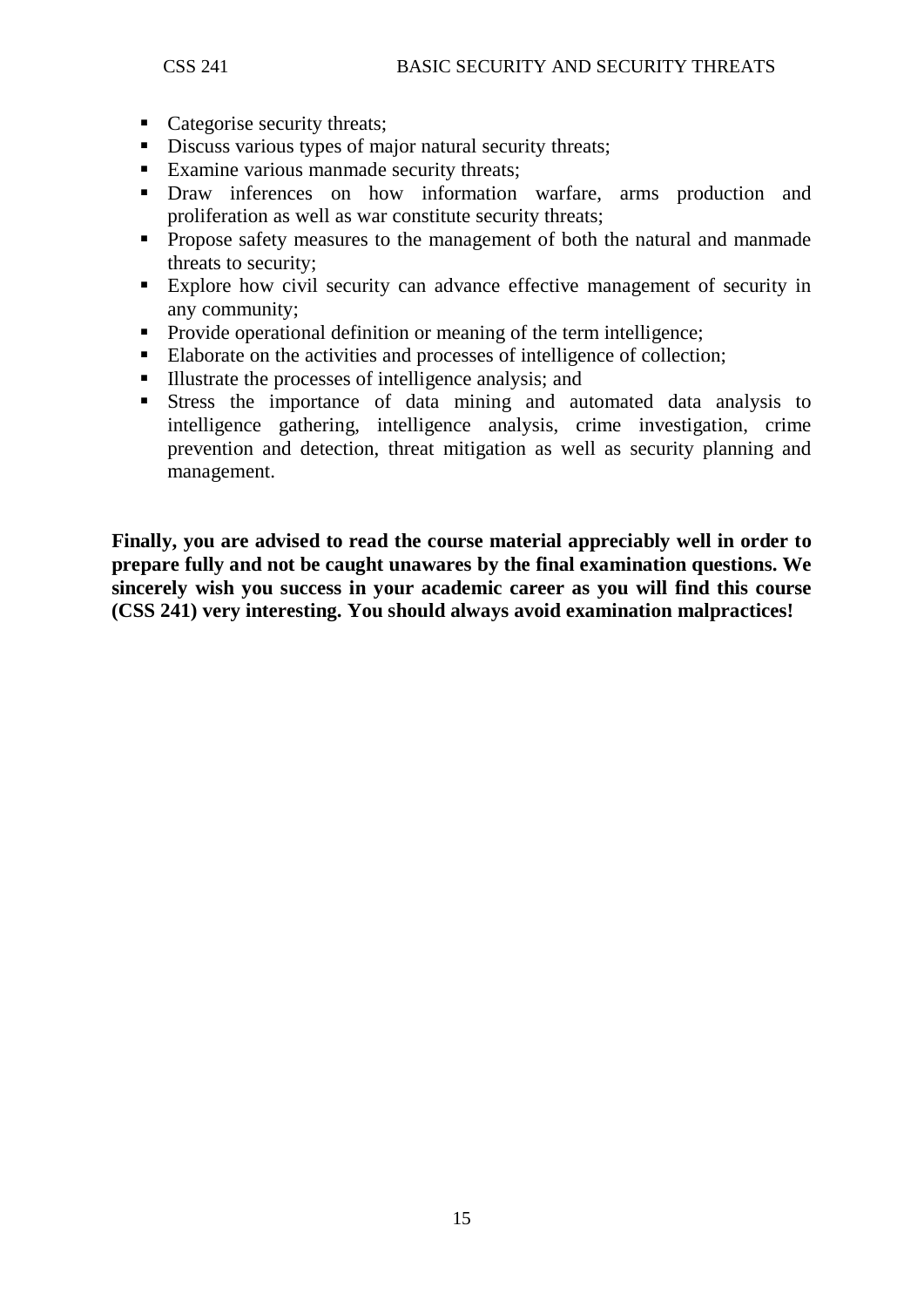## **CSS241 BASIC SECURITY AND SECURITY THREATS**

| Course Developer/Writer | Monsuru Adegboyega Kasali<br>Non-Violence and Intercultural Communication<br>Advocacy Initiatives, Ibadan, Nigeria                        |
|-------------------------|-------------------------------------------------------------------------------------------------------------------------------------------|
| Course Editor           | Rasidi Okunola, Ph. D<br>Department of Sociology<br>University of Ibadan<br>Oyo State                                                     |
| Course Coordinator      | Adeniyi T. Adegoke, Ph.D<br>Criminology and Security Studies<br>School of Arts and Social Sciences<br>National Open University of Nigeria |
| Programme Leader        | Prof. Abdul-Rasheed Yesufu<br>Dean, School of Arts and Social Sciences<br>National Open University of Nigeria                             |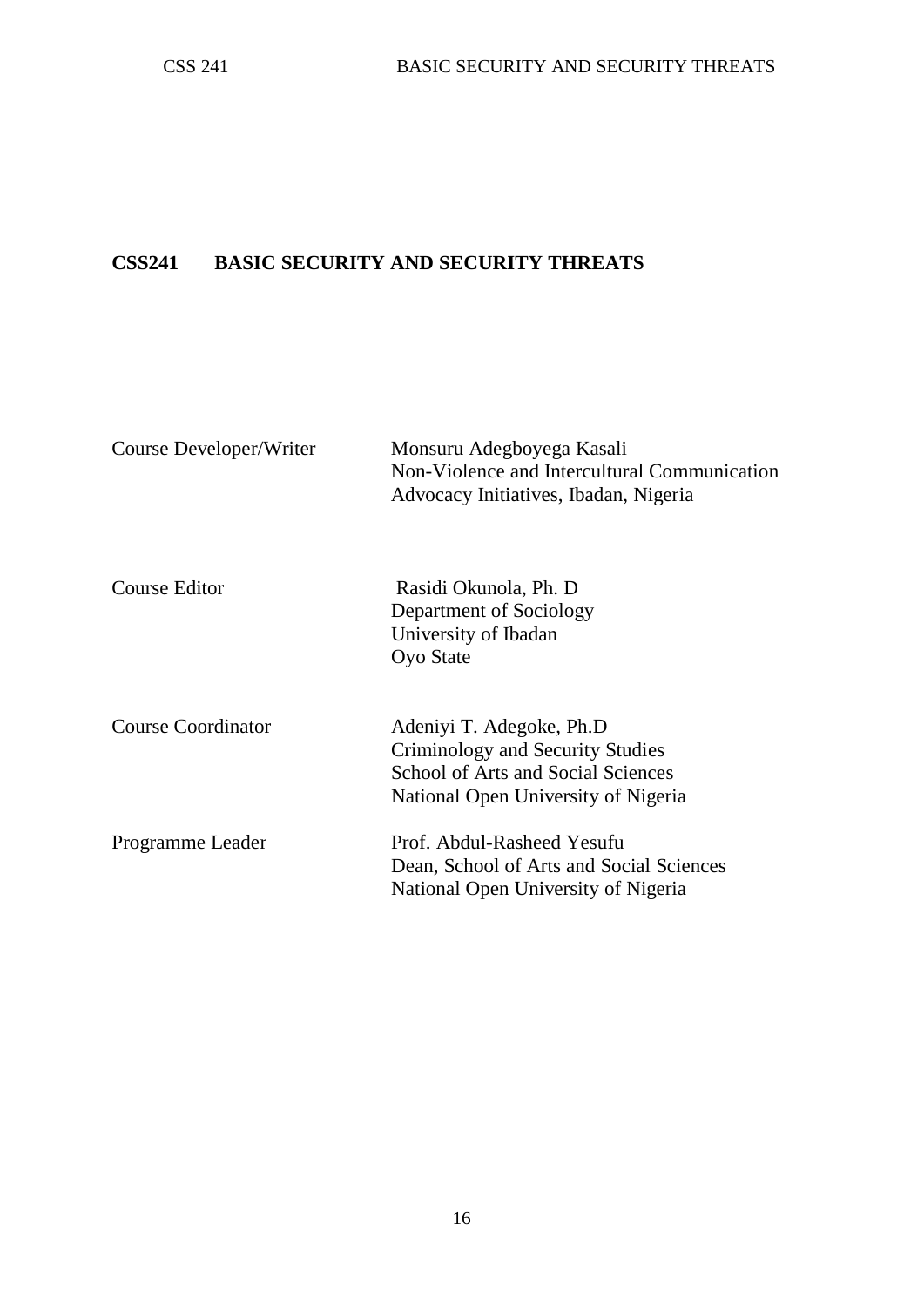

## **NATIONAL OPEN UNIVERSITY OF NIGERIA**

National Open University of Nigeria Headquarters 14/16 Ahmadu Bello Way Victoria Island Lagos

Abuja Office No. 5 Dar es Salam Street Off Aminu Kano Crescent Wuse II, Abuja Nigeria

e-mail: centralinfo@nou.edu.ng URL: www.nou.edu.ng

Published by

National Open University of Nigeria

Printed

ISBN:

All Rights Reserved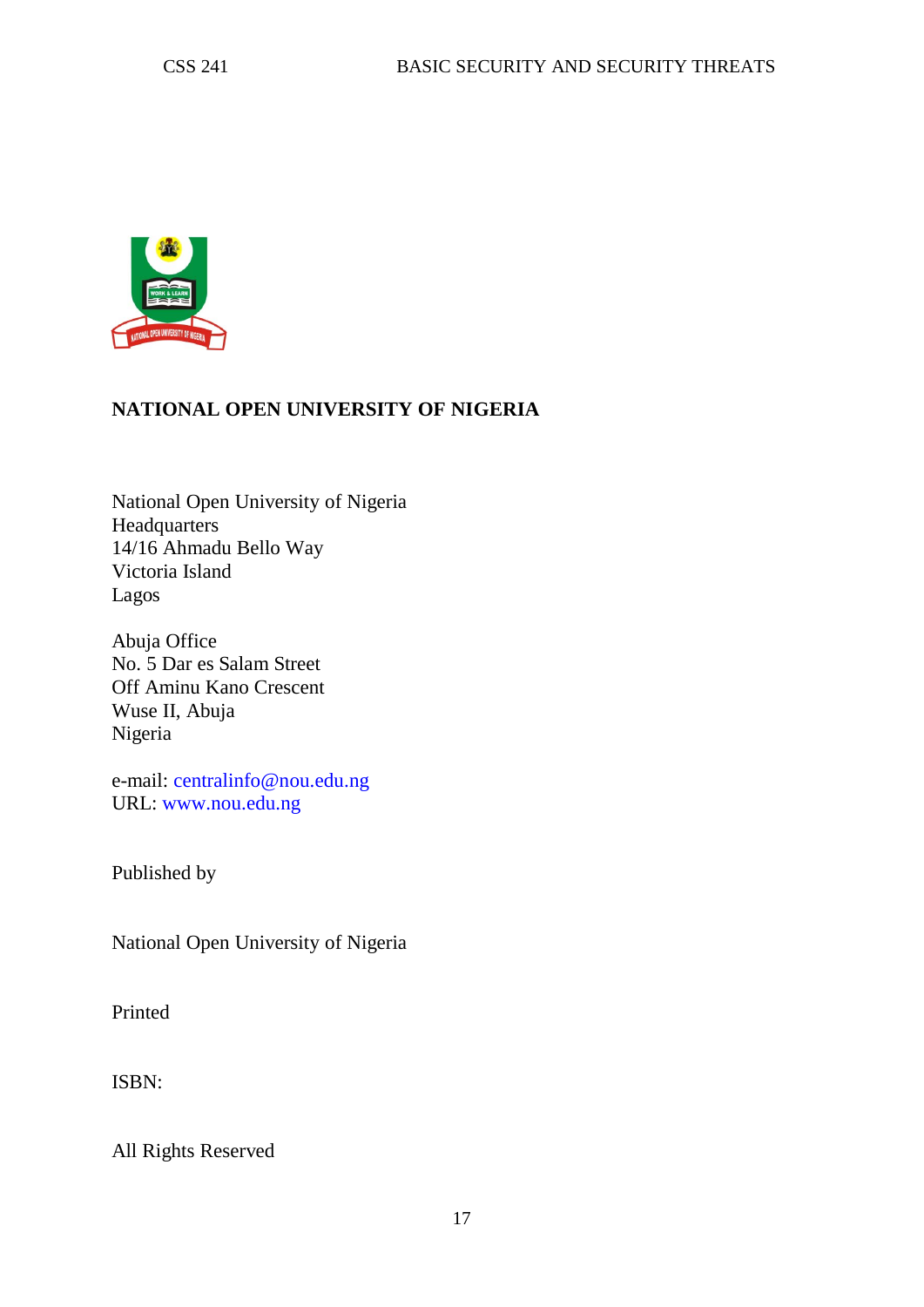# **CONTENT PAGE**

| <b>Module 1</b> |                                                                         | 1            |
|-----------------|-------------------------------------------------------------------------|--------------|
| Unit 1          |                                                                         | $\mathbf{1}$ |
| Unit 2          |                                                                         | 12           |
| Unit 3          |                                                                         | 22           |
| Unit 4          |                                                                         | 32           |
| Unit 5          | Simulation in Security Planning and Management                          | 43           |
| <b>Module 2</b> |                                                                         | 53           |
| Unit 1          | Meaning and Types of Security Threat I: Natural Threats                 | 53           |
| Unit 2          | Meaning and Types of Security Threat II: Manmade Threats                | 67           |
| Unit 3          |                                                                         | 82           |
| Unit 4          | Arms Production and Proliferation as a Potential Threat to Security90   |              |
| Unit 5          |                                                                         | 99           |
| <b>Module 3</b> |                                                                         | 109          |
| Unit 1          | Safety Measures to the Management of Natural Threats                    | 109          |
| Unit 2          | Safety Measures to the Management of Manmade Threats I                  | 124          |
| Unit 3          | Safety Measures to the Management of Manmade Threats II                 | 135          |
| Unit 4          |                                                                         | 148          |
| Unit 5          |                                                                         | 160          |
| <b>Module 4</b> |                                                                         | 171          |
| Unit 1          |                                                                         | 171          |
| Unit 2          |                                                                         | 180          |
| Unit 3          |                                                                         | 189          |
| Unit 4          |                                                                         | 199          |
| Unit 5          | Data Mining and Automated Data Analysis,,,,,,,,,,,,,,,,,,,,,,,,,,,,,,,, | 207          |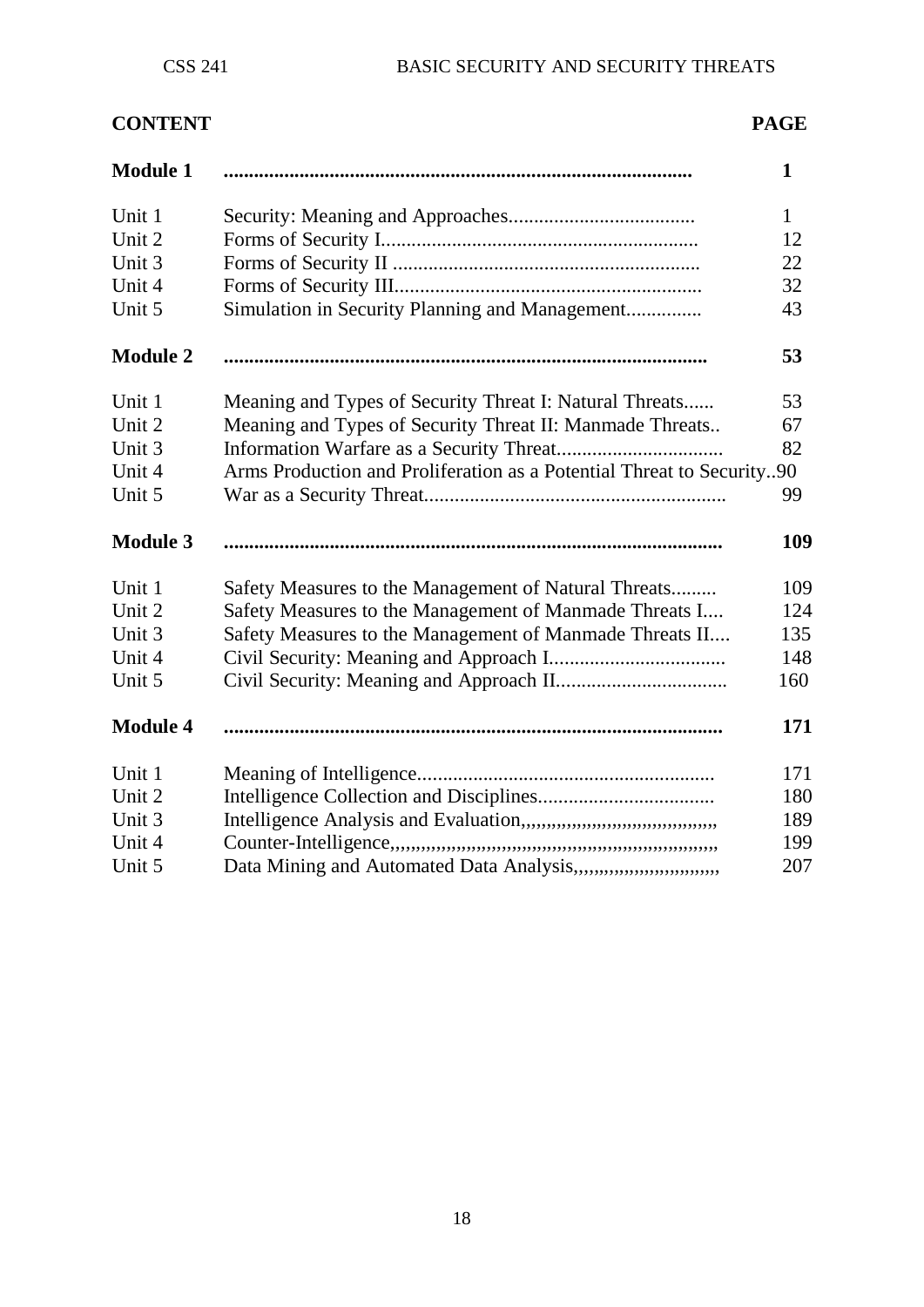## **MODULE 1**

- Unit 1: Security: Meaning and Approaches<br>
Unit 2: Forms of Security I
- Forms of Security I
- Unit 3: Forms of Security II
- Unit 4: Forms of Security III
- Unit 5: Simulation in Security Planning and Management

## **UNIT 1**

## **SECURITY: MEANING AND APPROACHES**

## **CONTENTS**

- 1.0 Introduction
- 2.0 Objectives
- 3.0 Main Body
	- 3.1 Definition of Security
	- 3.2 Approaches to Security
- 4.0 Conclusion
- 5.0 Summary
- 6.0 Tutored Marked Assignment
- 7.0 References / Further Reading

## **1.0. INTRODUCTION**

The word security emanated from the Greek word *Se-Cura*, meaning "to be in a state of no fear". This state of being free from any threat within or without underscores the importance of putting in place actions and structures that can ensure the shelving of a people away from any harm. There is no doubt that security has been a subject that has attracted a rapidly growing interest and concern among the scholars in social sciences whereby a wide spectrum of issues on the subject – security has nevertheless been studied and new breakthroughs and findings have been made. The experience of the world in recent times emphasise a paradigm shift in security discourse. Traditionally, State is the custodian and ultimate beneficiary of the monopoly use of violence as advocated by Max Weber. Any internal or external threat challenging the authority of the State in monopolising violence was considered as a security threat.

During the Westphalia period, the major threat to the political sovereignty of any State usually emanated from another State. During that period, the threat to security usually involved state-to-state aggression, as there was little or no presence of intra-state violence. But, since the emergence of the Cold War in 1945, the main challenge against state has been internal threat to security where most countries became plagued with insurgency and civil wars as experienced on every continent. The end of the Cold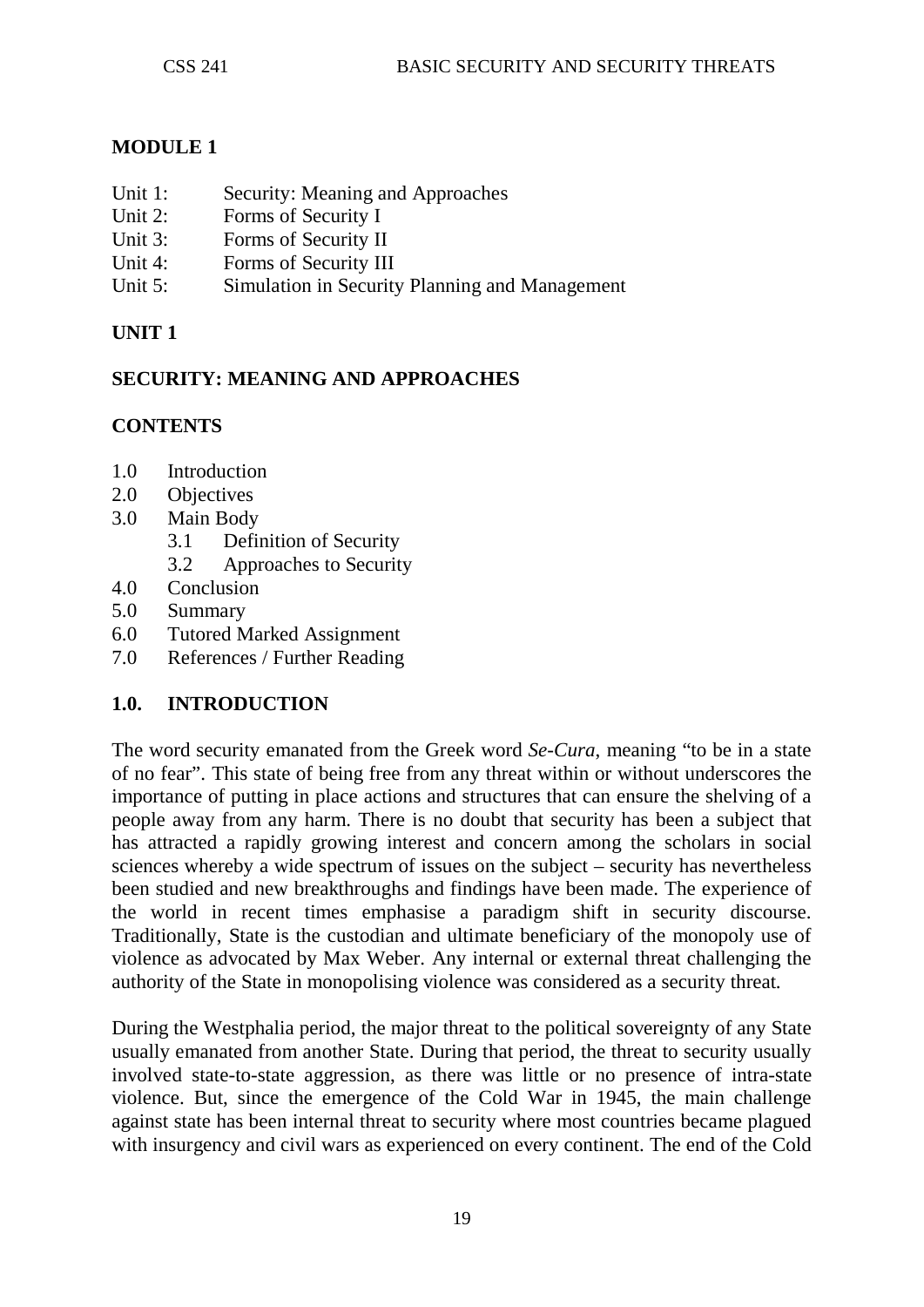War in 1989 has widened the scope of security studies due to the emergence of states without any defined political boundaries.

This is evident in the enormous political sovereignty enjoyed by international terrorist networks that have created their own governments, standing army and other features of a modern state except defined geographical boundaries. The authority of these nonstate actors is not limited by geographical boundary as their influence extends to several continents and they have become a major source of threat not only to national security but also to world security. The issue of security goes beyond the use of violence against any internal and external threats but also has included some other subjects like food, health, good governance, democracy, among others. We shall begin our task in this course by defining the term security and explaining various theoretical approaches to the study of security. I have the strong belief that you will find this unit very interesting.

## **2.0 OBJECTIVES**

At the end of this unit, you should be able to:

Define the term security;

Identify various approaches to security; and

Discuss various approaches to security

#### **3.0 MAIN BODY**

#### 3.1 **Definition of Security**

A layman definition of security is the protection of life and property of a person. The concept of security has undergone a transition from traditional conceptualization to a non-traditional meaning. Traditionally, security management was the unilateral function of the state especially if we consider the intellectual view(s) of some political theorists like Thomas Hobbes (1962) who argued that the essence of a state is to guarantee the security of lives and property and ensure law and order through its political sovereignty and monopoly of violence. This idea has made security issue a function of effective monopoly of violence, which the state applies to engender strict conformity and compliance to state laws by the peoples for effective security management.

But, in contemporary times, the definition of security goes beyond the traditional military ways of protecting the state against internal and external aggression. The fact is that since the end of the cold war, security management has assumed a new dimension. External threat to security resulting from international hostilities and aggression that characterized the cold war era has been replaced with non-traditional security threats like information warfare, drug trafficking, nuclear pollutions, disease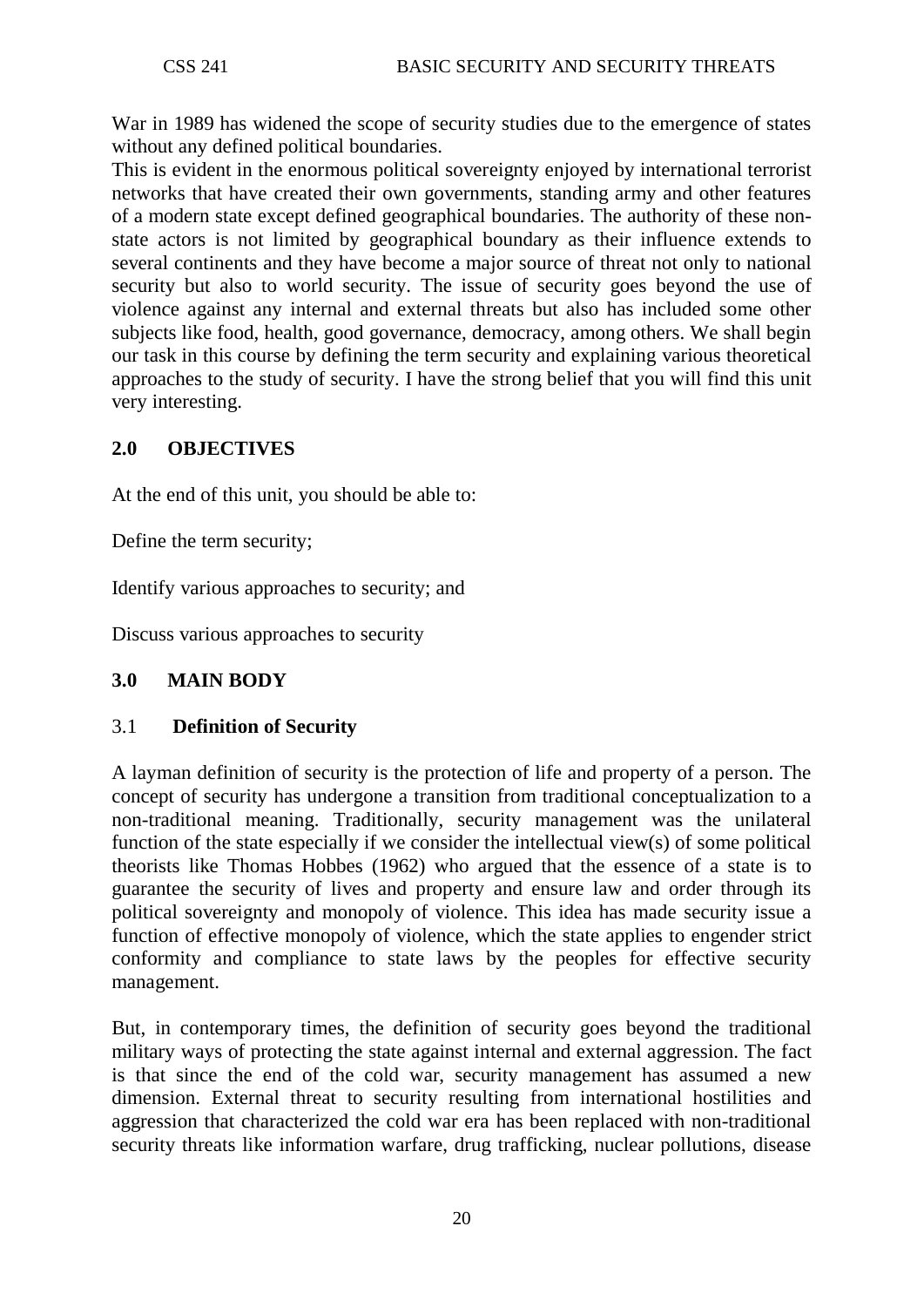epidemics like HIV-AIDS, corruption, human trafficking, (internal) insurgency, among others.

Nevertheless, this situation has led to multidimensional approach in security discourse and management. Now, many governments have realized that they can no longer monopolize the business of security in local domains as well as the world at large. This opinion has led to extending the security community to include private players (in security business), NGOs and above all, the civilians take the centre stage in security management. Like every other concept in social sciences, there is no universally accepted definition of the term security. Thus, scholars in the field of criminology and security studies have come up with different definitions of the concept of security according to their different theoretical rationalisations. At this juncture, let us look at some of the available definitions of the term security. Security can be defined as:

*........an all-encompassing condition in which Individual citizens live in freedom, peace and Safety; participate fully in the process of governance; Enjoy the protection f fundamental rights; have Access to resources and the basic necessities of life; And inhabit an environment which is not detrimental To their health and wellbeing* (South Africa White Paper on Defence, 1996).

*......not only in terms of the internal security of the State, but also in terms of secure systems of Food health, money and trade* (Tickner, 1994:180).

*…….the degree of protection against danger, loss, and criminals* (**Error! Hyperlink reference not valid.**).

*......the protection of a person, property or organization from an attack. There are people who have distorted motivations to perform such attacks. The types of protection include prevention, response and pre-emptive attacks* [\(://www.school-for](http://www.school-for-champions.com/security/whatis.htm)[champions.com/security/whatis.htm\)](http://www.school-for-champions.com/security/whatis.htm).

*......the protection of information assets through the use of technology, processes, and training* [\(://searchsecurity.techtarget.com/sDefinition/0,,sid14\\_gci1244022 ,00.ht ml\)](http://searchsecurity.techtarget.com/sDefinition/0,,sid14_gci1244022%20,00.ht%20ml).

Despite the absence of consensus in the operational clarification of the term by different scholars, there is still a mutual agreement in the basic meaning of security among them, simply denoting the protection of lives and property. Meanwhile, the ways through which this basic objective can be actualised are the sources of the differences among the scholars. Notwithstanding, their different conceptual positions help us in broadening the frontiers of knowledge in security practice and management.

## **SELF ASSESSMENT EXERCISE**

Define the term Security.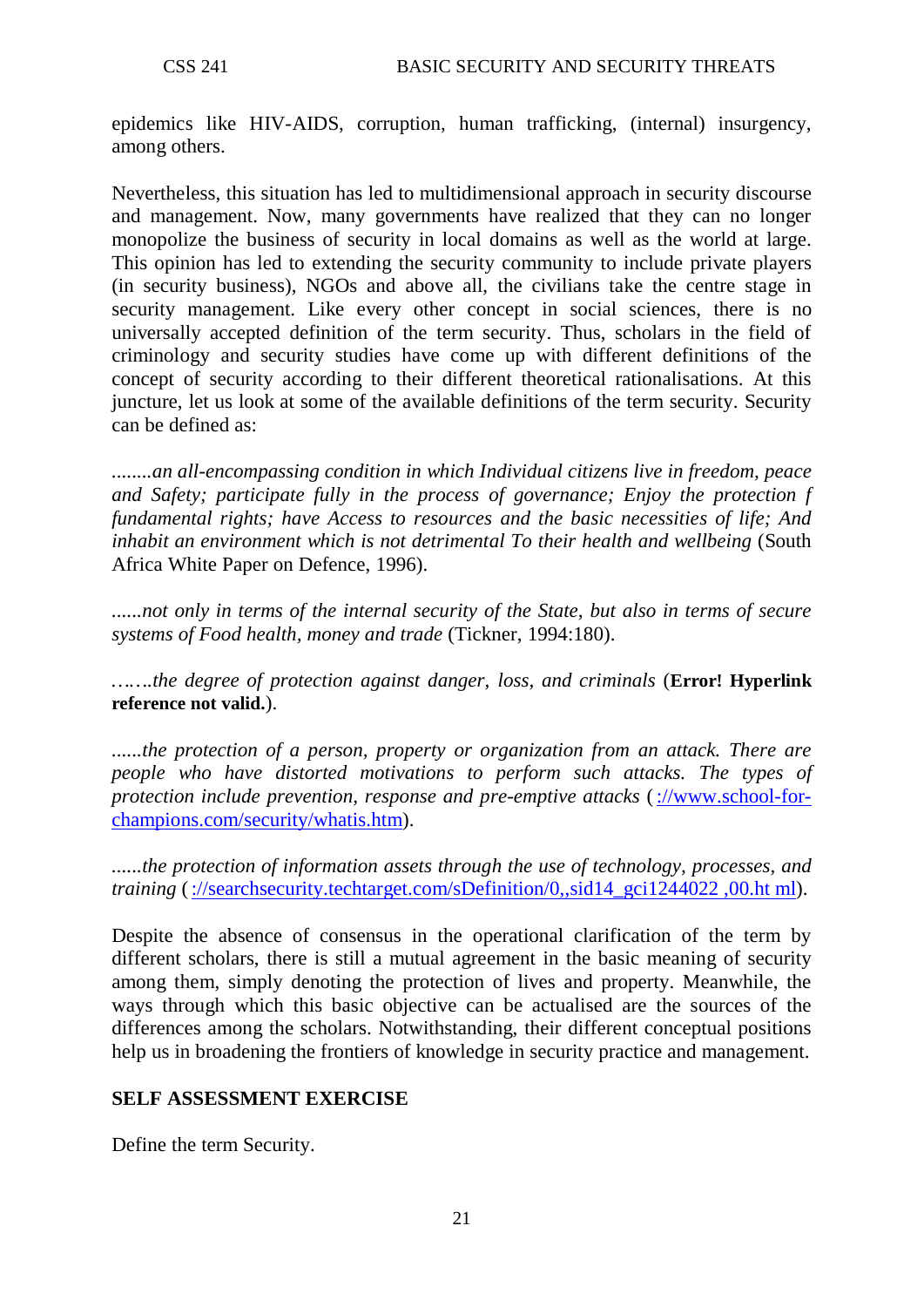#### 3.2 **Approaches to Security Management**

Managing security has remained an activity that requires the stakeholders to develop connections and relationships in theoretical terms, which assist policy-makers to explore a wide range of policy options, assessing their strengths and weaknesses in addressing the (complex) political, socio-economic and environmental threats to security. The basic approaches to security may include the following:

a) Idealism: This is a theoretical approach that emerged in the 1920s, as an initiative to guarantee world peace and security. This approach opines that security can best be managed through non-coercive or non-violent process, owing to the fact that violence would only give birth to further violence. The use of force or violence within national or international environment cannot guarantee any security.

The members of this school hold that security can best be managed if government at all levels (from local to world) ensure that a security system 'based on development of civic culture on inter(national) agreements and treaties, stress on depolarization, demilitarization, transcendence of enemy imaging, and solidarity (Kasali, 2003: 43). This approach is also of the view that democratic governance as the ultimate mechanism for effective security management.

Meanwhile, the emergence o World War II had undermined the relevance of this approach in the management of international security particularly as it concerned the issues of democratic order. The experience of the world population has not only shown that democracy cannot guarantee peace and security but some democracies can carryout offensives capable of jeopardizing national and international (security);

b) Realism: This is another traditional approach to security, which emerged as a response to the failure of the idealist approach in preventing the outbreak of World War II. The members of this school of thought agree that it is only through the use of coercion and deterrence that international security can be maintained. They also stress that apart from security, peace can only be engendered through judicious application of force or violence, which will generate effective dispute settlement and international security. This approach ensures management of security based on balance of power and multideterrence mechanisms. From the realist view point, states make decision in the attainment of their self – interest agenda, by evaluating available policy options and see how each of those options can fulfill or meet their security objectives.

However, in the attempt to manage national security every country has begun to invest in the purchase of weapons to resist not only external security threats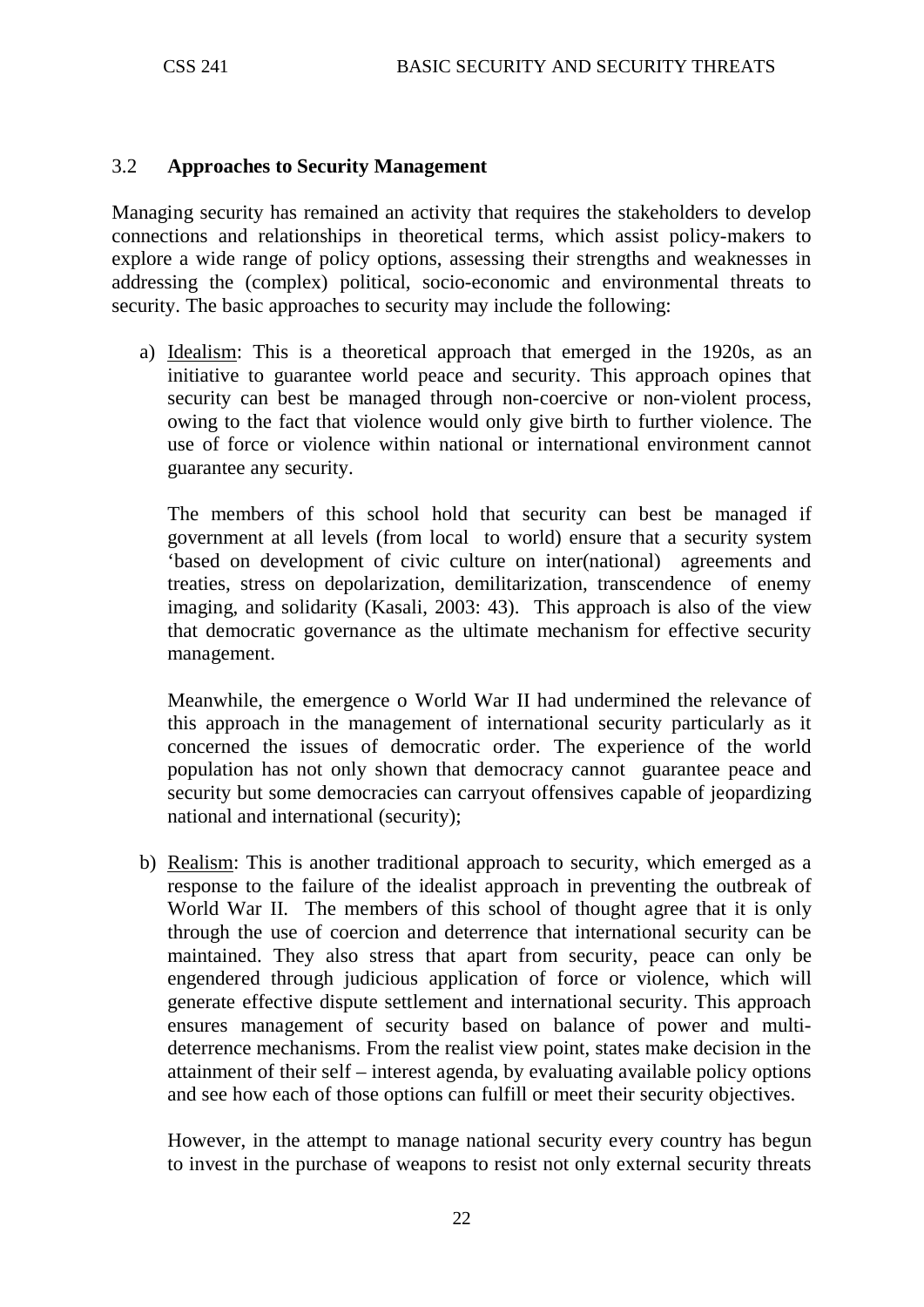but also internal aggression. In this case, coercive power and military force play fundamental roles in the management of security. They will ensure compliance of state and non– state actors to the laws in the maintenance of world security. Also, in the management of internal security, state should ensure that its legitimate use of violence is reinforced by adequate military capability and mobility. This situation tends to lead to rapidly growing military expenditure. The amount of military hardware and personnel according to this approach, will determine how secure a nation will be. Realist model, therefore, led to arms race, in which states drastically increased their military expenditure in the defence of national sovereignty.

In developing countries, increased military budget has created internal tension and structural violence in which the local people have often lacked basic necessities, making them to survive marginally. On the African continent, this problem has attracted deepening political crisis, military coups and countercoups, inter-ethnic violence, religious bestiality among others. The bottom– lime is that, rather than accumulating military wares for the protection of their various countries against the attacks from external forces, most governments in developing countries use the arms against their own citizens for a variety of reasons. Some of the reasons may include tenure elongation, racial discrimination, ethnic rivalry, religious chauvinism etc.

The violence experienced in Rwanda and Burundi made Africa a true reflection of Hobbesian state of nature. The madness that pervaded Hutus–Tutsi rivalry was monumental with high degree of bestiality. The violence was a nightmare! Nevertheless, foreign enemies can partner with local insurgents to undermine internal security of any nation as experience has shown since the end of World War II. The experience of the cold war era made great number of world states to align along the West–East polarity. Even, those countries that were not aligned (Non-Aligned Movement) were still mingling between the East and West blocs. Since the end of the cold war, the world has recorded more internal armed conflicts than international wars or aggressions, making it necessary to seek for another approach that can address the problem of increasing local insurgency in Africa and elsewhere;

c) Pluralism: Pluralist approach emerged in the 1960s. This approach was a departure from the state-centred security system that dominated the world system during the early cold war era. Pluralists articulated that balance of power, a key element of realism had not only failed to protect human race against insecurity but it had also aggravated pains that accompanied (such) insecurity.

The world began to experience a security dilemma resulting from the emergent danger posed by the politics of balance of terror where proliferation of weapons has become the order of the day. This approach explains why regional and world organizations have mandated their various agencies to carry out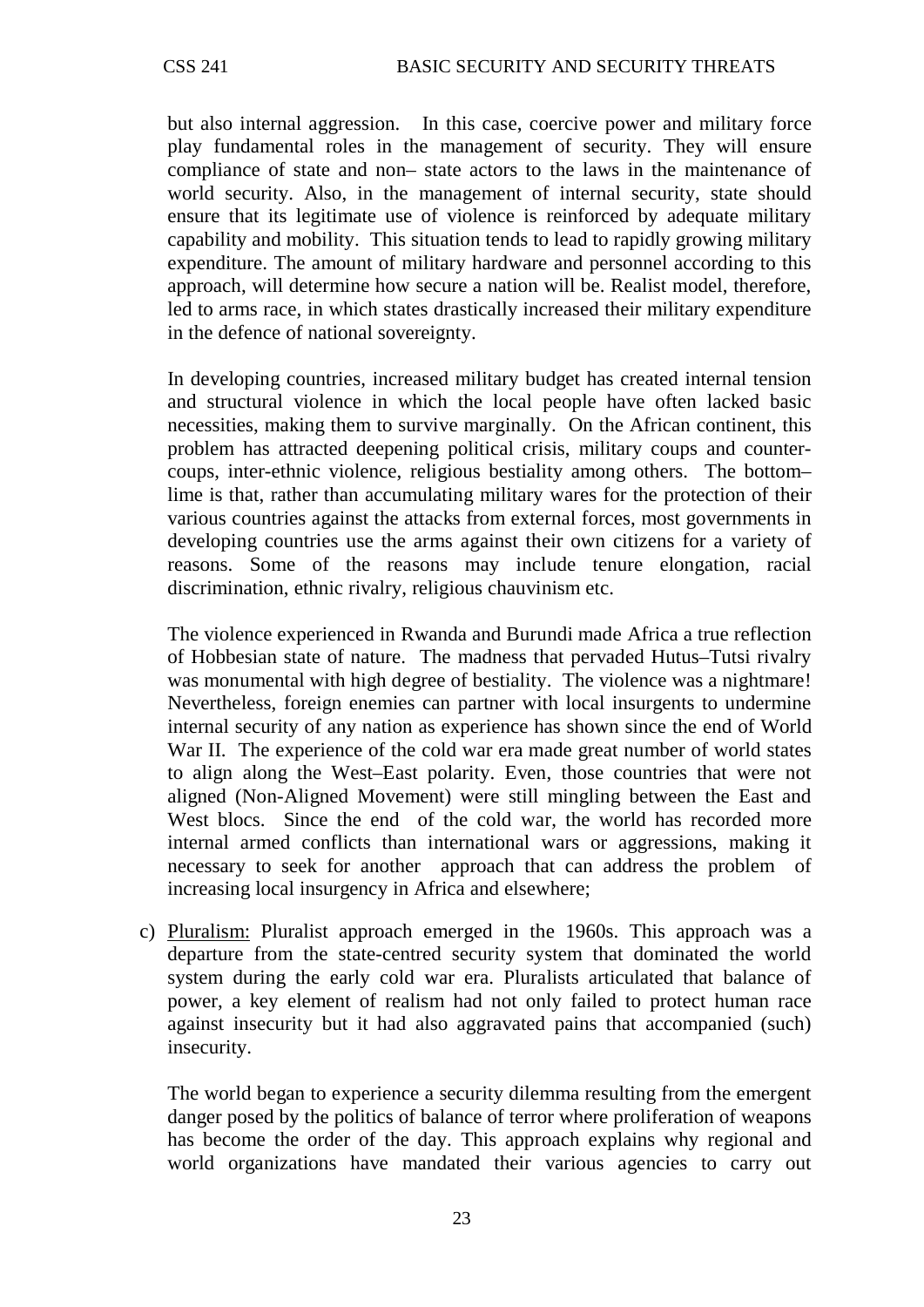programmes that can influence international security policies, which may affect the self-interest of some (member) nations. This will bring us to the question of which national interest policies are internationally moral? Pluralists admonish states to discountenance any of their self interest policies that are considered to be immoral or capable of undermining international security;

d) Marxism : This approach became popular in security studies in the 1970s. According to this approach, economic factors and struggle for the control of state resources are the bases for security relations among states. Within the structure, the struggle for the control of means of production can lead to violent conflict situations between the proletariat and bourgeois.

Marxist approach contends that the state should control the economy and abolish private ownership of property and every individual should be catered for according to his/her needs. If the state unilaterally controls the economy, selfish pursuits, which form major security threat must be addressed. The issue of selfish accumulation of wealth would not arise if private ownership of property is discouraged. The crimes and threats that crop-up through the struggle for control of resources would have been eliminated, if no individual is allowed to own a property.

Nevertheless, struggle for the control of the state resources by individual actors tends to generate tension in the polity and those who perceive exclusion can resort to violence and other forms of criminality like armed robbery, terrorism, and insurgency. Weak nations or developing counties appear to be most palpable victims of such structural tension.

In the process, the insurgents engage government forces in armed struggle, and in replenishing their armoury, insurgents and government often use valuable resources (they are fighting over) in the purchase of weapons, most of which come from developed countries. In this case, powerful nations derive enormous economic benefits from such a situation of violence and insecurity in the weak states;

e) Social Constructivism: This is another approach of security, which emerged in the 1990s, immediately after the collapse of the Berlin Wall (the end of the Cold war). This approach advocates for more cultural understanding of security studies. In international relations as well as national politics, the self-interest of any nation is paramount, and it is considered as the driving force of its policy directions particularly as it relates to meeting its security goals.

State actors have now realized the need to pursue regional interest, even above their own national interests. This approach underscores the emerging interest nations are having towards collective security. This has created a new understanding in security relations among states. State actors have begun to show deep concern in the spill-over effect(s) of any insecurity in their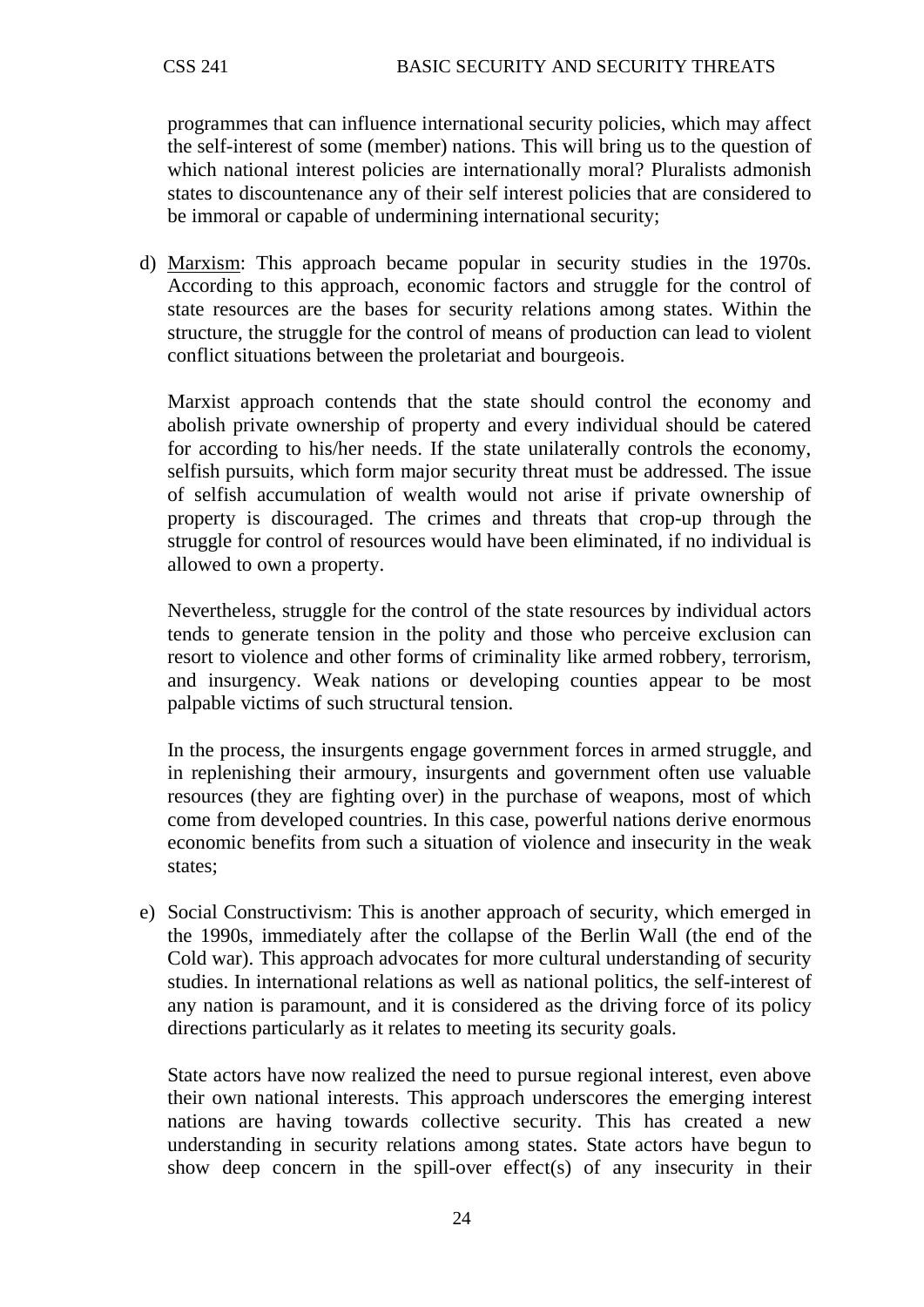neighbouring countries, on their own internal security. One of the reasons why Nigeria intervened and ensured the resolution of the armed conflicts in the region, i.e. Liberian and Sierra-Leonean crises, was the negative impact that those violent conflicts would have on her internal security.

The civil wars that plagued Sierra-Leone and Liberia generated large amount of refugees in the sub-region, and Nigeria was one of the host countries, that accommodated those refugees. Many of the refugees hosted by Nigeria were not properly disarmed. Some of them came in with arms, which found their way into the hands of some of local criminals, who used the weapons to further terrorize the nations. This situation has posed a great security threat to the nation.

Apart from the weapons exchanged for money, some of the refugees joined some local criminal gangs to engage in armed robbery and other violent crimes, constituting a threat to national security. The experience of the countries in the Great Lakes was horrendous as the region did not only generate the highest flow of refugees, but armed conflict also became an infectious disease that plagued a great number of counties in that region.

Moreover, in combating crime, several countries have formed international police (INTERPOL) community to arrest and prosecute or even repatriate criminal suspects who are creating security problems to any of the member nations. Few years ago, a notorious transborder bandit (Amani Tijani) who was the leader of an armed robbery gang specialising in carjacking, known to have robbed many innocent people of their cars in Nigeria. After robbing their victims, the bandits usually crossed to neighbouring Republic of Benin where the group resided. The cooperation between the police authorities in Nigeria and Benin paid off, leading to the arrest of the suspect(s) in Benin. The suspect was therefore repatriated to Nigeria where he is currently facing trial.

By and large, nations now appreciate taking regional approach in the management of their internal security. This is as a result of the (negative) impact that breakdown of order or insecurity in a country can have on its neighbouring countries. It is against this back-drop that countries sometimes sacrifice their national interests for regional interest. It is on record that the rising wave of crime and insurgency in Nigeria can be blamed largely on maladministration, but the upsurge of political strife in Liberia played a part in the security dilemma that Nigeria has since been experiencing; and

f) Human Security: There is no doubt that in the decade preceeding year 2000 witnessed a lot of contradictions and negativities in terms of war, which posed a great threat to national and international security. The spread of HIV-AIDS was rapid during this period with resultant case of pandemic. Global warming has emerged as a cankerworm ready to destroy the human race, and the volcanic nationalism that greeted post-cold war era has become a major source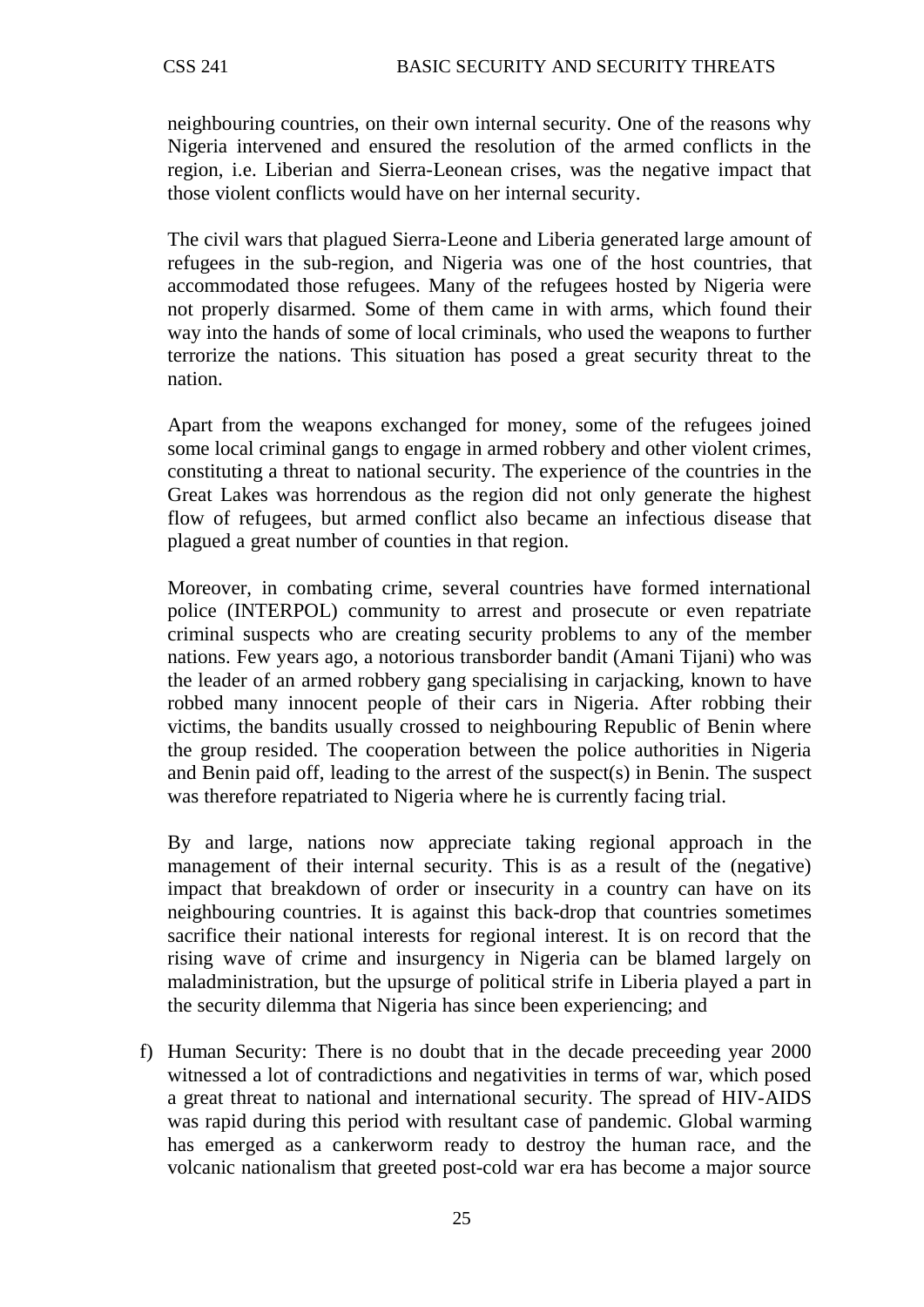of state collapse. The subject of legitimate use of violence by the state has attracted a great debate, especially as we consider the unjustifiability in the exercise of power by some governments.

By the 1990s, the attention of the world population had shifted to redefining security and looking for the best approach that could guarantee effective security management, different from the traditional ones that had failed to address the increasing security threats. The search for the best approach led to the emergence of the term human security. This approach advocates for a paradigm shift. Rather than allowing the state to continue to define security, people who make up the state should be the ones to define their own security. Therefore, it is not the function of the state (or government) to determine security imperatives for the people but it is the people who should have the final say in deciding their own security.

So, the state traditional security measures of coercion and deterrence are moribund or outdated. Hence, policy-makers in several countries have adopted this approach as the guiding principle of their security laws. The consensus of state and non-state actors is now geared towards appreciating "any security issues, including without limitation, those of a political, strategic, economic, social, or ecological nature" (Vale, 1992: 100).

Nevertheless, the theoretical ingenuity brought about by the United Nations Development Program (UNDP) in its "Human Development" Report popularized the concept of 'human security' among the scholars and practitioners in the field of security studies and management (Henk, 2005: 2). We cannot but agree with the UNDP for reaffirming that:

*The concept of security has for too long been interpreted narrowly: as security of territory from external aggression, or as protection of national interests in foreign policy or as global security from the threat of a nuclear holocaust. It has been related more to nation-state than people…..forgotten were the legitimate concerns of ordinary people….for many of them, security symbolized protection from the threat of disease, hunger, unemployment, crime, social conflict, political repression, and environmental hazards* (UNDP Human Development Report, 1994: 22).

Since the 1990s, this approach has not only become the priciest bride among the state actors but also among several non-state actors including the Non Governmental Organizations (NGOs) that have acted spontaneously in the popularization of human security as an approach to security. One of the leading NGOs advocating for the global adoption of this approach is the Human Security Network. This organization has been championing the need to "energize political processes aimed at preventing or solving conflicts and promoting peace and development" [\(.humansecuritynetwork.org/network](http://www.humansecuritynetwork.org/network-e.php)[e.php\)](http://www.humansecuritynetwork.org/network-e.php).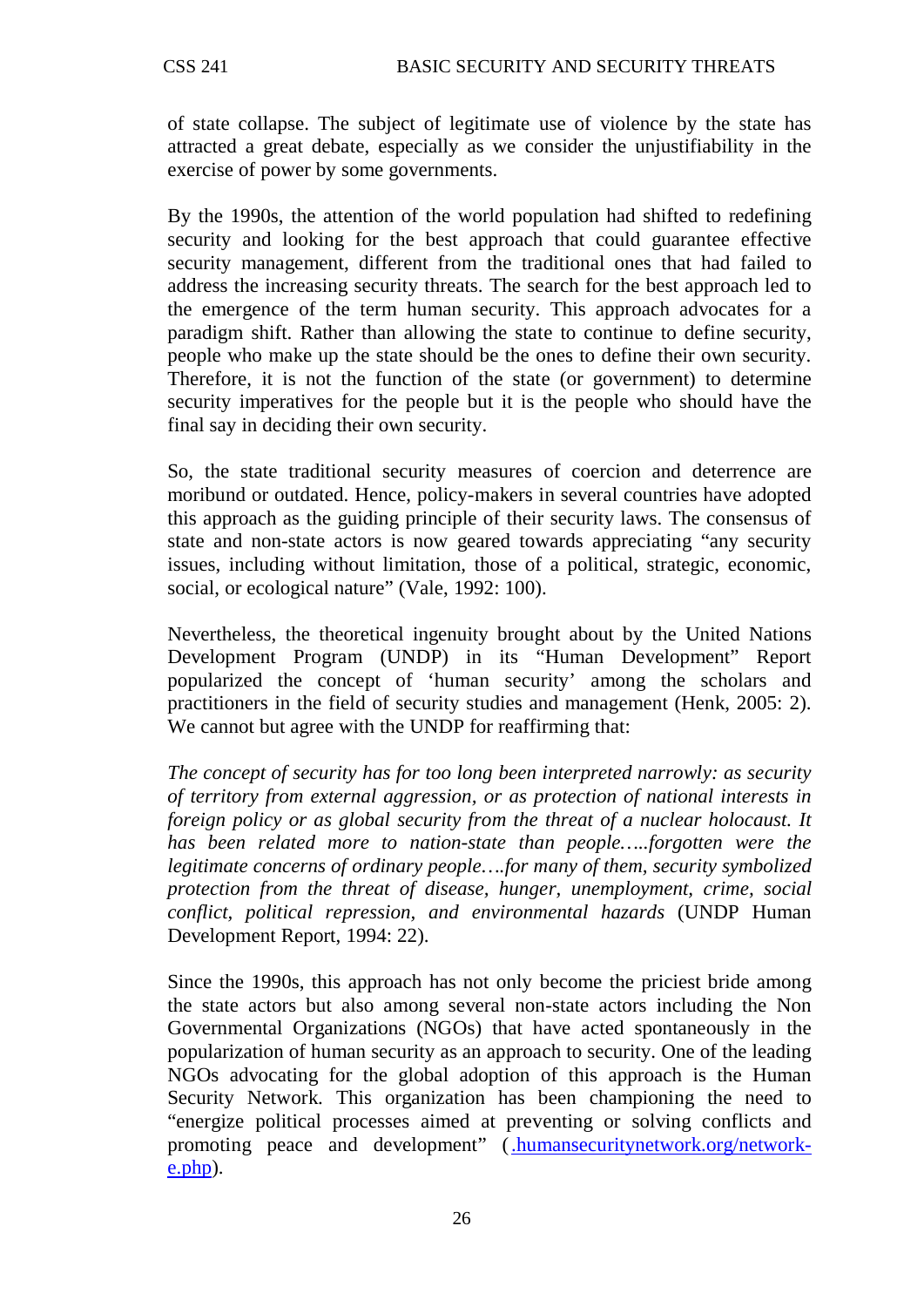It is no news that several nations have articulated the relevance of human security approach in the formulation of their security policies. South Africa defined its national security in its "White Paper on Defence", which was published in 1996. As contained in the Paper:

*In the new South Africa national security is no longer viewed as a predominantly military and police problem. It has broadened to incorporate political, economic, social, and environmental matters. At the heart of this new approach is a paramount concern with the security of people.* 

*Security is an all-encompassing condition in which individual citizens live in freedom, peace, and safety; to participate fully in the process of governance; enjoy the protection of fundamental rights; have access to resources and the basic necessities of life; and inhabit an environment which it is not detrimental to their health and well-being* (South African Department of Defence, 1996).

Similarly, Canada has also incorporated human security approach into its foreign policy formulation process(es). The country has redefined the concept of security from the traditional one to that which guarantees "safety for people from both violent and non-violent threats…..characterized by freedom from pervasive threats to people's rights, their safety, or even their lives" (Department of Foreign Affairs, Canada, 1999: 5). The country has also backed its new commitment with expending huge national resources in the promotion of human security worldwide especially in form of aids (see [.humansecurity.gc.ca\)](http://www.humansecurity.gc.ca/).

## **SELF ASSESSMENT EXERCISE**

Discuss approaches to security.

#### **4.0 CONCLUSION**

Before the collapse of the Berlin Wall, scholars and practitioners in security had been confronted with the problem of identifying which of the available approaches was the best in the management of security nationally and internationally. Basically, various traditional approaches have focused exclusively on the security relations among state actors, relegating the relevance of individual people in security affairs. The traditional coercion and deterrence techniques are becoming moribund and ineffective in security management.

Non-state actors are becoming more visible in national and international theatres of violence, such that some individuals or groups have become more powerful than the state. A good example is Hezbollah (militant group) that is considered in several quarters as more powerful than the government of Lebanon. One of the reasons is that its (Hezbollah's) membership extends beyond Lebanon. Members of this militant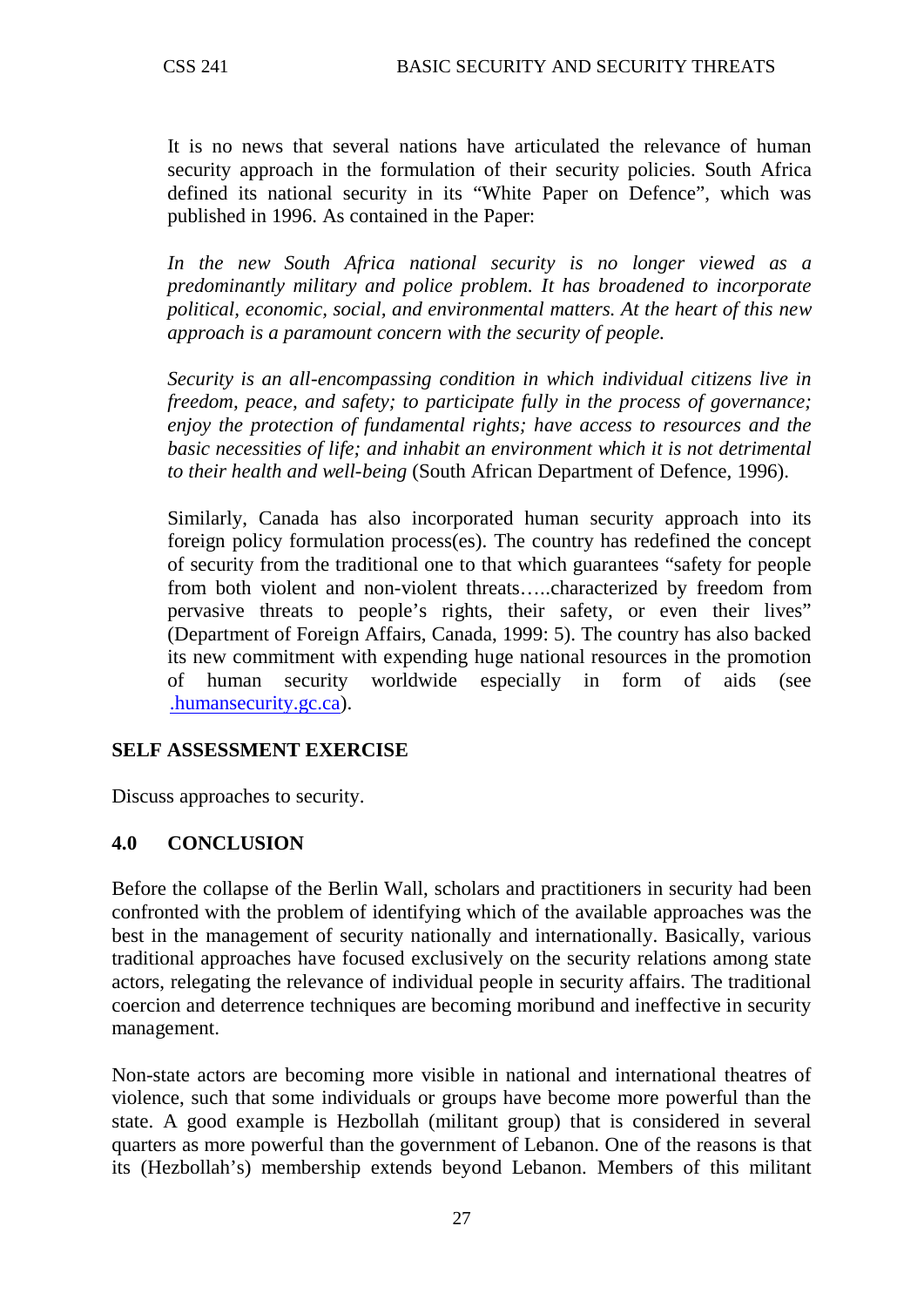group scatter across and beyond the whole Middle East. Al-Queda taught the whole world that commercial planes could be used as weapon of mass destruction in the 9/11 incident where thousands of people were massacred by crashing planes at the World Trade Centre and the Pentagon. There is need for world governments to adopt the new non-traditional approach, human security to address the structural security threats that bedevil most countries in the world.

The issues of hunger, poverty, proliferation of weapons, landmines, authoritarianism, environmental pollution and degradation, social injustice, political exclusion, crime, human rights abuse, illiteracy, economic deprivation, militarism, and maladministration, which human security seeks to solve, must be critically addressed in making security decisions. Thank God that several states have started adopting this approach. On the question of whether Nigeria will soon join the league of countries having human security as the foundation of their security agenda, it is only time that will tell. It is only time that will tell, if the country will move beyond its traditional AK-47 coercion and deterrence approach, which is state-centric. Human security approach is the most effective approach to security management. Apart from other reasons, it allows people to deliberate and decide their own security matters.

## **5.0 SUMMARY**

In this unit, our focus has centred on describing the meaning of security especially through presentation of several definitions from different perspectives. Thereafter, we explained various approaches to security. Meanwhile, the first five approaches can be regarded as traditional approaches while the last approach is non-traditional, which advocates for paradigm shift in security practice and management. Therefore, human security advocates for 'peopling' of security in which the people define security matters rather than the state. The writer wishes to remind you that there are other nontraditional approaches, which could not be covered in this unit. You are hereby advised to search for other non-traditional approaches to security in the library or on the internet. Did you find this unit interesting? If yes, bravo! And in case you have any question regarding any aspect of this study, please contact your tutorial facilitator or other student(s) in your study group for assistance. Good luck.

#### **6.0 TUTORED MARKED ASSIGNMENT**

Write a short note on any five of the following approaches: Idealism, Realism, Marxism, Social Constructivism and Human Security.

## **7.0 REFERENCES AND FURTHER READING**

Canada Department of Foreign Affairs and International Trade (1999). *Human Security: Safety for People in a Changing World*. Ottawa: Department of Foreign Affairs.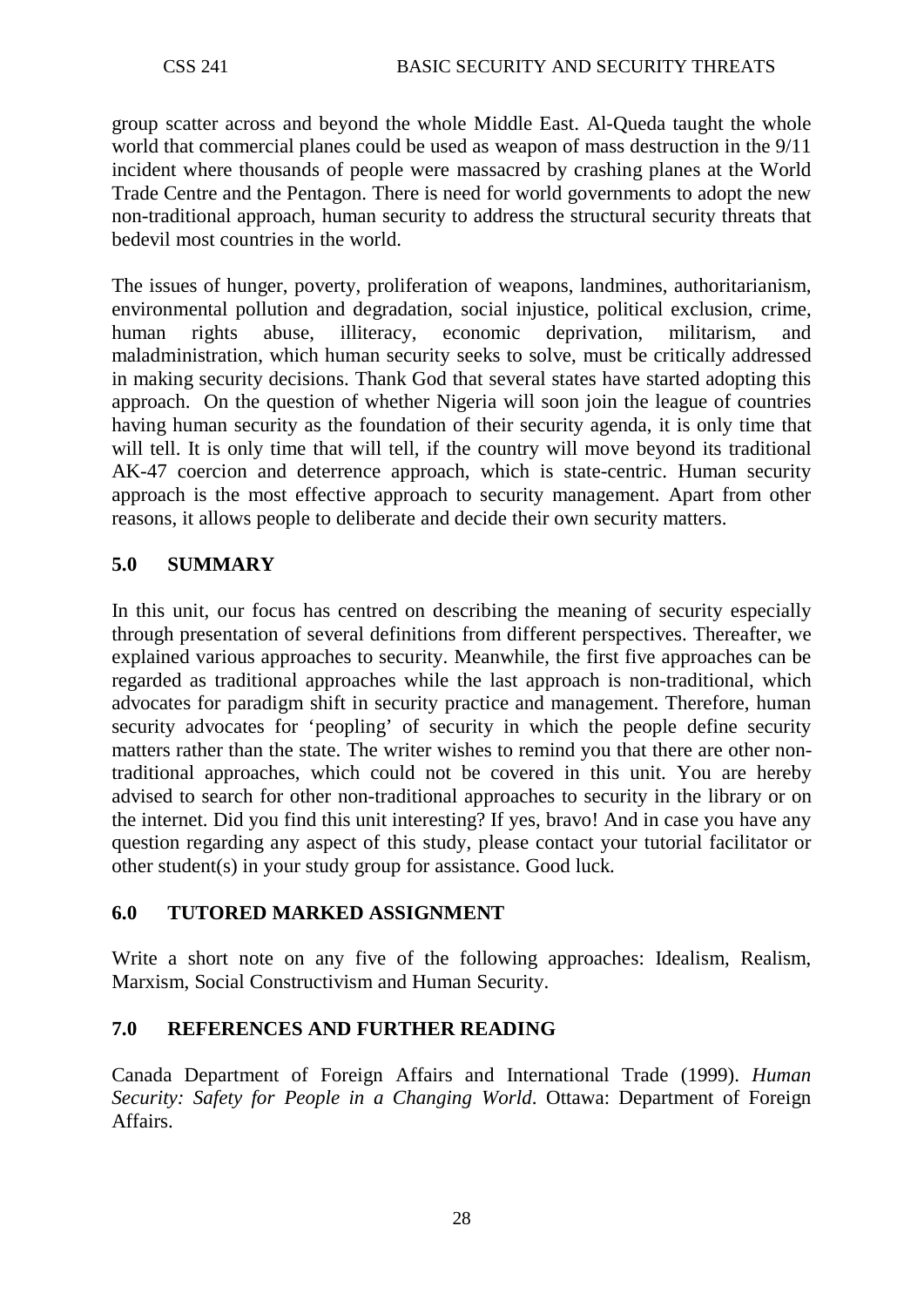Henk, D. (2005). Human Security: Relevance and Implications. *Parameter* 35: 91- 106.

Hobbes, T. (1962). *Leviathan*, New York: Collier.

Kasali, M. A. (2003). The Pacific Settlement of International Disputes in International Law: Origin and Dynamics of Diplomatic-Legal Manouverings to Bakassi Question. Unpublished M.Sc. Dissertation: University of Ibadan, Ibadan, Nigeria.

South African White Paper on Defence (1996). Pretoria: Department of Defence.

Tickner, J.A. (1995) Re-visioning Security. In: Booth, K. & Smiths, S. (eds.). *International Relations Theory Today*. Cambridge: Polity Press. 175-198.

UNDP, Human Development Report (1994). Also available on **Error! Hyperlink reference not valid.**. Retrieved on 10 January, 2008.

Vale, P. (1992). Can International Relations Survive? *International Affairs Bulletin* 16 (3): 98-119.

**Error! Hyperlink reference not valid.**. Retrieved on 2 August 2009.

[://searchsecurity.techtarget.com/sDefinition/0,,sid14\\_gci1244022,00.html.](http://searchsecurity.techtarget.com/sDefinition/0,,sid14_gci1244022,00.html) Retrie- ved on 3 August, 2009.

[.humansecurity.gc.ca.](http://www.humansecurity.gc.ca/) Retrieved on the 10th January, 2006.

[.humansecuritynetwork.org/network-e.php.](http://www.humansecuritynetwork.org/network-e.php) Retrieved on 10 January, 2006.

[://www.school-for-champions.com/security/whatis.htm.](http://www.school-for-champions.com/security/whatis.htm) Retrieved on 3 August, 2009.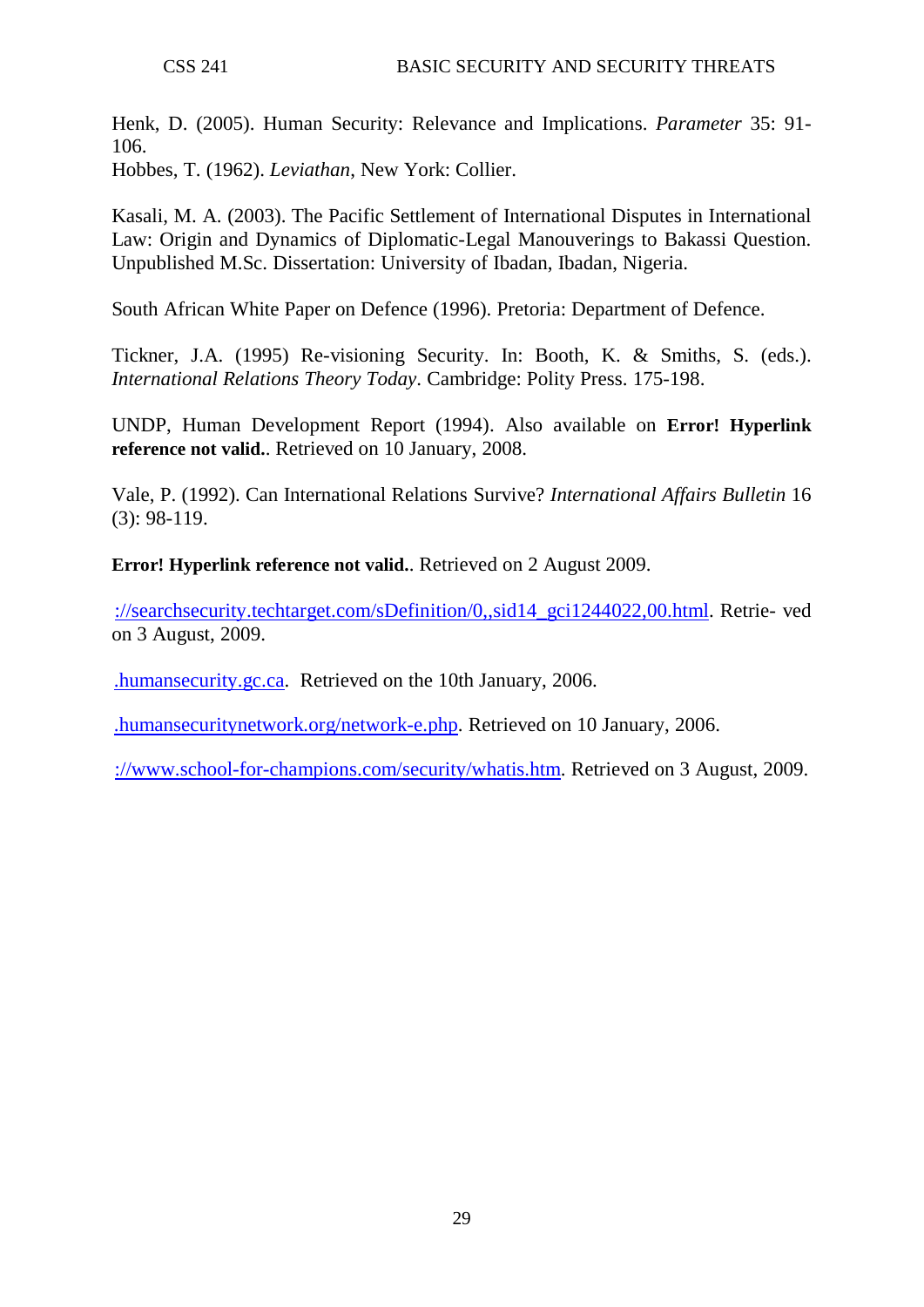## **UNIT 2**

## **FORMS OF SECURITY I**

#### **CONTENTS**

- 1.0 Introduction
- 2.0 Objectives
- 3.0 Main Body
	- 3.1 Meaning of Computer Security
		- 3.1.1 Key Concepts in Computer Security
		- 3.1.2 Approaches to Computer Security
- 4.0 Conclusion
- 5.0 Summary
- 6.0 Tutored Marked Assignment
- 7.0 References / Further Reading

#### **1.0. INTRODUCTION**

Security is a subject that has attracted a rapidly growing interest and concern among scholars in the social sciences thereby generating a wide spectrum of issues on the subject. It has nevertheless been attracting new studies, which have brought-out new breakthroughs and findings in security approaches and methodologies. The importance of security cannot be over-emphasised, considering the amount of adverse effects that the absence of law and order can have on the overall development of any society or nation. The fact that emanates from this intellectual position is that security is very strategic to actualising any meaningful development and peace in any given community. In furtherance of our study of the meaning of security, we shall be discussing in the next three units, the various forms of security that exist. Meanwhile, we may not be able to cover all the existing forms but the basic ones will definitely be discussed.

#### **2.0 OBJECTIVES**

At the end of this unit, you should be able to:

Define the term computer security;

Explain various key concepts of computer security; and

Discuss approaches to computer security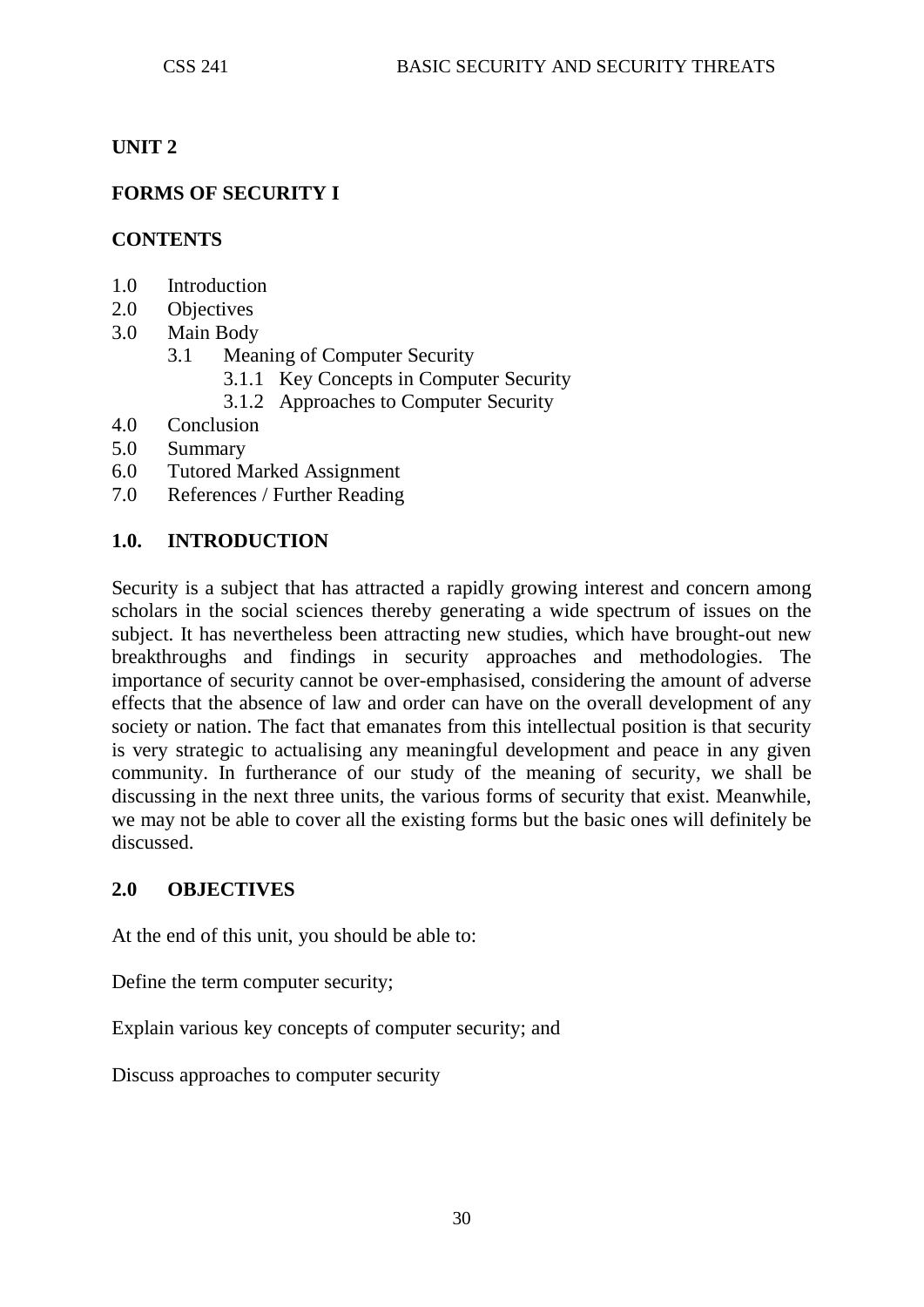### **3.0 MAIN BODY**

#### 3.1 **Meaning of Computer Security**

We are beginning our journey on the discourse-forms of security with the subject of computer security. Layman may define computer security as all aspects of security, which involves protecting our computing systems from malicious attacks and intrusion. Meanwhile, let us consider some other definitions of computer security.

*Computer security touches draws from disciplines as ethics and risk analysis, and is concerned with topics such as computer crime; the prevention, detection, and remediation of attacks; and identity and anonymity in cyberspace (Kinkus, 2002).* 

*Computer security is a branch of technology known as information security as applied to computers. The objective of computer security includes protection of information and property from theft, corruption, or natural disaster, while allowing the information and property to remain accessible*.... [\(://en.wikipedia.org/wiki/](http://en.wikipedia.org/wiki/%20Computer_security)  [Computer\\_security\)](http://en.wikipedia.org/wiki/%20Computer_security).

Computer Security can also be described as:

*the concept of attaining a secure computing environment (ie, an ideal state free from risk or danger) by mitigating the vulnerabilities associated* (**Error! Hyperlink reference not valid.**).

....a general term relating to measures designed to protect computer assets in all *configurations* [\(.securiguard.com/glossary.html\)](http://www.securiguard.com/glossary.html)

Computer security can be described as an aspect of information security which basically involves putting some measures in place to secure your computers and networks, or simply protect them against infiltration, illegitimate access or corruption of data. In recent time, computers have replaced normal traditional paper system where information is stored in physical files. You go into government ministries, you often see files on the tables or shelves or storage cabinets marked with 'confidential'. In Nigeria, almost every file is marked 'confidential' and the irony of it, is that any stranger can have access to any of these files because of the carefree attitude of many public servants, official corruption and absence of security consciousness that characterize the nation's bureaucracy.

It is most disheartening the way important and valuable files get missing, with no trace of recovery. Several pensioners are losing their pension entitlements simply because their files cannot be traced. And such a situation may have security implication on the State. For instance, a pensioner who has a number of children in tertiary institutions, and is unable to have his entitlements because his file cannot be traced. If the retiree does not have any other means of survival, to take care of his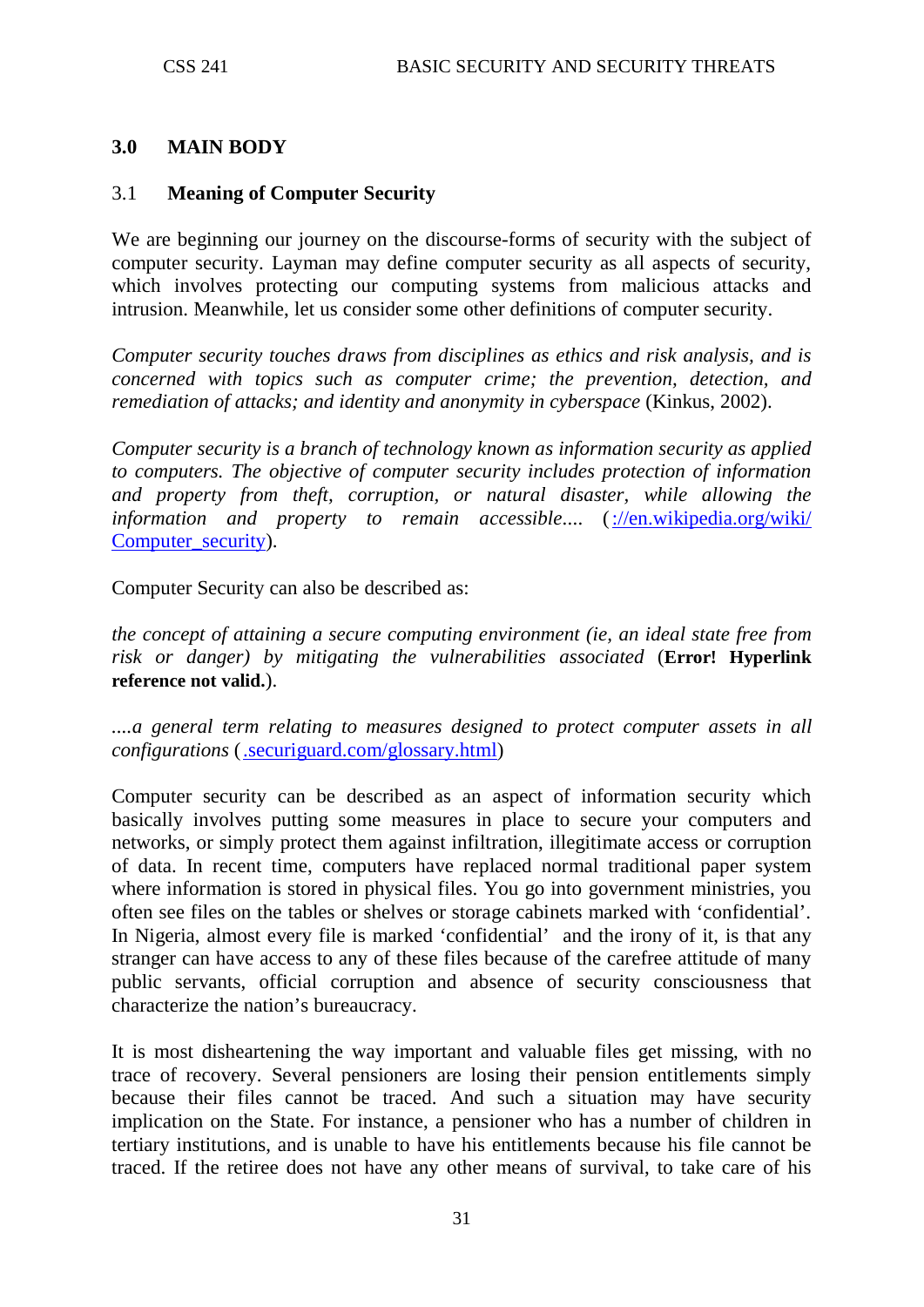family, the children will need to fend for themselves. And in the face of job drought, there is the tendency for (some of such) children to be tempted to engage in anti-social activities like 'yahoo business' (online scam), street begging, stealing, to mention a few, thereby constituting a threat to the security of the larger community.

Emotionally, the children of the deprived retiree will tend to develop hatred towards a system that denies their father of his entitlements. This problem may have also denied the poor retiree an opportunity to carry-out his financial obligations to the family. It is only when these children have creative thinking and positive perception that they might not develop negative emotions, which can sometimes lure them into social vices. I could remember a colleague of mine at the university who always complained of hunger and financial incapacitation due to late and irregular payment of the peanuts his father was receiving as pension. The abominable verification exercise, which pensioners are often subject to, appears to be a source of worry. Coming to the story of the retiree's son, consequently, the guy had to fend for himself, and in the process due to his vulnerability, some of his peers in the neighbourhood introduced him into armed robbery. He was later arrested but many of his university colleagues were astonished and sympathetic too because he was not only homely but also academically brilliant.

The argument here is that if someone could engage in crime due to the inability of his father, to oblige him financially, resulting from late and irregular payment of his father's pension by the government, then what would be the fate of a dependant whose father was not paid at all for the inability of the relevant authorities to trace the file that contains his employment records? The foregoing painted the danger inherent in ineffective storing and misadministration of information. There is no doubt that absence of proper management of information can provoke a security threat to any State.

However, through the use of computer, the long queue and frustration that adorn pensioners' verification exercise would have fizzled out, and every genuine pensioner can collect his/her pension promptly and happily without stress. The traditional means of data management are becoming obsolete. The files that fill up a whole building can be saved in a small and compact storage device like computer hard disk or removable disks whereby one can store or/and retrieve or/and amend any file timely and easily. How much space do you think will be acquired, if we physically have to open files for ten million people? Here, it may involve occupying a very big building, which may cost several millions of Naira to acquire but with less than five hundred thousand Naira, we can get computers of high storage capacity that can accommodate several hundreds of millions of such files without taking any space beyond that where you mount your desk(s) that supports the computer(s). Even, one may not need a desk at all, with the use of computing systems like laptops.

If information is vital to the continued existence of any organization, it is pertinent to put in place necessary structures and applications to protect your computer(s) against any infiltration or damage. The emergent revolution in Information and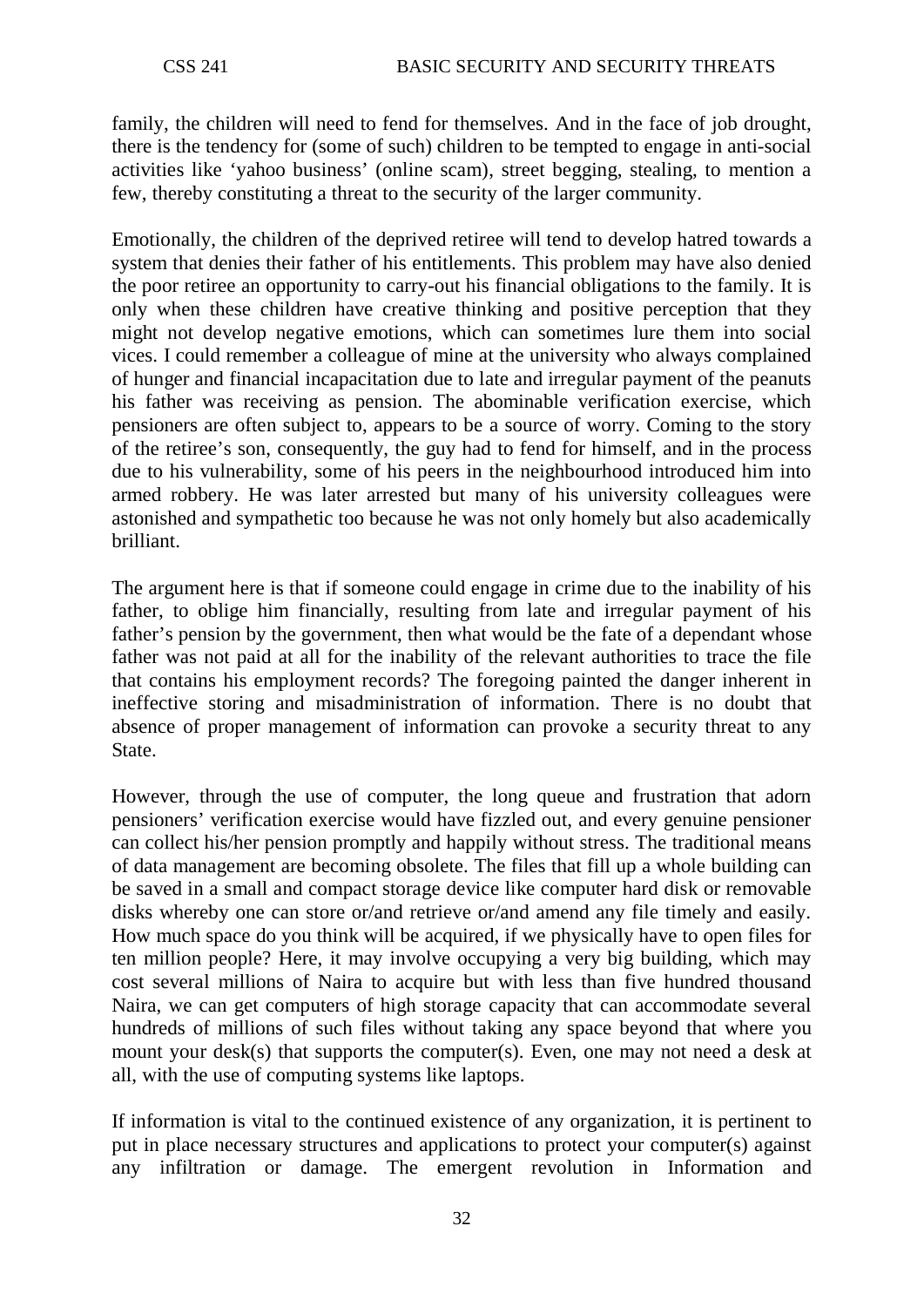Communication Technology has rendered the traditional means of storing information like paper files moribund whereby computers have gradually replaced them. It is no surprise therefore, that the managements of many organizations in Nigeria have begun to mandate their staff to undergo various computer trainings in order for such to remain relevant in their various work places. Many public workers can now use computers effectively, as many government job functions are carried out electronically. Many state governments especially Lagos state have computerized their public service, as most services are now being rendered through electronic means. Taxes are currently paid by individuals and corporate bodies through electronic medium.

The Immigration Service in Nigeria has also gone computerized. Processing and issuance of passport is now done electronically, and this appears to be faster and more convenient. However, let us consider a scenario where the details of all those who applied for Nigerian passports in the last two years get erased through malicious attack from intruders or hackers. Another case is a situation whereby the data system of a commercial bank gets corrupted through virus attack. How do you think the bank will manage to get out of such crisis without any back-up? Considering these two scenarios, you may agree with me that it is important to provide adequate security for our computer system(s).

Essential measures and applications must be put in place to secure our computer system especially as security experts. The nature of the security profession demands for adequate computer security, and we should make enough efforts to protect our computer systems from malicious attack like corruption of data, theft, intrusion, illegal access to data, and damage emanating from natural disaster. In the subsequent part of this segment, we shall be discussing various ways to secure our computers but before we do that, let us quickly explain key concepts of computer security in order to stimulate a better appreciation of the subject.

## **SELF ASSESSMENT EXERCISE**

Describe the term computer security.

## 3.1.1 **Key Concepts in Computer Security**

Anti-Virus Software: There is a conflict among scholars on the originator of antivirus software but history has it that the first public virus removal task was performed by Bernt Fix in 1987 (Wells, 1996). Anti-virus software is used to detect, prevent and destroy any malware like computer viruses, worms as well as trojan horses. Apart from protecting the computer against malicious attacks, anti-virus also helps to detect spyware or any other programmes or websites that can constitute security threats to the computer system like virus attack, intrusion and hacking. It also assists the computer user to identify sites that are not secure, or those designed to perpetrate online scam, through prompt alert and warning of the imminent danger such sites pose to the user and/or system, and will advise that the user should not give the details of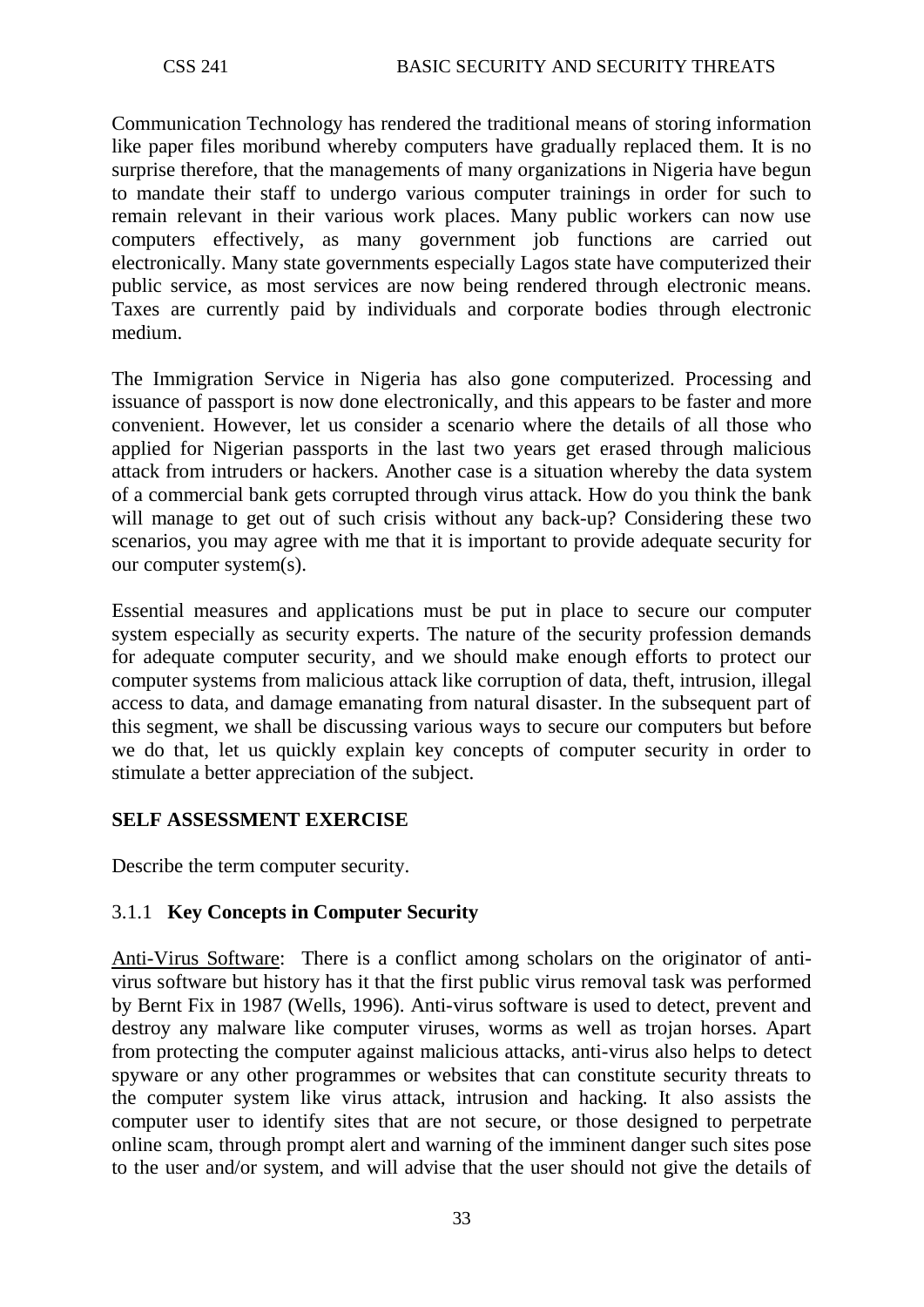his/her vital information or betterstill to close the suspected sites and avoid copying anything from such sites.

Anti-virus software is actually a set of computer programmes designed purposely to identify, block or destroy computer viruses and malicious agents with the aim of protecting the computer from information theft, corruption, hardware damage, to mention a few. There are various types of anti-virus software in the market today, including Norton, AVG, McAfee among others. Due to the way new viruses are generated almost on a daily basis for commercial, strategic or other reasons, it is very pertinent to upgrade the anti-virus software on one's computer from time to time, so that your computing system will be immune from any attack. Apart from virus attack, hackers may try to break into your system to steal, modify or delete some of the files in your system or the whole information contained therein.

Before the advent of the internet, computer viruses were usually spread through floppy disks (diskettes) but now computing systems get infected with viruses and other forms of malware through the internet. Before now, it was rare for computer to be infected with viruses through the use of recordable or rewritable discs but now the story is different. That is why it is advisable to restrict access of people into your computer and avoid the use of storage facilities like MP3, Flash disk, diskette etc, that have used somewhere else especially at commercial cyber centers without being scanned properly. It is also important to note that it is most appropriate to delete any virus infected files that cannot be repaired by the anti-virus package on your computer system.

Authentication: This involves a technique in which we create password to restrict access to one's computer. In this case, it is only those who can provide the correct password that can be allowed by the computer to gain entry into it. Authentication can also be defined as:

*....the process of identifying an individual, usually based on a [username](http://www.webopedia.com/TERM/a/username.html) and [password.](http://www.webopedia.com/TERM/a/password.html) In [security systems,](http://www.webopedia.com/TERM/a/security.html) authentication is distinct from [authorization](http://www.webopedia.com/TERM/a/authorization.html) , which is the process of giving individuals [access](http://www.webopedia.com/TERM/a/access.html) to system objects based on their [identity.](http://www.webopedia.com/TERM/a/identity.html) Authentication merely ensures that the individual is who he or she claims to be, but says nothing about the access rights of the individual* (**Error! Hyperlink reference not valid.**).

Sometimes, within the same system, there may be several users, each of whom will create his/her username and password before he/she can access his/her information on the system but the computer will prevent every user from gaining access to another user's information, if he/she fails to provide the correct username and password. There are several ways compute authentication is initiated by the system, and these may identify the users through username or/and password, identification cards, smart cards, as well as biometric systems.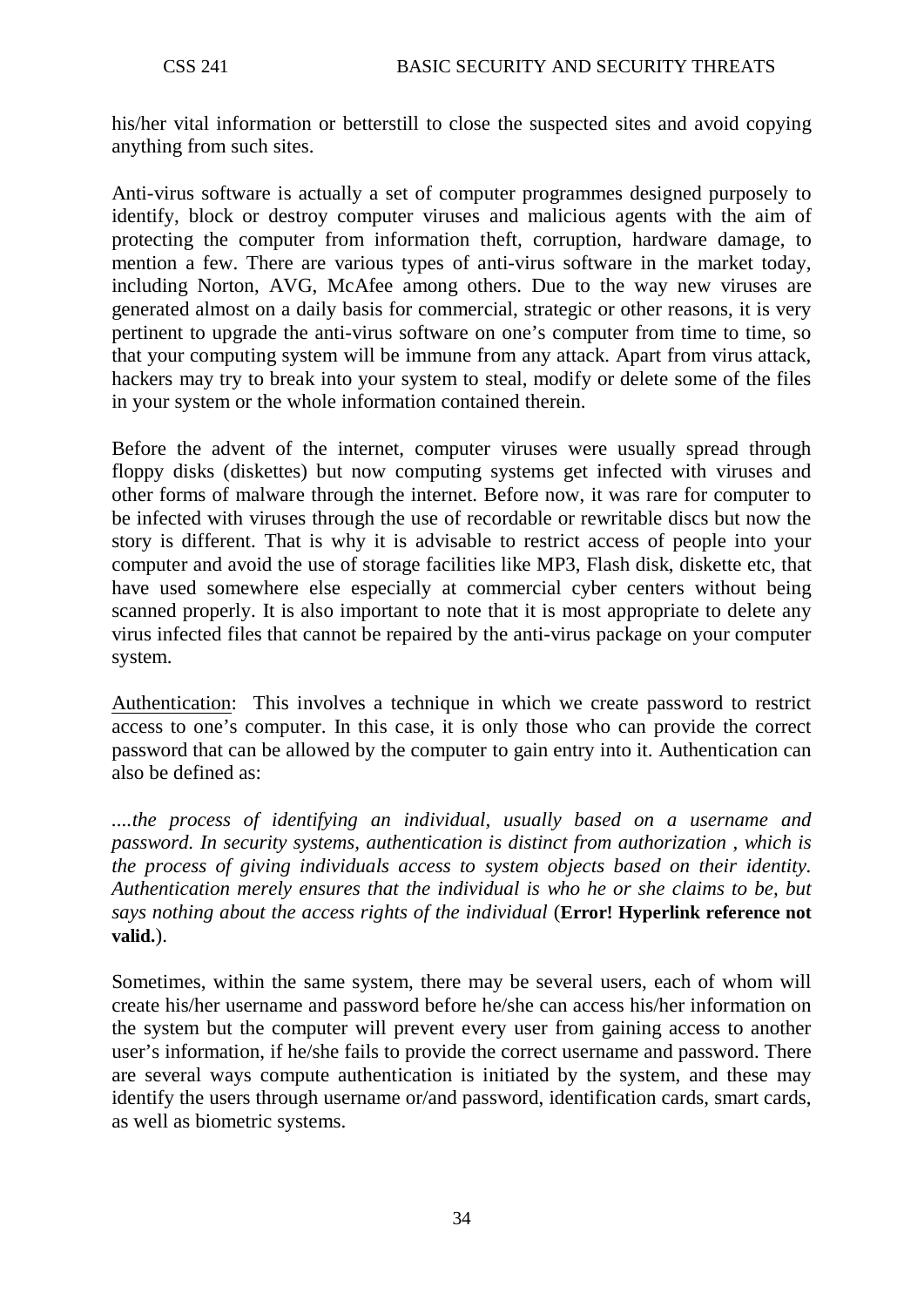Automated Theorem Proving: This is a verification tool in secure computing system that allows vital algorithms as well as code to be proven mathematically through which the specification of the computer can be met.

Backups: These are simple techniques that help us to secure information in our computing systems by copying and keeping our important files in another storage locations like a more secure section in the computer hard drive (less reliable because it goes with the computer in case of theft), MP3 storage device, i-pods, recordable and/or rewritable discs, tapes, flash disk, external hard drive and file hosting on the web.

It is noteworthy to know that there are inherent dangers in keeping files on the web, if adequate security cannot be guaranteed. Highly secure backups are supposed to be very safe and secure storage locations that are not easily susceptible to theft, loss, or destruction resulting from fire, heat, water, or even natural disasters. A good example is a university that has been existing for more than forty years, and experiences fire outbreak that destroys all its academic records. Without any backups, how do you think it will be able to supply the academic records of those who have graduated from the school? You answer may be the same as mine.

Capability and Access Control List: These techniques are usually used to guarantee privilege separation and compulsory access control.

Chain of Trust: This enables us to verify the authenticity of any software loaded on the system, through which we can identify the software certified authentic by the system's designer.

Cryptographic Techniques**:** These techniques are applied basically to reduce the risk of interception or modification of data whenever data are being exchanged between two or more systems. These techniques involve changing information in such a way that it will remain unreadable to any intruder when data is transmitted from one system to another. In this case, it is only the genuine recipient of the information that can unravel the content of the message while anybody who gains access to such message will not understand the content of the message unless it he/she can break the code to unscramble it, which may be very difficult if the encryption is done very securely.

Encryption: This tool is used to prevent any strange or unintended person from comprehending the content of a message. It involves scrambling of the information in a way that it will be unreadable by anybody other than the real recipient(s) whom the information is meant for. It is the recipient who has the code to unlock the information that can decipher a message. This approach can be used to send secret or very confidential information to several people irrespective of their number in as much they have the cryptographic key, which will enable them to decrypt it.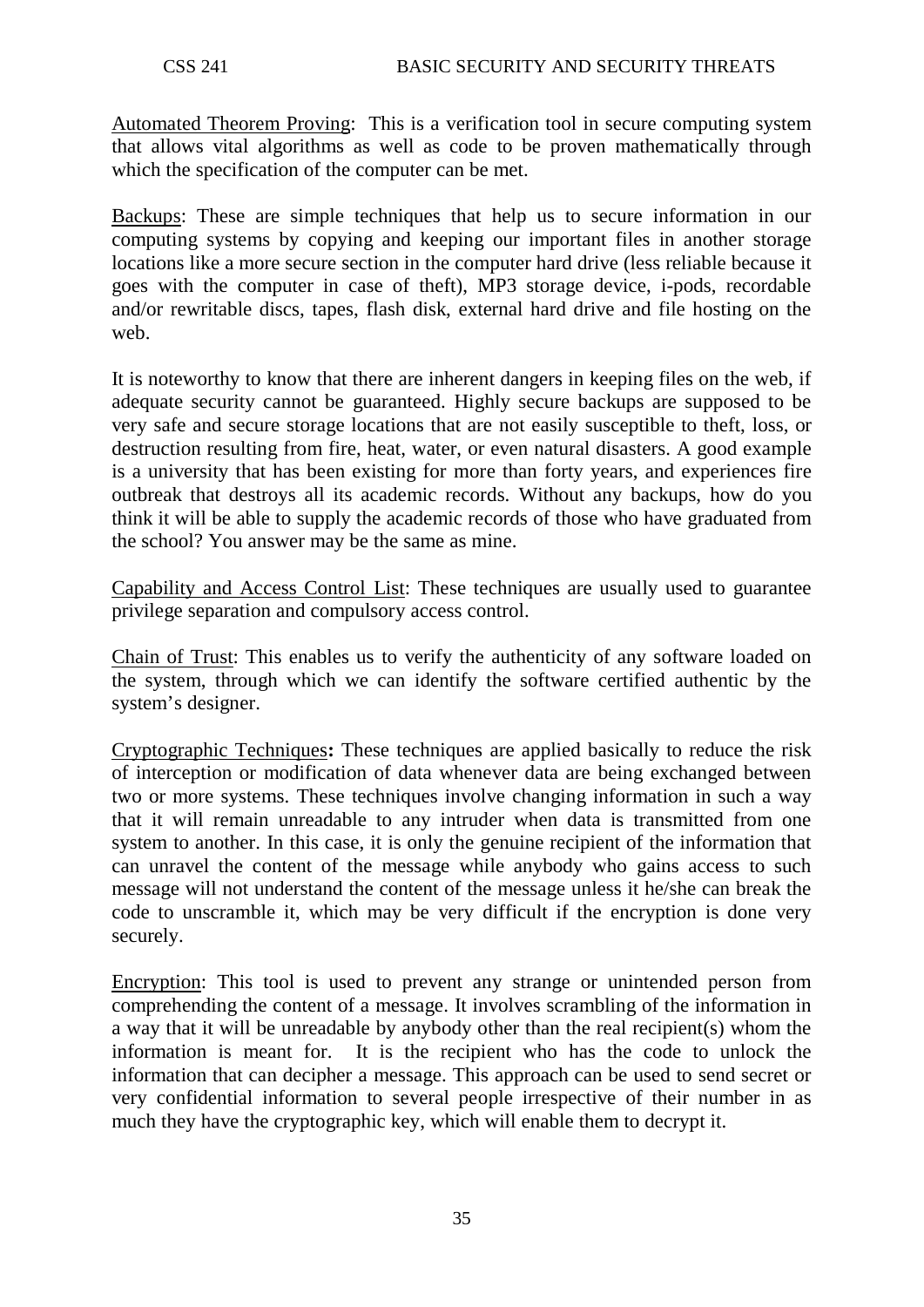Decryption: Decryption can be defined as the tool used with the aim of "…reversing an encryption, i.e. the process which converts encrypted data into its original form" [\(://en.wikipedia.org/wiki/decryption\)](http://en.wikipedia.org/wiki/decryption).

Firewall: This technique helps to protect your system against any malicious attack or illegal access by hackers and intruders whenever you are online. It alerts you whenever it senses any intrusion, so that your computer will not be vulnerable to bugs.

Honey pots: These are computing systems made vulnerable to intrusion and attacks by hackers most times deliberately, to identify areas of defect or vulnerability to effect fixing it.

Mandatory Access Control (MAC): MAC is used to "protect the network and file systems, block users from accessing certain ports and sockets, and more" [\(://www.freebsd.org/doc/en/books/handbook/mac-understandlabel.html\)](http://www.freebsd.org/doc/en/books/handbook/mac-understandlabel.html). It however advisable for optimum use of policy modules, to load many security policy modules at the same time with the aim of providing a multi-layered security setting, and thus "….a multi-layered security environment, multiple policy modules are in effect to keep security in check" (*ibid*). The MAC application does not allow the users to change their access codes indiscriminately because all security features are usually controlled by the access rules presented by the selected security policy modules. Here, it is the system administrator that (absolutely) controls the MAC access rules.

Secure Cryptoprocessor : A **secure cryptoprocessor** can be said to be "a dedicated [computer](http://neohumanism.org/c/co/computer.html) for carrying out [cryptographic](http://neohumanism.org/c/cr/cryptography_1.html) operations, embedded in a packaging with multiple [physical security](http://neohumanism.org/p/ph/physical_security_1.html) measures, which give it a degree of [tamper resistance"](http://neohumanism.org/t/ta/tamper_resistance.html) [\(://neohumanism.org/s/se/secure\\_cryptoprocessor.html\)](http://neohumanism.org/s/se/secure_cryptoprocessor.html). The essence of a secure cryptoprocessor is to serve as the foundation of securing the system. It is a security sub-system that ensures protection of the system against any intrusion or malware. Some of the examples of secure cryptoprocessor include smart cards and ATM cards. The ways through which secure cryptoprocessor works include:

- *tamper-detecting and tamper-evident containment;*
- *automatic zeroization of secrets in the event of tampering;*
- *internal battery backup;*
- *chain of trust boot-loader which authenticates the operating system before loading it;*
- *chain of trust operating system which authenticates application software before loading it; and*
- *hardware-based capability registers, implementing a one-way privilege separation model* [\(://neohumanism.org/s/se/secure\\_cryptoprocessor.html\)](http://neohumanism.org/s/se/secure_cryptoprocessor.html).

Microkernels: Microkernel can be described as a computer kernel that enables relevant mechanisms, which help to initiate an operating system like low-level address [space](http://en.wikipedia.org/wiki/Address_space) management, [thread](http://en.wikipedia.org/wiki/Thread_(computer_science)) management, and [inter-process communication.](http://en.wikipedia.org/wiki/Inter-process_communication) In a situation whereby multiple priviledge levels are offered by the hardware, "the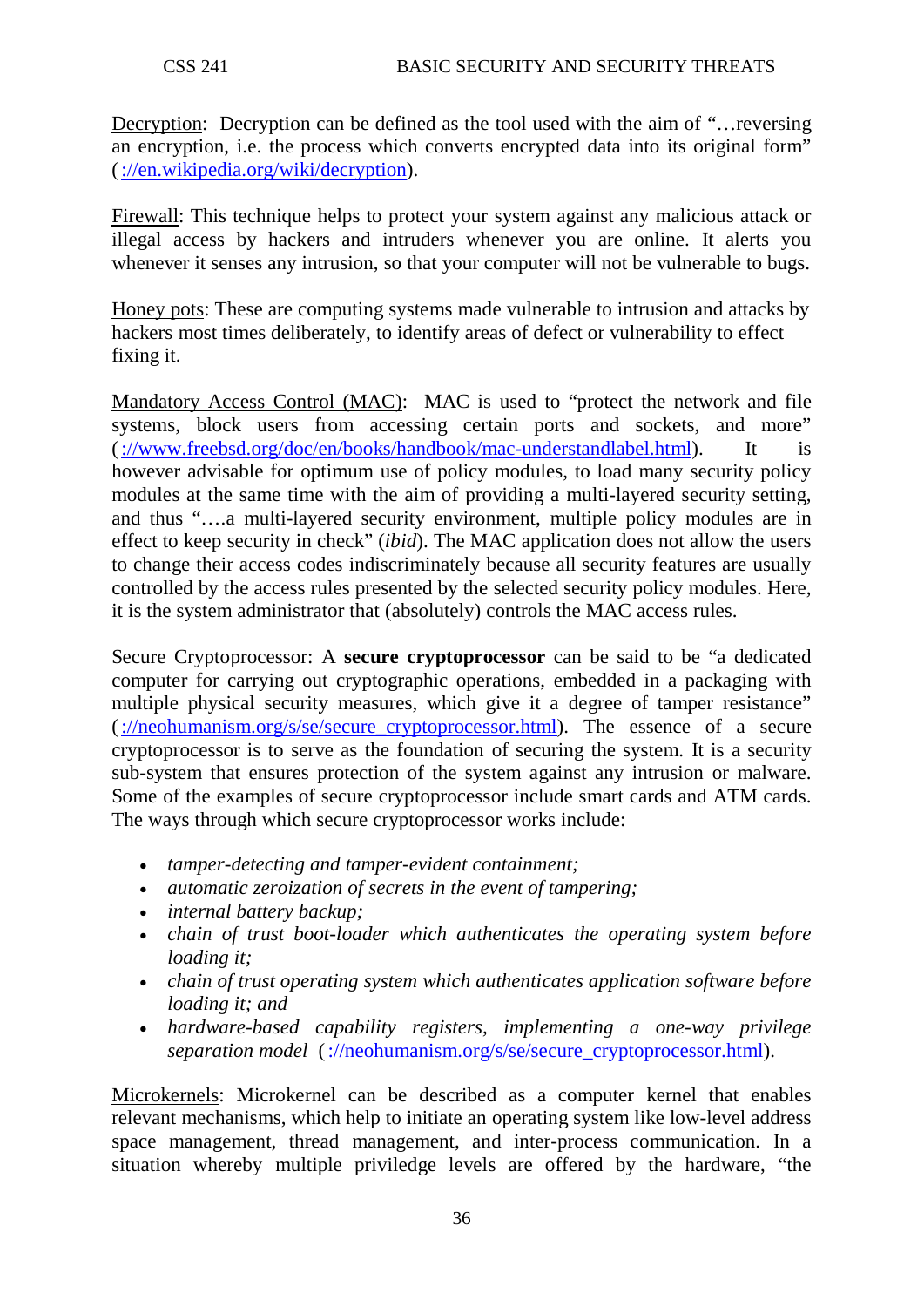microkernel is the only software executing at the most privileged level (generally referred to as [supervisor or kernel mode\)](http://en.wikipedia.org/wiki/Kernel_mode). Actual operating system services, such as [device drivers,](http://en.wikipedia.org/wiki/Device_driver) [protocol stacks,](http://en.wikipedia.org/wiki/Protocol_stack) [file systems](http://en.wikipedia.org/wiki/File_system) and [user interface](http://en.wikipedia.org/wiki/User_interface) code are contained in [user space"](http://en.wikipedia.org/wiki/User_space) (Joe, 1996 cited on [://en.wikipedia.org/wiki/Microkernel\)](http://en.wikipedia.org/wiki/Microkernel). In securing the computing system, microkernels are often used for systems designed for use in high security applications like KeyKOS, EROS and strategic security systems.

### 3.1.2 **Approaches to Computer Security**

a) Security Design: There are several ways through, which security systems are designed. It is paramount to mount effective security strategies that can ensure adequate safety for computing systems. One of such ways is to initiate the principle of least priviledge that "where an entity has only the priviledges that are needed for its functions" [\(://en.wikipedia.org/wiki/Computer\\_security\)](http://en.wikipedia.org/wiki/Computer_security). In this case, if an intruder gains access (illegally) into a part of the system, it will be difficult for him/her to access the whole system due to the fine-grained security.

It is therefore advisable to mount a security design that breaks the system into several smaller units with each of the units designed in a less complicated way, and may involve the application of automated theorem proving to verify the exactness of key software subsystems. In a situation where formal correctness is missing, careful application of code review and unit testing will be a besteffort approach in securing the modules. Enough efforts should also be made to discourage or eliminate security breaches by the system users, and it is therefore, important to create full audit trails that will assist us in detecting and determining the nature of breach, its degree and the time it occurs. Audit trials should be stored very discreetely in such a way that it will be difficult for the intruder to track it to cover up every trace of the illegal entry;

- b) Security Architecture: Security Architecture is also a very viable approach to computer and information security. It simply means the design artifacts that explain the state of existing security controls or security countermeasures, showing how they relay with the general information technology architecture. The security controls basically focus on providing platform to enhance the capacity of the system to sustain quality attributes including confidentiality, integrity, availability, accountability and assurance (see **Error! Hyperlink reference not valid.**). Security Architecture assists us to identify the areas that demand much security measure, and thus, "if the plan describes a specific solution then, prior to building such a plan, one would make a risk analysis", but in a situation where "the plan describes a generic high level design (reference architecture) then the plan should be based on a threat analysis" (**Error! Hyperlink reference not valid.**); and
- c) Secure Hardware**:** Computer security can be enhanced through hardware-based security because of the capacity of hardware-based security solutions to present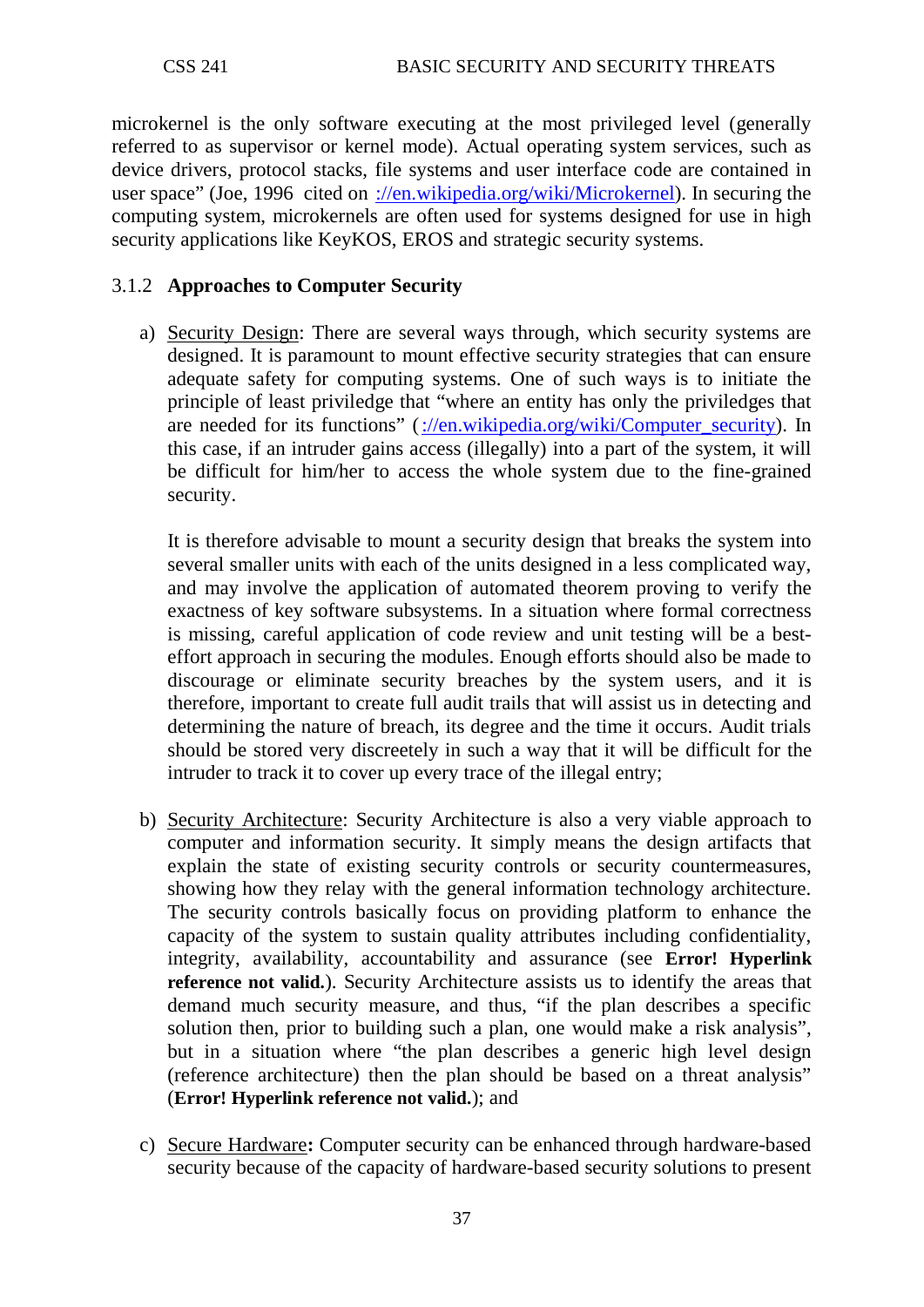strong resistance against bugs and intrusion. It can deny any intruder or hacker the avenue to read and write access to data.

### **SELF ASSESSMENT EXERCISE**

What are the approaches of computer security?

### **4.0 CONCLUSION**

The introduction of computer to the world population has really affected the culture of information generation, storage and amendment among people. People have now found it more convenient and safer to use computer to do all forms of activities regarding their collection, collation and storage as well as amendment of information. Computer systems, apart from being convenient, help us to store a lot of information and reduce the risk of data-loss through file-mishandling, file-missing and destruction of files by man-made and natural security threats or attacks. It is against the background of the importance of computer systems to information management that it is mandatory on our own part, to secure our computers and protect them against any malicious attack or hazard. In the subsequent units, we shall be exploring other forms of security.

### **5.0 SUMMARY**

Due to the limited space and time we have on each of our lessons, in this unit, we were only able to discuss one of the forms of security-computer security. Notwithstanding, we began our discussion by examining the meaning of computer security. Thereafter, we explained various concepts of computer security, and the third and the last area of inquiry on the subject was a list of approaches to security management. As reiterated earlier, we shall continue our task of identifying and discussing various forms of security subsequently. Thank you very much for your patience and drive for learning.

### **6.0 TUTORED MARKED ASSINGMENT**

- a) What is computer security?
- b) List any four concepts of computer security;
- c) Discuss any two approaches of computer security.

### **7.0 REFERENCES AND FURTHER READING**

Kinkus, J.F. (2002). Science and Technology Resources on the Internet: Computer Security. *Issues in Science and Technology Librarianship*, No. 36. Available on [://www.istl.org/02-fall/index.html.](http://www.istl.org/02-fall/index.html) Retrieved on 30 August, 2009.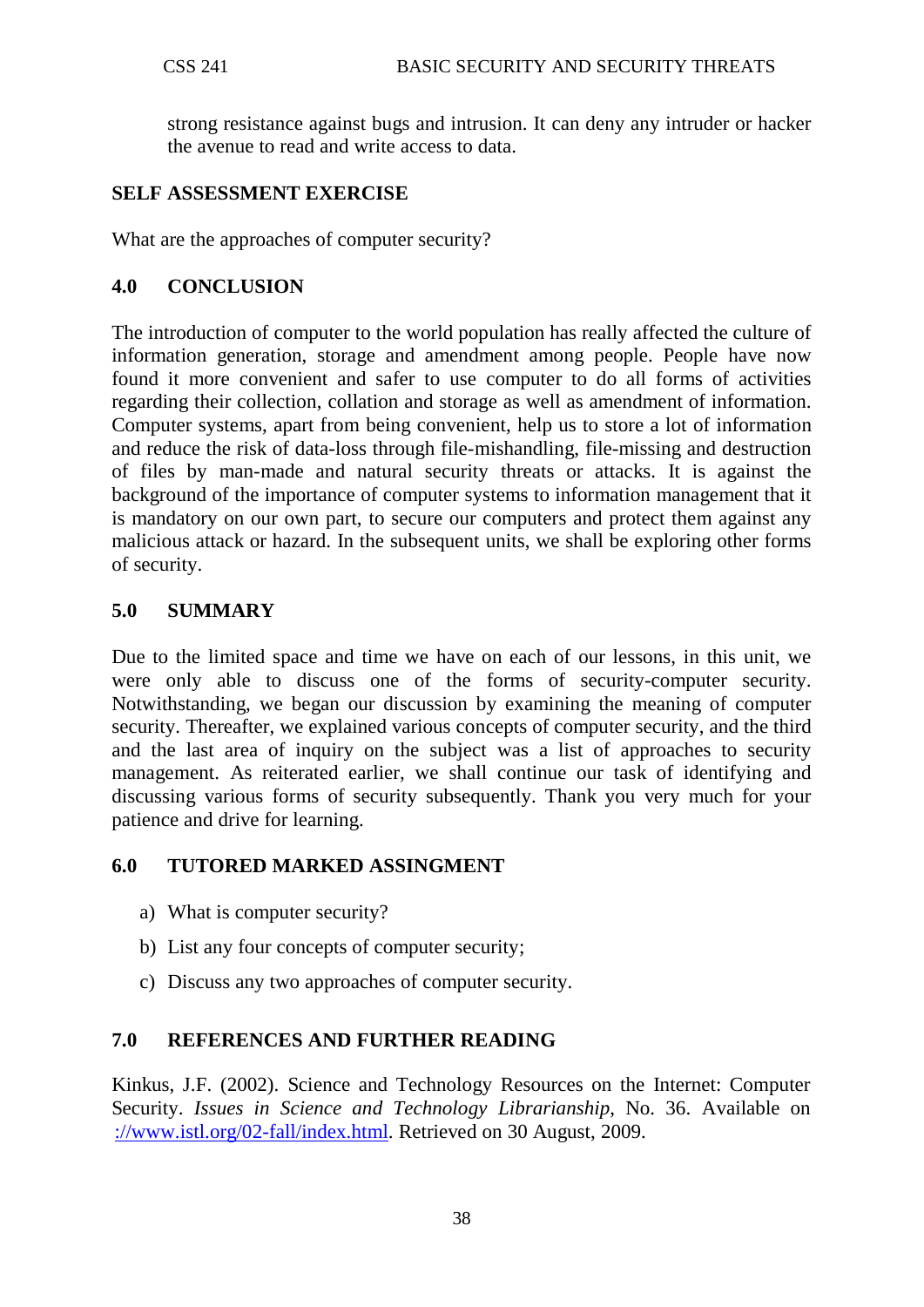Wells, Joe (1996). *Virus Timeline*. Available on [://en.wikipedia.org/ wiki/](http://en.wikipedia.org/%20wiki/%20Microkernel)  [Microkernel.](http://en.wikipedia.org/%20wiki/%20Microkernel) Retrieved on 31 July 2009.

[://en.wikipedia.org/wiki/Computer\\_security.](http://en.wikipedia.org/wiki/Computer_security) Retrieved on 1 August 2009.

[://en.wikipedia.org/wiki/decryption.](http://en.wikipedia.org/wiki/decryption) Retrieved on 2 August, 2009.

[://neohumanism.org/s/se/secure\\_cryptoprocessor.html.](http://neohumanism.org/s/se/secure_cryptoprocessor.html) Retrieved on 31 July 2009.

[://www.freebsd.org/doc/en/books/handbook/mac-understandlabel.html.](http://www.freebsd.org/doc/en/books/handbook/mac-understandlabel.html) Retrieved on 31 July 2009.

[://www.webopedia.com/TERM/a/authentication.html.](http://www.webopedia.com/TERM/a/authentication.html) Retrieved 1 August 2009.

[.infosat.tamu.edu/students/glry/htmossa.](http://www.infosat.tamu.edu/students/glry/htmossa) Retrieved on 31 August, 2009.

[.opensecurityarchitecture.com.](http://www.opensecurityarchitecture.com/) Quoted on [://en.wikipedia.org/wiki/ Computer \\_](http://en.wikipedia.org/wiki/%20Computer%20_%20security)  [security.](http://en.wikipedia.org/wiki/%20Computer%20_%20security) Retrieved on 31 July 2009.

[.securiguard.com/glossary.html.](http://www.securiguard.com/glossary.html) Retrieved on 31 August, 2009.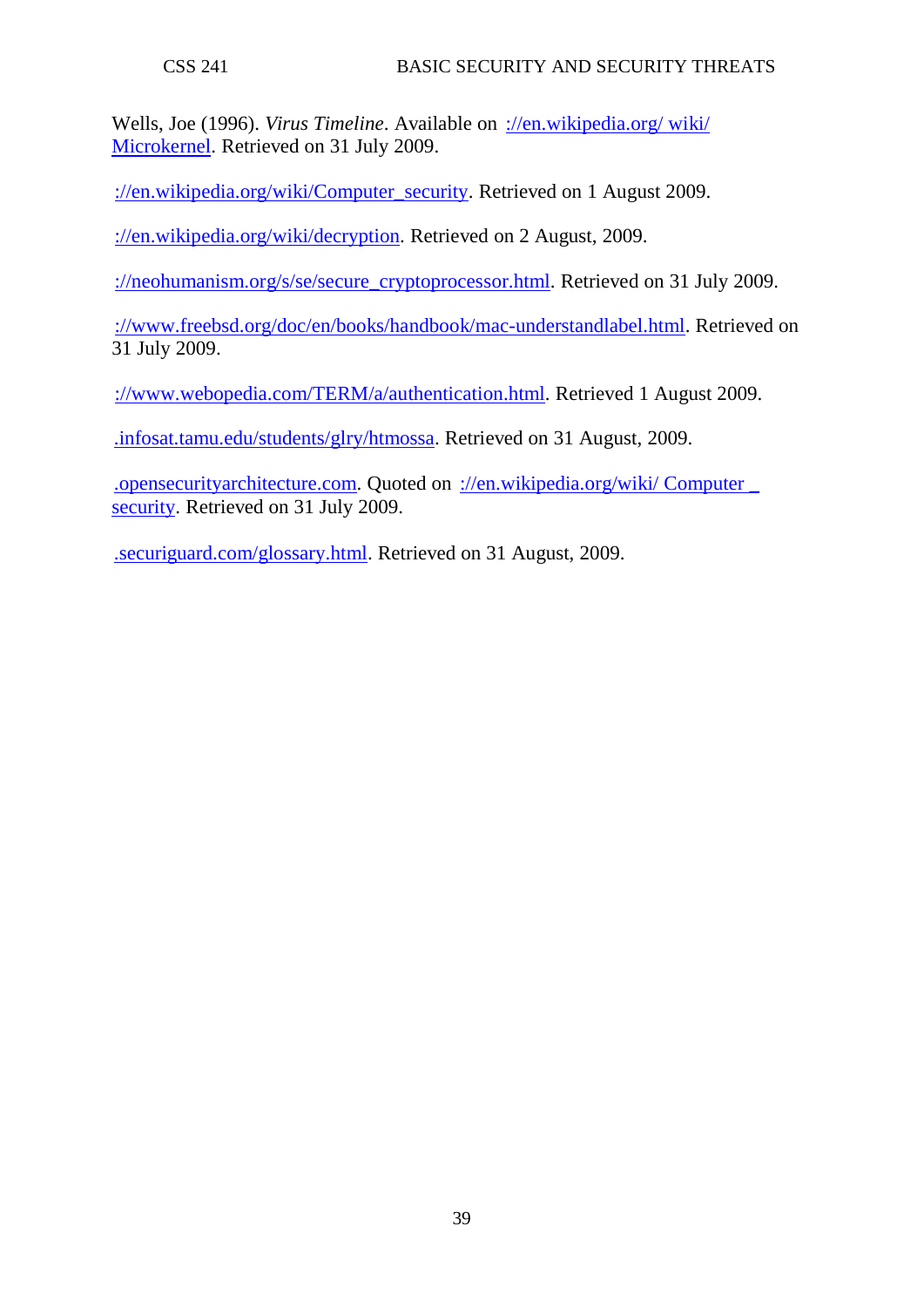### **UNIT 3**

## **FORMS OF SECURITY II**

### **CONTENTS**

- 1.0 Introduction
- 2.0 Objectives
- 3.0 Main Body
	- 3.1 Meaning of Information Security
		- 3.1.1 Approaches to Information Security
	- 3.2 Meaning of Physical Security
		- 3.2.1 Approaches to Physical Security
- 4.0 Conclusion
- 5.0 Summary
- 6.0 Tutored Marked Assignment
- 7.0 References / Further Reading

### **1.0 INTRODUCTION**

In this unit, we shall continue our search of the basic existing forms of security. Do not forget, in the last unit, time and space only allowed us to discuss the meaning and key concepts of computer security (a form of security) as well as its various approaches. In furtherance of our study on forms of security, we shall be introducing a new set of forms of security to the reader. The two forms of security that we shall be considering in this unit for our study include information security and physical security. In that case, let us quickly browse through the various tasks we shall be undertaking in this study unit. These shall be found in the next segment of the unit.

### **2.0 OBJECTIVES**

At the end of this unit, you should be able to:

Explain the meaning of information security;

Identify and discuss various approaches to information security; and

Define the concept of physical security; and

Describe key approaches to physical security.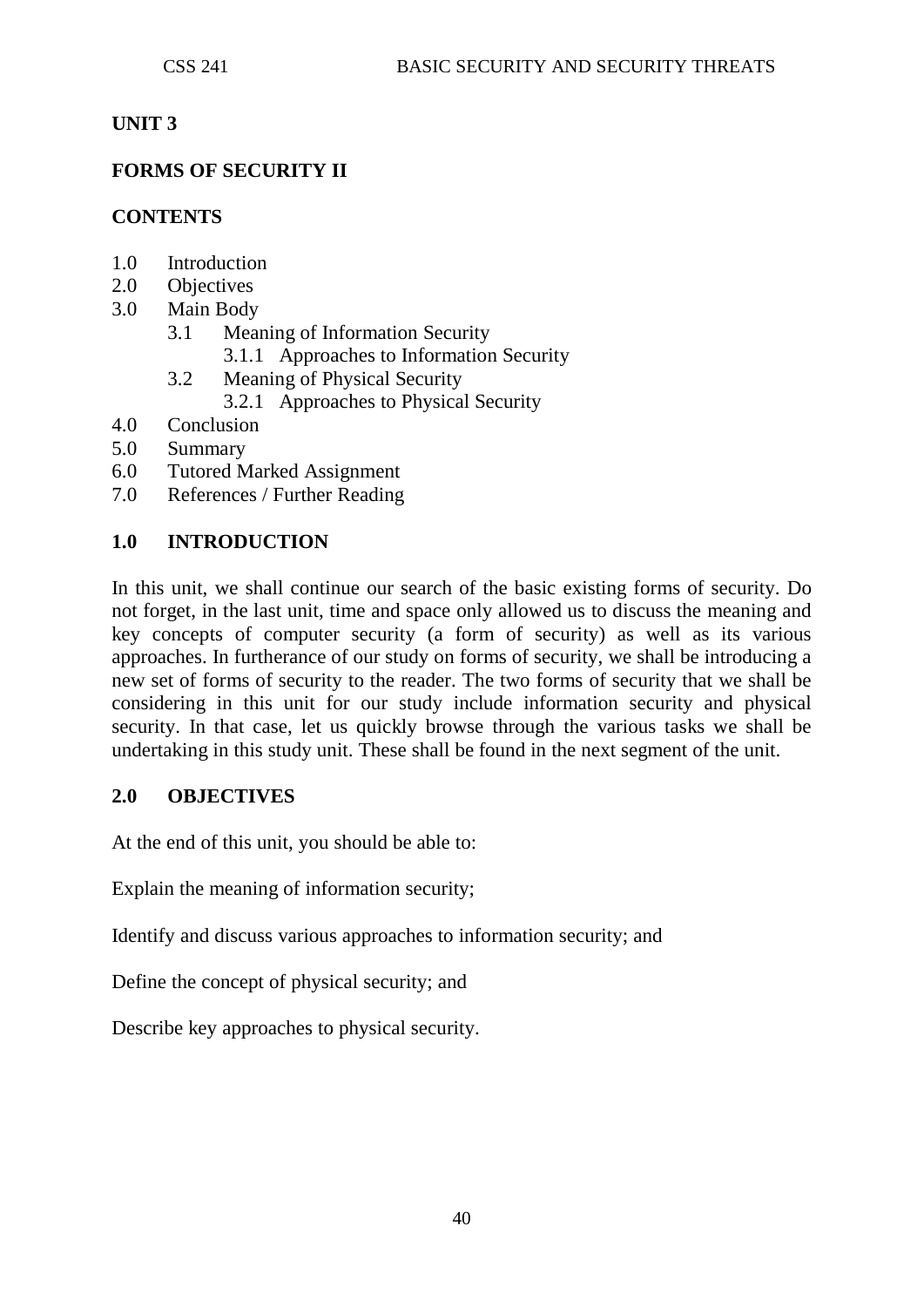### **3.0 MAIN BODY**

### 3.1 **Meaning of Information Security**

Information security can be defined as a means of protecting information systems from any illegitimate access and use, theft, amendment, or malicious attacks or penetration. Information security can also be described as "the process by which an organization protects and secures its systems, media, and facilities that process and maintain information vital to its operations" [\(://www.ffiec.gov/ffiecinfobase](http://www.ffiec.gov/ffiecinfobase%20/booklets/information_security/information_security.pdf)  [/booklets/information\\_security/information\\_security.pdf\)](http://www.ffiec.gov/ffiecinfobase%20/booklets/information_security/information_security.pdf).

Conceptually, it is important to clarify the differences in the meaning between the terms information security and computer security, which are often mistaken for each other. There is no doubt that the two concepts are inter-related because professionally speaking, they aim to advance the protection of information through the principles of confidentiality, integrity and availability. Despite the similar goals they both articulate or simply pursue, the two terms still have some differences. These differences are fundamentally found in their approaches, methodologies and variability in their areas of focus. Here, information security concentrates on ways to provide adequate confidentiality, integrity and availability of information but is less concerned with the data form be it electronic or print or any other forms of data. So, information security goes beyond the use of computer to create, modify, delete or store information. Therefore, its boundary goes beyond mere electronic medium.

On the other hand, in computer security, the central focus dwells on the techniques that enhance the availability and correct operation of a computer system with little attention on information stored and processed by the computer. One thing to note from the foregoing is the limited boundary that computer security acquires in information discourse. The point is that computer is entirely electronic, and there are other means like print through which we generate, amend, store or discard information. It is against this background that we conclude that information security is wider in scope than computer security, but each of them complements the functions and operations of the other.

Away from conceptual differences between information security and computer security, the experience of state and actors in the contemporary world has shown the growing relevance of information security. The increasing complexity of the modern state and sophisticated nature of contemporary business environment and corporations underscore the importance in mounting relevant mechanisms towards the protection of information and information system. For instance, let us look at the commercial banks in Nigeria in the  $20<sup>th</sup>$  century, by the close of that century, virtually none of the banks could boast of having a capital base of US\$ 1 billion. Again, during that period, online financial transactions like the use of ATMs, online shopping etc, were either nonexistent or very limited.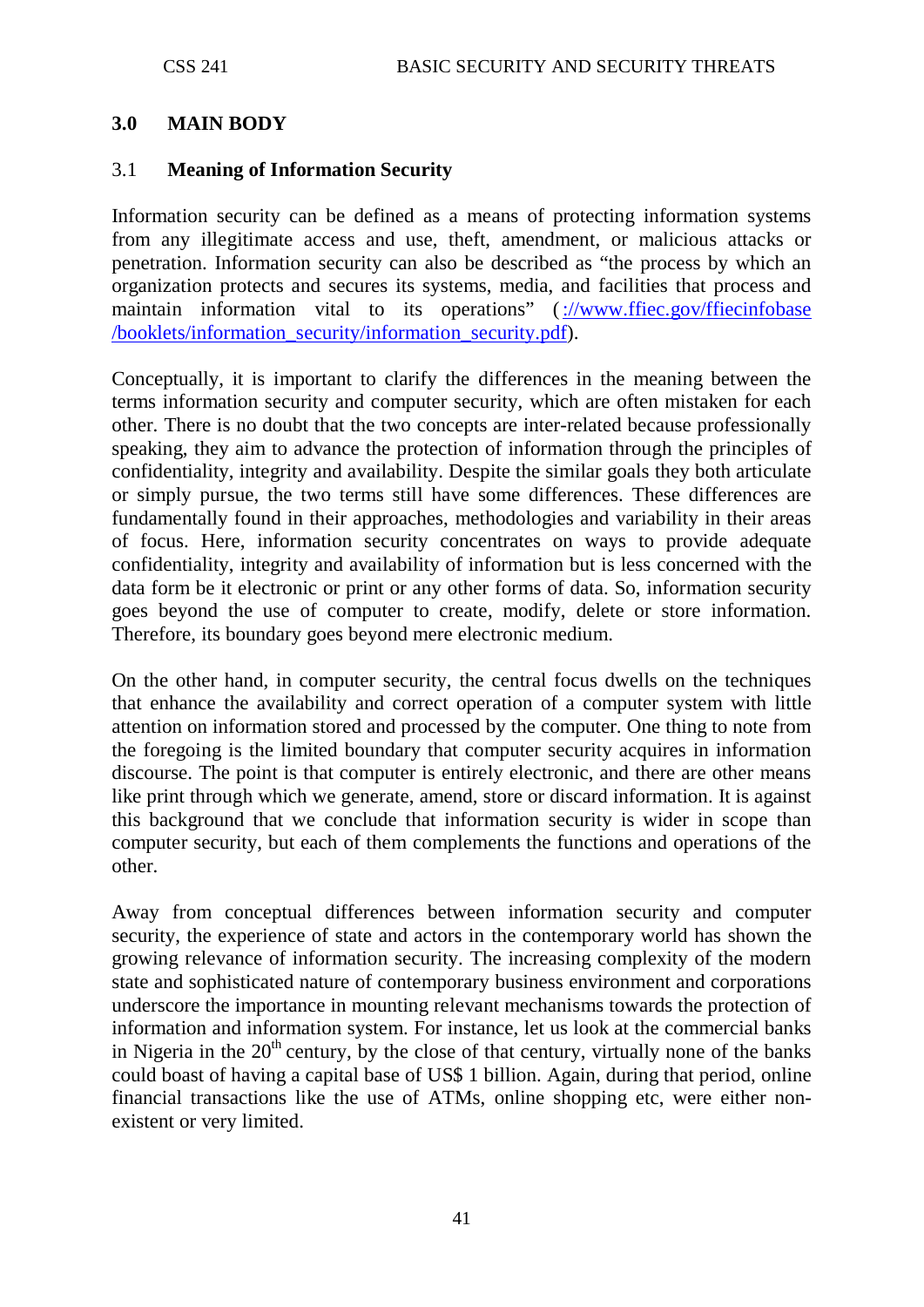Similarly, the period saw majority of the banks not having services that could enable their customers to save and withdraw their money from any of their branches without any geographic limitation, while most banks did not have up to one hundred thousand customers. But due to the opportunities provided by information technology revolution and recapitalization agenda of the Nigerian government, initiating the financial sector to be proactive in increasing their capital base and improving on their information system. The emergent information technology breakthrough especially the development of groundbreaking computer software and electronic machines like ATM have really helped in gradually fizzling-out long queues and the use of tally number as well as manual counting money by cashiers.

Nostalgically, I could remember those days when customers would wake up as early as 4am in order to reach their respective banks latest by 6am in order to be attended to early enough due to heavy traffic of customers. One could even reach the bank and meet some people already on the queue outside the bank premises. Then one would be asking himself if those met on the queue slept at home. But now, with the introduction of ATM, people can withdraw their money electronically anytime and anywhere.

Considering the opportunities provided by innovations in information technology, you may agree with me that financial transactions, trading, information exchange, mailing, communication etc, have been made so easy. You should however note that there are always two sides to a coin. Though, there is much convenience and fun derivable from modern information system but it can be awful considering the risk and danger one can fall into. For instance, if one wants to purchase items online and logs on a wrong web platform hosted to perpetrate scam, and you ignorantly provide your credit card details, and before you know, you have been duped. For this reason, people are being alerted to be very careful when doing online transactions.

One of the ways to reduce such risk is to install very strong security software that can easily detect and inform you if you are on a malicious site. Many organizations have gone into comatose or collapsed as a result of stealing, modifying, corrupting or deleting of vital information. It is therefore very important to put in place viable structures and programmes to protect your information. Now, let us quickly explain some of the methods we can use to safeguard our information systems and protect our information.

### 3.1.1 **Approaches to Information Security**

a) Confidentiality: In securing information systems, it is very germane to mount necessary machineries to advance the confidentiality of information. It is very paramount for the management of any organization to enlighten its staff on the need to take the issue of information very seriously. They need to know that it is very essential to prevent the organisation's vital information from disclosure to unauthorized person(s) or system(s). Stiff penalty should be applied against any erring staff to deter others from doing the same. By commission or omission, if confidential information gets into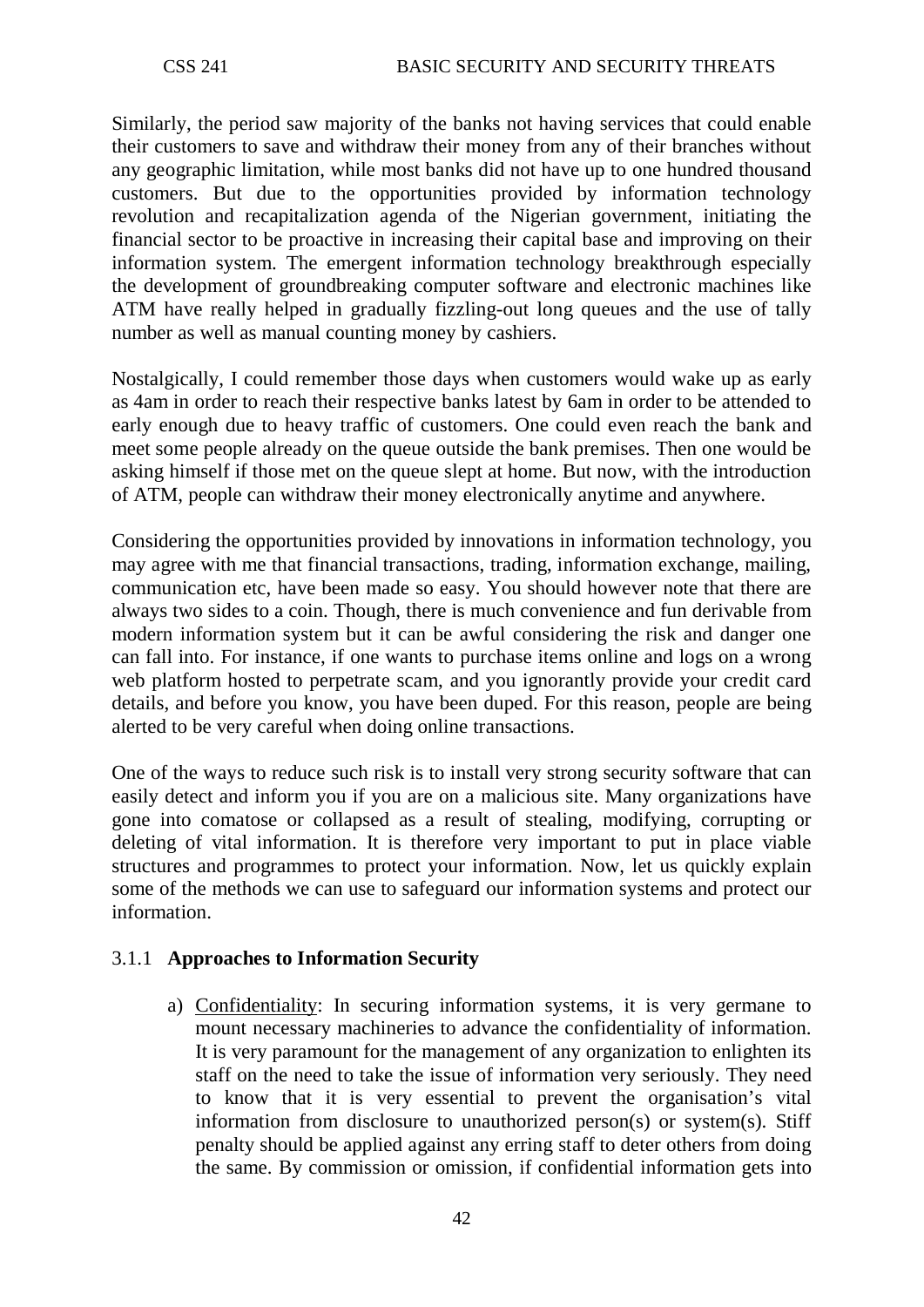the wrong hands of unauthorized person(s) or system(s), it will amount to a breach of confidentiality.

In procuring an international passport, you can log-on the website of the Nigerian Immigration Service to begin the process for your e-passport application. After filling the necessary forms online, you are requested to proceed with your payment, and here, you are given two options: offline or online payment. You may decide to do the payment online with use of your ATM card. In the process, the system will demand for your ATM details through ETRANSACT platform, and you provide it correctly. The gateway will debit your account where the ATM card domiciles, and consequently you will be allowed into the next stage of the application process after the confirmation of your payment, which will be electronically receipted.

Here, you need to be careful by not allowing anybody to peep into your financial transaction to avoid an unauthorized person to have access to your secret (pin) code, and if you allow such to happen before, during or after the period of transaction, you have committed a breach of confidentiality. You should know that it is incumbent on the organization(s) you transact with online to uphold the principle of confidentiality. Expectedly, when you are making your transaction, your credit card or ATM card details including pin-code will be transmitted from you to the organization/party with which you transact, and the details will also be transmitted from the said organization to a transaction processing network.

The system will ensure that confidentiality is enforced by encrypting (refer to 3.1.1 of last unit for the meaning of encryption) your ATM details especially the pin-code during the transmission, which are stored in a very secure location with highly restricted access. In a situation whereby you confirm that unauthorized person(s) has access into your financial details while the fault or criminal intent does not emanate from you, you have the right to institute a legal action against such erring organization for a breach of confidentiality.

Even if your spouse is allowed to access your bank statement account without authorisation is a breach of confidentiality, and the affected person can institute a legal action or warning to the bank management for the breach, or may close down his/her account for lack of security necessitated by the confidentiality breach. If one has the right to sue for a breach of confidentiality that involves his/her own spouse let alone a stranger or a distanced person, it is evident that information security is very important. It will be baseless, if the management of an organization argues that it will not be liable if an offence of breach of confidentiality is committed by any of its staff without its involvement against any customer especially if it involves loss of money.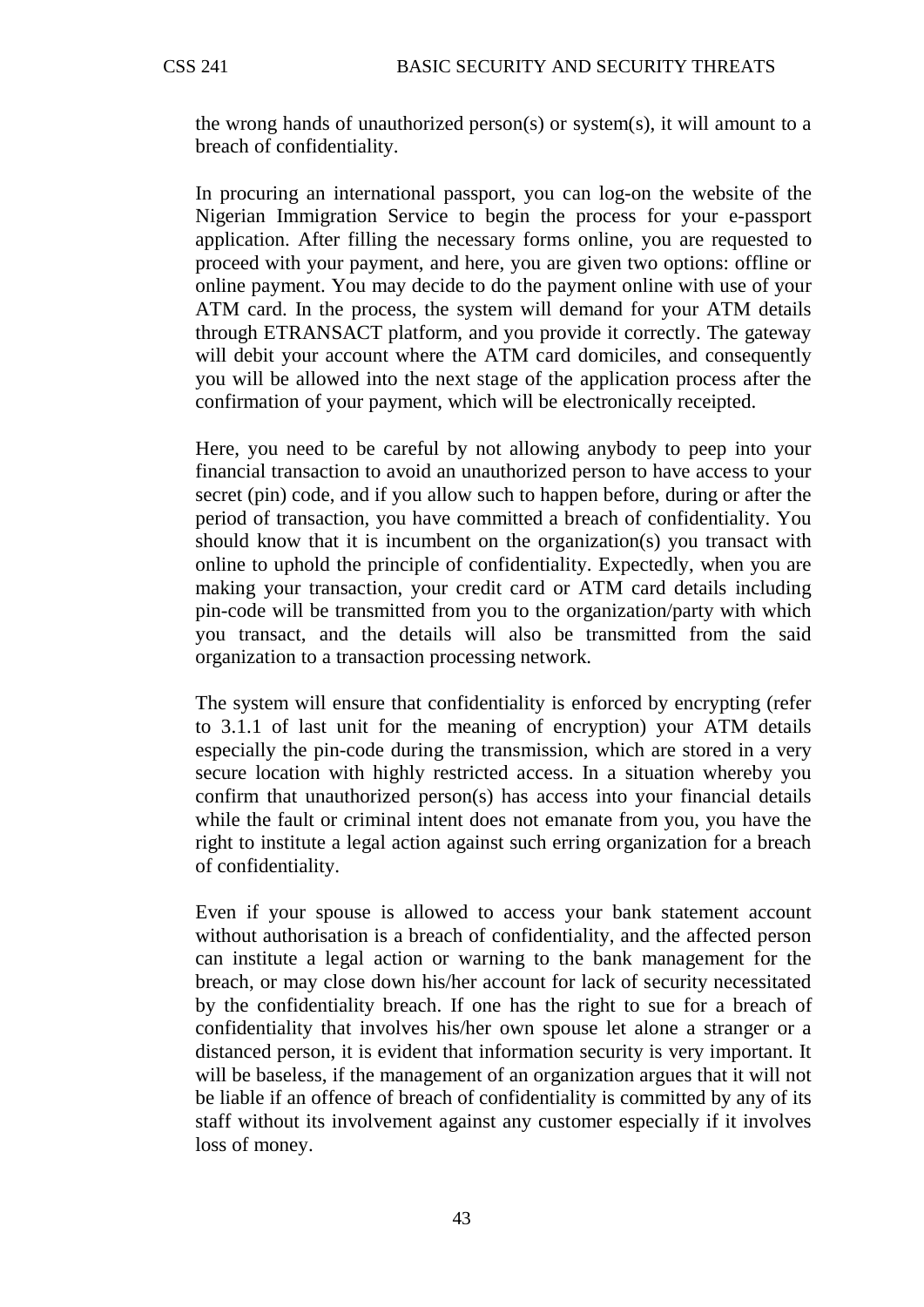Recently, due to importance of information, the approach of **due care and due diligence** has been adapted in information security. **Due care** involves measures and actions that are taken by a company not only to protect its corporate image but also show liability for all activities that take place within it, and establish regulations that will help to protect the company, its resources and employees. **Due diligence** means "continual activities that make sure the protection mechanisms are continually maintained and operational" (Harris, 2003). Therefore, if an organization fails in its responsibilities to check the activities of its staff, it will definitely be liable for any misdeed perpetrated by any of its staff such as disclosure of a customer's information to an unauthorized person, leading to a breach of confidentiality;

b) Integrity: Integrity can be described as a way of protecting information by restricting access to modification of data without authorization. Here, no amendment can be made on the data without authorization. In information security, efforts should be made to restrict activities of users of the systems from any data modification without being authorized. There are several ways through which the integrity of an information system can be violated. One of such ways is accidental or deliberate exposing of the system to malicious attacks.

Undoubtedly, this kind of violation occurs in many organizations where employees exhibit nonchallant attitude or criminal intent to compromise the integrity of the system. For instance, in some organizations with large network of information systems, family members, siblings or friends and even neighbours visit some employees, and many of these visitors may be allowed to use the organization's computers especially where they are connected to the internet. These use all sorts of storage facilities to download information from the internet. This attitude is likely to violate the integrity of the information system because apart from exposing the system to malware or virus attack, it will also allow strangers or visitors to have access to information, which ordinarily they are not supposed to;

c) Availability: Information system cannot be complete if there is no availability of information. It is the availability of information that makes information system what it is. Therefore, it is imperative to have a network of actions functioning well. These actions include the computer system that is tasked with the storing and processing of the information while the security controls do the protection of the system, and the communication channels enable the users to access that information.

If we consider this network of functions, we may agree that it is difficult to have 'high availability systems' in countries like Nigeria where there is frequent power outage that can easily disrupt the operation of the system. High availability systems are those systems that are always available, and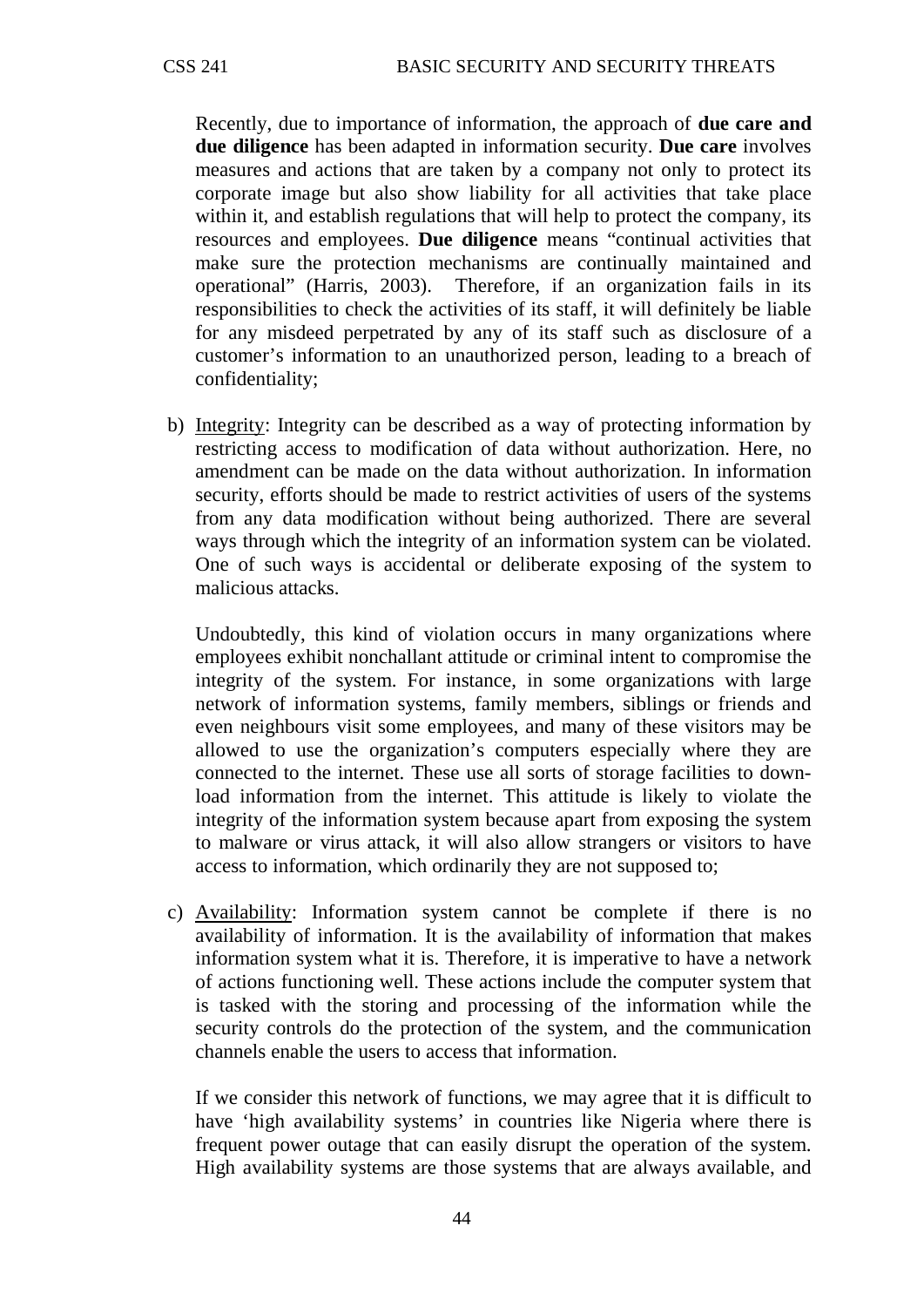demand necessary mechanisms to be brought to bear in order to prevent disruptions that may result from hardware failures, power outages, physical destruction of the information systems, to mention a few;

- d) Authenticity: Information security demands that we can just collect information whether electronic or print for the sake of it, but we should endeavour to clarify the authenticity or genuineness of such information. It is by so doing we can have reliable and quality information;
- e) Risk Management: Everything about life is a risk. There is risk, even in the relationship between two or more people. How do we describe risk management? According to CISA Review Manual (2006), risk management can be described as:

*…..the process of identifying vulnerabilities and threats to the information resources used by an organization in achieving business objectives, and deciding what countermeasures, if any, to take in reducing risk to an acceptable level, based on the value of the information resource to the organization*.

Risk is the everyday business of each man. Sometimes, we decide out of the blues to see a loved one in his/her place work, even after calling him/her of our coming, the subconscious still has a doubt about meeting him/her at the office because every second is clouded with eventuality. It is possible for the receptionist to inform us that he/she had an emergency from the headquarters and he/she tried to get you on phone to inform you about the new development (urgent call to report at the headquarters) but he/she could not reach on phone.

Considering the above scenario, you may agree with me that risk is second nature to man. The decision of a man and a lady to get married is a risk: the marriage may succeed or fail. It is against this background that many people adopt various approaches or measures to manage risk in their relationships. In information security, risk management is very essential because it determines the preparedness of an organization against any threat as it relates its information system.

Furthermore, in as much that information from its collection, modification to erasure involves risk, it is pertinent to develop countermeasures or controls to manage the risks but it is more important to "strike a balance between productivity, cost, effectiveness of the countermeasures, and the value of the informational asset being protected" (**Error! Hyperlink reference not valid.**), meaning that it is not appropriate to spend too much money or employing highly productive and effective in securing an information asset that has little importance to the overall interest of an organisation; and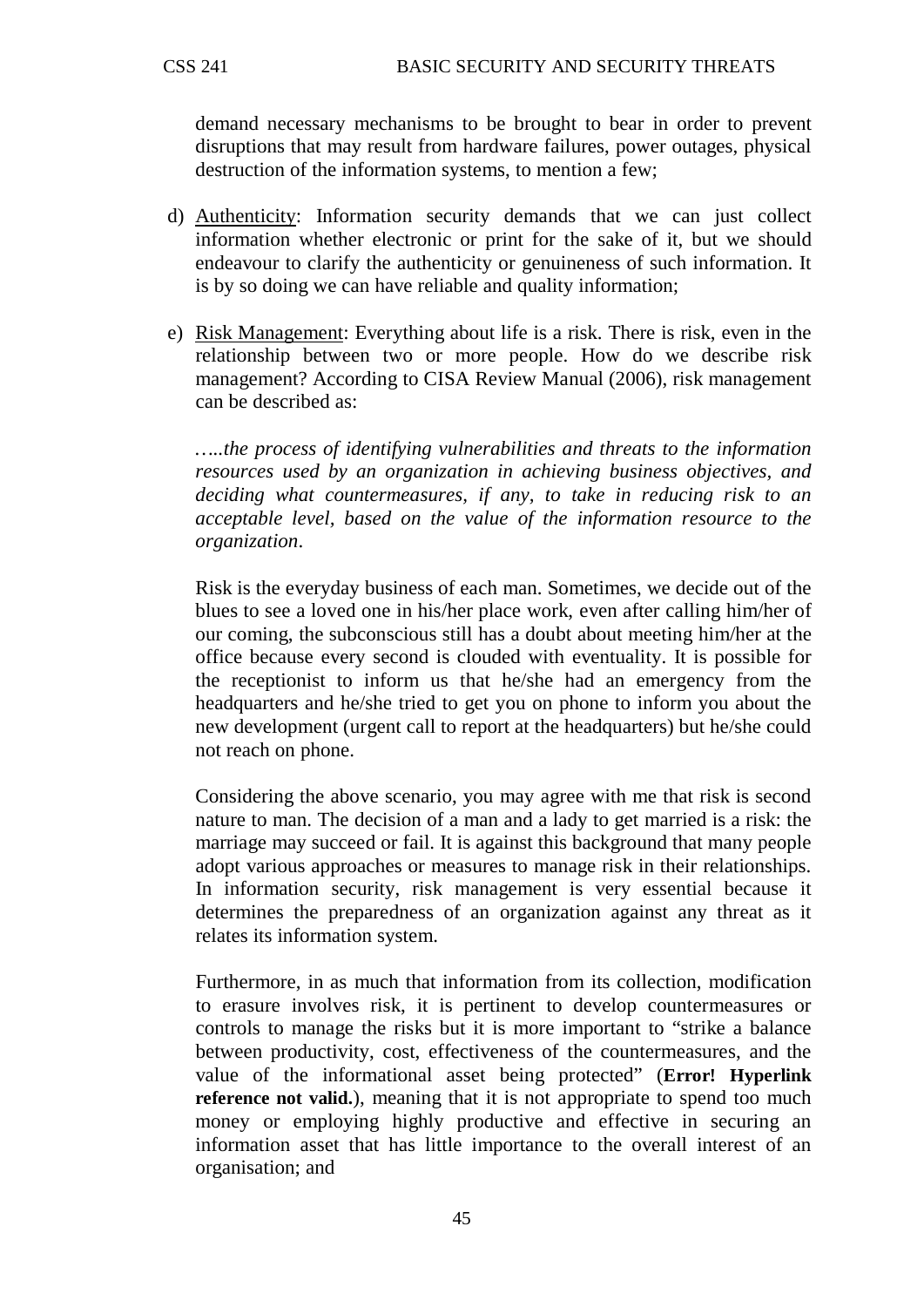f) Information Classification : There are different types of information in information system, and there is the need to classify these according to their level of importance and confidentiality. By doing so, we will be able identify the amount of protection to be accorded to each of these available information. For the purpose of engendering culture of information security, it is imperative for an organization to adopt a classification policy, so that it will be able to determine the required security controls of every information in accordance with its classification.

For instance, the head of an organization is having an extra-marital affair with a former female staff who he communicates on regular basis. May be because he is not internet-literate and always asks his male secretary to help him send mails to his 'lady-friend' while mandating the secretary to classify the mails as **top secret**, giving more importance to such mails than the very important information of the organization. This reflects a clear case of misuse of office and misclassification because it abnormal to place private issues above those that concern the organization and the work environment.

Within an organizational setting, we can classify information based on the value of it to the organization. In private organizations, classification models are usually labelled as: **public**, **sensitive**, **private**, **confidential**. But in big security outfits and government organizations the classification labels used include: **unclassified**, **sensitive**, **but unclassified**, **restricted**, **confidential**, **secret**, **top secret.** These classification labels are listed according to the security controls needed in protecting them, and the classification exercise should be continually reviewed.

# **SELF ASSESSMENT EXERCISE**

Explain approaches to information security.

### 3.2 **Meaning of Physical Security**

Physical security involves creating designs that deter malicious entry into a facility. Here, the facility can be described within various contexts. It may mean office or private apartment, information systems, safe, among others. Physical Security can also be described as:

*...the measures used to provide physical protection of resources against deliberate and accidental threats* [\(.tsl.state.tx.us/ld/pubs/compsecurity/glossary.html\)](http://www.tsl.state.tx.us/ld/pubs/compsecurity/glossary.html)

*......protecting the system unit, system devices, and backup media from accidental or deliberate damage* (http:/[/publib.boulder.ibm.com/infocenter/iseries/v5r4/topic/rza](http://www.google.com.ng/url?&q=http://publib.boulder.ibm.com/infocenter/iseries/v5r4/topic/rzamv/rzamvbasicterm.htm&ei=XPqYSpiUDMvr-QbyoeSPBA&sa=X&oi=define&ct=&cd=1&usg=AFQjCNGKe3evsc6vrY6TemhvE74uj3sWkA)  [mv/rzamvbasicterm.html](http://www.google.com.ng/url?&q=http://publib.boulder.ibm.com/infocenter/iseries/v5r4/topic/rzamv/rzamvbasicterm.htm&ei=XPqYSpiUDMvr-QbyoeSPBA&sa=X&oi=define&ct=&cd=1&usg=AFQjCNGKe3evsc6vrY6TemhvE74uj3sWkA)).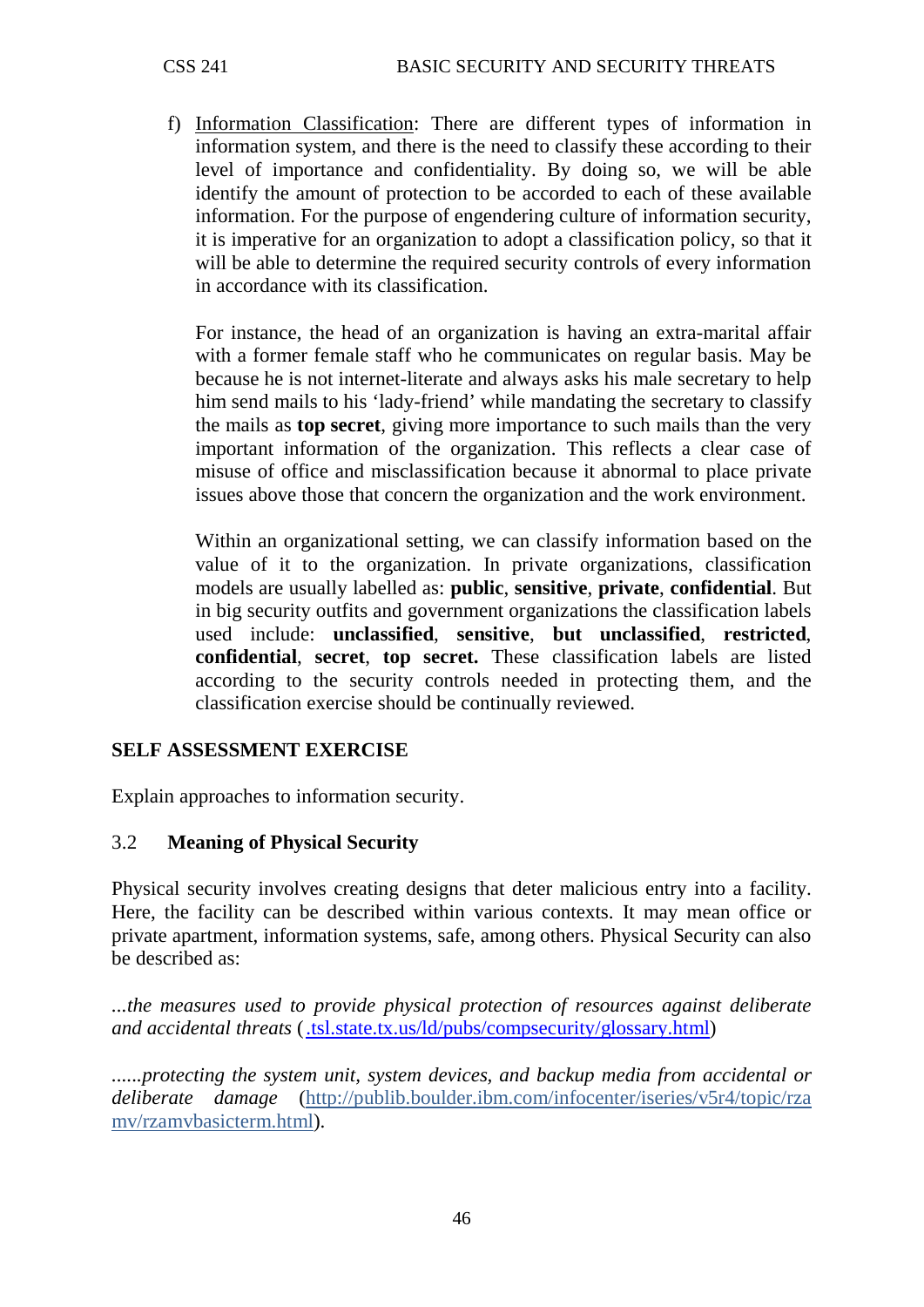*......the protection of personnel, hardware, programs, networks, and data from physical circumstances and events that could cause serious losses or damage to an enterprise, agency, or institution. This includes protection from fire, natural disasters, burglary, theft, vandalism, and terrorism* [\(://searchsecurity.techtarget.com/](http://searchsecurity.techtarget.com/%20sDefinition/0,,sid14_gci1150976,00.html)  [sDefinition/0,,sid14\\_gci1150976,00.html\)](http://searchsecurity.techtarget.com/%20sDefinition/0,,sid14_gci1150976,00.html).

Due to revolution in modern technology, many innovations have been made in fortifying the security of facility. For instance, there are some computers that will demand for your biometric information before you are granted access into it. When we are talking about biometrics, we are not actually talking about username and/or password. The security technology of biometric usually involves hi-tech security measures especially where the computer will request to take the finger-print and eye(s) sample of the intending user to know his/her permission status. If the specimen is not found to be among the list of authorised users, you will not be able to gain access. Some of these systems are made in a way that if you make any attempt to forcefully gain (illegal) access, the machines will alert the relevant security guards of the intrusion attempt, and before you know what is happening, the security guards are there to effect your arrest.

I know many of us may be wondering why Automated Teller Machines (ATMs) are not usually attacked to get the money loaded in them. The truth is that most times, especially in developed countries, attempting to steal money in the ATMs is usually an effort in futility because, even, one is able to gain entry into the machine, the money will be destroyed. The machine may destroy the money by making some stamps on it, so that such money can be identified as stolen money from the ATMs. And in this case, nobody will accept the money and the law enforcement agents will also be alerted to arrest the culprit.

Meanwhile, I don't think we have orientation to that extent in Nigeria, which will make the people to identify money stolen from ATMs. Please, be cautious not to mistake breaking into ATMs to steal money loaded in it or engage in illegal ATM transactions like the theft of someone's ATM card. Here, we are discussing a situation where someone destroys the automated teller machines to steal the money loaded in it. Notwithstanding, in Nigeria, the security measure to deter criminals from looting the money ATMs may be by automating the machines, if they suspect such illegal entry, to destroy the money in it, so that they can become unspendable for the looters.

### **SELF ASSESSMENT EXERCISE**

How do you describe physical security?

# 3.2.1 **Approaches to Physical Security**

Summarily, physical security can be explained from three different approaches, all of which are interdependent in order to provide adequate physical security for any facility. These approaches include the following: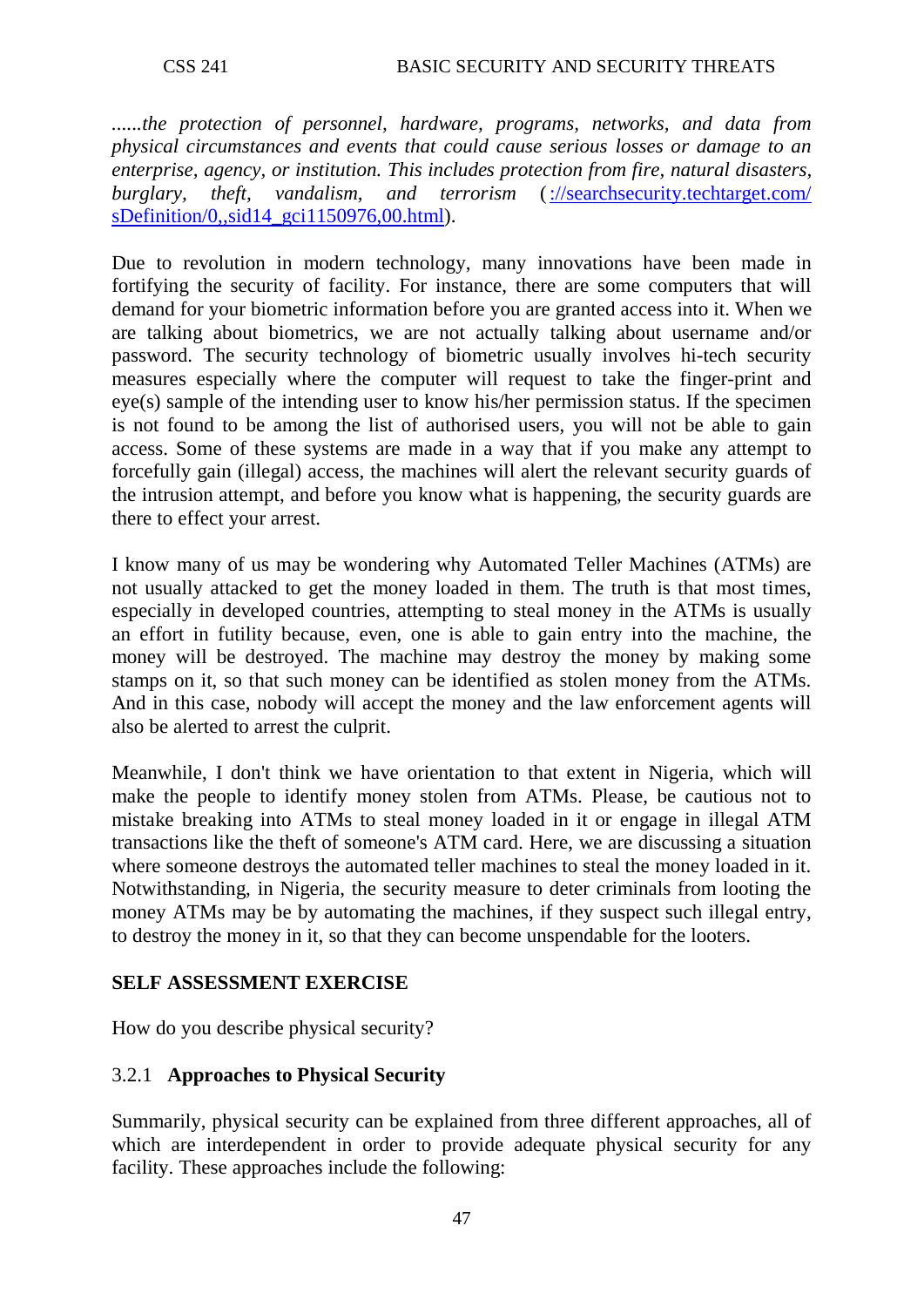- (a) The first approach is concerned with mounting of obstacles or barriers that can prevent potential attackers, intruders or malicious personalities from gaining easy access into facility. The threats being accidents, environmental disaster or human attackers will be impeded by putting in place some measures like multiple locks, fencing, walls, and fireproof safes, to mention a few;
- (b) The second perspective to physical security is the installation of surveillance and notification, which will help us to optimise the security of the facility by monitoring and detecting the activities of (potential) attackers to the facility. This involves the use of such security methods like installation of lighting, heat sensors, smoke detectors, intrusion detectors, alarms, and cameras; and
- (c) The third approach involves putting in place measures that can help in effecting the arrest of attackers or hazards. For instance, there should be security guards that will act promptly and effectively when alert of attack is raised to arrest the attackers. Also, in fighting fire incidents, it is expected for us to have firefighting equipment or call professional fire-fighters to come to the rescue to quench the fire. There is the need too, to have in place emergency workers and disaster managers for hazard and disaster mitigation. These and other measures will help us recover quickly from accidents, fires, or natural disasters.

# **SELF ASSESSMENT EXERCISE**

Explain the three basic approaches to physical security.

### **4.0 CONCLUSION**

Considering the various forms already discussed within the last two units, you will agree with me that the security profession is very versatile. This is because each of these forms demands expertise in the fields. And that is the reason why we have different departments, divisions or areas in security sector. In this case, it is expected to place security employees into various available departments according their expertise in the relevant fields. It is only when this is done that there can be optimal performance among the security professionals. In the next unit, we shall complete our task in explaining various forms of security.

### **5.0 SUMMARY**

In this unit, we continued our discussion on various forms of security. The first form of security we discussed was information security. Consequently, we explained the meaning of information security, as its various approaches were also explained. Thereafter, we highlighted the second form of security in this unit, as we described what physical security is all about. Our final area of discourse, however, was plotting an inquiry into the list of approaches to physical security. At this point, it is my belief that you have found this unit intellectually stimulating.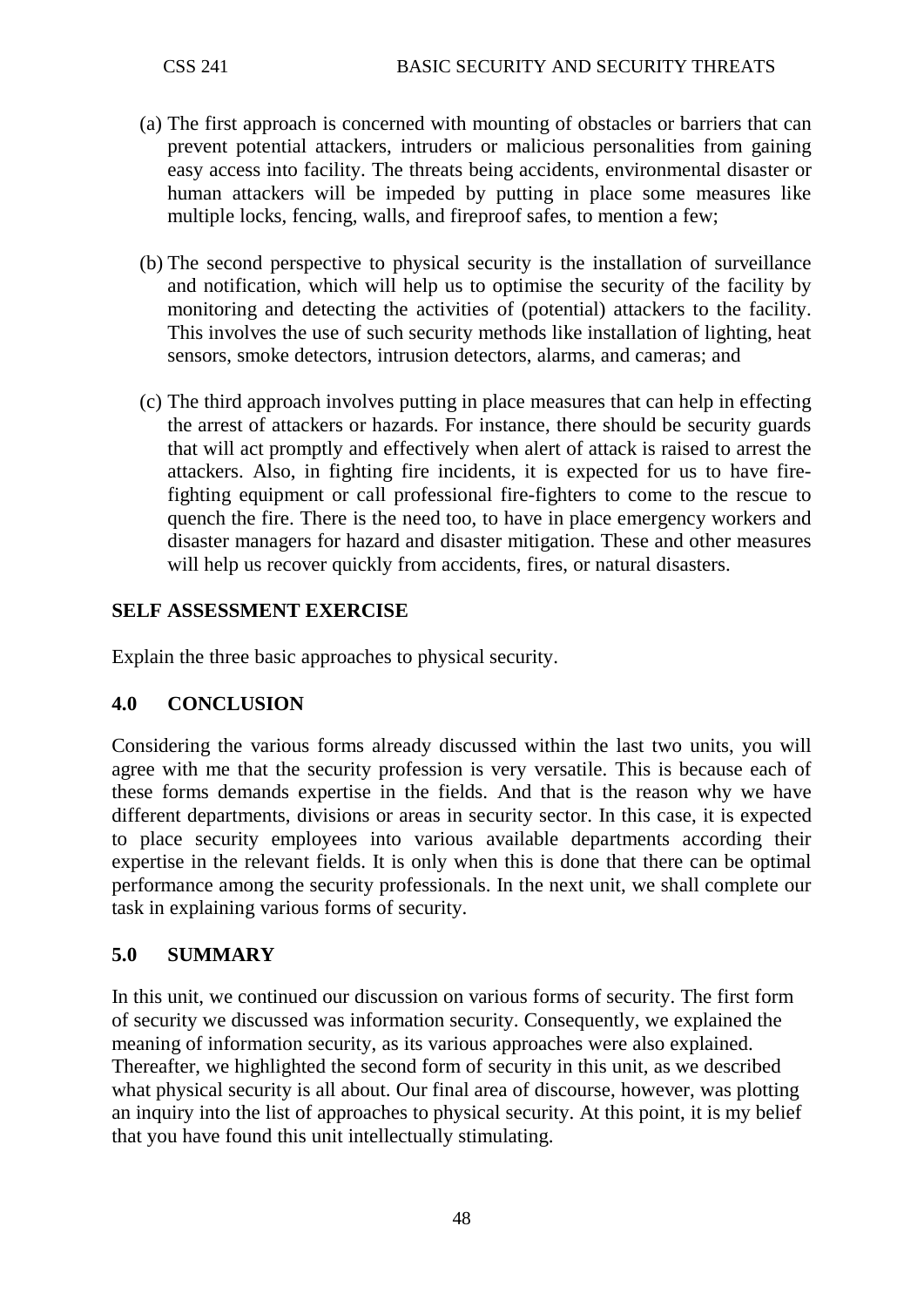### **6.0 TUTORED MARKED ASSIGNMENT**

Write a short note on:

- a) The Meaning of information security and any three of its approaches; and
- b) The meaning of physical security.

# **7.0 REFERENCES AND FURTHER READING**

CISA Review Manual (2006). *[Information Systems Audit and Control Association](http://www.isaca.org/)*

://en.wikipedia.org/wiki/Information security. Retrieved on 1 August, 2009.

[://searchsecurity.techtarget.com/ sDefinition/0,,sid14\\_gci1150976,00.html.](http://searchsecurity.techtarget.com/%20sDefinition/0,,sid14_gci1150976,00.html) Retrieved on 2 August, 2009.

http:/[/publib.boulder.ibm.com/infocenter/iseries/v5r4/topic/rzamv/rzamvbasicterm.ht](http://www.google.com.ng/url?&q=http://publib.boulder.ibm.com/infocenter/iseries/v5r4/topic/rzamv/rzamvbasicterm.htm&ei=XPqYSpiUDMvr-QbyoeSPBA&sa=X&oi=define&ct=&cd=1&usg=AFQjCNGKe3evsc6vrY6TemhvE74uj3sWkA) [m.](http://www.google.com.ng/url?&q=http://publib.boulder.ibm.com/infocenter/iseries/v5r4/topic/rzamv/rzamvbasicterm.htm&ei=XPqYSpiUDMvr-QbyoeSPBA&sa=X&oi=define&ct=&cd=1&usg=AFQjCNGKe3evsc6vrY6TemhvE74uj3sWkA) Retrieved on 30 August, 2009.

[://www.ffiec.gov/ffiecinfobase/booklets/information\\_security/information\\_security.p](http://www.ffiec.gov/ffiecinfobase/booklets/information_security/information_security.pdf) [df.](http://www.ffiec.gov/ffiecinfobase/booklets/information_security/information_security.pdf) Retrieve on 2 August 2009.

[.tsl.state.tx.us/ld/pubs/compsecurity/glossary.html\)](http://www.tsl.state.tx.us/ld/pubs/compsecurity/glossary.html). Retrieved on 30 August, 2009.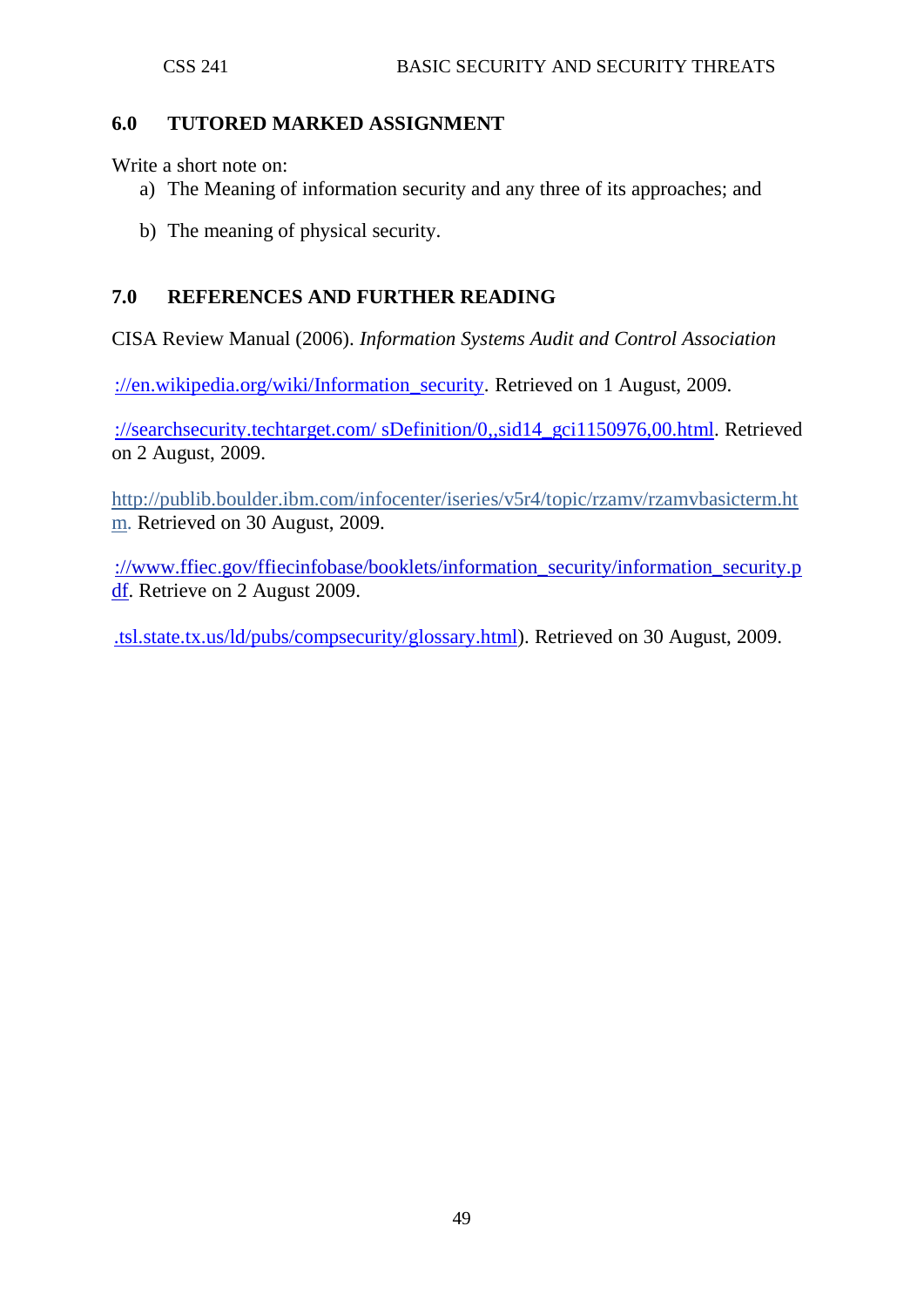### **UNIT 4**

### **FORMS OF SECURITY III**

### **CONTENTS**

- 1.0 Introduction
- 2.0 Objectives
- 3.0 Main Body
	- 3.1 Infrastructure Security
	- 3.2 Seaport Security
	- 3.3 Airport Security
		- 3.3.1 Elements of Airport Security
	- 3.4 Food security
	- 3.5 Health Security
	- 3.6 Economic Security
	- 3.7 Environment Security
- 4.0 Conclusion
- 5.0 Summary
- 6.0 Tutored Marked Assignment
- 7.0 References / Further Reading

### **1.0 INTRODUCTION**

In the two previous units, we have discussed some of the basic forms of security including computer security, information security and physical security. To complete our task, we shall be explaining some other forms of security in this unit, which will include infrastructure security, seaport security, airport security, food security, and a host of other forms of security. Before we go into the nitty-gritty of these, let us quickly look at the objectives of this study.

### **2.0 OBJECTIVES**

At the end of this unit, you should be able to:

Describe the meaning of infrastructure security;

Discuss what seaport security is all about;

Elucidate on the meaning of airport security;

Explain food security;

Define health security;

Clarify the meaning of economic security;

Examine what environmental security denotes.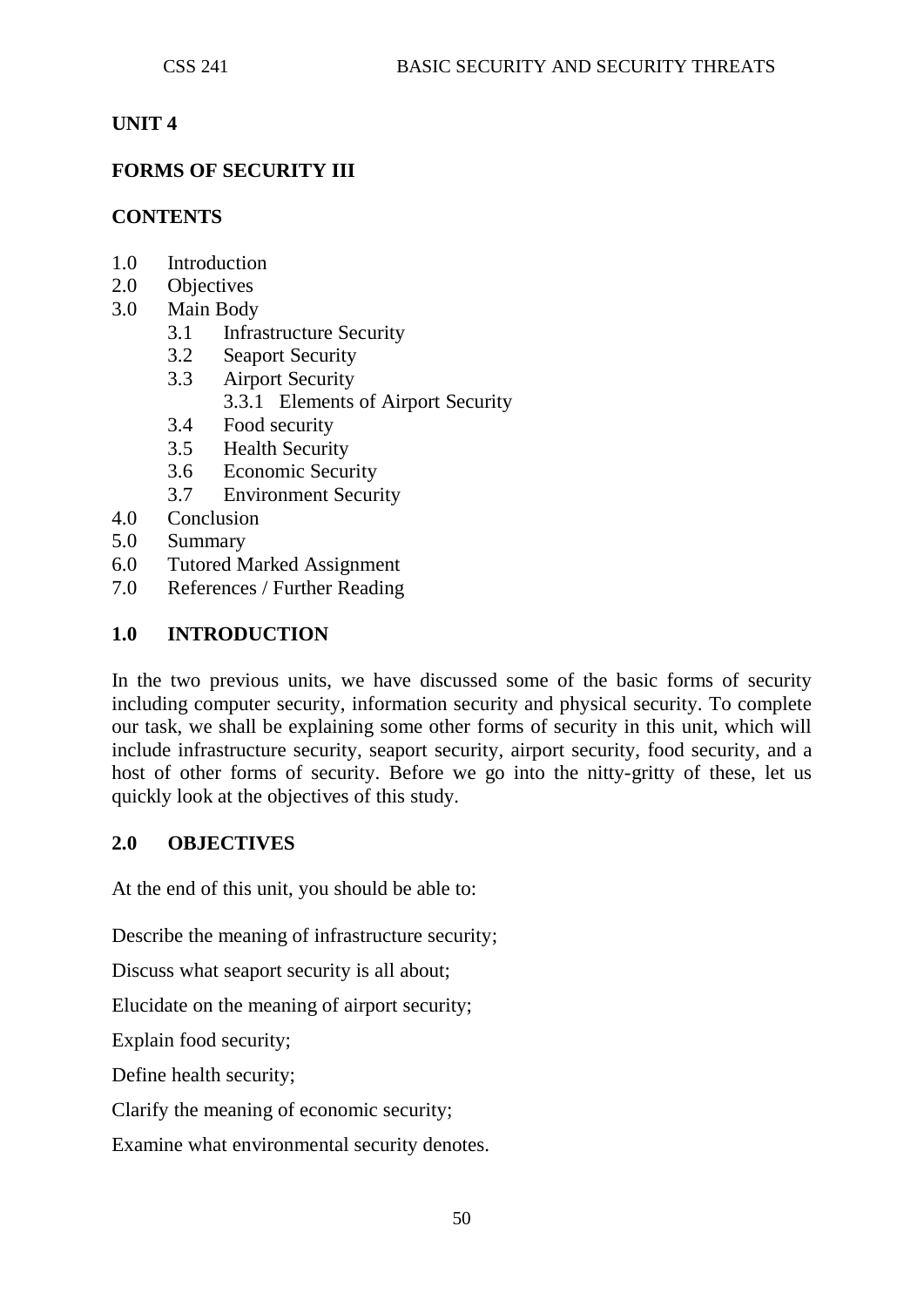#### **3.0 MAIN BODY**

#### 3.1 **Infrastructure Security**

Infrastructure security can be described as that aspect of security designed purposely to provide protection for specific infrastructure particularly those infrastructure considered critical. The examples of critical infrastructure may include airports, sea ports, railway, network communications, hospitals, the Central Bank, dams, and oil refineries among others. Highways and bridges are also an aspect of critical infrastructure [\(://www.tsa.gov/travelers/highway/index.htm\)](http://www.tsa.gov/travelers/highway/index.htm). Due to the importance of these infrastructures on the lives and overall wellbeing of the people, it is paramount to provide adequate security for them and immune them against any threat or attack.

Take for instance, if the dams or water systems that supply water to all households in a community are poisoned, you can imagine how many lives will be lost due to that attack. So, every government is expected to make efforts to equip infrastructure considered critical with enough security in order to avoid disaster. Another example is where the airport is not well secured and there is no doubt that there is tendency for it to be easily attacked by terrorists or saboteurs. If an airport or seaport is considered porous, it will be easy for enemies to bring into the country harmful and destructive materials that can undermine the security of that country.

Nonetheless, this shows how important it is to provide adequate security for infrastructure. It is a matter of fact that any damage intentionally or accidentally done to critical infrastructure will have far-reaching effect on the economy and overall security of a country. For instance, the continued destruction of gas pipes often disrupts level of power supply in the country with serious consequences on the power generation capacity of the Power Holden Company of Nigeria (PHCN). Threats which can damage infrastructure basically include the following (which shall be discussed extensively later in this course):

- Sabotage;
- **Terrorism:**
- Natural disaster; and
- **Information warfare**

### **SELF ASSESSMENT EXERCISE**

What is infrastructure security?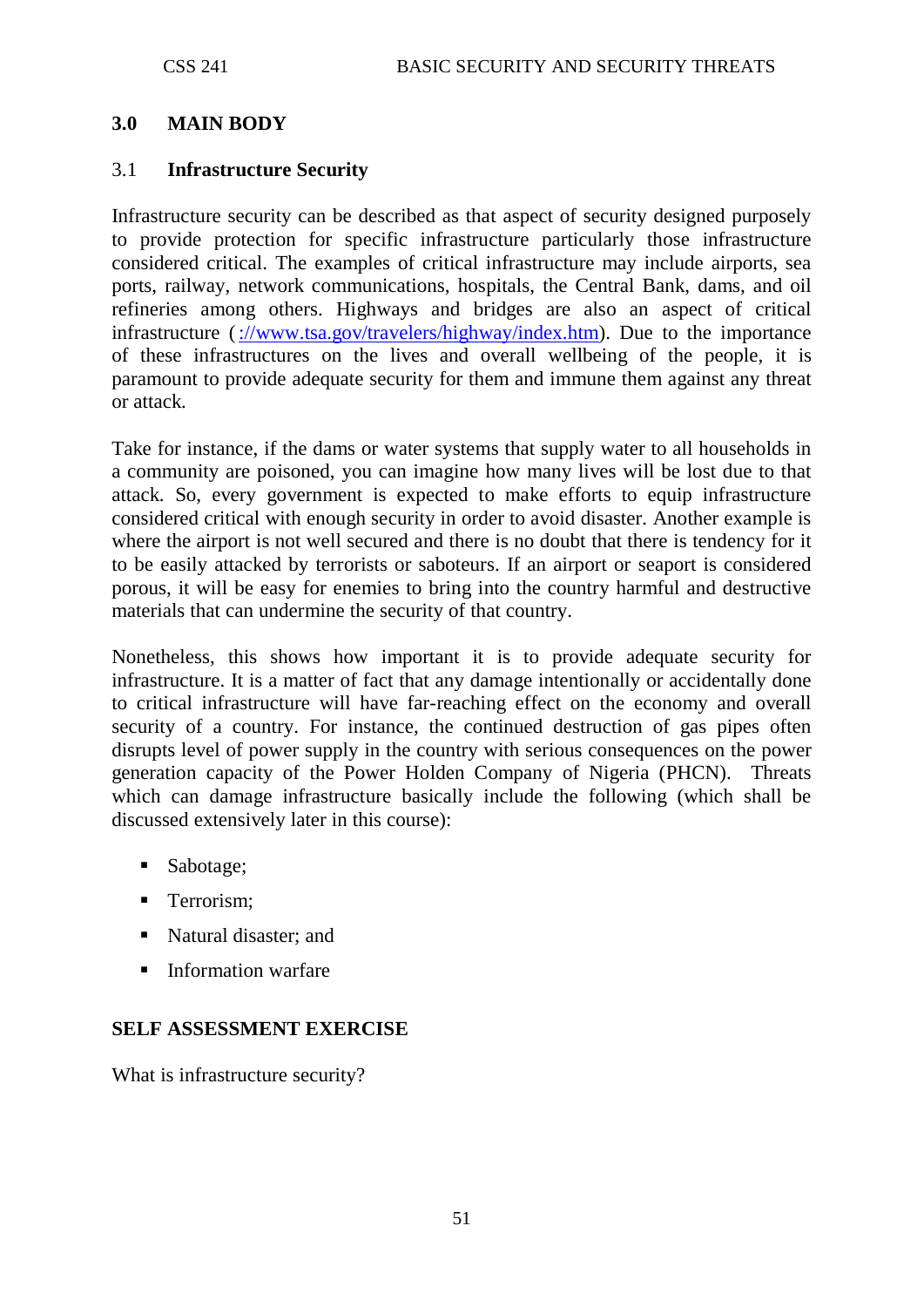### 3.2 **Seaport Security**

Ports are simply passages that lead into any country. Apart from seaports, people also use airports for the shipment of their cargos from one destination to the other. Meanwhile, the quantity of loads will determine which of these two ports should be used for the shipment. The seaports are where major shipping activities take place. And they are also vulnerable to security threats. for instance, through seaports, some (unsuspected) criminals can bring in hazardous goods like expired drugs, contraband products, illegal arms and ammunitions, among others. At this point, how do you describe seaport security? Seaport security can simply be described as:

*...the defense, law and treaty enforcement, and counterterrorism activities that fall within the port and maritime domain. It includes the protection of the seaports themselves, the protection and inspection of the cargo moving through the ports, and maritime security* [\(://en.wikipedia.org/wiki/Port\\_security\)](http://en.wikipedia.org/wiki/Port_security).

There is no doubt that seaport security is very strategic to the political sovereignty and security of any country, and that is why governments of various countries take the issue of fortifying their ports as a very important one. The reason is that any government that fail to secure its seaports can be said to be on the verge of losing its sovereign power because not only the government but also the public at large that will be vulnerable to threats especially if enemies bring harmful and destructive materials into the country.

For instance, if there is no provision of sufficient security at the seaports, there may a situation of proliferation of weapons and small arms in that country, and terrorists can easily take over the ports. Destructive weapons like bombs, guns, or chemical weapons among others can be hidden and later used against the country. This view is shared by Greenberg *et al.*, contending that:

*...whenever and wherever a container is handled during movement represents a potential vulnerability for the security and integrity of the cargo* (Greenberg *et al.*, 2006 cited on [://en.wikipedia.Org/wiki/port\\_security\)](http://en.wikipedia.org/wiki/port_security).

There is no doubt that poor security handling of cargo can expose the country to security risk. In a country where there are sharp ethno-religious divisions like Nigeria, circulation of weapons can engineer insurgency and growing criminality as being experienced in the country in recent times. The level of sophistication in armed robbery operation compared with the weapons that bandits use in recent times, calls for total overhauling of our security sector and policy. It is a fact that most of these dangerous weapons are not manufactured locally but come into the country through the seaports and borders. The attendant consequences that accompany arms proliferation in Nigeria underscore the strategic relevance of effective port security.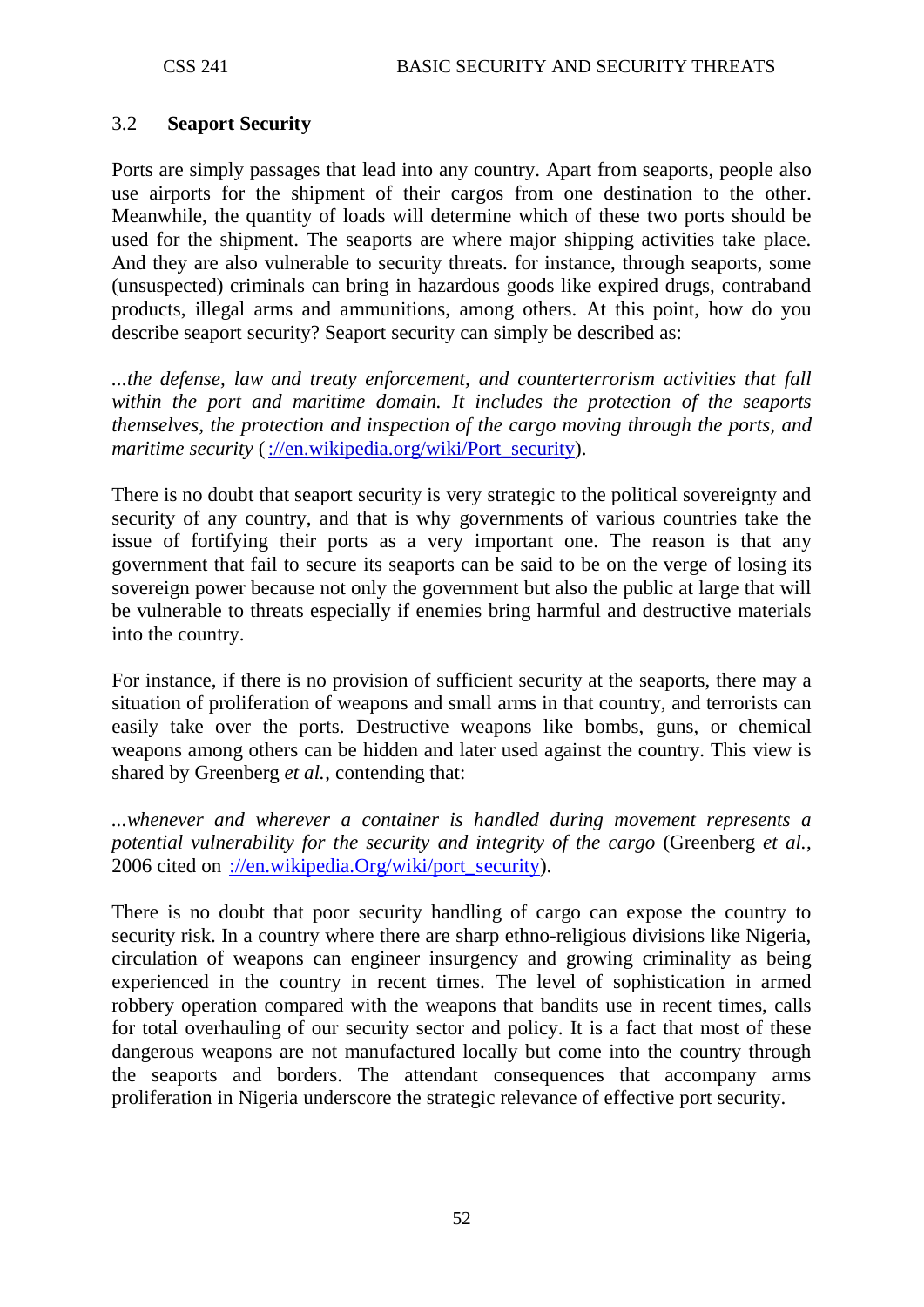### **SELF ASSESSMENT EXERCISE**

Describe seaport security.

#### 3.3 **Airport Security**

An airport is a place that involves an aspect of transportation. People travel either by road, sea or rail or air. All these means of transportation deserve to be provided with sufficient security. It is no exaggeration that the airport has continued to receive greater attention due to very strategic reasons. One of the reasons is that apart from being the most popular means of transportation, it is the fastest. It is a means of moving people from one destination to another, as well as for transporting goods. The journey that may take a ship three weeks or more can be covered by a plane in hours. Airport accommodates a large number of people including the travellers, the crew and management of various airliners present at the airport(s) as well those who escort travellers to departure and those waiting to receive travellers on arrival. It is a network of people having different motives and it is important to put in place adequate security to protect lives and property at the airport.

The airport is also sensitive that it has become one of the veritable avenues being exploited by terrorists to carry out their attacks. The ugly incidents of terrorist attacks in many airports have necessitated the need by various countries to fortify security in their airports with the aim of making their airports less vulnerable to enemy's attack. Previously, less attention was paid to screening passengers for possession of arms and weapons which were usually hidden in their hand bags Some of the incidents may include arbitrary killing of innocent civilians by terrorists and disgruntled elements.

A good example of terrorist attacks is that of a Cubana Flight 455 from Barbados to Jamaica hijacked by terrorists on October 6, 1976 in which seventy-three people were murdered. On  $30<sup>th</sup>$  May, 1972, a gang of three terrorists who were linked to the Japanese Red Army, shot and sporadically threw grenades at people at Lod Airport (now Ben Gurion International Airport) in Tel Aviv, Israel. Before they were overpowered, they had already killed twenty-four people and no less than seventyeight people sustained various degrees of injury.

Also, in December 1985, the Rome and Vienna airports became targets of terrorist attacks. The terrorists took advantage of security lapses in these airports to carry out their nefarious acts. They shot and threw grenades at people and this led to the killing of no less than 20 people. The worst of all was the September 11, 2001 terrorist attack where some commercial planes were hijacked by terrorists linked to the Al-Qaeda network and deliberately crashed into the World Trade Centre and Pentagon while one meant to be crashed on the White House but was forced down by the passengers on board, missing the target.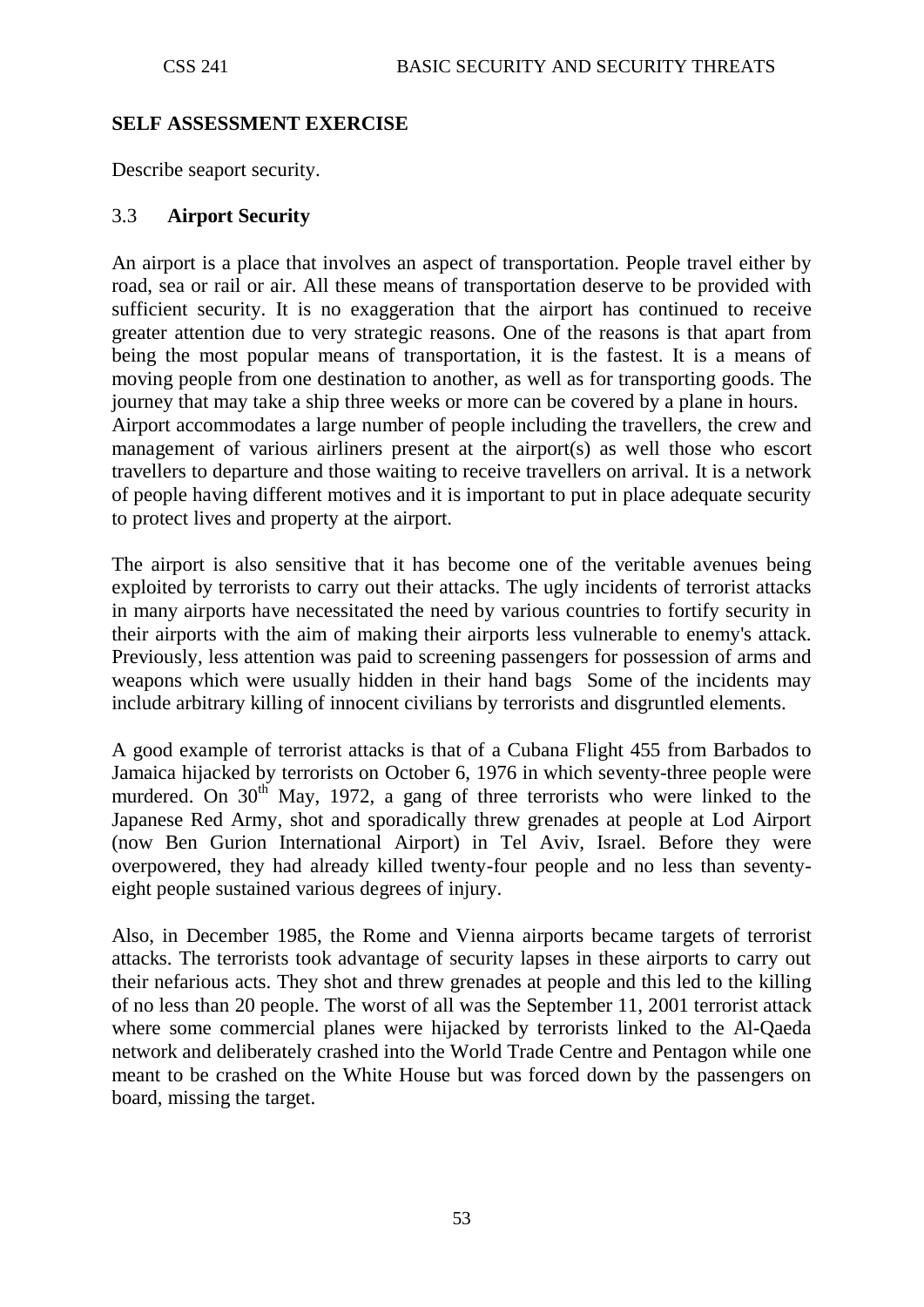#### 3.31 **Elements of Airport Security**

Due to the large number of people being accommodated on a daily basis at the airports worldwide, various governments have begun to install different security systems. The infrastructure in most airports, especially in the US and UK since the 9/11 incident are being fortified with all sorts of security gadgets and procedures, as dictated by kinds of security challenges being experienced in various airports. For example, before now, the presence of touts and area boys was very evident in major airports in Nigeria. During that time, stealing of travellers' belongings and baggage was very rampant. The new security measures put in place since the civilian administration of Obasanjo (1999-2007) has drastically reduced the presence of touts in our airports. The incidence of missing baggage is reducing fast by the day. Let us quickly discuss some of the elements of effective airport security.

(a) Airport security personnel : The enforcement authority in the airports very according to the class of each airport. There are first class airports that can serve as international airport to be used as entry and exit point for travellers coming into or leaving the country. Conventionally, an international airport must definitely fulfil international aviation safety standards and should be equipped with facilities that can accommodate big aircrafts. The reason is that not all aircrafts can be accommodated by every airport. That is why some airports are used for local travels, many of which can only accommodate relatively small aircrafts.

Apart from the class of airports, the amount of security threats being experienced by an airport also determines the level of security to be provided in the place. By and large, most incidents of terrorist attack are usually effected through international airports, and this makes it pertinent to assign adequate security personnel there. Unlike countries like the United States where state and local governments have the highest control in the provision of security personnel to the airports, in Nigeria, airport law enforcement whether in local or international airports is largely controlled by Federal law enforcement agencies. The type of security personnel arrangement, you are likely to find at any international airport depends largely on the security policy of that country. For instance in Nigeria, there is absence of state police and no state government can provide security for any local airport without seeking assistance from the Federal government. Generally, the security agencies that can be found in airports may include:

- Policemen and officers specially attached to the airports;
- A permanent police station equipped with adequate equipment and competent personnel;
- Members of the Public Intelligence Community like State Security Service (as in Nigeria) who will be stationed at strategic locations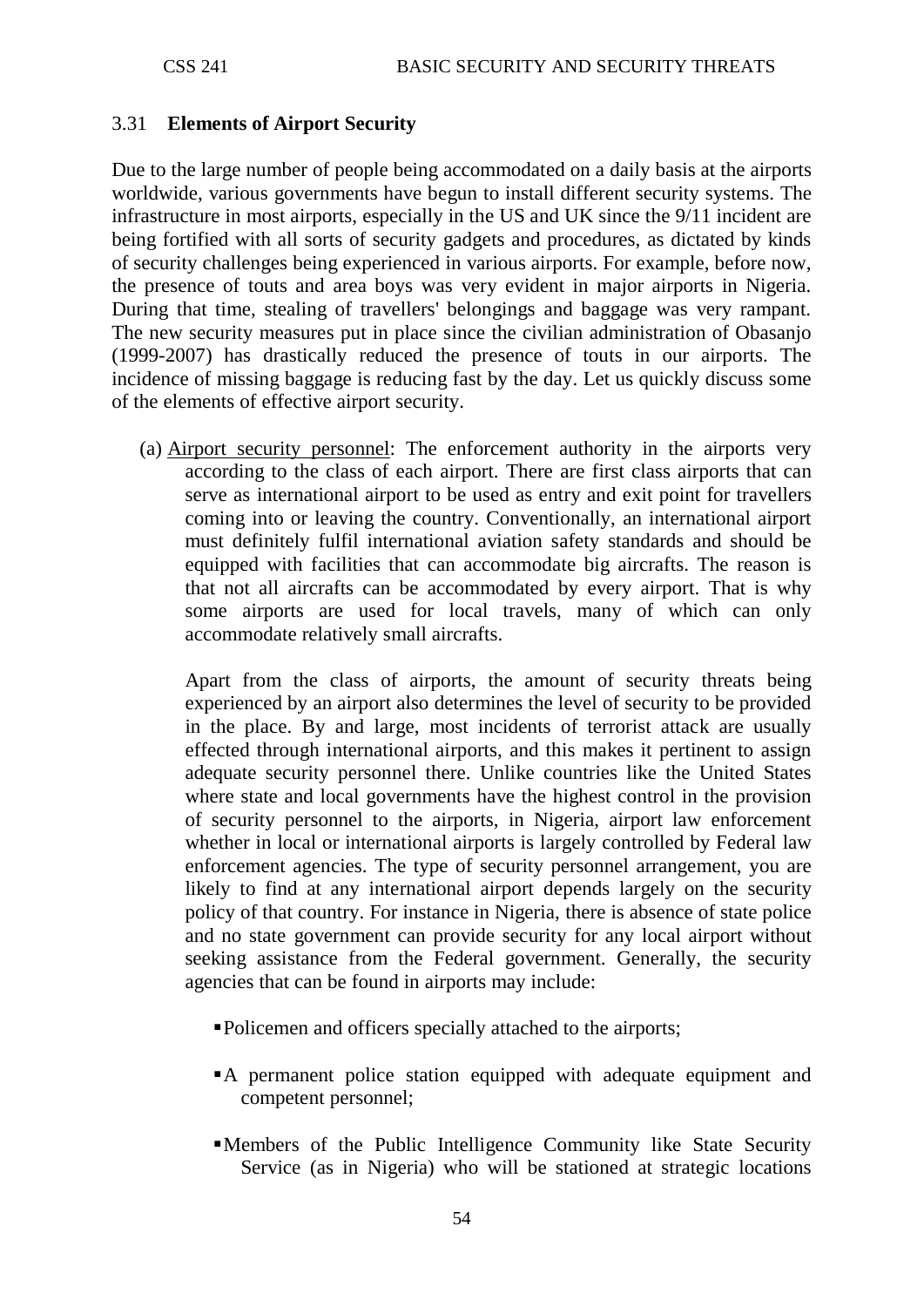within and outside the airports to gather security-related information that can be used to prevent or reduce crime or terrorist threat at the airports;

- Some members of (other) paramilitary agencies like Immigration Service and Customs Service to identify illegal immigrants, importers/exporters of harmful and banned products, and other culprits which should be arrested, investigated and if found wanting, they should be subjected to immediate prosecution;
- Emergency team that can respond timely and effectively to events of disaster like plane crash or fire outbreak at the airports;
- Anti-bomb experts to detect concealed bomb items or detonate any explosive found at or around the airports;
- Trained police dogs should also be used for the detection of explosives, hard-drugs and dangerous objects;
- Location of military barracks or situating a unit consisting of the military forces within the airports to provide complementary security services at the airports in protecting the nation's airports against any internal or external aggression;
- The use of Private Guards: Private security personnel can play complementary roles in providing security to the airport(s). For instance in Spain, private security officials are allowed by the government to provide security services at the airport. The airliners can also be encouraged to contract private security guards, the practice which exists in some countries. Some of these guards if not able to conduct the main screening at the screening points, can still use the method of "screening the passengers by observation techniques" (SPOT) that is already being used in several airports in the United States [\(://en.wikipedia.org/wiki/Airport\\_security\)](http://en.wikipedia.org/wiki/Airport_security); and
- (b) Installation of security equipment: In recent times especially resulting from the experience of the September 11 terrorist attack in the US, most countries have fortified their airports with sophisticated security equipment. With metal detector, security officials can easily identify someone with arms or weapons like knives and other sharp objects that can be used to harm passengers and crew on any aircraft. In most international airport, it is illegal for restaurant operators within specific locations in the airports to use plates that may be converted into weapons by terrorists. In those restaurants, the operator use plastic to serve their customers. Technological advancement has brought about invention of very effective explosive machines or gadgets like X-ray machines, explosive trace detection (ETD), and puffer machines.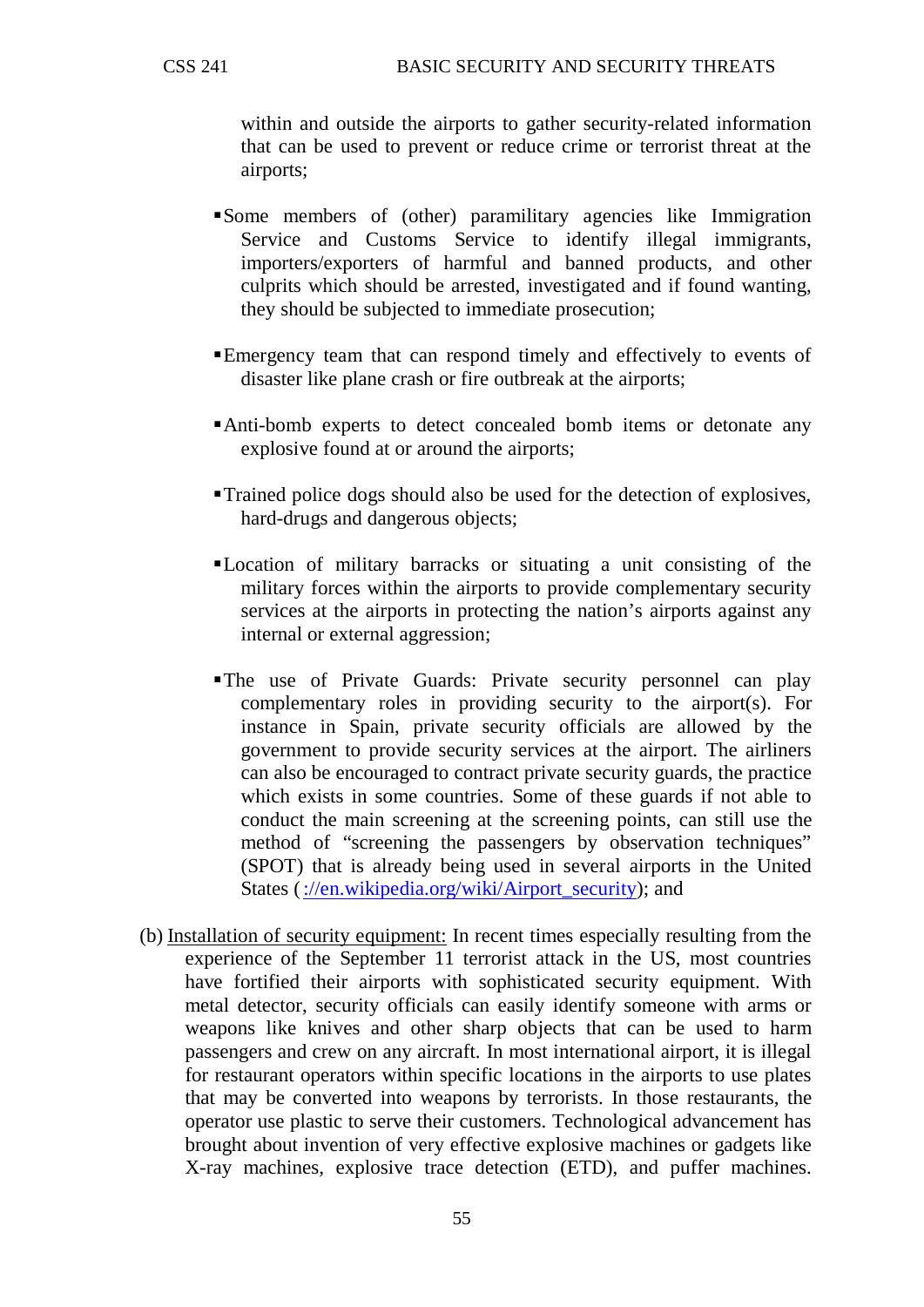These machines are used to conduct screening for baggage and other travelling loads with the aim of detecting if there are explosive substances particularly volatile compounds that can make explosives using gas chromatography. According to Edward J. Staples (Ultrahigh-speed) gas chromatography (GC) can be described as:

*....a powerful method for analyzing odours, fragrances, and chemical vapours produced by explosives, chemical and biological weapons, contraband, and hazardous industrial materials. A new chemical-profiling system directly measures odour concentration and intensity with an integrated GC sensor. Using a solid-state surface- acoustic-wave (SAW) sensor with electronically variable sensitivity, it identifies the chemical species in the vapours inside cargo containers and determines their concentrations in 10 s with picogram sensitivity* [\(://www.aip.org/tip](http://www.aip.org/tip%20/INPHFA/vol-10/iss-3/p22.html)  [/INPHFA/vol-10/iss-3/p22.html\)](http://www.aip.org/tip%20/INPHFA/vol-10/iss-3/p22.html).

The invention of backscatter X-ray scanners makes it possible to detect any hidden weapons on a any passenger. Here, passengers are asked to move close to a flat panel and in the process a high resolution image is produced through which someone with weapon(s) can be identified and arrested immediately for further interrogation.

### **SELF ASSESSMENT EXERCISE**

What is Airport security?

### 3.4 **Food security**

The situation brought about by the introduction of exclusively crude oil economy in Nigeria in the 1970s has put the agricultural sector of the nation's economy into comatose. Nigeria which used to be one of the major food baskets and exporter of agricultural products in the world has become a perpetual importer of food items, meaning that, adequately feeding the masses is becoming a difficult task. There is no doubt that the agricultural sector has however become moribund. More than 70% of urban dwellers go about on empty stomachs. Hunger has continued to make people become more vulnerable by the day. This situation has been one of the major contributing factors to the increasing crime rate in the country especially the urban centres. In order to make food available abundantly to the people, government needs to adopt strategic and policy actions that can engender food security in the country. Then, what is food security? Food security can be described as:

*...the reliable availability of a sufficient quantity and quality of nutritious food for a population* [\(.personal.umich.edu/~alandear/glossary/f.html\)](http://www.personal.umich.edu/~alandear/glossary/f.html).

*.. the availability of food - in other words whether it is physically available and if so at what price. The term is sometimes confused with that of food safety which refers to the*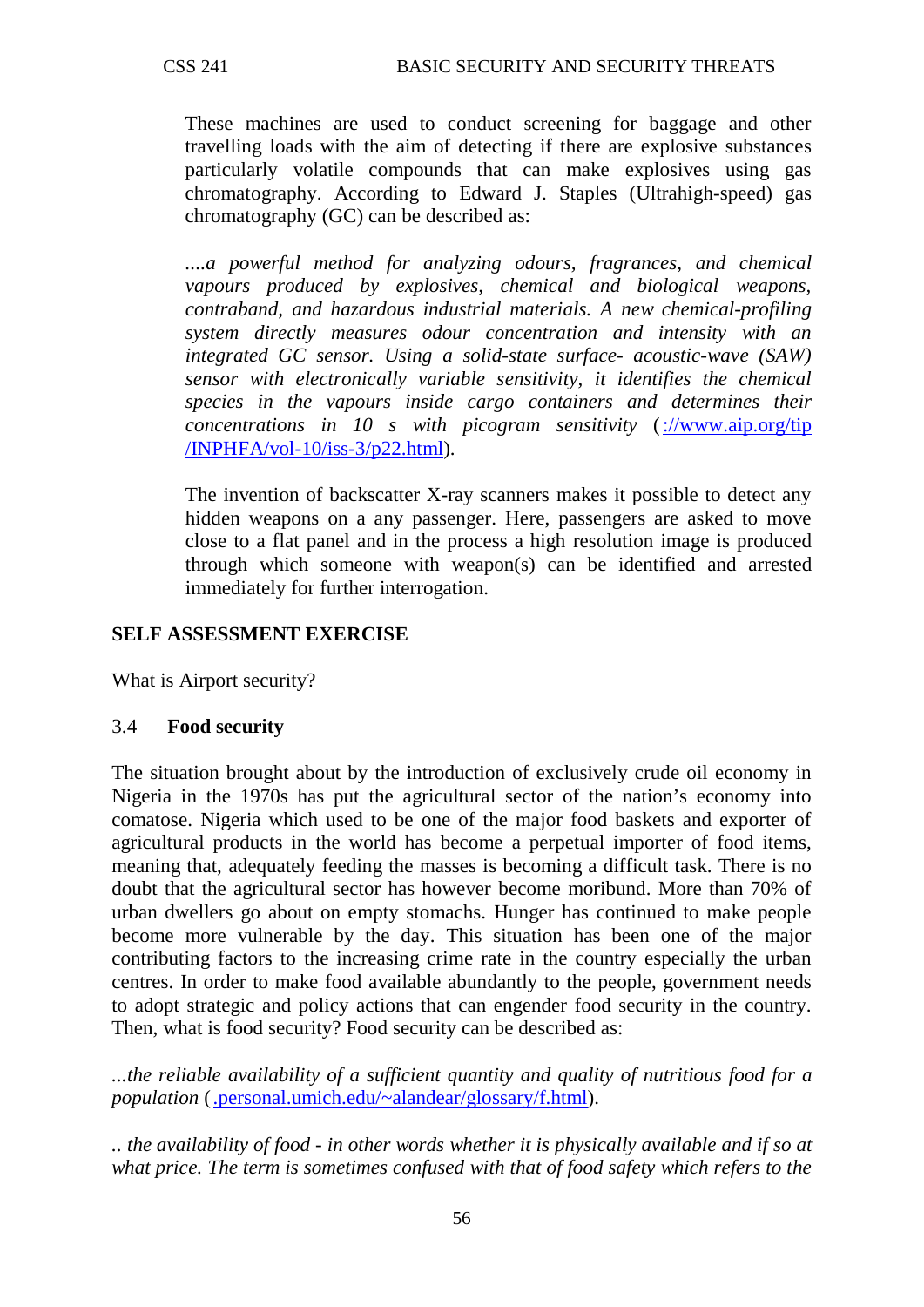extent to which food is safe to eat (http://ec.europa.eu/agriculture/glossary/index en [.htmm\)](http://ec.europa.eu/agriculture/glossary/index%20_en%20.htmm).

*...having access at all times to enough food for an active, healthy life* ( [.pbs.org/](http://www.pbs.org/%20wgbh/rxforsurvival/glossary.html)  [wgbh/rxforsurvival/glossary.html.](http://www.pbs.org/%20wgbh/rxforsurvival/glossary.html)

Bearing in mind the foregoing definitions of food security, you may agree with me that availability of food is very germane to the maintenance of law and order in any society. It is therefore important for every society or country to initiate policies, which can create opportunities to providing the people with food in qualitative and quantitative terms. Although, food security underscores the strategic importance that self sustenance in food production has on the security of any nation. The interdependence that dominates relations among nations also includes food. This is because there are particular types of agricultural items that cannot be grown in one country but which can be found in another country. For the fact that food is not luxury but necessity, a secure society will always undertake activities that will enhance their capacity to produce food locally, and endeavour as much as it can, to avoid importing the food items it can produce locally.

### **SELF ASSESSMENT EXERCISE**

How do you explain the meaning of food security?

### 3.5 **Health Security**

This involves safety against pandemics and diseases. It is part of government responsibilities to provide health security for its citizens, knowing the impact that good health condition(s) can have on the development of any country. That is why in advanced countries, government provides platform to promote healthy living among the people. Health security is very crucial to national development, and that is the reason why countries like the United States have created opportunity for their people to access national health insurance scheme, where everybody will make contribution (premium) to the scheme. When people fall sick, there is insurance cover that will take care of their hospital bills according to their policy type(s).

In addition, most governments usually have some strategic interventions to respond to health crisis and pandemics. One of such interventionist techniques is awareness programme educating people about the danger of the outbreak of some diseases particularly those that are infectious like HIV/AIDS, SARS, and tuberculosis, to mention a few. Enlightenment also helps to guide people against (reckless) lifestyles and ignorance, which can aid spread of disease(s) especially those with high contagion.

Also, in most states sanitation officers are appointed by government to ensure strict compliance of the people to environmental and sanitation laws. The reason is not only to ensure good sanitation behaviour but also to guarantee the health security of the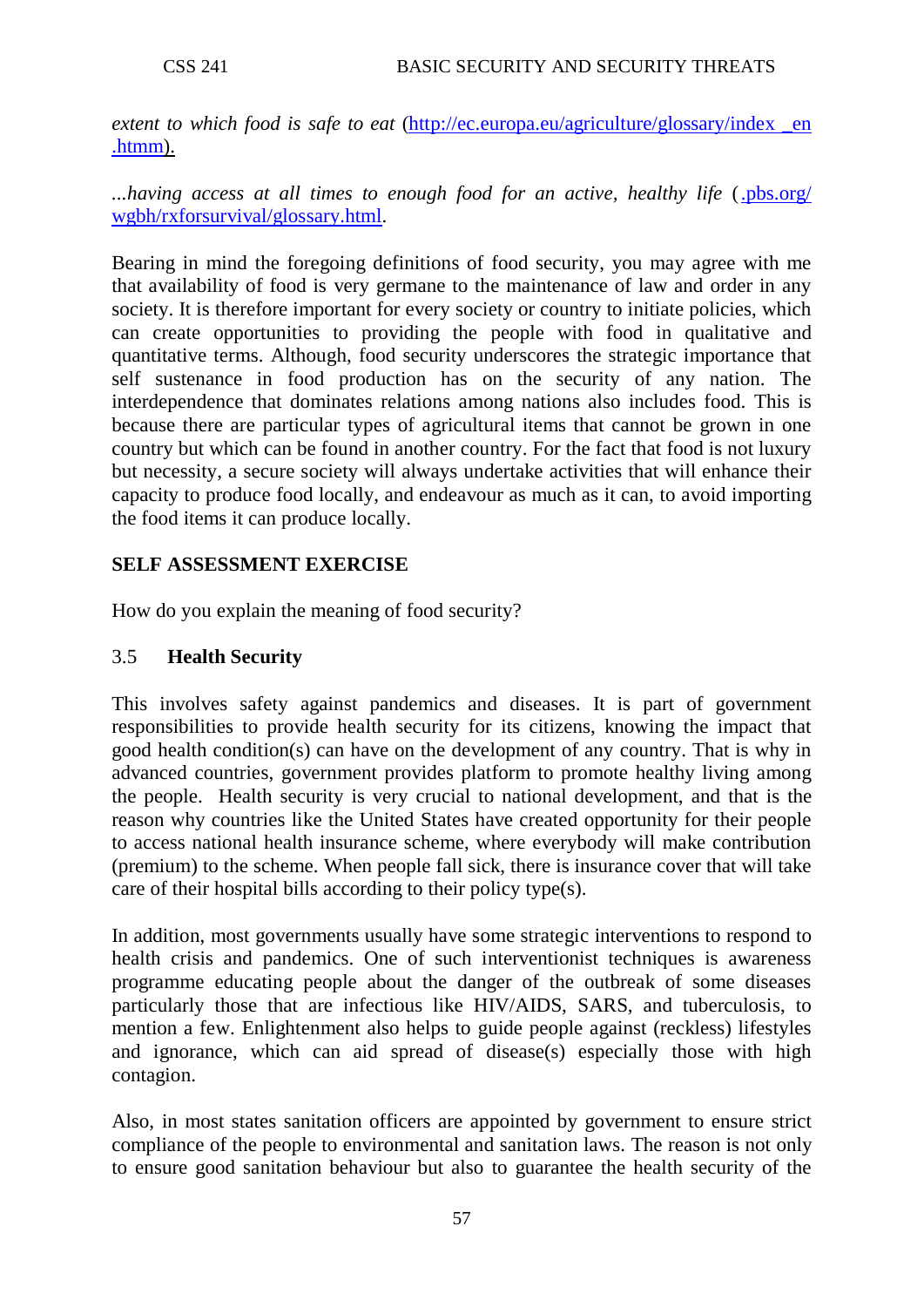state. Another way of providing health security is by putting in place free health services for the people. Though, this kind of programme is very expensive, some governments still take up the responsibility of providing both qualitative and quantitative health services to the people at low cost. The purpose of doing this is to provide health security for the people.

### **SELF ASSESSMENT EXERCISE**

Define health security.

#### 3.6 **Economic Security**

This can be described as a way of putting in place measures and strategies that will ensure that every individual in the state is not only entitled to employment but also has the right to a living wage. In advanced countries, government often puts in place social security for citizens who are out of job whereby stipends are provided for the citizens to keep body and soul together. But, it is quite unfortunate that in most developing countries, unemployed people are left to their own fate, such that nothing is provided by government to ameliorate the plights of unemployed citizens. The people who have jobs don't have job security as several employees are cheated and underpaid by their employers.

This situation has therefore been one of the major factors responsible for the increasing criminality and criminal activities among the people especially the youths. It is important to know that economic exploitation, which is an aspect of economic insecurity cuts across all spheres of our national life. It is one of the factors responsible for poor quality of personnel in Nigeria Police making it inept as a security institution in discharging its primary functions (see Alemika, 1997).

### **SELF ASSESSMENT EXERCISE**

How do you define economic security?

### 3.7 **Environment Security**

The concept of environment has begun to dominate international discourse. The issue of environmental pollution has continued to attract the attention of the individuals, Non-Governmental organizations (NGOs), nations as well as international organizations. It is imperative, that we consider the adverse effects of environmental hazards on the people, so that government and the people can ensure the security of their environment. Conceptually, environmental security can be described as:

*....ability of a nation or a society to withstand environmental asset scarcity, environmental risks or adverse changes, or environment-related tensions or conflicts*  [\(://www.pacinst.org/reports/environment\\_and\\_security/env\\_security\\_and\\_climate\\_ch](http://www.pacinst.org/reports/environment_and_security/env_security_and_climate_change.pdf) [ange.pdf\)](http://www.pacinst.org/reports/environment_and_security/env_security_and_climate_change.pdf).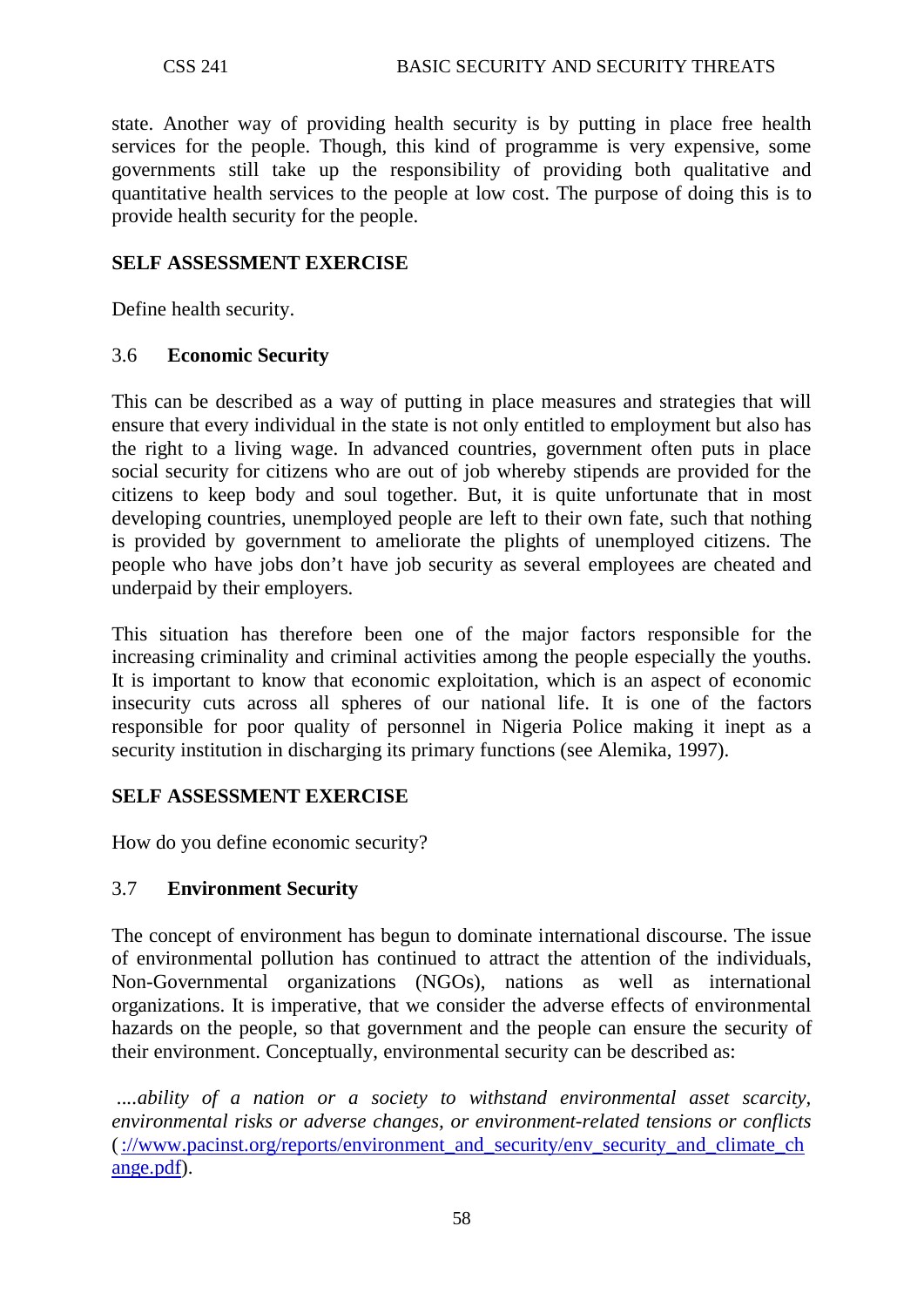*.....the total surrounding or external conditions within which an organism or a community exists* (Adeboyejo, 1994: 74).

Within the world body (the United Nations), efforts are being made through the (relevant) agency – the United Nations Environment Program (UNEP), to monitor environmental issues, and make reports and plans for such issues and to act and promote legal instruments on environment. If we want to talk about environmental security, our focus should be on the atmosphere, lithosphere hydrosphere and biosphere. People now talk about issues like damage in the ozone layer, climate change, water pollution and environmental degradation (to mention a few). Environment has great impact on the general well-being of the people, and that is the reason why increasing interest of state and non-state actors on environmental protection and security has become evident. The growing interest since 1980s on environmental security has also attracted a number of international agreements aimed at protecting the environment.

### **SELF ASSESSMENT EXERCISE**

What is environmental security?

### **4.0 CONCLUSION**

So far, in the last three units including this one, we have explored several forms of security. One revelation about these forms of security is that security as a whole usually involves a network of activities and actions geared toward hazard mitigation, crime prevention and detection, threat mitigation and elimination, risk reduction and management among other objectives. It is therefore, imperative on security practitioners to build synergy through the different functions they perform by working collaboratively on the development of effective security system and management.

### **5.0 SUMMARY**

In this unit, we drew our attention to other forms of security not previously discussed. And we began with the meaning of infrastructure security, and later went ahead to describe seaport security, and subsequently we explained airport security and its elements. Also, we explained food security, health security, economic security and last but not the least was environmental security.

### **6.0 TUTORED MARKED ASSIGNMENT**

Describe on any five of the following forms of security:

Infrastructure Security Seaport Security Airport Security Food security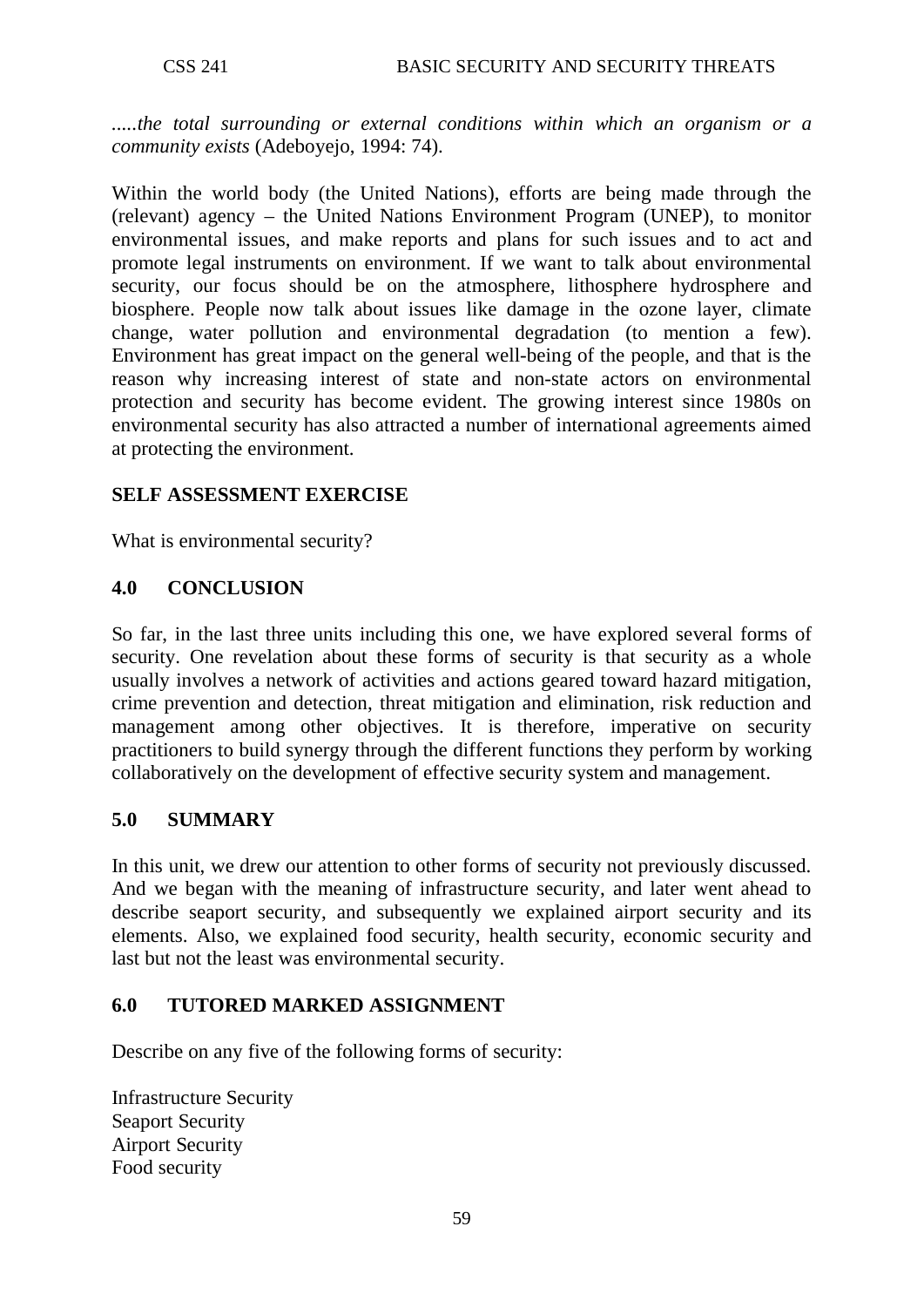Health Security Economic Security Environment Security

### **7.0 REFERENCES AND FURTHER READING**

Adeboyejo, Thompson A. (1994) "Man's Physical Environment System", in S.K. Balogun (ed.) *Basic Concepts in Society, Government and Economy*, Ibadan: Sam Bookman Ltd.

Alemika, E. E. O. (1997) "Police, Policing and Crime Control in Nigeria" *Nigerian Journal of Policy and Strategy* 12 (1 & 2): 71 - 98.

Greenberg, M. D., Chalk, P., Willis, H. H., Khilko, I., Ortiz, D. S. (2006). *Maritime Terrorism*: *Risk* and *Liability*. Santa Monica: RAND Corporation.

[http://ec.europa.eu/agriculture/glossary/index\\_en.htmm.](http://ec.europa.eu/agriculture/glossary/index_en.htmm) Retrieved on 30 August 2009.

[://en.wikipedia.org/wiki/Port\\_security.](http://en.wikipedia.org/wiki/Port_security) Retrieved on 25 August 2009

[://www.aip.org/tip/INPHFA/vol-10/iss-3/p22.html.](http://www.aip.org/tip/INPHFA/vol-10/iss-3/p22.html) Retrieved on 29 August, 2009.

[://www.tsa.gov/travelers/highway/index.htm.](http://www.tsa.gov/travelers/highway/index.htm) Retrieved on 28 August

[://www.pacinst.org/reports/environment\\_and\\_security/env\\_security\\_and\\_climate\\_cha](http://www.pacinst.org/reports/environment_and_security/env_security_and_climate_change.pdf) [nge.pdf.](http://www.pacinst.org/reports/environment_and_security/env_security_and_climate_change.pdf) Retrieved on 29 August, 2009.

[.pbs.org/wgbh/rxforsurvival/glossary.html.](http://www.pbs.org/wgbh/rxforsurvival/glossary.html) Retrieved on 29 August, 2009.

[.personal.umich.edu/~alandear/glossary/f.html.](http://www.personal.umich.edu/~alandear/glossary/f.html) Retrieved on 30 August, 2009.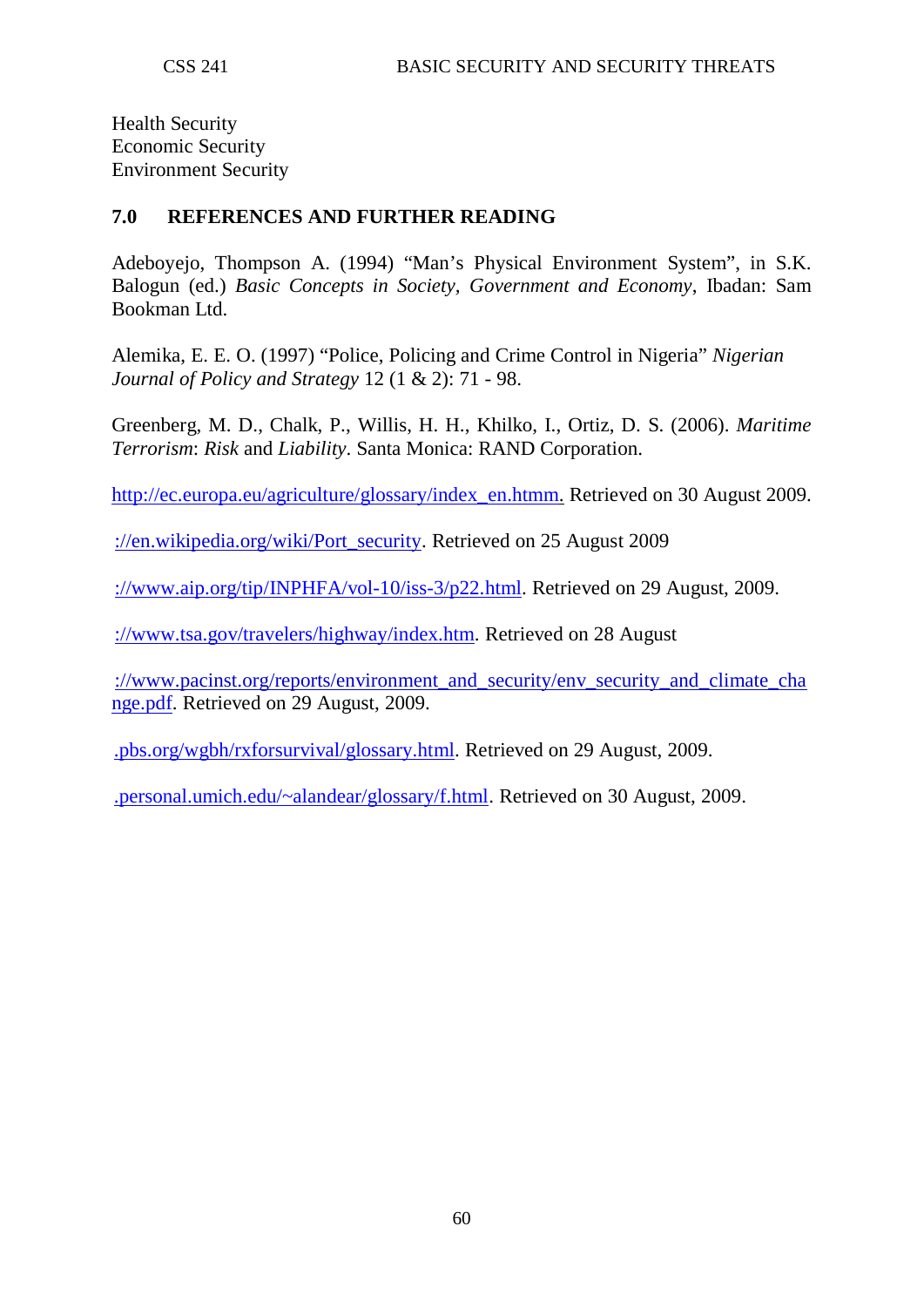# **UNIT 5**

### **SIMULATION IN SECURITY PLANNING AND MANAGEMENT**

# **CONTENTS**

- 1.0 Introduction
- 2.0 Objectives
- 3.0 Main Body
	- 3.1 Definition of Simulation
	- 3.2 Types of Simulation
- 4.0 Conclusion
- 5.0 Summary
- 6.0 Tutored Marked Assignment
- 7.0 References / Further Reading

### **1.0 INTRODUCTION**

Simulation can be applied in different ways, and these may include modelling of natural systems aimed at having an idea of possible vulnerability of the system to specific threats or attacks. It can also be applied to insight on the performance of (security) technology for optimization and effectiveness, safety engineering and training. Simply, simulation assists us to identify potential shortcomings or failures in operation that we may later encounter in the discharge of our duties as security experts or professional.

It is important to note that we must be very careful in our choice of information source to be selected for the simulation process. Selection of relevant information is very strategic in arriving at decision on the crucial characteristics and behaviours to select for the process. It is essential to use simplifying approximations and assumptions in simulation activities. In this unit, the reader/student shall be exposed to the meaning and various types of simulation, and show how they can be applied as well as their relevance to security planning and management.

### **2.0 OBJECTIVES**

At the end of this unit, you should be able to:

Describe the concept of simulation;

Identify types of simulation; and

Explain the identified types of simulation.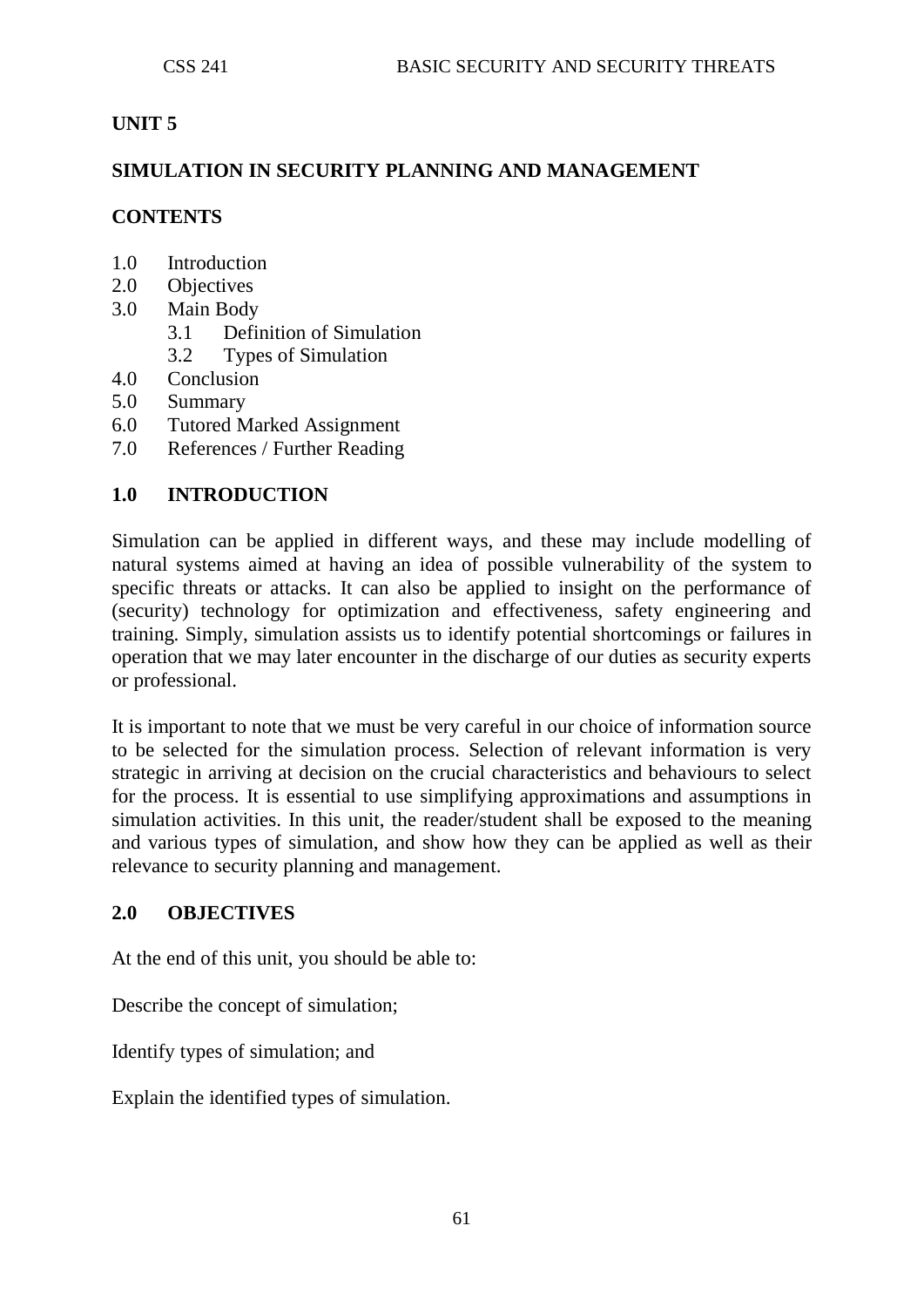#### **3.0 MAIN BODY**

#### 3.1 **Meaning of Simulation**

Simulation is not a new concept and practice in security. In traditional African society, simulation was often applied by the guards and warriors. For instance, in the traditional Ila-Orangun in present Osun state, Nigeria, after a series of simulation exercise by the community guards, they discovered that offensive attacks may come from enemies without prior notice especially in the middle of the night. Therefore, they decided to dig a trench to surround the entire community, as a booby trap against the enemy(ies) who may wish to launch an offensive attack, and avoid being caught unaware. Other examples may include the old Oyo Empire wall, Kano wall etc. At this juncture, let us draw our attention to the task of this segment of the unit, which is to expose ourselves to some of the existing definitions of the term simulation. Simulation can be defined as

*the imitation of some real thing, state of affairs, or process. The act of stimulating something generally entails representing certain key characteristics or behaviours of a selected physical or abstract system*" [\(://en.wikipedia.org/wiki/simulation\)](http://en.wikipedia.org/wiki/simulation).

*...the act of imitating the behavior of some situation or some process by means of something suitably analogous (especially for the purpose of study)* (**Error! Hyperlink reference not valid.**).

*....something which simulates a system or environment in order to predict actual behaviour* [\(://en.wiktionary.org/wiki/simulation\)](http://en.wiktionary.org/wiki/simulation).

*....the process of creating a model (i.e., an abstract representation or facsimile) of an existing or proposed system (e.g., a project, a business, a mine, a watershed, a forest, the organs in your body) in order to identify and understand those factors which control the system and/or to predict (forecast) the future behavior of the system. Almost any system which can be quantitatively described using equations and/or rules can be simulated. The underlying purpose of simulation is to shed light on the underlying mechanisms that control the behavior of a system. More practically, simulation can be used to predict (forecast) the future behavior of a system, and determine what you can do to influence that future behavior. That is, simulation can be used to predict the way in which the system will evolve and respond to its surroundings, so that you can identify any necessary changes that will help make the system perform the way that you want it to* (://www.goldsim.com/ Content.asp? [PageID=91\)](http://www.goldsim.com/%20Content.asp?%20PageID=91)

*a broad collection of methods used to study and analyze the behavior and performance of actual or theoretical systems. Simulation studies are performed, not on the real-world system, but on a (usually computer-based) model of the system created for the purpose of studying certain system dynamics and characteristics. The purpose of any model is to enable its users to draw conclusions about the real system*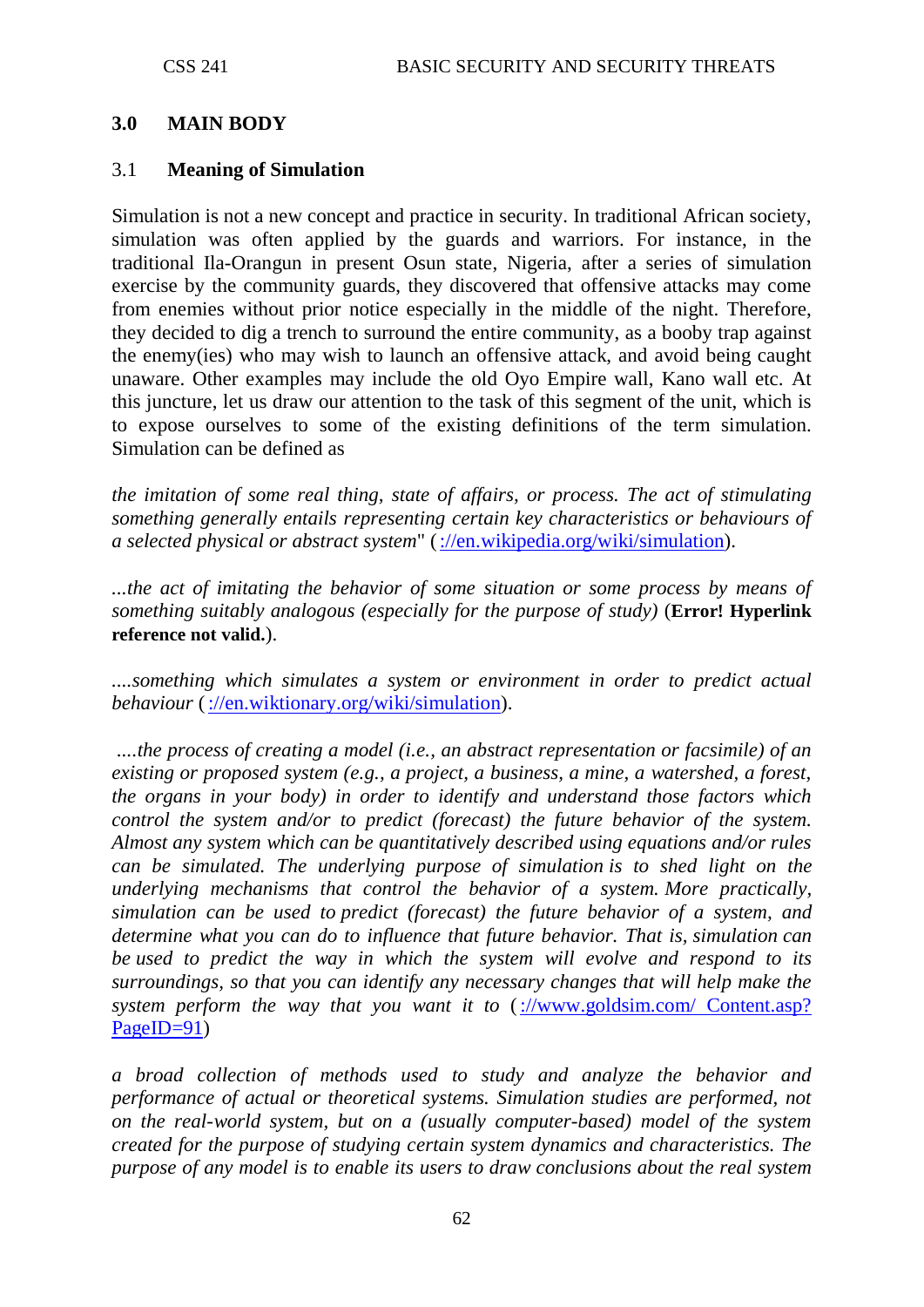*by studying and analyzing the model. The major reasons for developing a model, as opposed to analyzing the real system, include economics, unavailability of a "real" system, and the goal of achieving a deeper understanding of the relationships between the elements of the system* [\(://www.answers.com/topic/simulation\)](http://www.answers.com/topic/simulation).

If we subject the foregoing definitions to operational dissection, you may agree with me that simulation can be used differently by various professions or for different purposes. But, at the beginning of the 20th century, introduction of computer to the world population and the emerging appreciation of systems theory and cybernetic studies unified to a large extent the processes of simulation in various fields. For instance, relevant officials in an Examination body like the West African Examination Council (WAEC) can conduct simulation to test the reliability of various measures put in place by the examination body to curb or reduce examination practices. Emergency workers can also engage in simulation to examine the effectiveness or efficiency of their emergency systems and level of preparedness to responding to emergency situations.

In addition, the police can also conduct simulation exercise to put their preparedness to test on how timely and effectively they can respond to any security threats. They act the simulating scripts as if the situation is real. Frankly, it is no exaggeration that Nigeria police lacks the culture of security simulation. Otherwise, the way the men and officers of the police are being killed on a regular basis from attacks on police stations, armed robbers' bullets or any other threats/hazards would have been very minimal. It is no surprise that police personnel always fail to respond very appropriately and effectively to emergencies. This shows that their level of preparedness is very far below the average. This is one of factors responsible for the call being made by concerned citizens, for the introduction of joint patrol that would be composed of members of police and the armed forces especially the Army.

Simulation can be facilitated with computer in health-care, military, or education simulation or any other sector. A lot of simulation software have been invented, having the user to decide on which one will fit into the purpose for which the simulation is to be carried out.

# **SELF ASSESSMENT EXERCISE**

What is simulation?

### 3.2 **Types of Simulation**

The importance of simulation in strategic security planning and management cannot be over-emphasised, especially as it concerns identifying any weakness in our systems and operation through which we can develop alternative ideas and policies to address such weakness and vulnerability to mitigate the risk of system or/and operational failure. As we have rightly pointed out earlier, simulation can be used for numerous purposes depending on the problem we want to unravel and apply solution to.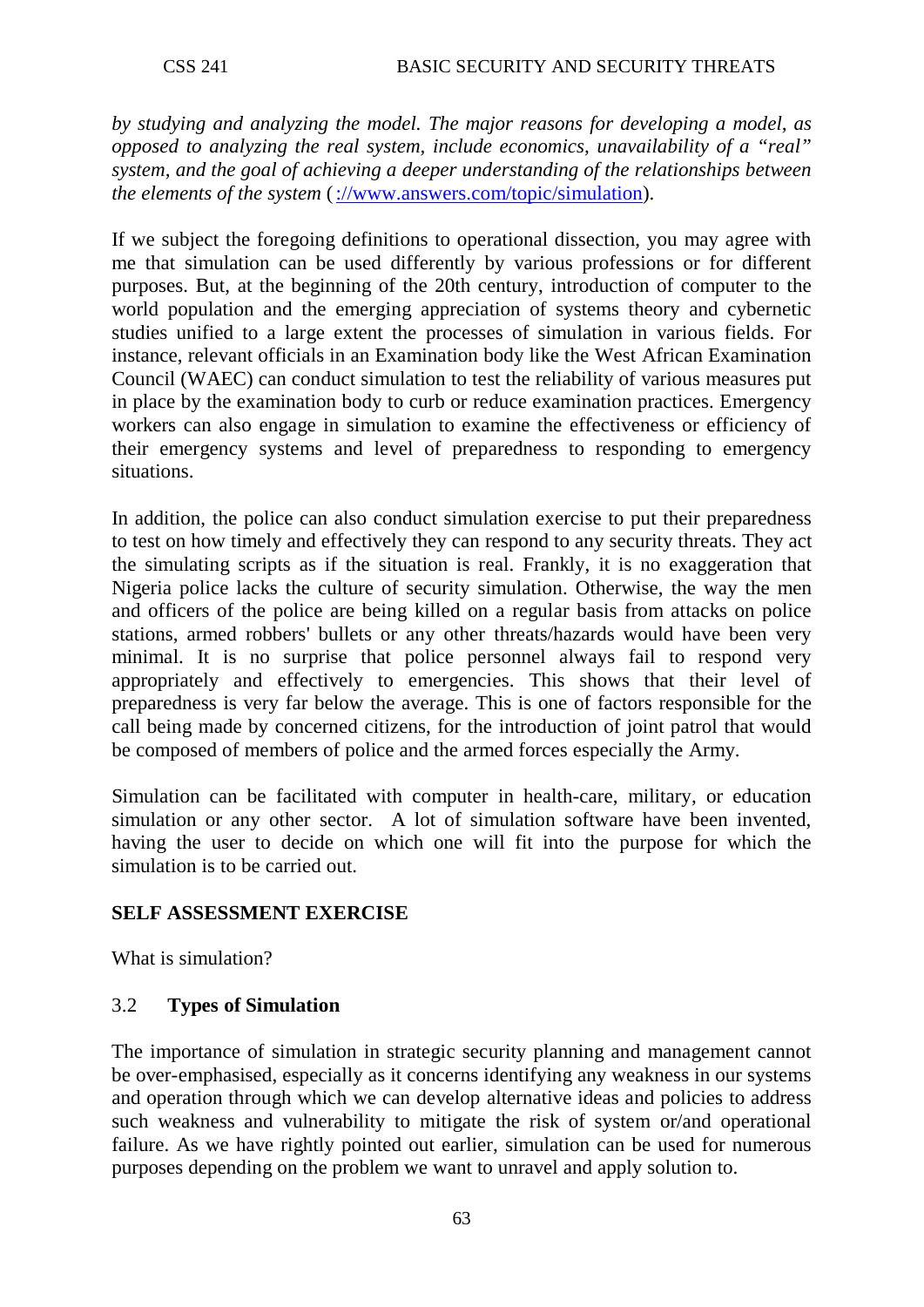The complexity of the problem we are working on may require a simulation package or exercise that will demand from us, a very sound knowledge on how to apply the tool(s). In this case, the services of experts may be required to guide the simulation process if the application is a (very) technical one. Let us go back to the basis of this segment of the unit, which involves explaining various types of simulation. Basically, types of simulation may include the following:

(a) Education and Training Simulation : The security profession requires sufficient mental alertness and physical strength, and that is why it is not everybody that can hold a security job. The nature of the security profession underscores the need by professionals to engage themselves in periodic training. For instance, it is very sad to hear such situations where police pursue armed robbers and fail to pin down the bandits despite the numerical strength and strategic advantage the police ought to have over them. Sometimes, the bandits appear to be more equipped than the police as a result of operational failure on the part of the police. Situations like these undermine the relevance of the public security personnel's capacity to maintain law and order as well as check any acts of criminality (Onyeozili, 2005: 40).

Also, the problem of police team being overpowered by the sophistication of the weapons that robbers carry can be easily addressed if the men and officers of the police undergo simulation exercise from time to time. Even members of patrol team should simulate before going out to discharge their duties, so that they can weigh their vulnerability against their capacity for optimal performance. If they can identify areas of vulnerability in their operations, they can then map out strategies to build their capacity towards preventing the threats from happening or mitigating the effects, that such threats can have on them or their operation when and where they occur.

For instance, a security patrol team that receives a signal that a bank robbery is going on in a place will be expected to act immediately to foil the robbery. But, most times, police patrol (rescue) teams are in the habit of announcing their (the police) coming to the robbers through the blowing of sirens. Unfortunately, before they reach the location of the robbery, the robbers would have laid ambush for them, a situation which often forces the lucky policemen to retreat, as they always find it difficult to recover promptly due to lack preparedness in hazard mitigation and strategic planning.

Where security men simulate, their preparedness level against any attack will be very high because this would have projected into the future and identified potential threats or challenges that may be encountered in the course of discharging duties as a security professional. And in doing this, you will prepare yourself before hand, and in the event that such hazard or attack occurs the losses that may be recorded will be minimal. I feel it is more appropriate for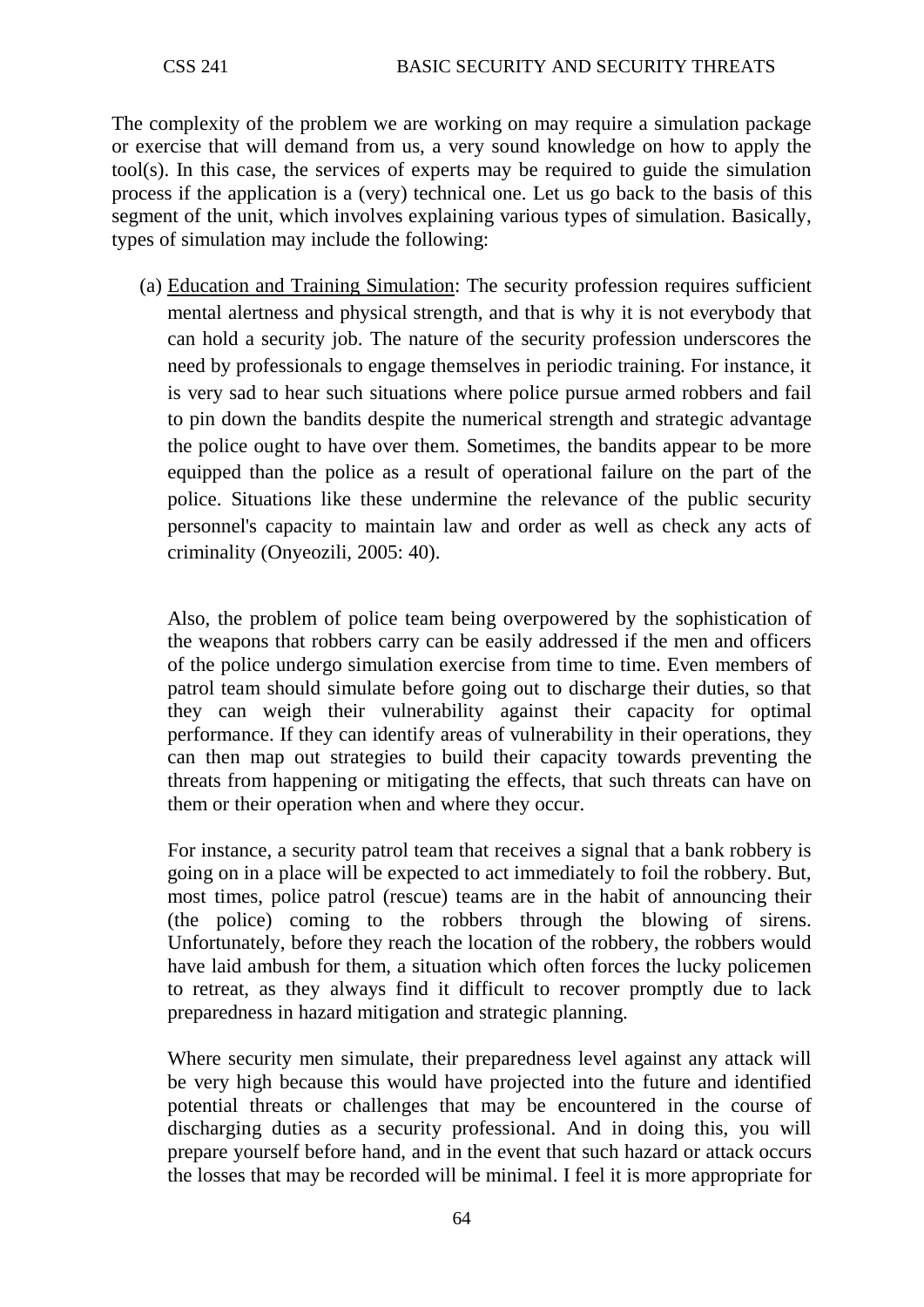the police not to alert the robbers of their coming through blowing of siren. This is because the daring nature of most armed robbers in the country has made blowing of siren by law enforcement agents obsolete. They are die-hard and always willing to challenge the law enforcement agents in gun battle. Strategically, for the fact that the rescue team do not know the identities of the bandits, it is better that they send an intelligence team to do some collation of vital information about the happening in the affected area for situation analysis.

After conducting situation analysis, we need to conduct risk analysis and assessment to know if it is most appropriate to move straight into where robbery is taking place or it is most reasonable to block all roads that lead to the affected location and wait for the robbers to come out. The reason for this process is to avoid fatality or loss of lives especially civilians that may be hit by strong bullets in the course of engaging the bandits.

After conducting a risk assessment, it may be agreed that a team should be sent to the scene, all members of whom should be in plain-cloths, so that they cannot be easily identified by the robbers. But, if it is considered that the robbers will do more harm by being allowed to complete their operation before attacking them, a team of experienced officers and men may be sent in.

Caution should be exercised here as there is the need to equip the policemen and officers with bullet-proof vests because people are not applying for security profession with the ultimate desire to suffer avoidable death. The use of tear-gas may be required to make the robbers lose their balance and destabilise them. I feel, here is the most convenient place to stop our discussion on ways to foil or liquidate a robbery incident. As you may know, we cannot exhaust all aspects of security discourse in a forum. Security requires continued research and intellectual probing.

By and large, education simulation helps us to know the most appropriate training (academic or fitness) we need to undertake to optimise our performance in the discharge of our duties as security experts and professionals. There is no doubt, security professionalism is very tasking considering the hazards and work overload that characterise it. Security personnel work long hours that sometimes they hardly have time to attend to personal issues. It is pertinent for policy makers to see education simulation as important element of security sector reform (SSR).

There are three types of education and training simulation. The first one is **live simulation**. In live simulation, it is expected that trainees use stimulated or mannequin equipment in the real world. As you may be aware, it is not all security trainings that can be undertaken with the real equipment. For instance, if a training is going to be conducted in knowing how effectively, each of your security officers can act in the face of hazard or in shoot-outs with criminals (terrorists, militants, armed robbers etc), one cannot expect that those trainees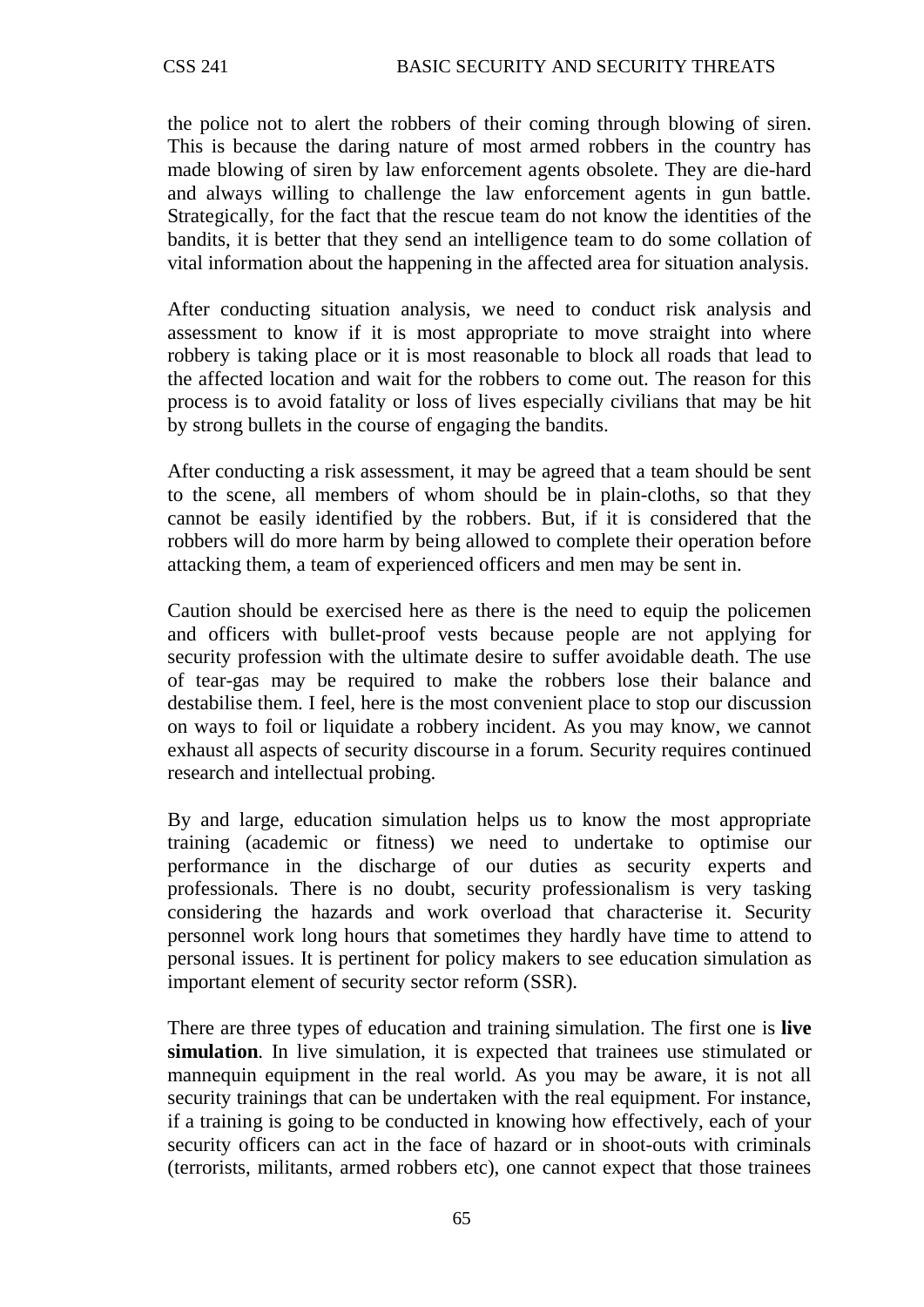should be equipped with live ammunitions because of the risk involved in such action.

It might not be wise to allow the use of real weapons for training due to the possibility of recording avoidable deaths among the trainees. It is, therefore, advisable to use live simulation through which we can still know the level of competence of each trainee without putting them to unnecessary risk of killing themselves. In the process, the trainees will identify their individual and collective areas of vulnerability and subsequently develop ways through which they can improve on their capacity for optimal performance.

It is unfortunate that in Nigeria, security personnel, most times, are posted to specific positions without considering their level of competence for the job or assignment. For instance, officers of the armed forces lobby to be included in peacekeeping contingent without training on simulation, which can help in making them aware of the inherent risks involved in undertaking peacekeeping mission in troubled zone(s), and be well-prepared psychologically, physically, emotionally and strategically. Many soldiers lose their lives after being seduced with ladies by the enemies. Live simulation is also known as "high fidelity". This demonstrates the samples of the (possible) real performance of the trainees compared to the "low fidelity" simulation that is based on the use of pencil and paper that can only show "signs of performance" (**Error! Hyperlink reference not valid.**) rather than the practical performance of the trainee(s).

The second type of simulation is **virtual simulation**. Virtual simulation actually involves the use of real people using simulated tools in a simulated world. In virtual simulation, the process often involves the use of computer simulation by the trainees in undergoing training. Virtual simulation usually involves security employees training in an artificial environment (generated through computer software), and take it as if it is real. The exercise is undertaken through the manipulation of the computer keys or mouse. Virtual simulation is often facilitated through sight and sound.

The third type is **Constructive simulation.** Constructive simulation usually involves a process whereby simulated people use simulated tools in a simulated world. This simulation type is also known as war-gaming. It can be described as a form of simulation whereby "players command armies of soldiers and equipment that move around on around on a board" (**Error! Hyperlink reference not valid.**). We shall discuss this type of simulation extensively subsequently (see military simulation);

(b) Health Care Simulation: This form of simulation is also in security and safety. It affords health care providers an opportunity to examine their capacity to respond to emergency situations. Simulation helps to reduce the situation of crisis in patients because, as stressed by Eder-Van Hook (2004):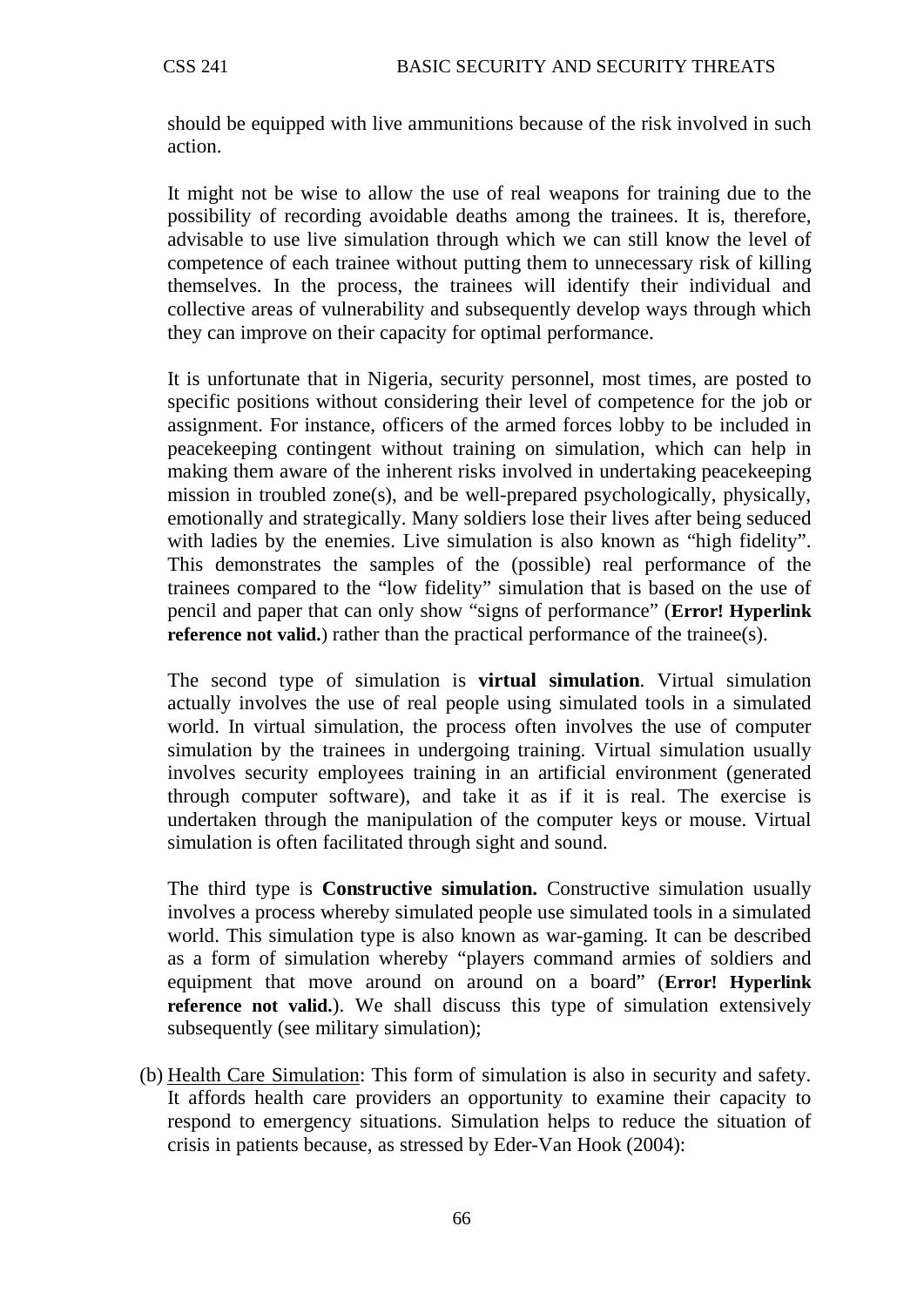*A health care provider's ability to react to prudently in an unexpected situation is one of the most critical factors in creating positive outcome in medical emergency, regardless of whether it occurs on the battlefield, freeway, or hospital emergency room* (cited on [://en.wikipedia.org/wiki/simulation\)](http://en.wikipedia.org/wiki/simulation).

Eder-Van Hook stressed further, saying that medical errors or lack of adequate medical attention to patients by health care providers have led to almost ninetyeight thousand (98,000) deaths, with a lot of financial implications, which amounts to between \$US37 and \$US50 million on an annual basis. It is very unfortunate the way health-care providers in Nigeria respond to emergency cases. For instance, somebody who is shot by a group of robbers will hardly survive the bullet wounds he/she sustains from the bandits. The issue is not basically because he/she has been shot in part(s) of the body and can hardly survive but the poor handling of the situation always results in high rate of avoidable deaths in our hospitals.

It is a very abnormal situation for some patients in teaching hospitals to be given referral to private clinics for treatment, and the reason always given is lack of competent medical hands that can manage the medical needs of these poor patients. What a situation like that denotes is that our teaching hospitals can no longer be considered as tertiary health-care institutions as they have relegated their responsibilities (in the name of making money) and transfer such to private clinics many of which can hardly boast of having enough qualified medical staff. In this kind of messy situation, health-care simulation will make no sense to the health practitioners because many of them have found it more important to make brisk business than saving lives. Sadly, the decision makers that are supposed to caution them are less bothered because they can afford treatment abroad most times.

Bringing our attention back to the subject under discourse, health-care simulation has been demonstrating growing relevance in the modern medical world. Several medical simulations usually involve connecting computer to a plastic simulation of related anatomy e.g. the use of dummy that reacts to injected drugs and can also be automated to generate simulations of lifethreatening emergency situations or cases. In some instances, the simulation procedures are captioned and reproduced by computer graphics tools. Healthcare simulation has continued to be found useful in training medical practitioners on the ways to build their individual and collective capacities in responding effectively and timely to emergency situations especially as regards the issue of saving lives and management of health crisis; and

(c) Military simulation is also known as war-gaming. It involves an act of simulating with the intention of putting various theories of war into test and if need be, refine those theories without undergoing the real hostility of warfare. The rationale behind military simulation is to facilitate a process through which one can arrive at tactical, strategic and doctrinal answers to problems that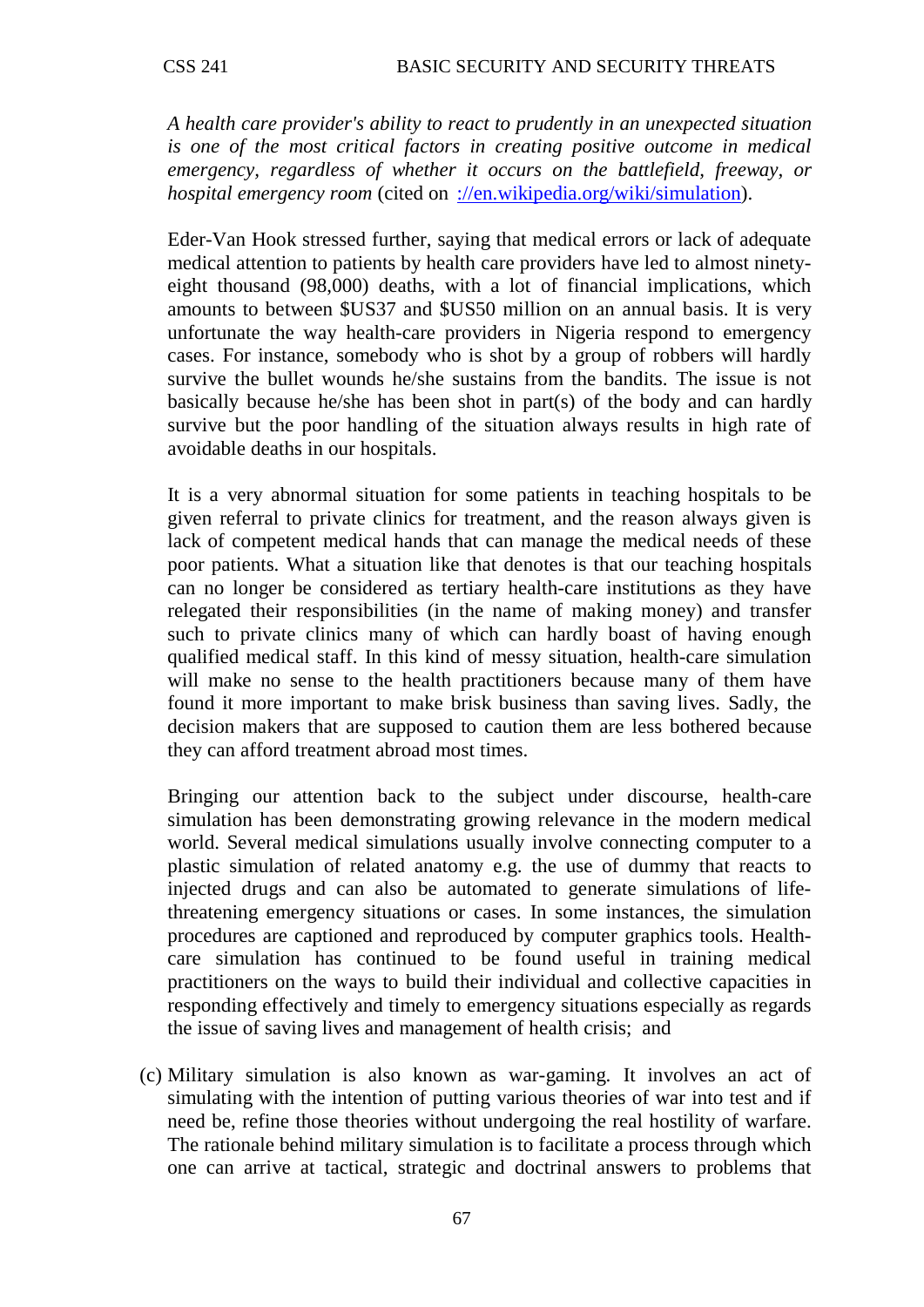bother on defence and warfare. War-gaming can be described as a form of game or hobby that showcases various activities of military operation in a simulated environment.

War-gaming can be used for relaxation or game-playing, and this is known as conflict simulations or consims. But, if we desire to engage in war-gaming for the purpose of warfare, the process is usually known as war-game or military exercise. Meanwhile, those that engage in war-gaming as a hobby don't usually draw any distinction between the two aspects of warming earlier mentioned because they always contend that whether for war-making or relaxation, any war-game should demonstrate to a large extent characteristics of human behaviour as it would be have been in the real world when war is being conducted (see .alanemrich.com/PGD/Week 03/PGD what is a War [game.htm.](http://www.alanemrich.com/PGD/Week_03/PGD_what_is_a_War%20game.htm)

However, war-game can be classified as historical, hypothetical, fantasy, or science fiction. **Historical war-games** are often modelled after real events and putting into simulation reasonable approximations of the actual forces, terrain as well important factors that represent the experience of the real players or participants. For instance, those who usually have experience of Play Station (game) especially the soccer, will notice that each of the players demonstrates the real capacity of the model player(s).

In Play Station 2, the scoring ability of Christian Ronaldo (formerly of Manchester United FC of England, but now of Real Madrid FC of Spain) cannot be compared with his scoring ability in Play Station 3, there being tremendous improvement in his scoring ability. Play Station 3 reflects the improvement in his scoring ability, showing that the simulated Christian Ronaldo demonstrates the actual ability of the real Ronaldo as at the time the programme or application was being written. Here, the history of the performance and experience of players is considered in determining the capacity of the simulated players.

**Hypothetical war-games** are actually those games that involve drawing simulating materials about wars that did not happen. **Fantasy and science fiction war-games** usually involve developing games from wars generated from works of fiction or (creative) imagination. There are more types of simulation but the three we have discussed in this unit can be considered as the basic types of simulation for security planning and management. The reason is that they cover virtually all aspects of securitisation namely disaster management, law enforcement, defence, warfare, to mention a few.

### **SELF ASSESSMENT EXERCISE**

Explain types of simulation.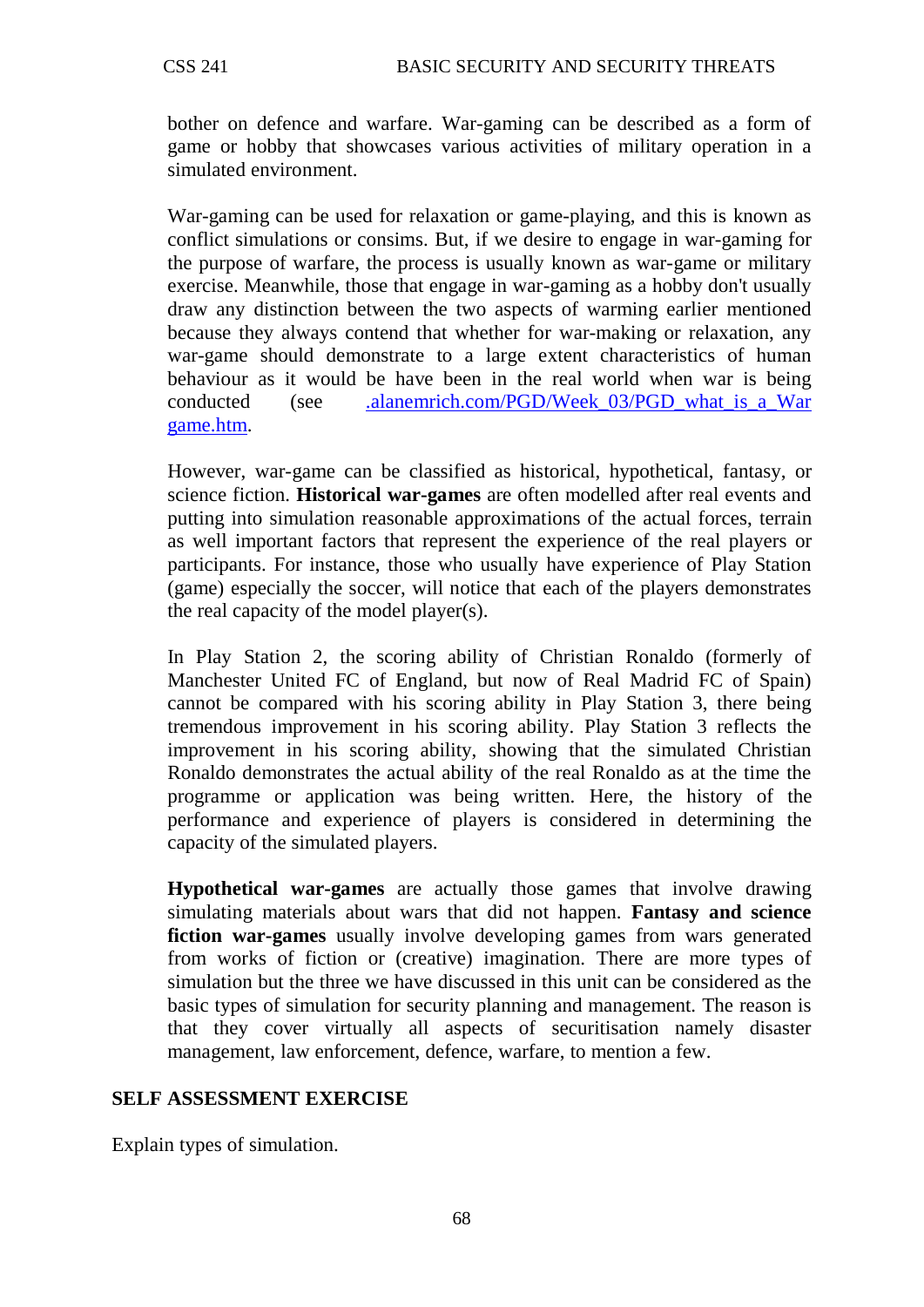# **4.0 CONCLUSION**

In the final summation of our discourse on the concept of simulation, the concept can be described as an essential instrument of decision analysis. It affords us a great opportunity as security experts or practitioners to know the various areas of deficiency in our service delivery, operations as well as potential threats. The relevance of simulation in modern security planning and management is enormous owing to the nature of uncertainty that characterises the general affairs including security issues in recent times. For instance, since the end of the Cold War, state actors have constituted less threat to national and international security compared to the destructive attitude portrayed by some non-state actors, which absolutely undermine the potentials of the security sector to maintain law and order.

The event of September 11 2001 terrorist attack in the US has shown the very destructive dimension that threat emanating from non-state actors has assumed. Prior to that ugly incident, we could hardly conceive the idea that commercial planes could be used as weapons of mass destruction. There is no doubt, simulation assists us to appraise and compare among alternative designs, plans and policies, so that we can choose those that will enable us achieve optimal performance for best results. Simulation is very vital in security planning due to its capacity to unravel secrets of uncertainties and guide us in deriving solutions to the problem of uncertainty that can affect our operations and policy-actions as security professionals in a quantifiable way. Above all, simulation provides us an avenue to explore ways through which we can improve on our preparedness for risk and hazard mitigation and high recovery capacity in the event of any hazards or threats.

### **5.0 SUMMARY**

In this unit we explored some of the existing definitions of the concept 'simulation'. One fact that appeared from the various definitions presented, shows that simulation can be applied in various fields or disciplines and for different purposes. We have therefore discussed some of the basic types of simulation that can be employed in security planning and management in order to safeguard the security of people as well as their property. I hope that you have found this unit as interesting as you expected it to be. If you have any question on any aspect of this unit or the course in general, please feel free to get in touch with the instructional and tutorial facilitator. Good luck.

### **6.0 TUTOR MARKED ASSIGNMENT**

What is simulation?

Write short note on three types of simulation.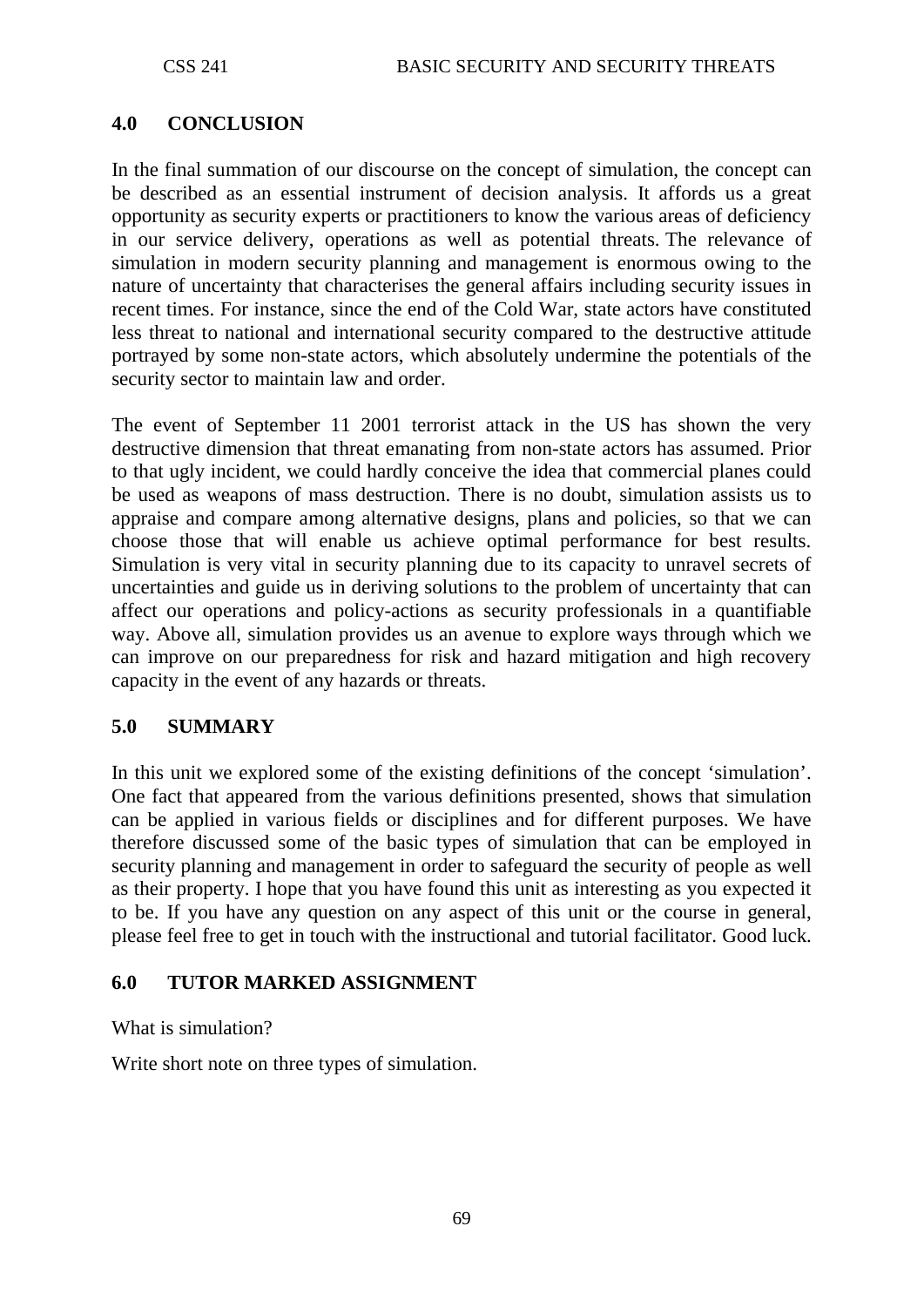# **7.0 REFERENCES AND FURTHER READING**

[://en.wikipedia.org/wiki/simulation.](http://en.wikipedia.org/wiki/simulation) Retrieved on 25 August 2009.

[://en.wiktionary.org/wiki/simulation.](http://en.wiktionary.org/wiki/simulation) Retrieved on 25 August 2009.

**Error! Hyperlink reference not valid.**. Retrieved on 25 August 2009.

[://www.alanemrich.com/PGD/Week\\_03/PGD\\_what\\_is\\_a\\_Wargame.htm.](http://www.alanemrich.com/PGD/Week_03/PGD_what_is_a_Wargame.htm) Retrieved on 14 April, 2008.

[://www.answers.com/topic/simulation.](http://www.answers.com/topic/simulation) Retrieved on 24 August 2009.

[://www.goldsim.com/ Content.asp? PageID=91.](http://www.goldsim.com/%20Content.asp?%20PageID=91) Retrieved on 24 August 2009,

**Error! Hyperlink reference not valid.**. Retrieved 25 August 2009.

**MODULE 2**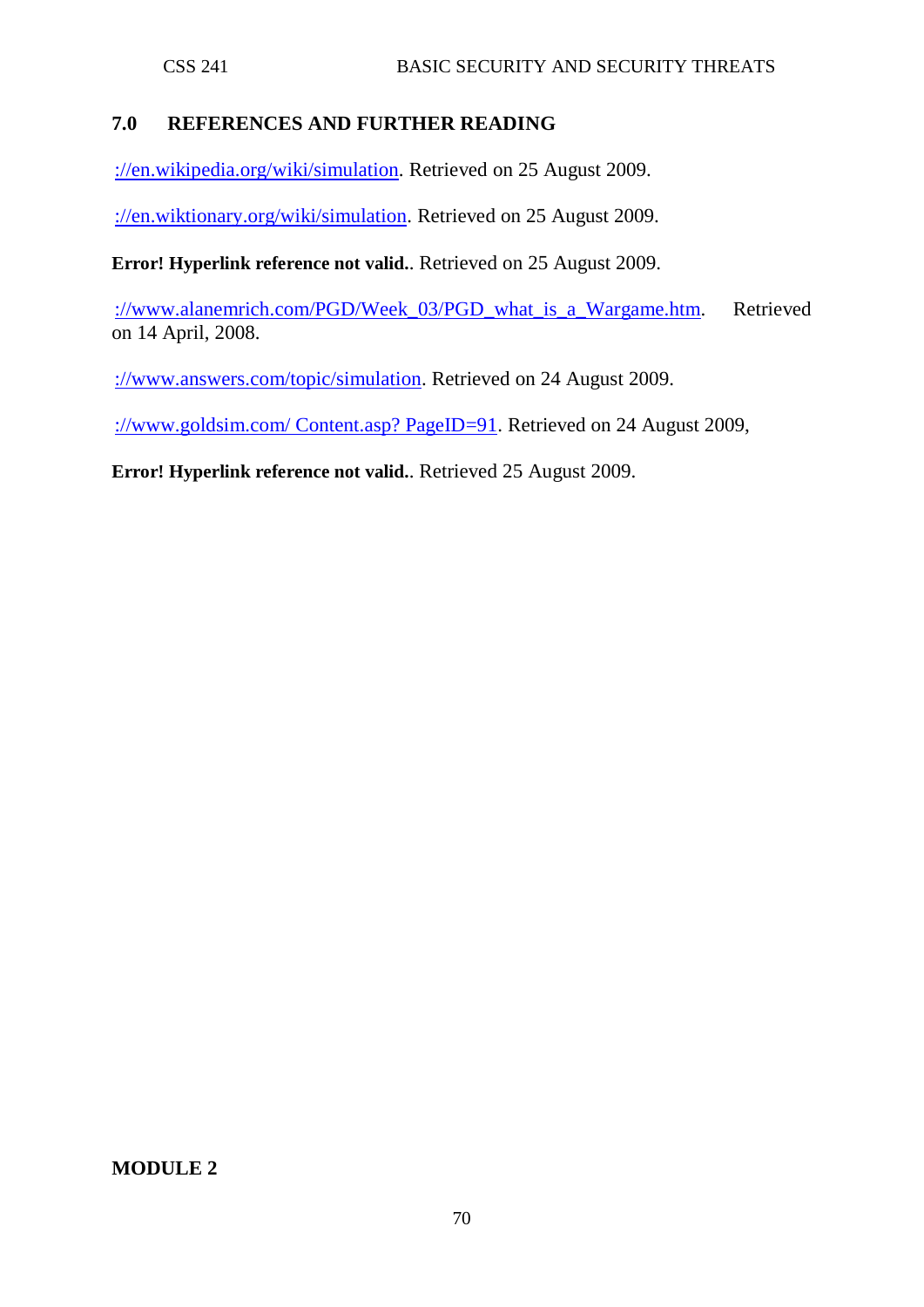- Unit 1: Meaning & Types of Security Threat I: Natural Threats
- Unit 2: Meaning & Types of Security Threat II: Manmade Threats
- Unit 3: Information Warfare as a Security Threat
- Unit 4: Arms Production and Proliferation as a Potential Threat to Security<br>
Unit 5: War as a Security Threat
- War as a Security Threat

# **UNIT 1**

# **MEANING & TYPES SECURITY THREAT I: NATURAL THREATS**

# **CONTENTS**

- 1.0 Introduction
- 2.0 Objectives
- 3.0 Main Body
	- 3.1 Meaning of Security Threat
	- 3.2 Types of Natural Security Threat
		- 3.2.1. Earthquakes
		- 3.2.2. Hurricane
		- 3.2.3 Flood
		- 3.2.4 Drought
- 4.0 Conclusion
- 5.0 Summary
- 6.0 Tutored Marked Assignment
- 7.0 References / Further Reading

# **1.0. INTRODUCTION**

The meaning of security has been generating a great debate among scholars in recent times. There has been a call on government at all level to change the operational direction in the management of security in their various domains. Initially, apart from natural hazards, major threats that confronted every nation were thoese emanating from state actors. The security of communities were being undermined through invasion, reprisal attacks or war of solidarity where two or more communities or countries came together to confront and challenge the hegemony of a powerful community or nation. One major fundamental objective of war of solidarity is embarking on policy of aggression with the utmost desire of actualising balance of power where no community or nation will be considered too powerful, knowing the implication of such power on the political and territorial sovereignty of the neighbouring communities or countries.

It is no gainsaying, with the contemporary experience of security situations in world politics, to assert that there is a paradigm shift in security discourse. Recent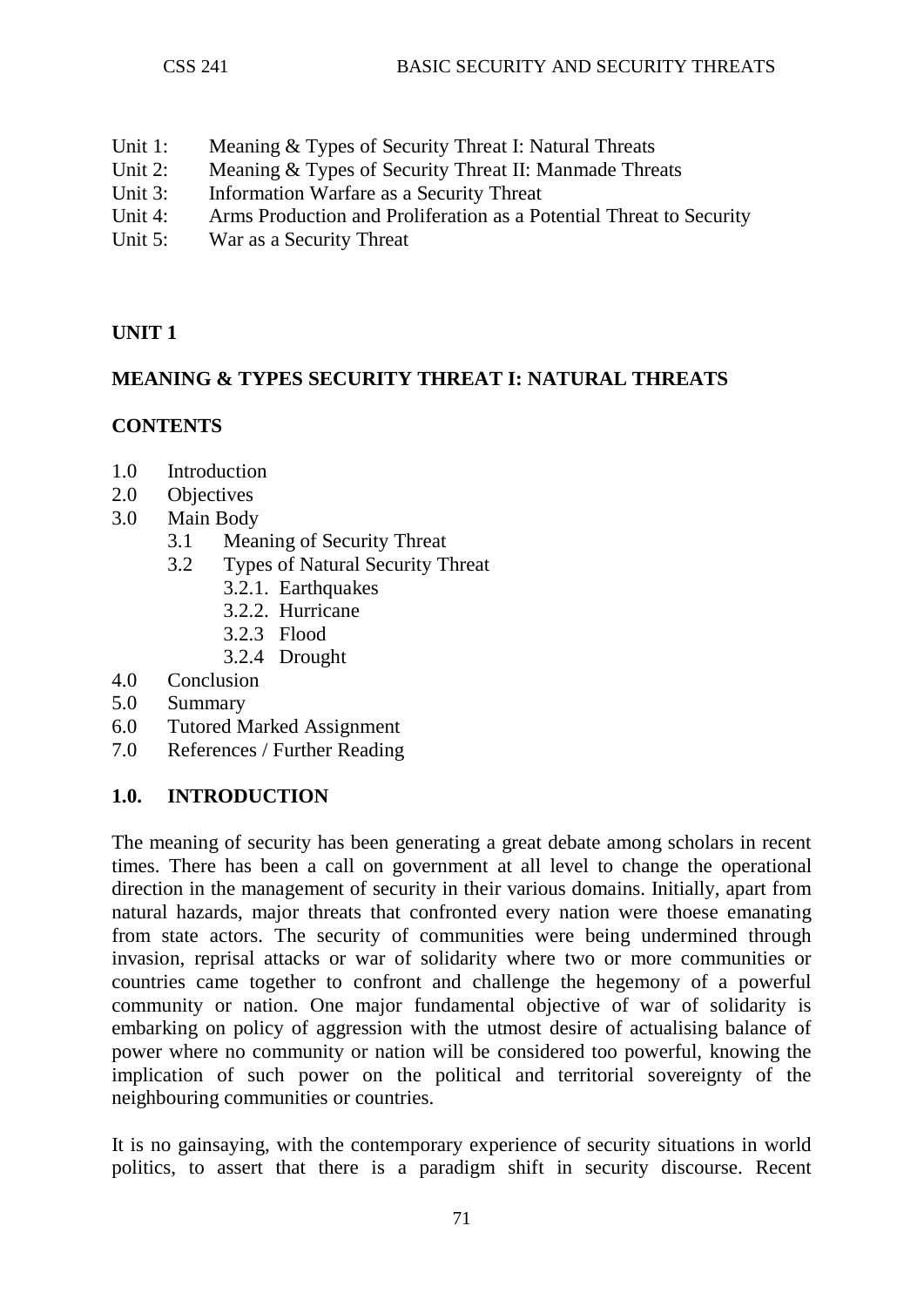experiences show that major threats often come from other sources other than the state actors. The role of resource scarcity in undermining the general security and challenging the political sovereignty of any nation underscores the tendency of situation of poverty and deprivation can generate disorder and insecurity in any community or state. In this unit, we shall be defining security threats and further discussing the natural threats as manmade threats shall be explained in the next unit.

### **2.0 OBJECTIVES**

At the end of this unit, you should be able to:

Explain the meaning of security threat;

Identify types of natural threats; and

Examine the major types of natural threat

### **3.0 MAIN BODY**

#### 3.1 **Meaning of Security Threat**

Waever (1995) associates the concept of security threat to security problems that undermine the security of any nation or community, and relates it to various "developments that threaten the sovereignty or independence of a state in a particularly rapid or dramatic fashion, and deprive it of the capacity to manage by itself. This, in turn, undercuts the political order. Such a threat must therefore be met with the mobilization of the maximum effort" (Waever, 1995: 54). Similarly, security threat can be described as the capacity of any human or non-human element to destroy the vital interests of others considered as targets. Security threat also means:

*......a party with the intent and capability to exploit a vulnerability in an asset. This could be a malicious hacker or a disgruntled employee* [:/ /proxy.11a.nu/2006 /02/](http://proxy.11a.nu/2006/02/11/definition-of-risk-vulnerability-and-threat)  [11/definition-of-risk-vulnerability-and-threat\)](http://proxy.11a.nu/2006/02/11/definition-of-risk-vulnerability-and-threat).

*.......an explicit or implicit message from a person to another that the first will cause something bad to happen to the other, often except when certain demands are met. Often a [weapon](http://www.knowledgerush.com/kr/encyclopedia/Weapon/) is used. Examples are a [robbery,](http://www.knowledgerush.com/kr/encyclopedia/Robbery/) [kidnapping,](http://www.knowledgerush.com/kr/encyclopedia/Kidnapping/) [hijacking,](http://www.knowledgerush.com/kr/encyclopedia/Hijacking/) [extortion,](http://www.knowledgerush.com/kr/encyclopedia/Extortion/) [blackmail](http://www.knowledgerush.com/kr/encyclopedia/Blackmail/)* [\(://www.knowledgerush.com/kr/encyclopedia/Threat\)](http://www.knowledgerush.com/kr/encyclopedia/Threat).

*........anything that threatens the residents of a community or the things they value*  (Gordon, 2000).

*..........are persons, things, events, or ideas, which pose accidentally or deliberately some degree or danger to an asset.* (US National Institute of Standards and Technology cited in Kuban & MacKenzie-Carey, 2001).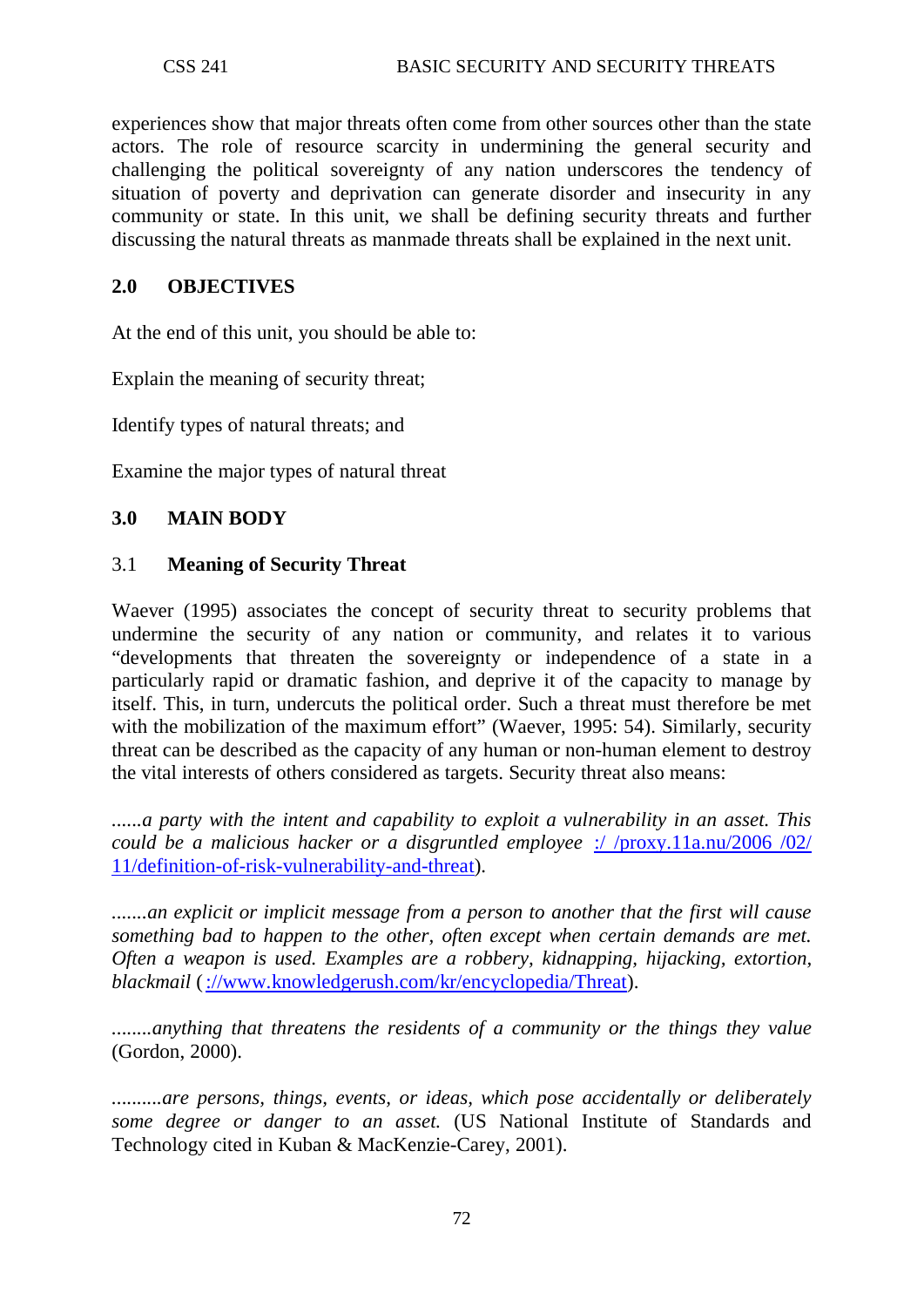Dissecting the foregoing definitions of the term security threat, you will conclude that security threat covers all aspects of any malicious intention or action or occurrence geared towards making a party vulnerable and exposed to security risk. Security threat can simply be divided into two, namely natural and manmade threats. The former are usually generated by nature while the latter involve cruel attacks arising from human actions and behaviour. The manmade threats involve malicious activities of man, which may include armed robbery, assassination, computer intrusion, information hacking and corruption, violent behaviour, ethnocentrism, religious bigotry, terrorism, to mention a few.

Meanwhile, our focus in this unit, apart from explaining the meaning of security threat, is to explain the major natural threats to security. As a matter of fact, there are several forms of natural threats to security and in this segment we shall be discussing some of these threats. Natural threats can be divided into two, namely minor and major. Examples of these major natural threats include hurricane (cyclone), earthquake, drought and flood. On the other hand, those natural threats or hazards considered to be minor may include cold wave, storm, mudslide, thunderstorms, to mention a few. However, we shall be focussing on the major natural threats or hazards, and you are advised to engage in further reading or independent study, and make sure you source for the meaning of the various minor natural threats or hazards.

# 3.2 **Types of Natural Security Threat**

A natural disaster is the consequence of a natural hazard. If there are no measures put in place towards hazard mitigation, there is likelihood for such hazard to result in disaster. Thus, disaster involves massive loss of lives and/or property to hazardous situation or attack. Example of natural hazards may include earthquake, flood, volcanic eruption, landslide, to mention a few. We shall begin to discuss them one after the other.

# 3.2.1. **Earthquakes**

Mythologically, earthquake was believed among the Greek to be caused by Poseidon the god of earthquake. It was argued Greek mythology that whenever Poseidon was in a state of sadness, he would smack the land with a trident, causing the earth to quake. It was claimed that this god also used earthquake as a tool of fear, warning people of the damaging effect of his punishment on men and their environment(s), as a way of admonishing men not to offend him (see Sellers, 1997).

Conceptually, an Earthquake is an unexpected and hazardous vibration resulting from the sudden shake of the Earth's crust. The degree of the vibrations may differ. An earthquake can be said to have two points. The first point concerns the ".... point of origin underground", and this is known as "focus" while the second point is usually "directly above the focus on the surface", and it is regarded to as the "epicentre" [\(://en.wikipedia.org/wiki/Earthquake\)](http://en.wikipedia.org/wiki/Earthquake).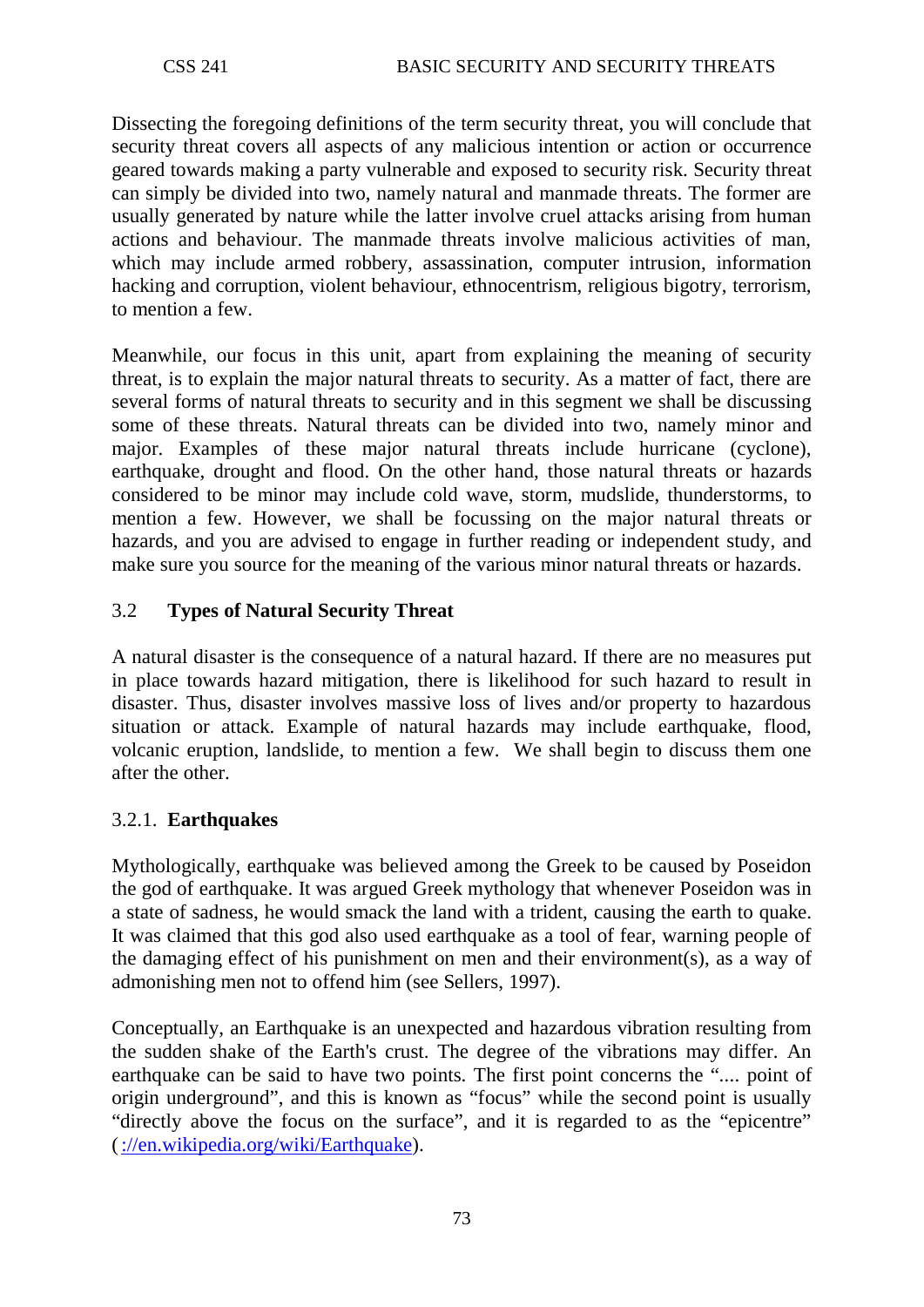One unique character of the earthquake is that it does not constitute any danger to people or animals on its own, but its consequences such collapse of building and electric poles, electric shock, fire, to mention a few usually cause harm to people. This means that it is imperative to have safety measures in place and encourage hazard mitigation as the best practices to avoid disaster. Let us consider some other definitions of earthquake.

*An earthquake (also known as a tremor or temblor) is the result of a sudden release of energy in the Earth's crust that creates seismic waves. Earthquakes are recorded with a seismometer, also known as a seismograph* [\(://en.wikipedia.org/wiki/Earth quake\)](http://en.wikipedia.org/wiki/Earth%20quake).

*Sudden motion in Earth caused by abrupt release of slowly accumulated strain. Shaking of the Earth caused by a sudden movement of rock beneath its surface*  [.Geocities.com/seiswash/terms\\_and\\_definitions.htm](http://www.geocities.com/seiswash/terms_and_definitions.htm)

It is the rupture of geological faults that often causes earthquake but nuclear experiments, landslides, mine blasts as well as volcanic activity can also provoke the earth to quake. Some of the incidents of earthquake include the 2004 Indian Ocean earthquake, which was the second largest earthquake in history. The attendant tsunamis occasioned by this earthquake affected several countries including Pakistan and India, leading to the death of over two hundred thousand people. There is no doubt that the effects of earthquake can be very devastating not only to man but also the general ecosystem. Some of these effects include the following:

- (a) Tremulous shaking of land and ground ruptures. These are the major effects of earthquake, leading to serious damage to buildings and other rigid structures like bridges, street lights and their stands, electric poles, bill boards, among others. The amount of damage and destruction that will be occasioned by the incident of earthquake depends largely on the complex combination of the earthquake magnitude, the distance from epicentre as well as the geological and geomorphologic conditions that may magnify or lessen wave propagation (see [://www.abag.ca.gov/bayarea/eqmaps/doc](http://www.abag.ca.gov/bayarea/eqmaps/doc%20/contents.html)  [/contents.html\)](http://www.abag.ca.gov/bayarea/eqmaps/doc%20/contents.html). However, ground acceleration is usually used in measuring the degree of ground shaking.
- (b) Fires: Another effect that can be caused by earthquake is the occurrence of fires. After the shaking, a lot of structures and building get damaged or destroyed including petroleum/gas pipelines and facilities. As earlier mentioned, the quake can also uproot electric-pole and damage power-lines, and in the process, spark from the power-line or electric-poles may come in contact with gas or petrol to generate fire. The pressure of these fires may be high and thereby be very difficult to contain them. An example of where the earthquake caused lesser threat than its fire outbreak effect was 1906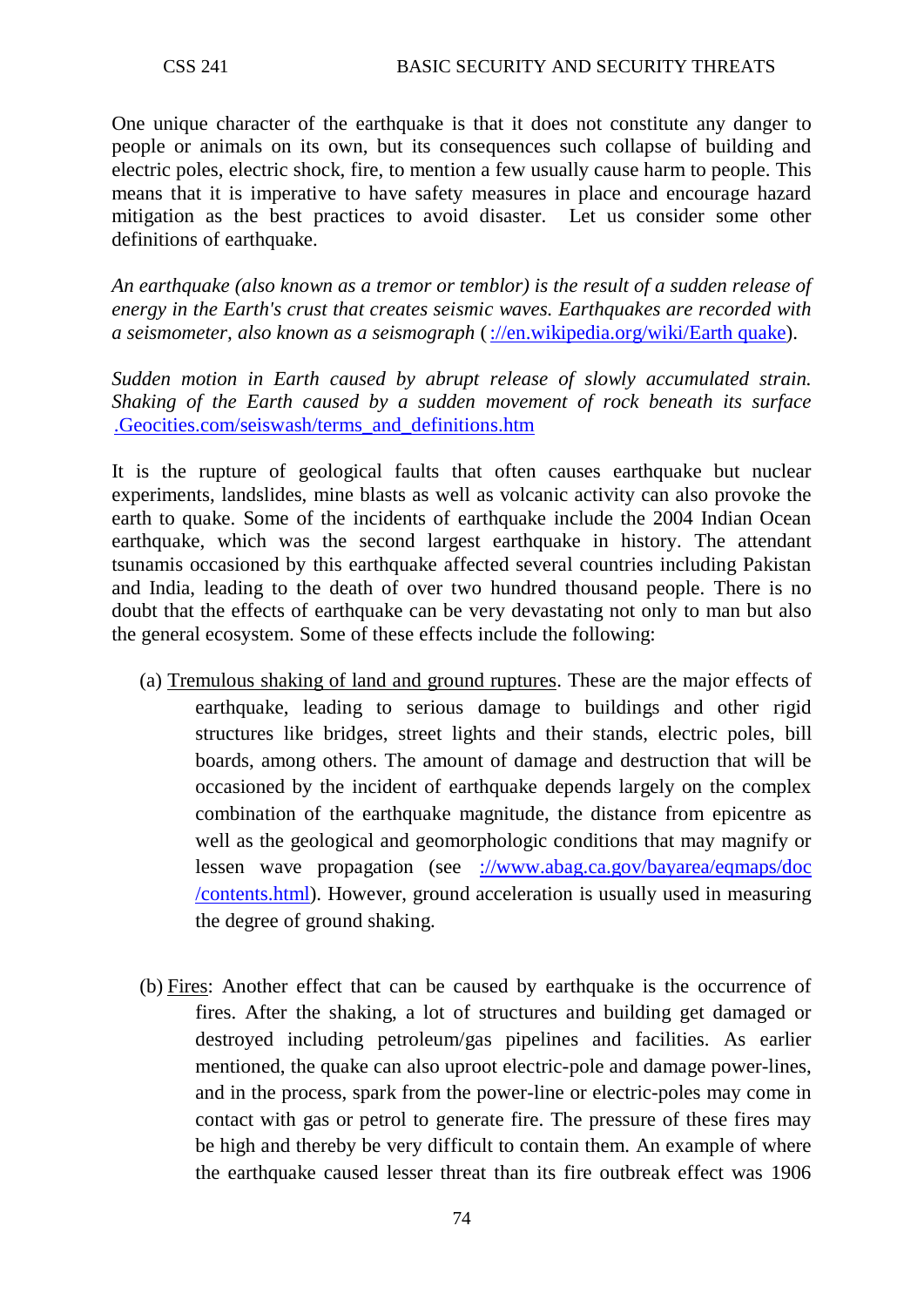San Francisco earthquake where many people died as a result of the fires that accompanied the earthquake incident (see **Error! Hyperlink reference not valid.**)

- (c) Soil liquefaction: One of effects of earthquake is soil liquefaction, which involves a situation whereby soil losses its firmness and transforms from solid to liquid. The situation is caused when water-saturated granular material like sand losses it strength and in the process its solidity becomes liquid, resulting in the sinking of buildings because the soil does not have strength to carry the weight of these structures any longer due to the quake of the earth such as experienced in the 1964 Alaska earthquake (**Error! Hyperlink reference not valid.**);
- (d) Other effects of earthquake may include tsunami and flood, which will be discussed later in this unit, as well as massive destruction of lives and property. Earthquake can also lead to outbreak of diseases and food insecurity resulting from the damage.

# **SELF ASSESSMENT EXERCISE**

How do you define earthquake as a natural threat to security?

What are the effects of earthquake?

### 3.2.2. **Hurricane**

In the last twenty years, there has been huge amount of losses in human and material terms through incidence of hurricane, though, the problem is less visible in sub-Saharan Africa compared to Asia, Oceania, North America, among others. For instance, the destruction that emanated from Hurricane Andrew (1992) alone was "estimated at more than \$25 billion in South Florida and Louisiana and undoubtedly would have been higher had the storm hit Miami directly" [\(://hurricanes.noaa.gov/pdf/hurricanebook.pdf\)](http://hurricanes.noaa.gov/pdf/hurricanebook.pdf). For the sake of conceptual clarity, let us at this juncture explore some of the existing definitions of hurricane. What is a hurricane?

*A hurricane is a type of tropical cyclone, which is a generic term for a low pressure system that generally forms in the tropics. The cyclone is accompanied by thunderstorms and, in the Northern Hemisphere, a counterclockwise circulation of winds near the earth's surface* [\(://hurricanes.noaa.gov/pdf/hurricanebook.pdf\)](http://hurricanes.noaa.gov/pdf/hurricanebook.pdf).

*A hurricane is an intense, rotating oceanic weather system that possesses maximum sustained winds exceeding 119 km/hr (74 mph). It forms and intensifies over tropical oceanic regions. Hurricanes are generally smaller than storms in mid-latitudes,*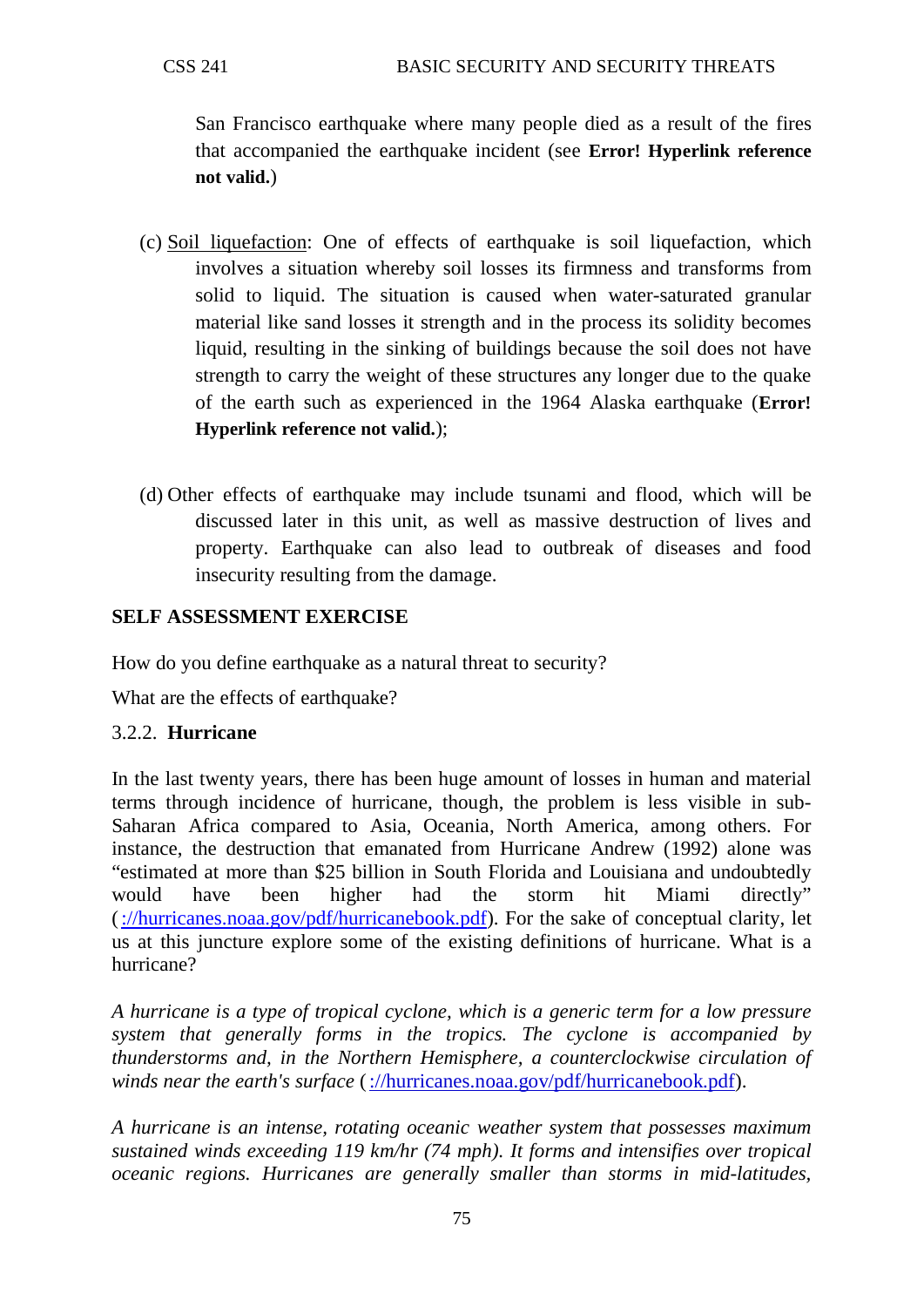*typically about 500 km (311 miles) in diameter. At the ocean's surface, the air spirals inward in a counterclockwise direction. This cyclonic circulation becomes weaker with height, eventually turning into clockwise (anticyclonic) outflow near the top of the storm* [\(://www.comet.ucar.edu/nsflab/web/hurricane/311.htm\)](http://www.comet.ucar.edu/nsflab/web/hurricane/311.htm).



Source: [://www.why-is-the-sky-blue.tv/what-is-hurricane.htm](http://www.why-is-the-sky-blue.tv/what-is-hurricane.htm)

Hurricanes emanate and build-up over oceanic regions. They usually entail seasurface temperatures of at least 26°C (80°F) as well as "the influence of the earth's rotation to initiate a spinning circulation (Coriolis effect)" (**Error! Hyperlink reference not valid.**). There are four phases to the incidence of hurricane. The first phase usually involves tropical disturbance evident in the rain clouds such that moist air increases and becomes cooler. The second phase is characterised by tropical depression with thunderstorms. Here, there will be low pressure-winds with circular patterns. The third phase consists of tropical storm, which usually involves wind that travels 38 mile per hour, occasioning storm clouds and rough sea. At this stage, one does not need to be told of the impeding danger. The last phase finally welcomes the incidence of hurricane itself, featuring wind that moves at 74 miles per hour and heavy rainfall. At this stage, hurricane will get to its climax. It is important to note that hurricane is given different names in other places, and these names may include tropical cyclone and typhoons (see table 1.1):

| Hurricanes        | North Atlantic Ocean, Caribbean Sea,    |  |  |  |
|-------------------|-----------------------------------------|--|--|--|
|                   | Northeast Pacific Ocean and the Gulf of |  |  |  |
|                   | Mexico                                  |  |  |  |
| <b>Typhoons</b>   | Northwest Pacific Ocean                 |  |  |  |
| Tropical cyclones | Australia and the Indian Ocean          |  |  |  |

**Table 1.1: Hurricane and Its other Names in Different Parts of the World** 

**Effects of Hurricane**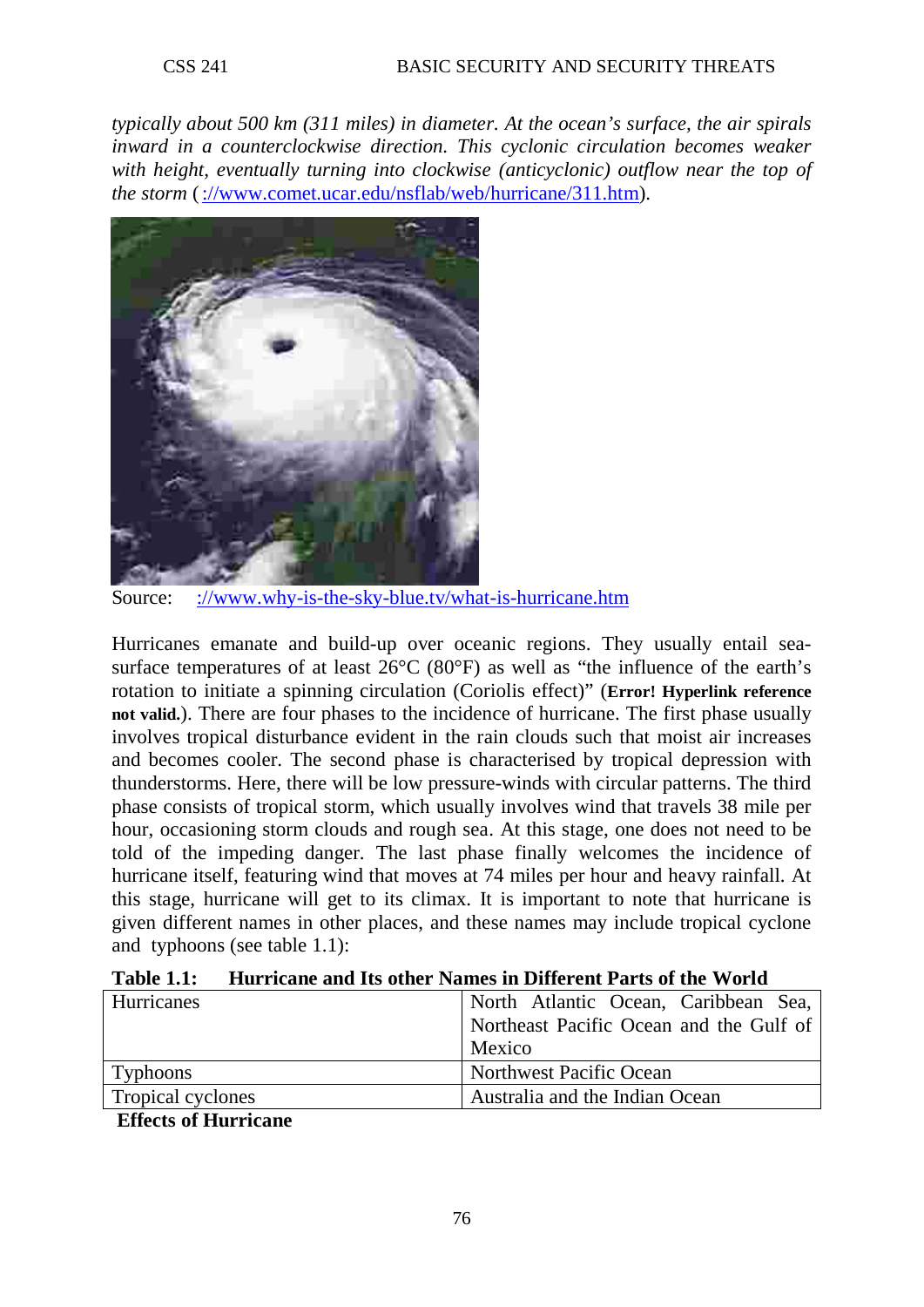Hurricanes have destructive effects, and these effects may include storm surges, inland flooding and tornadoes. Several lives and property have been lost resulting from inland flooding, even more than the hurricane itself. The storm corrodes beaches, destroys coastal highways and erodes house foundations. Hurricanes create destructive surface winds and storm surges. High winds bring about huge structural and environmental damage, as the storms are usually the most destructive component of a hurricane.

A storm surge actually involves a rise in the level of the sea along a coastline necessitated by the combination of a hurricane's surface winds and physical geography of a coastline. The surface winds above the surface of the ocean drive water towards the hurricane's eye, mounting a mound of water. The mound of water is provoked by the slope of the coastline as the hurricane comes close to land. In a situation whereby the coastline is shallow, it will be difficult for water to flow away from the mound and the mound grows. But, if the coastline is deep, then water can easily "disperse and the mound may grow slowly or disperse depending on hurricane strength" [\(://www.comet.ucar.edu/nsflab/web/hurricane/311.htm\)](http://www.comet.ucar.edu/nsflab/web/hurricane/311.htm). The destructive level of any hurricane depends largely on the attendant wind speed and storm surge (see Table 1.2)

| Category       | Wind Speed |                  | Storm Surge |           | Damage       |
|----------------|------------|------------------|-------------|-----------|--------------|
|                | km/hr      | mi/hr            | m           | ft        |              |
|                | 119-154    | 74-95            | $ 1-2 $     | $4 - 5$   | Minimal      |
| $\overline{2}$ | 155-178    | 96-110           | $ 2-3 $     | $6 - 8$   | Moderate     |
| 3              | 179-210    | $111 - 130$ 3-4  |             | $9-12$    | Extensive    |
| 4              | 211-250    | $131 - 155$  4-6 |             | $13 - 18$ | Extreme      |
| 5              | >250       | >155             |             | >18       | Catastrophic |

**Table 1.2:** The Saffir-Simpson Hurricane Intensity

Adapted from [://library.thinkquest.org/03oct/00795/hurricanetypes.html](http://library.thinkquest.org/03oct/00795/hurricanetypes.html)

# **SELF ASSESSMENT EXERCISE**

How do you describe hurricane?

### 3.2.3 **Flood**

Flood is another type of natural threat. It usually involves submerging of land by overflowing water. Flood goes beyond having volume of water like river or lake running off its normal boundaries to cause flooding, but also involves a situation whereby the overflow is engineered by tide. Natural hazards like hurricane and earthquake have the tendency to provoke flood in the affected community. Let us quickly define flood. In doing so, we shall be considering the definition of the term as presented by various sources. Thus, flood can be described as: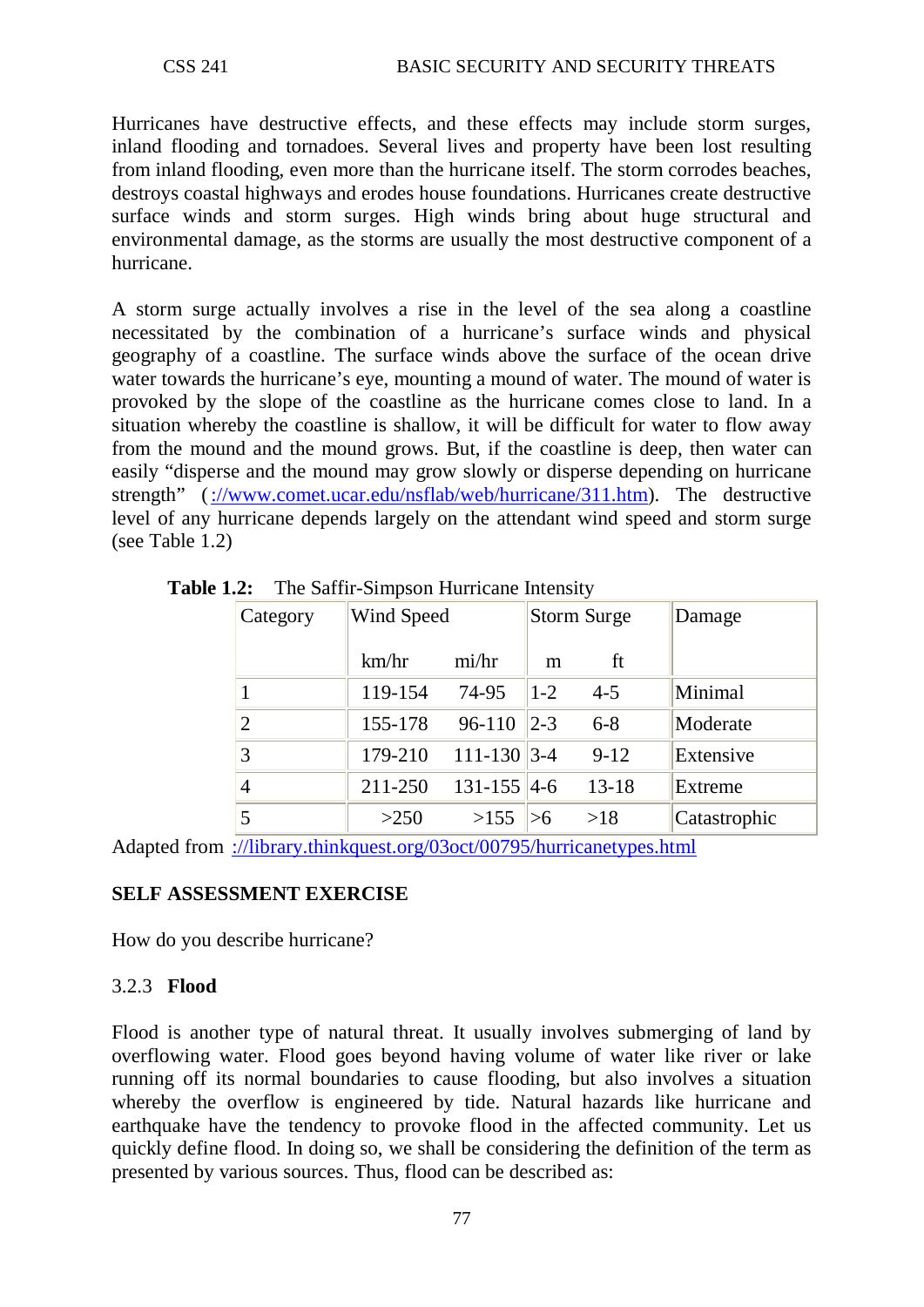*......a general or temporary condition of partial or complete inundation of normally dry land areas from overflow of inland or tidal waters or from the unusual and rapid accumulation or runoff of surface waters from any source* (**Error! Hyperlink reference not valid.**).

*....the rising of a body of water and its overflowing onto normally dry land*  [\(://wordnetweb.princeton.edu/perl/webwn?s=flood\)](http://wordnetweb.princeton.edu/perl/webwn?s=flood).

The phenomenon of flood is becoming increasing in Africa and elsewhere due to climate change and environmental pollution. The incident of significant variability in climate has been attracting growing attention among the world population in recent times owing to its impact on man and his/her environment. The trapping of the atmosphere with  $CO<sub>2</sub>$  has been the major cause of climate change.

### **Types of Flood**

- a) Riverine floods: These can be divided into slow kinds and fast kinds. Slow kinds usually involve water overflow generated by high rainfall or huge fall of snow melt, which goes beyond the capacity of a river's channel. The factors responsible for this kind of riverine floods may include heavy rainfall, monsoons, hurricane and tropical depression, among others. Similarly, these floods that also be caused by unexpected drainage obstruction through dumping of refuse in canals, landslide or even ice. In Nigeria, the problem is basically as a result of incessant dumping of debris in canals and building structures on water passages, obstructing water-flow. On the other hand, fast kinds are experienced as a result of "convective precipitation (intense thunderstorms) or sudden release from an upstream impoundment created behind a dam, landslide, or glacier" [\(://en.wikipedia.org/wiki/Flood\)](http://en.wikipedia.org/wiki/Flood);
- b) Estuarine Floods: They are normally caused as a combined effect of sea tidal surges necessitated by storm-force winds from either a tropical cyclone or an extra-tropical cyclone;
- c) Coastal floods: These are floods generated by severe sea storms or due to a destructive hazard like hurricane or tsunami; and
- d) Catastrophic floods : These kinds of floods are initiated by accidental dam breakage or earthquake or volcanic eruption, capable of creating huge destruction of lives and property.

### **Effects of Floods**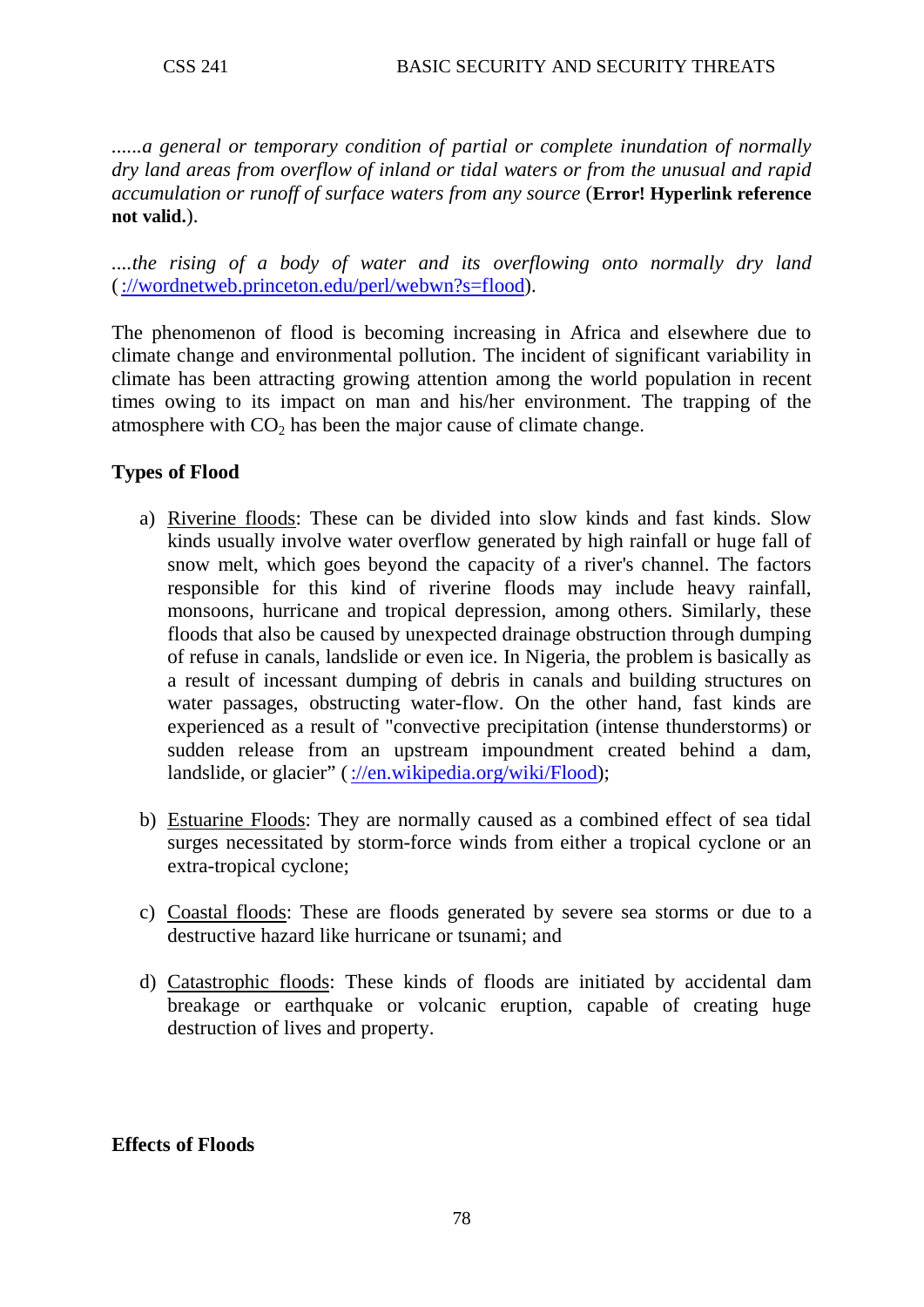- a) Destruction of infrastructure and other physical structures: Effects of Floods particularly the severe ones include destruction of houses, sewer systems, bridges, schools, to mention a few;
- b) Casualties: The incidence of floods can result in the loss of lives and livestock. It is capable of creating epidemic in the affected communities;
- c) Shortage of water: As a result of contamination of water, there may be (acute) shortage of portable water;
- d) Loss of Environmental sustainability: Incidence of flood can lead to shortage of resources because of the effect that such floods may have on the development of affected communities. In the process of flooding, many farms might be destroyed, and food shortage will be imminent except there is intervention of food supply to the affected communities by government or emergency agencies and donors; and
- e) Outbreak of disease(s): The event of flood can generate an outbreak of diseases in the affected community. For instance, there is possibility of experience water-borne diseases like cholera, where sewer systems have been destroyed by flood.

### **SELF ASSESSMENT EXERCISE**

Write short note on the meaning, types and effects of flood.

### 3.2.4 **Drought**

Drought is actually a normal climatic situation. It is experienced in almost all parts of the world, but it can constitute a security threat if its occurrence is significant. This is because it is supposed to be a temporary condition, which should not last for too long. Drought appears to be another hazard that can lead to disaster if its effects are not mitigated by the people or concerned communities. It is no gainsaying that it can exacerbate condition of hunger in any community due to food shortage resulting from poor agricultural yields. Meanwhile, drought goes beyond agricultural condition, and it is imperative at this juncture, to look at some of the definitions of the term, drought.

*A drought is an extended period of months or years when a region notes a deficiency in its water supply. Generally, this occurs when a region receives consistently below average [precipitation.](http://en.wikipedia.org/wiki/Precipitation_%28meteorology%29) It can have a substantial impact on the [ecosystem](http://en.wikipedia.org/wiki/Ecosystem) and [agriculture](http://en.wikipedia.org/wiki/Agriculture) of the affected region* [\(://en.wikipedia.org/wiki/Drought\)](http://en.wikipedia.org/wiki/Drought).

*Drought is an insidious hazard of nature. Unlike many disasters which are sudden, droughts result when there is less than normal precipitation over an extended period of time, usually a season or more. The decreased water input results in a water shortage for some activity, group, or environmental sector. Drought can also occur*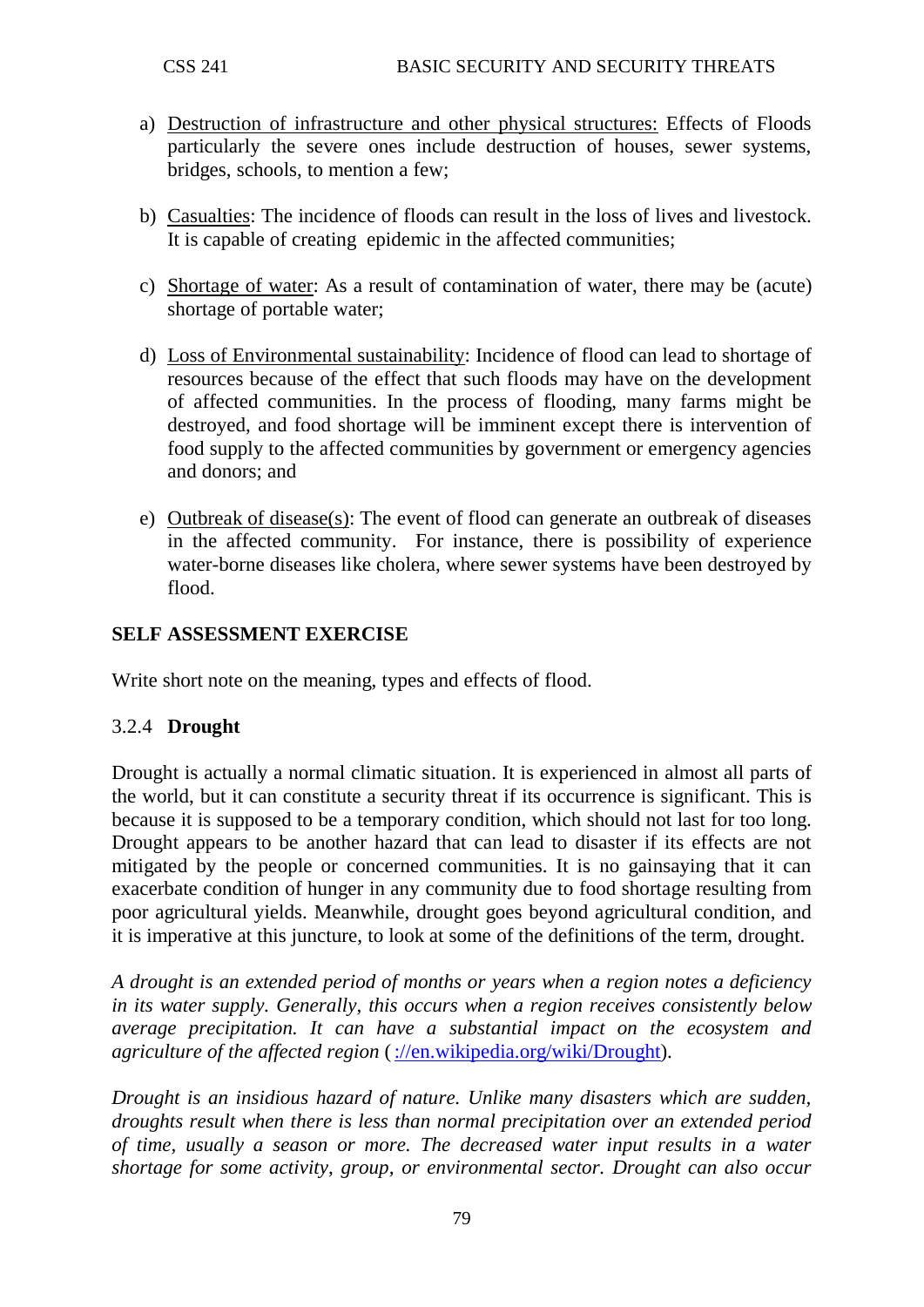*when the temperature is higher than normal for a sustained period of time; this causes more water to be drawn off by evaporation. Other possible causes are delays in the start of the rainy season or timing of rains in relation to principal crop growth stages (rain at the "wrong" time). High winds and low relative humidity can make matters much worse* (IFAS, 1998: 1).

Bearing in mind the foregoing definitions, you may agree with me that the problem of drought becomes evident especially when man's demand for water grows at geometric progression and reduction in the volume of water supply is also experienced at geometric progression. At this point, the incident of drought can lead to disaster except adequate interventionist measures and mitigation initiatives are brought to bear. There is no doubt that the incidence of drought exists everywhere, particularly where there is high usage of water. This hazard has the potentials of undermining the economic and environmental security of any society. The problem is very evident in Africa due to lack of adequate preparedness and mitigation strategies (irrigation, crop rotation and environmental protection) to reduce the impact of the risk that drought poses to environmental sustainability and economic wellbeing of the people.

### **Types of droughts**

- a) Meteorological drought: This is a form of drought effected by a long absence of normal precipitation. Here, the period is greeted with precipitation that is below average. This type of drought is the first drought that can be experienced before other forms of drought emerge. Therefore, it provides a kind of warningsignal to the affected communities of the impeding risk;
- b) Agricultural droughts: These are droughts that propel poor yields in farm cultivations. They have adverse effect on crop production and can lead to food insecurity in the affected community; and
- c) Hydrological droughts: These usually mount environmental security threat to people by reducing the level of water in water reserves like aquifers, lakes and reservoirs, such that the water level will be short of the statistical average. In a situation like this, the possibility of having (acute) water shortage is very high.

### **Effects of droughts**

- a) Poor agricultural yields and crop production which can lead to food insecurity, of which food insecurity is usually accompanied by starvation and hunger, which can also generate political tension, violence, and increase in crime rate among other security risks;
- b) Forced migration: Droughts can also propel a situation of migration among the people of any affected community to another place in search of arable land for cultivation or greener pasture. In a situation whereby the host community cannot provide the visitors the needed opportunities to actualise their hopes,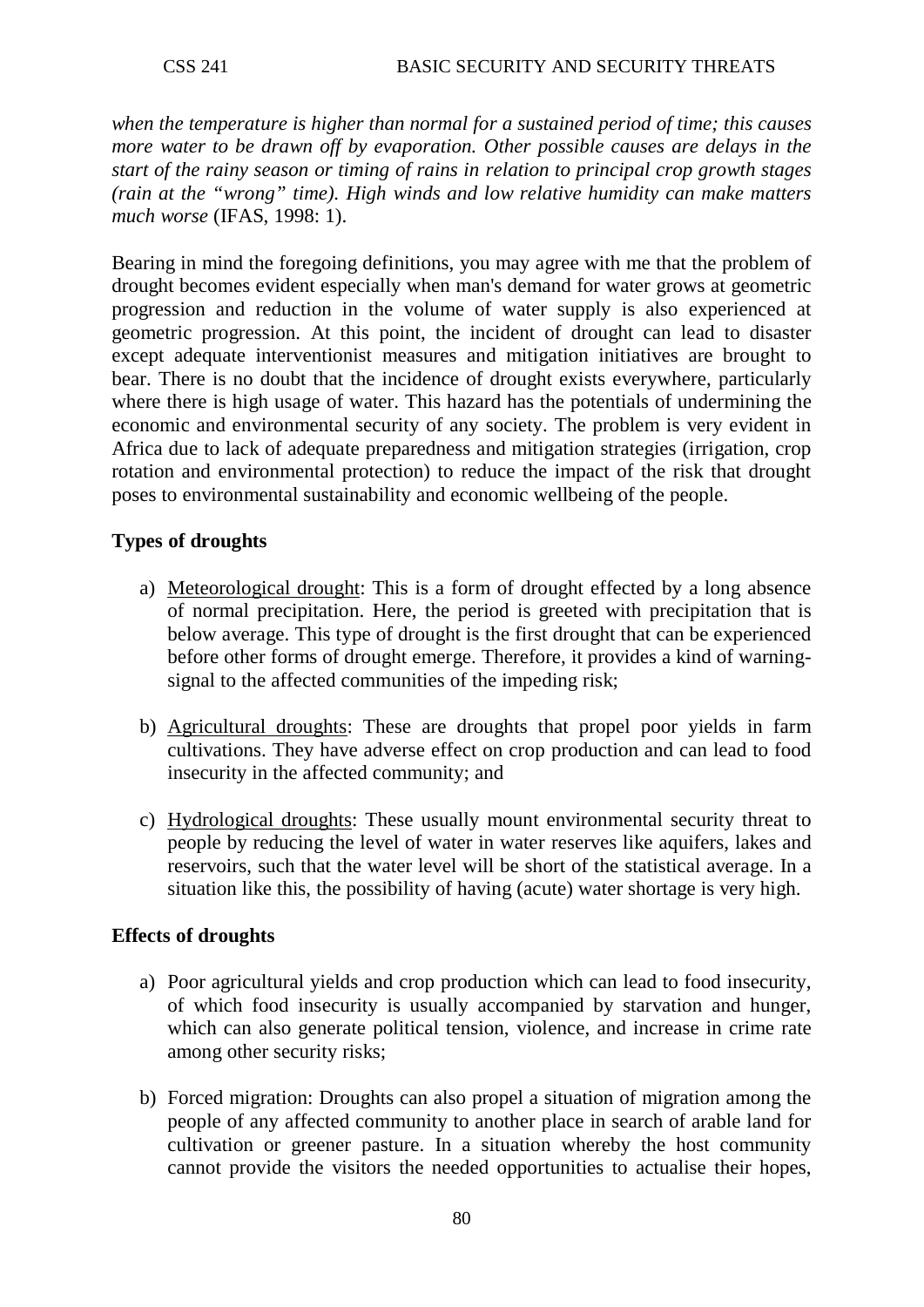may be due to prevailing socio-economic and political circumstances in the host community, there is tendency that the immigrants will look for alternative means to survive, some of which can constitute a greater security threat to the hosts. A good example is the migration of several Tuareg from Niger Republic to many states in northern Nigeria especially Kano due to endemic droughts being experienced in their home country.

The rapid migration of these foreigners from neighbouring countries has been said to be a major cause of increasing incidence of religious violence in the north especially Kano, Borno and Bauchi states. It was no surprise in the *Akaluka* religious riot in Kano, that out of several rioters arrested by security operatives in Nigeria, only one was Nigerian while others were foreigners notably from neighbouring Niger Republic (see Albert, 1999: 292). This situation shows the amount of threat that droughts can pose to the security of any nation;

- c) Famine: Droughts can also generate famine due to lack of water for irrigation. Drastic reduction or absence of water as occasioned by droughts, will definitely affect farming adversely, capable of generating scarcity of food (famine);
- d) Disease outbreak: Droughts can also provoke a situation of Malnutrition, dehydration and related diseases due to shortage in water supply for agriculture and human consumption; and
- e) War and Violence: Resulting from the problem of environmental resource scarcity caused by droughts, there may be growing struggle among the people to compete for the available lean resources, which cannot go round. Therefore, people will live under harsh conditions adorned with the attitude of survival of the fittest, which creates violence and hostilities especially where there is sharp ethnic division with patron-client ideology. Other effects may include increase in the incidence of snakebites as experienced in drought-ridden areas in northern Nigeria and elsewhere (see [://news.bbc.co.uk/2/hi/asia-pacific](http://news.bbc.co.uk/2/hi/asia-pacific%20/6282075.stm)  [/6282075.stm\)](http://news.bbc.co.uk/2/hi/asia-pacific%20/6282075.stm), desertification and erosion, social unrest and criminality, and wildfires, to mention a few.

# **SELF ASSESSMENT EXERCISE**

How do you describe drought as a security threat?

### **4.0 CONCLUSION**

It is a truism that the capacity of any community to respond to hazardous situations depends largely on its resilience and preparedness towards risk reduction and hazard mitigation. The recovery capacity of any community, wishing to mitigate the effect that the occurrence of any hazard may have on her and its people, must be substantial enough to withstand the threat or hazard. If no efforts are made to mitigate or reduce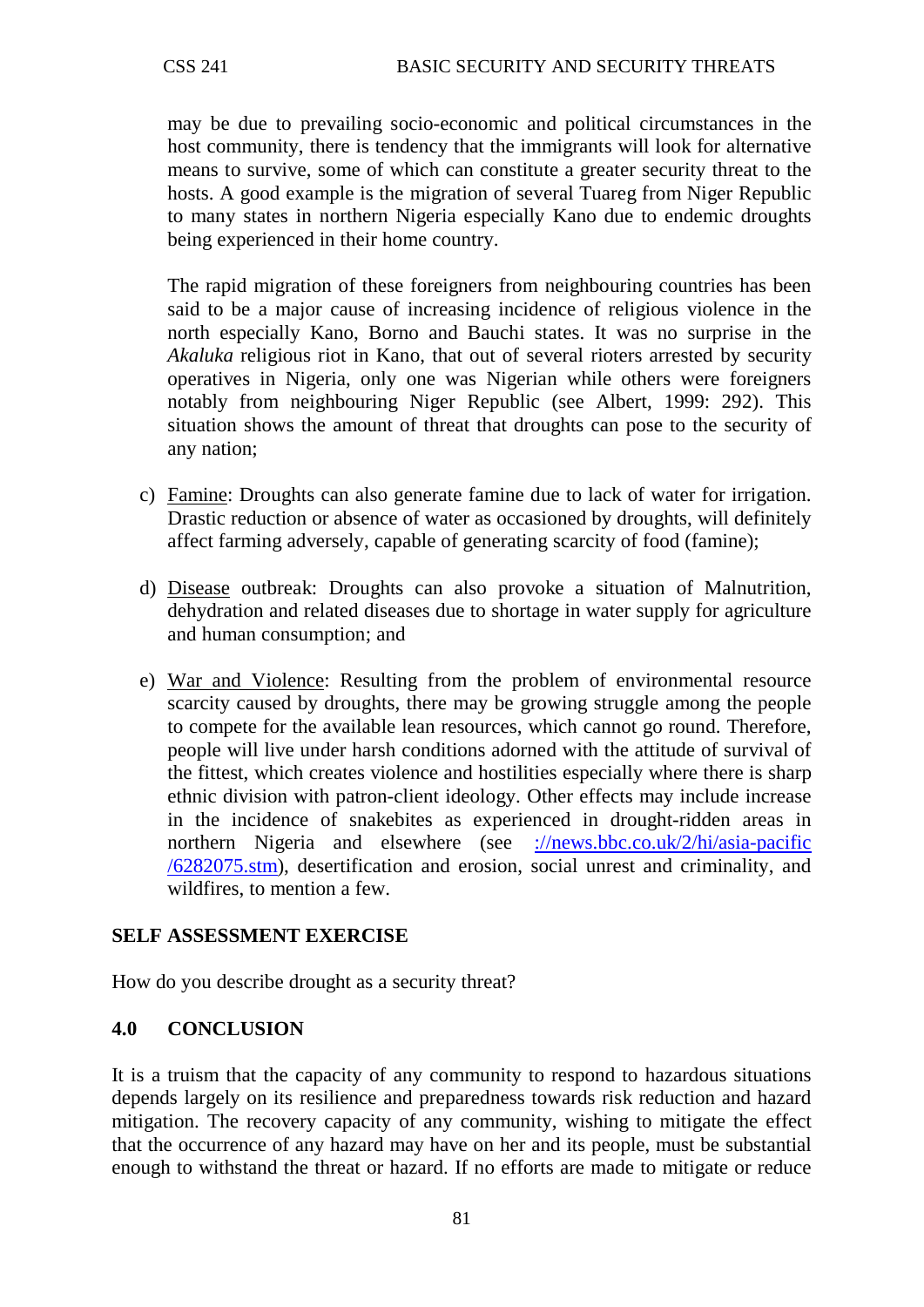the impact of hazard or attack, there is the possibility that such hazard will result in disaster. It is therefore important for stakeholders to adopt strategies through which they can improve their capacity to respond to hazardous situations timely and effectively. A fact that comes out of this intellectual standpoint is that disaster does not usually occur where vulnerability is low or absent.

Take for instance, in Nigeria, the problem of flood would have been minimised if government had put in place measures and adopted policy actions that mitigate risk emanating from environmental degradation and deforestation, which form part of the causes of flood. The culture of deforestation has continued to be evident especially from the felling of trees as firewood for cooking. The problem is that households especially those in rural settings cannot afford the exorbitant cost of kerosene and cooking gas to do their cooking. Therefore, many have resulted in the use of firewood, a situation that can be a driving force for the incidence of flooding. The problem of climate change is becoming phenomenal considering its adverse impact on environmental sustainability of every nation especially the developing countries.

### **5.0 SUMMARY**

In this unit, we focussed on the meaning of security threat. After defining the term security threat, we also identified the two types of security threat to include natural threats such as earthquake, flood etc, and manmade threats including robbery, terrorism, war, etc. Thereafter, we explored the meaning of natural threat and various major natural threats or hazards. In the next unit, our searchlight shall be beamed on manmade threat and its various forms. I have no doubt that you have found this unit very thought-provoking and decipherable.

### **6.0 TUTORED MARKED ASSIGNMENT**

What is security threat?

What are the basic types of security threat that you know?

Briefly explain any three natural threats that you know.

### **7.0 REFERENCES AND FURTHER READING**

Albert, I.O. (1999). Ethnic and Religious Conflicts in Kano. In: Otite, O & Albert, I.O (eds.). *Community Conflicts in Nigeria: Management, Resolution and Transformation*. Ibadan: Spectrum Books Ltd & Academic Peace Associates Work, Abuja, Nigeria. 274-309.

Gordon, J. (2000). Risk Assessment and Management in Local Government Emergency Planning, Part 1: Basic concepts. *Canadian Journal of Emergency Management* 2(2): 11-12.

Institute of Food and Agricultural Sciences (IFAS) (1998). Extreme Heat and Drought. In *the Disaster Handbook*. Florida: University of Florida (Chapter 16). Also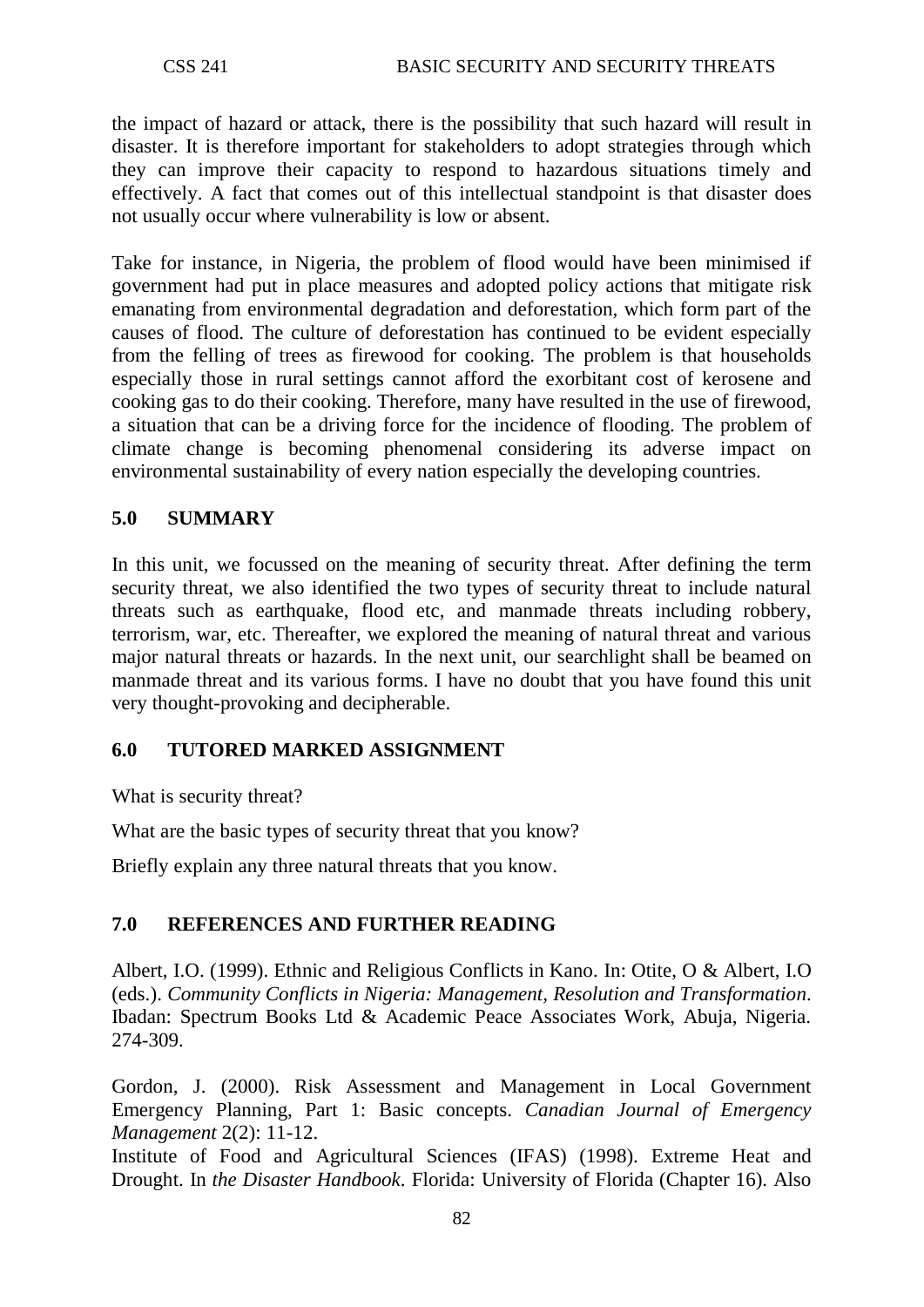available on [://disaster.ifas.ufl.edu/PDFS/CHAP16/D16-05.PDF.](http://disaster.ifas.ufl.edu/PDFS/CHAP16/D16-05.PDF) Retrieved on 1 September, 2009.

Sellers, Paige (1997). [Poseidon](http://www.pantheon.org/articles/p/poseidon.html)*. Encyclopedia Mythica*. Available on **Error! Hyperlink reference not valid.**. Retrieved on 2 September 2008.

US National Institute of Standards and Technology cited in Kuban, R. & MacKenzie-Carey, H. (2001). *Community-Wide Vulnerability and Capacity Assessment*. Office of Critical Infrastructure Protection and Emergency Preparedness, Canada.

Waever, Ole (1995). Securitization and Desecuritization. In: Lipschutz, R.D (ed.). *On Security*. New York: Columbia University Press. 46-86.

**Error! Hyperlink reference not valid.**. Retrieved on 30 August, 2009.

**Error! Hyperlink reference not valid.**. Retrieved on 30 August, 2009.

[://en.wikipedia.org/wiki/Drought.](http://en.wikipedia.org/wiki/Drought) Retrieved on 30 August, 2009.

[://en.wikipedia.org/wiki/Earthquake.](http://en.wikipedia.org/wiki/Earthquake) Retrieved on 30 August, 2009.

[://en.wikipedia.org/wiki/Flood.](http://en.wikipedia.org/wiki/Flood) Retrieved on 30 August, 2009.

[://hurricanes.noaa.gov/pdf/hurricanebook.pdf.](http://hurricanes.noaa.gov/pdf/hurricanebook.pdf) Retrieved on 30 August, 2009.

[://library.thinkquest.org/03oct/00795/hurricanetypes.html.](http://library.thinkquest.org/03oct/00795/hurricanetypes.html) Retrieved on 30 August, 2009.

[://news.bbc.co.uk/2/hi/asia-pacific/6282075.stm.](http://news.bbc.co.uk/2/hi/asia-pacific/6282075.stm) Retrieved on 30 August, 2009.

[://proxy.11a.nu/2006 /02/ 11/definition-of-risk-vulnerability-and-threat\)](http://proxy.11a.nu/2006%20/02/%2011/definition-of-risk-vulnerability-and-threat). Retrieved on 30 August, 2009.

[://www.abag.ca.gov/bayarea/eqmaps/doc/contents.html.](http://www.abag.ca.gov/bayarea/eqmaps/doc/contents.html) Retrieved on 30 August, 2009.

[://www.comet.ucar.edu/nsflab/web/hurricane/311.htm.](http://www.comet.ucar.edu/nsflab/web/hurricane/311.htm) Retrieved on 30 August, 2009.

[.geocities.com/seiswash/terms\\_and\\_definitions.htm.](http://www.geocities.com/seiswash/terms_and_definitions.htm) Retrieved on 30 August, 2009.

[://www.knowledgerush.com/kr/encyclopedia/Threat.](http://www.knowledgerush.com/kr/encyclopedia/Threat) Retrieved on 30 August, 2009.

**Error! Hyperlink reference not valid.**. Retrieved on 30 August, 2009.

[://www.why-is-the-sky-blue.tv/what-is-hurricane.htm.](http://www.why-is-the-sky-blue.tv/what-is-hurricane.htm) Retrieved on 30 August, 2009.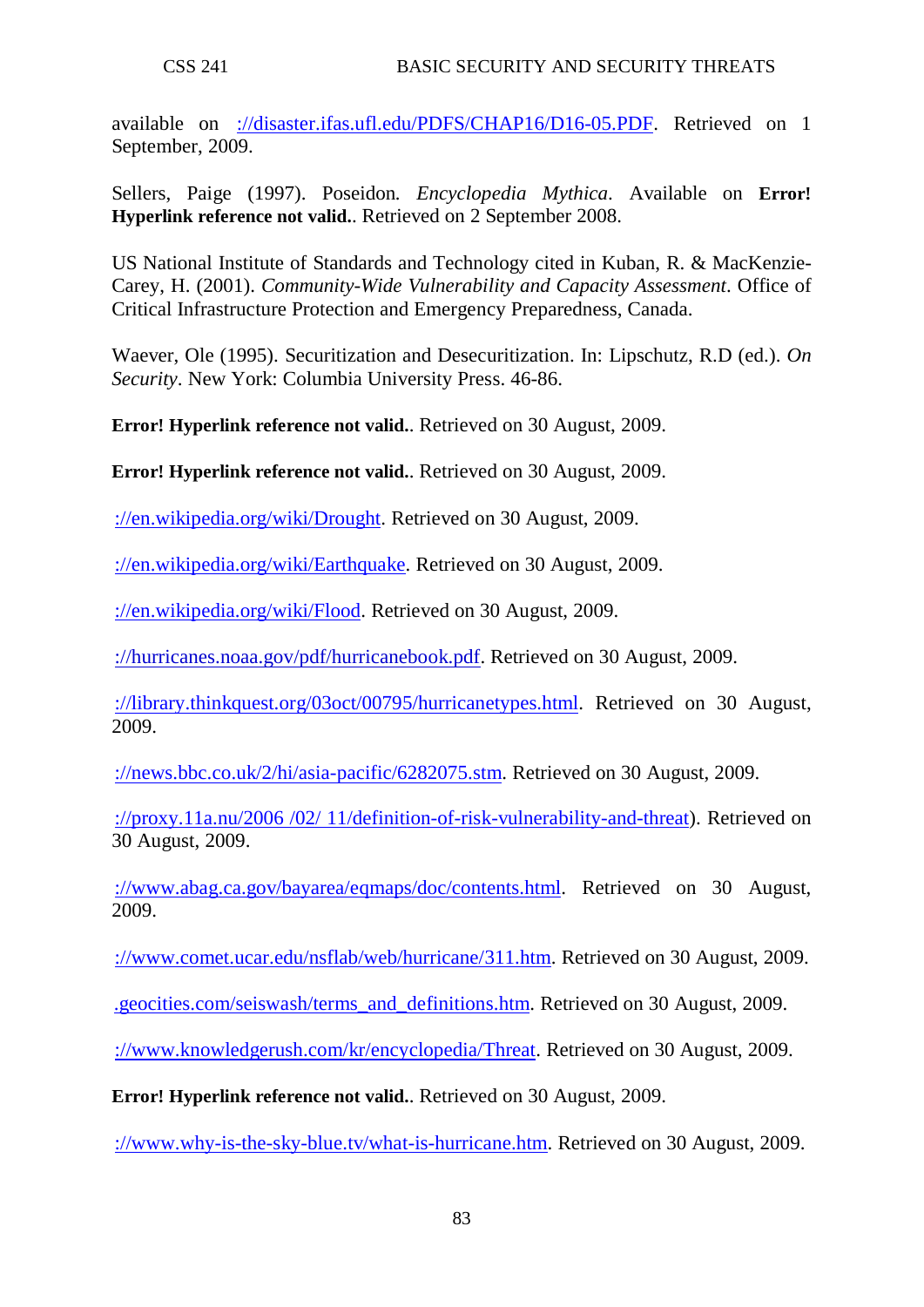[://wordnetweb.princeton.edu/perl/webwn?s=flood.](http://wordnetweb.princeton.edu/perl/webwn?s=flood) Retrieved on 30 August, 2009.

# **UNIT 2**

# **MEANING & TYPES OF SECURITY THREAT II: MANMADE THREATS**

### **CONTENTS**

- 1.0 Introduction
- 2.0 Objectives<br>3.0 Main Body
- Main Body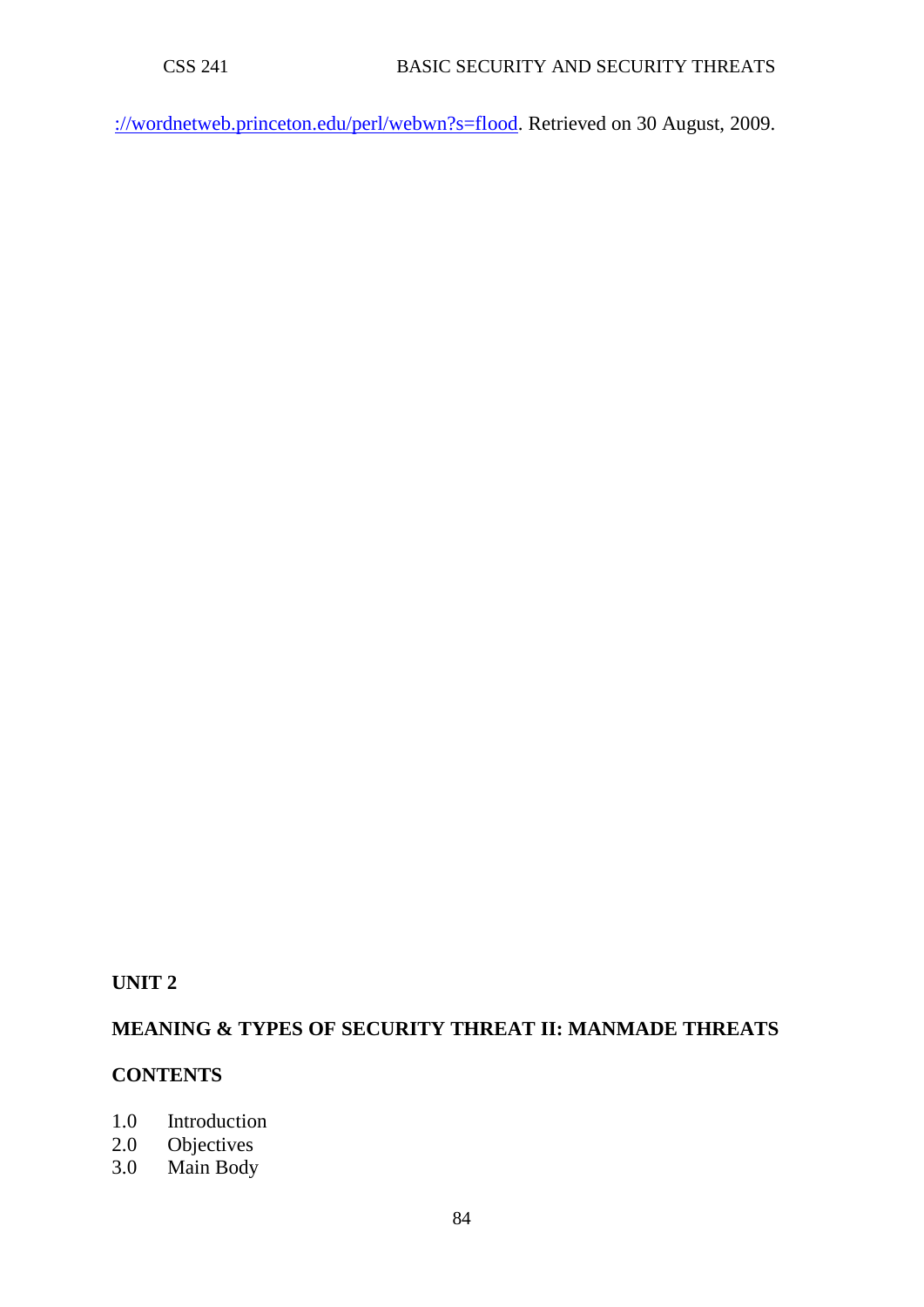- 3.1 Robbery
- 3.2 Theft
- 3.3 Arson
- 3.4 Kidnapping
- 3.5 Badger Game
- 3.6 Extortion
- 3.7 Insurgency
- 3.8 Terrorism
- 3.9 Ethno-Religious Conflict
- 4.0 Conclusion
- 5.0 Summary
- 6.0 Tutored Marked Assignment
- 7.0 References / Further Reading

# **1.0. INTRODUCTION**

In the last unit, our study centred on the meaning of security threat, and we also highlighted the two categories of threat, which basically include natural types of security threat and manmade types of security threat, but in the last unit, we only discussed major types of natural threat. As you may have been aware, natural threats are basically those threats created by nature, and there is little or nothing that man can do to prevent such threats from occurring within geophysical space. Notwithstanding, there are ways through which man can still manage those threats especially by creating viable framework for hazard mitigation, hazard assessment, among others.

On the other hand, there exist also threats emanating from actions and behaviour of man, which can undermine the security of any community. For instance, activities of terrorists might attract greater losses in human and material terms than any natural threat. The reason is that it is now found to be easier to manage all natural threats except earthquake that cannot be predicted than terrorism. The latest most grievous experience of using passenger aircrafts to cause a situation of mass destruction evident in the September 11, 2001 terrorist attack in the US re-echoes the monumental threat that acts of terrorism can constitute not only to countries but also to the world at large. In this unit, we shall be beaming our searchlight on various manmade security threats.

### **2.0 OBJECTIVES**

At the end of this unit, you should be able to:

Identify major manmade types of security threat,

Discuss the meaning of the various manmade security threats; and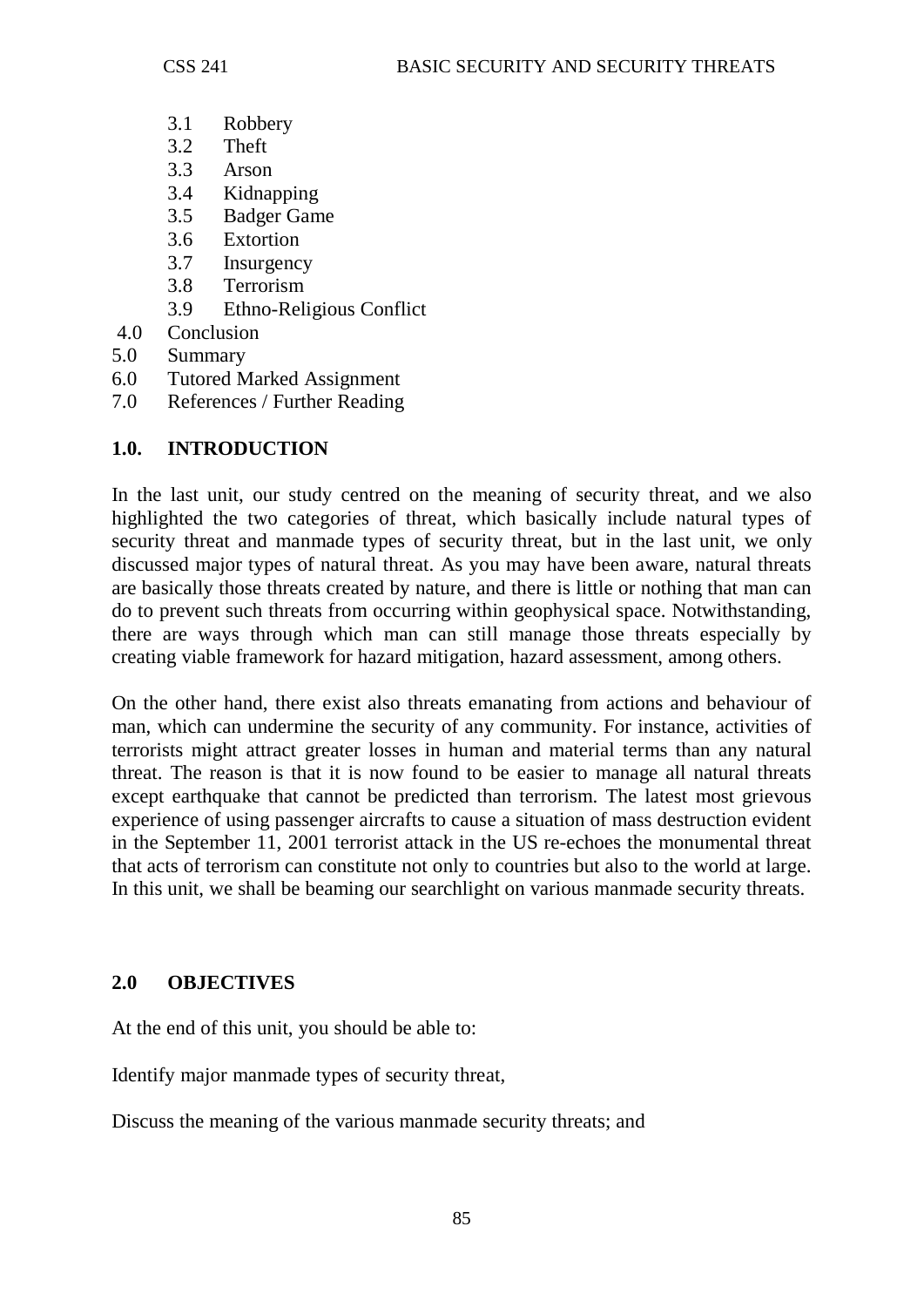Explain their characteristics of these threats and how they constitute security risk to any community.

# **3.0 MAIN BODY**

#### 3.1 **Robbery**

One example of manmade threats is robbery, and robbery often involves the use of instruments of intimidation and coercion by a party(ies) against another party(ies) with the aim of compelling the victim party to concede his/her property in question to the offender party. Such violent instruments like gun, knife, sword, cutlass, grenade, or other dangerous objects as the case may be, are usually used by robbers to force victims to yield to their (robbers') demand.

Robbery is a regular feature of every human society, even among animals, robbery takes place. For instance, in some wildlife clips, we see some hyenas hunting preys and eventually succeeding in catching some of these preys like antelopes. But, shortly after the catch, a group of lions larger in number may emerge from nowhere chasing away the poor hyenas and rob them of their catches (animals killed by the hyenas for feeding). This example nevertheless shows that the incidence of robbery is not limited to human beings but also exists in the animal kingdom.

*Robbery is the [crime](http://www.knowledgerush.com/kr/encyclopedia/Crime/) of seizing [property](http://www.knowledgerush.com/kr/encyclopedia/Property/) through [violence](http://www.knowledgerush.com/kr/encyclopedia/Violence/) or [intimidation.](http://www.knowledgerush.com/kr/encyclopedia/Intimidation/) This is different from [embezzlement,](http://www.knowledgerush.com/kr/encyclopedia/Embezzlement/) [larceny,](http://www.knowledgerush.com/kr/encyclopedia/Larceny/) and [theft.](http://www.knowledgerush.com/kr/encyclopedia/Theft/) [Piracy](http://www.knowledgerush.com/kr/encyclopedia/Piracy/) is a type of robbery. Armed robbery involves the use of a [weapon.](http://www.knowledgerush.com/kr/encyclopedia/Weapon/) Highway robbery takes place outside and in a [public](http://www.knowledgerush.com/kr/encyclopedia/Public/) place. Robbery is generally an [urban](http://www.knowledgerush.com/kr/encyclopedia/Urban/) crime. [Carjacking](http://www.knowledgerush.com/kr/encyclopedia/Carjacking/) is the act of robbing a car from a victim, usually at gunpoint* [\(://www.knowledgerush.com/kr/](http://www.knowledgerush.com/kr/%20encyclopedia/Robbery)  [encyclopedia/Robbery\)](http://www.knowledgerush.com/kr/%20encyclopedia/Robbery).

*Robbery is taking or attempting to take something of value from another by violence or the threat of violence. Robbery can be committed against individuals, businesses, and institutions like banks. It is a felony in all states. Threatening people on the streets with a baseball bat and demanding all their money and jewelry is robbery, even if the person is not injured. Pushing an elderly woman down on the sidewalk to steal her purse is also robbery* (://criminal-law.freeadvice.com/violent\_crimes/offenses [robbery.htm\)](http://criminal-law.freeadvice.com/violent_crimes/offenses%20_%20robbery.htm).

# **Types of robbery**

a) Piracy: This is one of the types of robbery. But, we need to exercise some caution in the conceptualisation of the concept of piracy. This is because in intellectual property and copyrights law, the term piracy is also used to describe the nefarious activities of offenders who steal the works of other people especially for money-making motives. However, the piracy we are discussing in this study or lesson is essentially maritime. The term piracy is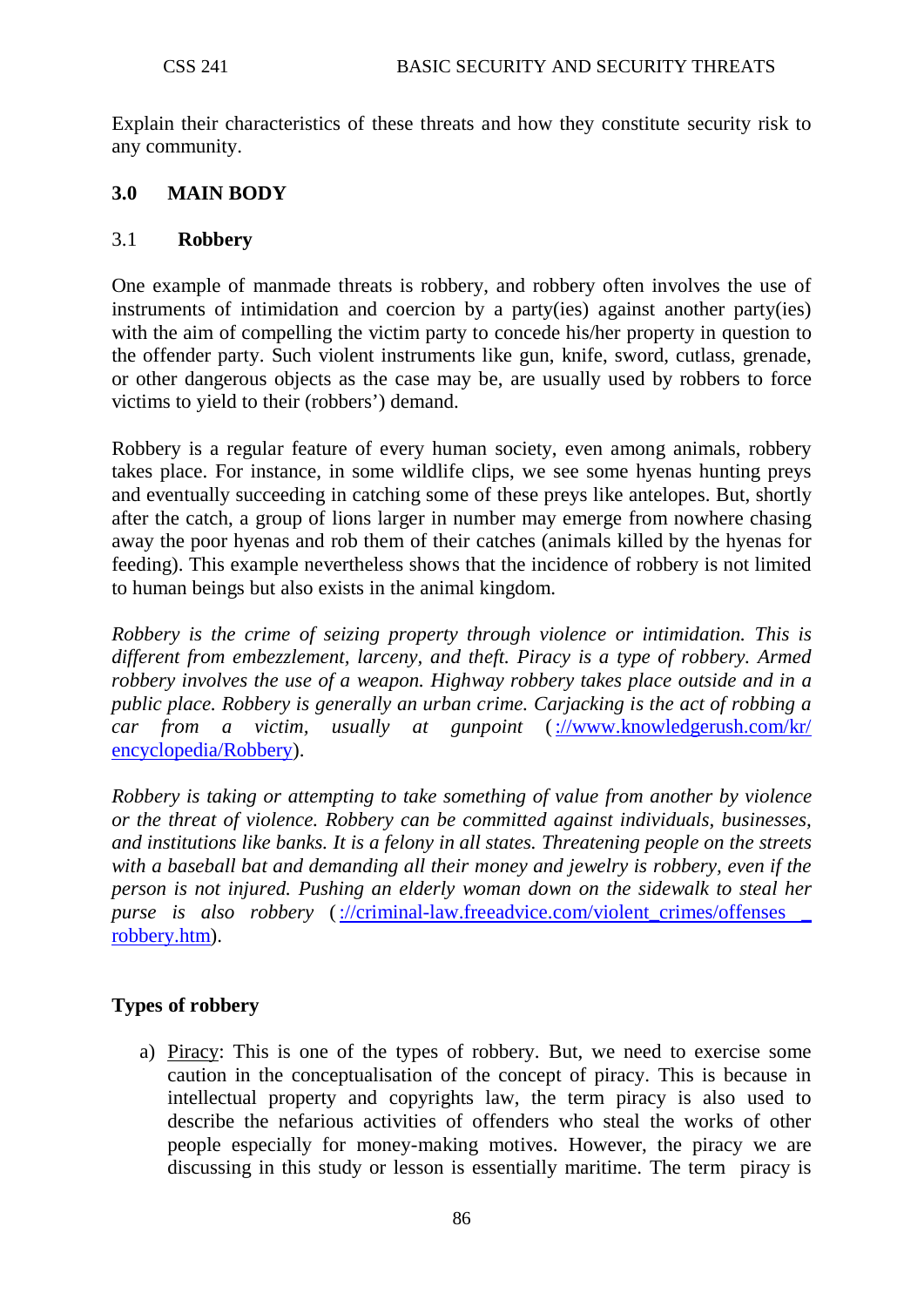described in the relevant provisions of the United Nations Convention on the Law of the Sea (UNCLOS) of 1982 as:

*(a) any illegal acts of violence or detention, or any act of depredation, committed for private ends by the crew or the passengers of a private ship or a private aircraft, and directed:* 

*(i) on the high seas, against another ship or aircraft, or against persons or property on board such ship or aircraft;*

*(ii) against a ship, aircraft, persons or property in a place outside the jurisdiction of any State;*

*(b) any act of voluntary participation in the operation of a ship or of an aircraft with knowledge of facts making it a pirate ship or aircraft;*

*(c) any act of inciting or of intentionally facilitating an act described in subparagraph (a) or (b)* (UNCLOS, 1982: Article 101).

Piracy usually involves a very violent act perpetrated by private parties of no government affiliation. Piracy is a violent crime and robbery that takes place on the seas. A good example includes the nefarious activities of Somalian criminals or pirates who rob and seize ships on the sea, a situation which has attracted so much public attention in recent times. Piracy is a form of robbery that involves all violent acts perpetrated on the seas but it does not include those criminal activities being perpetrated by passengers against some other passengers on the same vessel. The phenomenon of piracy is not new but has been an agelong security threat, which in the  $17<sup>th</sup>$  and  $18<sup>th</sup>$  centuries attracted death penalty against the offenders. During these periods in Europe, pirates caught and arrested were paraded before the public and later subjected to public execution;

b) Car-snatching or Carjacking: This is another type of robbery that has been phenomenal in a number of countries including South Africa, the US, Sweden, Nigeria, among others. It can be described as the act of forcefully seizing and taking possession of the victim's car by the crime offender with the use of dangerous weapons especially gun. We can also define this form of robbery as:

*.....an armed auto theft, or auto theft by threat or force from a person* (**Error! Hyperlink reference not valid.**).

*.....the crime of motor vehicle theft from a person who is present. Typically the carjacker is armed, and the driver of the car is forced out of the car at gun point [\(://ww.knowledgerush.com/kr/encyclopedia/Carjacking\)](http://ww.knowledgerush.com/kr/encyclopedia/Carjacking).* 

In some situations, the car-snatcher may use a toy gun to force the victim (carry owner or driver) out the car. If the offender is arrested, he/she will still be liable to be charged for armed robbery because he/she, by using gun either toy or real, intends to cause fear or intimidation on the victim with the aim of criminally seizing and/ or stealing the car from the victim. In South Africa, the incidence of car snatching is very high, and in the process of stealing cars from victims,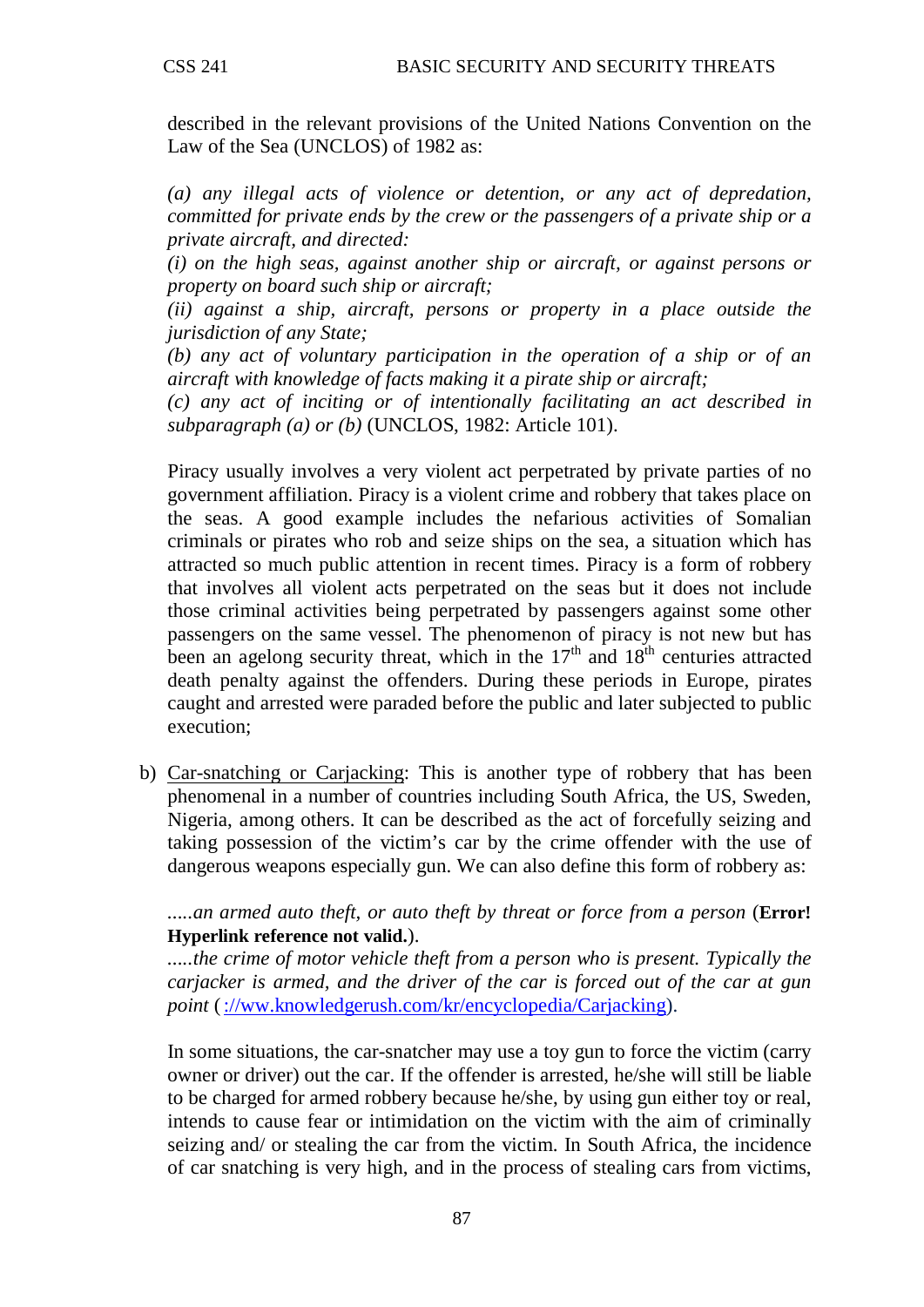many victims have not only lost their cars but also their lives or lives of cooccupants (or loved ones) or sustained various degrees of injury in the hands of car-snatchers.

Car-snatching often generates trauma among the victims. For instance, some years ago, a popular reggae artist, Lucky Dube was killed by a gang of carsnatchers in South Africa in the presence of his child. Can you imagine the amount of trauma suffered by the child, seeing his father being hunted down by some criminals in the name of car-snatching? The Shina-Rambo episode in Nigeria is still very fresh in the memories of many of us who knew the amount of security threat the car-snatching syndicate posed to our national security. The leader of the syndicate, Amani Tijani has been arrested and as currently facing trial in Nigeria.

More importantly, one is expected to know that there is a difference between ordinary car theft and car-snatching. The truth of the matter is that not all incidents of car theft can be regarded as car-snatching or carjacking. This is because there may be occasions where cars are stolen from where they are parked. In this case, cars are stolen without forcefully taking them from the drivers. Here, the car thieves carefully remove and steal the cars from where they are parked or by deceiving the car drivers or owners. This kind of crime can only be regarded to as car theft and not car-snatching or carjacking;

- c) Streaming: This is another type of robbery that usually involves organised criminal activities being perpetrated on underground trains. The term is made popular in the United Kingdom, and used to describe the violent crimes perpetrated on train or bus passengers by criminal gangs (see [://news.bbc.co.uk/1/hi/england/6983476.stm;](http://news.bbc.co.uk/1/hi/england/6983476.stm) & **Error! Hyperlink reference not valid.**). The crime ranges from mild application of intimidation and violence to the use of serious violence like rape, assault and murder;
- d) Highway robbery: Highway robbery can also be regarded as a great threat to security. It can simply be described as a kind of robbery that takes place on the roads, streets, or even bridges. This threat is often experienced by many commuters using Nigerian roads. Meanwhile, there are some hotspots where the incidence of highway robbery frequently takes place. One of such spots is Abuja-Lokoja road where several passengers and travellers have been robbed or/and injured or/and killed by suspected highway robbers. A pathetic case was the incident of highway robbery that happened recently where many victim passengers were crushed to death by an on-coming trailer, which was on top speed while they were being pinned-down by the robbers. The ugly incident happened when the victim passengers were asked by the robbers to lie and face down, and many of the victims never suspected that the trailer approaching would crush them.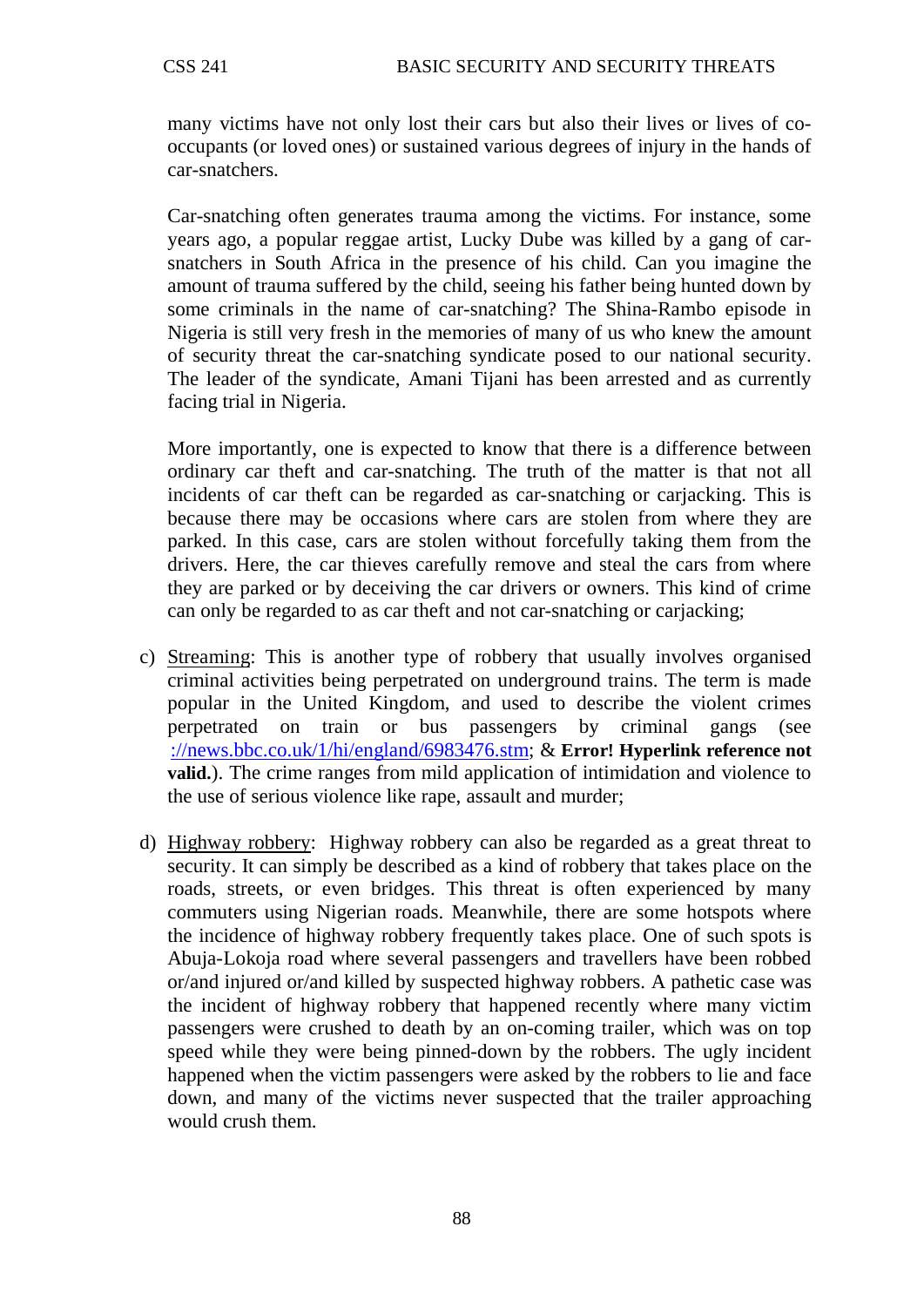- e) Armed robbery: This is another type of robbery, which involves the use of weapons. The weapons used by the robbers may not necessarily be deadly. Take for instance, a robber may be armed with table knife to dispossess his/her victims. Some robbers may use big sticks to force their victims to surrender their valuables. Some robbers may use their physical strength to dispossess their victims (especially the female) of their valuables. Such action may still be regarded as armed robbery; and
- f) Aggravated robbery: Aggravated robbery actually means a form of robbery where the offenders use deadly or dangerous weapons in the course of carrying-out their dastardly act. Aggravated robbery can also be defined as:

*....the use of a deadly weapon or what appears to be a deadly weapon. If someone robs a store with a toy pistol, that will still be aggravated robbery, because the weapon appeared to be deadly. It is also aggravated robbery in some states to cause or threaten serious bodily injury or death during the commission of the robbery* [\(://criminal-law.freeadvice.com/violent\\_](http://criminal-law.freeadvice.com/violent_%20crimes/offenses_%20robbery.%20htm)  [crimes/offenses\\_ robbery. htm\)](http://criminal-law.freeadvice.com/violent_%20crimes/offenses_%20robbery.%20htm).

The experience in recent time has shown the high level lethality in the weapons being used by some robbers in carrying out their dastardly acts. The incidents of bank robbery have taken very aggravated dimension where robbers don't only use sophisticated riffles but also use grenades. The warlike situation that characterises bank robbery in Nigeria in contemporary time underscores the need to appreciate security reengineering and reformulation of security strategies.

### **SELF ASSESSMENT EXERCISE**

Explain the meaning of robbery

Discuss any five types of robbery

### 3.2 **Theft**

Theft can also be said to be a form of manmade security threat. It actually involves act of making unlawful claims over someone else's property or "illegal taking of another person's property without the person's freely-given consent" [\(://en.wikipedia.org/](http://en.wikipedia.org/%20wiki/Theft)  [wiki/Theft\)](http://en.wikipedia.org/%20wiki/Theft). Ordinarily, the term theft is used to describe some other criminal acts that relate to illegal acquisition of another person's property or acts of stealing like burglary, larceny, looting, fraud and embezzlement, to mention a few. Theft can be perpetrated in various ways. One of the ways may involve illegal access or intrusion into information systems belonging to another person or organisation.

The acts of theft are not exclusively undertaken by individuals because organisation(s) can also be found culpable. For instance, several organisations have been accused of stealing information belonging to some other organisations, either through the use of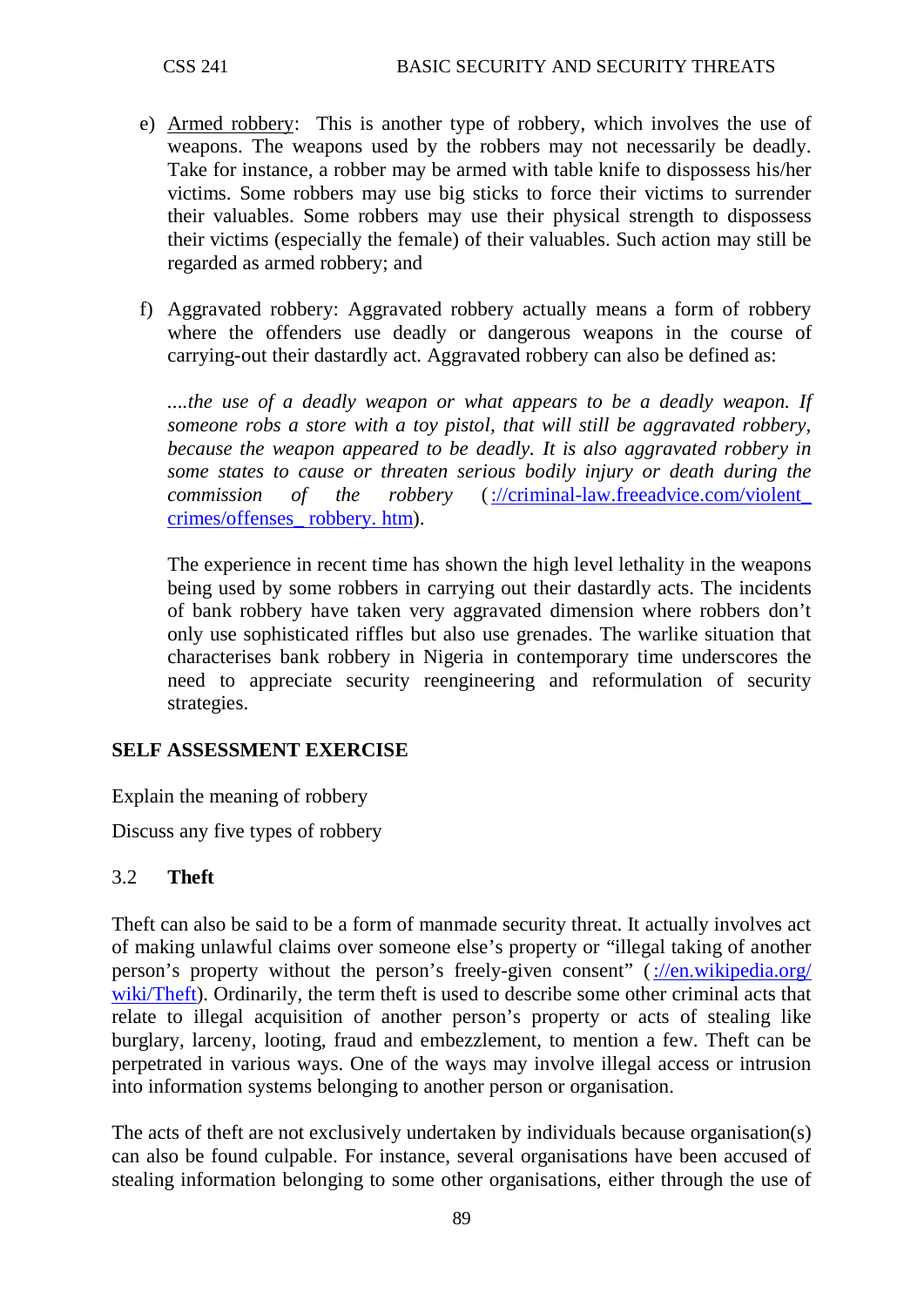an insider or direct intrusion for the actualisation of specific objectives. Theft may also involve the unintentional stealing of another person's property. For instance, someone may accidentally find another person's unused (phone) recharge card, and rather than returning it, he/she may decide to sell or use it. In the situation whereby the person in question decides to sell or use the recharge card, he/she has committed theft, showing that it is not always necessary for the act of theft to be intentional. By and large, theft does not in any way involve the application of direct force against the victim, and in a situation where this happens, the act can no longer be regarded as theft, but will be considered a robbery.

### **SELF ASSESSMENT EXERCISE**

Explain the meaning of theft as a threat to security.

#### 3.3 **Arson**

Arson can be described to mean a deliberate act of destructively setting another person's or oneself's property on fire for specific motives. For instance, someone can decide to set his/her property on fire with the criminal intention of illegally getting claims from the insurance company. Most times this crime is usually perpetrated by one party against another party. The antagonistic and destructive politicking that dominates our national politics has paved the way for the growing anarchy that the country experiences.

From one democratic dispensation to another, the incidence of arson has been featuring not only in inter-party relations but also in intra-party wrangling. The use of thugs to set fire on the houses of opponents is still experienced in Nigerian politics. For instance, the last re-run government election in Ekiti State of Nigeria saw the burning down of the Independent National Electoral Commission (INEC) office in Ido Ekiti by irate youths over the alleged manipulation of election result by the election body and a few powerful people in the state. There is no doubt that, in the country, arson constitutes a great security threat especially if we consider the amount of material losses that usually occasion such incident(s).

### **SELF ASSESSMENT EXERCISE**

What is arson?

### 3.4 **Kidnapping**

The incidence of kidnapping has become a grave security threat both locally and internationally. Many families have lost their loved ones through the dastardly acts of kidnapping. Apart from loss of lives, kidnapping also has implications on the economy of the state as well as that of individuals. For instance, in countries like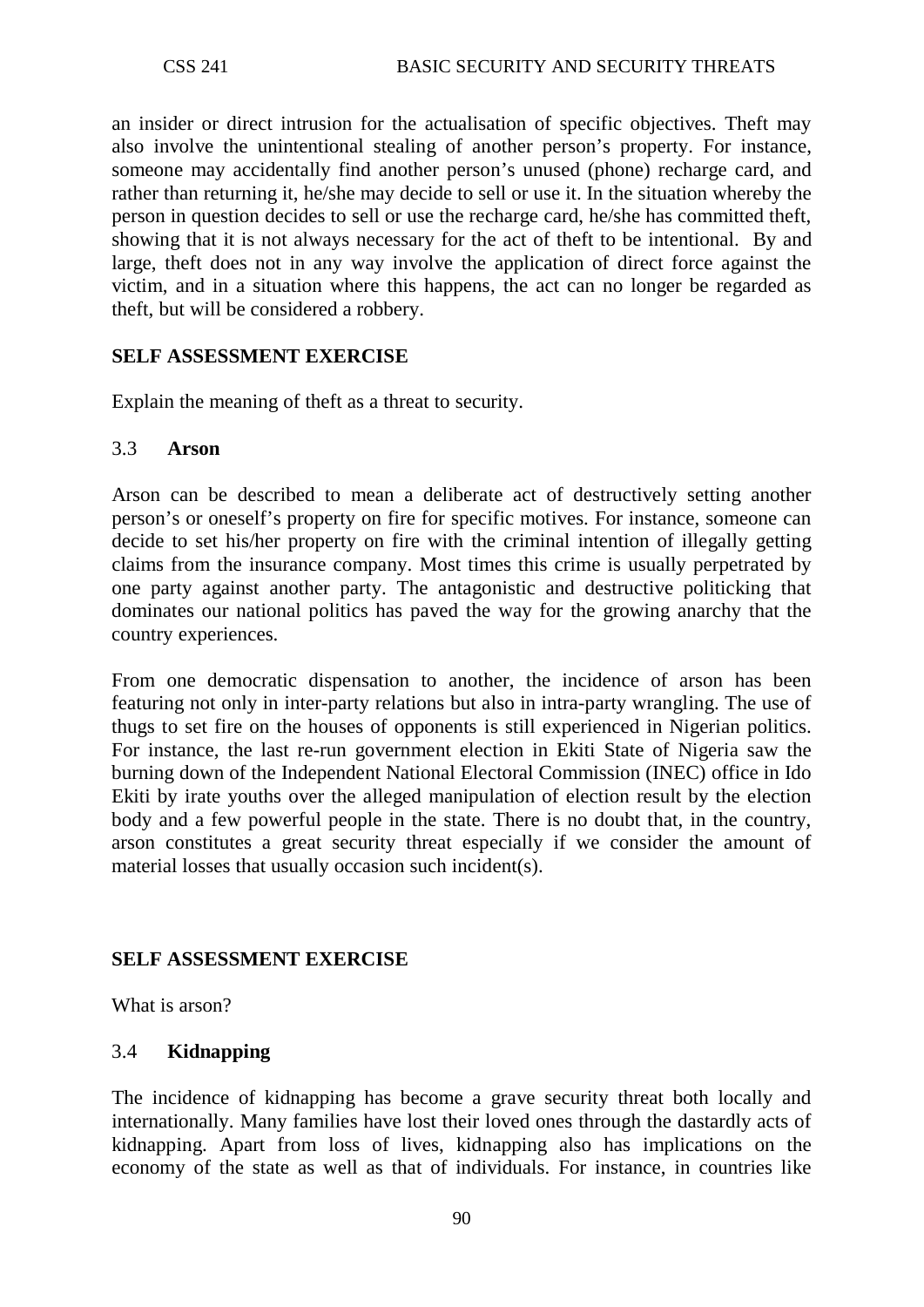Mexico and Nigeria where most kidnappings lack political motives, the kidnappers seize their victims for ransoms, and many families pay through the nose to settle the kidnappers' money requests with the aim of securing the release of their loved ones. At this point, let us quickly look at some definitions of the term kidnapping.

However, kidnapping can be described as a form security threat that involves:

*.....the taking away or [asportation](http://en.wikipedia.org/wiki/Asportation) of a person against the person's will, usually to hold the person in [false imprisonment,](http://en.wikipedia.org/wiki/False_imprisonment) a confinement without legal authority. This may be done for [ransom](http://en.wikipedia.org/wiki/Ransom) or in furtherance of another crime, or in connection with a [child custody](http://en.wikipedia.org/wiki/Child_custody) dispute* [\(://en.wikipedia.org/wiki/Kidnapping\)](http://en.wikipedia.org/wiki/Kidnapping).

*……the taking away of a person against the person's will, usually to hold the person for ransom or in furtherance of another crime. In the terminology of the common law in many jurisdictions, the crime of kidnapping is labelled abduction when the victim is a woman* [\(://www.knowledgerush.com/kr/encyclopedia/Kidnapping\).](http://www.knowledgerush.com/kr/encyclopedia/Kidnapping))

The nefarious activities of some of the militants in the Niger Delta region of Nigeria has actually made popular kidnapping as a source of making quick money. The problem is spreading fast to other regions of the country. There is increasing tension in the south-eastern Nigeria where the business of kidnapping is becoming widely accepted among the youths in the area. It is most pathetic that in some circumstances, some of the victims of kidnapping were part of the plot right from the outset. They planned the kidnapping episode with some other criminals to get money from their family members or/and relatives or/and friends. Many drivers have also been accused of masterminding the kidnapping of their bosses or members of their bosses' families. There is no doubt that the rising incidence of kidnapping is a major source of worry to the security sector, especially as security personnel are not left out of being targeted by kidnappers. For instance, some practitioners have at one time or the other become preys in the hands of kidnappers. Many of these security men and officers were not lucky as they were killed by the kidnappers.

# **SELF ASSESSMENT EXERCISE**

What is kidnapping?

### 3.5 **Badger Game**

Badger Game is a form of security threat that can undermine the capacity of an individual to perform his/her duties effectively well. The risk created by this threat deepens the vulnerability of the affected individuals through set-ups from opponents. Here, the individual or security officer is coerced to compromise his/her position by playing on his/her intelligence or tricking him/her into an action that people might not expect of him/her. For instance, a very principled security chief may be trapped with a woman, and his conversations and sexual relations with the woman recorded by his enemies who set him up in the first instance. Consequently, his/her enemies will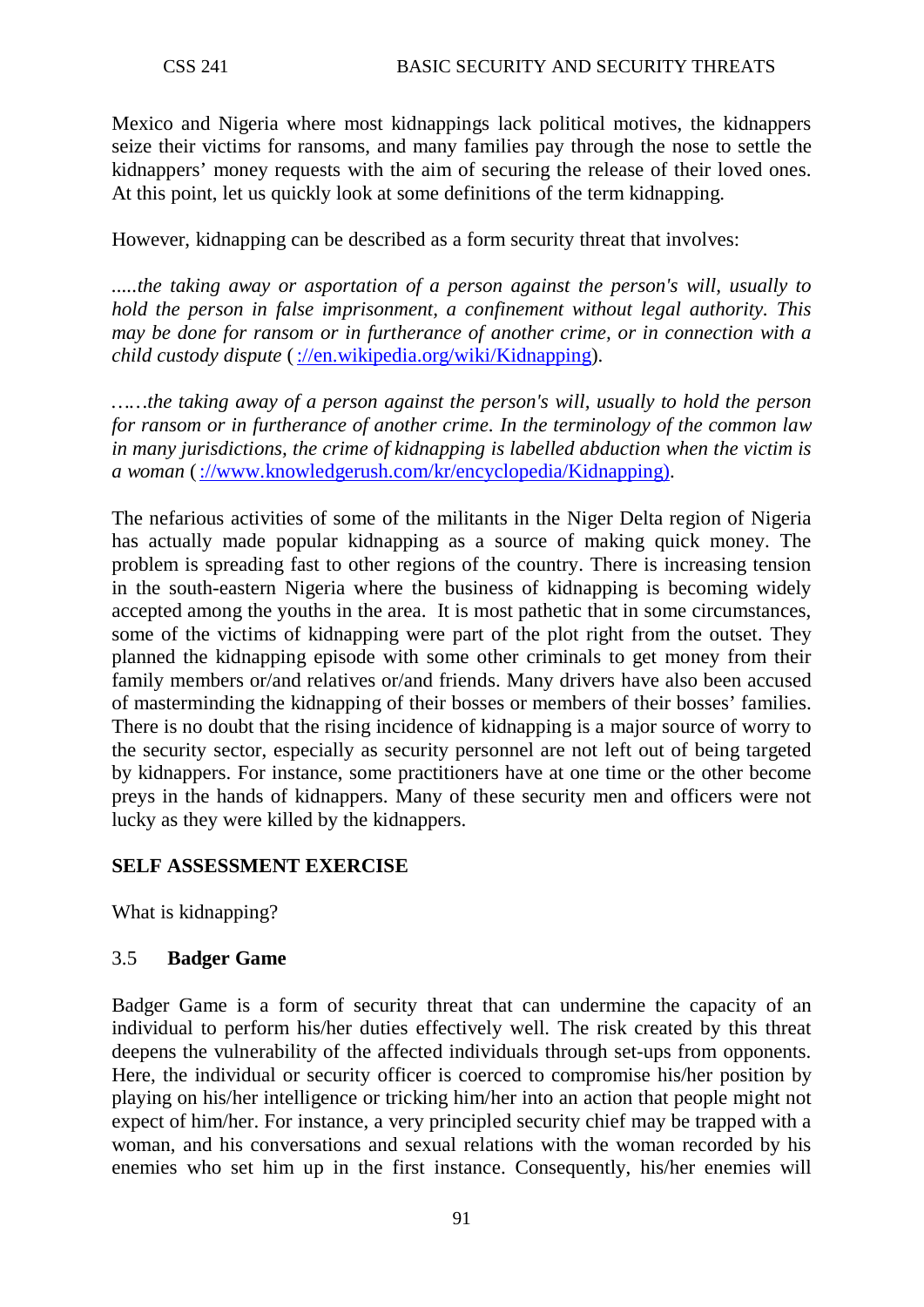approach him/her and ask him/her to compromise his/her position or will be blackmailed. This scenario reemphasises the need for security practitioners to always be very careful in their relations with other people and to avoid engaging in any action that can tarnish their image and that of the office they hold or which can make them compromise their position.

### **SELF ASSESSMENT EXERCISE**

How do you describe badger game?

### 3.6 **Extortion**

Extortion is another form of manmade security threat. It simply involves coercing a person to part with either money, property or services to the offender. On daily bases, Nigerians complain of extortion being suffered in the hands of security operatives especially the Police. Conceptually, extortion can be described as:

*.....a criminal offence, which occurs when a person [unlawfully](http://en.wikipedia.org/wiki/Unlawful) obtains either money, property or services from a person, entity, or institution, through [coercion](http://en.wikipedia.org/wiki/Coercion)* (**Error! Hyperlink reference not valid.**).

*……a [criminal offense,](http://www.knowledgerush.com/kr/encyclopedia/Crime/) which occurs when a person obtains money or other goods from another by threatening or inflicting harm to his person, reputation, or property* [\(://www.knowledgerush.com/kr/encyclopedia/Extortion\)](http://www.knowledgerush.com/kr/encyclopedia/Extortion).

Extortion occurs not only in public places but also in private establishments. Many people in the course of seeking for job are mandated to pay money or render some services against their will before they can secure employment. Commuters always accuse the police of extortion on our roads and even in their stations despite the prevailing anti-corruption campaign in the country. Many customs officials have failed to do their jobs effectively well because of their culture of extortion. They are basically preoccupied with extorting the public, and in the process they often fail to perform their responsibilities. One of the consequences of this failure is circulation of proliferated weapons in the country, which come in through the borders.

The culture of extortion has continued to paint the security sector in Nigeria in bad light, as the most needed cooperation from the public in the effective management of security is visibly lacking. One of the reasons is the fear of being extorted by security operatives, even when they (the civilians) wish to offer or provide important information to the security personnel for crime prevention and mitigation. There are several allegations that some individuals, after offering vital security information to the police, were arrested and threatened with violence and prosecution, until the affected innocent civilians were forced to settle the extortionist security men/officers with varying amount of money. It is most disturbing to hear cases where some security personnel demand for sex from their female victims before they could be released from unlawful detention.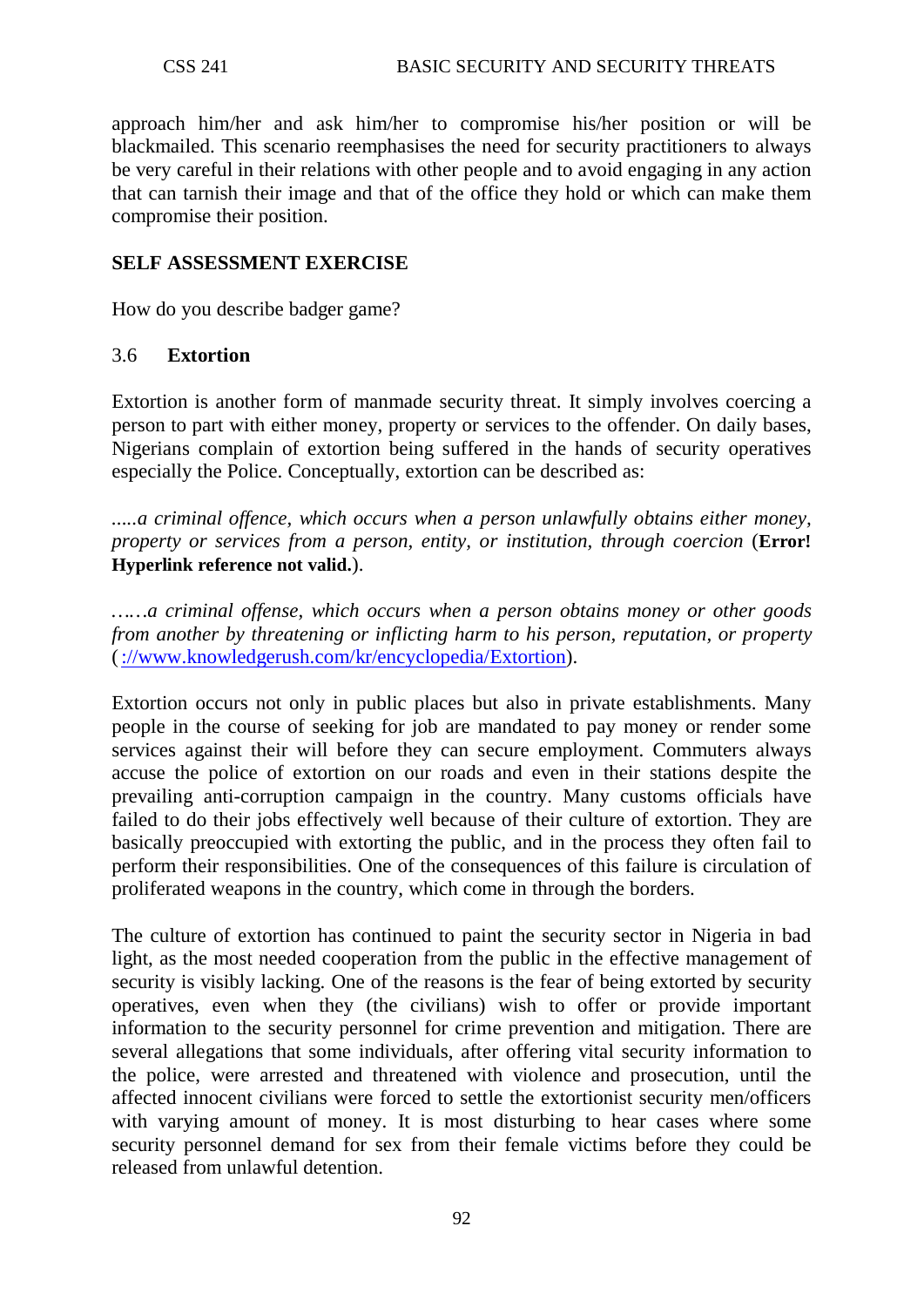The writer can remember when in the company of a friend, being intercepted by an anti-robbery patrol team before 8pm when there was no case of curfew, and subsequently, the arrest was effected without any genuine reason. At the station, the patrol team had arrested, in similar circumstances, scores of innocent civilians and ordered everybody into the cell without any investigation. The next thing we heard was that we should beg those whose relatives had come to pay for their release, to assist us to get in touch with our relatives or friends to come and negotiate our own release as well. Within a short time of the arrest, some neighbours of mine who saw me and my friend being whisked away by the criminals in uniform came to the station to pay for my release but I refused to succumb, requesting to see the Divisional Police Officer (DPO) of that station.

Consequently, I stayed there till the next morning but not without being assaulted by one of the policemen on duty. One of the inmates appealed to me to give peace a chance by accepting the terms of release (paying illegal money as bail), and because so much pressure from my neighbours, I gave in. To my greatest surprise, one of the policemen told me that it was a nice decision, accepting the terms of my release. Money was forcefully taken by the police to secure my release and that of my friend. The policeman went further to say that if I had insisted to settle the case in court, he was very sure, due to lackadaisical and ineffective justice system in the country, that the court would ask us to be remanded in prison, even without making attempt to find out if the arrest was a lawful one in the first instance.

Sadly, the police that is supposed to be friendly to people and make efforts towards promoting developmental and democratic ethos has rather been an institution filled with agents of anarchy and exploitation (Alemika, 1993). Police men in Nigeria often use several forms of brutality with the aim of exploiting innocent civilians (Alemika 1999: 10). The experience of most civilians, resulting from unofficial extortion by security operatives in the country undermines the integrity and capacity of the public security sector to fulfill the overall goals of their establishment particularly the security of lives and property of the citizens.

### **SELF ASSESSMENT EXERCISE**

Describe extortion as a security threat.

### 3.7 **Insurgency**

Insurgency is another form of manmade security threat. It usually involves an armed struggle or rebellion aimed to challenge the sovereign power of a constituted authority. It can also be described as violent aggression by belligerents against the government of any given country, especially the one recognised by the United Nations (see Oxford English Dictionary, 1989). However, we can also define insurgency as: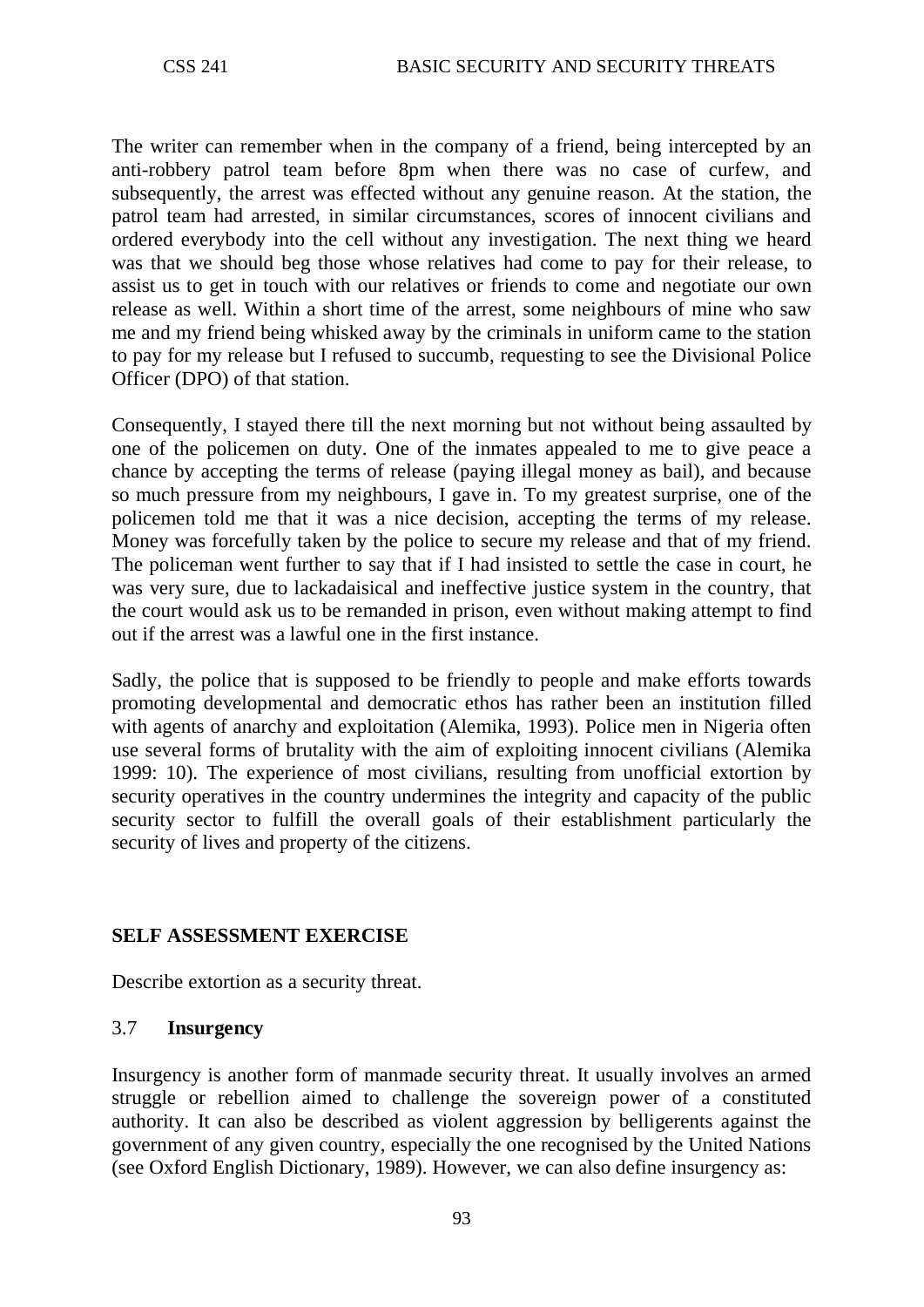*...an organized rebellion aimed at overthrowing a constituted government through the use of subversion and armed conflict* [\(://wordnetweb.princeton.edu/perl/webwn\)](http://wordnetweb.princeton.edu/perl/webwn).

*...an armed uprising, revolt, or insurrection against an established civil or political authority. Persons engaging in insurgency are called insurgents, and typically engage in regular or guerrilla combat against the armed forces of the established regime, or conduct sabotage and harassment in the land* [\(://www.answerbag.com/q\\_view/68](http://www.answerbag.com/q_view/68%20079)  [079\)](http://www.answerbag.com/q_view/68%20079).

Some of the causes of insurgency may include electoral malpractices as experienced in Algeria, ethno-religious conflict, human rights abuse, personal envy, maladministration, ineffective justice system, to mention a few. The problem of insurgency has been a regular feature of African politics due to a number of reasons. One of the reasons is the sharp ethnic division that exists among various ethnic groups, which compose average African state. This problem is prevalent where there is deepened economic deprivation and patron-client network. In such a country, the elite are often accused of flying the kite of ethnicity in the accumulation of state resources thereby creating a culture of ethnic hatred as evident in Rwandan crisis.

The ideological rivalry between the Angolan government and the National Union for the Total Liberation of Angola (UNITA) rebel led by late J. Savimbi especially during the cold war era has also shown how ideological differences can attract insurgency in any given state. There is no doubt that most insurgent groups use the instrument and tactic of terror to attract public attention to themselves. And most times, methods applied by insurgents do not only undermine the security of lives and property, but they also infringe on the natural rights of the innocent civilians and dislocate them socially and economically.

# **SELF ASSESSMENT EXERCISE**

How do you explain insurgency as a security threat?

# 3.8 **Terrorism**

Terrorism of course, is not a modern concept. The term terrorism trod its semantic pathway to the English usage in 1795. The term was popularized by the Jacobins who ruled France between 1793 and 1794, as their reign was labelled as a reign of terror. Right from 1798, the word terrorism has become a regular vocabulary to explain the attempt by some individuals, state actors or groups to articulate their political goals and aspirations through the application of systemic violence.

What is terrorism? In the definition of terrorism as a concept, Wilkinson observes the underlying problems or dilemma, which detonate the subjective nature of terror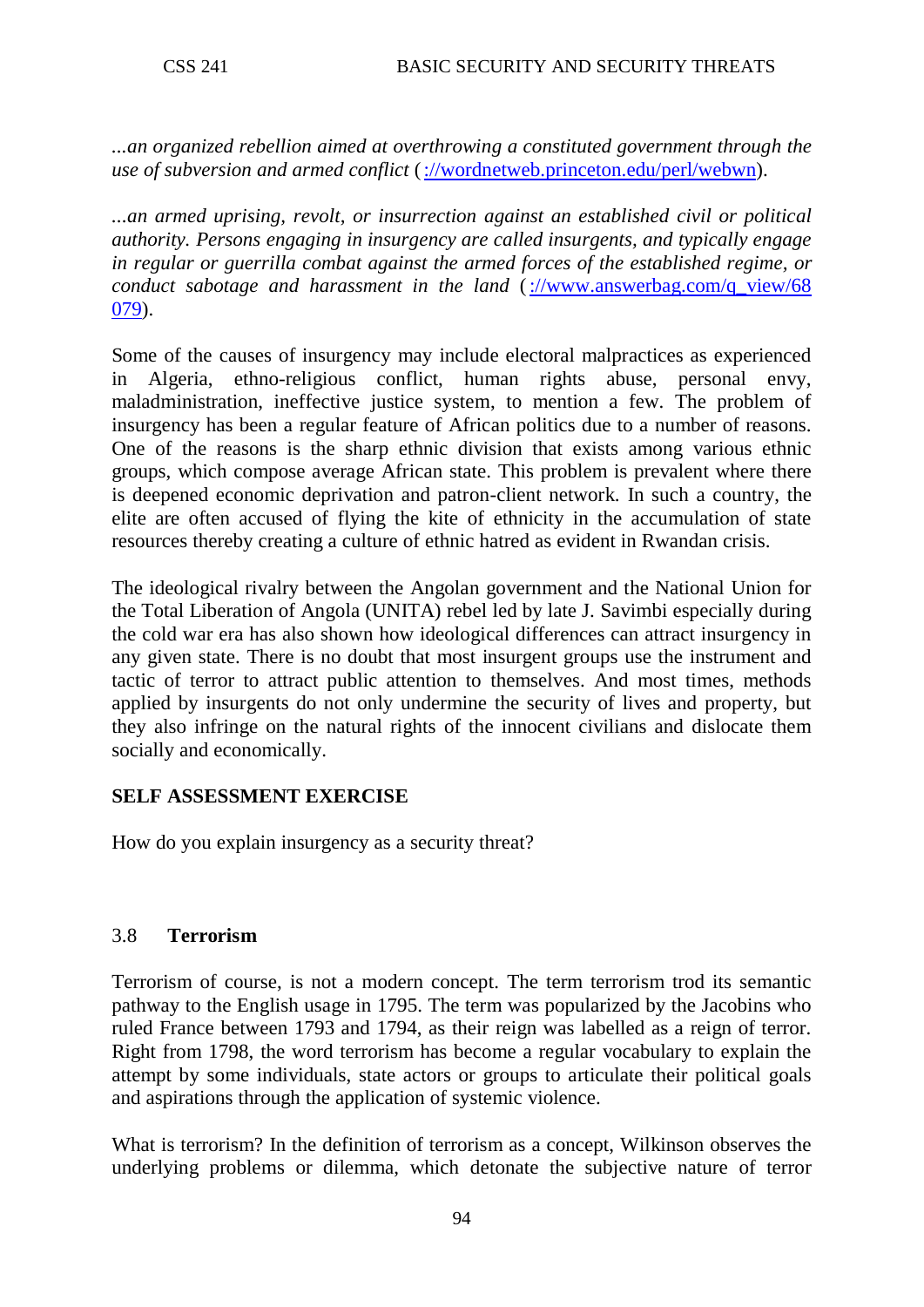(Wilkinson, 1977) because it appears to be a "complex interplay of the subjective forces and …frequently irrational individual responses" (Wardlaw, 1989: 8), making the definition of terrorism a difficult one. Bruce Hoffman contends that:

*On one point, at least, everyone agrees: terrorism is a pejorative term. It is a word with intrinsically negative connotations that is generally applied to one's enemies and opponents, or to those with whom one disagrees and would otherwise prefer to ignore. 'What is called terrorism,' Brian Jenkins has written, `'thus seems to depend on one's point of view. Use of the term implies a moral judgment; and if one party can successfully attach the label terrorist to its opponent, then it has indirectly persuaded others to adopt its moral viewpoint.' Hence the decision to call someone or label some organization `terrorist' becomes almost unavoidably subjective, depending largely on whether one sympathizes with or opposes the person/group/cause concerned. If one identifies with the victim of the violence, for example, then the act is terrorism. If, however, one identifies with the perpetrator, the violent act is regarded in a more sympathetic, if not positive (or, at the worst, an ambivalent) light; and it is not terrorism* (Hoffman, 1998: 32).

Terrorism is undoubtedly the systematic and ferocious use of violence, a form of guerrilla alternative to conventional warfare by state or non-state actors, with the strategic creation of psychic fear and (or) tactical production and reproduction of wanton destruction in epochal dimension purposely in realizing political objectives or ordinary public attention or both variables. There are different forms of terrorism. According to the United States' National Advisory Committee on Criminal Justice Standards and Goals, various forms of terrorism can be summarised as follows:

- *[Civil Disorders](http://en.wikipedia.org/wiki/Civil_disorder) A form of collective violence interfering with the [peace,](http://en.wikipedia.org/wiki/Peace) [security,](http://en.wikipedia.org/wiki/Security) and normal functioning of the community;*
- *Political Terrorism – [Violent](http://en.wikipedia.org/wiki/Violence) criminal behaviour designed primarily to generate [fear](http://en.wikipedia.org/wiki/Fear) in the community, or substantial segment of it, for political purposes;*
- *Non-Political Terrorism Terrorism that is not aimed at [political](http://en.wikipedia.org/wiki/Politics) purposes but which exhibits "conscious design to create and maintain high degree of fear for [coercive](http://en.wikipedia.org/wiki/Coercion) purposes, but the end is individual or collective gain rather than the achievement of a political objective";*
- *Quasi-Terrorism – The activities incidental to the commission of [crimes](http://en.wikipedia.org/wiki/Crime) of [violence](http://en.wikipedia.org/wiki/Violence) that are similar in form and method to genuine terrorism but which nevertheless lack its essential ingredient. It is not the main purpose of the quasi-terrorists to induce terror in the immediate victim as in the case of genuine terrorism, but the quasi-terrorist uses the modalities and techniques of the genuine terrorist and produces similar consequences and reaction. For example, the fleeing [felon](http://en.wikipedia.org/wiki/Felon) who takes [hostages](http://en.wikipedia.org/wiki/Hostage) is a quasi-terrorist, whose*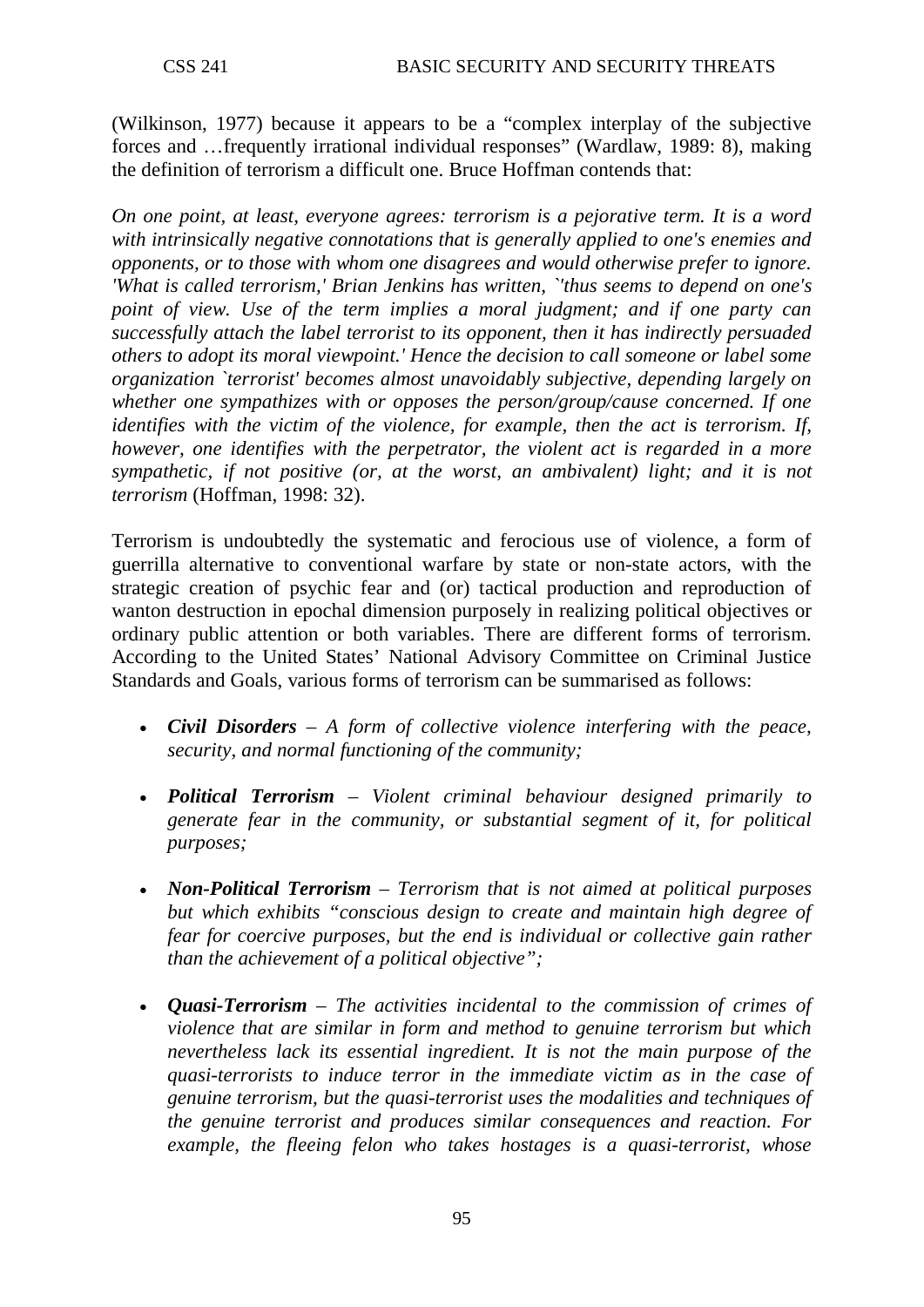*methods are similar to those of the genuine terrorist but whose purposes are quite different;*

- *Limited Political Terrorism – Genuine political terrorism is characterized by a [revolutionary](http://en.wikipedia.org/wiki/Revolutionary) approach; limited political terrorism refers to "acts of terrorism which are committed for [ideological](http://en.wikipedia.org/wiki/Ideology) or [political](http://en.wikipedia.org/wiki/Politics) motives but which are not part of a concerted [campaign](http://en.wikipedia.org/w/index.php?title=Strategic_campaign&action=edit&redlink=1) to capture control of the [State;](http://en.wikipedia.org/wiki/Sovereign_state) and*
- *Official or [State Terrorism](http://en.wikipedia.org/wiki/State_Terrorism) –"referring to nations whose rule is based upon [fear](http://en.wikipedia.org/wiki/Fear) and [oppression](http://en.wikipedia.org/wiki/Oppression) that reach similar to terrorism or such proportions." It may also be referred to as Structural Terrorism defined broadly as terrorist acts carried out by governments in pursuit of political objectives, often as part of their foreign policy* (National Advisory Committee on Criminal Justice Standards and Goals, 1976).

Proliferation of weapons and technological advancement brought to fore by the cold war as well as cacophonic international media coverage of international terrorism had really altered the traditional philosophy of terrorism. Mass destruction has become an object of international recognition and yardstick to measure the success of any terrorist network or group, a situation that has mounted a great challenge to security practitioners worldwide. And it is very important for the security sector to develop alternative strategies and reforms that will reduce the vulnerability of the existing system to any form of threat either natural or manmade.

# **SELF ASSESSMENT EXERCISE**

Briefly discuss terrorism as a form of security threat.

### **3.9 Ethno-Religious Conflict**

Ethnic origin or affiliation and religion have become fundamental elements of post colonial Nigeria. They hinge on ideology of excluvicism and primordial affections. Enemy imaging that characterises ethno-religious relations in Nigeria has continued to pose a huge security risk to the country. In the last, ten years, several thousands of people have either been killed, injured or/and internally displaced. Apart from deaths, various degrees of injury, and internally displacement of persons that are usually featured in ethno-religious riots in the country, there is also massive destruction of properties. In Africa, inter-ethnic rivalry has continued to constitute a huge security threat to the people as many countries on the continent have experienced civil war at one or the other due to rising ethnic nationalism and inter-ethnic hatred (Kasali, 2009: 72-72). The examples include Nigeria (south-eastern people of Nigeria or Biafra vs. The rest of Nigeria), Liberia (Putu vs. Krio), Mozambique (Shona vs. Ndebele), Rwanda (Hutu vs. Tutsi) etc. The

In Nigeria, ethno-religious conflict is the highest contributor of underdevelopment as ethno-religious riots have claimed many physical structures and infrastructure that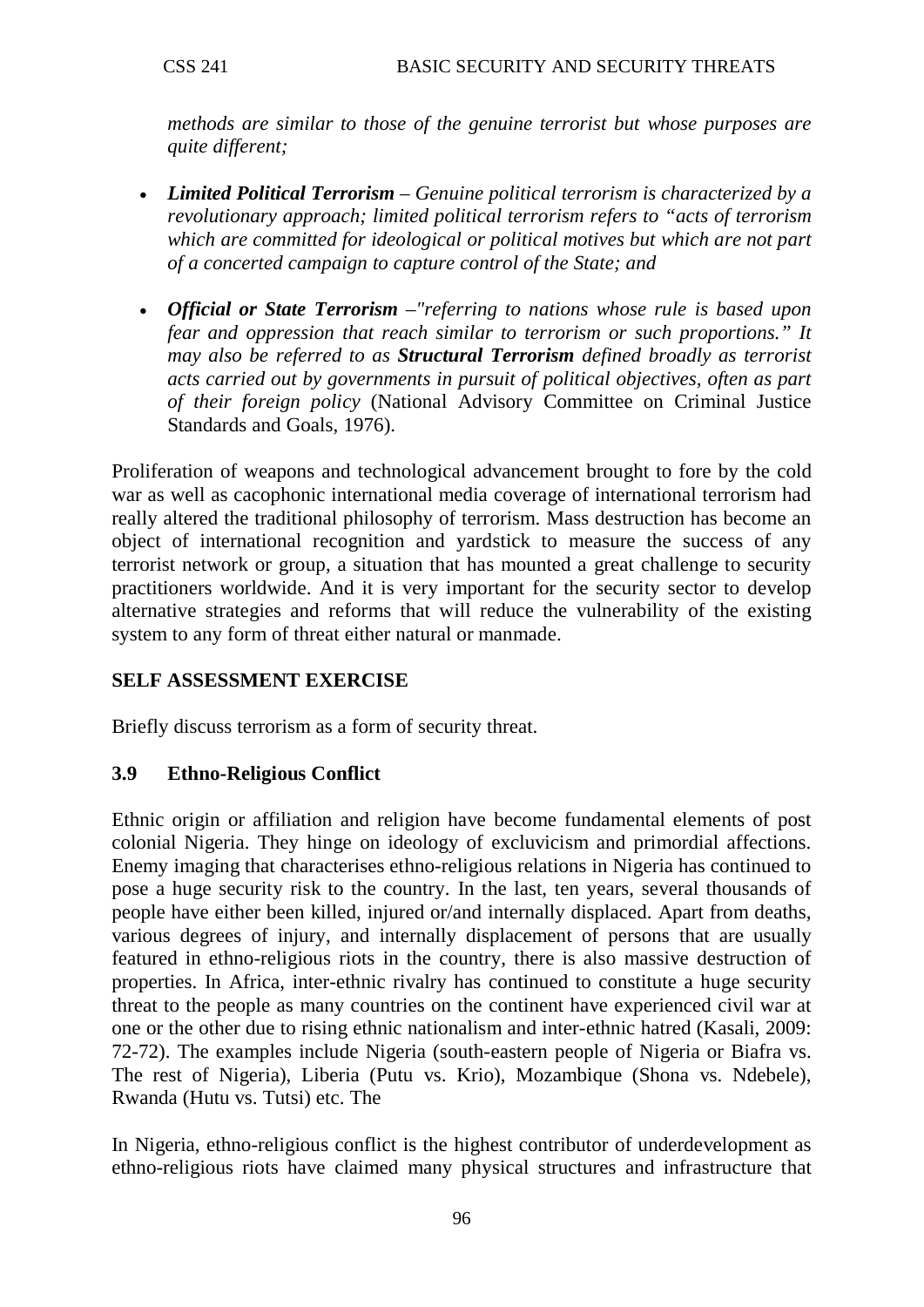took the affected communities several decades to develop. This phenomenon has nevertheless undermined the economies and investment-driving profiles of the affected communities, as many local and foreign investors fear to invest in those turbulent areas because of the risk that ethno-religious riots might pose not only to their businesses but also their lives and those of their employees, undermining the economic security of the affected communities in particular and the country in general.

The inept handling of ethno-religious and other forms of riot by Nigerian Police has been a source of worry as it is most times takes intervention of the military before normalcy is restored. Law enforcement agents have also been accused of exhibiting ethno-religious sentiments in the discharge of their duties. For instance, Onyeozili (2005) claims that police in Nigeria have bad image for taking sides in handling ethnic or communal riots, and often escalating the conflicts. He alleged that Nigeria police "brazenly participated in flushing out south-easterners from hiding during the military pogrom and the 1966 massacre of Easterners in the north" (Onyeozili, 2005: 41). If the argument of Onyeozili (2005) is right, the issue of ethno-religious conflict is reaching an alarming dimension because it will be more destructive if the Police or any other law enforcement agents that are supposed to quell ethno-religious riots are also found displaying ethno-religious sentiment or intolerance in the discharge of their functions.

### **SELF ASSESSMENT EXERCISE**

Explain ethno-religious conflict as a manmade security threat.

### **4.0 CONCLUSION**

In the last units, we have studied the meaning and basic categories of security threat. The growing danger that many manmade threats pose to the survival of any community has actually attracted increasing attention of various security stakeholders and practitioners to fathom ways, through which the impact of the manmade security threats can be reduced or prevented. The advancement in world technology has further made the world unsafe and on the verge of perpetual fear particularly resulting from the development of nuclear weapons and other lethal substances that can decimate the population by more than 25% if they are used. In the event of the usage of nuclear weapon by any state or non-state actors, no less than 2.5 billion people will be affected directly or indirectly. Also, the ecosystem will not be spared by the very destructive effect that nuclear weapon can pose to the planet. It is against this background that many national governments and non-governmental organizations (NGOs) through bilateral or multilateral arrangements to discourage proliferation of weapons or the use of deadly weapons through several treaties and agreements like Strategic Arms Limitation Treaty (SALT I & II).

### **5.0 SUMMARY**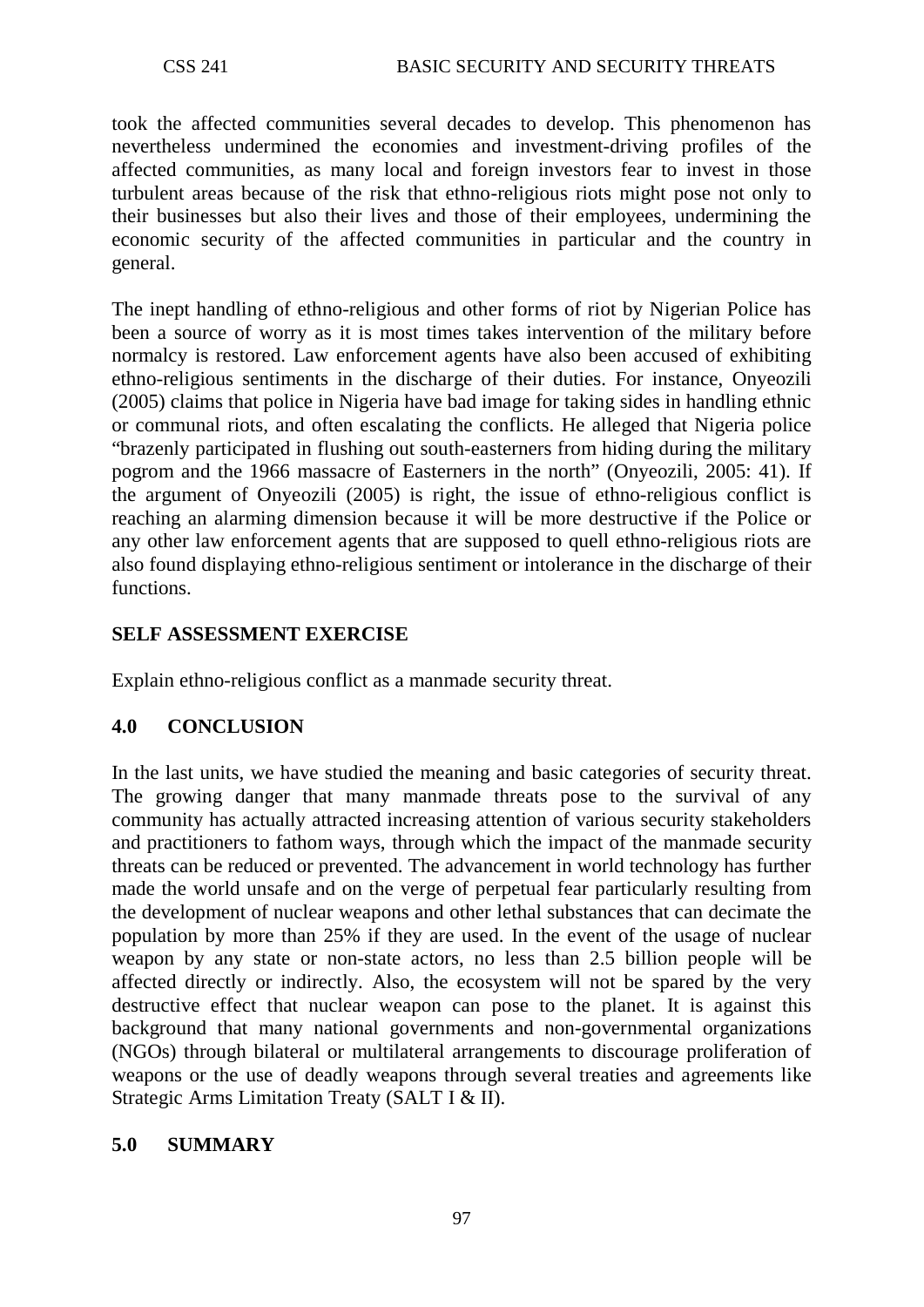In this unit, we began our search into various manmade security threats by describing the meaning and types of robbery. Thereafter, we discussed some other types of manmade security threats including theft, arson, kidnapping, badger game, extortion, insurgency, terrorism and finally ethno-religious conflict. You are expected to note that there are several other types of manmade security threat that we could not treat in this study due to limited time and space. And some of these threats include corruption and embezzlement, gender discrimination, ethnocentrism, to mention a few. You are, therefore, admonished to always engage yourself in further reading because it is difficult to have an instructional material that will cover all areas of discourse pertaining to any course. By and large, we hope that you have found this unit very interesting. But, subsequently, we shall explore some other security threats yet to be discussed in the last units.

### **6.0 TUTORED MARKED ASSIGNMENT**

Discuss any five types of manmade security threat.

### **7.0 REFERENCES AND FURTHER READING**

Alemika, E. E. O. (1993). Colonialism, State and Policing in Nigeria. *Crime, Law and Social Change* 20: 189-219.

Alemika, E. E. O. (1999). "Police Community Relations in Nigeria: What Went Wrong?" Paper Presented at the Seminar on Role and Function of the Police in a Post-Military Era, Organized by the Centre for Law Enforcement Education in Nigeria (CLEEN), and the National Human Rights Commission (NHRC) at the Savannah Suite, Abuja, F. C. T., from 8th to 10th March.

Hoffman, B. (1998). *Inside Terrorism*. New York: Columbia University Press.

Kasali, M. A (2009). *PCR 261: Culture, Values and Conflicts in War*. National Open University of Nigeria.

National Advisory Committee on Criminal Justice Standards and Goals (1976). *Disorders and Terrorism.* Washington D.C.

[Oxford English Dictionary](http://en.wikipedia.org/wiki/Oxford_English_Dictionary) (1989). Second edition.

[United Nations Convention on the Law of the Sea \(UNCLOS\) of 10 December 1982,](http://www.un.org/Depts/los/convention_agreements/texts/unclos/part7.htm)  [Part VII: High Seas, Article 101.](http://www.un.org/Depts/los/convention_agreements/texts/unclos/part7.htm) Also available on [://www.un.org/Depts/los/](http://www.un.org/Depts/los/%20convention_agreements/texts/unclos/part7.htm)  convention agreements/texts/unclos/part7.htm. Retrieved on 4 September, 2009.

Wardlaw, G. (1989). *Political Terrorism: Theory, Tactics and Counter Measures*. Cambridge: Cambridge University Press (2<sup>nd</sup> Edition).

Wilkinson, P. (1977). *Terrorism and the Liberal State*. London: Macmillan.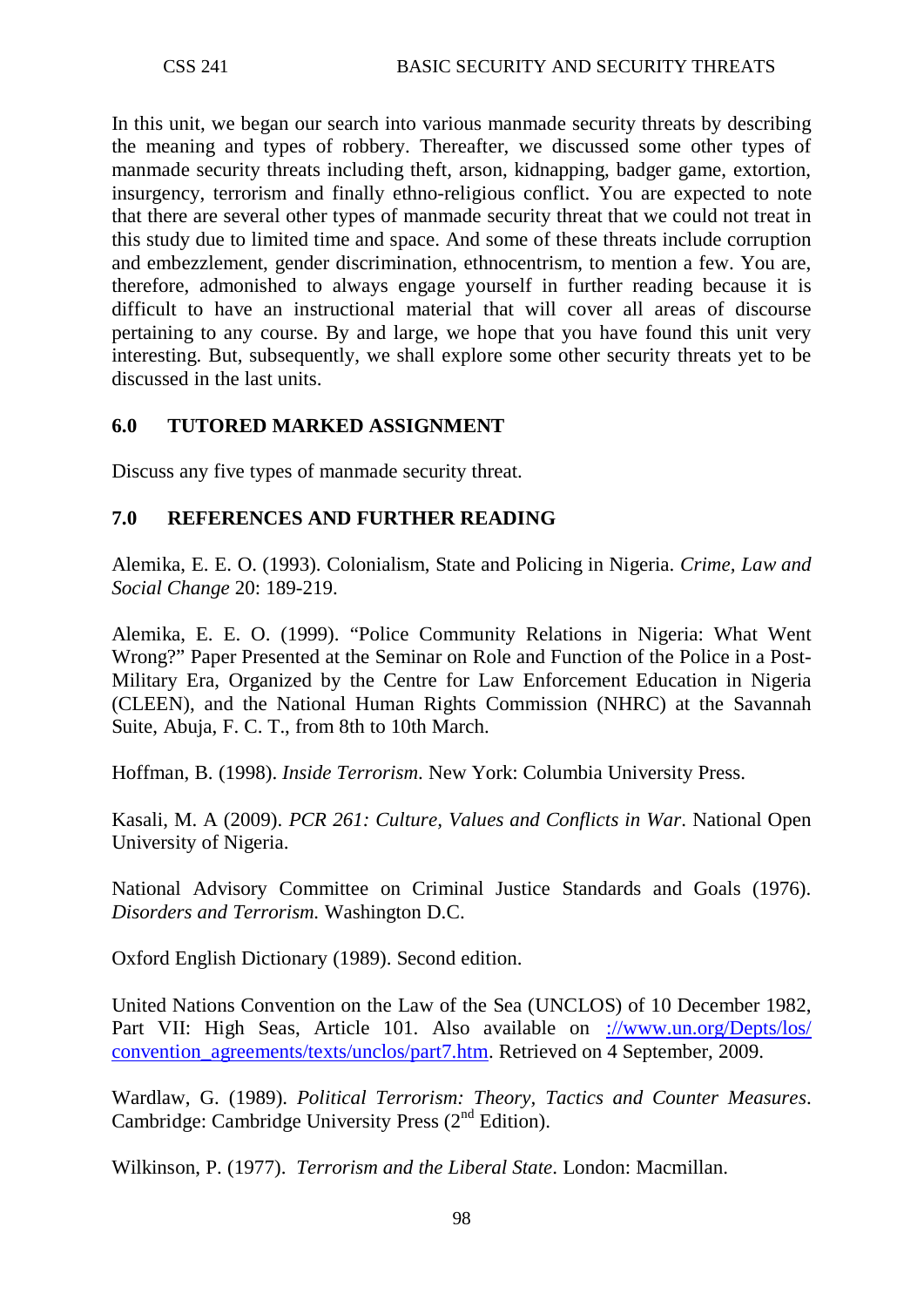[://criminal-law.freeadvice.com/violent\\_crimes/offenses \\_ robbery.htm.](http://criminal-law.freeadvice.com/violent_crimes/offenses%20_%20robbery.htm) Retrieved on 31 August, 2009.

**Error! Hyperlink reference not valid.**. Retrieved on 31 August, 2009.

[://en.wikipedia.org/wiki/Kidnapping.](http://en.wikipedia.org/wiki/Kidnapping) Retrieved on 30 August, 2009.

[://en.wikipedia.org/wiki/Robbery.](http://en.wikipedia.org/wiki/Robbery) Retrieved on 31 August, 2009.

[://en.wikipedia.org/ wiki/Theft.](http://en.wikipedia.org/%20wiki/Theft) Retrieved on 31 August, 2009.

[://news.bbc.co.uk/1/hi/england/698 3476.stm.](http://news.bbc.co.uk/1/hi/england/698%203476.stm) *Retrieved on 3 September, 2009.* 

[://wordnetweb.princeton.edu/perl/webwn.](http://wordnetweb.princeton.edu/perl/webwn) Retrieved on 31 August, 2009.

[://www.answerbag.com/q\\_view/68 079.](http://www.answerbag.com/q_view/68%20079) Retrieved on 1 September, 2009.

[://www.btp.presscentre.com/Content/Detail.asp?ReleaseID=675&NewsAreaID=2.](http://www.btp.presscentre.com/Content/Detail.asp?ReleaseID=675&NewsAreaID=2) Retrieved on 4 September, 2009.

**Error! Hyperlink reference not valid.**. Retrieved on 3 September, 2009.

[://ww.knowledgerush.com/kr/encyclopedia/Carjacking.](http://ww.knowledgerush.com/kr/encyclopedia/Carjacking) Retrieved on 3 September, 2009.

[://www.knowledgerush.com/kr/encyclopedia/Extortion.](http://www.knowledgerush.com/kr/encyclopedia/Extortion) Retrieved on 3 September, 2009.

[://www.knowledgerush.com/kr/encyclopedia/Kidnapping](http://www.knowledgerush.com/kr/encyclopedia/Kidnapping)*.* Retrieved on 4 Sept., 2009.

[://www.knowledgerush.com/kr/encyclopedia/Robbery.](http://www.knowledgerush.com/kr/encyclopedia/Robbery) Retrieved on 3 September, 2009.

# **UNIT 3**

# **INFORMATION WARFARE AS A SECURITY THREAT**

### **CONTENTS**

- 1.0 Introduction
- 2.0 Objectives
- 3.0 Main Body
	- 3.1 Describing Information Warfare
	- 3.2 Types of Information Warfare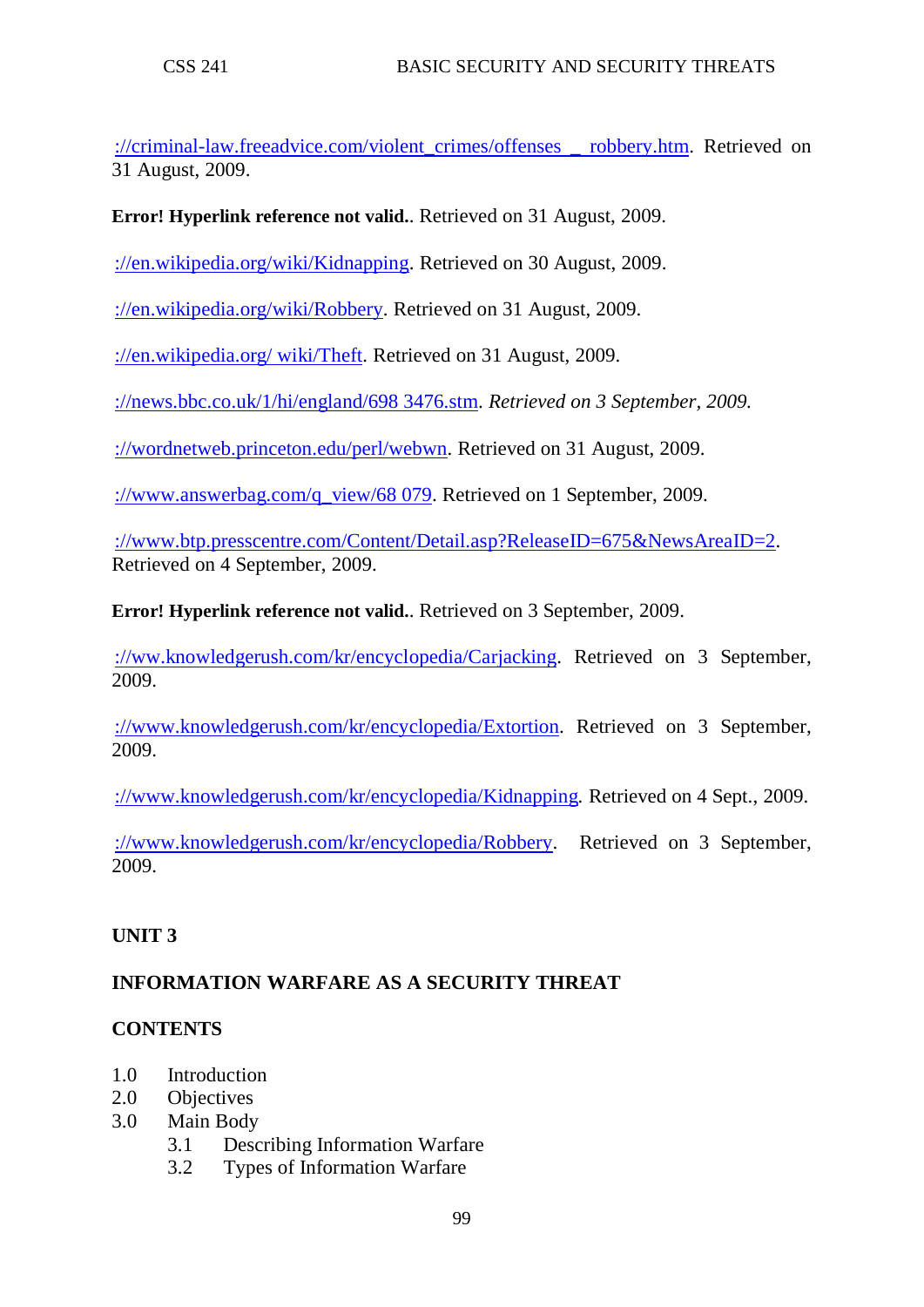- 4.0 Conclusion
- 5.0 Summary
- 6.0 Tutored Marked Assignment
- 7.0 References / Further Reading

### **1.0 INTRODUCTION**

Information warfare is a relatively new term that has become a popular vocabulary in national and international security settings. The concept of Information has traditionally been a prominent feature of warfare, even right from the primitive age. The concept has moved beyond the traditional methods of propaganda and spying.

Computers have brought a new dimension to information warfare. In contemporary time, computers are used to perform a lot of functions as they now have great impact on every aspect of human relations and development. Ten years ago, no less than 400 million people were using computers for various tasks but now the there are more than 1 billion computer users, which shows the growing relevance computers enjoy in the new world order.

Well, the basis of this unit is not only to conceptually define information warfare but also to focus on how information technology constitutes a security threat. It will amount to disservice, if we fail to explain some of the major types of (modern) information warfare. This we shall avoid by drawing our search-light also on various types of information warfare. Thank you in anticipation for your attention. It is my belief that you will find this unit very interesting.

### **2.0 OBJECTIVES**

At the end of this unit, you should be able to:

Define information warfare;

Discuss how it constitute a security threat; and

Identify types of information warfare

### **3.0 MAIN BODY**

### 3.1 **Describing Information Warfare**

Traditionally, parties sought to know the strategic secrets of the other parties with the aim of gaining strategic advantage over the enemy parties. Some people would be sent to enemies' camps for information-sipping and espionage. Information could also be applied in form of propaganda and destructive rumours with the aim of subjecting the enemy-party to perpetual confusion for political reasons.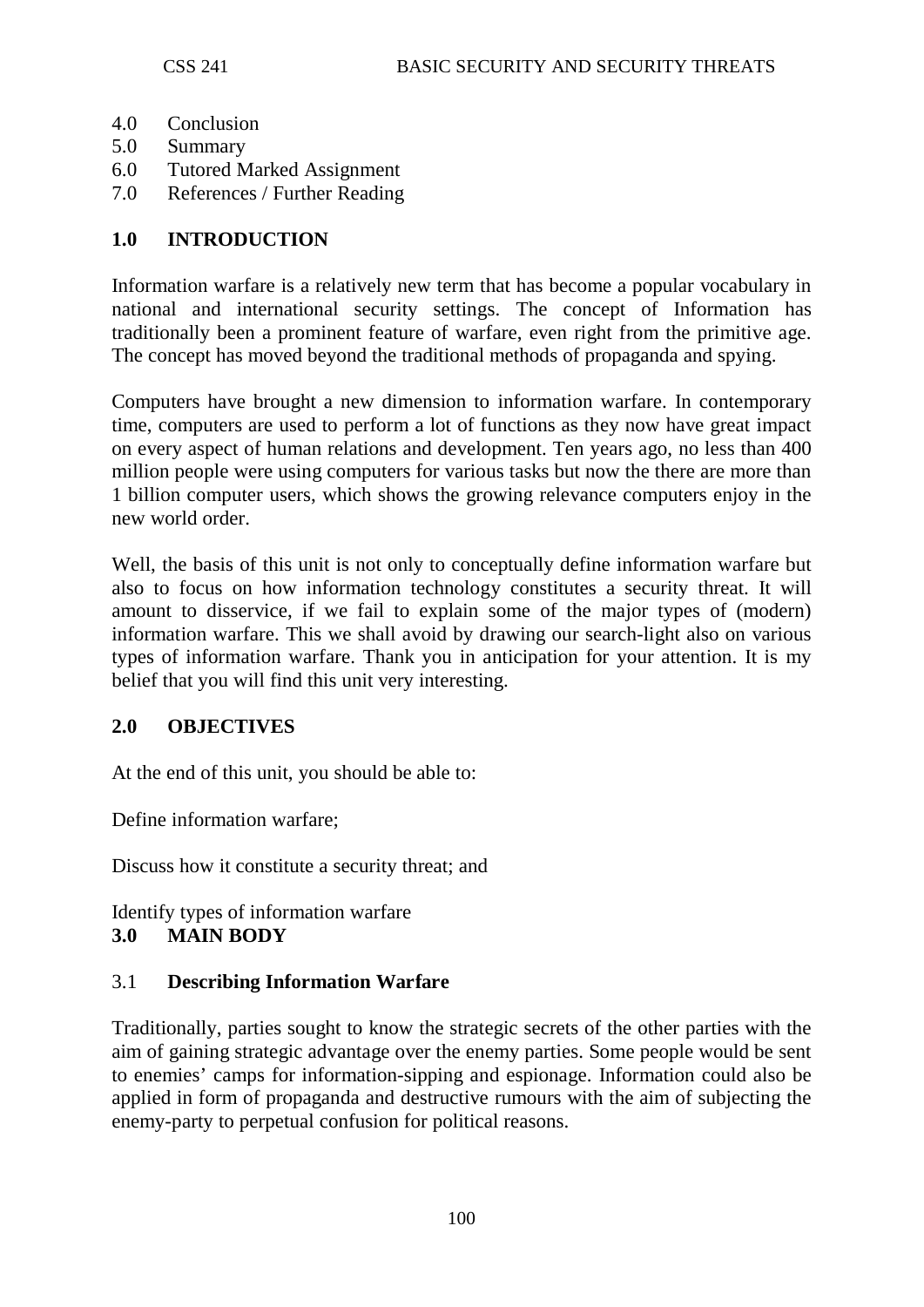Presently, information has assumed a more prominent role in relation between one actor and the other in contemporary global system. The reason for this is not farfetched. The emergence of information revolution has created a new expression and a paradigm shift in modern warfare (Libicki, 1995).

The philosophical idea, which formed the basis of the emerging information warfare can be ascribed, or better still be linked to Sun Tzu ideological orientation, which is interpreted as thus:

*(A)ttaining one hundred victories in one hundred battles is not the pinnacle of excellence. Subjugating the enemy's army without fighting is the true pinnacle of excellence* (Translated in Sawyer, 1994).

Sun Tzu tried to present another face of strategy and warfare when he stressed on the importance of creative application of information among parties, the greatest strategy through which parties can meet their political goals rather than adopting the traditional means of warfare like the use of weapons. The use of information in warfare is relatively cheaper but its implication may be unprecedented and more destructive than the traditional means of warfare.

Let us consider a scenario whereby young children arching information from a nation's military intelligence network, and subsequently corrupt and destroy its strategic information infrastructure. Consequently, the impact of such electronic intrusion and damage may be more devastating than aerial bombardment of such nation. This tells us the importance of information technology in modern warfare and security management.

The definition of information warfare has been a great subject of debate, especially in the 1990s. The term information warfare appears too wide. It includes several aspects of traditional military policy such as battlefield command and control warfare (C2W) as well as other traditional types of electronic warfare (EW). Then, what is information warfare? According to the Institute for the Advanced Study of Information Warfare:

*Information warfare is the offensive and defensive use of information and information systems to exploit, corrupt, or destroy an adversary's information and information systems, while protecting one's own. Such actions are designed to achieve advantages over military or business adversaries* [\(.psycom.net/iwar.1.html\)](http://www.psycom.net/iwar.1.html).

The International Centre for Security Analysis describes information warfare as "struggles for control over information activities". It goes further to identify and analyse various categories of information warfare, according to her: the first category "encompasses the whole range of psychological, media, diplomatic and military techniques for influencing the mind of an opponent, whether that opponent is military commander or a whole population".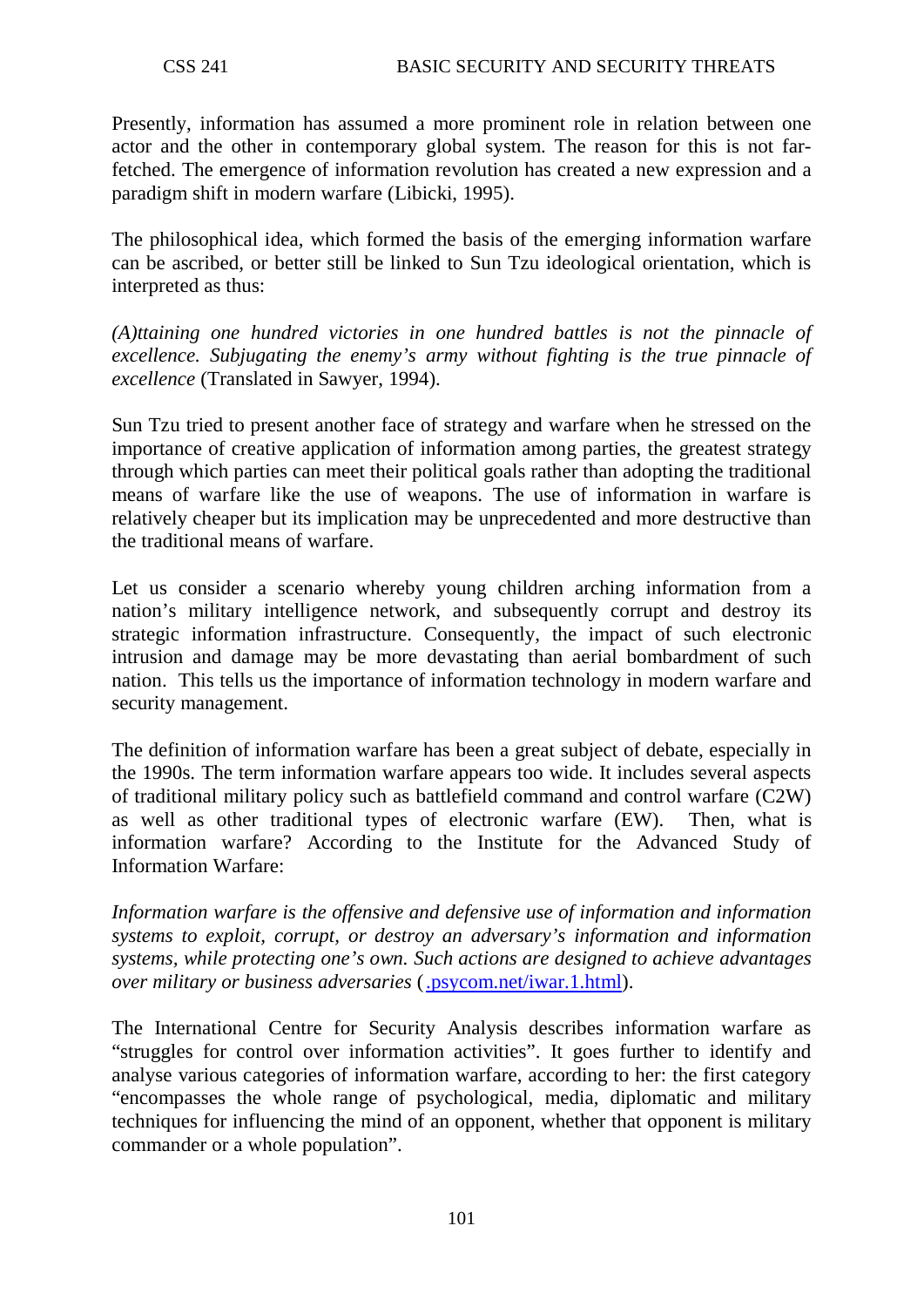In addition, the second category will focus on the ways through which the military or the security sector can be transformed to the one that can dominate the "information spectrum". Thus, information dominance can be achieved through a party engaging the other (enemy party) in a physical conflict "either unnecessary or at worst short, sharp and successful". The last category involves any form of electronic assault directed against either the military or civilian information facilities (or both) of the enemy party.

According to the US Air Force, information warfare can be described as:

*(a)ny action to deny, exploit, corrupt, or destroy the enemy's information and its function-while protecting ourselves against similar actions* (US Air Force (1995, 3-4)

Mark Jacobson on his part, defines information warfare as:

*(a)ctions taken to preserve the integrity of one's information infrastructure from exploitation, corruption(,) or destruction while at the same time exploiting(,) corrupting (,) or destroying an adversary's information systems (,) thereby achieving a military advantage* (see [.infowar.com/resource/warfare.doc\)](http://www.infowar.com/resource/warfare.doc).

The French Ministry of Defence describes information warfare as a concept, which exhibits itself in three basic forms. And these forms help us in the conceptualization of the term information warfare. According to her, the elements of information warfare include:

*War for information (guerre pour l'information): to obtain information about the enemy's means, capabilities and strategies in order to defend ourselves;* 

*War against information (guerre contre l'information): at the same time to protect our information systems and disrupt or destroy the enemy's;* 

*War through information (guerre par l'information): to conduct misinformation or deception operations against the enemy in order to achieve "information dominance"* (see Moliner, 1998: 11).

Information warfare involves the application of computer and its related mechanisms basically to plunder the military and/or civilian information networks of the enemy party. It is no gainsaying that information warfare has begun to receive growing interest among scholars in the field of security studies and policy makers due to its ability to destroying military powers of enemy party.

However, information warfare is not prosecuted like traditional warfare. It is often waged through disabling and crashing "an enemy's armed forces and civilian infrastructure without the use of a single bullet. The computer is the weapon of the twenty-first century" (see [.bu.edu/law/scitech/volume6/Robbat.htm#ftn1\)](http://www.bu.edu/law/scitech/volume6/Robbat.htm#ftn1).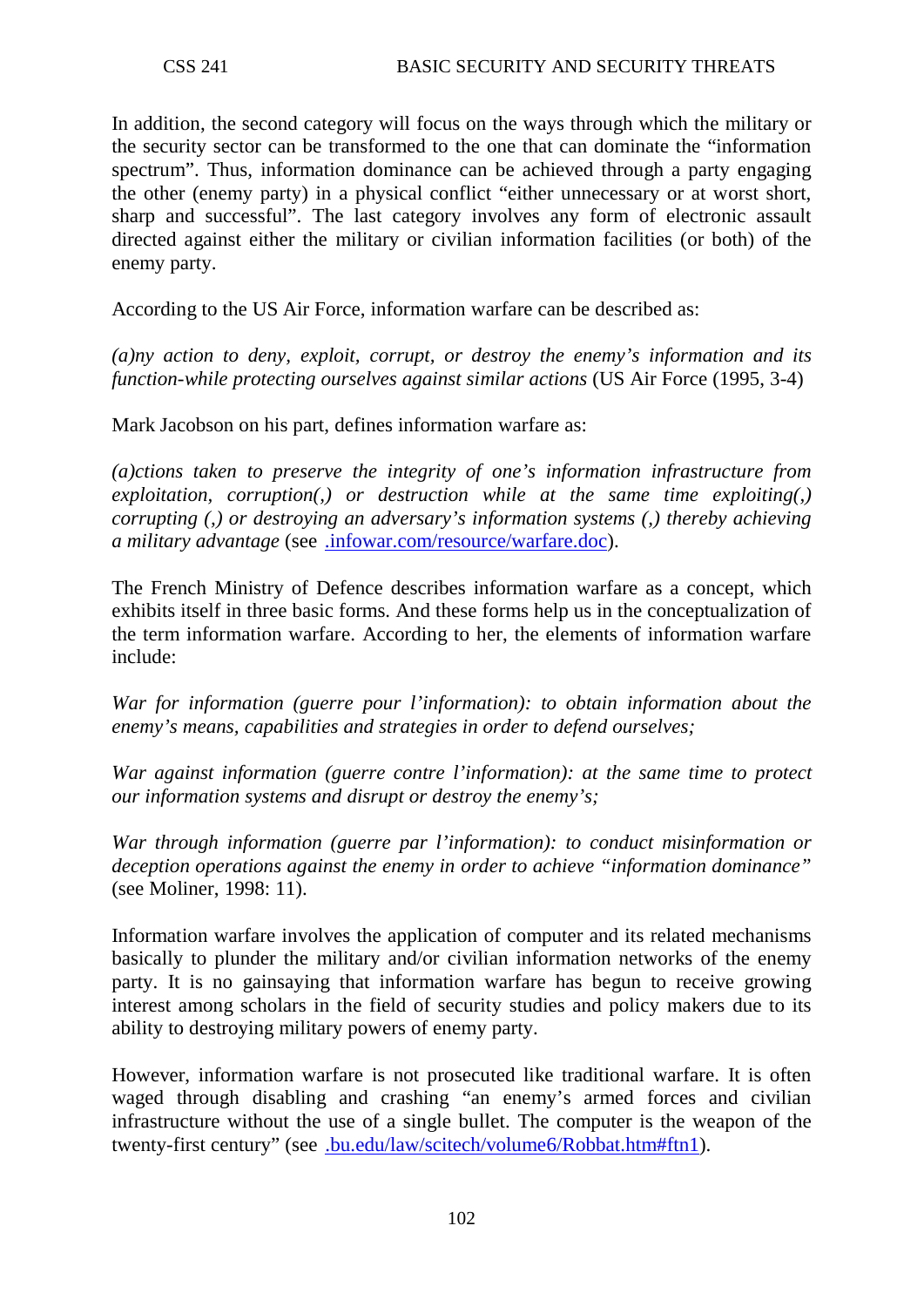Information has remained a veritable tool of warfare from time immemorial. But it has assumed a new dimension since the emergence of information revolution resulting from the rapid sophistication of modern technology. The trend of modern information system has made war a very interesting discourse.

Meanwhile, how will you feel, having a situation where nations or individuals conduct war more through application of (modern) information systems rather than the traditional physical aggression? What damage can a super-power like the US suffer that is greater than crushing its economic power or hegemony?

Through information sipping, Asian countries like China have continued to constitute an enormous threat to the US by imitating (or thieving) the American technology models especially in automobile industry. The US would manufacture a car model while China will do its imitation with improved quality, may even sell it at cheaper rate, forcing buyers including Americans to rush for the China products. Due to the emergent information revolution that characterizes the relations among state and nonstate actors, it is no news that war is fought on a daily basis through information, and nonetheless:

*There are countless ways malicious people can use a computer to perform illegal activity—hacking into systems, leaking trade secrets, unleashing new viruses, using phishing messages to steal personal information, and so on. And we are constantly hearing about new exploits* (://www.microsoft.com/technet/technetmag/issues [/2007/12/Forensics/\)](http://www.microsoft.com/technet/technetmag/issues%20/2007/12/Forensics/).

The growing relevance of computers has nonetheless culminated in the contemporary security threat that we face at every level of human relation, from personal through national to global affairs. Enemy parties now give priority attention to ways they can have strategic advantage over one another by attacking one another's information systems. These attacks are capable of not only destroying the information systems but also constituting a threat to military and civilian infrastructures (see Lyett & Ibrügger, 1997).

# **SELF ASSESSMENT EXERCISE**

What is information warfare?

### 3.2 **Types of information Warfare**

a) Data Attacks: These are done by inserting data into an information system to distort its functionality like application of computer virus. The computer viruses are often small programmes created and developed by some computer science students, hackers, despicable programmers and some nefarious computer corporations. These viruses are very destructive as they can easily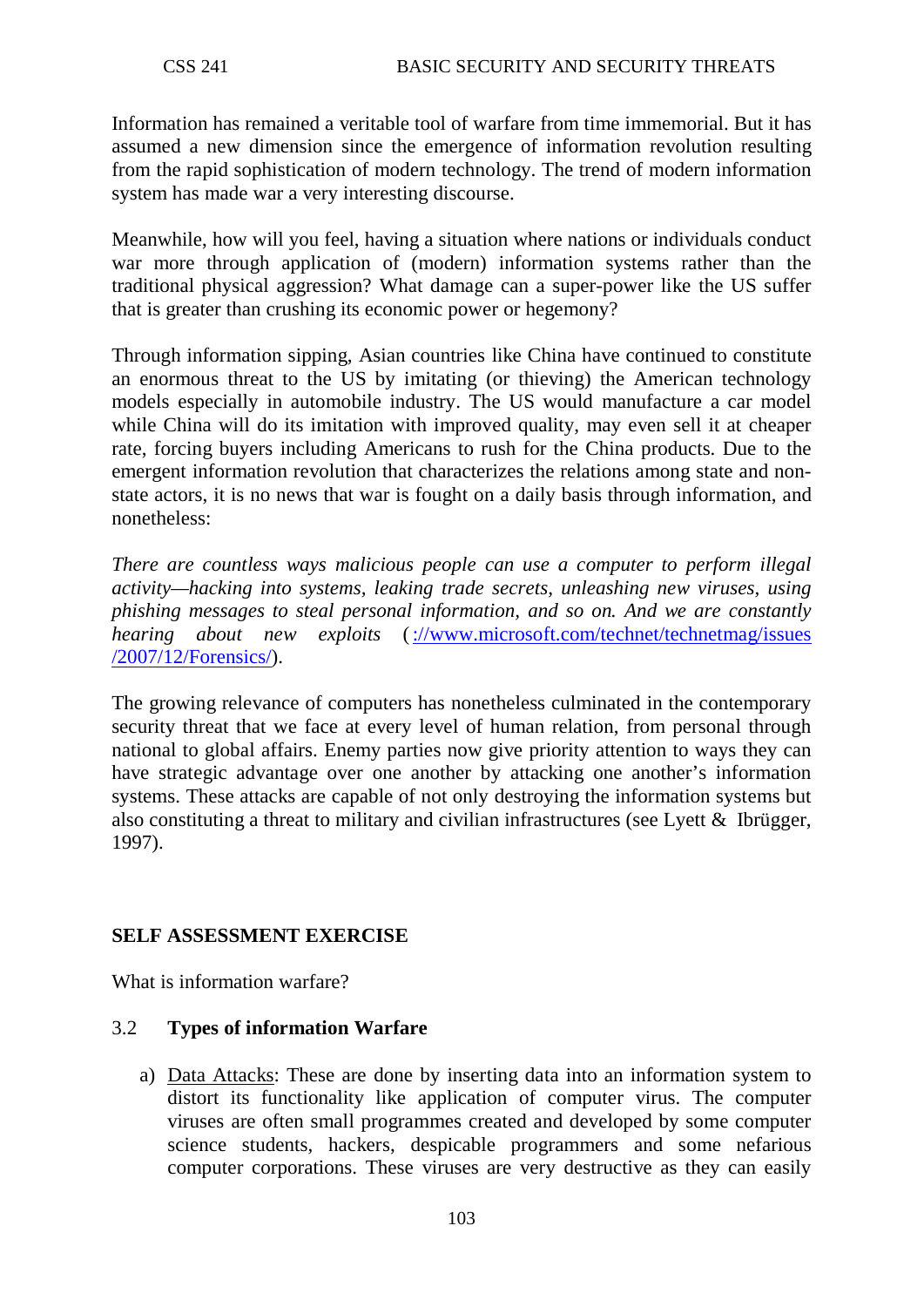corrupt the information files on the target system(s), make the system(s) malfunction or even crash the disk operating system (DOS) or even the storage facilities like the hard drive;

- b) Software Attacks: These involve penetrating the target information system(s) by applying software to steal information or make the system(s) to fail, malfunction or crash. There are software packages that can enable one's password to be accessed illegally while there are some others, which can make the systems to malfunction. Some software if applied on your system will look for some specific security files automatically allowing hackers to sip information from your system(s) or even electronically destroy it;
- c) Hacking and Cracking: This involves illegitimate entry into or control of information system(s) to steal information or cause some forms of damage or destruction to the system(s) including deleting of the target information (files). Many of these hackers usually have evil intentions. They sometimes attack their victims' systems to destroy them completely or to spy and/or steal vital information from the systems.

For instance, in the United States within the period of almost eleven months (January to mid November 1998), the National Security Agency (NSA) revealed that no less than 3800 illegal intrusions were attempted by hackers against the Defence Department's unclassified computer systems and networks. But there's the likelihood or possibility that the NSA deliberately reduced the actual number of the intrusions for strategic reason(s). This is because there are speculations that the actual number of intrusions was higher than the figure announced or made public by the NSA [\(.wired.com/news\)](http://www.wired.com/news).

Another example is the case of two British boys who hacked or gained illegal access into the system of the Air Force's laboratories in New-York. The boys gained the intrusion through the use of "sniffer" programme, which allowed them to get the passwords and user-log-ins to the system network (see [.iwar.org.uk/iwar/resources/nato/as285stc-e.html\)](http://www.iwar.org.uk/iwar/resources/nato/as285stc-e.html).

It was no surprise, that in an attempt by the US to contain the security threat being posed by the activities of hackers to its national security especially the defence, the government allowed Pentagon to conduct a simulation exercise in the summer of 1997. The simulation exercise was tagged "Eligible Receiver". The reason for the exercise was to see how much the US military and civilian infrastructure could resist intrusion(s) and attack(s).

Therefore, a group of hackers known as the Red team was set up to do the intrusion test. Though, the result of the exercise was not made public by the government, James Adams, a Washington based journalist revealed, after conducting a number of (secret) interviews for several senior officials of the Pentagon that: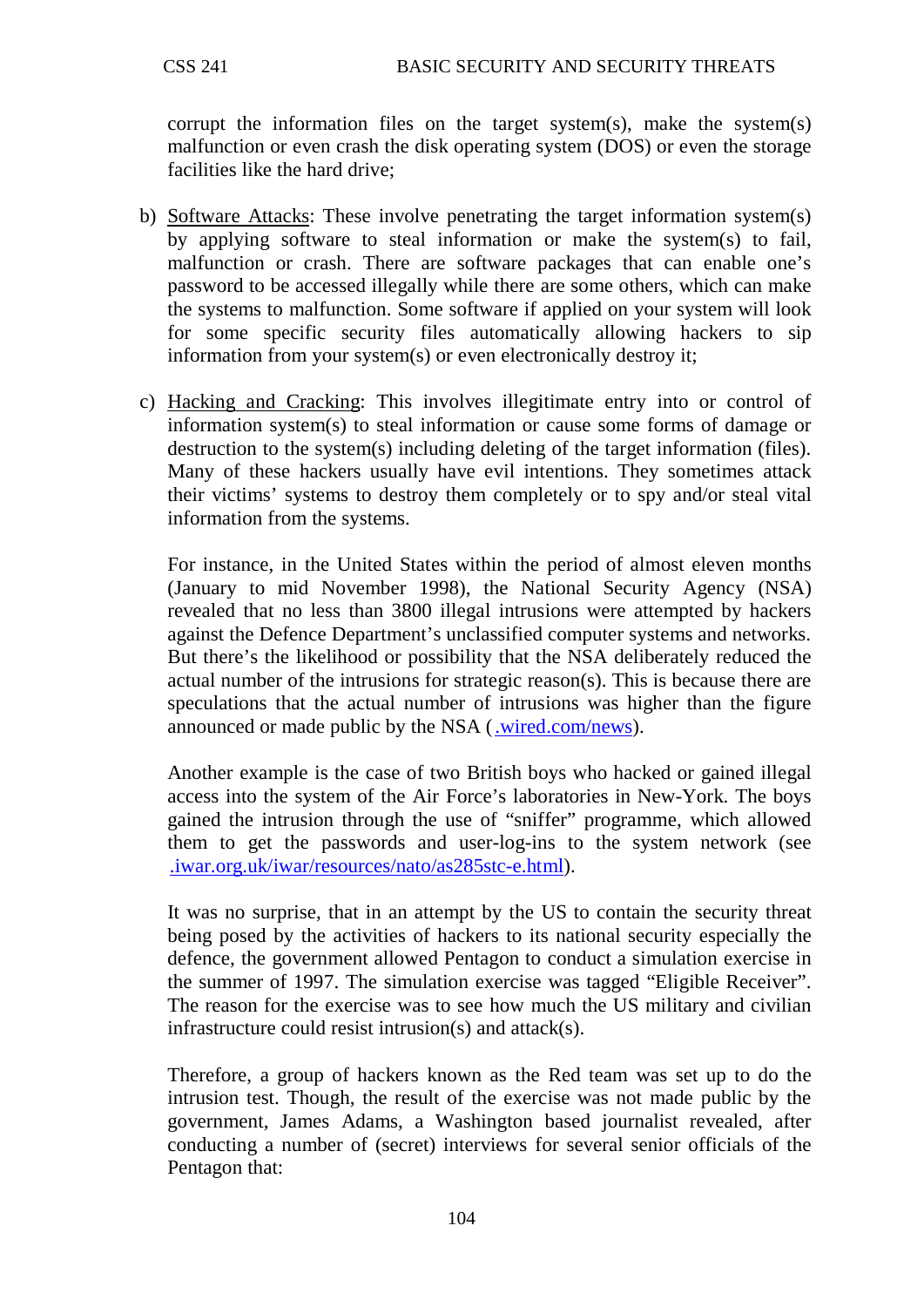*The [simulated] attacks focused on three main areas: the national information*  infrastructure, the military leadership and the political leadership. In each of *these three areas, the hackers found it exceptionally easy to penetrate apparently well-defended systems. Air traffic control systems were taken down, power grids made to fail, oil refineries stopped pumping - all initially apparent incidents. At the same time, in response to a hypothetical international crisis, the Defence department was moving to deploy forces overseas and the logistics network was swinging into action. It proved remarkably easy to disrupt that network by changing orders [Š] and interrupt[ing] the logistics flow [Š]. The hackers began to feed false news reports into the decision-making process so that the politicians faced a lack of public will about prosecuting a potential conflict and lacked detailed and accurate information [Š]* (quoted in Walker & Fidler, 1999).

There is no doubt that the danger posed by hacking to private and public security is enormous. In the United States, the Federal Bureau for Investigation (FBI) once reported saying that almost \$10 billion is lost in the US through the nefarious activities of the hackers (ibid). Such amount of money is far greater than the annual budgets of several countries in Africa and elsewhere; and

d) Physical Attacks: This usually involves the use of traditional techniques like physical destruction of information system through arson, bombing or hitting an object against the system with the intention of destroying it. According to North Atlantic Treaty Organization (NATO) Draft Report on information warfare and international security:

*The immediate energy release from the denoted nuclear device produces intense, rapidly varying electric and magnetic fields that can extend for considerable distances and severely affect all electronic equipment and electrical or radar even to the point of destroying equipment circuits, microprocessors, and other component. Therefore, a single, very high altitude nuclear blast….which may cause no physical damage to structures or people, could disable all non-hardened information systems* (see **Error! Hyperlink reference not valid.**).

Considering the foregoing, you may agree with me that a physical attack can be targeted against information system(s) through the use of several means particularly the electro-magnetic pulse (EMP), which can be produced by nuclear explosions.

#### **SELF ASSESSMENT EXERCISE**

Discuss types of information warfare

#### **4.0 CONCLUSION**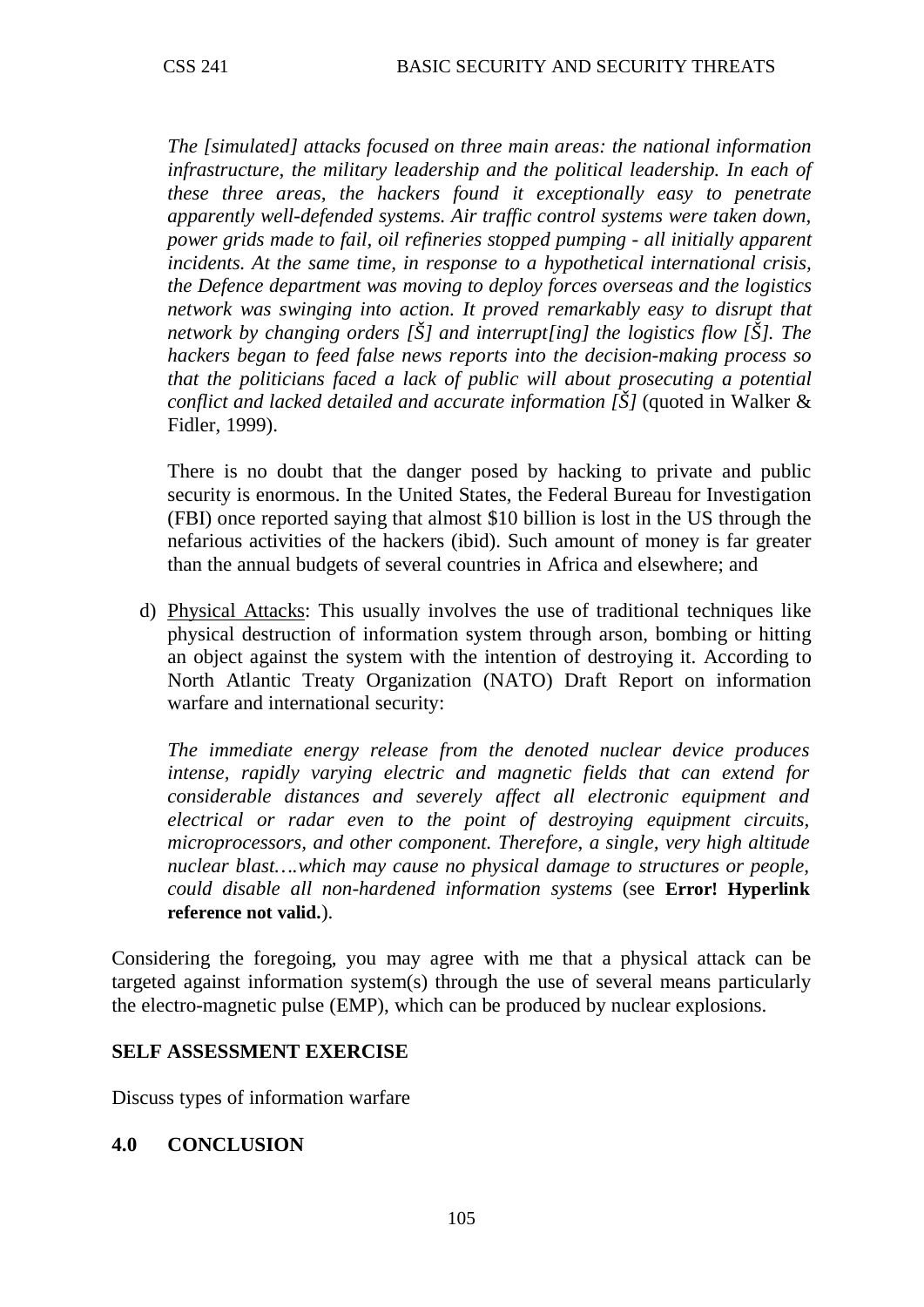There is rapid increase in people's and nations' reliance on computers. This is due to the great impact information has on human and capital development. The growing relevance of computers has also constituted a security risk to the world at large. There is no doubt that the emergent information revolution will have some great impact in conventional military engagement. It is no news that war planes are now being equipped with more precision gadgets that will make it possible to hit the targets with little or no civilian causalities. Information revolution has also made it possible to 'crash' a plane without shooting but through information manoeuvre.

### **5.0 SUMMARY**

In the unit, we have been able to define the term information warfare and explain how information warfare constitutes a security threat not only to nations but also individuals as well as corporate entities. We thereafter discussed some of the basic types of information warfare, which may include data attacks, software attacks, etc.

### **6.0 TUTORED MARKED ASSIGNMENT**

Define the meaning of information warfare and explain four types of information warfare.

### **7.0 REFERENCES AND FURTHER READING**

Adams, J.(1998). *The Next World War*. London: Hutchinson.

Libicki, M. (1995). *What is Information Warfare?* Washington, D.C.: Centre for Advanced Concepts and Technology/National Defence University.

Lyell, L. & Ibrügger, L. (1997). *Information Warfare and the Millennium Bomb*. General Report, NAA Science and Technology Committee [AP 237 STC (97) 7]. Also available on [://www.iwar.org.uk/iwar/resources/nato/as285stc-e.html-](http://www.iwar.org.uk/iwar/resources/nato/as285stc-e.html-%202) 2. Retrieved on 6 January, 2008.

Molander, R. C., Riddile, A. S. & Wilson, P. (1996). *Strategic Information Warfare: A New Face of War*. Santa Monica, California: RAND, MR-661-OSD.

Moliner, J. (Colonel) (1998). La Guerre de L'information Vue Par Un Operationnel Francais. *L'Armement*, No. 60, Decemeber 1997-January 1998. Translated on [.iwar.org.uk/iwar/resources/nato/as285stc-e.html.](http://www.iwar.org.uk/iwar/resources/nato/as285stc-e.html) Retrieved on 4 January, 2008.

Rathmell, A. (1998). Information Warfare and Sub-State Actors. *Information, Communication & Society*, Winter 1(4): 488-503.

Smith, George (1998), "An Electronic Pearl Harbour? Not Likely", *Issues in Science and Technology*, Fall.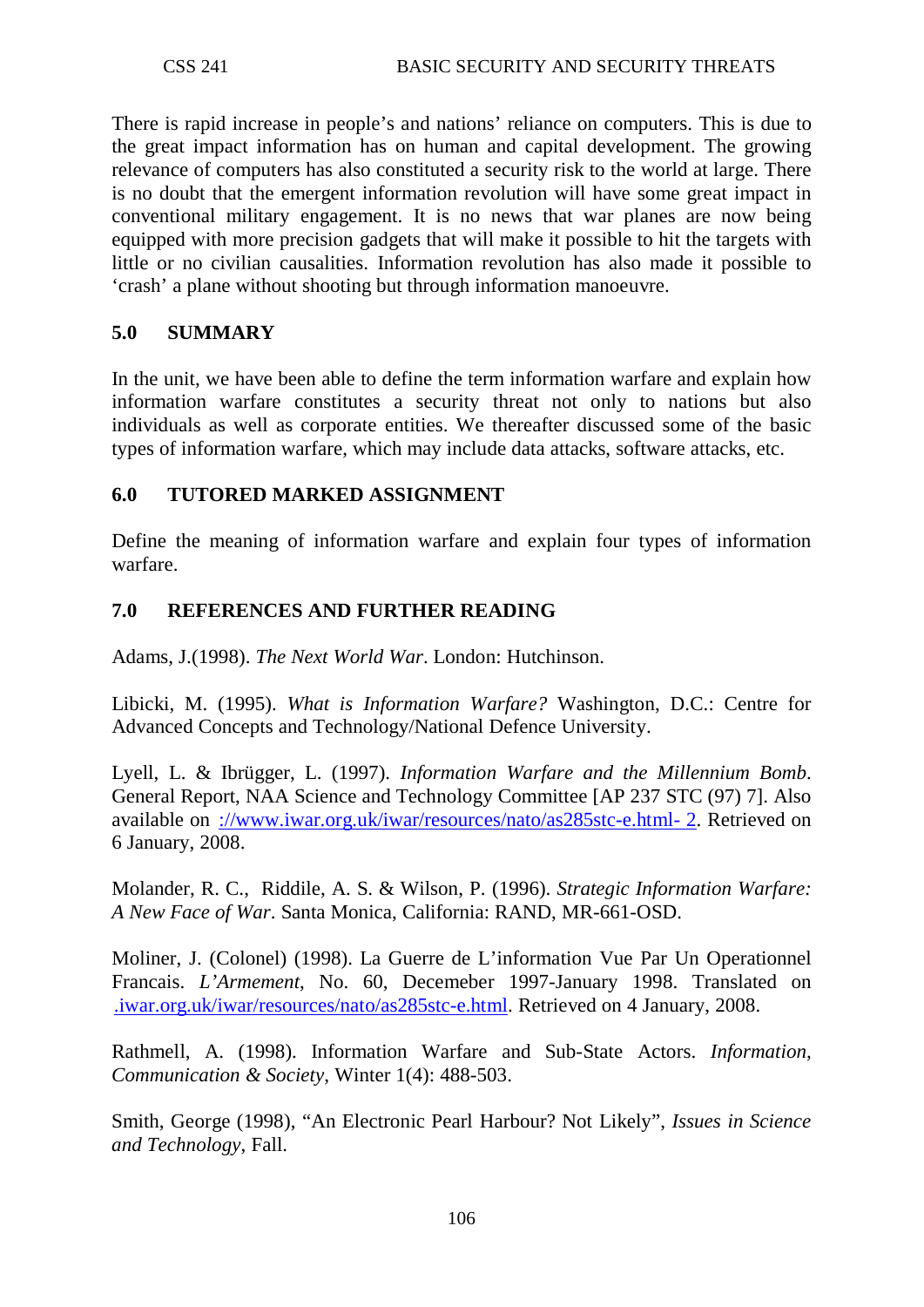Walker, Tony and Stephen Fidler (1999), "China studies Computer Warfare", *Financial Times*, 16 March.

[://www.abcnews.go.com/.](http://www.abcnews.go.com/) Retrieved on 20 January, 2008.

[://www.iwar.org.uk/iwar/resources/nato/as285stc-e.html-14.](http://www.iwar.org.uk/iwar/resources/nato/as285stc-e.html-14) Retrieved on 20 January, 2008

[.bu.edu/law/scitech/volume6/Robbat.htm#ftn1\)](http://www.bu.edu/law/scitech/volume6/Robbat.htm#ftn1). Retrieved on  $20<sup>th</sup>$  January, 2008.

[.infowar.com/resource/warfare.doc\)](http://www.infowar.com/resource/warfare.doc). Retrieved on 21<sup>st</sup> January, 2008.

[.iwar.org.uk/iwar/resources/nato/as285stc-e.html\)](http://www.iwar.org.uk/iwar/resources/nato/as285stc-e.html). Retrieved on 21 January, 2008.

://www.microsoft.com/technet/technetmag/issues/2007/12/Forensics/. Retrieved on 18 January, 2008.

[://www.mod.uk/policy/sdr/.](http://www.mod.uk/policy/sdr/) Retrieved on 28 January, 2008.

[.psycom.net/iwar.1.html.](http://www.psycom.net/iwar.1.html) Retrieved on 28 January, 2008.

[.wired.com/news.](http://www.wired.com/news) Retrieved on 28 January, 2008.

#### **UNIT 4**

### **ARMS PRODUCTION AND PROLIFERATION AS A POTENTIAL THREAT TO SECURITY**

#### **CONTENTS**

- 1.0 Introduction
- 2.0 Objectives
- 3.0 Main body
	- 3.1 Arms Proliferation and production
	- 3.2 Arms Distribution Patterns: A Threat to Security
- 4.0 Conclusion
- 5.0 Summary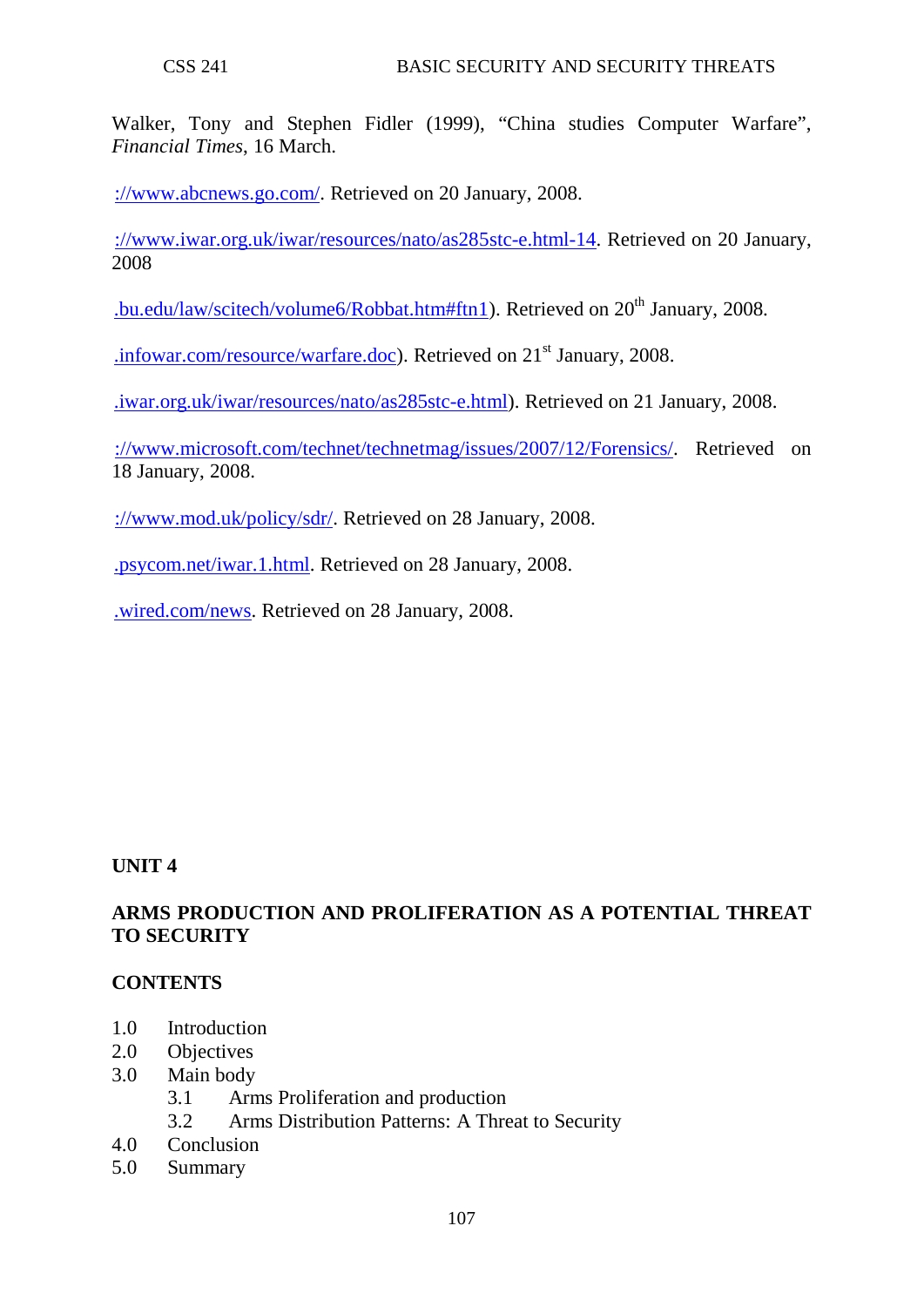- 6.0 Tutored Marked Assignment
- 7.0 References/Further Readings

### **1.0 INTRODUCTION**

The issue of arms production and proliferation has been a source of worry in recent time. There is no doubt that the two World Wars have created an atmosphere of tension by laying solid foundation for arms race and pervasive insecurity. The incident of World War II has had some destructive effects on mankind as well as the general ecosystem without any limit in geographical boundary. The world has been greeted with proliferation of a variety of assaulted weapons and agents of mass destruction, where mutual deterrence has taken the form of Mutual Assured Destruction (MAD). The war has marked a new phase in the history of human tragedy. In 1945, America infested two Japanese cities of Hiroshima and Nagasaki with pestilence through the use of atomic bombs, which killed tens of thousands of people and many became deformed. Today, after 64 years of the US bombardment of these two Japanese cities, the local people as well as the ecosystem still suffer the effects of devastating damage caused by those military actions. In this unit, we shall study how arms production and proliferation constitutes a great threat to national and international security.

### **2.0 OBJECTIVES**

At the end of this unit, you should be able to:

Explain the meaning of arms proliferation and production;

Discuss the origin of the current proliferation of weapons in the contemporary global system; and

Examine the threat constituted by arms distribution patterns to national and international security.

### **3.0 MAIN BODY**

### 3.1 **Arms Production and Proliferation**

Arms proliferation may be defined as the spread of small arms or weapons designed for use by individuals like pistols, assault rifles, sub-machine guns and light machine guns. It may also involve spreading of light weapons which can be deployed and used by a group of two or more people, and these include grenade launchers, portable antiaircraft and anti-tank guns, as well as recoilless riffles or even missile launchers and mortars (less than 100mm). It may also involve the spread of atomic bombs and other weapons of mass destruction, be it nuclear, biological or chemical, among the state and non state actors, particularly the criminal mass of people and rogue states (Treverton & Bennett 1997:1). However, except from the world powers, other state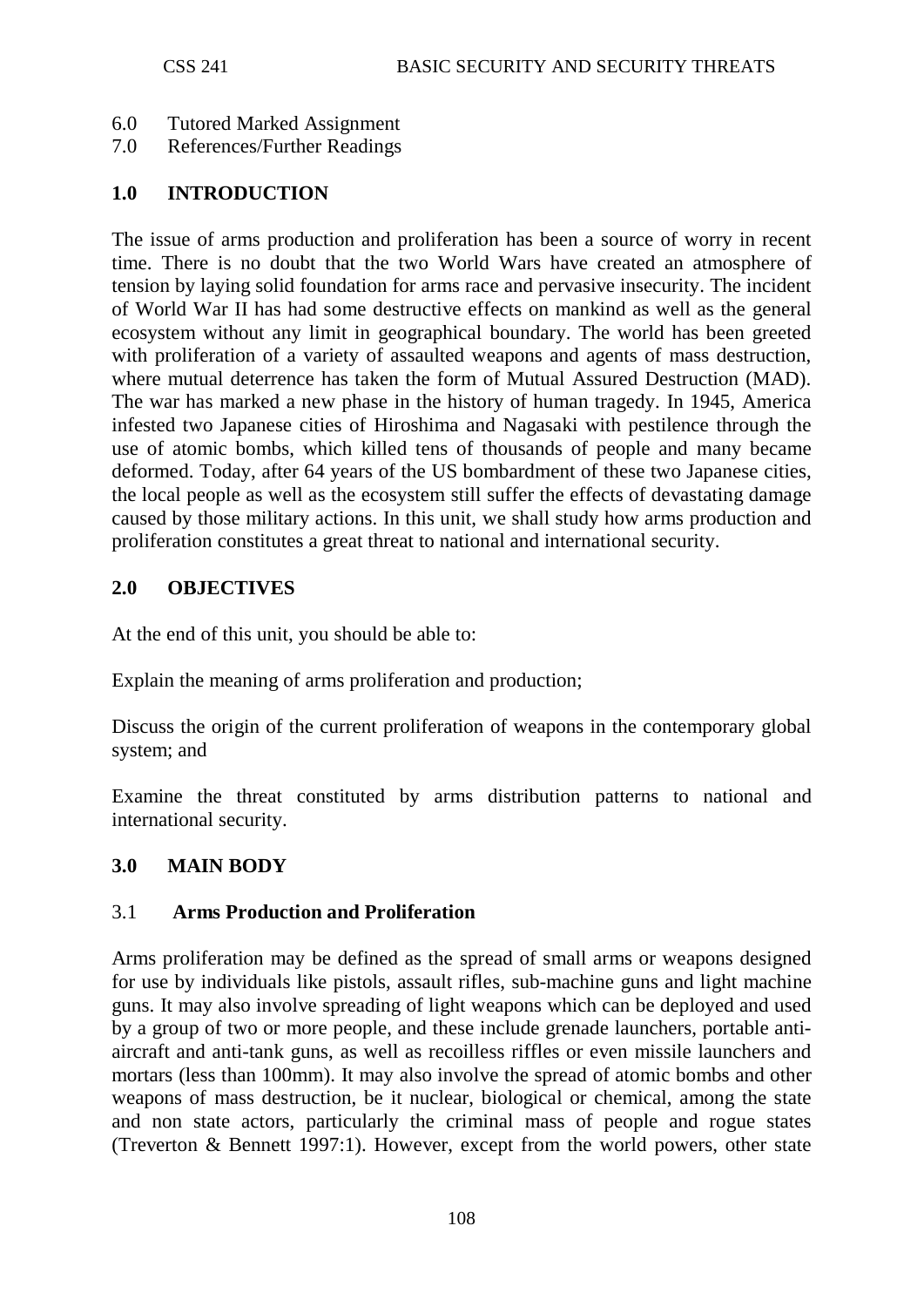and non-state actors are not allowed to produce or be in possession of weapons considered as weapons of mass destruction.

On the production of small arms, depending on its sophistication, it can be produced anywhere in the world. In Nigeria, there are many outlets thriving in the production and sales of '*aba*' guns in the eastern part of the country. Guns and petrol bombs are manufactured in virtually all parts of Nigeria. But these local arms are crude and not sophisticated like the ones coming from Europe, America and Asia. One cannot compare '*aba*' riffles with the AK-47 assault riffles.

It is worth-knowing that, despite the sophistication of these rifles, they are cheap, robust and durable as they are very easy to manufacture. They can even be easily assembled, transported and used by children. For instance, in Liberian war, childsoldiers used AK-47 riffles in the prosecution of the civil war. This has given the international community a great concern to formulating and implementing strategic policy actions to reduce the proliferation level of small arms and light weapons particularly among the world civilian population. Thus, these weapons have continued to kill or exterminate an average of 200,000 people on annual basis in the so called peaceful societies, while over 300,000 people are killed in conflict ridden societies, as millions of people suffer various degrees of injuries (DFID, 2003:2).

Historically, during the Potsdam Conference (July 24, 1945) Josef Stalin of the Old Soviet Union was informed by the US President Truman on the intention of his administration to attack Japan, unless it (Japan) surrendered, with a very destructive bomb that had been developed by the US. This bomb would have much devastating and catastrophic effects on human and material resources. That bomb was atomic bomb! Student, it is better, we discuss briefly the history of the atomic bomb, to aid your understanding of the subject matter. In 1939, Albert Einstein wrote a letter to the then American President, Mr. Roosevelt, informing the President of the need to carry out a project on the development of atomic bomb and its possibility. This letter gave birth to the American Manhattan Project in September 1942. But prior to that, a Soviet Scientist, Georgi N. Flerov wrote the Soviet State Defense Committee in June, 1942 on the need to produce a uranium bomb. This period marked the beginning of arms race in modern history. Thus, according to C.M. Roberts:

*On December 2, 1942, the first chain reaction was achieved at the University of Chicago. The comparable Soviet achievement came on December 24 1946. The Soviet Union did not produce sufficient plutonium for a nuclear bomb test until 1949, more than four years after the American test at Alamagordo, New Mexico* (Roberts, 1974: 6).

After the innovation of the US in the development of Atomic bomb, the government of Soviet Union reacted swiftly by calling on its scientists and engineers to defend their homeland by building atomic bomb in no time. The reaction of the USSR government was to check the US monopoly of Atomic weapon or military supremacy, particularly when there was already a Cold War existing between the West and East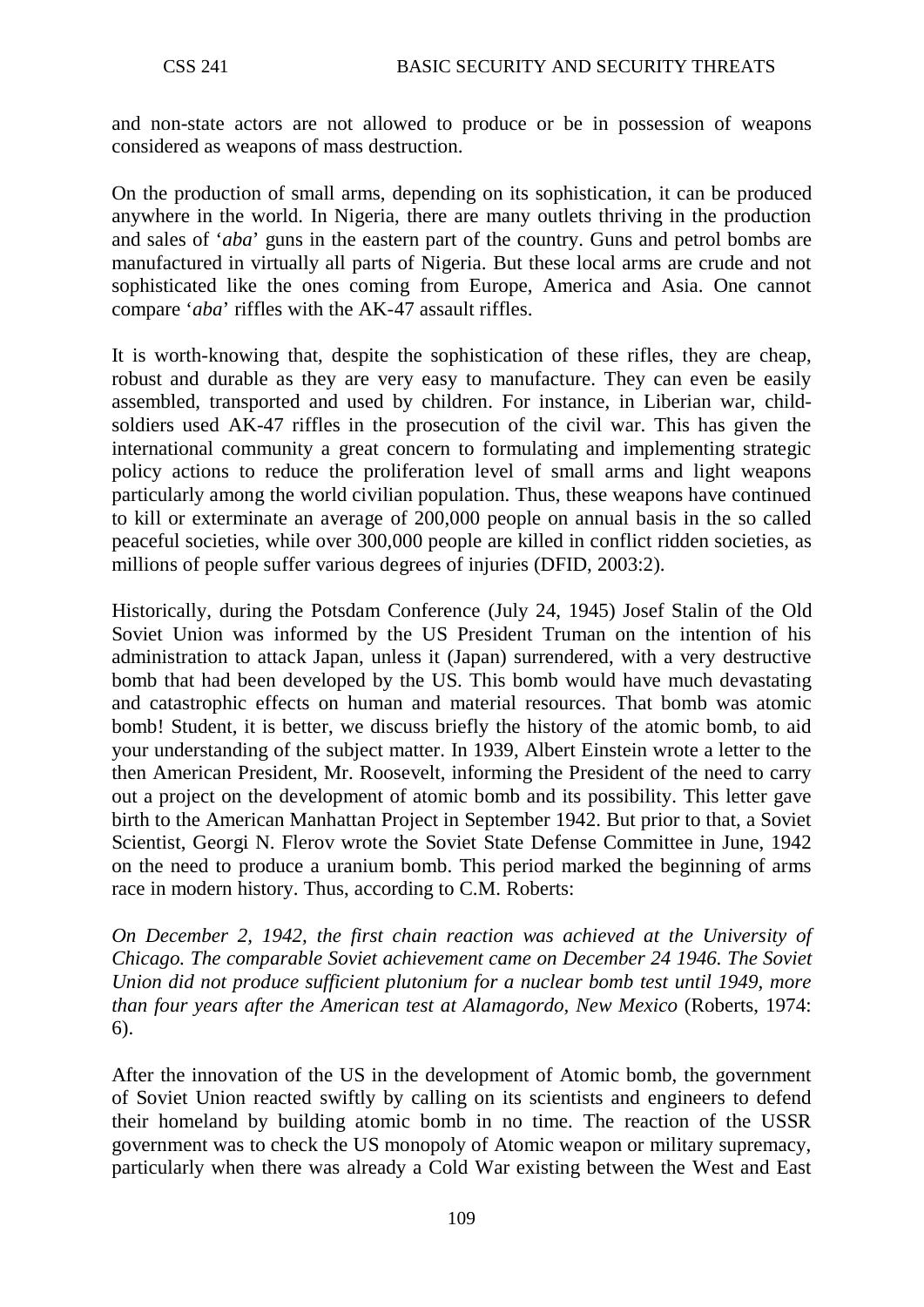divides. Again, after Soviet Union's invention of atomic bomb, a series of cautions were made between the US and USSR because of their equal power relations to mutual destruction.

Five months after the first Soviet nuclear test, the US President Truman announced the intention of America to develop hydrogen bomb, a quantum jump in explosive power with the aim of maintaining arms superiority. By November 1, 1952, the H-bomb (Hydrogen bomb) was experimentally achieved in the US after the August 12 Soviet invention. This period attracted affection for Missile Artistry by the then two super powers (the US and USSR). By 1955, the two super powers had achieved deliverable H-bomb capabilities, but were striving vigorously to achieve Inter-Continental Ballistic Missile (ICBM) capabilities. The US later launched its first nuclear powered submarine and development of huge B-52 bombers. On 26 of August, 1957, the Soviet government announced the first test of an ICBM (Inter Continental Ballistic Missile) and six weeks later, she also announced the "Sputnik project". Other ballistic missiles already developed were intermediate and medium range ballistic missiles (IRBMs and MRBMs).

The two super powers later developed (ABM) Anti Ballistic Missiles which the Soviet developed to provide limited defense against American Minuteman Missiles. The US developed ABM system before the Soviet Union. She (the US) first began with Nike-Zeus and then developed the then more advanced Nike X. Also in the 1960s, the US developed MRV (Multiple Warhead Re-Entry Vehicle), which carried a cluster of warheads for a buckshot effect. The US also considered in quick succession, the building on the Multiple Independently Guided Warhead Re-Entry Vehicle (MIRV). In Texas meeting, the US also considered the development of "poseidon", a new MIRV missile for Polaris submarines.

In order to further check the American supremacy in strategic military build-up, the Soviet built new ICBMs, particularly the massive SS-9s as well as many nuclear powered ballistic-missile submarines often known as Yankee Class (Y-Class), which could match American Polaris Submarines. The Soviet also developed surface-to-air missiles (SAM). China and some other countries have joined the world nuclear powers, and there is an ongoing debate on the development of nuclear energy by Iran, which most western nations believe that it would spell a bad omen to the majority of the world population, if the US-coined "member of Axis of Evil" was developed by Iran.

One of the reasons is that Iran may supply some of the terrorist organizations in the world some of these destructive weapons to carry out their rebellious and destructive operations against their target state and non-state actors. There is a ban on the development of some weapons which, may be categorized as weapons of mass destruction by the world body and United Nations but notwithstanding, some super powers enjoy the production of these weapons.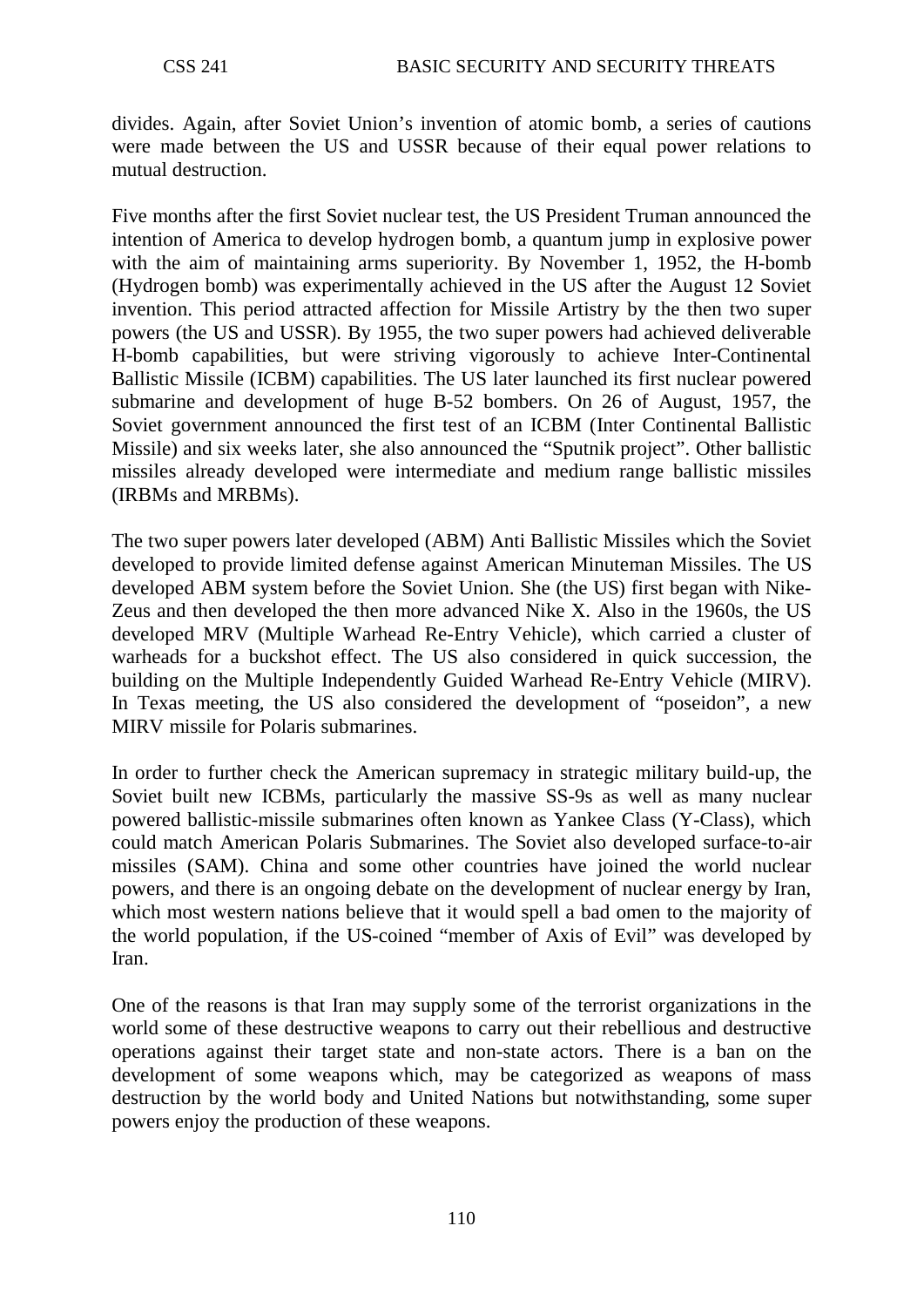Apart from these weapons of mass destruction like chemical and biological weapons among others, the world still looms with heightened insecurity and tension due to the proliferation of small arms and light weapons. Agents of destruction have increased world's incident of terrorism, crime, human abuse and bloody conflict, promoting the attitude of intolerance and enmity and behaviour of violent revenge in the context of elongation of violent conflict and disorder. The genesis of this problem could be traced to the cold war era, which attracted military industrial complex initiative with attendant turmoil on humanity and disarticulation of spirit of friendship. The growing production of arms and weapons has been undermining the capacity of the security sector to guarantee the safety of lives and property. This also instructs the submission made by the erstwhile Secretary General of the United Nations, Mr Kofi Annan, and according to him:

*Small arms proliferation is not merely a security issue; it is also an issue of human rights and of development* (see the UN Millennium Report, 2000: 52).

In the 1990s alone, the number of small arms and light weapons in circulation was more than 200 million but now the figure has drastically increased due to bloody conflicts, civil wars and terrorist activities that have pervaded the entire globe. The current estimate of arms in circulation stands at no less than 500 million. This view is corroborated by Worldwatch Institute, stressing that:

*More than 500 million military style hand-held weapons exist now- enough to arm every 12th human on earth - and millions more are produced each year, reports a new Worldwatch study released today. Violence fed by the uncontrolled spread of these weapons is further destabilizing societies already ravaged by war, poverty, and environmental degradation* (Worldwatch Institute, 1997).

There is a growing number of illegal arms and weapons circulated among civilians in Nigeria. The incidence of violent crime has reached a very destructive dimension such that every innocent civilian and security practitioners in the country live in perpetual fear due to lethality in the weapons being used by criminal gangs in recent time.

# 3.2 **Arms Distribution Pattern: A Threat to Security**

Proliferation of arms or weapons has really posed a great challenge to the maintenance of law and order in all countries as no country can boast to be 100% free of violent crimes. The adverse effect of this threat to national and international security has necessitated giving greater security priority by various governments, initiating unilateral, bilateral and multilateral approaches and policies to limit the production of weapons particularly those considered capable of causing mass destruction like gas bomb. The world government has embarked on integration of defense, development, foreign policy, legal instruments and multilateral trade arrangement to mitigate the threat of arms/weapons production and proliferation. The world has become aware of the implications that arms proliferation can have on the world population, particularly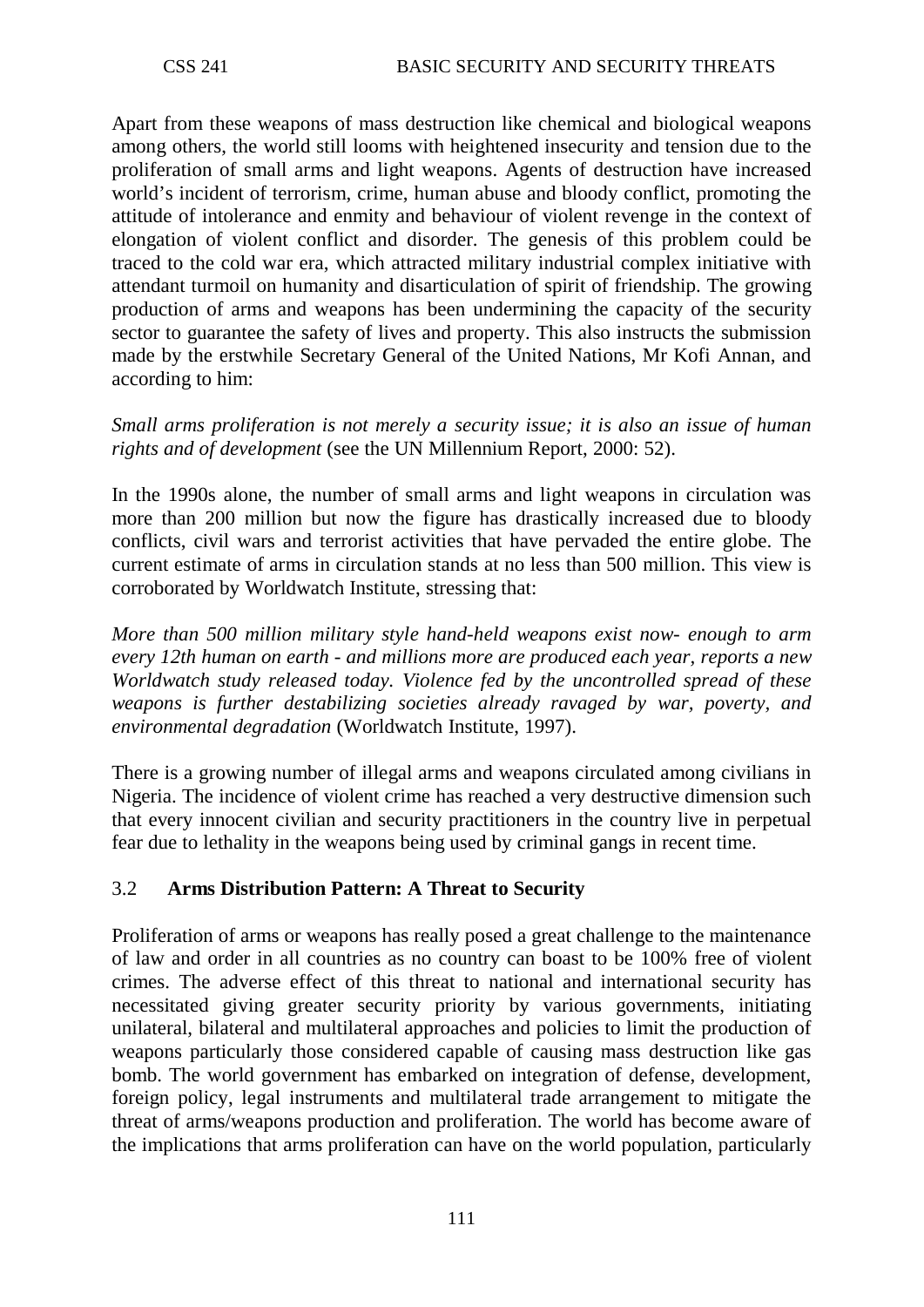those from post conflict societies and economically weak states like Nigeria. According to the Nairobi Declaration:

*The problem of the proliferation of illicit small arms and light weapons in the region has been exacerbated by internal political strife and extreme poverty… a comprehensive strategy to arrest and deal with the problem must include putting in place structures and processes to promote democracy, the observance of human right, the rule of law and good governance as well as economic recovery and growth* (The Nairobi Declaration, March 2000).

The proliferation of weapons has really affected the security and peace of the contemporary global system. An average of \$2.8 trillion is spent annually on security and defence, the bulk of which goes into production and procurement of arm facilities. If such amount of money is spent on the alleviation of poverty annually, I am very convinced that in five years, there would be no case of poverty anywhere in the world, even in the most remote part of the world, not even shown on the world map. Despite the debt regime being faced by most states in Africa, Africa's budget on defence is still very high. This patronage has even attracted more investors into the area of arms production, posing a danger to national and world security.

The large quantities of small arms and light weapons looted from the Army armoury in 1997, has resulted in the breakdown of law and order in Albania. But the UN intervention saved the nation from total political collapse. In 1998, the UNDP developed a community based programme in Gramsch, Albania where illegal arms were surrendered. The organization embarked on local development projects like road repairs, and telecommunication build-ups, which were labour intensive, affording the civilians, a great opportunity to be gainfully employed. The UNDP incentives made the demobilization process a success.

After the end of the civil war in El-Salvador, an average increase rate of 36% was recorded on annual basis in the country on homicide related incidents. This has given the police in the country a great concern considering the high risk involved in the combat of this menace and management of security. It is no surprise that, most foreign investors usually think twice before investing in the country because of the endemic insecurity existent. Mozambique is another country where there are over 10 million AK-47 assault riffles in circulation. An AK-47 riffles in Mozambique costs less than \$100. This has made management of security in Southern Africa a great task, as the incidence of violent crimes has astronomically been on the increase.

In West Africa, the civil wars in Sierra-Leone and Liberia have had some spilling effects on the neighbouring countries. Cote d'Ivoire, a once relatively peaceful country has joined the league of post cold-war civil strife countries in the sub region. The country is still trying to cope with insurgent attacks from the rebels, achieving a positive peace still remains off sight. The crime rate of banditry, arson, communal conflict, religious crisis and assassination has gone up in Nigeria since 1990s, when the war in Liberia became intense. Liberian civil war has contributed to proliferation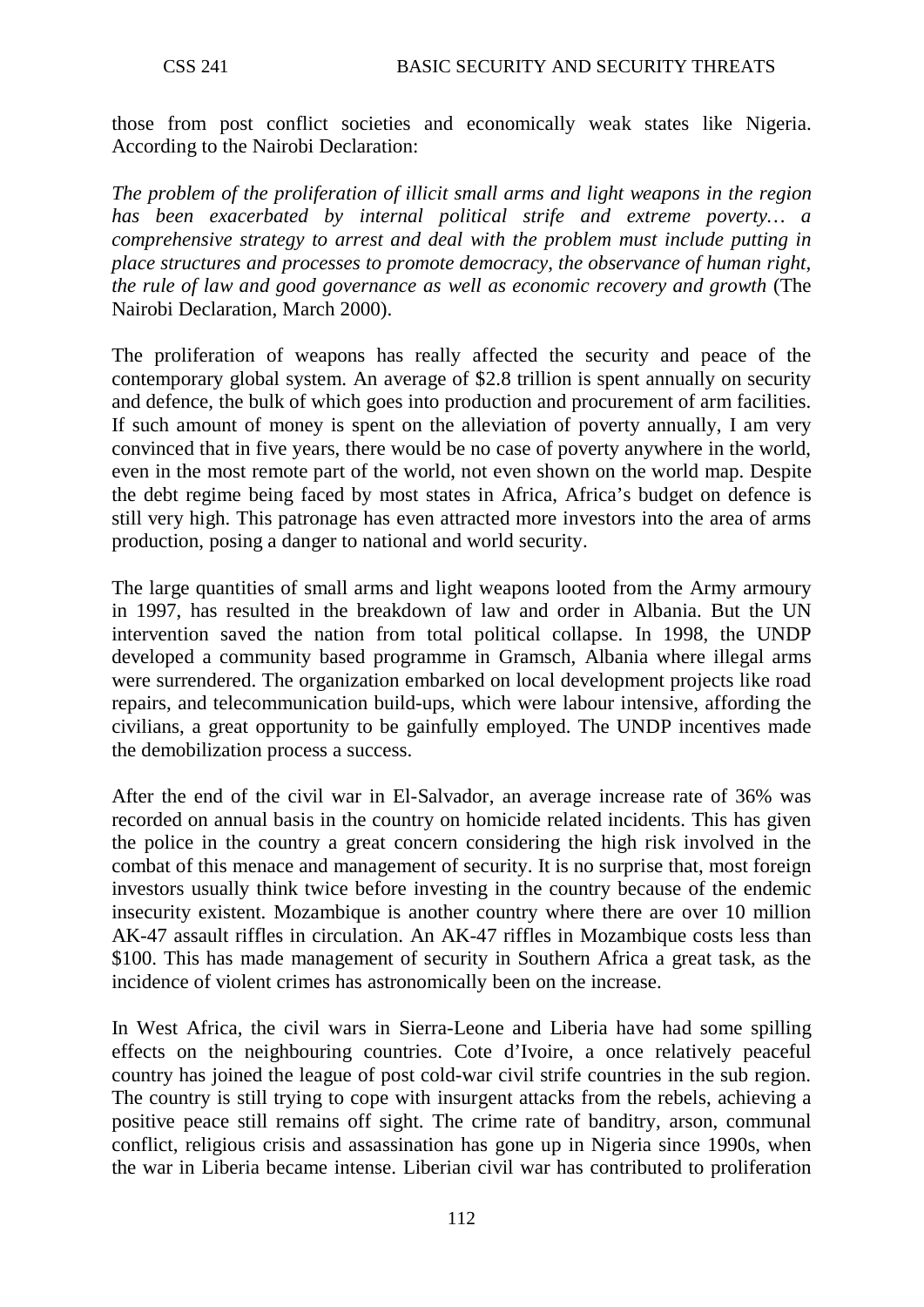of small arms and light weapons in the neighbouring countries including Nigeria (Bar, 2005).

However, the use of sophisticated and deadly weapons by criminals is experienced both locally and globally. For instance, insurgent bombing and shooting in the Niger Delta region of Nigeria and violent armed robbery attacks like *Idi-Ape* bank robbery incident in Ibadan where many innocent civilians and policemen were killed by the robbers, have shown the destructive nature of modern weapons used and their high capacity to undermine the security of any people or communities. On international front, the danger that proliferation of weapons pose to security of lives and property was displayed in several ugly events like the London bombing, the 'unbomber' incident in the US, Coke Prince operations in Columbia, bombings in Egypt, the Basque bombings in Spain; among others. Some of the terrorist organizations in the world have even adopted the use of chemical weapons like Anthrax against their target population. The United States of America experienced incident of anthrax attacks on some of its citizens, just after the Sept. 11, 2001 terrorist attack on the US.

The initial demobilization exercise supervised by ECOMOG that took place in Liberia failed because, there were still many arms in circulation among the civilians and another reason was that the Taylor ex-combatants were not demobilized, which created a room for suspicion, which later (among other reasons) resulted in another outbreak of armed conflict in that country. That development nevertheless thwarted the efforts to effectively reconstruct post conflict Liberia for lasting peace and security in Liberia until the end of Taylor's rulership.

Somalia is another case study where over-circulation of arms among the people has led to the collapse of political institutions in that country such that there is unstable government. The phenomenon of piracy resulting from the activities of several criminal gangs in that war-torn country has been a source of worry to the world at large. Many ships' owners and workers have fallen victim of the nefarious activities of the Somali pirates. Nigeria has its bitter tale from the criminal activities of these pirates as captioned by Afrik.Com as follows:

*Nigerian sailors captured by Somalian pirates have been released after ten months in captivity. A group of government delegates have been dispatched to Yemen to facilitate the return of the freed sailors. The pirates demanded a one million dollar ransom, but it is not clear if any ransom has been paid* (://en.afrik.com/article [15791.html\)](http://en.afrik.com/article%2015791.html)

There is no doubt that absence of government in true sense since 1991 resulting from the endless civil war that has been plaguing the country for almost for almost two decades has contributed to over-circulation of arms and weapons among the Somali population. There has been a great challenge on the government (with political power) to ensure security of lives and property. The country is experiencing humanitarian crisis and it remains one of the highest contributors of refugees on the continent of Africa. All efforts by African Union and other peace stakeholders have continued to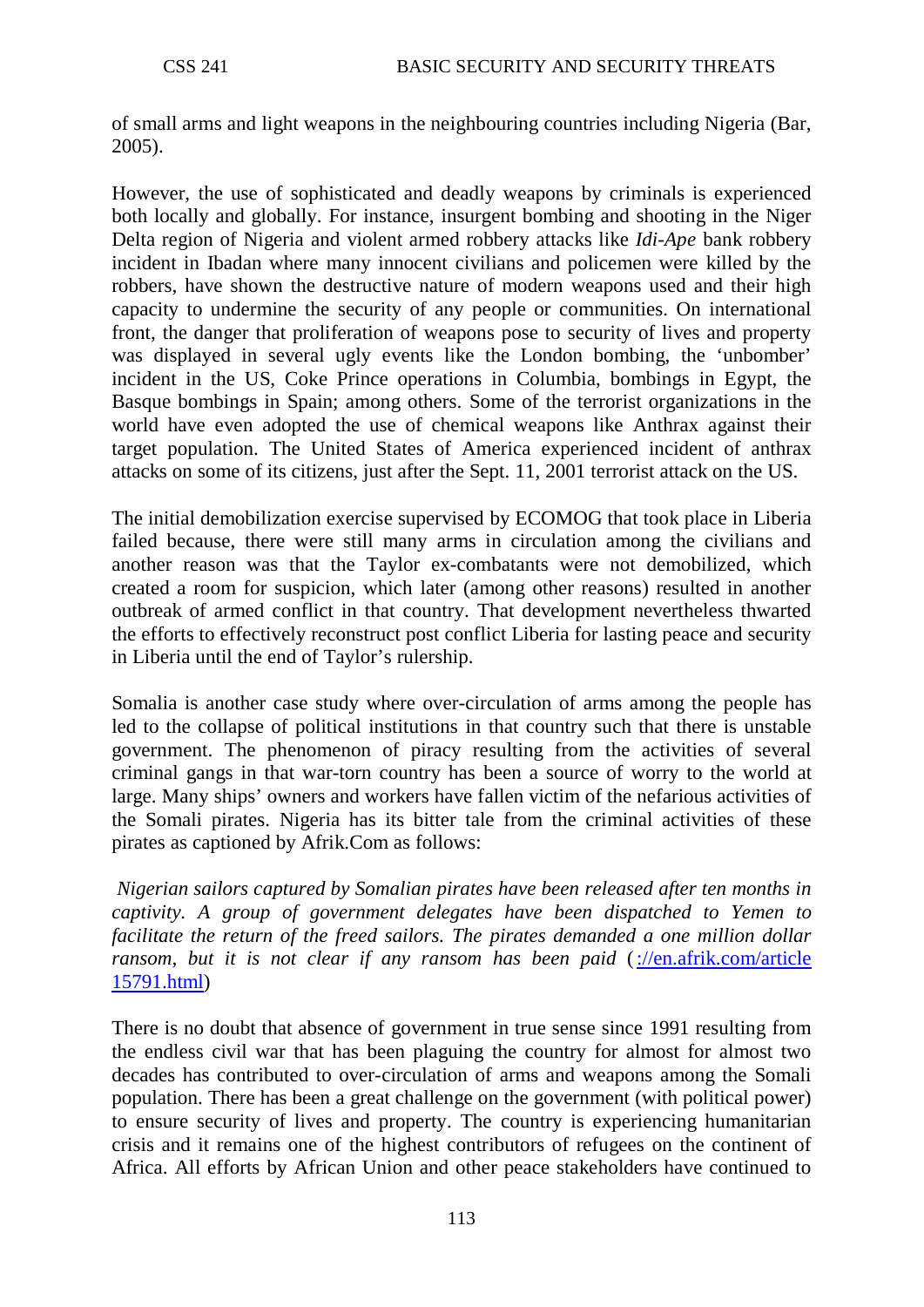be fruitless because of the presence of large number of arms and weapons among the people. It is only when effective disarmament and demobilization is attained that the security of lives and property can be guaranteed in that war-torn country.

By and large on the issue of distribution pattern, we can say that distribution pattern of arms proliferation can either be **vertical** or **horizontal**. Horizontal distribution pattern involves the distribution or access to arms by all state and non-state actors. Weapons that can be found at this level may include small arms and light weapons. On the other hand, vertical distribution pattern usually involves large weapons or weapons of mass destruction like nuclear weapons, which are limited in access and production. It is the world powers like the US, Russia, among others that can produce and access these weapons due to the very destructive impact that the use of such weapons can have on the world population and environment. Non-state actors and weak or less powerful states are also barred from producing or/and accessing it. But, the recent development is that some other states not officially in the league of nuclear powers have began to embark on building nuclear plants and there is high suspicion that these countries can either be careless or reckless in the handing of these deadly materials especially if terrorists find their way into possessing them.

## **SELF ASSESSMENT EXERCISE**

How do you describe the present state of small arms proliferation in your country?

### **4.0 CONCLUSION**

The devastating effects of arms proliferation are enormous and have necessitated the need to always call for global attention in the maintenance of security. Quite a number of research and policy plans have been developed to address the devastating effects of arms proliferation problem in the contemporary world system. Some instruments of disarmament have been developed and ratified by several nations of the world with the aim of promoting peace and security. There have persistent commitments by the UN Security Council, United Nations at large, regional and sub-regional organization, to always facilitate and maintain a series of Arms Limitation Treaties as a way of fostering world peace and security.

### **5.0 SUMMARY**

In this unit, we began our study by explaining the meaning of arms production and proliferation. We also traced the origin of the current proliferation of arms/weapons undermining national and international security to the World wars and 1945 emergence of the Cold War. We went further to examine distribution pattern of the proliferated arms/weapons in the global system and the attendant negative effects it has on the capacity of governments to maintain security in their various countries.

### **6.0 TUTORED MARKED ASSIGNMENT**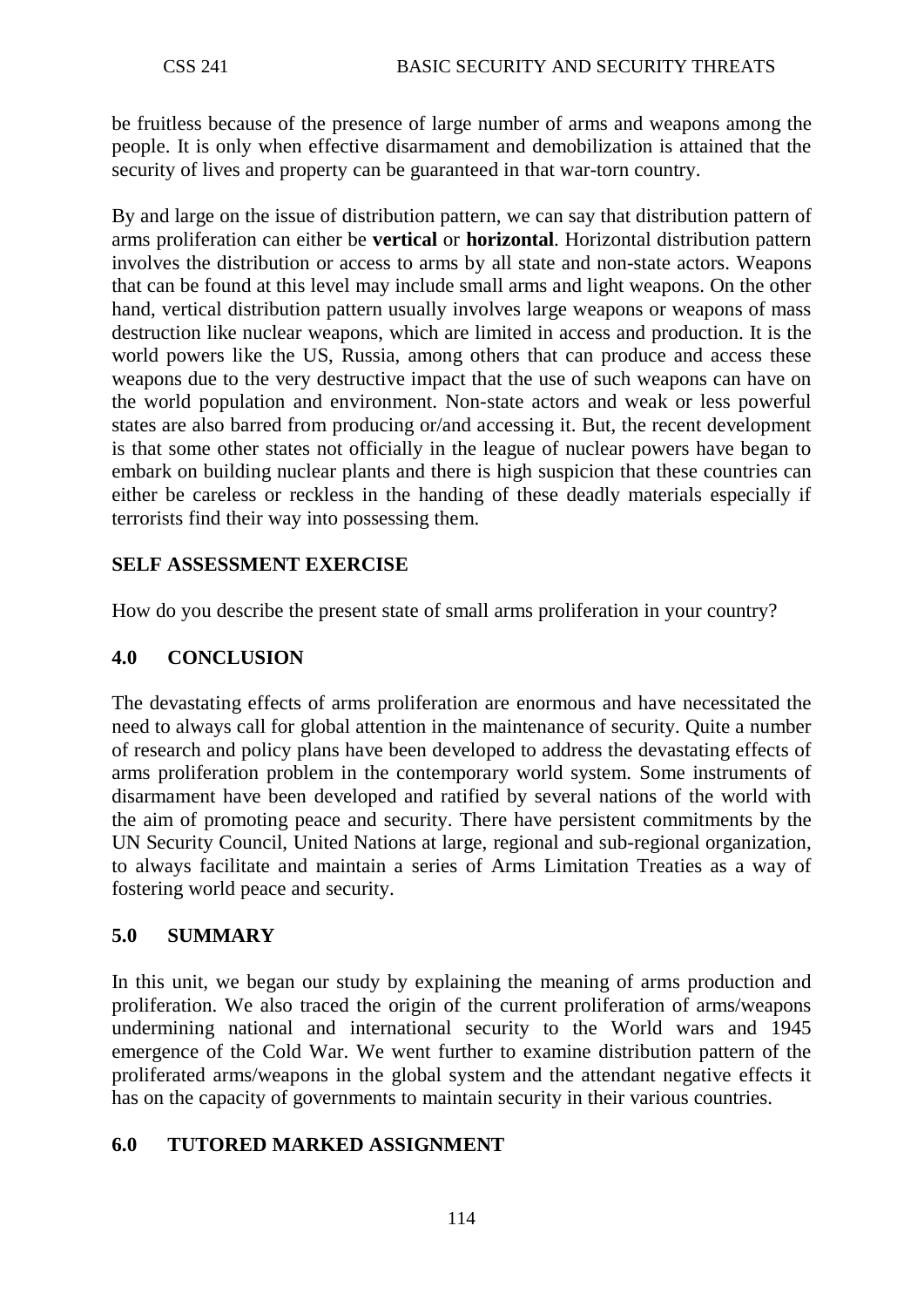- i) What is arms proliferation;
- ii) Briefly discuss the history of arms proliferation; and
- iii) Describe what you understand by arms distribution patterns.

### **7.0 REFERENCES/FURTHER READINGS**

Bar, M. S, (2005). West Africa: From a Security Complex to a Security Community. *African Security Review* 14 (2). Also available on [://www.iss.co.za/index.php](http://www.iss.co.za/index.php%20?link_id=3&slink_id=1936&link_type=12&slink_type=12&tmpl_id=3)  ?link id=3&slink id=1936&link type=12&slink type=12&tmpl id=3. Retrieved on 3 December, 2009.

Boutros–Ghali, B. (1992). *An Agenda for Peace*. New York: United Nations.

DFID (2003). *Small Arms and Light Weapons*. A UK Policy Briefing.

Green, W. & Punnett, D. (1963). *MacDonald World Air Power Guide*, Garden City, New York: Doubleday & Co.

Lieuwen, E. (1961). *Arms and Politics in Latin America*, New York: Praeger

Roberts, C. M. (1974). The Road to Moscow. In: Willrich, M & Rhinelander, J. B. (eds.). *SALT*: *The Moscow Agreements and Beyond*. New York; The Free Press.

Sutton, J. L. & Kemp, G. (1966). *Arms to Developing Countries: 1945-1965.* London: Institute of Strategic Studies.

The Nairobi Declaration on the Problem of the Proliferation of Illicit Small Arms and Light Weapons in the Great Lakes Region and the Horn of Africa, March 2000.

Treverton, G. F. & Bennett, B. W. (1997). *Integrating Counter-Proliferation in Defense Planning.* St. Monica: RAND. Issue Paper.

United Nations (2000). *We the Peoples: The Role of the United Nations in the 21st Century*. Millennium Report.

Worldwatch Institute (1997). *Small Arms Proliferation: The Next Disarmament Challenge*. 25 October. Also available on [://www.worldwatch.org/node/1615.](http://www.worldwatch.org/node/1615) Retrieved on 7 September, 2009.

[://en.afrik.com/article 15791.html.](http://en.afrik.com/article%2015791.html) Retrieved on 2 September 2009.

[.news.amnesty.org/index/ENGAMR360112005.](http://www.news.amnesty.org/index/ENGAMR360112005) Retrieved on 2 May 2007.

[.en.wikipedia.org/wiki/Small\\_arms\\_proliferation.](http://www.en.wikipedia.org/wiki/Small_arms_proliferation) Retrieved on 2 May 2007.

[.globalpolicy.org/security/smallarms/articles/2003/0630menace.htm.](http://www.globalpolicy.org/security/smallarms/articles/2003/0630menace.htm) Retrieved on 2 May 2007.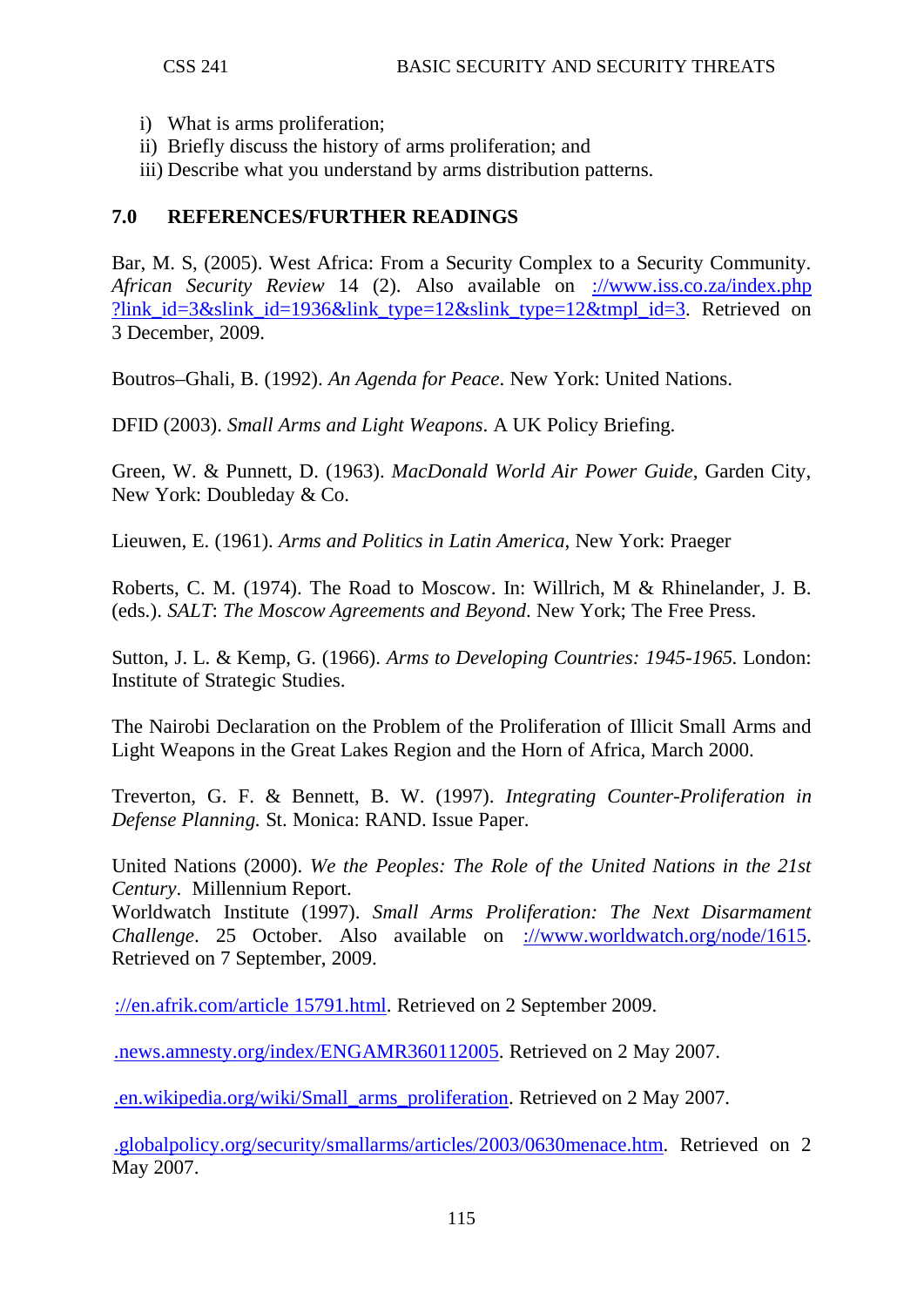[.prospect-magazine.co.uk/list.php?subject=151.](http://www.prospect-magazine.co.uk/list.php?subject=151) Retrieved on 2 May 2007. [.smallarmsnet.org/issues/themes/armsprol.htm.](http://www.smallarmsnet.org/issues/themes/armsprol.htm) Retrieved on 2 May 2007. [.thenation.com/directory/nuclear\\_arms\\_proliferation.](http://www.thenation.com/directory/nuclear_arms_proliferation) Retrieved on 2 May 2007.

[.worldwatch.org/node/1615.](http://www.worldwatch.org/node/1615) Retrieved on 2 September 2009.

**UNIT 5**

# **WAR AS A SECURITY THREAT**

### **CONTENTS**

- 1.0 Introduction
- 2.0 Objectives
- 3.0 Main Body
	- 3.1 Meaning of war
	- 3.2 Features of War<br>3.3 Categories of W.
	- Categories of Warfare
- 4.0 Conclusion
- 5.0 Summary
- 6.0 Tutored Marked Assignment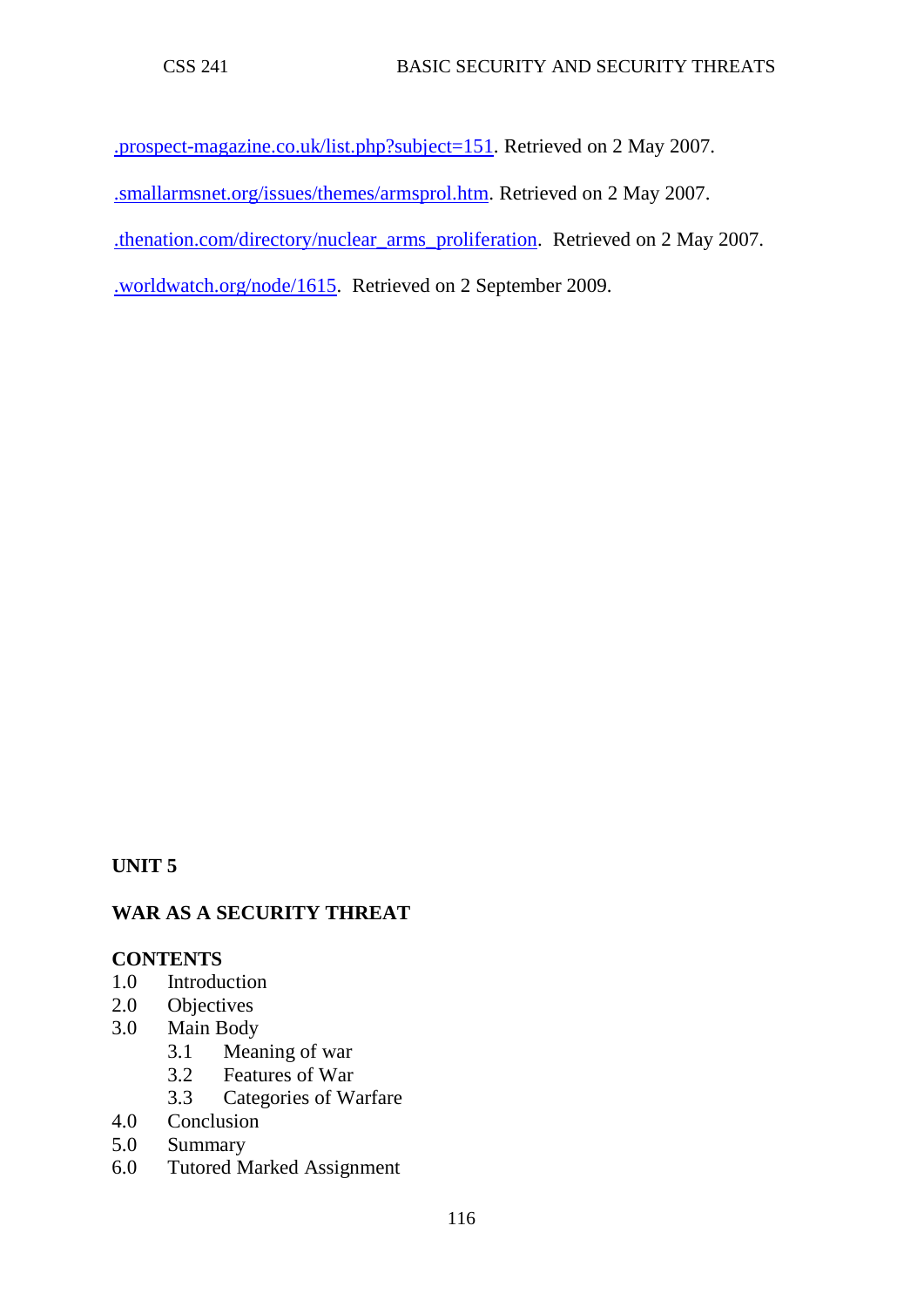#### 7.0 References / Further Reading

#### **1.0 INTRODUCTION**

Since the collapse of the Soviet Union, marking the end of the Cold War era, security discourse and practice has undergone a number of transformations. There has been a paradigm shift in the analysis of security issues in recent times. It is noticeable that new security threats have emerged, as non-state actors appear to pose greater security risk to national and international communities. The hopes of having a global system that will be devoid of war and violent crimes by many quarters, have been dashed considering the state of the world polity where perpetual insecurity has become the order of the day.

The very virulent nature of emerging security threats has been a source of worry to governments at all levels (from local to global). The growing loyalty of people towards sub-state entities and the pervasive attitude of ethnic nationalism and ethnocentrism have been undermining the potential of countries like Nigeria to effectively manage internal security, reducing the capacity of the government to achieve nation-building. The relevance of the security sector in the maintenance of law and order in Africa especially has been a subject of debate. The recent incident of *Boko Haram* crisis in northern Nigeria especially Borno and Bauch states where some anti-Western education Muslim fanatics engaged security agents in bloody battle, a situation that led to more than 1,000 deaths.

The unprofessional handling of the situation by the Nigeria Police raised a doubt about ability to manage crime and overall internal security of the country. If the excesses of the *Boko Haram* sect had not been checked by the law enforcement agents (especially the Army), the group may later have decided to engage Nigerian state in Jihad (holywar) as a way of challenging its secularity. In this unit, we shall be studying war as a threat to security. Owing to the danger that war poses not only to the people but also the environment, it is germane to put in place relevant security strategies and policy actions that can assist in mitigating the threat of war.

#### **2.0 OBJECTIVES**

At the end of this unit, you should be able to:

Define the term war;

Describe the features of war; and

Explain the categories of warfare.

### **3.0 MAIN BODY**

#### 3.1 **Definition of War**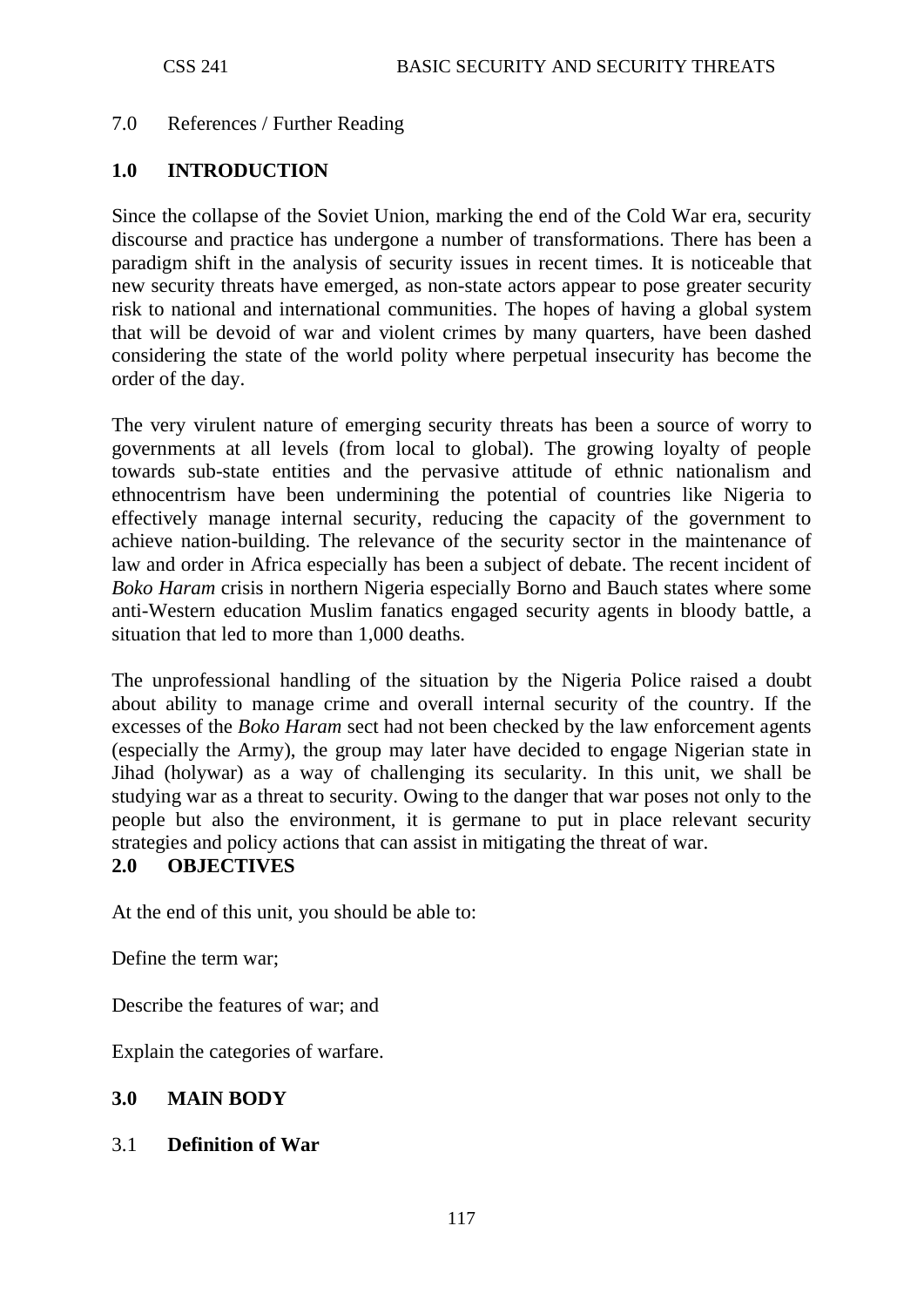The term war is often given some interpretative connotations 'whose meanings, rarely examined' (Smith, 1989:23). The conceptualisation of war has remained problematic in international relations. It has been greatly flexible and dynamic. War may be described as open armed conflict between nations or states or between parties in the same states, facilitated by force of arms for various purposes. Thus, there exist specific parameters to define the concept of war. According to Professor Tunde Adeniran, war involves:

*…….. common agreement, that is distinct from peace, and it is characterized by military activity, high social and political tension, and the breakdown of normal relations. War could result from a deliberate and carefully calculated decision… It could also be a choice among alternative courses of action and could be only course one is left it. It is a phenomenon which affects everybody and all nations, irrespective of ideologies, and irrespective of the level of economic and political development*  (Adeniran, 1982: 123).

War can also be defined as protracted state of violent, large-scale conflict involving two or more parties. War is aggression and counter-aggression whose chief property is large scale destruction both in human and material terms within the context of time and space. According to Carl Von Clausewitz, "It is of course well known that the only source of war is politics .....war is simply a continuation of political intercourse, with the addition of other means" (Clausewitz, 1982: 119).

War has remained a regular feature in human civilization. It often spices the relationship between parties, and in spite of its virulence and danger to continued existence of man, war has remained recalcitrant in human history. War spices every century, race, continent, nation, society and culture, which makes it pretty impossible to study human history without taking a look at the activities and actions of man, which have aroused a violent conflict behaviour as well as the role played by upsurge of the war situation in shaping the relationship among various state and non-state actors. Thus, considering the foregoing, one tends to agree with Clemenceau as quoted by Andreas Osiander (1994):

*From the most remote ages onward, the peoples have perpetually assailed one another for the satisfaction of their appetites and their egoistical interests [and their fears* (Osiander, 1994:265)

Nonetheless, wars vary in intensity. We have **high intensity warfare** and **low intensity warfare**. High intensity warfare is between two superpowers or powerful countries fighting for political goals. Low intensity warfare involves counterinsurgency, guerrilla warfare and specialized types of troops fighting revolutionaries.

### **SELF ASSESSMENT EXERCISE**

How do you describe the term war?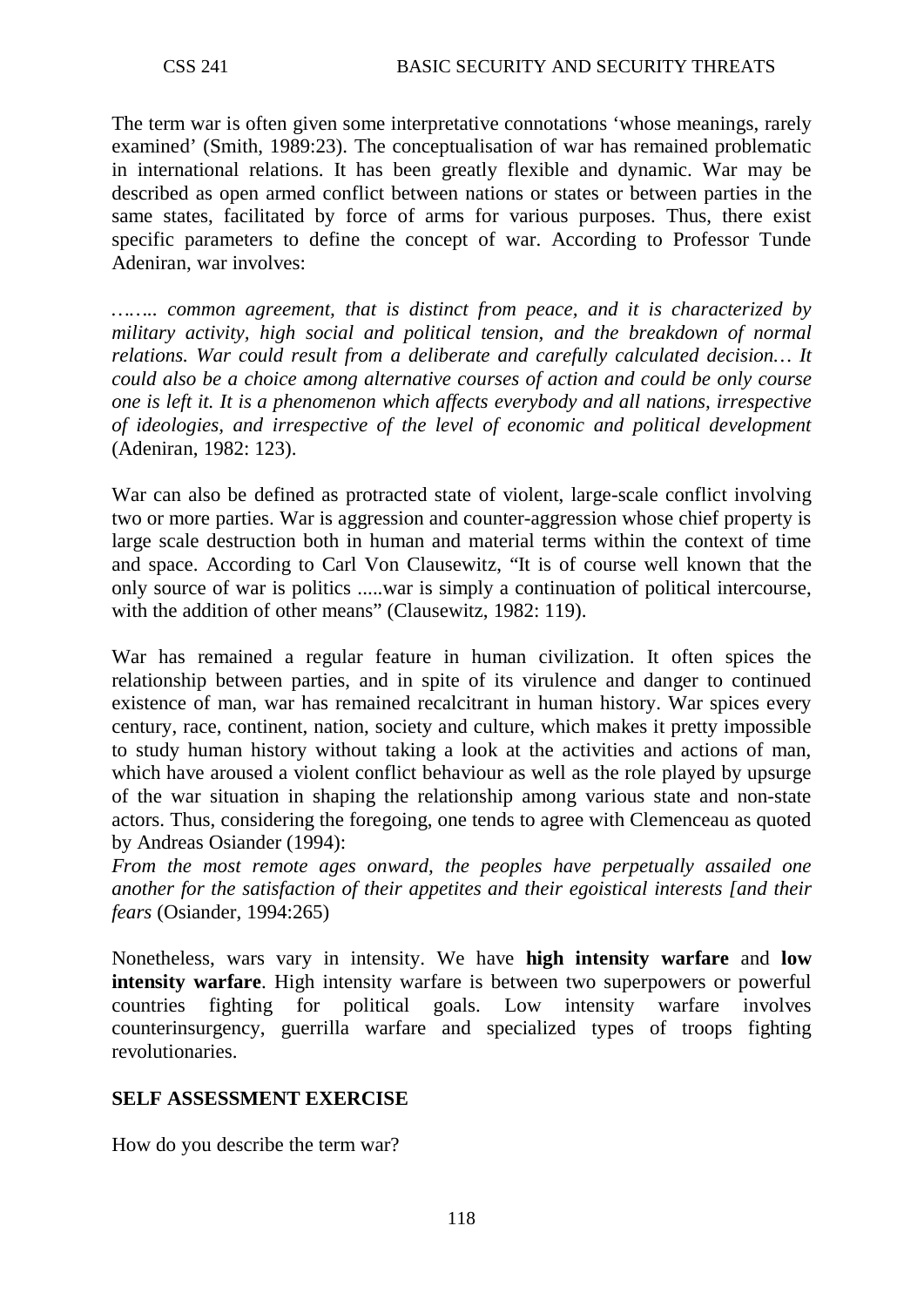### 3.2 **Features of War as a Security Threat**

The experiences of the  $20<sup>th</sup>$  century have shown that the century recorded more war with incomparable human casualty than previous centuries put together. According to Gray (1999), the century produced two world wars, a handful of international wars, cold war, anti-colonial insurgence, ethnic violence among others. The century also marked the beginning of sophisticated and lethal technology in weaponry and prosecution of war. The emergent war technology has presented the world as unsafe not only to man but also the general ecosystem. The underlying threat that war poses to security of lives and property of any people is very high, as captioned by Braden and Shelley:

*War has been as analogous to disease in its spread and effect. It has been likened to natural disasters in its impact on society's structures* (Braden & Shelley, 2000:69)

Similarly, the view of Braden & Shelley (2000) was further illuminated by Osisioma Nwolise who argued that:

*War destroys life, and property, principles and values, and wakes up beastly elements in man. War leads to environmental pollution and degradation. It kills human beings in their millions depending on the magnitude.....and forces people to leave their homes and become refugees in their country or outside. War diverts the developmental resources of a state to defence and war-making. It retards the rate of development of a people and a state, at least in the short-run. It spreads pestilence, destitution, hunger and starvation. It creates gross insecurity and traumatises people* (Nwolise, 2004: 8).

Clausewitz in his axiom argues that the relationship between means and objectives of war involves a situation where the latter remains paramount throughout the war. Clausewitz also describes the war environment in his 'climate of war' as having four features, which include **danger**, **exertion**, **uncertainty** and **chance**, concluding that war is both deadly and a gamble. To stimulate our better understanding of the subject matter, it is quite imperative to examine the above mentioned features of war as presented by Clausewitz.

#### Danger of War

On danger of war, no one will disprove the damaging and destructive implication of war not only on human beings and material resources but also on the entire ecosystem. The tendency for mutual destruction is high. The danger of war is not limited to the combatants but also extends its virulence and social venom to parties not directly involved in the conflict or not involved at all.

A good example was the Sierra Leone Civil War, which began in 1991 where several thousands of innocent civilians lost their lives as more than 2 million people (well over one-third of the population) were displaced. Neighbouring countries became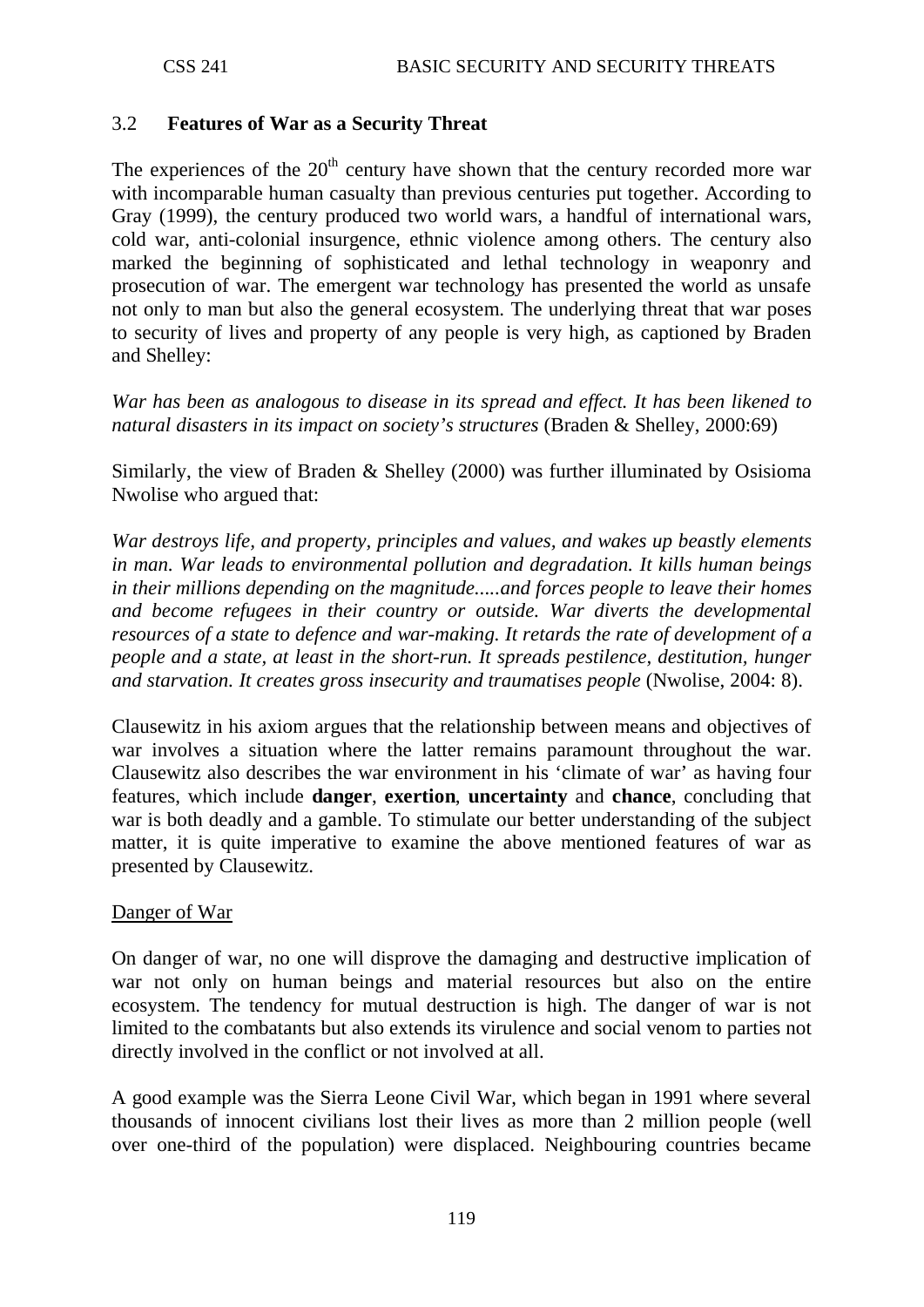hosts to a significant number of these displaced persons as refugees while trying to escape the civil war.

The civil war was initiated by the Revolutionary United Front (RUF) led by Foday Sankoh. The rebel group (RUF) launched its first bloody campaign into eastern Kailahun of Sierra Leone from Liberia on March 23, 1991. In less than five months, the crisis had generated about 107,000 refugees who fled the conflict into Guinea (Adebajo, 2002:90). Foday Sankoh was the head of the military wing of the RUF that included in its ranks Burkinabes and members of the National Patriotic Front of Liberia (NPFL) under the tutelage of Mr. Charles Taylor.

The civil war in Sierra Leone featured conscription of Children by the RUF rebel group in the recruitment of its army, sexual slavery, murder of non-combatants among other war crimes. Nevertheless, such acts were tantamount to the contravening various international conventions and protocols guiding the conduct of war.

However, it is not surprising that the chief co-conspirator in such shameful and dastardly act, Charles Taylor is now facing trial at the Hague over alleged war crime offence, and if he is found guilty he may spend the rest of his life in prison. It is important to note that not all the leaders of the RUF particularly the intellectuals among them supported the rebel strategy adopted by Sankoh. Many of them berated and condemned forced recruitment of children although a lot of these disentting voices were brutally murdered by Foday Sankoh. The war led to the collapse of all state structures with attendant socio-political disorder and structural cataclysm.

A numbers of scholars have blamed the upsurge of the crisis basically on the irrational desire of the political gladiators to exclusively enjoy the control of Sierra Leone's diamond industry (Hirsch, 2000: 15). The endemic poverty, which reigned supreme among the mass public also contributed. Thus, the majority of people were subjected to marginal survival as chronic penury remained second nature.

The 1999 Lomé Agreement failed to restore any peace in the country due to the strategic advantage it gave the RUF rebels as Foday Sankoh was put in charge of the mineral resources of the country, meaning that the diamond trade was largely under the control of the rebels. The attempt made by the United Nations (UN) to reduce the rebels' control of the diamond fields was greeted with resurgence of the civil war. The situation of insecurity became deepened. The RUF resorted to carrying out an offensive campaign against the UN troops. It took the intervention of the British troops to save the country from persistent bestiality in the hands of the rebels. The British military intervention in that war-torn country is commendable owing to the success it recorded in the restoration of peace and security in Sierra Leone.

The rebel leader was captured and the British left a training team to rebuild the armed forces of Sierra Leone as effective institution for sustainable post conflict state security. British actions were instrumental to eventual American intervention in Liberian war. It is a fact that the termination of armed hostility in Liberia has really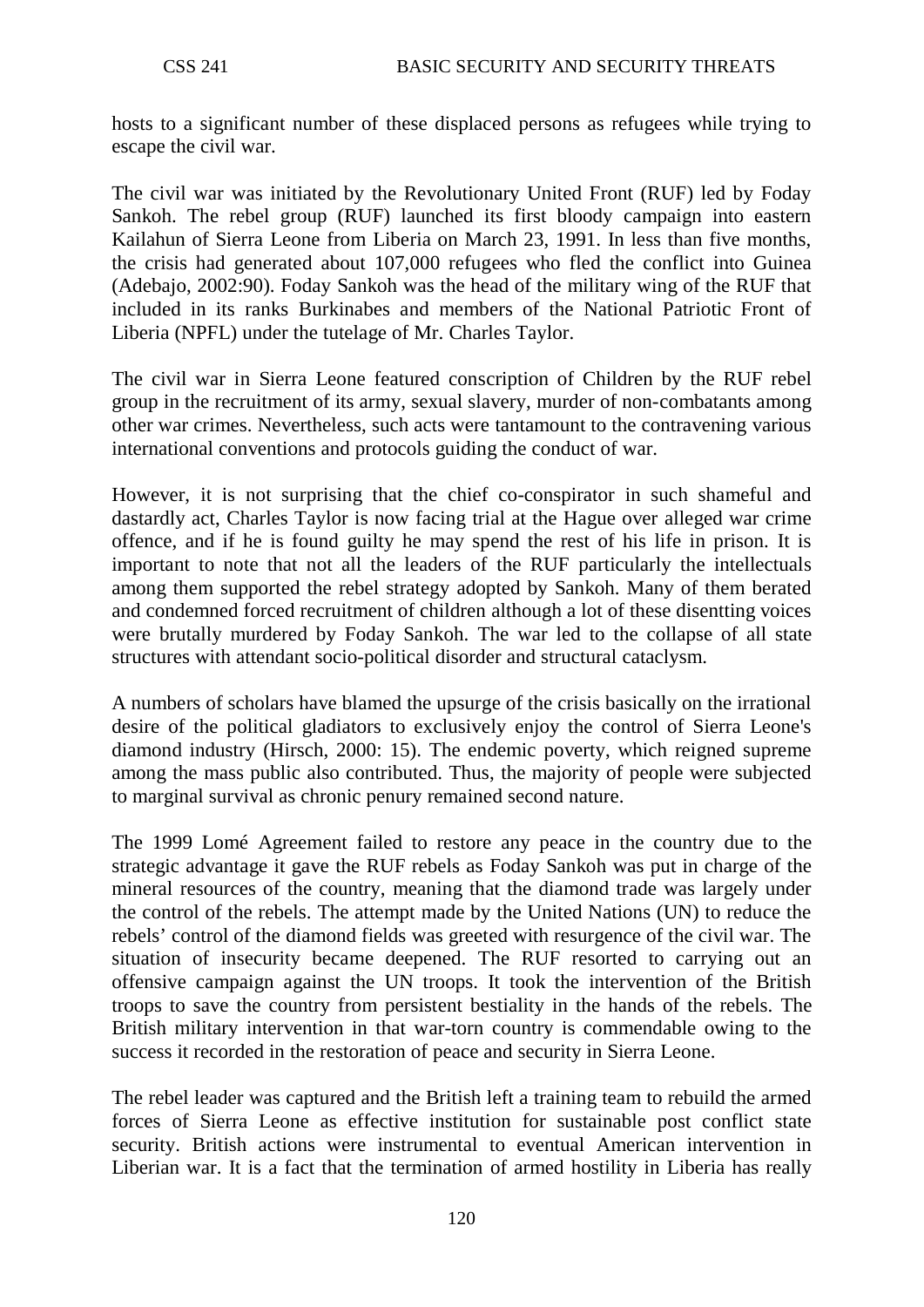helped in providing stability on Sierra Leone's borders and restoring normal market forces to the diamond trade.

The danger of war in West Africa could be observed in the volume of refugee generation in the region, which has increased trans-border crime, armed robbery and wide circulation of small arms and light weapons among the civilian population making the prevailing atmosphere of peace a fragile one. The number of small arms in Nigeria has increased tremendously since the outbreak of war in Liberia in the early 1990s.

The inherent danger in the outbreak of war in any country is instructive to the activities of the neighbouring countries in making sure that peace is restored in the warring state because of the potentials of such war, in spreading to the neighbouring countries. Great Lake region is a good example where war has become an infectious disease plaguing the countries in the region, which makes the region the highest generator of refugee flow on the African continent. The region has had the lion share in the flows of refugees in Africa. The countries that we find in this region include Burundi, the Democratic Republic of Congo (DR Congo), Kenya, Tanzania, Rwanda and Uganda. All these countries at one time or the other have contributed to the production of refugees in the region except Tanzania (see Afolayan, 2003; Evans, 1998; UNHCR, 1991).

#### Exertion

Exertion is the act of putting some power or faculty into vigorous action. War saps energy as it involves both mental and physical strength. Soldiers are disciplined and drilled for the task they will face in the theatre of war. It is no question that anybody recruited into the military must be physically fit and be emotionally stable. War is not a joke, it is serious business!

There are some light weapons that an average man cannot carry. Not every adult can withstand operating an AK-47 riffle because of the pressure it exerts. Apart from the physical strength that is required in any anticipated successful military campaign, the troops or belligerents must also have an advantage in the area of tactical support capabilities, which puts the mental ability at work.

Also, war consumes a lot of socio-economic resources. In Iraq war, the US and its allies must have spent nothing less than \$30 trillion apart from human casualty being recorded almost weekly, if not daily, on the side of their (the US and its allies) troops. The war has really sapped the economy of the US to the extent that the country is said to be on the verge of economic recess.

### Uncertainty

The power relation between the armed gladiators is viewed to often determine the outcome of a violent hostility. In a case whereby there is assymetric relation in the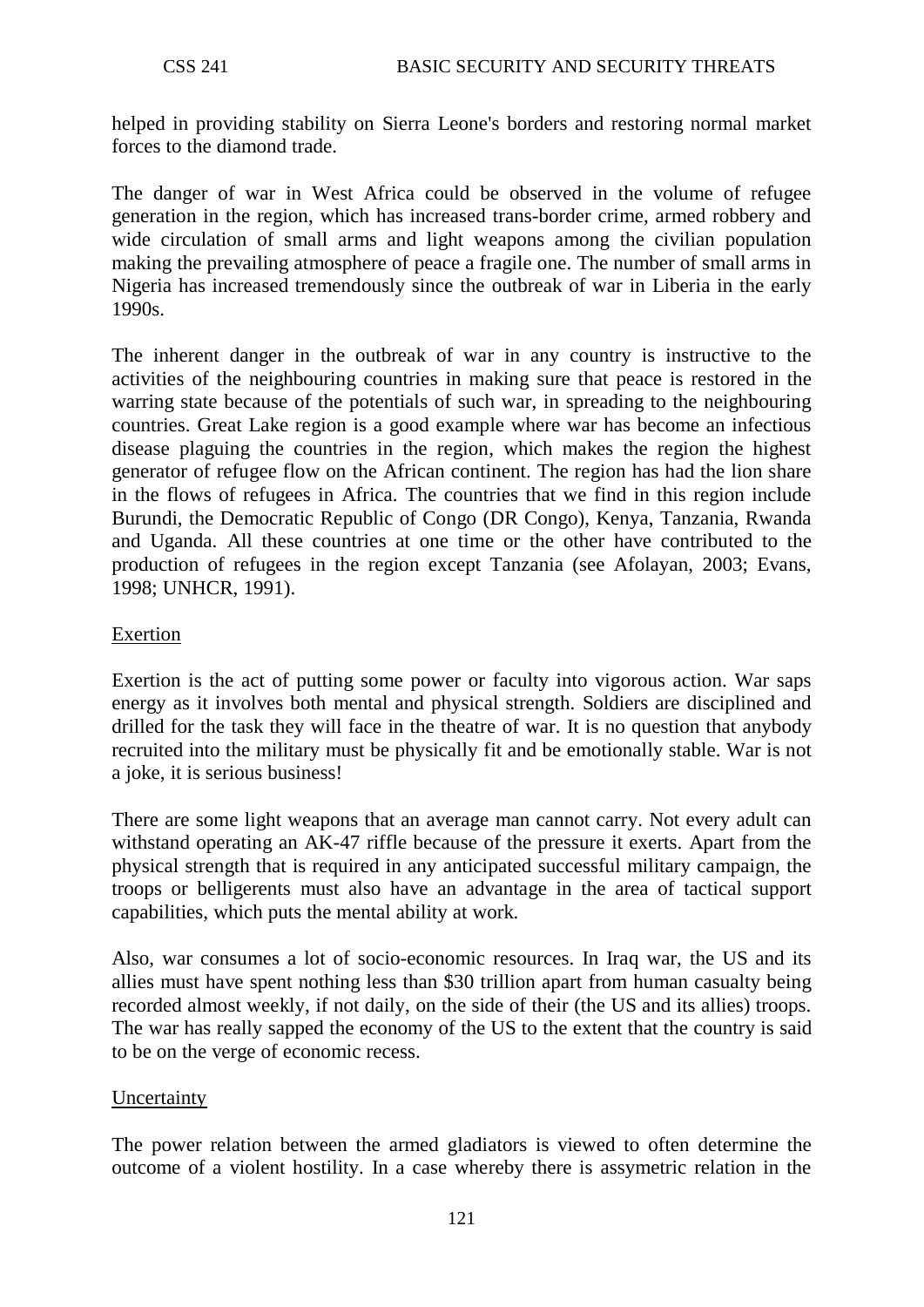power equilibrium of the disputing parties, on average person will believe that the outcome of such conflict will always be in favour of the stronger party. It is often believed that in a situation of armed conflict between a great and weak nation, considering the military capability, mobility, and strategic superiority enjoyed by the former over the latter, the former (great power) would be the victor.

Carl Von Clausewitz disagreed with the above notion, arguing that war is not only risky business but is also coloured by uncertainty. The fiasco suffered by the US in the Vietnam war as well as the failure of the US and its allies to conclude the war in Iraq have given credence to the argument articulated by Clausewitz.

Despite the asymmetric power relation between Iraq and the US led allied forces, the war in Iraq has remained more prolonged than expected. This explains why a number of scholars in the fields of politics and conflict studies fondly say that the US and its allies have only succeeded in winning the war but not the battle. This is because the war has moved from conventional to unconventional violence. The number of the US troops being injured or killed on weekly bases by the local militants through guerrilla war strategy is considerably high.

Another example of uncertainty in the outcome of war is the Sino-Japanese War. The Sino-Japanese war was the first major international war involving China after 1860. The war was between China and Japan. The relationship between the duo had never been cordial even before the outbreak of the war. The cause of their armed hostility was the control of Korea. Korea had been a tributary of China for a long time. China was displeased with the bilateral diplomacy entered into between the Seoul government and Japan, an age-long rival.

The bilateral diplomacy became further cemented in the following years. Then emerged a clash of influence between China and Japan, when the former wanted to continue maintaining its traditional influence in Korea, the government of the latter was all out to consolidate the diplomatic relation between her and the Seoul government.

The gladiatorial posture was maintained by the duo of China and Japan until the emergence of full blown war between them in 1894. The war lasted for one year. Due to the size of the Chinese army and its naval superiority in the region, one would have thought that China would win the war convincingly but to the surprise of the entire world, Japan won the war. By 1895 a treaty was entered into the Treaty of Shimonoseki which held that:

*China had to recognize the independence of Korea and had to cede to Japan the Island of Formosa, Pescadores Islands, and the Liaotung Peninsula* (Strayer *et al.*, 1961: 318).

The world experience has shown that uncertainty is not limited to the outcome of war but it also curries every aspect of war policy. A good example is the Fashoda Crisis.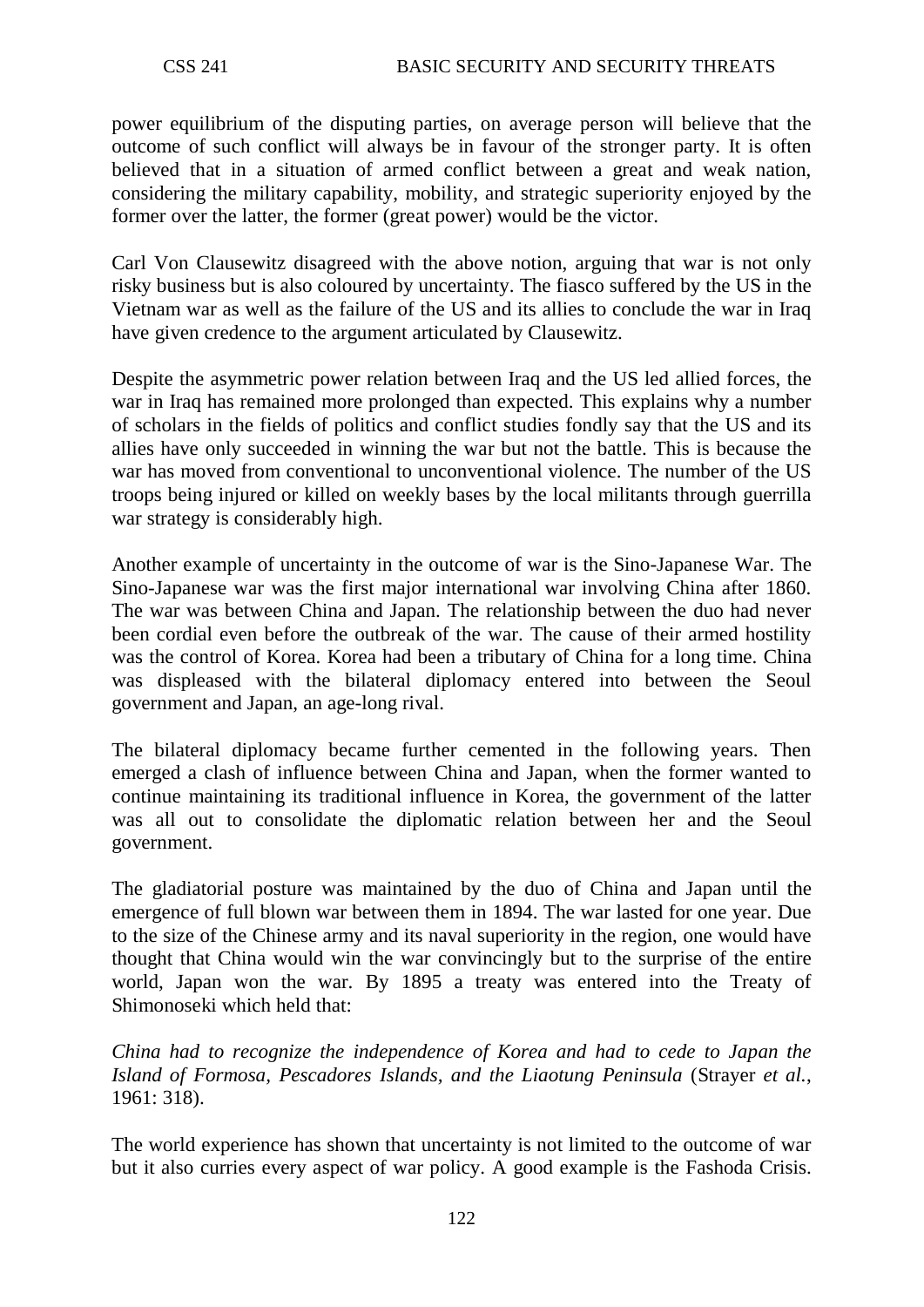England and Egypt were in control of Sudan, and due to the local revolt led by "Madhi" Muhammed Ahmed, Britain decided to withdraw its administration of the State (Sudan). The Madhi's followers then took over the political administration of Sudan. Britain quickly rescinded its decision to leave Sudan, when she noticed that the French and Belgian colonizers were extending their imperial expedition towards Sudan, knowing fully well that its interest was likely to be jeopardised for no more reason than the headwaters of the Nile being controlled by the Sudan. By 1896, the British and Egyptian forces under the tutelage of Lord Kitchener began to reintroduce imperial administration in the Sudan. In 1898 Kitchener's imperial exploration approached the fort of Fashoda on the Nile, and discovered that French forces had already annexed the Sudan to France. Then, there emerged a tension between the British and French forces for the control of the Sudan.

The French rethought the war option because it considered its non-readiness to engage the British forces in naval war. Therefore, the French had no other option than to leave the Sudan. By 1899, the Britain and Egypt had established joint control of what later became the Anglo-Egyptian Sudan. The French conceded to England, not because of the fear to enter into war with England *per se* but the uncertainty that underlies war articulation.

### Chance

Chance can be referred to as unknown or undefined cause of events not subject to calculation. According to Clausewitz (1982), war is a game of probability, or simply put, a game of luck. **War Weariness Hypothesis** makes us to understand that a country at war will definitely get tired and such country may lose the enthusiasm or zeal which is likely to restore an atmosphere of peace. If we take a critical look at this argument, we may support Clausewitz from the perspective that **party A** may decide to engage **Party B** in war while **Party B** had just experienced a protracted war situation with another party, and entering any prolonged war with **Party A** may be considered by it (Party B) as uncalled for, if it can make concessions that may not largely affect her interest for restoration of peace.

An example of this, is the anti-colonial armed struggle between the imperial forces of portugal and the Mozambican liberation movement-Frente de Libertacao de Mocambique (FRELIMO). FRELIMO was formed in 1962 and began its guerrilla operations in 1964. Their mission was basically to wrestle political power from the portuguese colonialists for the independence of Mozambique. At the time the anticolonial struggle was going on in Mozambique against the Portuguese colonial force, Guinea Bissau's Partido Africano de Independencia Guiné e Cabo Verde (PAIGI), Guinea Bissau's armed liberation movement was also waging war against Portuguese colonialists in its home country. The two anti-colonial insurgent movements, FRELIMO and PAIGI took the risk of waging war against the Portuguese forces knowing that war weariness may set in, coupled with the political challenge Portugal was facing at home. It was believed that those two reasons might have forced the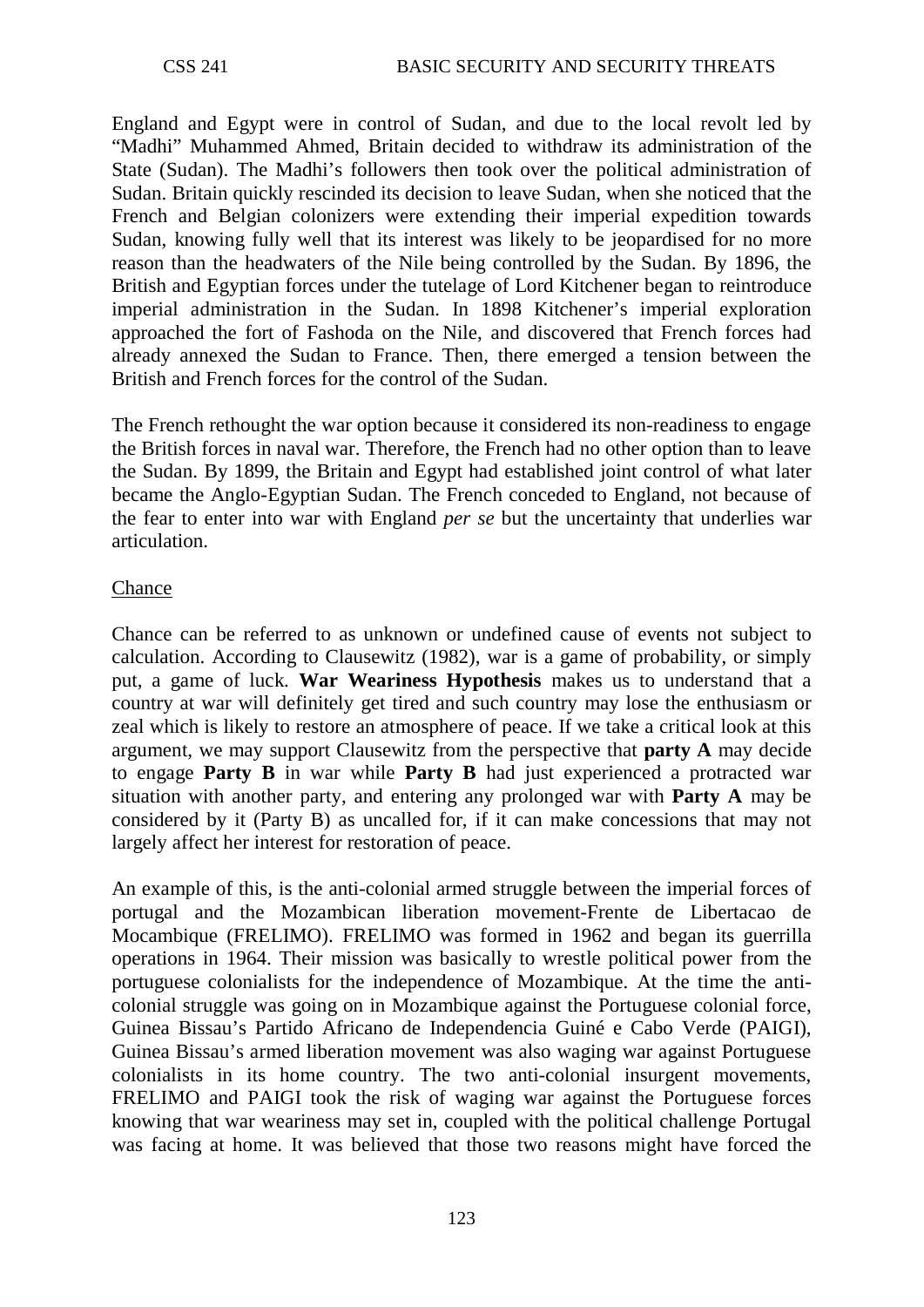Portuguese to accept their fate in the battle for supremacy. Eventually, Portugal had to abandon the countries.

Sometimes, the above-mentioned calculation may not work, considering that the activities of Germany after the First World War Germany was sanctioned and faced a great penalty for war-mongering. Although, the country still undertook a very risky adventure by going into another war in the realisation of the Nazist lebensraum project as well as other variables, nonetheless, it took the whole of Europe by surprise that despite the defeat Germany suffered in the World War I and its consequences on her, the country still embarked on offensive mission, which snowballed into World War II. Adolf Hitler took the risk to launch the German race into racial eminence and superiority but he, his Nazist Gestapo and the entire Germany became the victims of their own (war) policy.

### **SELF ASSESSMENT EXERCISE**

Explain the features of war as posited by Clausewitz.

#### 3.3 **Categories of Warfare**.

There are two major categories of warfare. These include conventional warfare and unconventional warfare. For **conventional warfare**, it involves well-identified, armed confrontation between parties. A good example is the Iraq war, i.e. the early part of the war when the allied forces led by the US and Britain engaged the Iraqi regular soldiers and irregular forces in an open military campaign. This kind of open armed confrontation is supposed to be devoid of application of weapons of mass destruction as mandated by the laws of war and several other conventions.

**Unconventional warfare** refers to any armed conflict that does not involve the parties engaging in an open confrontation. This category of warfare is often adopted mostly in a situation whereby the combatants have asymmetric power relation. After the defeat of the Iraqi forces in an open armed hostility, many of the Iraq soldiers that survived the military onslaught by the allied forces went underground.

Many of the old Iraqi guards are responsible for the guerrilla offensive being carried out against the allied forces as well as the local people. The reign of terror pervades the entire post-Saddam political landscape in Iraq. This category of warfare usually involves tactics like raiding, terrorism, insurgency, guerrilla, even as well as nuclear, chemical or biological warfare.

### **SELF ASSESSMENT EXERCISE**

What are the categories of war?

### **4.0 CONCLUSION**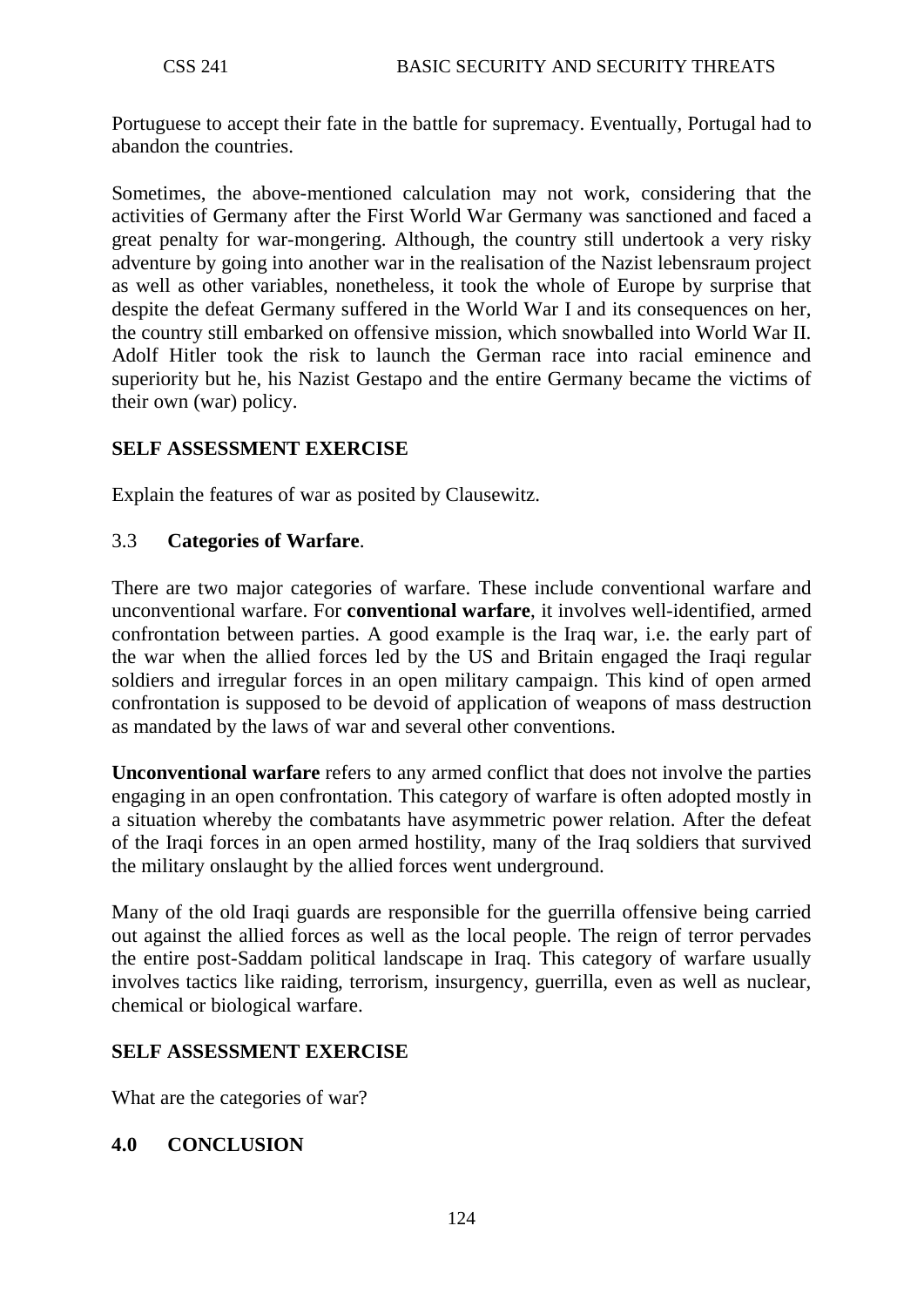War remains a great threat to the security of any country. May be because of its devastating effect, it has continued to attract growing attention among scholars, policy-makers and militarists. It has become worrisome that since the beginning of the Cold War era, nationalist struggle and rebellion have been phenomenal in developing countries, especially of Africa leading to a series of civil wars and insurgencies as experienced in Nigeria, Sierra-Leone, Angola, to mention a few. The incident of genocide mounted by the inter-ethnic violence in Rwanda continues to be a nightmare. The capacity of the security sector to maintain law and order has persistently been undermined by local insurgents and rebel forces. This situation has posed a great challenge to security management in Africa.

## **5.0 SUMMARY**

In this unit, we discussed the meaning of war and showed how it constitutes a threat to security of any people or state in our conceptual definition. Thereafter, we explained various features of war with credence to the intellectual contributions to the study of war by Clausewitz (1982). The third and last area of discourse about the subject was to explain the basic categories of warfare: conventional and unconventional. Thank you for your patience and the zeal you have demonstrated since the beginning of this unit to acquire knowledge.

### **6.0 TUTORED MARKED ASSIGNMENT**

Define the term war and explain the features of wars as articulated by Clausewitz.

### **7.0 REFERENCES / FURTHER READING**

Adebajo, A. (2002). *Liberia's Civil War: Nigeria, ECOMOG, and Regional Security in West Africa*. Boulder: Lynne Rienner Publishers.

Adeniran, T. (1982). *Introduction to International Relations*, Lagos: Macmillan Nigeria Publishers Limited.

Afolayan, A. A. (2003). Dynamics of Refugee Flows and Forced Repatriation in Africa. *African Journal of Peace and Conflict Studies*. 1(1): 66-90.

Braden, K. E. & Shelley, F.M. (2000). *Engaging Geo-Politics*. Harlow:Prentice Hallsee.

Clausewitz, C. V. (1982). *On War.* London: Penguin Books.

Evans, G. (1998). Responding to Crisis in the African Great Lakes. *Forced Migration Review*, 1: 32-33.

Gray, C (1999), *Modern Strategy*. Oxford: Oxford University Press.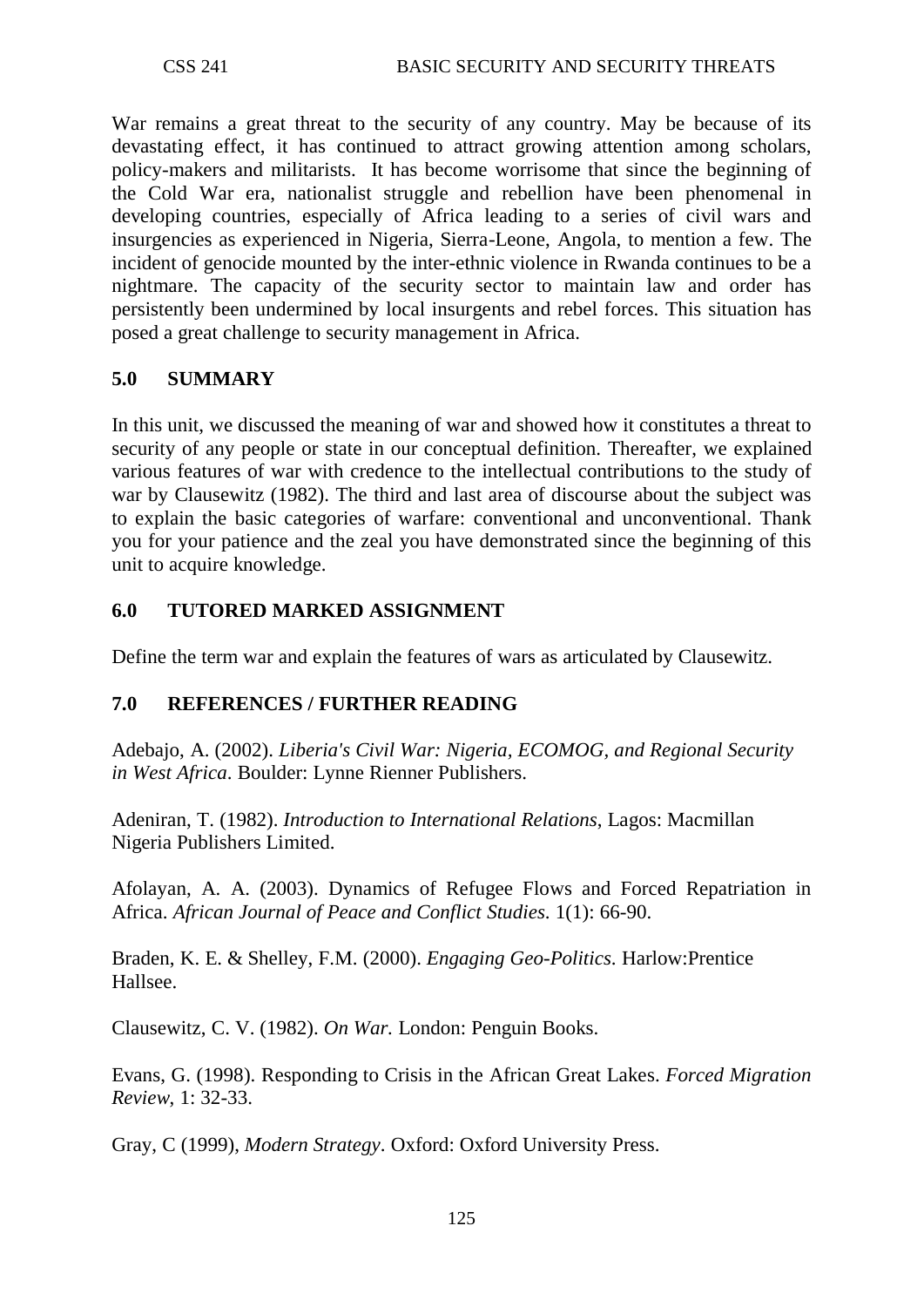Hirsch, J. L. (2000). *Sierra Leone: Diamonds and the Struggle for Democracy*. Boulder, CO: Lynne Rienner Publishers. (December 1).

Nwolise, O.B.C. (2004). *The Nigerian Police in International Peace-Keeping in a Changing World*. Ibadan: Spectrum Books Limited.

Osiander, A. (1994). (quoting Georges Clemenceau December 29, 1918), *The States System of Europe, 1640–1990*. Oxford, UK: Clarendon Press.

Smith, R.S. (1989). *Warfare and Diplomacy in Pre-Colonial West Africa* (2nd Edition). London: James Currey Ltd.

Strayer, J.R., Gatzke, H.W. & Harbison, E.H. (1961). *The Course of Civilization*  (Volume Two). NewYork: Harcourt, Brace and World Inc.

UNHCR (1991), *Refugee Survey Quarterly*, Geneva.

### **MODULE 3**

- Unit 1: Safety Measures to Management of Natural Threats
- Unit 2: Safety Measures to the Management of Manmade Threats I
- Unit 3: Safety Measures to the Management of Manmade Threats II
- Unit 4: Civil Security: Meaning and Approaches I
- Unit 5: Civil Security: Meaning and Approaches II

### **UNIT 1**

#### **SAFETY MEASURES TO THE MANAGEMENT OF NATURAL THREATS**

#### **CONTENTS**

1.0 Introduction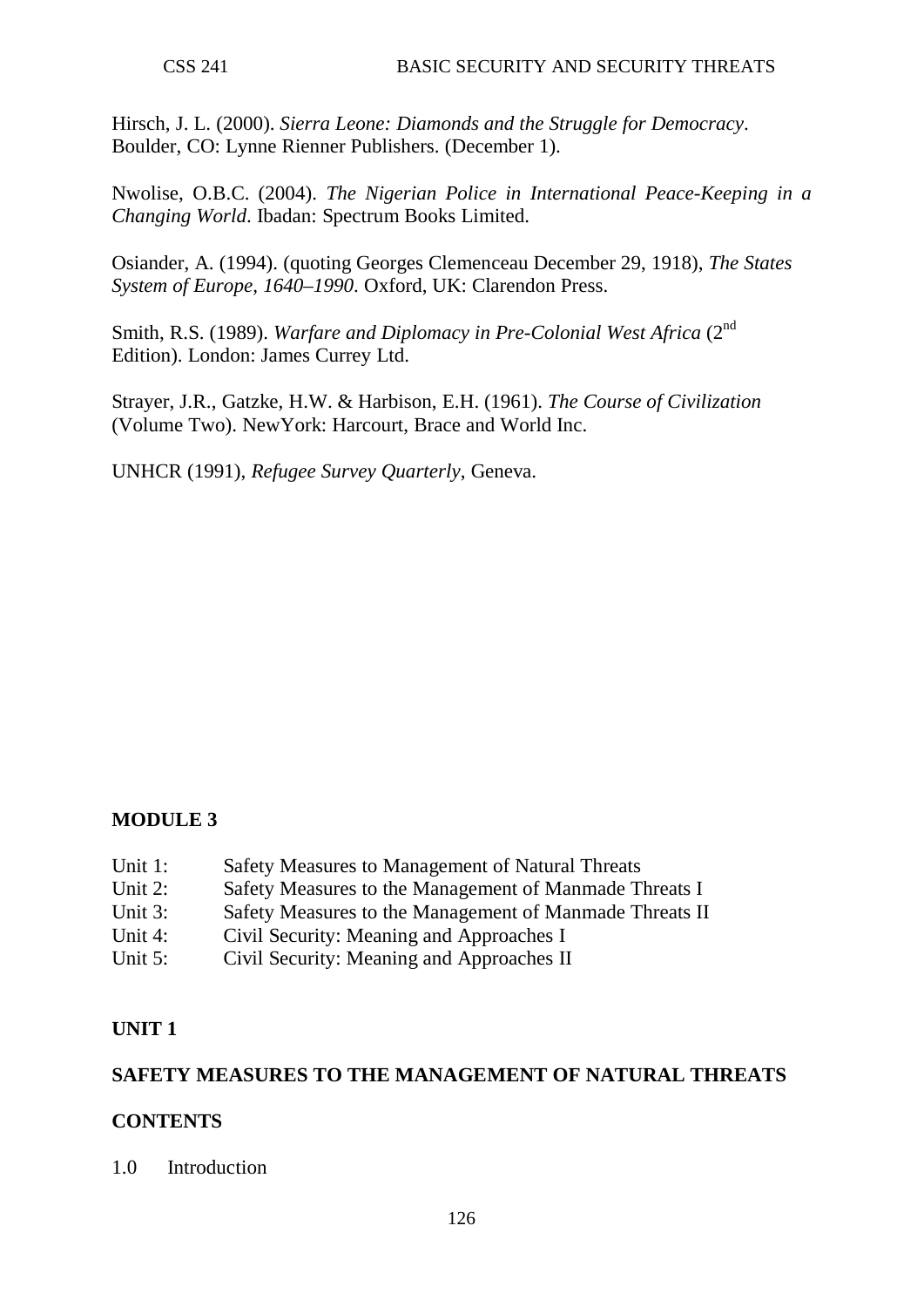- 2.0 Objectives
- 3.0 Main Body
	- 3.1 Safety Measures against Earthquake
	- 3.2 Safety Measures against Flood
	- 3.3 Safety Measures against Hurricane
	- 3.4 Safety Measures against Drought
- 4.0 Conclusion
- 5.0 Summary
- 6.0 Tutored Marked Assignment
- 7.0 References / Further Reading

# **1.0. INTRODUCTION**

In the last five units our attention has been drawn to some major security threats. Our studies covered crucial aspects of these security threats. Apart from those threats considered to be manmade and natural, we also discussed some other kinds of threats, like information warfare. In this unit however we shall attempt to provide some safety tips in the management of natural security threats or hazards. The rationale behind our decision to explain some of the ways to manage these natural threats or hazards is to advance the knowledge on safety ideas and practices that can help us to mitigate the effect of any major natural threat. Let us quickly go through various tasks that we need to undertake in this unit in the objectives of the study.

# **2.0 OBJECTIVES**

At the end of this unit, you should be able to:

Explain safety measures in the management of earthquake;

Discuss safety tips useful in managing flood; Describe the essential safety steps to managing hurricane; and

Elucidate on safety instructions in preparing against and responding to drought.

# **3.0 MAIN BODY**

# 3.1 **Safety Measures against Earthquake**

Earthquake is an unexpected and hazardous vibration resulting from the sudden shake of the Earth's crust. It is usually caused by rupture of geological faults but nuclear experiments, landslides, mine blasts as well as volcanic activity can also provoke the earth to quake. One important feature of earthquake is that there is no technology or electronic device that can adequately predict any occurrence of earthquake but some parts of the world are more prone to this hazardous situation than others. It is therefore imperative to present some of the safety tips that we can observe for hazard mitigation as follows: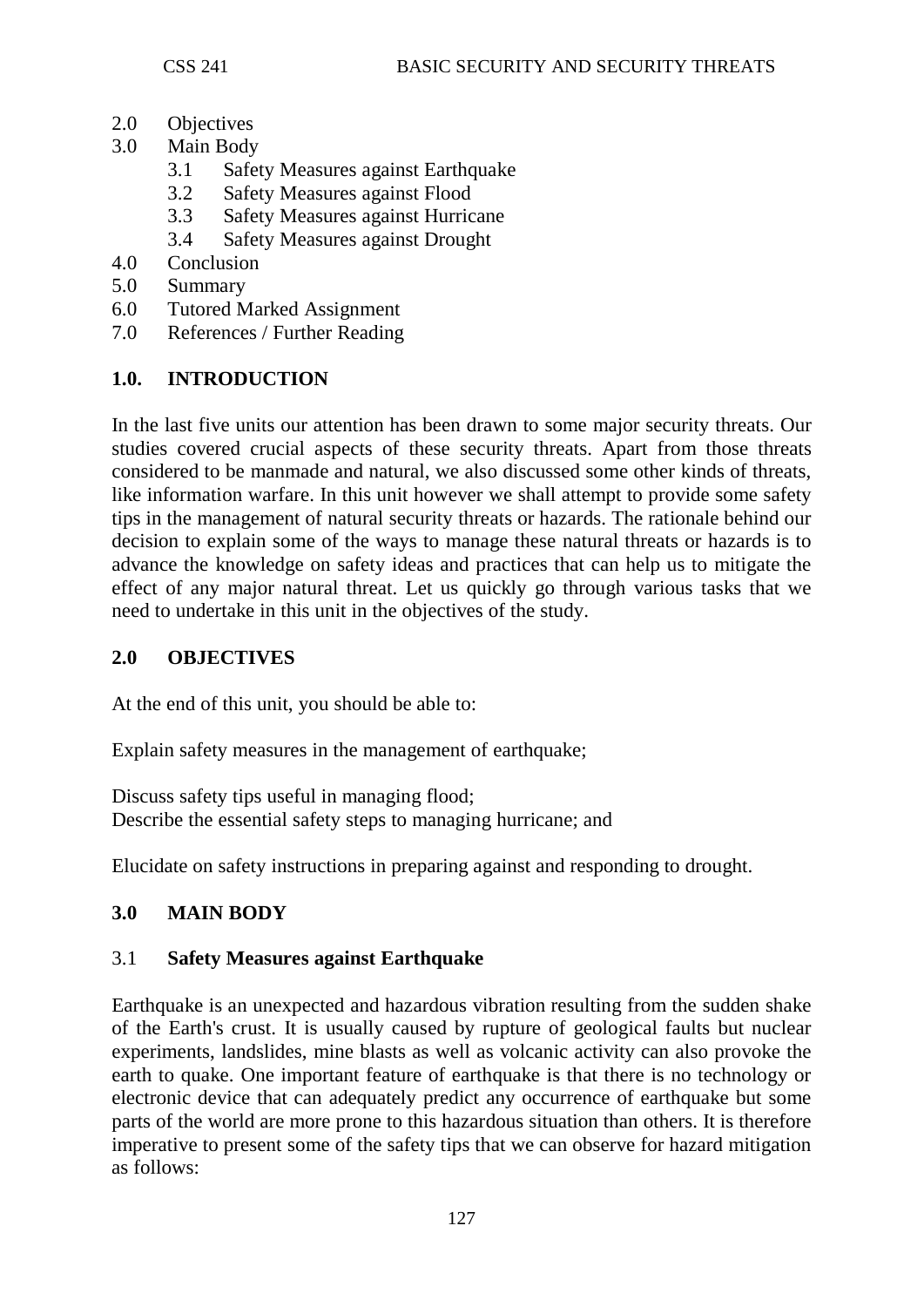#### **Before the occurrence of earthquake**

- a) One of the safety tips to the management of earthquake before it occurs, is to always ensure that you equip your homes with drinking water, adequate food (particularly the non-perishable food items like rice), transistor or any mobile radio with ordinary or rechargeable batteries, torch with batteries, as well as first-aid kits.
- b) It is imperative to educate the public on how to manage their home appliances and build in themselves the culture of safety like switching off electricity or/and gas cooker or/and electrical appliances when these are not in use. Apart from safety, such culture helps families to save money, which would have gone into settling of huge energy bills as well as conservation of energy.
- c) It is also important to prepare yourself towards mitigating the effect that earthquake may have on your household by identifying places in your house that can be used as cover in the event of occurence of earthquake [\(://kashmirdivision.nic.in/Disaster\\_ Management/dm\\_center.htm\)](http://kashmirdivision.nic.in/Disaster_%20Management/dm_center.htm).
- d) You are also expected to always have your phone charged and you should endeavour to keep the backup copy of the list of contacts on your phone in a separate place most preferably a book. So, when your phone is misplaced or stolen or destroyed, you can still have a backup through which you can access your list of contacts. By having the contacts, you can easily contact any other relative(s) or friends to alert him/her of the situation of earthquake. By doing this, you will enable others to reach you to monitor the state of safety of the affected person(s). Apart from that, you will be able to alert others who may be coming to the place of the prevailing hazardous circumstance with the aim of reducing casualty. Here, one will be expected to call relative(s) or friend(s) that are far away from the site where the hazard is taking place.
- e) If you are relocating to a location prone to earthquake, you should ensure that the house is retrofitted with earthquake safety measures. One of the ways to do this, is by "reinforcing the foundation and frame" (**Error! Hyperlink reference not valid.**). These measures can help to make the house resistant to quivering. It is therefore advisable to always contract qualified building and structural engineers before you do your construction.

### **During the incident of earthquake**

As we may already have been aware, earthquake is one natural hazard that cannot be predicted by any modern technology. Often times, when an earthquake is about to occur, there is a loud sound indicating its arrival. One is only left with very little or no time to prepare against the hazard and any important steps that you take at this material time will go a long way to determine how much you will be able to mitigate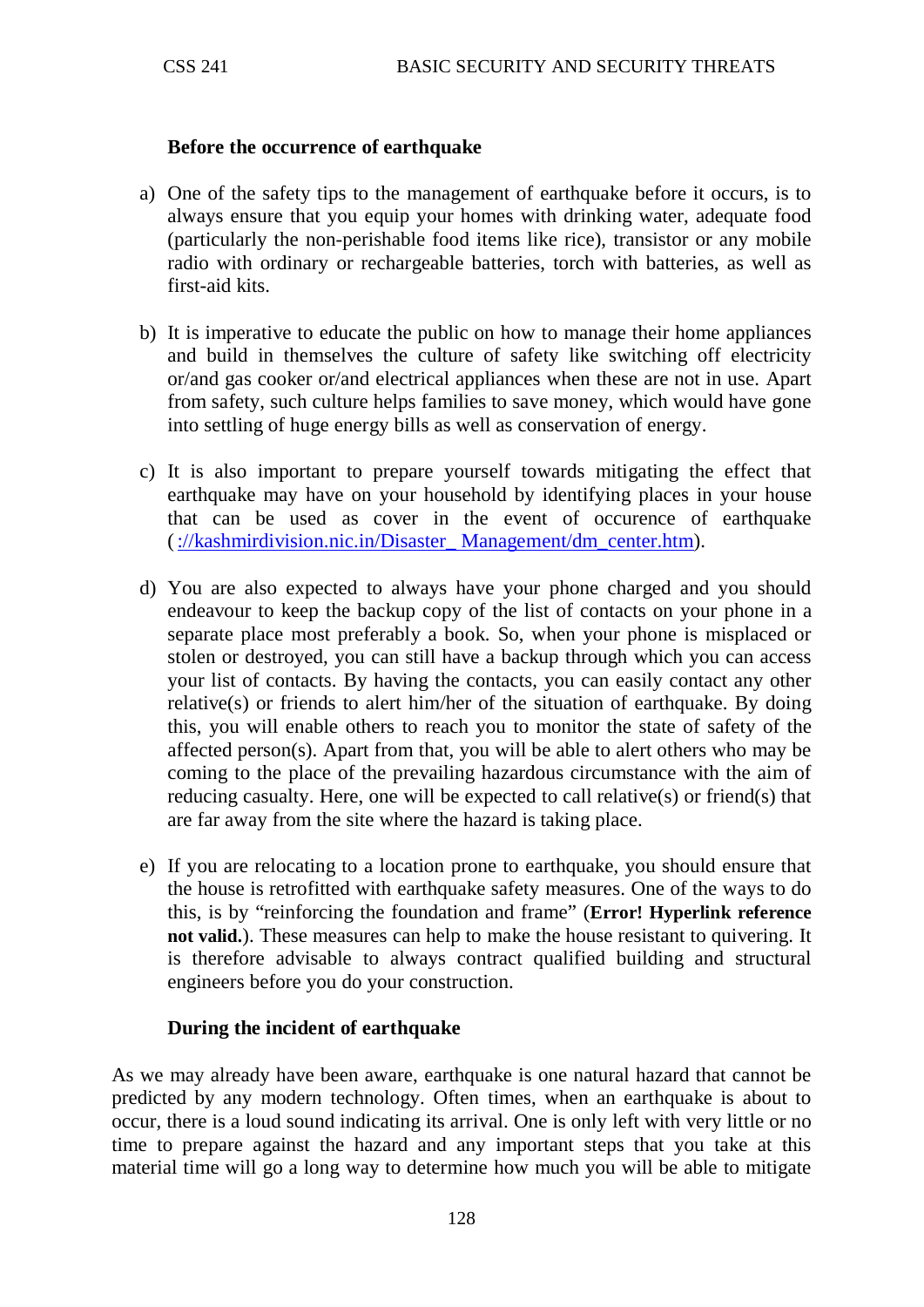or reduce the losses that such a hazard may attract. During the hazard, it is expected of you to know some important steps to take so that the hazardous situation will not have too negative or destructive an impact on you and those around you. Steps to take should include:

- a) You should take cover by looking for a very safe place where you can veil yourself against any falling objects like walls, ceiling fans, etc. It is advisable to lie under a table or well-built furniture, and be smart enough to move when it moves. You should also make sure that furniture are well positioned to prevent them from stumbling;
- b) You should also avoid standing in doorways because of the possibility of having violent motion slamming the door against you. Avoiding this will also guard you against being hit by any flying objects, some of which may be very deadly;
- c) Endeavour as much as you can to move away from windows, mirrors, book shelves, or any place where heavy objects can fall on you. As we have said earlier, the major destruction does not emanate from earthquake itself but by the conditions that occasion it. One of the conditions is vibration that can fall heavy objects as well as walls of the buildings and the buildings themselves. For instance, if someone has some giant lightening equipment hung on the ceiling, and earthquake occurs, there is the possibility that such heavy lightening decorator will fall off the ceiling, which can lead to the injuries or even death if it fall on a person. This shows that we need to consider the geophysical conditions of a place before we decide on the decorations that we can use to beautify our houses;
- d) If you find yourself in a tall building, avoid using the lift to get out of that building. It is advisable rather that you negotiate your escape from such building going through the stairs. The emergency nature of this hazard (earthquake) does not usually give much time for evacuation. Therefore, you can stay where you are or better-still proceed to the uppermost floor of the building if the task will not be strenuous. This will afford you an opportunity to be reached by an emergency if there is a case of collapse of the building. The rescue teams usually reach the victims on the uppermost segment of the rubble;
- e) If you are outside, ensure that you are in a open place where no buildings or electric wires and poles or trees or street lights or telephone facilities or any other heavy objects can fall on you or get you electrocuted;
- f) In a situation whereby a home damage is experienced, you are advised to leave the premises and make sure that you have drinking water, food, medicines as well as essential documents with you as you leave. The reason is not farfetched, there is likelihood that the vibration might have weakened the foundation of the house, and the collapse of the house is not unlikely. It is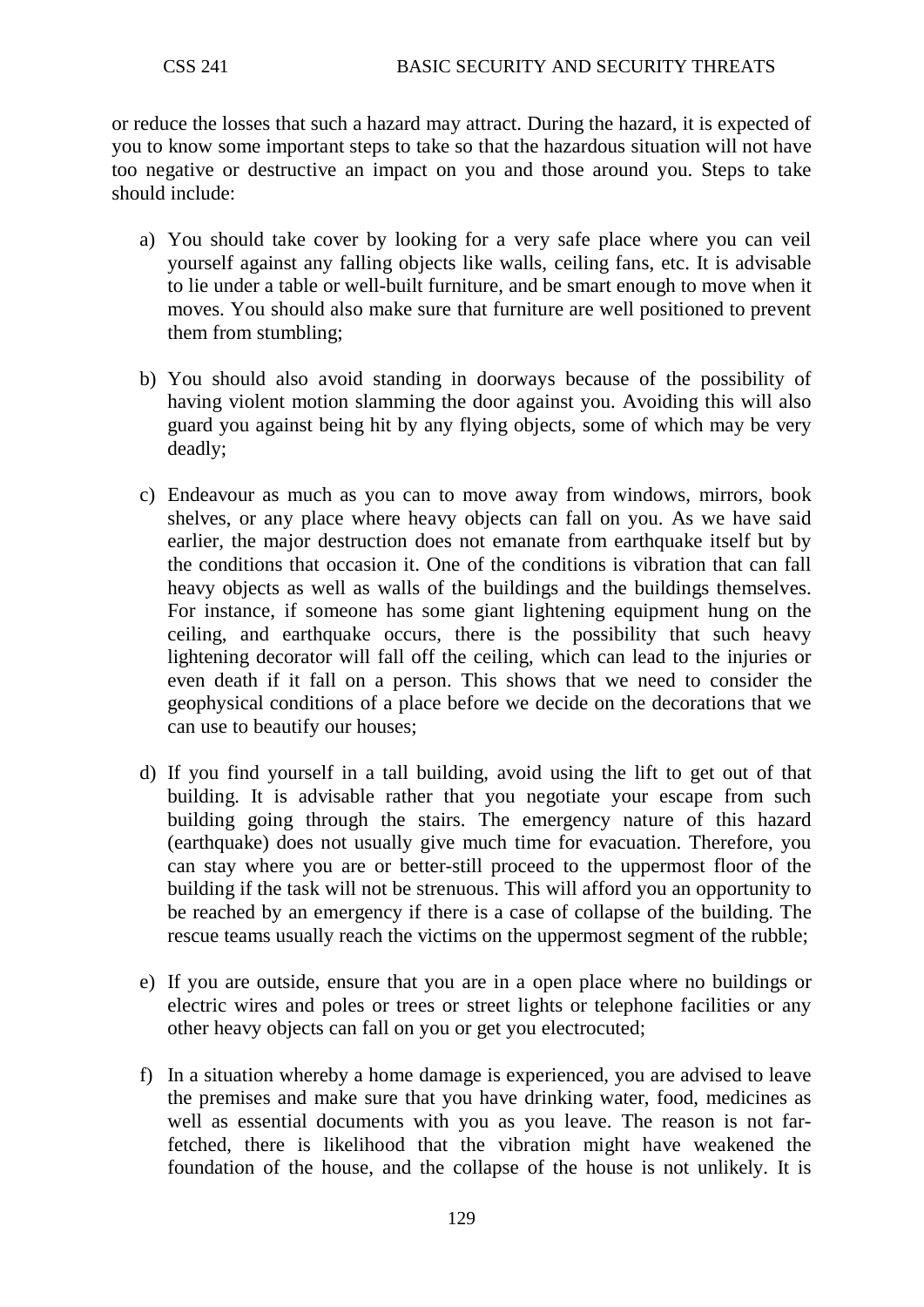therefore important to vacate such a house until after the hazard when the services of building experts will be required. The building experts and engineers will investigate if the foundation of the building has been (badly) affected by the quake. If it is affected, it is advisable to pull down the structure to avoid further casualty. This is one of the challenges being faced in posthazard environments. It is incumbent on the government to assist the victims with alternative housing, and there should be emergency funds to assist the victims in the reconstruction of their homes;

- g) It is also important to distance oneself from any electric wires and avoid touching any metals especially those in contact with electric cables. The reason is that there may be electric current in those wires and metals, capable of getting anybody that touches any of such objects electrocuted;
- h) Another safety measure bothers on being on transit probably in a vehicle. Here, you are expected to disembark from the vehicle or soon as you find somewhere safe to park. The place should be far away from buildings, trees, streetlights, electric poles, or other objects that may considered to have potentials to harm you; and
- i) Similarly, you should avoid using bridges whenever you are aware that a situation of earthquake has occurred in a place. This is because there is likelihood that the base of the bridges may have been affected or badly damaged by the quake.

### **After the incident of earthquake**

- a) Due to the presence of debris in the aftermath of earthquake, you are advised to wear cover shoes to avoid your feet being exposed to any dangerous particles or sharp objects that may get you injured or infected;
- b) It is important to also note that after initial tremor from the earthquake, in the coming days, week or even months, aftershocks can make weakened structures to collapse. So, if one hears a tremor emanating from the sound of collapsing structures, one should not get traumatised, and should expect such to happen in the aftermath of an earthquake;
- c) As a result of the foregoing, it is pertinent to vacate all the buildings affected by the quake until their conditions are ascertained by the relevant building engineers. If one's house is found to be structurally damaged, it is expected that the person and his/her co-occupants should immediately vacate the building to prevent avoidable deaths or injuries;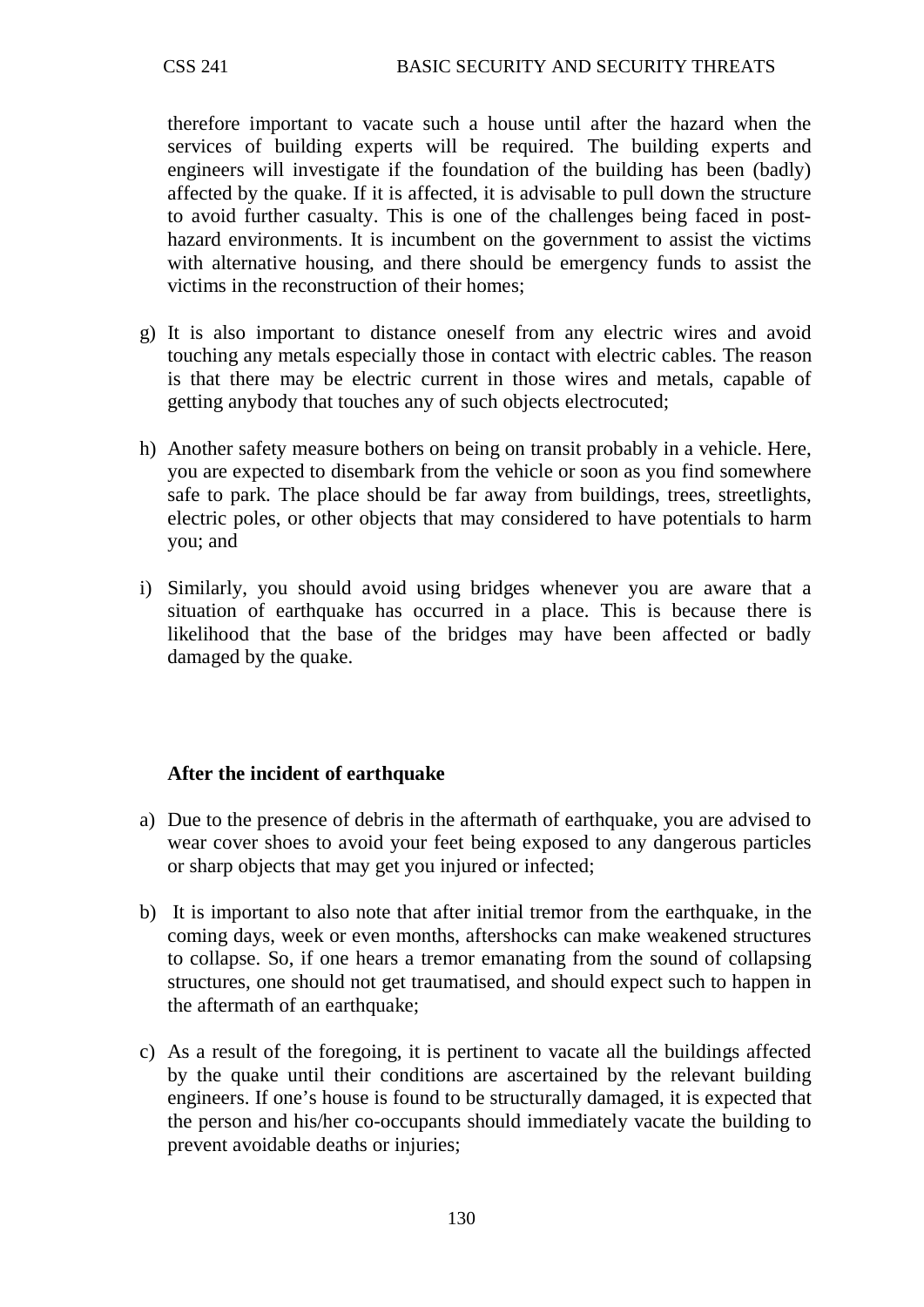- d) The use of battery-operated radio and torch can come in handy because the effect of the tremor may also include damage of electric facilities, leaving the affected areas in blackout. However, you can use your touch to see and the radio will serve a significant purpose of allowing you to monitor events right from where you are. The interviews and comments by emergency experts invited on a radio will definitely go a long way to influence your actions towards making effective decisions in mitigating the effect of the hazard on you and other people who are with you;
- e) If you are still stable health-wise, it is incumbent on you to render some voluntary humanitarian assistance and support to other victims that are trapped or injured and urgently need help and medical care. You are expected to take some roles to complement the activities of the emergency workers, and always adhere to experts' instructions in the evacuation exercise, so that you will not complicate the health conditions of any injured victim;
- f) If you notice any electric spark, urgently reach out to the authorities concerned to intimate them of the incident. The rationale behind this is to notify the power authorities of the danger that continued supply of power to the affected area can pose to the victims of the earthquake. It is very essential on the part of the power authorities to cut-off supply of electricity to the affected area to avoid electrocution of any victim(s) of earthquake; and
- g) Post hazard reconstruction should be carried-out by government and other humanitarian organisations like Red Cross, and all necessary cooperation be extended to them by the affected community.

### **SELF ASSESSMENT EXERCISE**

What are safety measures to earthquake?

#### 3.2 **Safety Measures against Flood**

Flood is another type of natural threat. It usually involves submerging of land by overflowing water. The following are of the safety measures to manage it:

#### **Before flooding**

a) If you know that you are staying in a flood-prone location especially those locations that are very close to the sea or river or big dam, it is germane to discuss with members of your household on how best they can act in the event of flood, so that they can be prepared ahead of such occurrence. This will definitely afford them the opportunity to act appropriately, timely and effectively in reducing the losses that a flood hazard may bear;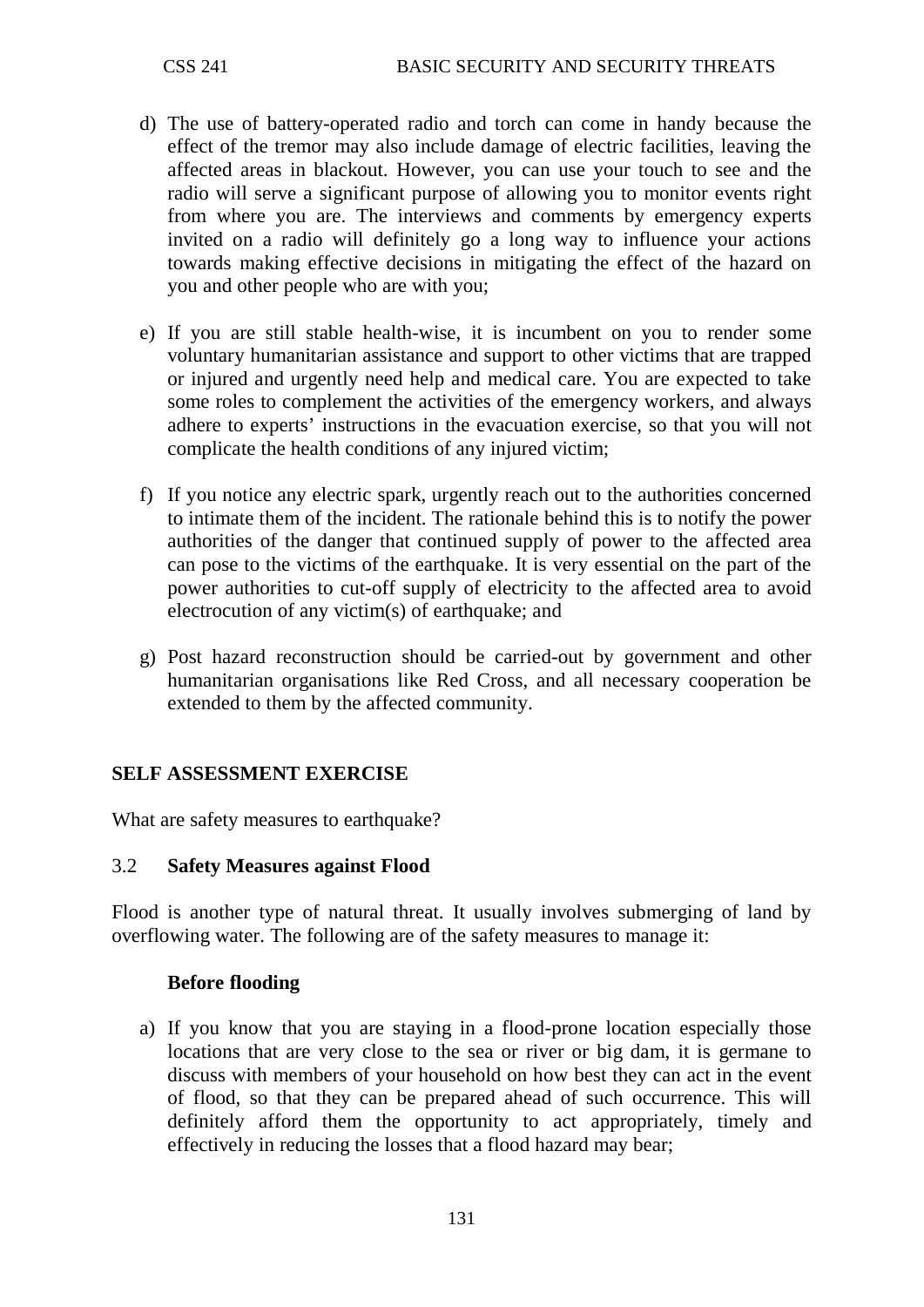- b) Sometimes, the incident of flood appears without notice, it is therefore important to identify the safest route to escape the ravaging flood;
- c) It is always advisable to have protective equipment at home. For instance someone who knows that he/she lives very close to a river and considers the likelihood of flooding that may be occasioned by overflow from the river especially in a situation of continued heavy rainfall, should know that it is important to have protective equipment (like life jacket, first-aid kits, etc) at home;
- d) Again, if you are staying in an area prone to flood, you should ensure that the drainage is well constructed and the materials used in the construction should be of very good standard such that they can withstand the threat emanating from the hazardous incident (flood). The use of mud walls should be discouraged due to their vulnerability to floods;
- e) The culture of dumping wastes into canals should be absolutely discouraged, and erring members of the community must be reported to the law enforcement agents; and
- f) Always promote the habits of switching off your electrical appliances when not in use. Whenever you are leaving home/office, make sure that you switch-off all gadgets and electrical appliances, or even turn off the power source (switch box).

### **During floods**

- a) Due to the overflow of water, there is tendency that some sewer systems will be badly damaged, which is capable of causing widespread diseases like cholera. It is therefore important to always cover your food and avoid taking untreated water;
- b) If a case of diarrhoea is reported, you can use rice-water or raw tea or even tender coconut water to arrest the situation and immediately consult the health workers or emergency health practitioners you can find around for further assistance [\(://kashmirdivision.nic.in/Disaster\\_Management/dm\\_center.ht m\)](http://kashmirdivision.nic.in/Disaster_Management/dm_center.ht%20%20m);
- c) You should always apply disinfectant solutions like Izal to clean your surroundings. The use of lime and bleaching powder can also be useful in the cleaning;
- d) Ensure that you and other people in your household wear covered shoes to avoid infections;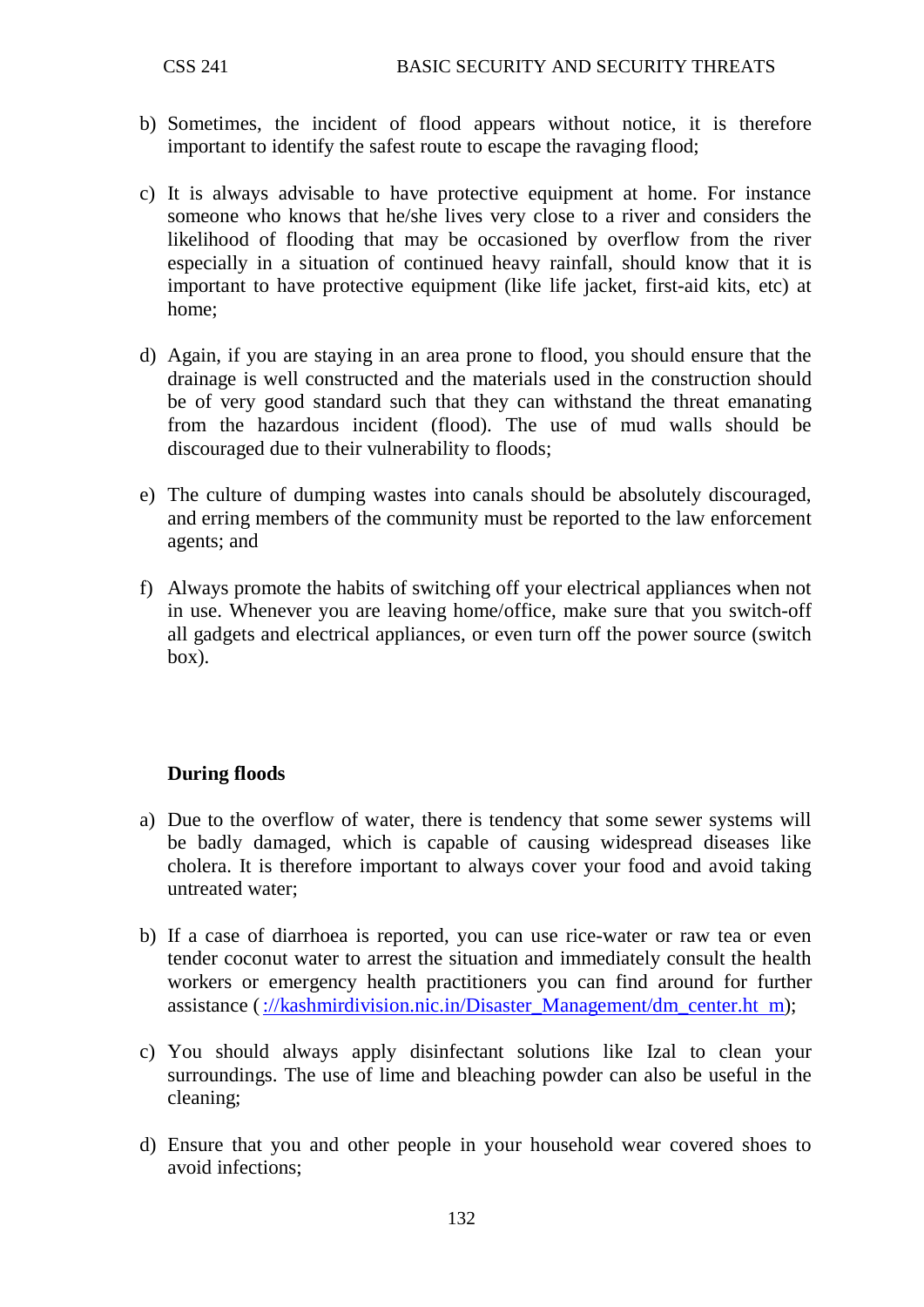- e) Remove all valuable items including your electronic gadgets from the floor to a safe platform like bed to avoid getting them damaged by the water;
- f) You are expected to provide necessary assistance to relief workers especially in the distribution of relief materials to other flood victims;
- g) If you consider that it is risky to continue staying at the flood location, you can quickly and carefully embark on evacuation. If you have a car and you are sure that it can safely go through the water, you and your family can therefore leave but make sure you pack some of your important belongings like school results/certificates, warm clothing, emergency kit and other valuables in waterproof bags;
- h) Ensure that you switch-on your radio to monitor the flood situation as you leave the flood location and turn-off the power in your house before you leave; and
- i) Avoid getting into water that you cannot ascertain the level of its depth and current to prevent drowning or being taking away by water.

### **After flood**

- a) Avoid going about in flood water and be careful when it is mandatory for you to go out. Make sure that you have a long stick with you to protect yourself against snake bites. The reason is that if a place with large population of snakes is flooded, the incidence of snake bites becomes very imminent;
- b) Discourage children from playing in the flood water because of the possibility of getting infection or even catch cold in the process or in the aftermath;
- c) Avoid using any electrical appliances enmeshed in water until technicians have instructed that they can be powered and used;
- d) Always stay glued to your radio to get updates on the incident of flood;
- e) Monitor the children when they are eating so that they will not eat any food that has fallen into the water to avoid cholera;
- f) The use of protective shoes is also very essential to avoid infections like rashes; and
- g) You should always boil your water and avoid taking any untreated water.

### **SELF ASSESSMENT EXERCISE**

Discuss the safety tips to flood.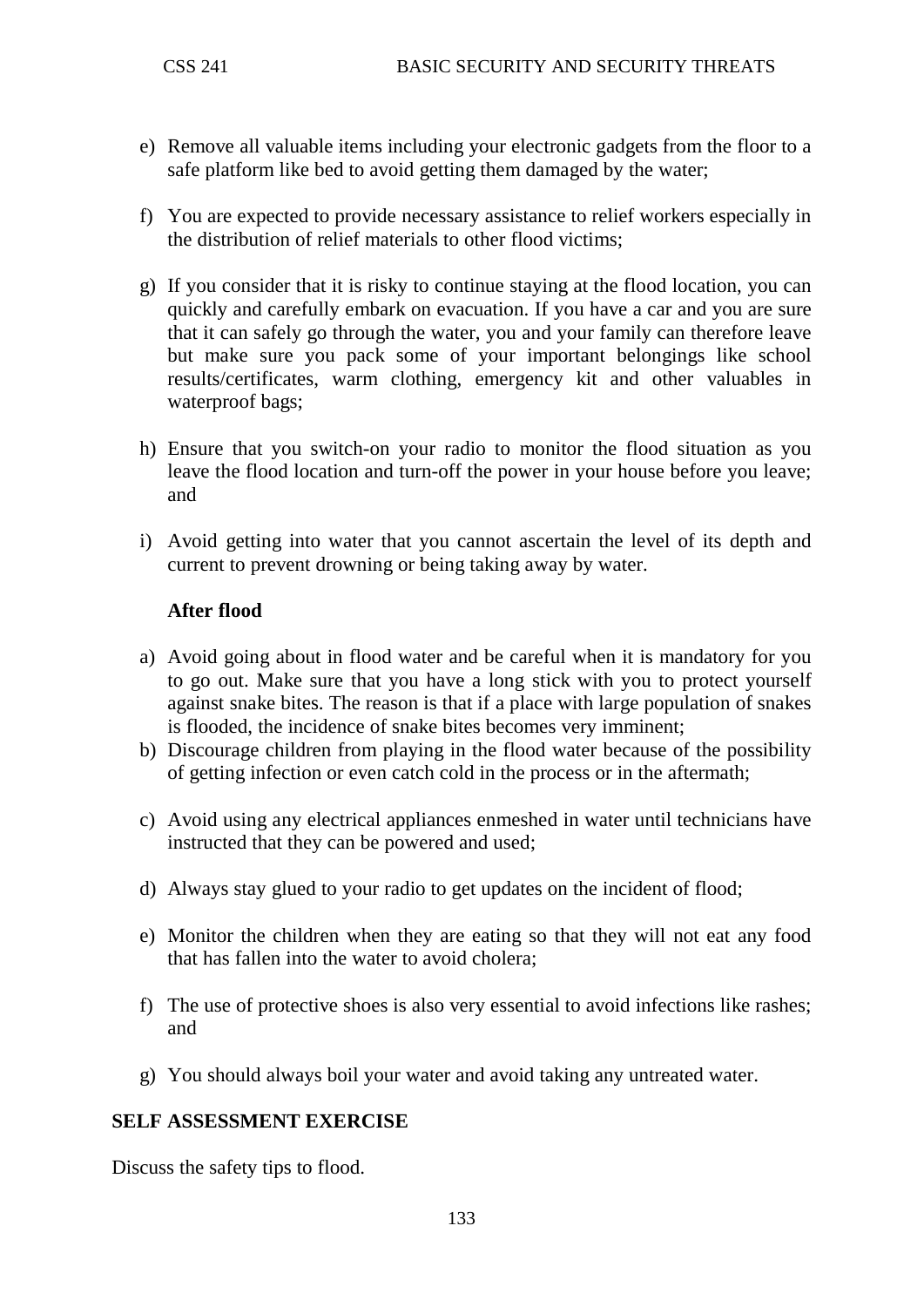#### 3.3 **Safety Measures against Hurricane**

Hurricanes produce destructive surface winds and storm surges. High winds often bring about huge structural and environmental damage, as the storms are usually the most destructive component of a hurricane. The safety measures to the management of hurricane or mitigating its effect may include the following:

#### **Before the Hurricane**

- a) It is expected for you as a security practitioner to be inquisitive especially striving to know everything around you. If you find yourself in a place, you should seek awareness on the hurricane risks peculiar to that area. You should also seek information on the storm surge history and elevation of the area;
- b) You should seek information about the location of official shelters in time of hazardous incident before-hand;
- c) You should ensure that there are necessary emergency kits and protective equipments available in your home and office, so that in time of hazard or hurricane threat, you will be able to respond more effectively;
- d) If your area is vulnerable to hurricane attack, ensure that your home has a very solid foundation to withstand any pressure coming from the hurricane;
- e) You must always trim down the various trees you have in your premises to avoid a situation whereby trees will damage the building as result of the effect of hurricane;
- f) You should also equip yourself with transistor or battery radio, so that when there is incident of hurricane or any other threat, you will be able to monitor the event and get advice from experts featuring on the radio, speaking on the hazardous situation. Following experts' advice may be useful in mitigating the effect of the hazard;
- g) Unlike earthquake, hurricane can be predicted and it is imperative on the part of government and other stakeholders to initiate moves to purchase necessary gadgets and equipment, which can monitor and predict the occurrence of hurricane. In most developed countries such facilities are existent, but contrary is the case in most African countries. Meanwhile, through globalisation of media and communication, through the internet, one can get the forecast if there is likelihood that hurricane will occur in a place;
- h) If the news of any potential hurricane incident is made public, it is important to act promptly but also call two or more people to ascertain the authenticity of the information. Yet, if you are not sure, you can still reach the emergency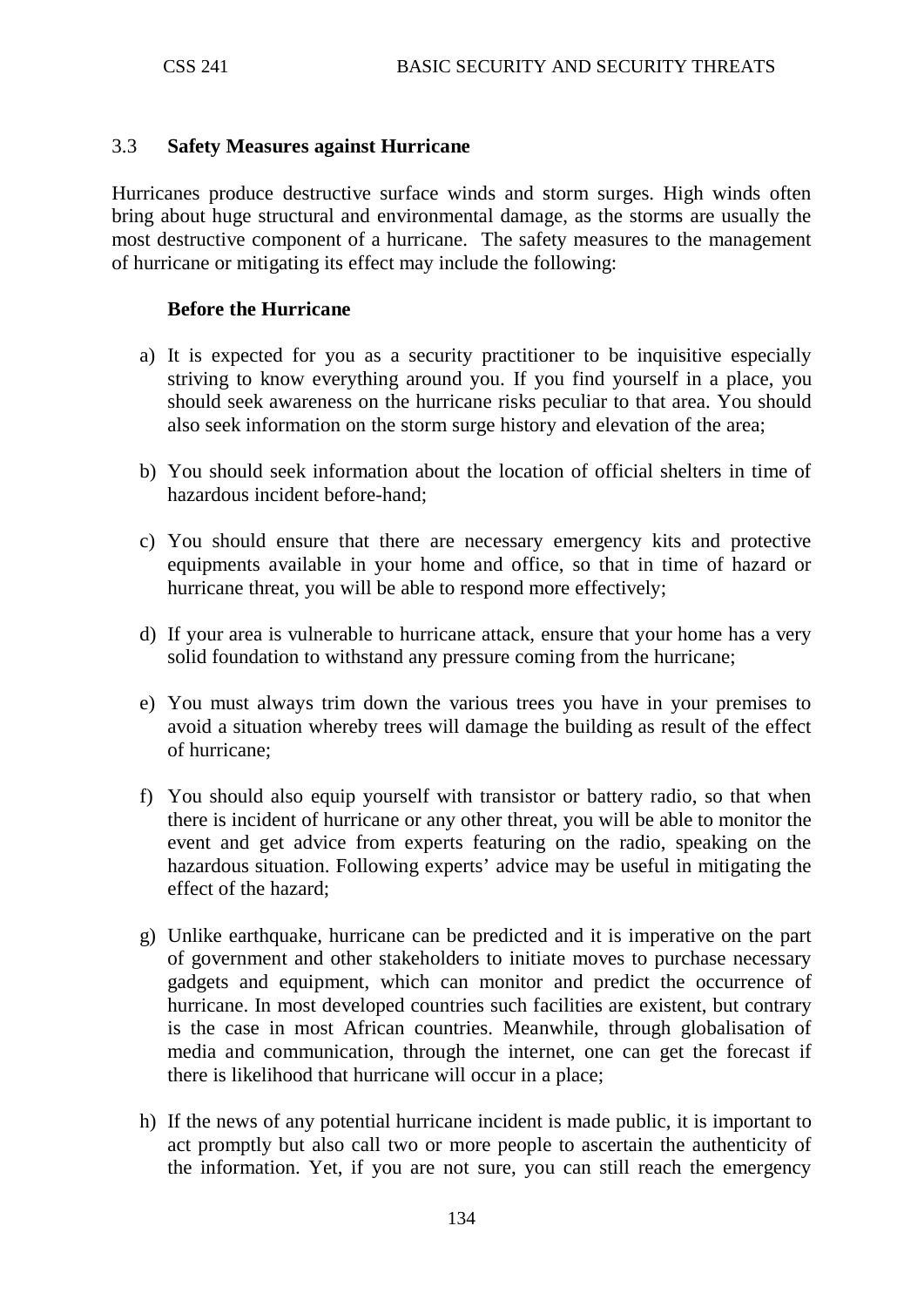agency in your country or neighbourhood or tune your radio to the stations where you can verify the information;

- i) When you have confirmed that hurricane is about to occur, make sure that you seek information on the intensity of the hurricane before you make a final decision on the action(s) to take in responding to the hazardous event. If the hurricane is going to be very intense, it will be advisable to relocate temporarily from the hurricane site without wasting time;
- j) If it is predicted that the hurricane will be less intense or constitutes very little threat to the lives of dwellers in the affected place, you can stay but be in-door to avoid being hit by a flying object that can harm you;
- k) If you are staying at home, ensure that you have sufficient food and drinking water that can last beyond the time predicted of the hurricane. It is also important to keep listening to radio to monitor the hazardous event; and
- l) Always switch off all electrical appliances not in use, or better still switch off the electric circuit completely when the hurricane finally approaches;

### **During hurricane**

- a) You are advised not to stay at the affected place, if you are instructed as such by the authorities;
- b) Due to possibility of strong winds can prove deadly by blowing and knocking one against dangerous flying objects, it is always advisable to stay in-door and close all windows and doors to the house;
- c) Before the final arrival of the hurricane, if you are not sure of the strength of the building you are staying, it is more appropriate to look for another house where you can stay temporarily till the hurricane subsides;
- d) If you are leaving your house, make sure that you have sufficient food, drugs and drinking water with you so that you will not become a burden to your host;
- e) It is appropriate to turn off all electrical appliances not in use and make sure that you have battery-operated torch or/and lamp by your side, so that you can have something to lighten your apartment in the event of power-cut resulting from either damage occasioned by the hurricane or deliberate decision by the power authorities to avoid any situation of electrocution among the victims of hurricane;
- f) You should move away from the windows and doors to avoid them slamming against you, thereby preventing avoidable injury or death;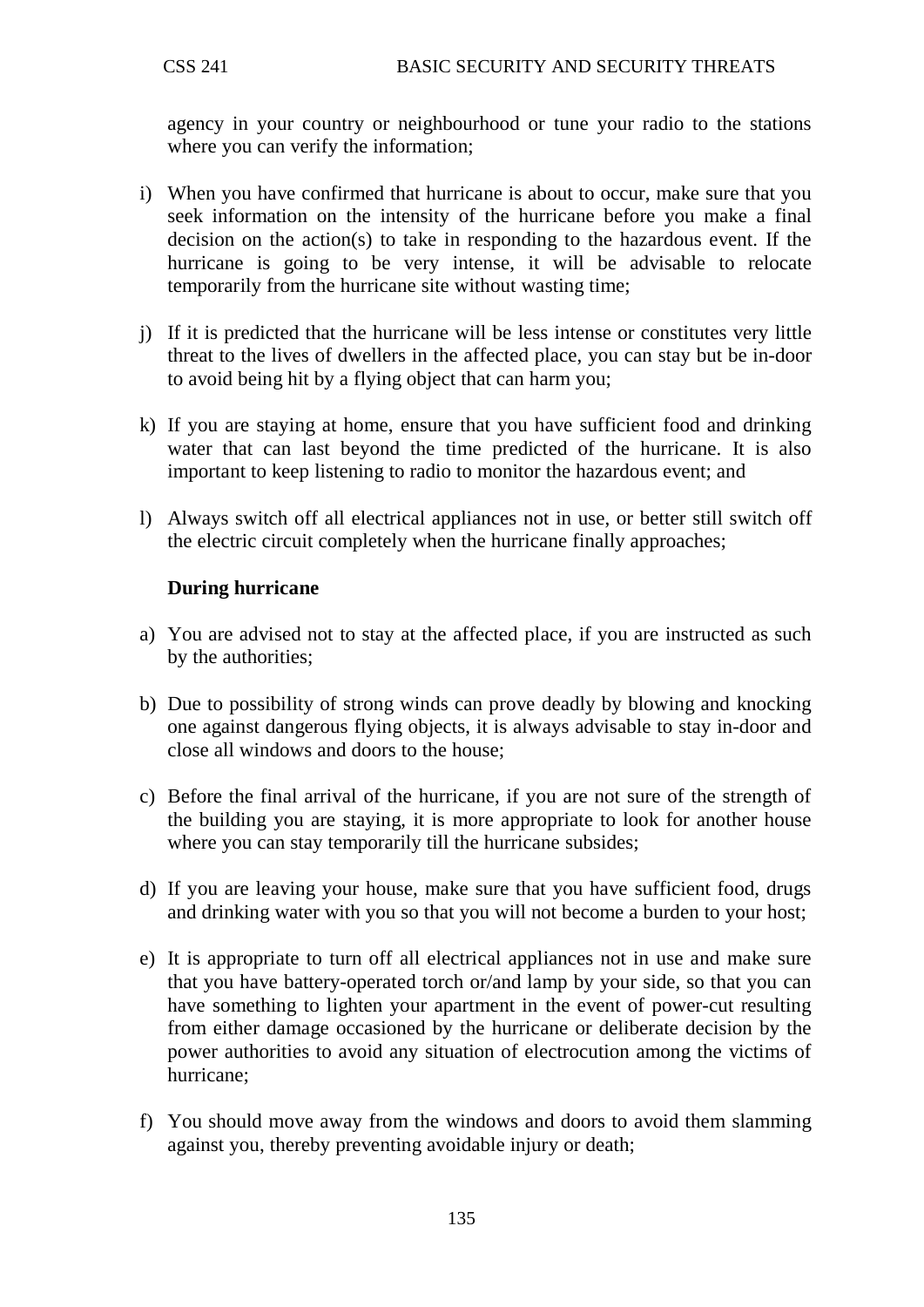- g) For safety, you can also lie on the floor or under a sturdy object like table or bed if possible till the hurricane lasts. But, in a situation whereby the hazardous incident takes very long time, you can move to interior rooms (**Error! Hyperlink reference not valid.**); and
- h) Due to possible damage of the sewer facilities, you are advised to avoid drinking water directly from the tap to avoid cholera and waterborne diseases. It is however very important to keep some water before the emergence of the hurricane, so that when damage of sewer facilities is noticed, you can drink only from the water you have already kept. And when you notice sewer damage, make sure to inform the relevant authorities, so that they can transmit the information to the rest of the public. This is one of the ways one can prevent an outbreak of waterborne diseases like cholera.

### **After the Hurricane**

- a) You should endeavour to stay put where you have sought for temporary shelter, or if you have stayed at your own house during the hurricane, you should remain there until you are informed by relevant authorities that it is safe to come out;
- b) Always make sure that your radio or/and television is on, to monitor the situation and get necessary advice on which steps to take to help yourself and others in recovery from the hazardous incident;
- c) Endeavour to keep other relatives and friends informed about the conditions under which you are, so that they will be aware of your safety;
- d) Avoid taking water directly from the tap without being informed by the relevant authorities that it is safe to take the water. You should also treat or boil your water to avoid waterborne diseases;
- e) If you wish to drive after the hurricane, make sure that you put on your radio in order to be updated of situation reports about the incident by relevant authorities. Avoid as much possible, the use bridges except when you are sure that they are not structurally weakened by the hurricane or flooding produced by the hurricane;
- f) You should avoid touching or stepping on fallen electric cables/wires, or any metals in contact with electric cables to prevent electrocution; and
- g) Do not use kerosene lanterns and candle until an expert certifies that there are no leakages in your gas, in order to prevent fire-outbreak.

#### **SELF ASSESSMENT EXERCISE**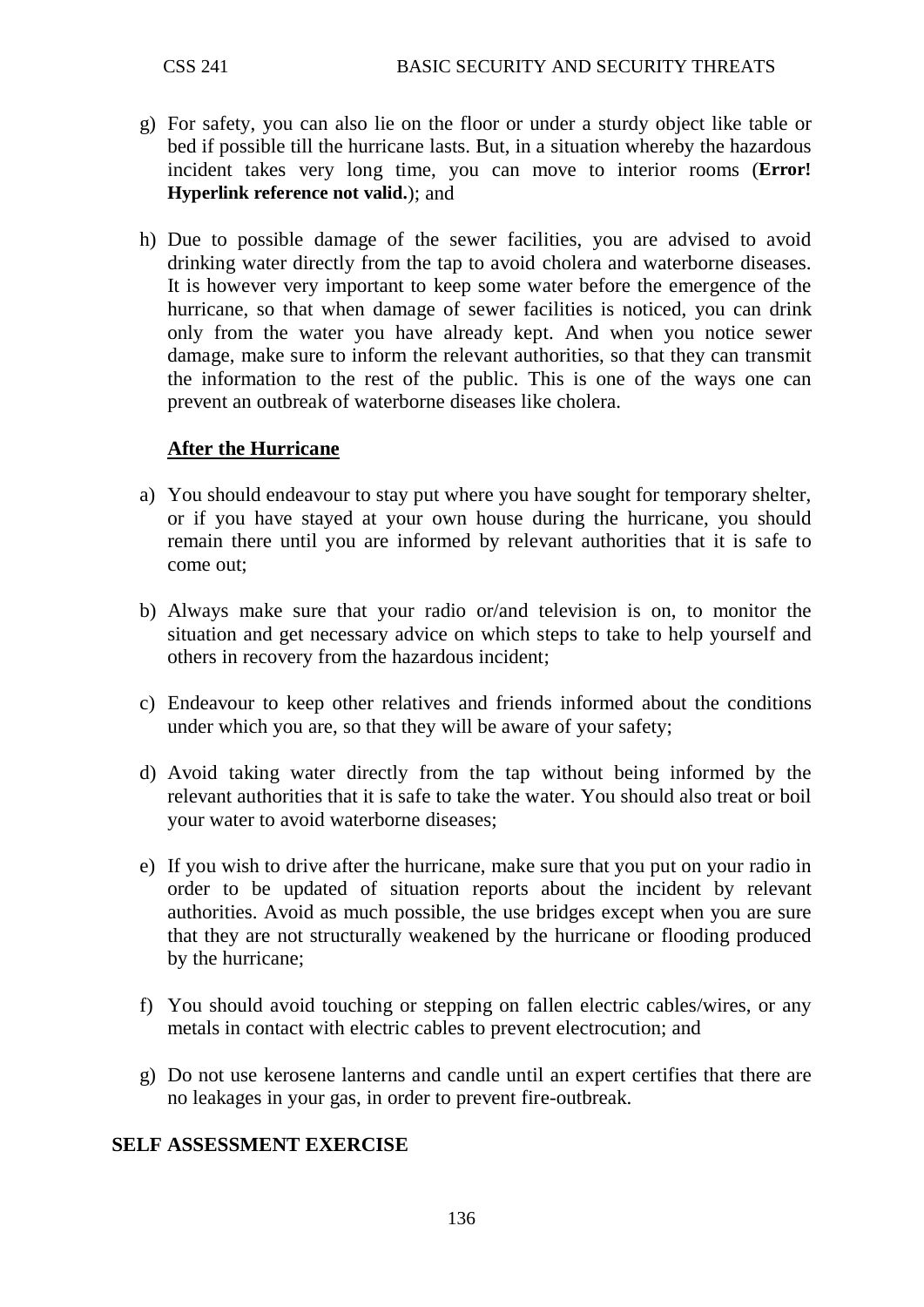What are safety tips to hurricane mitigation?

## 3.4 **Safety Measures against Drought**

The incidence of drought does not only affect individuals, it is a problem that affects the whole community because of the possibility of the affected community to develop some features that portray "Tragedy of the Commons" (see Walker *et al*., 1991). This situation exacerbates the self interest of some individual who use the communal property maximally for their own benefits alone. Hence the adverse effect produced by such activities end up affecting not a few but the entire community. For instance, there are those individuals or corporate bodies that engage in activities that promote trapping of the atmosphere with greenhouse gases like carbon dioxide  $(CO<sub>2</sub>)$  and water vapour  $(H<sub>2</sub>O)$ , which usually emits heat in the atmosphere, thereby causing climate change.

Recent and continuous change in climate has also provoked heat and severe drought conditions as experienced in most parts of Africa. The truth of the matter is that corporate bodies like oil companies emit the greenhouse gases that provoke climate change in their activities and exploration of crude oil. On the other hand, some individuals also involve in the cutting of trees (deforestation) as a business by selling the trees as woods for furniture or even firewood for cooking, creating a situation of environmental degradation thereby exposing top soil moisture to evaporation.

The bottom line is that it is usually few individuals that engage in activities that mount severe drought conditions but it is the whole community that suffers the consequences of drought especially shortage in water supply. Notwithstanding, drought is a normal phenomenon but it becomes a source of worry when it appears severe. It is against this background that it is imperative on all stakeholders to engage in actions and policies that mitigate drought and these may include the following:

- a) As a result of the difficulty in knowing when droughts begin and how long it will last, a number of drought indicators will be required before we can finally make a decision on the ways through we can effectively implement our watermanagement plan;
- b) After knowing the relevant indicators, water users can then develop necessary contingency plans through which decisions can be made on future economic investments (Hrezo *et al*. 1986: 47). Some of these indicators may include the Palmer Index (a drought severity index), historical data on the present water consumption and expected amount of water that may be needed in the nearest future especially where there is significant population growth like sub-Saharan Africa. We can also use as indicators stream flow as well as the level of subsidence or salt-water intrusion;
- c) Local emergency unit and the water ministry should work collaboratively in developing viable policy framework and planning on effective management of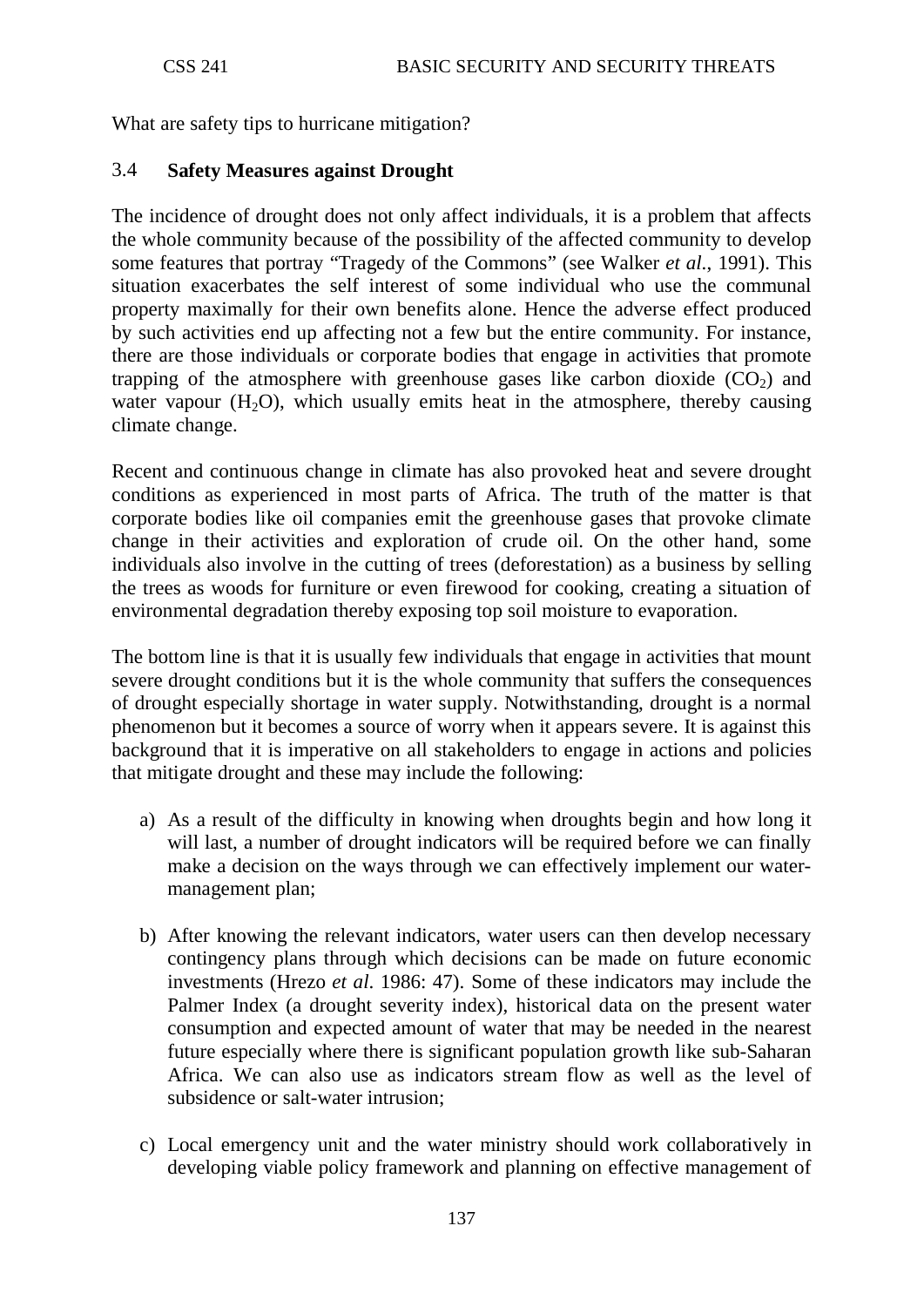water. It is germane on the part of the government to educate the masses on the need to conserve water and avoid waste of water resources;

- d) It is also incumbent on government to alert the public if the incident of drought becomes noticeable. This will afford both individuals and corporate bodies to develop their own contingency plans towards addressing the water shortage that may be produced by the drought. With the aim of maintain sufficient agricultural production, construction of irrigation (known as *fadama* in northern Nigeria) can be useful. But, the prevailing pollution of water by several individuals and industries in Nigeria has also undermined the relevance of irrigation as an alternative source of water for plantation;
- e) In various homes and offices, the culture of water management should be promoted. The use of toilets for urinating should be avoided. We should encourage the use of urinals instead of toilets, which will need to be flushed from time to time, leading to waste of water;
- f) For optimal agricultural production, it is advisable to adopt crop rotation, which can assist in minimising the problem of erosion and enable farmers to cultivate other crops that demand less water during drier seasons that may be occasioned by the drought;
- g) There must be promotion of the culture of recycling water by the authorities. The water used in homes and offices will pass through various drainages and move straight into the central drainage system where the water will undergo treatment and become purified and then be resupplied to the consumers. This process will help in no small measure to conserve water with the aim of preventing shortage of water presently and in future.
- h) Adopting cloud seeding can also be beneficial in the mitigation of drought. Cloud seeding can be described as a method of [weather modification.](http://en.wikipedia.org/wiki/Weather_control) It is usually an "attempt to change the amount or type of [precipitation](http://en.wikipedia.org/wiki/Precipitation_%28meteorology%29) that falls from [clouds,](http://en.wikipedia.org/wiki/Cloud) by dispersing substances into the [air](http://en.wikipedia.org/wiki/Air) that serve as [cloud](http://en.wikipedia.org/wiki/Cloud_condensation_nuclei)  [condensation](http://en.wikipedia.org/wiki/Cloud_condensation_nuclei) or [ice nuclei,](http://en.wikipedia.org/wiki/Ice_nucleus) which alter the microphysical processes within the cloud" [\(://en.wikipedia.org/wiki/Drought\)](http://en.wikipedia.org/wiki/Drought) (see figure 1.1). The rationale behind this method is to enhance precipitation (rain or snow). Also, the hail and fog suppression often practiced in airports can also be useful.

### **Figure 1.1. Cloud Seeding**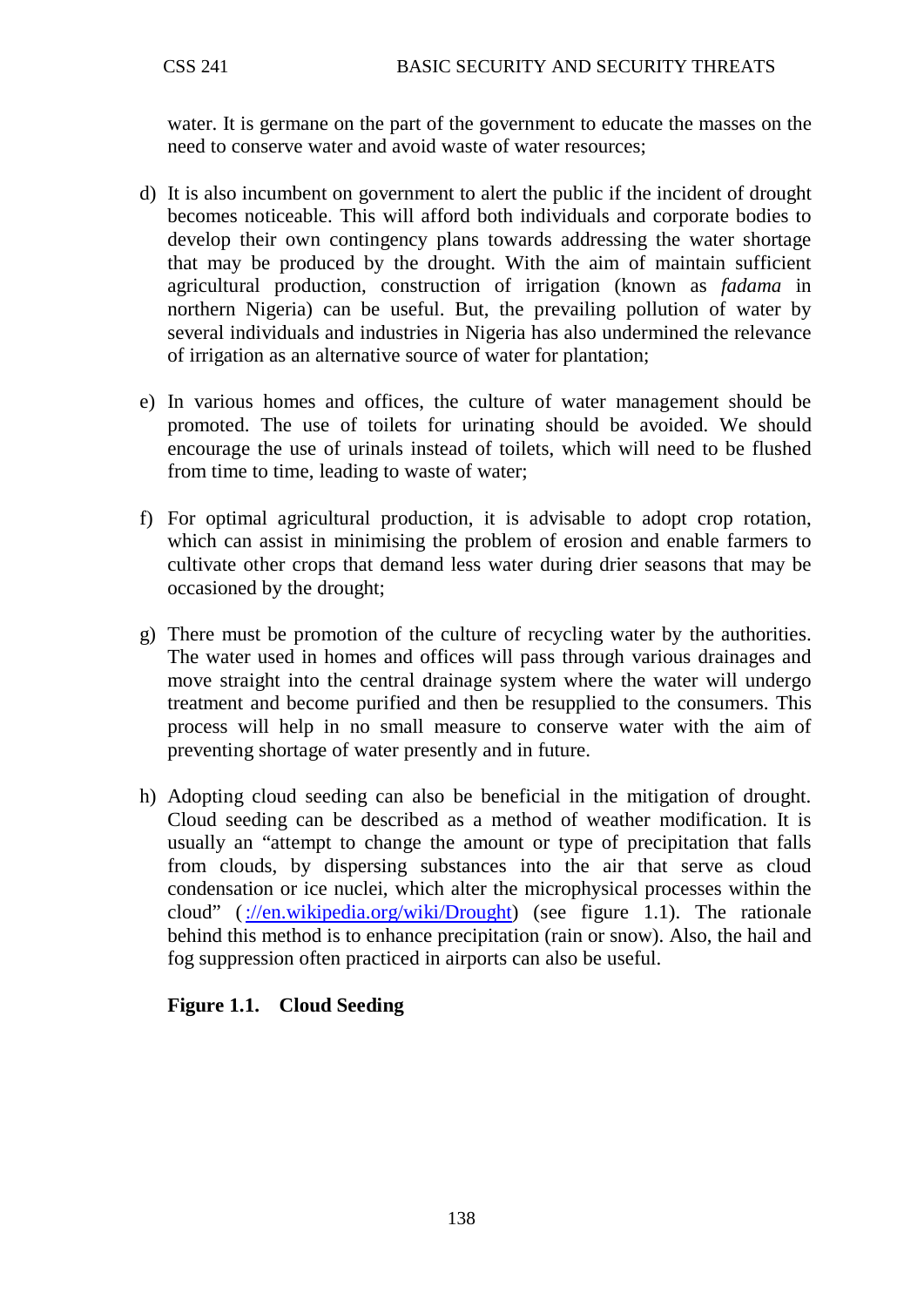

[.svg/500px-Cloud\\_Seeding.svg.png.](http://upload.wikimedia.org/wikipedia/commons/thumb/4/4c/Cloud_%20Seeding%20.svg/500px-Cloud_Seeding.svg.png)

# **SELF ASSESSMENT EXERCISE**

What are the safety measures in the management of drought?

# **4.0 CONCLUSION**

In as much that it is impossible to absolutely prevent the incidence of natural threats or hazards, it is therefore imperative to educate the masses on the ways and approaches through which the effect of any natural hazard can be reduced or mitigated. The problem of desertification being experienced in most parts of northern Nigeria and elsewhere in Africa especially those countries on the Sahel belt could have been addressed to a large extent if the stakeholders had not failed in their responsibilities. The responsibility of educating the public on the management of natural hazard, manmade or any other type of threat cannot be entirely entrusted to government. The security practitioners and other stakeholders including community associations, religious institutions, corporate organisations, non-governmental organisations (NGOs) among others also have some roles to play in hazard mitigation education and coordination.

It is therefore very germane to educate the masses on various safety measures to improve their preparedness towards reducing the losses that the hazard can produce. Also, by educating the masses, various habits and actions they usually engage in, which are capable of increasing the incidence of any natural hazard can be checked by making them know the risks that such habits and actions pose to the community at large. This will definitely create an avenue for prevention of hazardous situations as much as possible.

### **5.0 SUMMARY**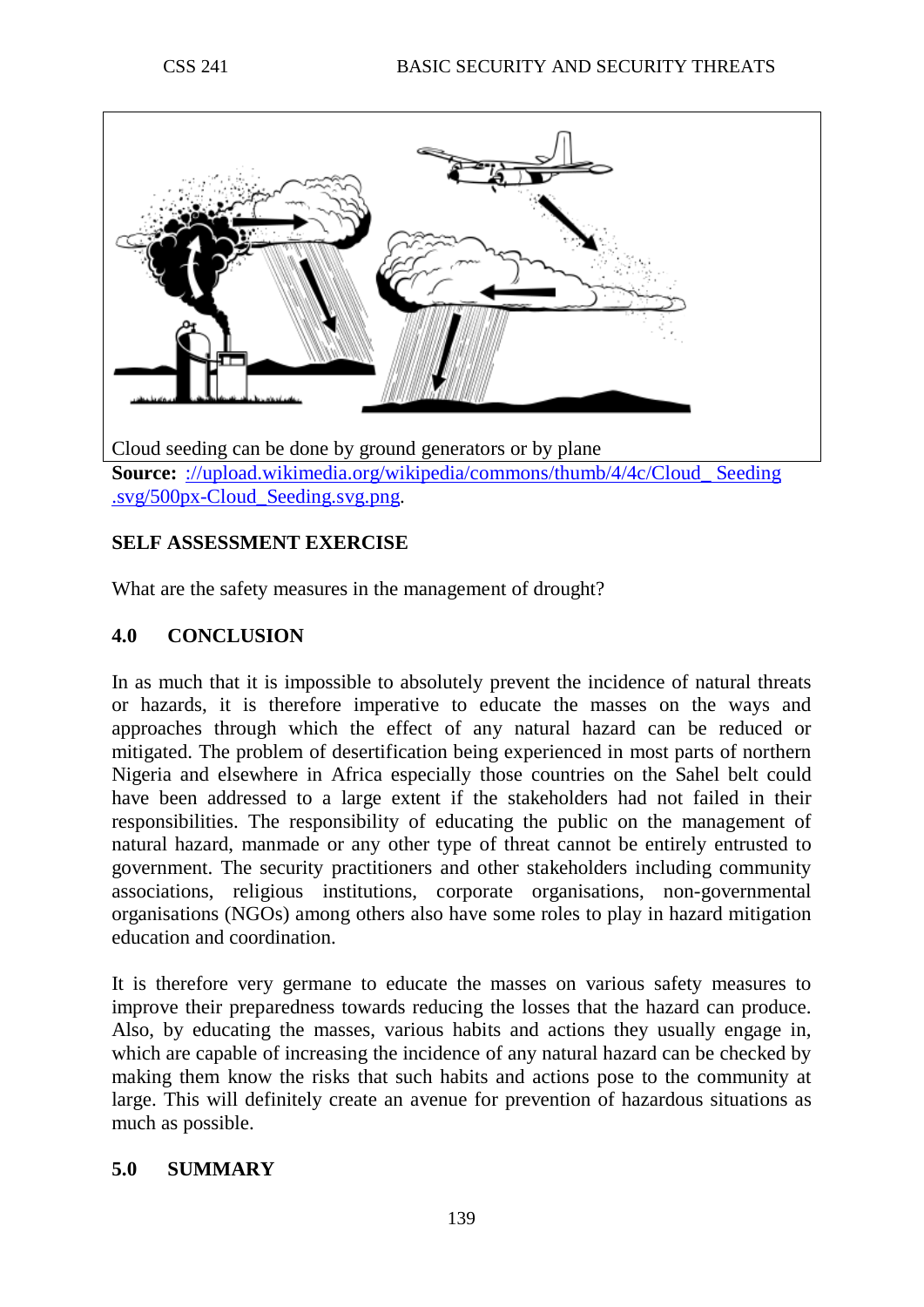In this unit, we have discussed some of the various safety measures through which we can manage any major natural threat. We began our study by looking at those safety tips to mitigate the incidence of earthquake. Thereafter, we explained a variety of safety tips or measures to prevent or/and check such other major hazards like hurricane, flood and drought. It is my belief that this has been found to be intellectually stimulating. Thank you for your zeal and patience.

## **6.0 TUTORED MARKED ASSIGNMENT**

Briefly discuss any five safety measures each to any two of the following natural threats: Earthquake, hurricane, flood and drought.

## **7.0 REFERENCES AND FURTHER READING**

Hrezo, M.S., Bridgeman, P.G., & Walker, W.R. (1986). Managing Droughts through Triggering Mechanisms. *American Water Works Association Journal*. 46-51.

Walker, W.R., Hrezo, M.S., & Haley, C.J. (1991). Management of Water Resources for Drought Conditions. In: Paulson, R.W., Chase, E.B., Roberts, R.S., and Moody, D.W. *Compilers, National Water Summary 1988-89--Hydrologic Events and Floods and Droughts: U.S. Geological Survey Water-Supply*. Paper 2375. 147-156.

[://en.wikipedia.org/wiki/Drought.](http://en.wikipedia.org/wiki/Drought) Retrieved on 30 August, 2009.

[://kashmirdivision.nic.in/Disaster\\_ Management/dm\\_center.htm\)](http://kashmirdivision.nic.in/Disaster_%20Management/dm_center.htm). Retrieved on 28 August, 2009.

://upload.wikimedia.org/wikipedia/commons/thumb/4/4c/Cloud Seeding .svg/500px-[Cloud\\_Seeding.svg.png.](http://upload.wikimedia.org/wikipedia/commons/thumb/4/4c/Cloud_%20Seeding%20.svg/500px-Cloud_Seeding.svg.png) Retrieved on 30 August, 2009.

**Error! Hyperlink reference not valid.**. Retrieved on 28 August, 2009.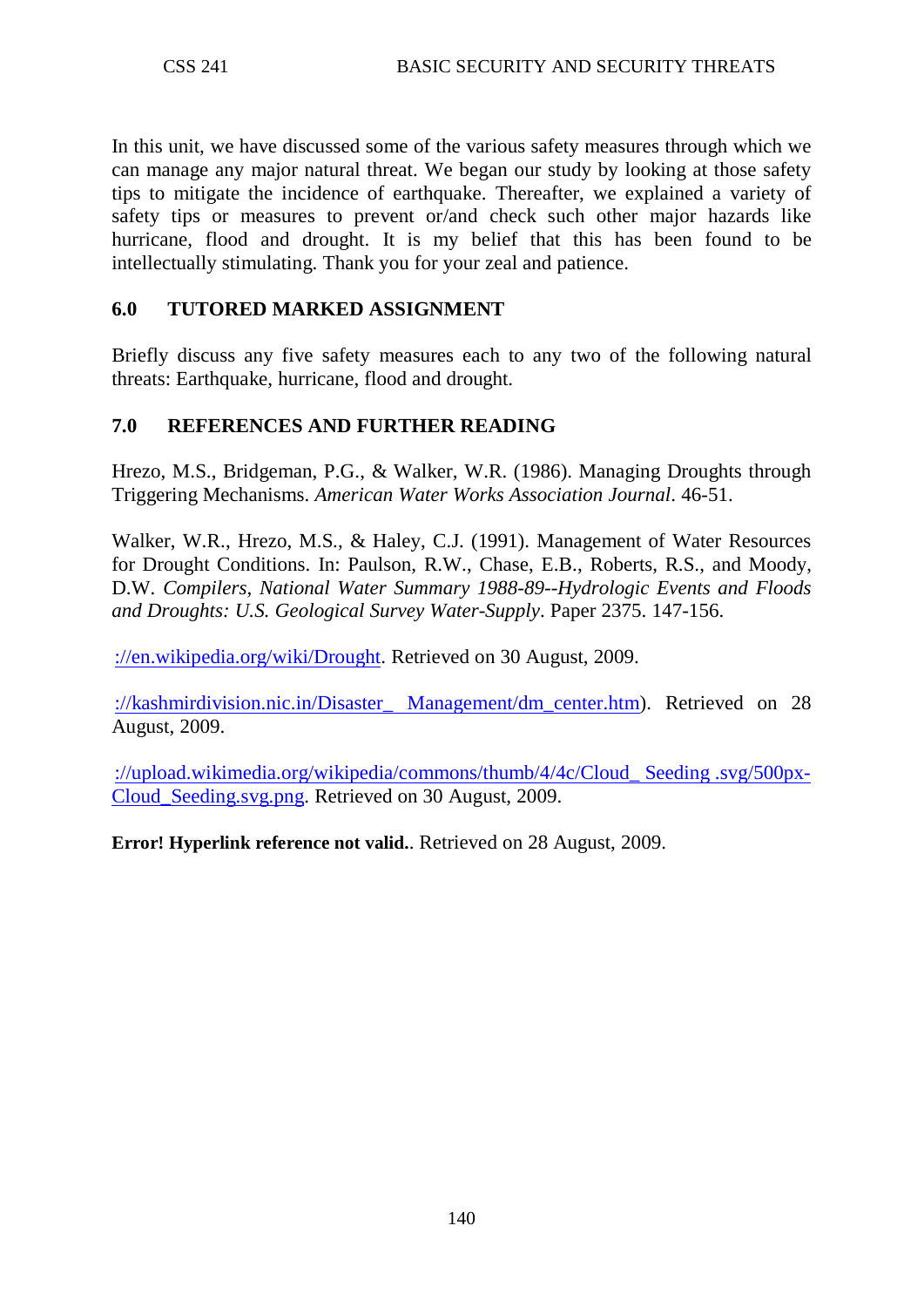#### **UNIT 2**

### **SAFETY MEASURES IN THE MANAGEMENT OF MANMADE SECURITY THREATS I**

### **CONTENTS**

- 1.0 Introduction
- 2.0 Objectives
- 3.0 Main Body
	- 3.1 Safety Measures against Robbery
	- 3.2 Safety Measures against Car-Snatching or Carjacking<br>3.3 Security Measures against Theft
	- Security Measures against Theft
	- 3.4 Safety Measures against Arson
- 4.0 Conclusion<br>5.0 Summary
- Summary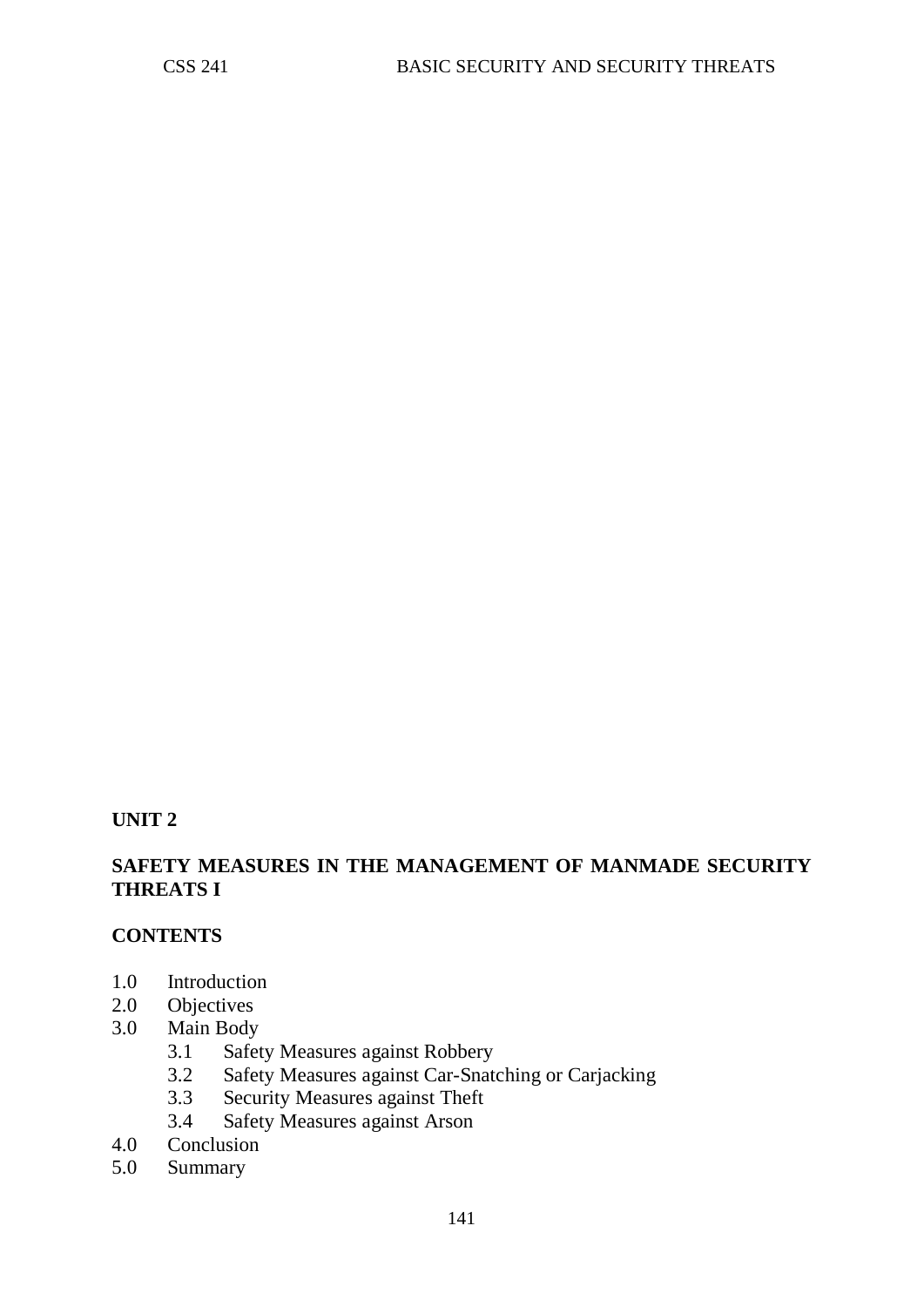- 6.0 Tutored Marked Assignment
- 7.0 References / Further Reading

## **1.0. INTRODUCTION**

In the previous unit, our searchlight was beamed on the various security measures to mitigate major natural threats discussed in this course or at least to reduce the losses, which their impact may have on the lives and property of the people. In this unit, we shall continue our study on the variety of safety tips to managing security threats but our focus shall shift to manmade threats. Before we go into the nitty-gritty of the study, let us quickly look at various objectives we shall strive to accomplish in this unit.

### **2.0 OBJECTIVES**

At the end of this unit, you should be able to:

Explain safety measures against robbery;

Discuss measures to protect your vehicle from being snatched or hijacked;

Describe tips to the management of risks associated with theft; and

Clarify on which measures that can be taken to mitigate the acts of arson.

### **3.0 MAIN BODY**

#### 3.1 **Safety Measures against Robbery**

Robbery often involves the use of instruments of intimidation and coercion by a party(ies) against another party(ies) with the aim of compelling the victim party to concede his/her property in question to the offender party. Such violent instruments like gun, knife, sword, cutlass, grenade, or any other dangerous objects as the case may be, are usually used by robbers to force the victims to yield to their (robbers') demand. The danger inherent in the incidence of armed robbery often necessitates the need by every individual to be educated on the ways to reduce the effect that such hazard may have on him/her or his/her family or property. Some of the safety tips include the following:

### **Before the Robbery**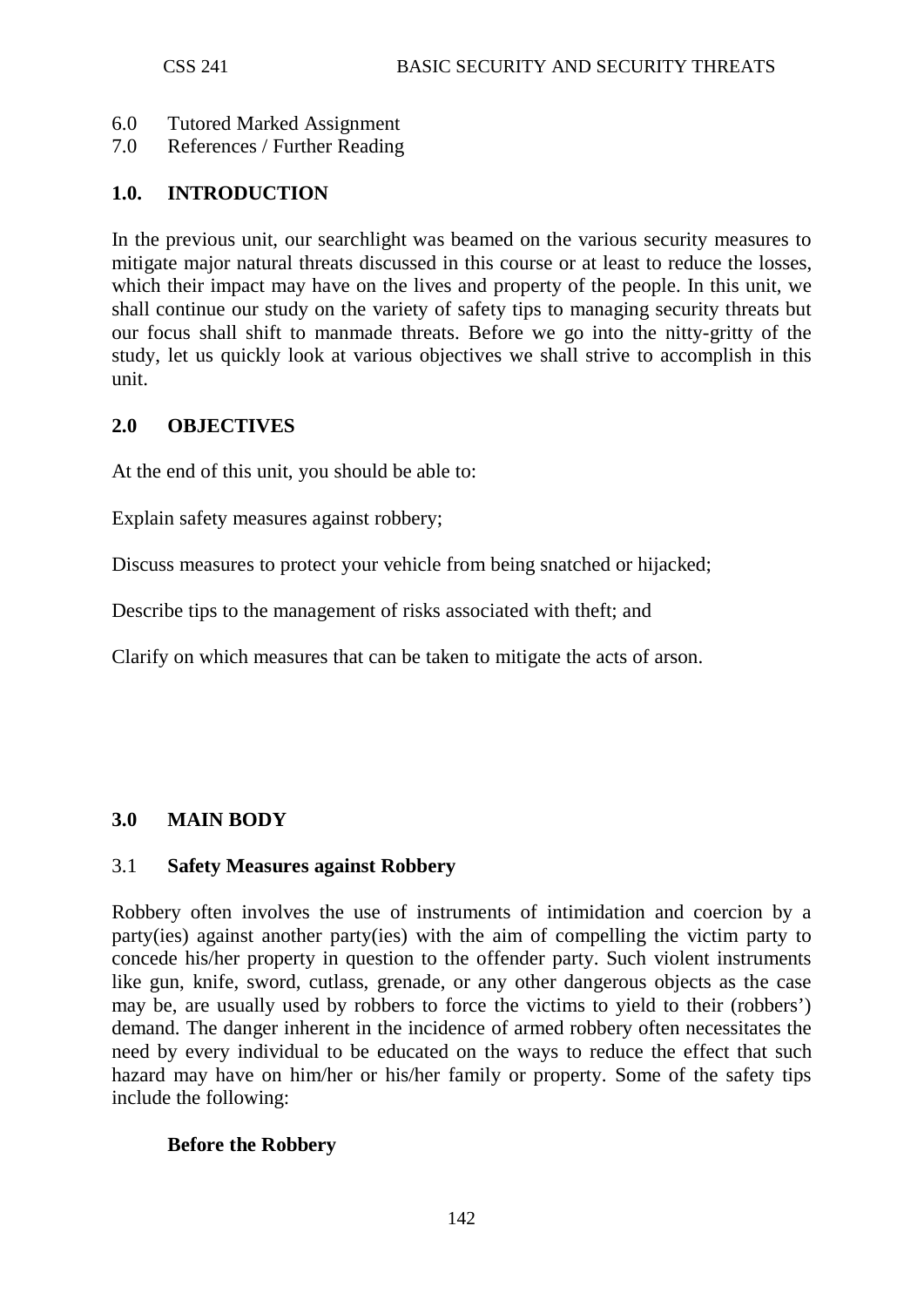a) Ensure that your home and office are designed in a way that passers-by or security agents can easily notice from a distance that you are experiencing robbery attack. Sadly, most banks in Nigeria often make their doors and windows either tinted or decorated with materials that make it impossible for passers-by to notice if any incident of robbery is taking place.

It is very unfortunate that when initiating the structural design of most banks in Nigeria, little or no credence is given to security. The point we are making here is that it is rather absurd to have a structure covered with glass and the glass is tinted such that nobody can see through it to know the situation of things in the banking hall. Then, question is that if they don't wish the passers-by to see what is going-on in the banking hall, why the choice of glass rather than complete concrete blocks?

- b) You should always avoid keeping large volumes of money at home or even in the office if your organisation is not a financial institution. It is also advisable that if one is a trader, one should always lodge his/her money from sales in the bank as soon as he/she makes sales worth certain amount to be determined by him/her. As security experts, we can always advise our clients in that respect as a safety tip against robbery. As you may know, if robbers know that the probability that they will not meet substantial amount of money with you is high, definitely, you will always appear to them as bad business. And thus, they will be discouraged from any attempt to rob you;
- c) Installation of surveillance cameras and Closed Circuit Televisions (CCTVs) are also very useful in curbing the incidence of robbery. These security gadgets can assist us to detect the presence of robbers and alert the law enforcement agents immediately for intervention. We can also use the gadgets to monitor the movement and activities of people in and around our premises and promptly seek the intervention of the police if we suspect any persons to be potential threats to our lives and property. If we are members of the security community, we can initiate the arrest of the suspected persons for interrogation. And in the course of investigation, we find the suspects culpable, it is paramount that we step-up the investigation with the aim of arresting their coconspirators. Thereafter, the process of prosecution should be facilitated by taking all the suspects to court;
- d) Intelligence-gathering is also vital in preventing the incidence of robbery. Through intelligence, robbery attempt by criminal minds can be foiled and the suspects arrested;
- e) As much as possible discourage the culture of using many entrance in your home or office. This is because the attacker or robber may sneak-in through one of the many doors unnoticed and before you know what is happening you have become entirely vulnerable to robbery attack. It is, therefore important to conduct routine check of the doors leading to your home or office as well as the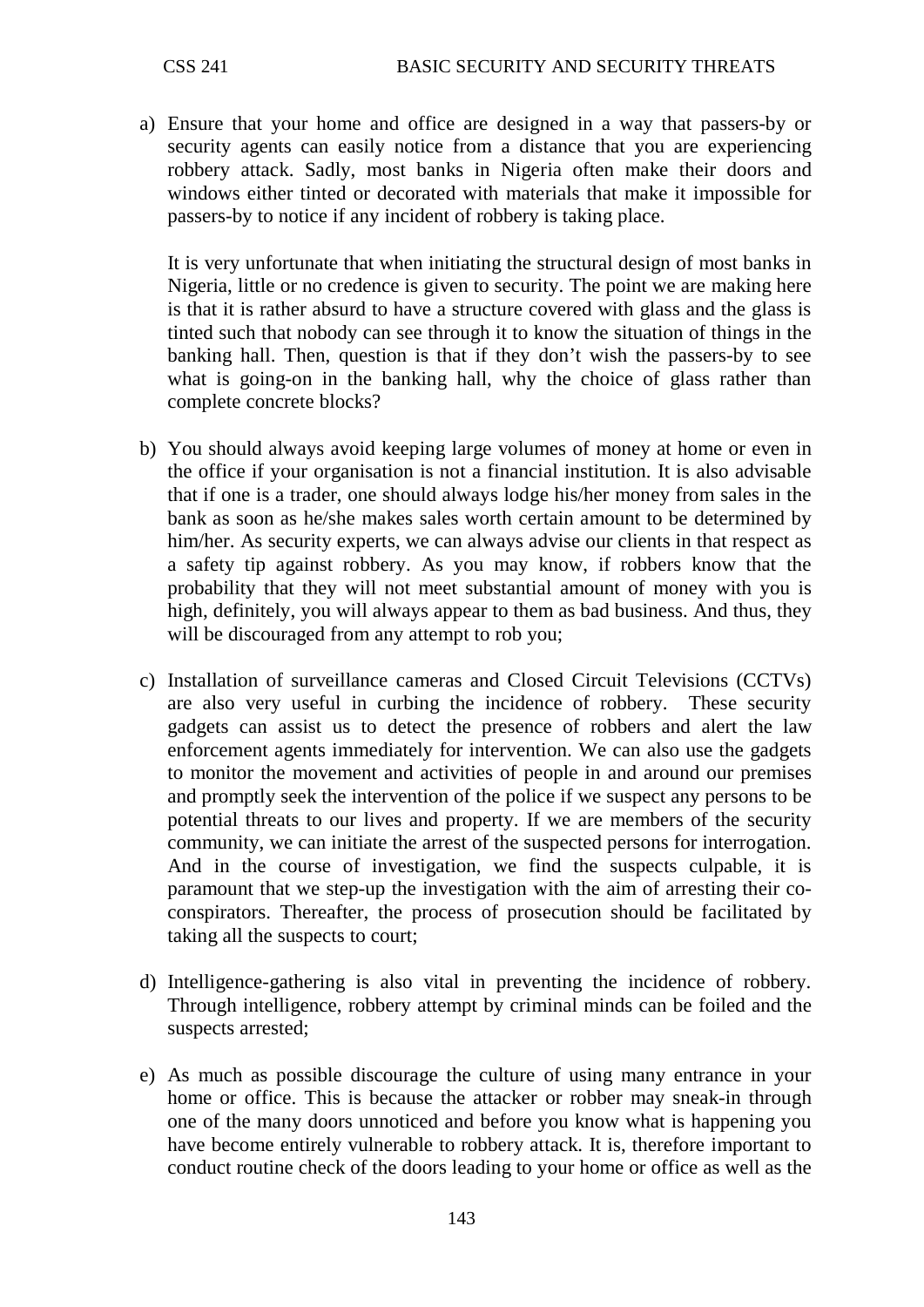inner rooms, closets, kitchen cabinets, toilets, bathrooms and other places that an enemy can hide with the intent to strike and attack you now or later.

No doubt, there have been incidents where some members of robbery gangs pretended as if they wanted to use the toilet but only aimed to have some weapons passed to them through the toilet window for robbery operation. They might have adopted that strategy because they might have foreseen that it would be difficult to smuggle in their rifles through the security door. It is therefore advisable to seal up the windows of toilets in banks but equip these toilets with air-conditioners and rechargeable lamps (that can remain on for at least one hour if there is power-cut or change in the source of power supply);

- f) The use of other security instruments like metal detector, security door, x-ray machines among others are also crucial to prevention of robbery. They can detect and raise alarm of the potential threat that any identified robbery gang can pose to the organisation;
- g) Always install security lights so that you can easily see anybody gaining entry into the premises and alert the security agents immediately you suspect the presence of any attacker or robber in your compound.

### **During Robbery**

- a) When a robbery is going on, make sure that you are calm because any unexpected movement can make the robber(s) infuriated. This is because such movement may be mistaken by the robber(s) for aggressive challenge from you and the robber(s) may decide to harm you in the process;
- b) Carefully activate the alarm immediately you sense the presence of the robbers for police intervention;
- c) If you don't have an alarm, you can secretly call some of your neighbours or relatives for assistance like helping you to alert the public if they are staying on the same street with you, or better-still call the police and demand their prompt response;
- d) You can also shorten the stay of the robber(s) by saying that a visitor is about to arrive or the community association meeting will be held in your place and it will start soon. This may make the robber(s) to hasten up and flee  $\frac{\div}{\text{www.co}}$ [asn-rob.org/CrimeInfo/RobberyTips/during.htm\)](http://www.co-asn-rob.org/CrimeInfo/RobberyTips/during.htm);
- e) It is also important to note the mannerism, speeches, dialect(s) etc of the robber(s), and watch carefully when the robber(s) is/are leaving to know the direction he/she (they) is/are taking. These information can help the police to nab the robber(s);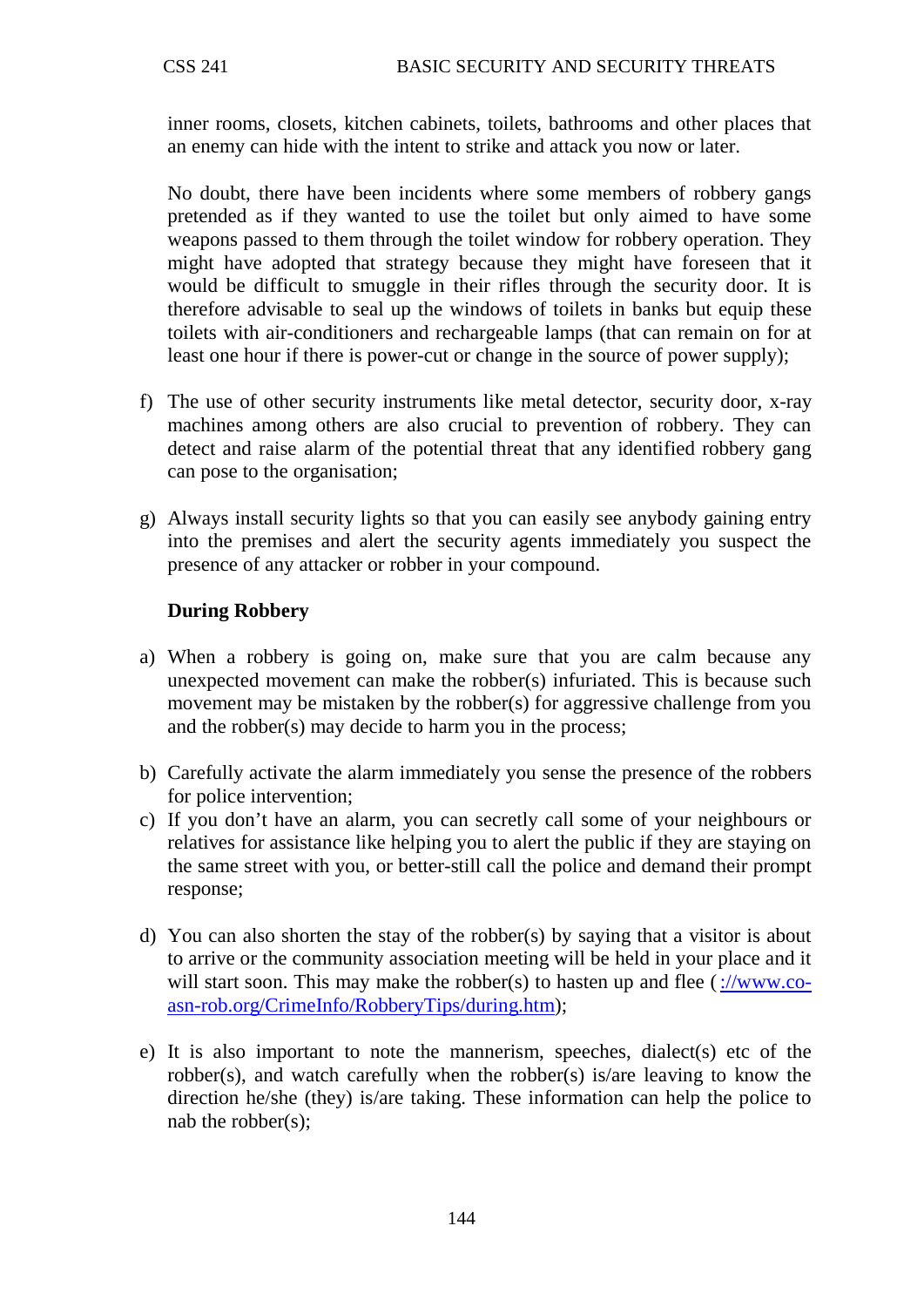- f) Avoid looking at the robber(s) on the face to avoid the issue of threat of personal recognition the robber(s). This is because the robber(s) will feel that by sparing your life, you can assist the police in his/her (their) arrest especially if the robbery is a very violent one;
- g) You should try as much as you can to cooperate with the robber(s) and avoid acting as a hero because you may get killed in doing so;
- h) If you are a security agent, act promptly to dispose of your identification card to a location the robber(s) can hardly find it. This is to hide your identity in order to avoid being killed by the robber(s). It is, therefore, advisable to always hide your ID card in the car or leave it at the office, and put it on when you are in the office or on special assignment; and
- i) It is extremely unwise if you are unarmed to be aggressive towards armed robber(s). It is very advisable to lie down to avoid being hit by bullet(s) and fold your arms over your head.

## **After the Robbery**

- a) When robbery has taken place, you should call the police as soon as you notice that the robbers have left but ensure that you discretely study or take note of the discussions, attitude, mannerism, dresses and physical features of the robbers. Taking note of these features may help the police to carry out their investigation and arrest of the robbery suspects;
- b) You should also make sure that you lock up the place robbed (whether home or office) with the aim of assisting the police investigators in carrying-out their work [\(://www.co-asn-rob.org/CrimeInfo/RobberyTips/after.htm\)](http://www.co-asn-rob.org/CrimeInfo/RobberyTips/after.htm);
- c) You should also avoid discussing any issue concerning the robbery incident in public because you may not know who might be a member of the gang. On the other hand, if it is known to the robbers that you can really help the police to nab them, the gang may begin to hunt you with the intention of killing you in order to stall the investigation;
- d) It is also important to cajole some of the people present when the robbery took place to serve as witnesses and be interviewed by the police. In the course of interviewing them, the police may get clues through which they can nab the robbers. However, you should note that it is wrong to coerce witnesses into making statements. In doing so, you are engaging in an action that may considered tantamount to infringement of their fundamental rights, which can rubbish the whole process of investigation; and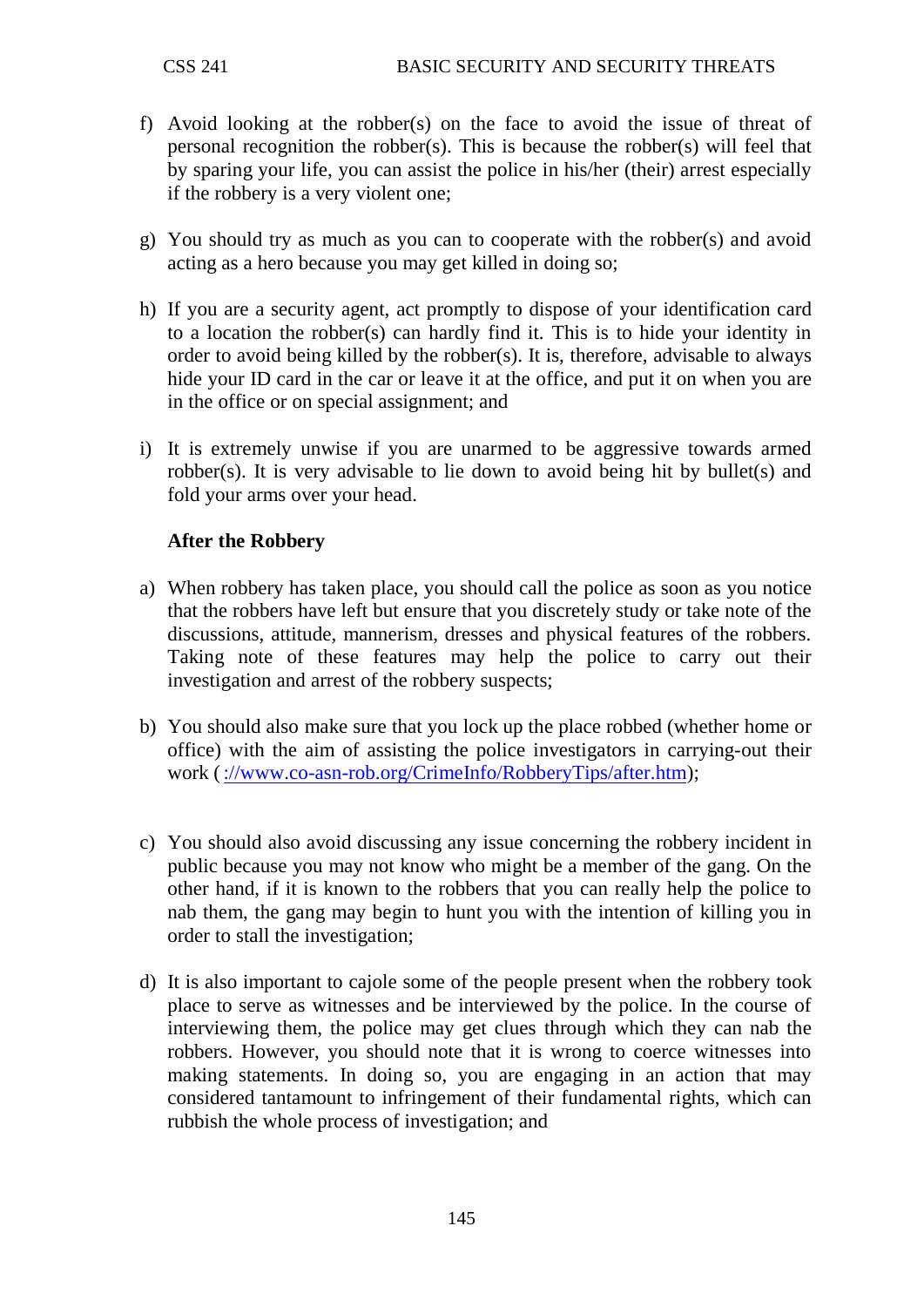e) If you are approached by the media to comment on the robbery incident, you should always refer them to the police, and remain quiet and calm too.

## **SELF ASSESSMENT EXERCISE**

Discuss safety measures to mitigate the effect of robbery.

## 3.2 **Safety Measures against Car-Snatching or Carjacking**

Car-snatching or carjacking can be described as the act of seizing and forcefully taking possession of the victim's vehicle by the crime offender through the use of dangerous weapons especially gun. Some of the safety tips to this security threat include the following:

## **Before the Carjacking**

- a) It is very important to install anti-hijack system, which is an electronic system that is usually fixed in motor vehicles to prevent car-snatchers or thieves from stealing your vehicle. The revolution in technology has also made it possible to fit an electronic monitoring device on your vehicle. These are some types of this device that can deactivate or stop the car from working;
- b) Another safety tip is to have a comprehensive insurance for your vehicle. So, in the event of loss of the vehicle through carjacking or any hazard, you can easily run to your vehicle insurer for assistance according to the terms and conditions of the insurance policy. The insurer can help to get another vehicle for you;
- c) Always lock the doors to your vehicle to prevent illegal entry into your vehicle by unsuspected criminals or car-snatchers;
- d) Avoid making too loud the sound system in your vehicle to avoid attracting the attention of car-snatchers. This is because more often than not, the carsnatchers don't usually have a particular target in mind before setting-out for their shady business. So, don't make yourself a victim;
- e) Always alight whenever the vehicle is parked, even if you are waiting for someone. It is advisable to alight to avoid being close-marked by car-snatchers; and
- f) Ensure that your vehicle is parked where you can have a close watch on it, most preferably in the compound.

## **During Car-snatching**

a) If you know that you can escape the car-snatchers, surrender the car to avoid being harmed by the criminals. As you may be aware that most car-snatchers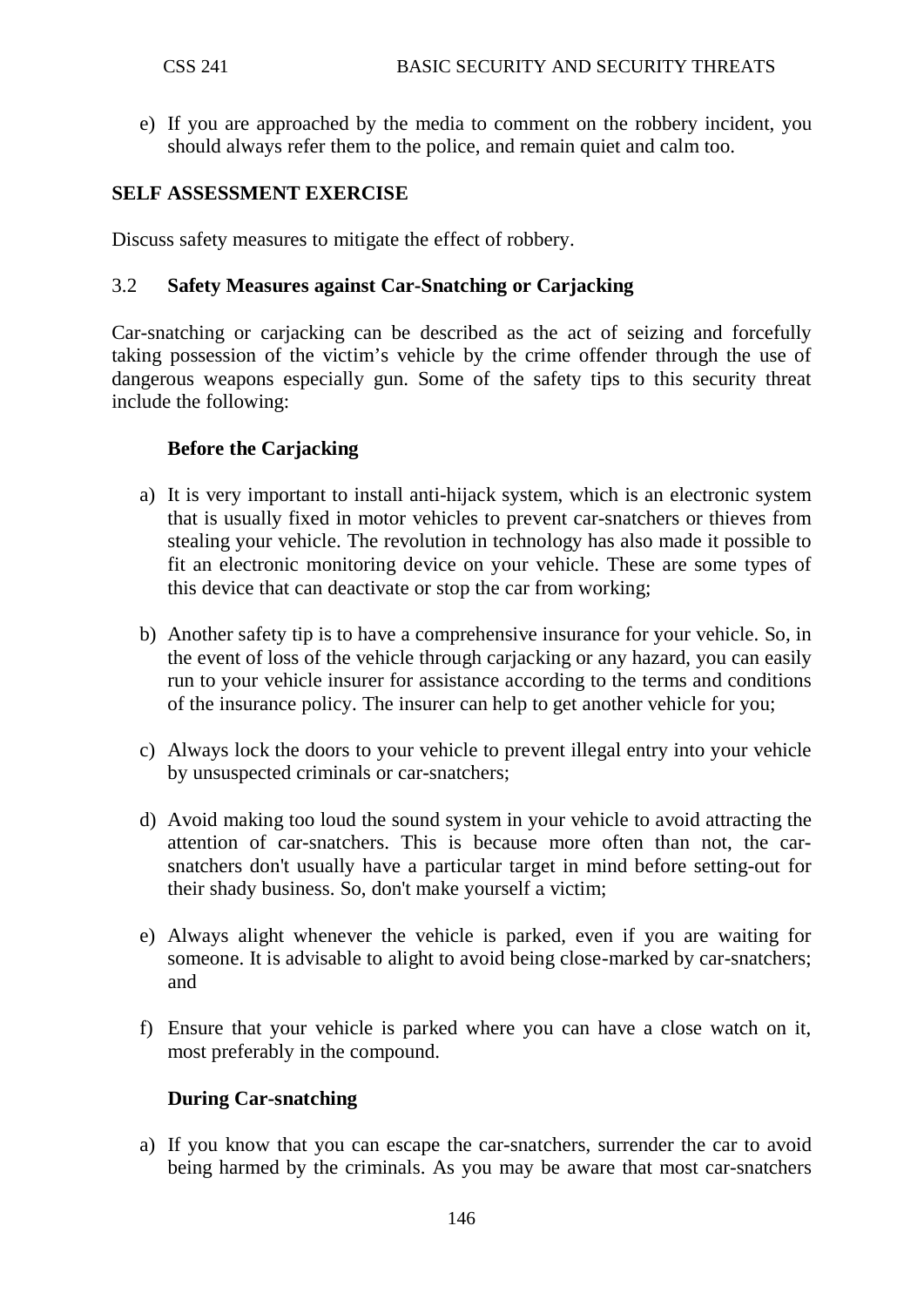are armed with dangerous weapons, so, it is unwise for one to allow himself get killed by car-snatchers; and

b) Be calm and if the car-snatchers ask you about the security of the car, you can tell them that there was security gadget on the vehicle before but it has been deactivated due to the stress it often put the owner into especially the way it used to cut-off ignition and the vehicle would be stationed where the problem was developed until the owner got the security company that installed it to fix the problem. You should avoid telling the car-snatchers that you are the original owner of the vehicle. By doing this, the car-snatchers may allow you to go and drive the vehicle away. By the time the security gadget will be activated, the car-snatchers will have no choice but to abandon the vehicle;

## **After the Car-snatching**

- a) You should seek medical care if you or any other persons in the vehicle are harmed;
- b) Quickly inform the police about the incident and provide necessary information and details of the vehicle registration number, etc from prompt police intervention to recover the vehicle;
- c) You should cooperate with the police and respond to their interrogation very effectively. Showing cooperation can be helpful in nabbing the car-snatchers by the law enforcement agents; and
- d) If the vehicle is insured, you will be expected to inform the insurer to start the Claim process.

## **SELF ASSESSMENT EXERCISE**

Explain the safety tips in managing the risks emanating from carjacking.

## 3.3 **Security Measures against Theft**

Theft can be described as a form of manmade security threat that usually involves such criminal acts that relate to illegal acquisition of another person's property or acts of stealing like burglary, larceny, looting, fraud and embezzlement, to mention a few. Some of the safety measures to guard against the incidence of theft include the following:

## **Before theft**

a) Putting in place security doors that are equipped with alarm in an attempt by malicious person(s) to gain entry into a facility;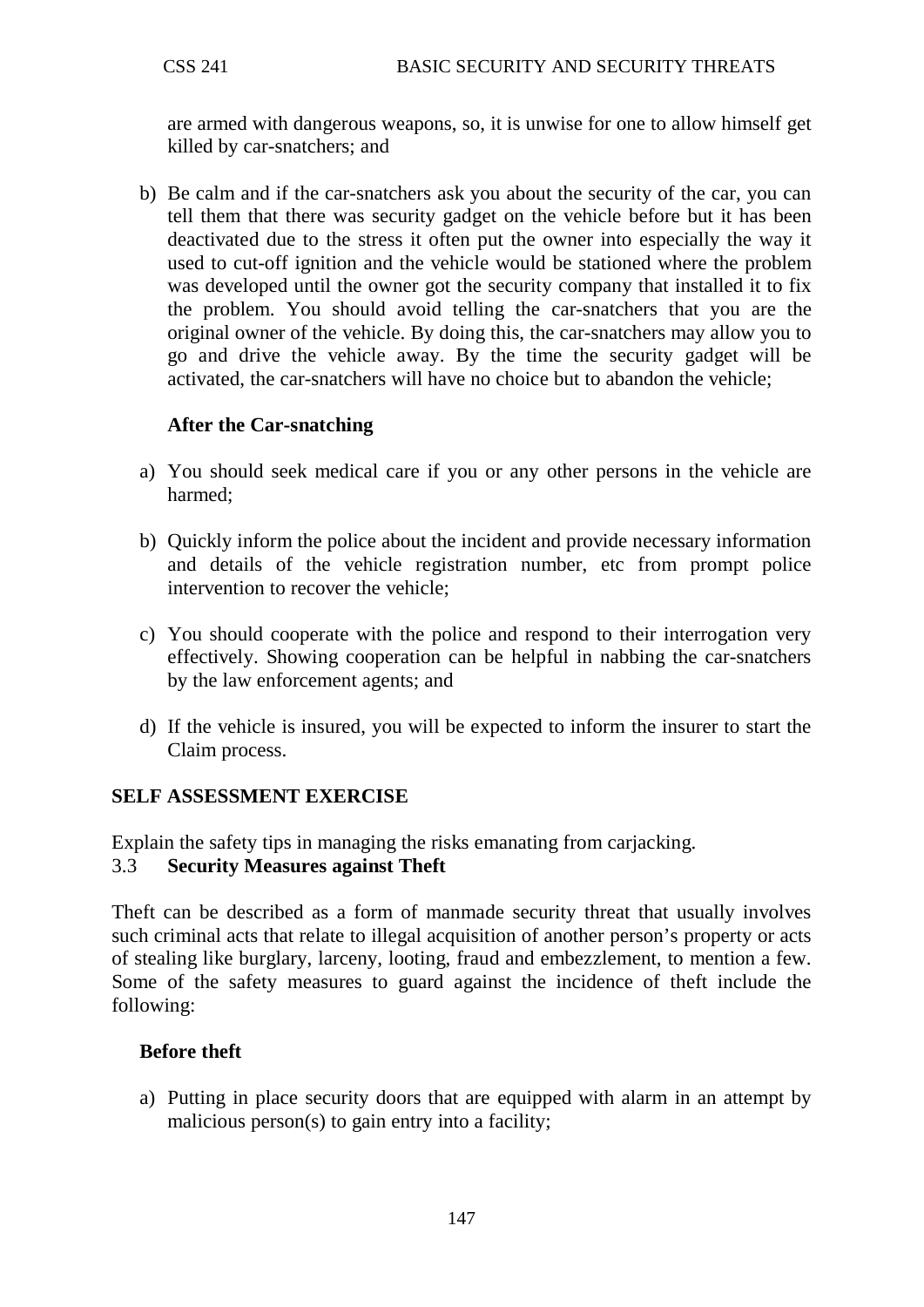- b) The use of surveillance cameras and Closed Circuit Televisions (CCTVs) can also be useful in the protection of property against theft;
- c) Avoid putting large sum of money at home because it can attract the attention of thieves within and outside;
- d) Monitor the behaviours of the people around at home or in the office. Always suspect any secret discussions among people or abrupt end of discussion on phone when your presence is noticed by an internal person;
- e) At the office, unnecessary loitering or notice of strange faces should be challenged by questioning them about their mission in your office or shop;
- f) Contracting the services of security guards (whether private or public) can safeguard one's property against theft;
- g) Search should be conducted on all staff irrespective of their positions or status as they come in and go out;
- h) You should promote the habit of rewarding any of your people at home or in the office who makes that report a fellow involved in theft;
- i) There should be severe penalty for those found guilty of theft;
- j) You should also install security lights and gates to check any malicious entry into your compound; and
- k) Regularly change the door locks to your home and/or office; etc.

#### **During the incident of Theft**

- a) If you catch someone in the act of theft may be directly or through the use of surveillance camera or through informant, you should call the attention of few other people who can serve as witnesses;
- b) If you see the act of theft going on from a distance and you notice that the culprit is about to abscond, alert the people around or the public and seek for their intervention to effect the arrest of the thief;
- c) If the thief is arrested, you should ask him/her a number of questions to know if it was his/her first time of stealing your property or goods, if the offender has the support of any insider in perpetrating the act, and every other information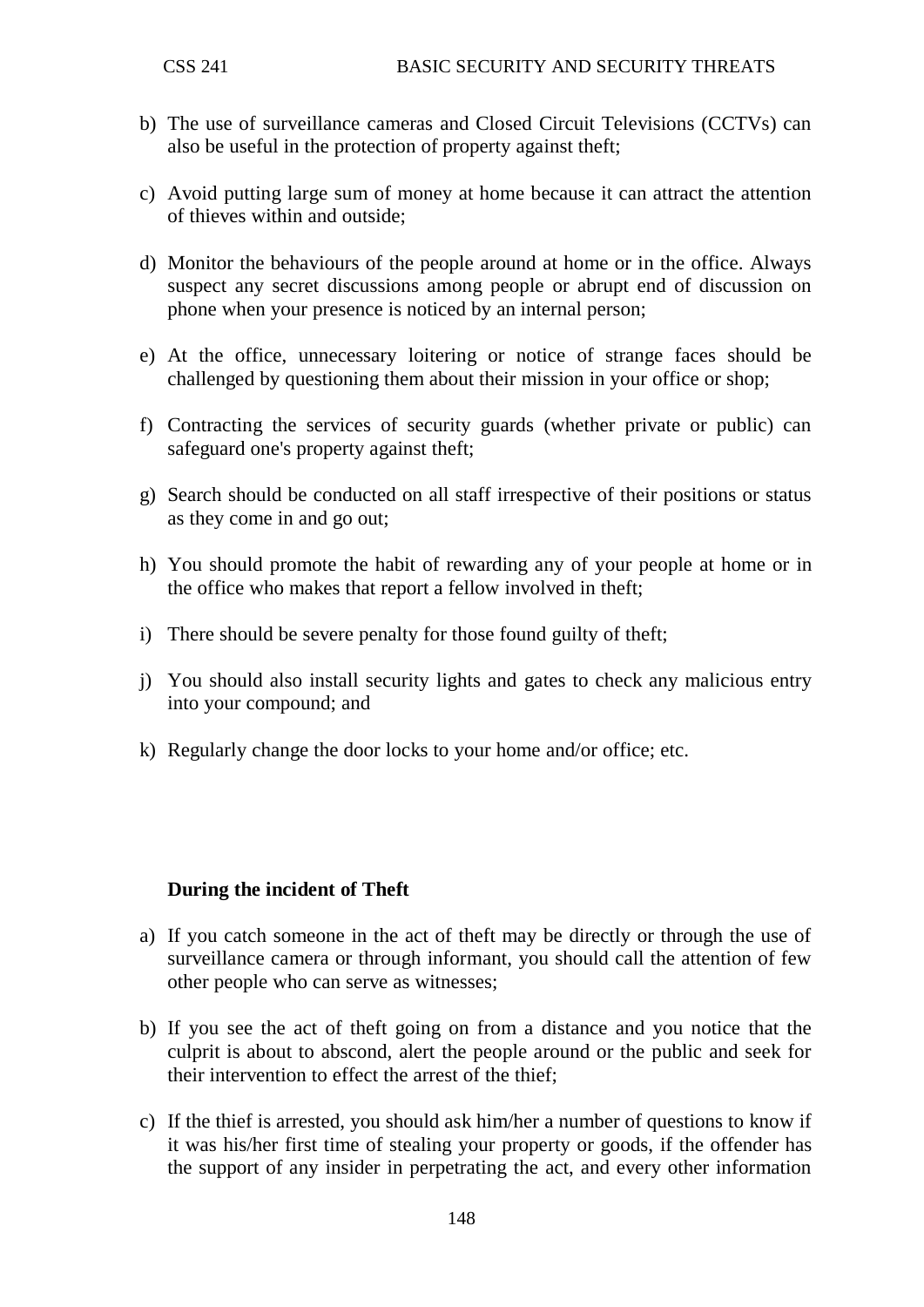that can assist to identify areas of vulnerability in the security of your property or goods; and

d) In case of a car theft attempt, you should alert the public and call the police immediately for intervention. You should avoid moving close to the thief because he/she may not be alone and/or may be armed with dangerous weapons;

## **After the Incident of Theft**

- a) If the culprit is arrested, avoid engaging yourself in carrying out jungle justice because the law sees such act as criminal and punishable offence. It is therefore advisable to hand over the thief to the police for further investigation and prosecution, if the suspect is culpable of the offence (theft);
- b) Ensure that you give all necessary support and information to the police to aid their investigation for the eventual prosecution of the offender; and
- c) Avoid discussing the proceedings of the investigation in public;
- d) Avoid exaggerating the amount of money, goods or property lost to theft;
- e) Fortify your security systems and infrastructure to avoid similar incident of theft in the nearest future.

# **SELF ASSESSMENT EXERCISE**

What are the safety tips against theft?

## 3.4 **Safety Measures against Arson**

Arson can be described to mean a deliberate act of destructively setting another person's or oneself's property on fire for specific motives. Some of the safety tips to second party arson include the following:

## **Before the Arson**

a) In as much as the event of arson remains an unexpected hazard, it is imperative for government to have relevant agencies including Fire brigades and the police to always monitor and act in mitigation of any incident of arson;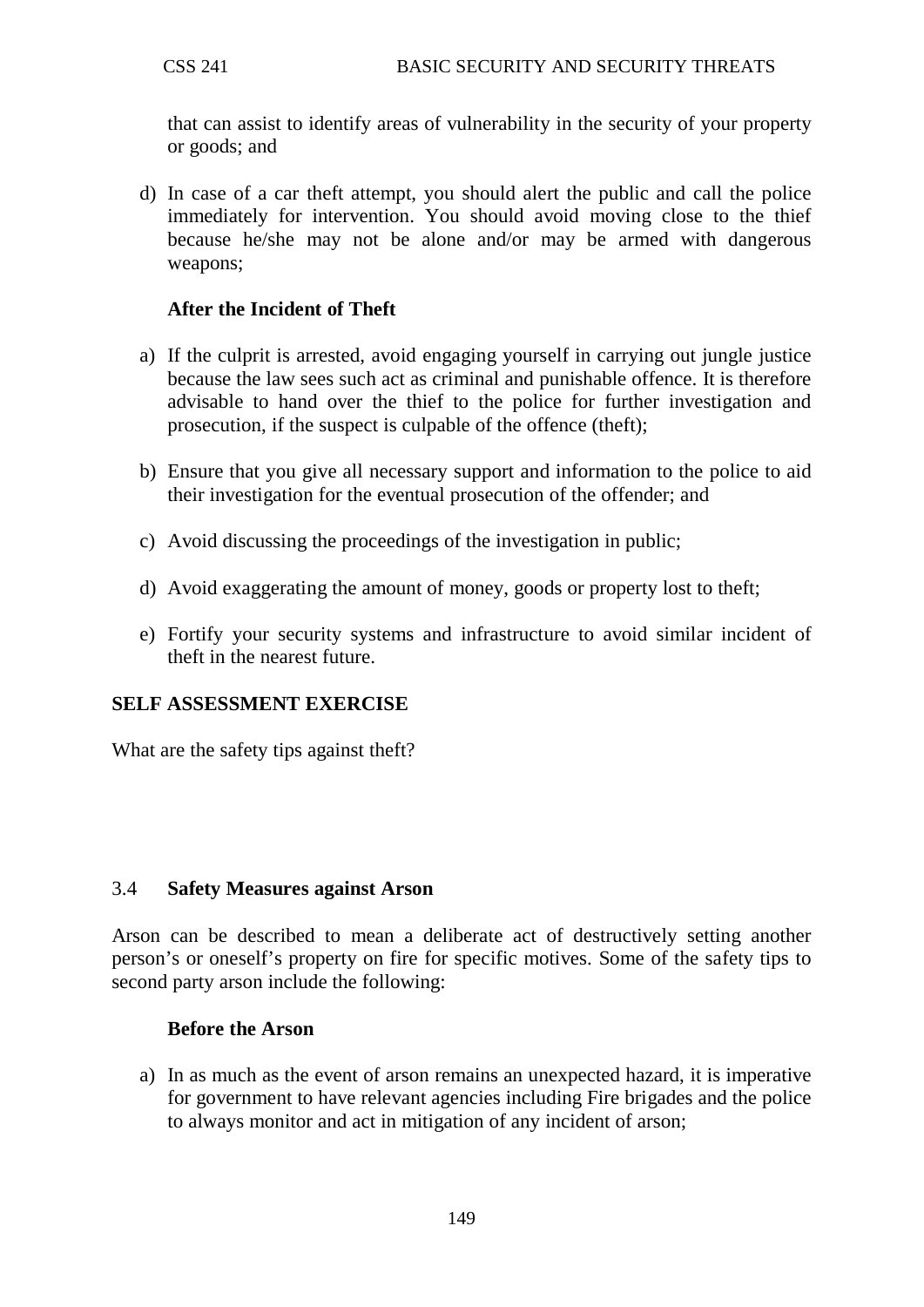b) Enough efforts should be made to engender anger management as part of the educational curricula among various levels of learning in Nigeria. By doing this, the problem of arson will be minimal. People will learn creative ways of addressing conflict issues rather than engaging in destructive approaches to conflict management, one of these being arson. A good example is the setting on fire of the INEC office in Iddo Ekiti, resulting from alleged electoral malpractices levelled against the Electoral body by irate youths.

There are many instances as well where students go on rampage and burn down some structures in the premises of their institutions for no other reason than resisting increase in school fees. Most times, apart from compelling them to pay the new fees, the students are also levied for the property destroyed. The question is who are the losers? Your answer to the question is the same as mine. The truth is that both the school authorities and the students are the losers. It is an indictment on the entire school system for lacking culture of dialogue and conflict transformation in the resolution of their issues of conflict. It is unfortunate that in Nigeria, most times, we wait for the upsurge of violence and destruction before we come to terms with the need to appreciate our mutual need for peaceful resolution of conflict;

- c) You should educate people in your home and office on how to respond effectively when there is fire outbreak resulting from arson or any other cause. It is pertinent to identify exit routes in the event of an emergency like arson;
- d) It is also advisable to install fireproof cabinets in your home and office where you can keep very vital documents and guarantee their protection in the event of fire-outbreak; and
- e) It is important to install fire fighting equipment at home and office, so that when there is fire, you can fight it until the arrival of the fire brigades. This measure is helpful to mitigate the effect of arson on the structure or reduce the losses that may accompany it;

## **During the Incident of Arson**

- a) You should be calm and not let anxiety disorganise you or undermine your capacity to act reasonably to mitigate the effect of the hazard;
- b) You should alert the police or any other law enforcement agent to come to the rescue;
- c) You should also promptly call for the intervention of fire fighters with the aim of reducing the losses that the hazard may effect;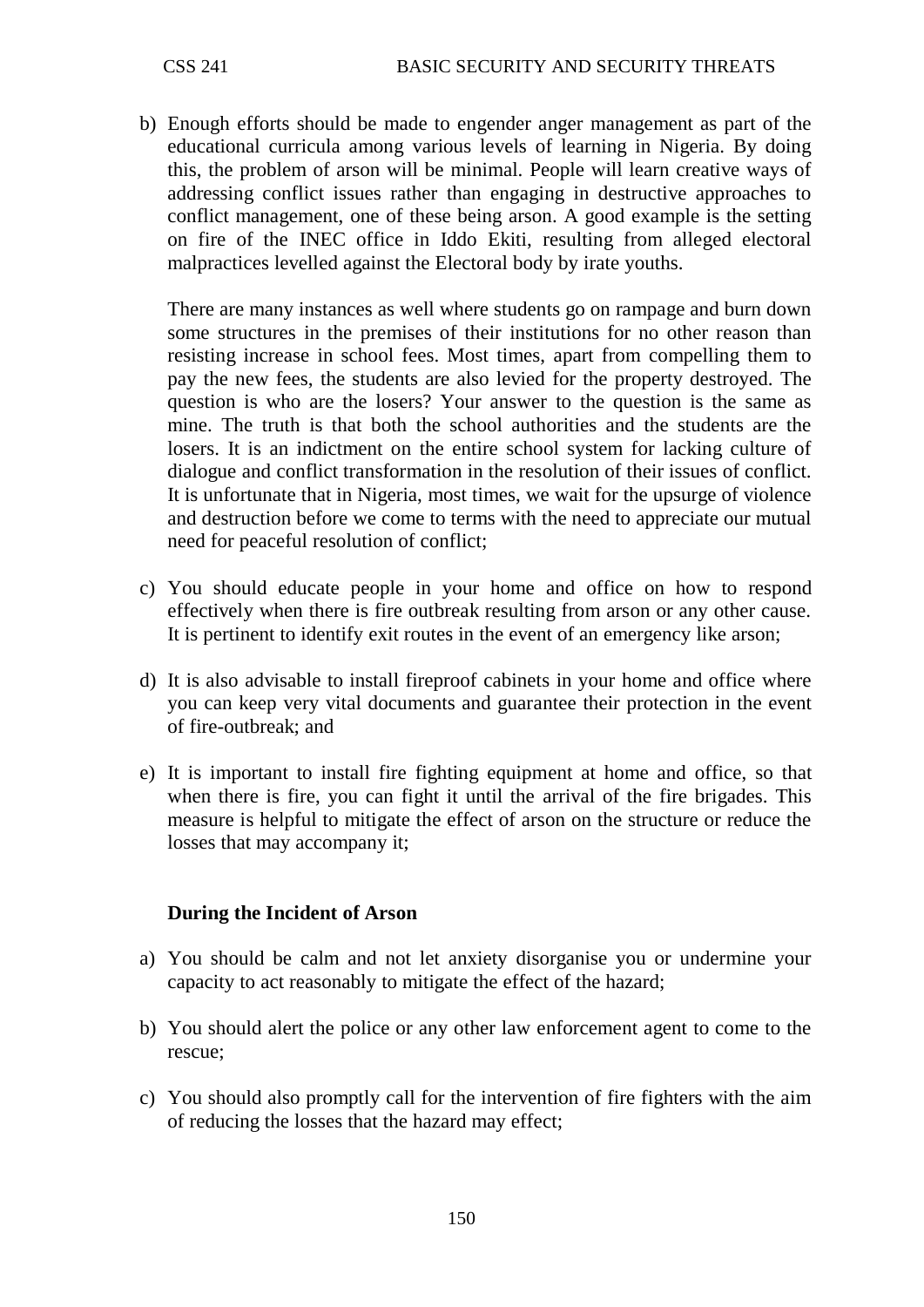- d) Carefully use the fire-fighting equipment available to reduce the intensity of the fire before the arrival of the fire brigades; and
- e) You should locate the most secure route to exit the building as well as avoid falling into the hands of the arsonists because it may be dangerous to do so;

## **After the Incident of Arson**

- a) Assist the law enforcement with provision of vital information that will aid investigation on the cause and offenders of the crime (arson);
- b) After the incident, you should begin the process of providing a report on the cause(s), suspected arsonists, dynamics of threat assessment, losses (in human and material terms) recorded as a result of the incident (incident assessment), recovery analysis and recommendations to forestall similar incident in the nearest future;
- c) You are also expected to begin the reconstruction by considering vulnerabilities identified as a result of the incident and efforts should be initiated to alleviate the vulnerabilities and increase preparedness level to mitigate or prevent the reoccurrence of such incident (arson);
- d) You and other victims should also undergo trauma counselling and therapeutic session to address any psychological effect that such incident may have on you; and
- e) All necessary cooperation and resources should be given to the law enforcement agents in the prosecution of the offenders.

## **SELF ASSESSMENT EXERCISE**

Explain safety measures against arson.

## **4.0 CONCLUSION**

Appreciating the ways through which we can prevent or respond to the incidents of manmade threats is the first step towards advancing effective security management. Through proper education on safety measures to various threats to security of life and property, stakeholders can be able to improve on their preparedness and building their capacity to respond very creatively in the experience of any threats. By providing the public and our clients with safety education, we will be able to fulfill the overall objectives of our various organisations as security practitioners. The beauty of safety education also involves the opportunity of the public to act independently in reducing the impact that any threats can have on them as they will rely on us to play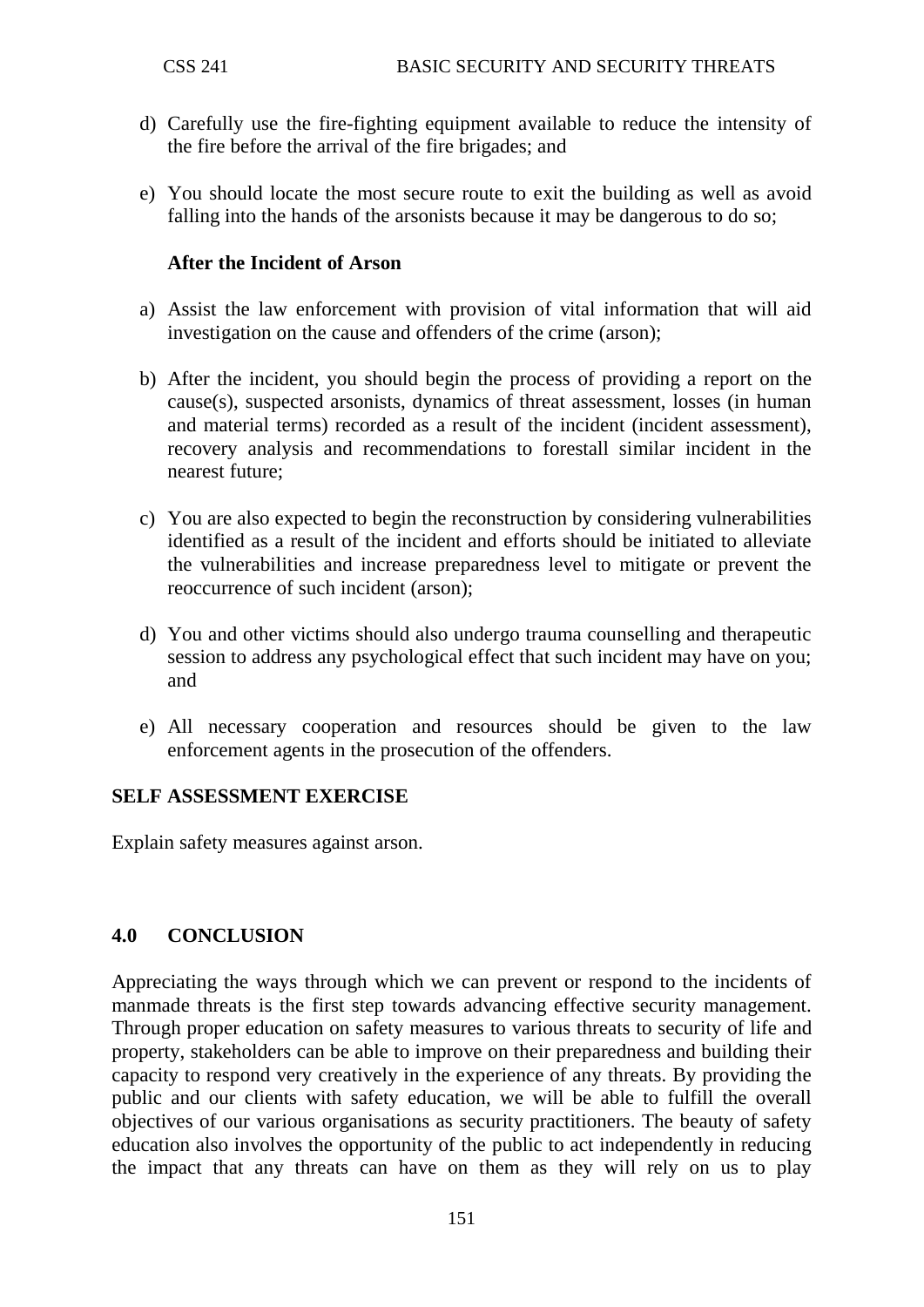complementary roles in protecting their lives and property, and this will make our work easier and less stressful too.

## **5.0 SUMMARY**

In this unit, we explored various safety tips that can be adopted to manage a number of manmade threats. We examined various steps to protect ourselves and property against the threat of robbery. Thereafter, we explained the tips to mitigate carjacking and how to reduce the losses that may be recorded as a result of its occurrence. We completed our task in the unit by highlighting the safety measures that we can appreciate to manage security risks associated with theft and arson.

## **6.0 TUTORED MARKED ASSIGNMENT**

Discuss any five pre-incident safety tips of any two among the following threats: Robbery, carjacking, arson and theft.

# **7.0 REFERENCES AND FURTHER READING**

[://www.co-asn-rob.org/CrimeInfo/RobberyTips/after.htm.](http://www.co-asn-rob.org/CrimeInfo/RobberyTips/after.htm) Retrieved on 2 Sept., 2009.

[://www.co-asn-rob.org/CrimeInfo/RobberyTips/during.htm.](http://www.co-asn-rob.org/CrimeInfo/RobberyTips/during.htm) Retrieved on 2 Sept., 2009.

# **UNIT 3**

# **SAFETY MEASURES IN THE MANAGEMENT OF MANMADE SECURITY THREATS II**

# **CONTENTS**

- 1.0 Introduction
- 2.0 Objectives
- 3.0 Main Body
	- 3.1 Safety Measures against Kidnapping
	- 3.2 Safety Measures against Badger Game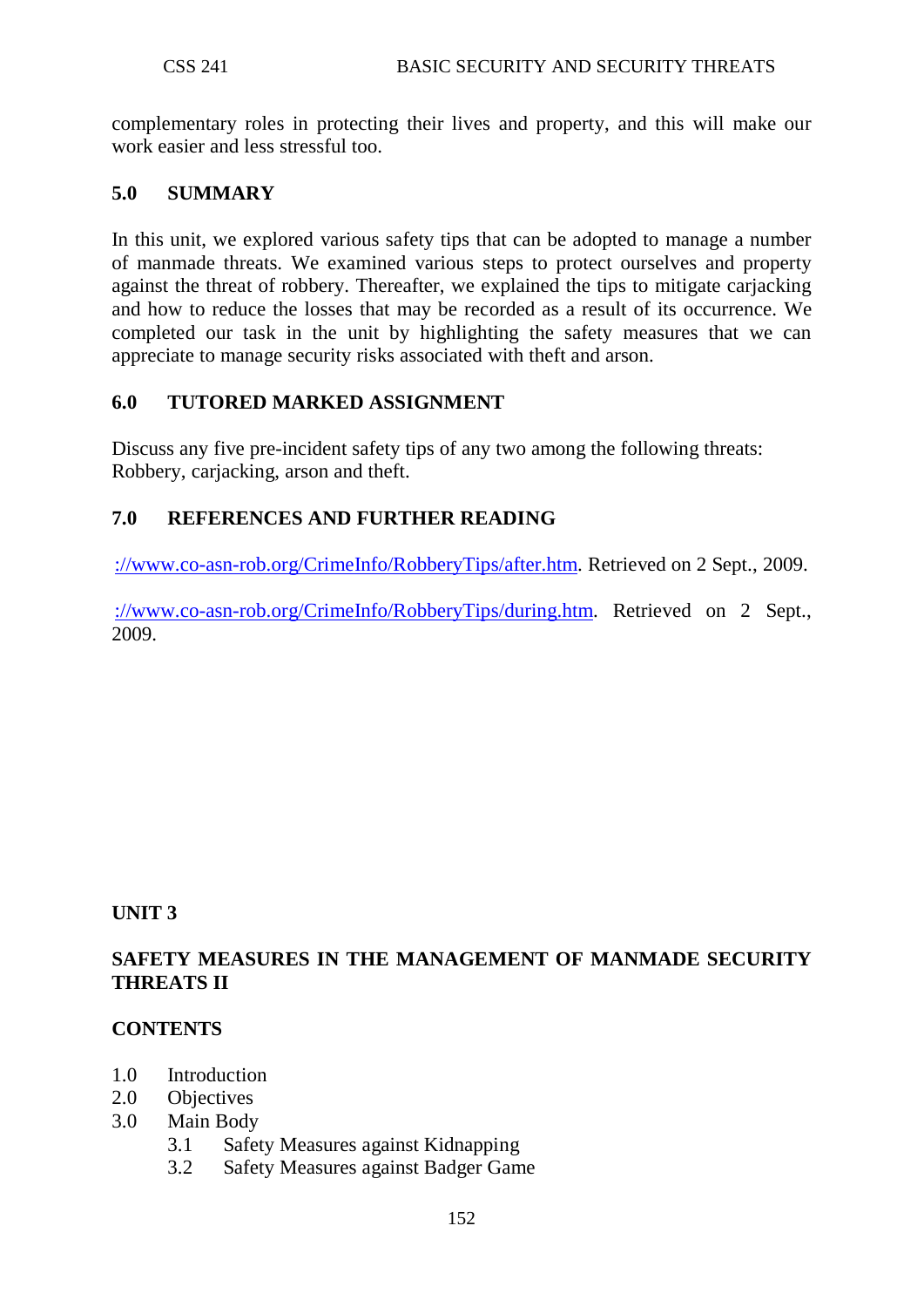- 3.3 Safety Measures against Extortion
- 3.4 Safety Measures against Insurgency
- 3.5 Safety Measures against Terrorism
- 4.0 Conclusion
- 5.0 Summary
- 6.0 Tutored Marked Assignment
- 7.0 References / Further Reading

# **1.0. INTRODUCTION**

Due to the limited space and time we had in the previous unit, we were not unable to complete the overall task of discussing all the various safety measures to all the manmade threats discussed. In this unit, we shall however be focusing on safety measures to prevent or mitigate the effect of such manmade threats, which shall be our objects of study. Manmade threats are usually experienced by every society, and it is germane to develop strategies or ways through which we can reduce the losses that such threats bring about. In the next segment of this unit, we shall be exploring the objectives of this study.

## **2.0 OBJECTIVES**

At the end of this unit, you should be able to:

Describe safety measures to undertake in the management of kidnapping:

Clarify on the relevant safety tips that can be adopted in mitigating badger game;

Identify various safety measures against extortion;

Discuss the safety measures in the management of insurgency; and

Explain measures that can be taken to ensure safety of individuals from terrorist attack.

# **3.0 MAIN BODY**

## 3.1 **Safety Measures against Kidnapping**

Kidnapping is a security threat and criminal offence that usually involves "...the taking away or asportation of a person against the person's will, usually to hold the person in false imprisonment, a confinement without legal authority" (**Error! Hyperlink reference not valid.**). There are various ways through which we can effectively check or manage this form of security threat and some of these safety tips may include the following:

# **Before Kidnapping**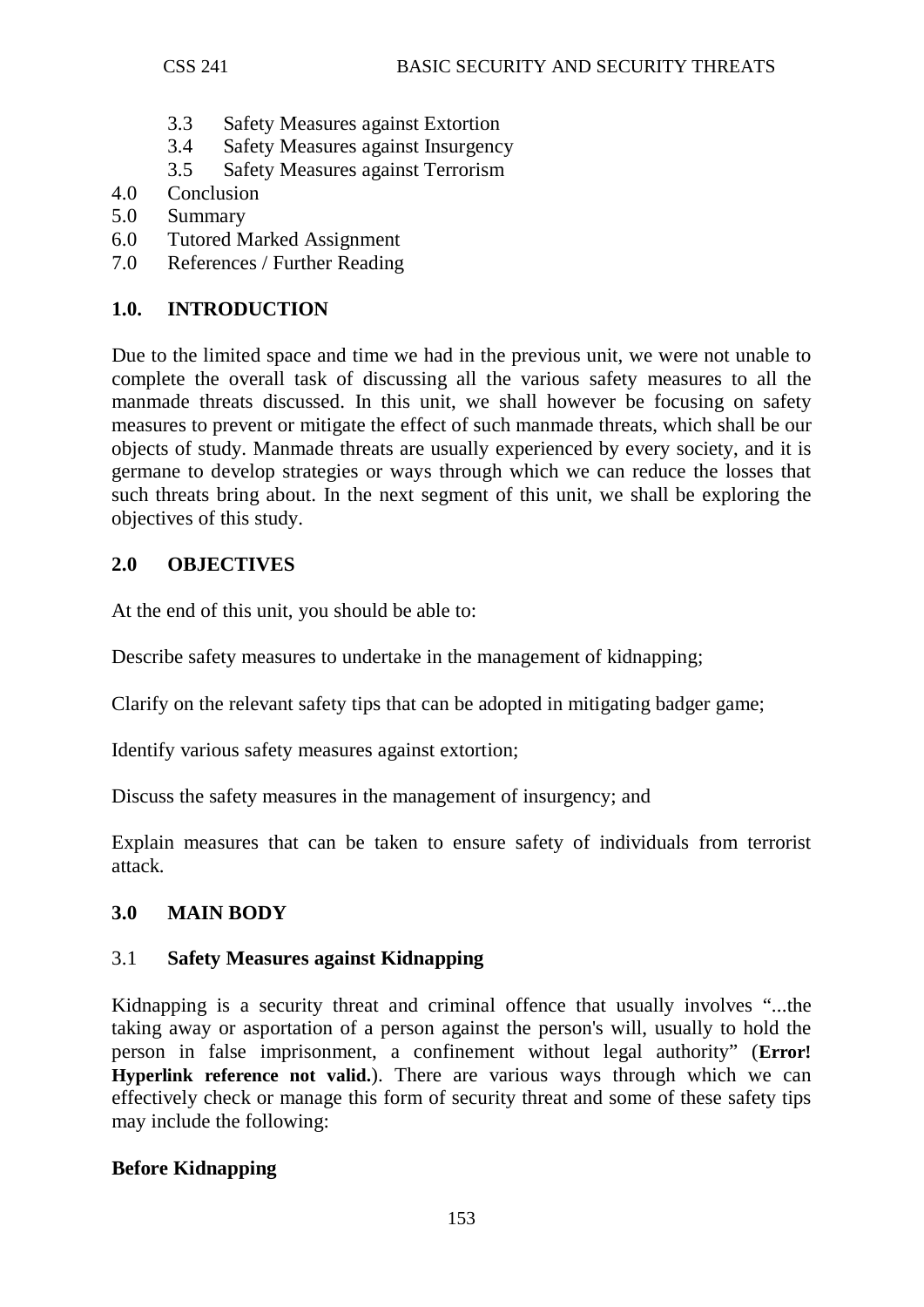a) To avoid being kidnapped, you are advised to reduce the things or social activities that can attract the attention of kidnappers towards you. One should not display his/her assets, nationality or institutional affiliation anyhow. For instance, a set of kidnappers may be targeting employees of a very rich company to kidnap for a ransom, if one is the type that is lousy and allows everybody to know that he/she is working in such a big organisation for the purpose of earning the respect of his/her neighbours may be la victim. The reason is that he/she can easily be a prey in the hands of kidnappers who place ransom on him/her before he/she can be released.

As you may be aware, the security policy of some organisations absolutely does not allow the management to pay any ransom to secure the release of any staff seized by kidnappers. The rationale behind such resolution is understandable. The idea is to discourage the kidnappers from seeing the staff of the company as objects for brisk business. If ransoms are not paid, the kidnapping gang will have no choice other than to look for another work to do because kidnapping will be considered not profit-making;

- b) Another safety tip that is very useful in preventing kidnapping is to make sure that you limit your movements as much as you can to avoid yourself becoming an easy prey in the hand of kidnappers. One should also avoid taking particular routes on regular basis. This is because taking particular routes regularly may afford the kidnappers ample opportunity to know where they can seize you. But, if you don't actually have any particular routes you take all the time, it will be difficult for kidnappers to decide on a particular route to carry out their dastardly act against you;
- c) If the routes from your home to office are not many, you should avoid going with the same car all the time if you have your own car. You can once in a while move around in public transport. This is because more often than not most kidnappers don't know the actual identity of their target but use other attachments like car and house;
- d) When you arrive at home, always make sure that you don't leave your door open, and always conduct simulation in your home to identify parts of the house that can make your home vulnerable to external attack, so you can fortify your security infrastructure;
- e) If you have the resources, you can install security surveillance devices like Closed Circuit Television (CCTV) at home or in the office (as an employer) to detect or/and monitor any acts of threat from enemies like kidnappers; and
- f) Always get yourself and your household educated on risks generally especially as they concern lifestyles, occupation and relationships with other people. For instance, as a security practitioner, you should always enlighten your family and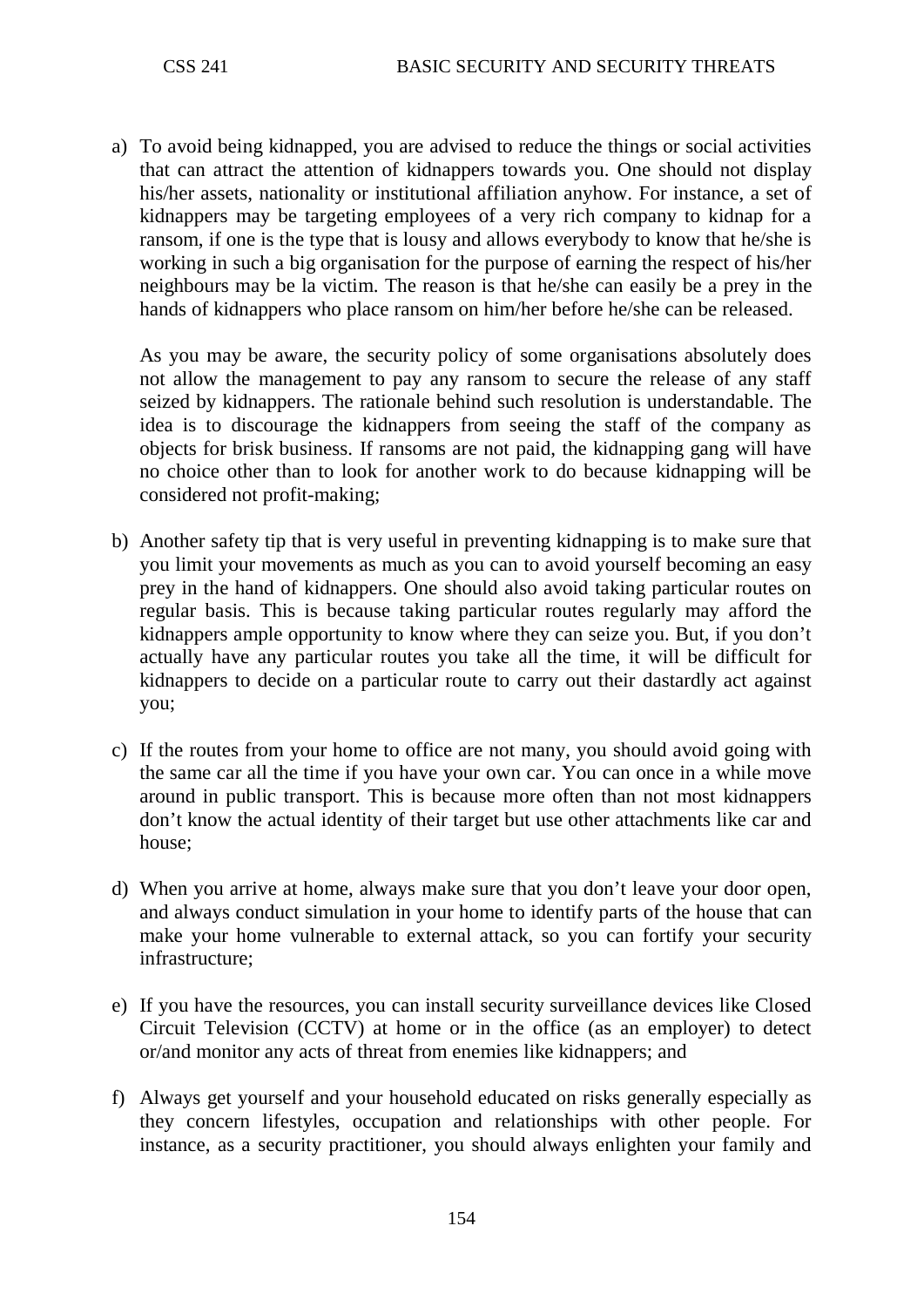friends on the inherent danger associated with your job to improve their preparedness against any malicious attack.

One of the instructions you should give them is if there is a call from any stranger on issue pertaining to you, they should get in touch with you for confirmation. Your family members should not open the door for strangers without alerting you. As you may know, some criminals may decide to kidnap one of your family members to forcefully influence your decision especially when you are the officer investigating a case of crime;

# **During Kidnapping**

a) For one's safety, it is important to show cooperation with the kidnappers to avoid being harmed, as you know, most times, kidnappers equip themselves with dangerous weapons like guns and if you struggle with them, they can get you injured or killed in the process. But, there may be some opportunity for resistance only when you feel it is safe to do so.

For instance, you may have suspected that kidnappers are trailing you, and see them surrounding your car, as they are armed with cutlasses and knives while you are lucky to armed be with gun. Then, you can use the gun to negotiate your escape but after the escape you may find it difficult to deduce the motive of the assailants. Therefore, you need to tighten your security and make your security infrastructure more fortified;

- b) If you have been overwhelmed by the attack from the kidnappers, avoid engaging them in hot argument but rather you should be calm. You should avoid noticeable eye contact with the kidnappers because they can mistake it for aggression;
- c) If you have already been seized by the kidnappers, don't allow fear and shock that characterise the attack to weigh you down. You should, therefore, make yourself active by tasking your security intellect in devising ways through which you can be on top of the situation like plotting relevant tactics for escape. You are strongly advised to facilitate your own escape only when you find the option necessary and safe too;
- d) The kidnappers will intimidate you but you should remain calm and never believe most things they tell you. Sometimes, kidnappers engage in discussion basically with the aim of making you sympathetic and supportive to their cause, you should ensure that you don't develop Stockholm syndrome in the process. Stockholm syndrome involves developing sympathy for the kidnappers and their objectives;
- e) You should also study the attitudes, discussions, dressing, motives, mannerisms etc of the kidnappers through your mind and avoid writing down anything on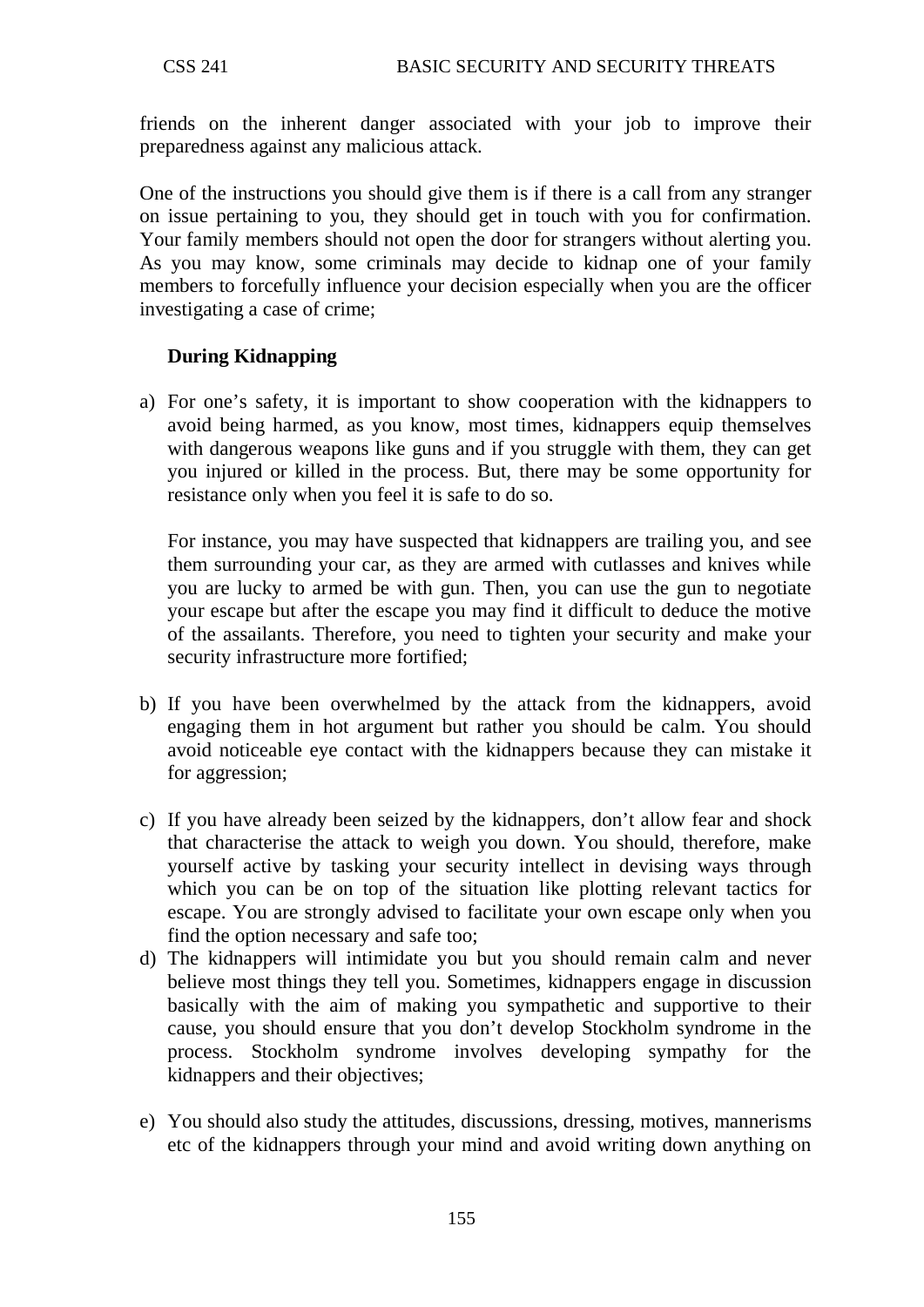paper as memoir. This is because if you are caught in the act of writing notes, the kidnappers may get infuriated and decide to injure or even kill you;

- f) You should also agree with the kidnappers if you are asked to talk on phone, video, or even radio, and absolutely restrict yourself to what you are asked to say;
- g) Avoid sharing clothes with the kidnappers, so that you will not be mistaken for the kidnappers in the event of rescue attempt. As you may be aware, the rescue team would have done some underground work like seeking to know the cloth you wore on the day you were kidnapped so that they would not mistake you for any kidnapper. May be in the course of rescuing you, the kidnappers may engage the rescue team in a gun battle, and if you share cloths with the kidnappers, you may be mistaken as one of them; and
- h) Similarly, if you see that there is a gun battle between the kidnappers and the rescue team, you are advised to lie on the floor and put your hands on your head to avoid being hit by bullet(s). The reason, you are advised to put your hands on your head, is to show that you are not armed and not constituting any threat, so that you will not mistakenly be shot by the rescue team some of whom may not know you personally;

# **After Kidnapping**

- a) If your release is secured through the payment of ransom by your relatives or the management of your organisation or through the use of force or escape, you are expected to assist the law enforcement authorities to nab the culprits so as to reduce the incidence of kidnapping. It is, therefore, important to cooperate by giving enough details about the incident to aid investigation; and
- b) You should also appreciate the offer of post trauma counselling.

## **SELF ASSESSMENT EXERCISE**

What measures can you proffer for safety against kidnapping?

## 3.2 **Safety Measures against Badger Game**

Badger Game is a form of security threat can involve using tricks or simply to set up somebody with the aim of influencing his/her decision in the discharge of his/her duties with the instrument of blackmail. Owing to the risk that this threat portends to the capacity of any individuals to carry out their official duties without fear and favour, it is imperative to provide some of the measures that can help one to safeguard the ethics of practice without succumbing to cheap blackmail aimed at making one to work against his/her conscience. The safety tips include the following:

## **Before the incident of Badger Game**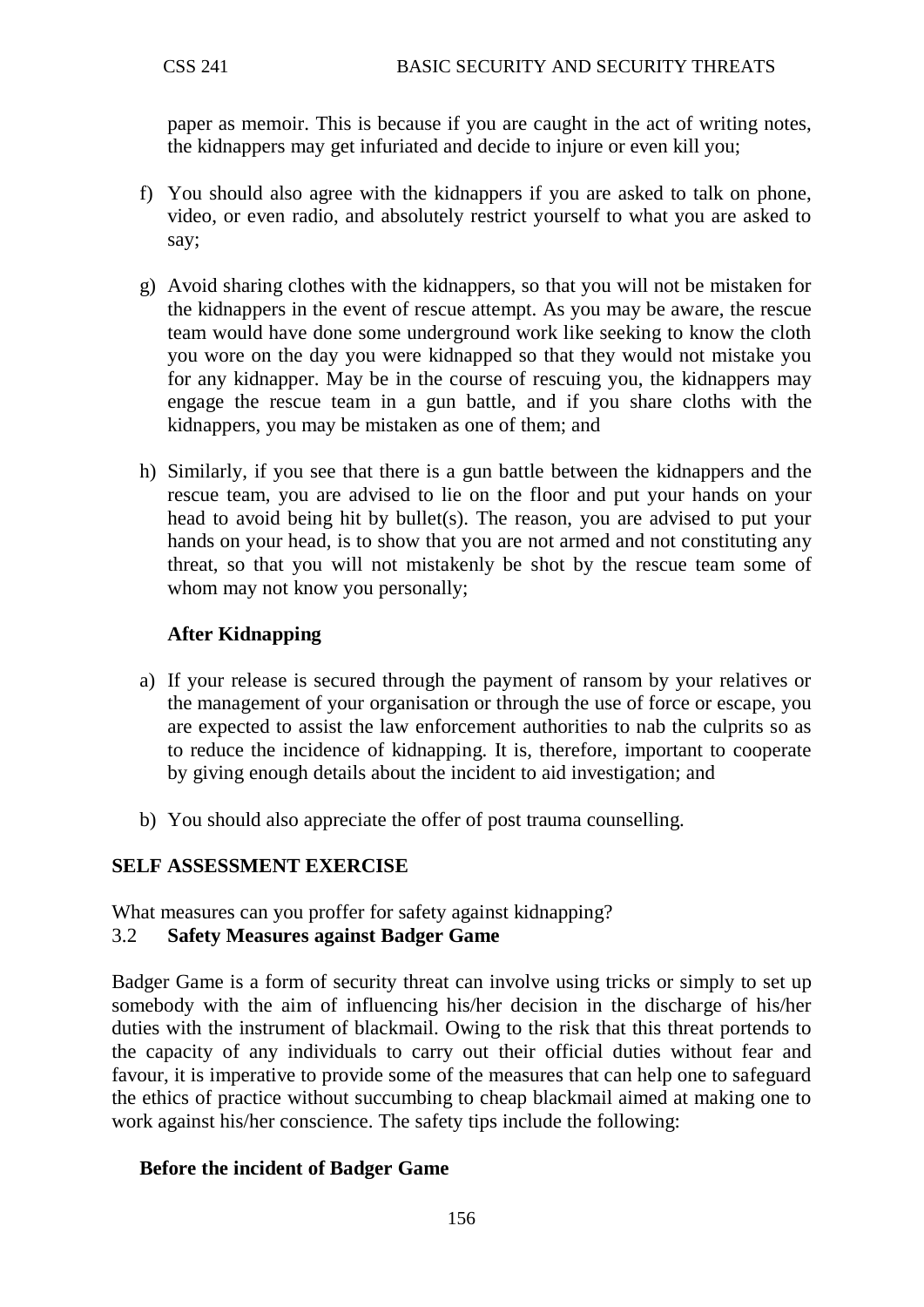- a) You should ensure that you are very careful in the selection of those with whom you will have relationship or friendship and classify such relationship according to the trust you have for each individual;
- b) Avoid regular night-outing;
- c) Educate your family on the risks involved in your chosen profession in order to enlighten them against actions that can jeopardise your career;
- d) Avoid engaging in any acts that you will not like to come to the knowledge of the public; and
- e) Always operate open door policy and discourage habits of divide and rule or malicious talks among your colleagues.

#### **During the Incident of Badger Game**

- a) Be calm in order to be on top of the situation;
- b) Seek adequate information as regards the objectives of the enemies or blackmailers and the identities of virtually all parties involved;
- c) Promise them of cooperation with the aim of deceiving them, so that you will have an opportunity of paying them back in their own coin;
- d) The use of portable tape and secret cameras can also be useful in recording your conversations and meetings with them; and
- e) As the case may be, look for reliable top executive in the Press or any other media outfits, to cover the meetings and conversations between you and the culprits secretly and ensure that the event is circulated by the Press. This will also allow the public to know that the entire event was a set-up to put your reputation in disrepute and to influence your decision and force you to act against your conscience in the discharge of your duties. **After the Incident of Badger Game**
- a) If you know that the action you have engaged in can undermine the credibility of your office, it is appropriate to resign your appointment;
- b) Report the case officially to the management and narrate the incident from beginning to the end, and apologise for falling into the trap of the enemy(ies). You should also give the names of all the personalities behind the drama (the names of the culprits you can identify); and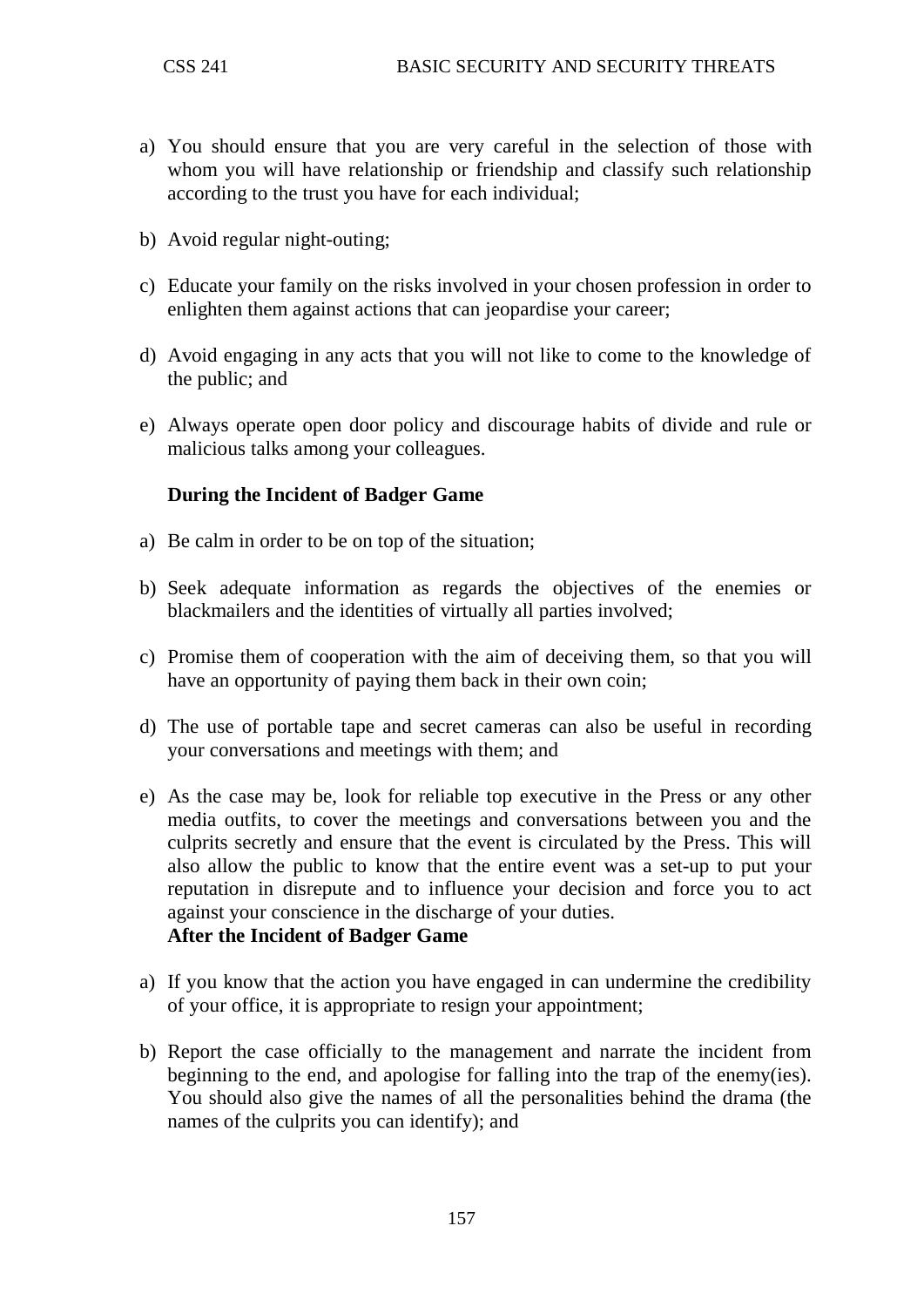c) If the case involves police intervention, try as much as possible to cooperate with the police and get yourself a lawyer who will guide you legally in the course of trial.

## **SELF ASSESSMENT EXERCISE**

What are safety measures in the management of badger game?

#### 3.3 **Safety Measures against Extortions**

Extortion can be described as a criminal act or security threat, which involves ".....making illicit funds from organized crime such as illegal gaming, prostitution rings, money laundering, smuggling etc...and obstruction of justice (when it pertains to mafia figures) is usually threatening someone not to testify or attempting to buy judges or jurors or key witnesses thus impeding the process of the justice system" [\(://answers.yahoo.com/question/index?qid=20090909052116AAdrVS9\)](http://answers.yahoo.com/question/index?qid=20090909052116AAdrVS9). There are several measures through which you can safeguard yourself and property against extortion, and these include:

## **Before the Incident of Extortion**

- a) Avoid carrying large expensive jewellery, too many credit cards or ATMs or any other important valuables about. It is better to such things at home;
- b) You should avoid accepting ride from strangers;
- c) Avoid travelling alone in a private vehicle;
- d) Ensure that all your vehicle particulars are with you;
- e) Avoid carrying any goods that you cannot provide receipts for;
- f) If you are travelling to an unfamiliar place with your car, make efforts to seek information about traffic rules, culture and risks peculiar to the place;
- g) You should avoid making known your socio-economic status in an unfamiliar land or place;
- h) Do not accept bags or other items from a stranger;
- i) Do not give your bags to a stranger to carry for you;
- j) Avoid night-outing in a strange land;
- k) Ensure that you obey traffic rules and regulation;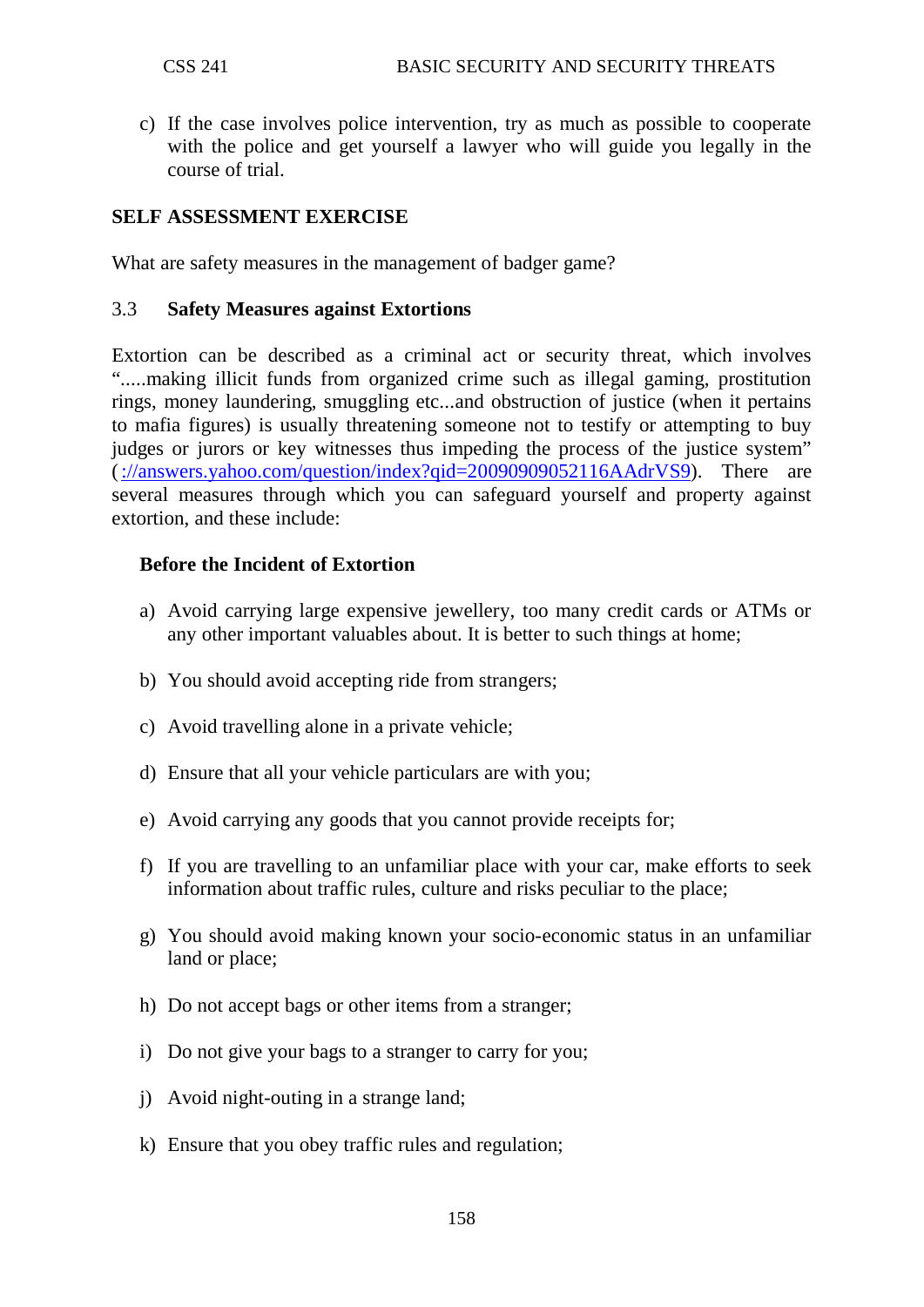- l) Avoid doing business with anybody who you don't know much about his/her business activities or dealings; and
- m) Always be security-conscious and avoid getting intoxicated from excessive intake of alcohol; etc.

# **During the Incident of Extortion**

- a) Feel composed and calm. Do not fidget because the extortionists may take advantage of the situation;
- b) If the extortionist is a law enforcement agent, note his/her name, badge number, patrol vehicle number and the time the crime (extortion) is being perpetrated against you;
- c) If they threaten you with arrest, do not resist the arrest and demand for where their station is located;
- d) Tell them that you will like to inform your relatives and friends so that they will know where to find you; and
- e) You can secretly send a short message to a friend and a relative about your plight intimating them about the location, time, and details of the law enforcement agent(s) wishing to extort you for prompt action;

## **After the Incident of Extortion**

- a) Report the case to the law enforcement agents if the extortionists are civilians;
- b) Where the extortionists are law enforcement agents, report the case to their superior officers for disciplinary actions to be taken against them; and
- c) In a situation where you feel that nothing is being done by the law enforcement authorities to punish the offenders, you can approach the court for redress; etc

## **SELF ASSESSMENT EXERCISE**

What safety measures can you can take against extortion?

#### 3.4 **Safety Measures against Insurgency**

Insurgency usually involves an armed struggle or rebellion aimed to challenge the sovereign power of a constituted authority. There are several safety measures in the management of insurgency, some of which include the following:

## **Before the Insurgency**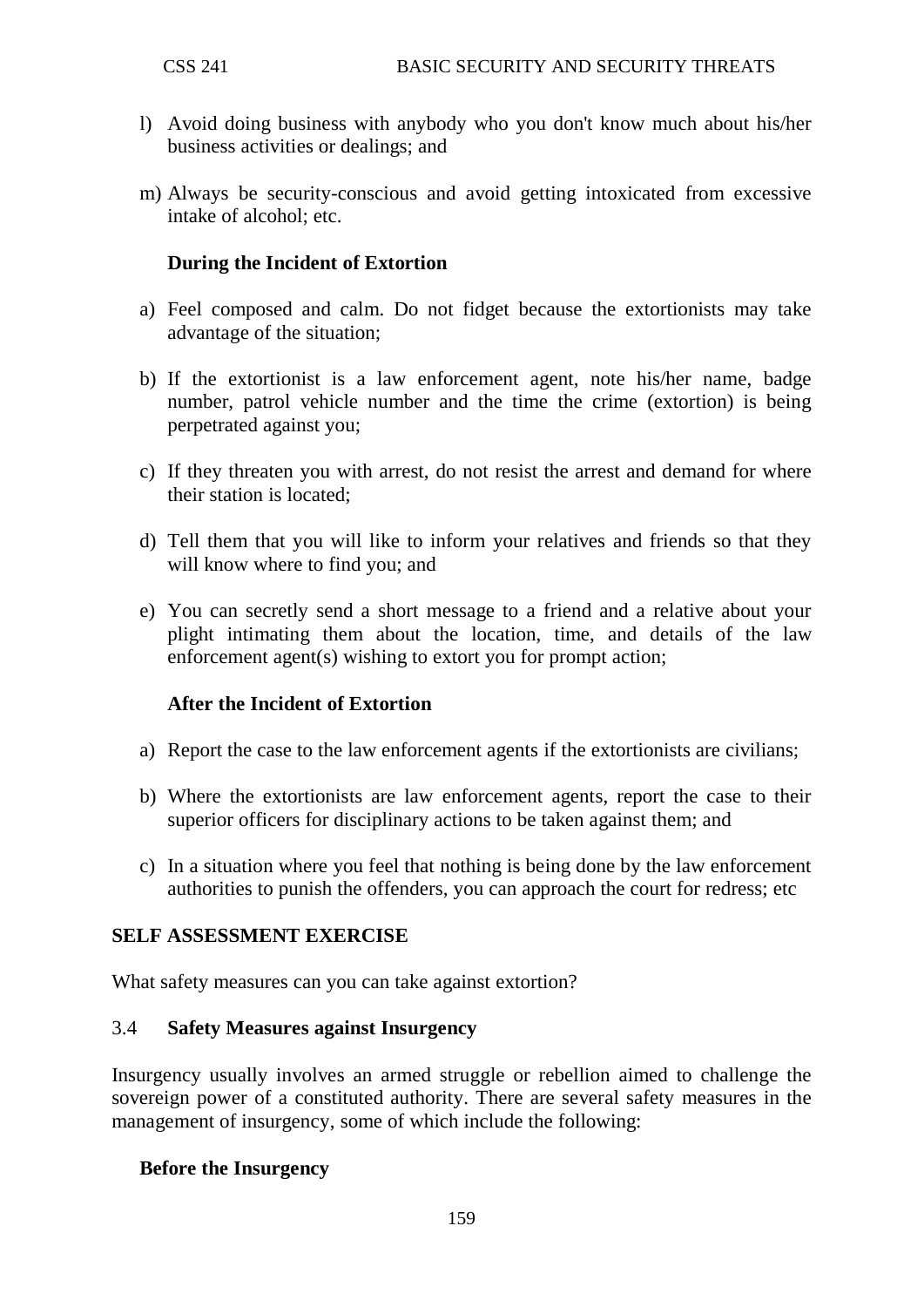- a) The culture of cultural relativism should be promoted while attitude of ethnocentrism should be discouraged in order to foster peace among people across various cultural boundaries;
- b) People should be educated on intercultural dialogue and communication to subdue any negative emotions, which can provoke a situation of intercultural hatred and enmity;
- c) We should always admonish the government on the need to advance good governance and nation-building;
- d) We should always participate in the democratic process by regularly voting for candidates of our choice and law enforcement agents should endeavour to be absolutely neutral and unbiased in the maintenance of law and order during the election;
- e) The security sector should realise that it derives its authority from the people and will need to avoid being used by the political elite to repress or oppress the people;
- f) All stakeholders should ensure that the independence of judiciary is always safeguarded;
- g) The use of violence to actualise political objectives or any other objectives should be entirely discouraged while peaceful resolution of conflict should be encouraged at all levels of human relations;
- h) The issue of official corruption and other forms of corruption should attract very grave penalty like long jail terms without any option of fine;
- i) There should be effective intelligence system that encourages active participation of the public in intelligence-gathering activities;
- j) Any gathering of people, which one feels can pose a security threat to the society at large should be promptly reported to the law enforcement agents; and
- k) There must be rule of law and respect to the fundamental rights of the people must be guaranteed; etc

## **During Insurgency**

a) You should inform the government of the presence of any insurgents in your neighbourhood. In doing this, you should avoid making your identity known;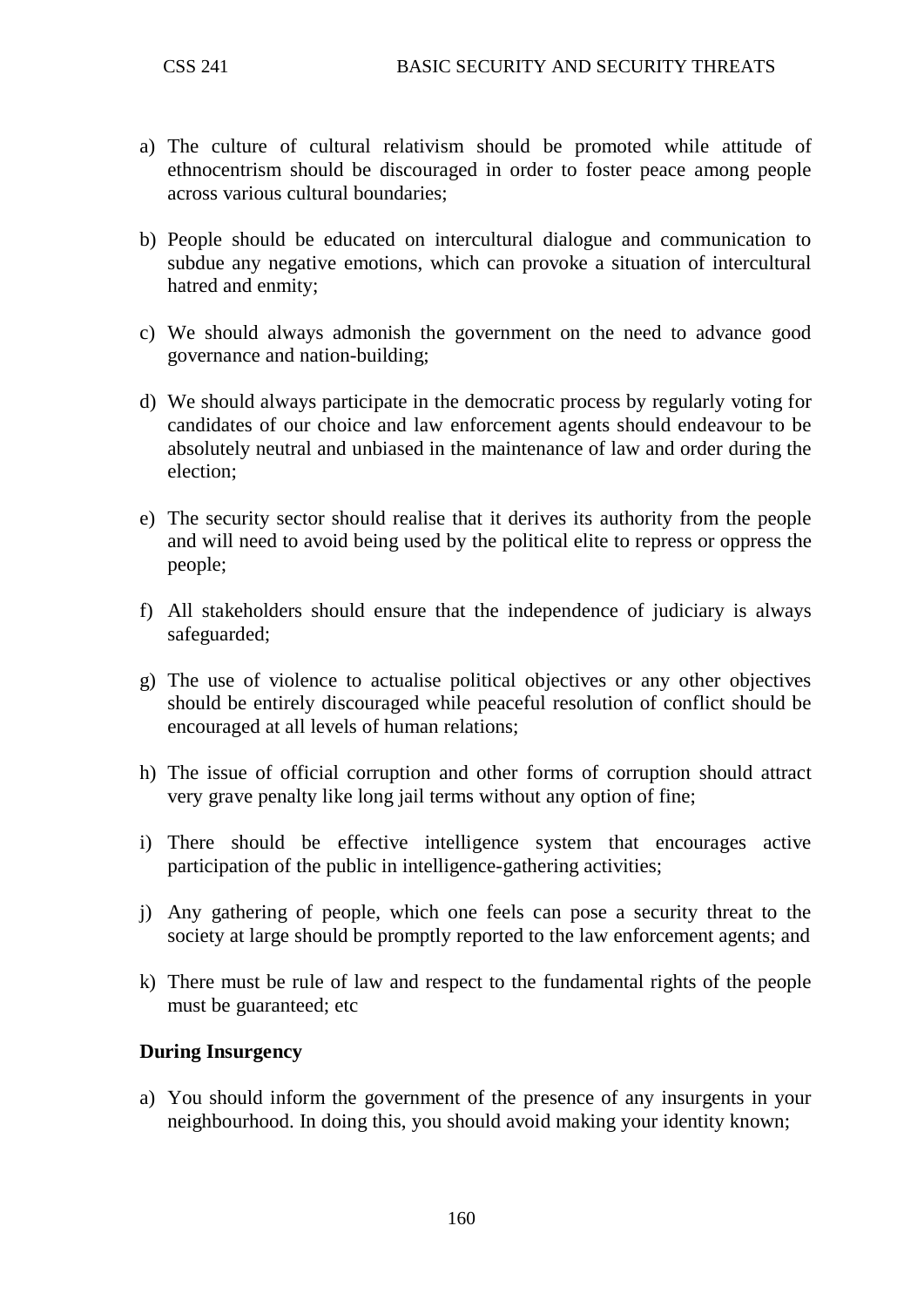- b) If you notice that the insurgents are on an offensive mission, you are advised to run for cover;
- c) And if you feel that it is unsafe to continue staying in your present location, you can decide to evacuate yourself, family and important property including vital documents and relocate to another place where your security can be guaranteed;
- d) If you are found among the victims held hostage by the insurgents, be calm and avoid acting like a hero to avoid being killed by the insurgents. You are therefore advised to cooperate with them and pretend as if you support their cause;
- e) If the insurgency is based on inter-ethnic aggression, it is better you undertake evacuation without wasting time to other places where security can be guaranteed;
- f) You can seek alternative shelter in the military barracks or other relation's house where there is less or no absence of the insurgents;
- g) Always create escape routes at home and in the office where you can easily negotiate your escape in the time of emergency that may be occasioned by attack from the insurgent;
- h) You should join the movement of anti-war activists and enjoin others to join as well, with the aim of articulating for peaceful approaches to the resolution of conflict rather than the use of violence. One revelation is that, some military men and officers now identify themselves with peace movement especially owing to the fact that virtually all wars are finally laid to rest on the conference table rather than the battle fields; and
- i) Try as much as possible to cooperate with government forces to expose the hiding places of the insurgents you know; etc.

## **After the Insurgency**

- a) The insurgents should be disarmed, demobilised and integrated into normal life while the civilians forcefully conscripted by the insurgents should be rehabilitated and reinstalled to civilian life;
- b) There should be post conflict-reconstruction like rebuilding of social infrastructure destroyed as a result of war or violence, etc;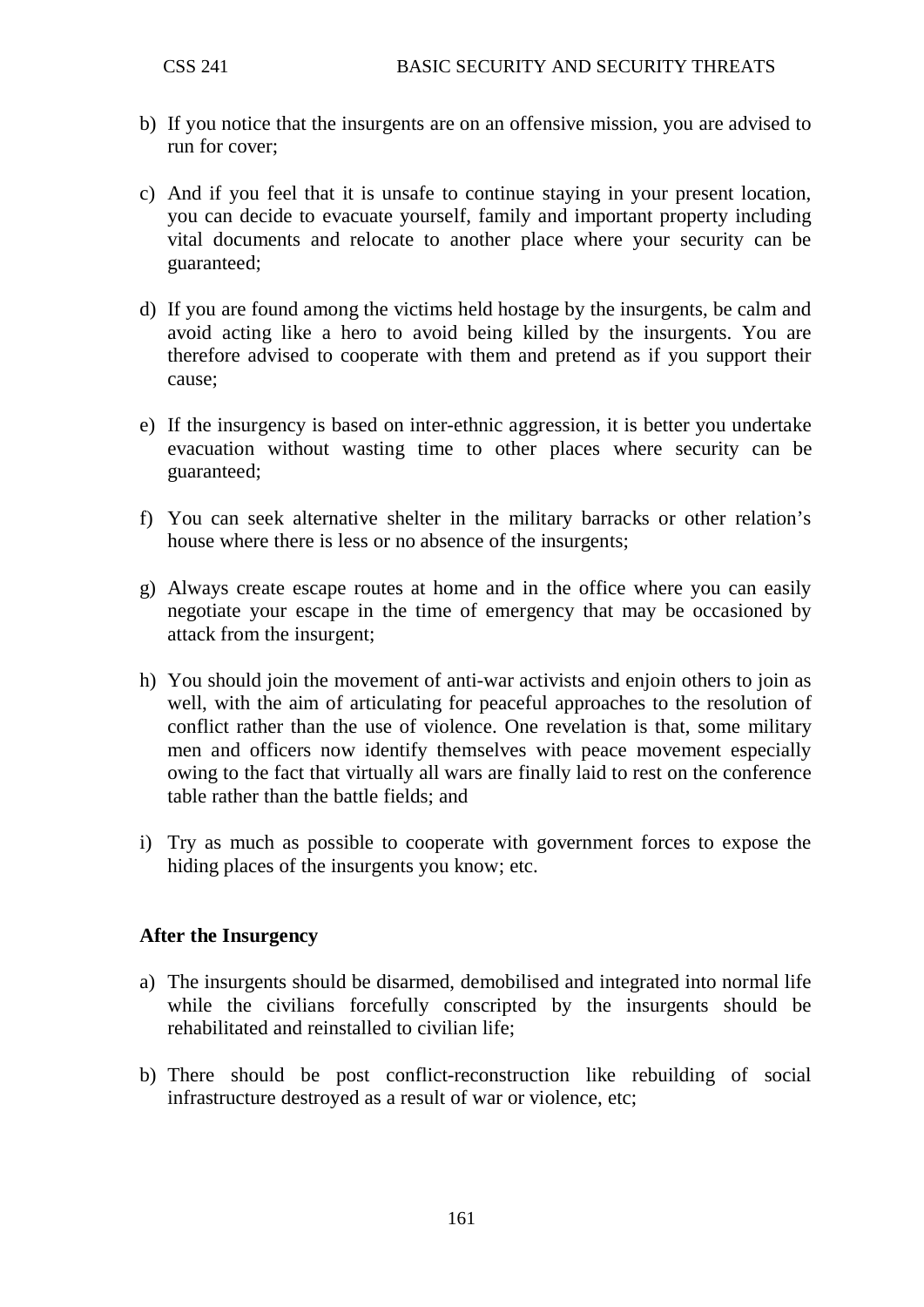- c) There should be post conflict peace-building through which wounds of war or violence can be healed for genuine reconciliation and actualisation of positive peace; and
- d) A truth and reconciliation commission should be set up to provide avenue for the victims and offenders of war crimes to express their minds and experiences and the challenges they face in their individual lives. In the course of doing this, the offenders will be made to feel sober and accountable for the atrocities perpetrated against victims while the victims derive ultimate joy in finding space in their hearts to forgive the offenders. The ability of the victims to forgive their offenders remains a subject of debate among peace and conflict theorists.

## **SELF ASSESSMENT EXERCISE**

What are the safety measures to managing insurgency?

#### 3.5 **Safety Measures against Terrorism**

Terrorism can be defined as a systematic and ferocious use of violence, a form of guerrilla alternative to conventional warfare by state or non-state actors, with the strategic creation of psychic fear and (or) tactical production and reproduction of wanton destruction in epochal dimension purposely in realizing political objectives or ordinary public attention or both variables. Some of the safety measures to terrorism include the following:

## **Before a Terrorist Attack**

- a) It is important to be alert and take a good watch of the surrounding area and quickly respond when you see some suspicious people that you consider pose a threat by immediately informing the law enforcement agents;
- b) Whenever you are embarking on a journey avoid picking strangers on the road;
- c) Anytime you receive a threat call, always try to be calm and record the conversation with the suspected terrorist calling provided that your phone has the function to record voice calls. You should quickly inform the law enforcement agents about the threat you have received from the caller. If you recorded the conversation, copy it in a tape and give it to the police or private investigator(s) for further action;
- d) Also when travelling locally or internationally, always avoid accepting packages that you are not sure of their contents from people especially strangers, not for any amount. The reason is that the cost of damage that you may suffer for accepting such packages may be far higher than what you are paid. Therefore, it is necessary to be careful in dealing with people;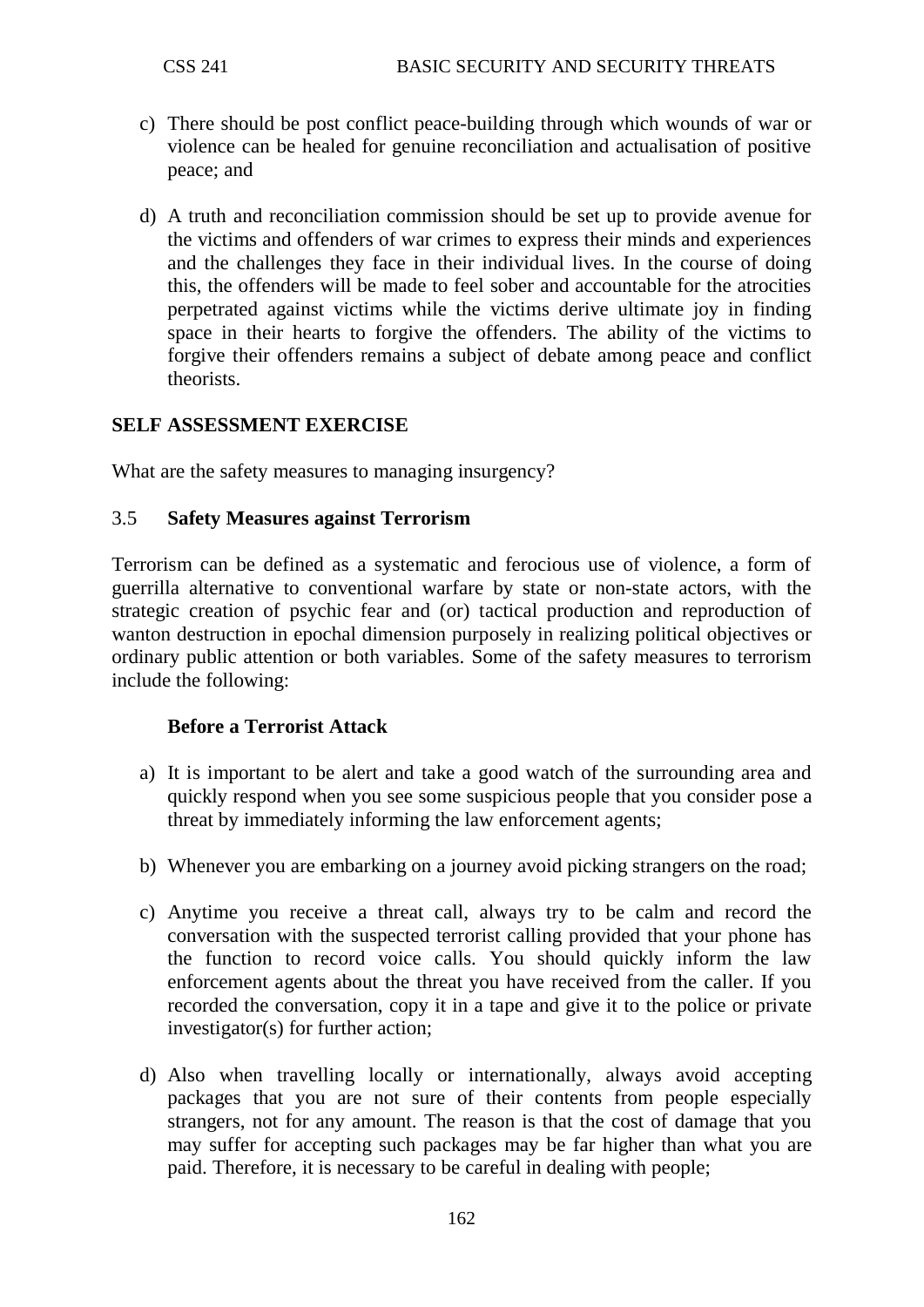- e) At home or in the office, you should ensure that emergency routes are created, which can facilitate smoother evacuation in the time of emergency situations that may be occasioned by terrorist attack; and
- f) Installation of surveillance camera and Closed Circuit Televisions can also be useful to prevent the incidence of terrorist attack(s). Through monitoring and surveillance, any gang of terrorists can be rounded-up by the law enforcement agents during the time they are planning to carry out their dastardly act;

## **During a Terrorist Attack**

- a) In the event of a terrorist attack, you should be calm and avoid anxiety because anxiety can deprive you the opportunity to respond creatively and effectively to mitigate the impact of the hazard on you;
- b) Quickly inform the law enforcement agents of the terrorist attack and notify them of the emergency response that the situation requires. You should give details of the location and other relevant information that can help in facilitating a prompt and effective intervention. The challenge that people face in this part of the world is that the response of law enforcement agents to terrorist events is rather too lackadaisical and not timely too. Some of the factors responsible may include poor preparedness, lack of adequate working tools, operational deficiency, lack of hazard mitigation practices, official incompetency, among others;
- c) Carefully locate the emergency routes through which you can negotiate your escape from the building under a terrorist attack;
- d) If you are in a high-rise building, it is advisable to avoid using the lift because it is possible that the terrorists would have anticipated that many of the occupants will rush to the lift to escape from the building. In this case, it is very likely that the terrorists would plant an explosive or dangerous gas in the lift by which many people will lose their lives. It is therefore wise to carefully use the stairs and don't panic to avoid stampeding;
- e) As you are escaping from the building you need to exercise caution. As you are approaching the door, you are advised to feel the lower, middle and upper parts of the door with your palm or forearm to know if the door is hot or not. In a situation where you find the door to be hot, please seek alternative route because of the inherent danger in opening such a door. But, if the door is not hot, then you can slowly open it to negotiate your escape;
- f) In a situation where the terrorists are shooting sporadically, you should lie on the floor and crawl as you locate the escape routes;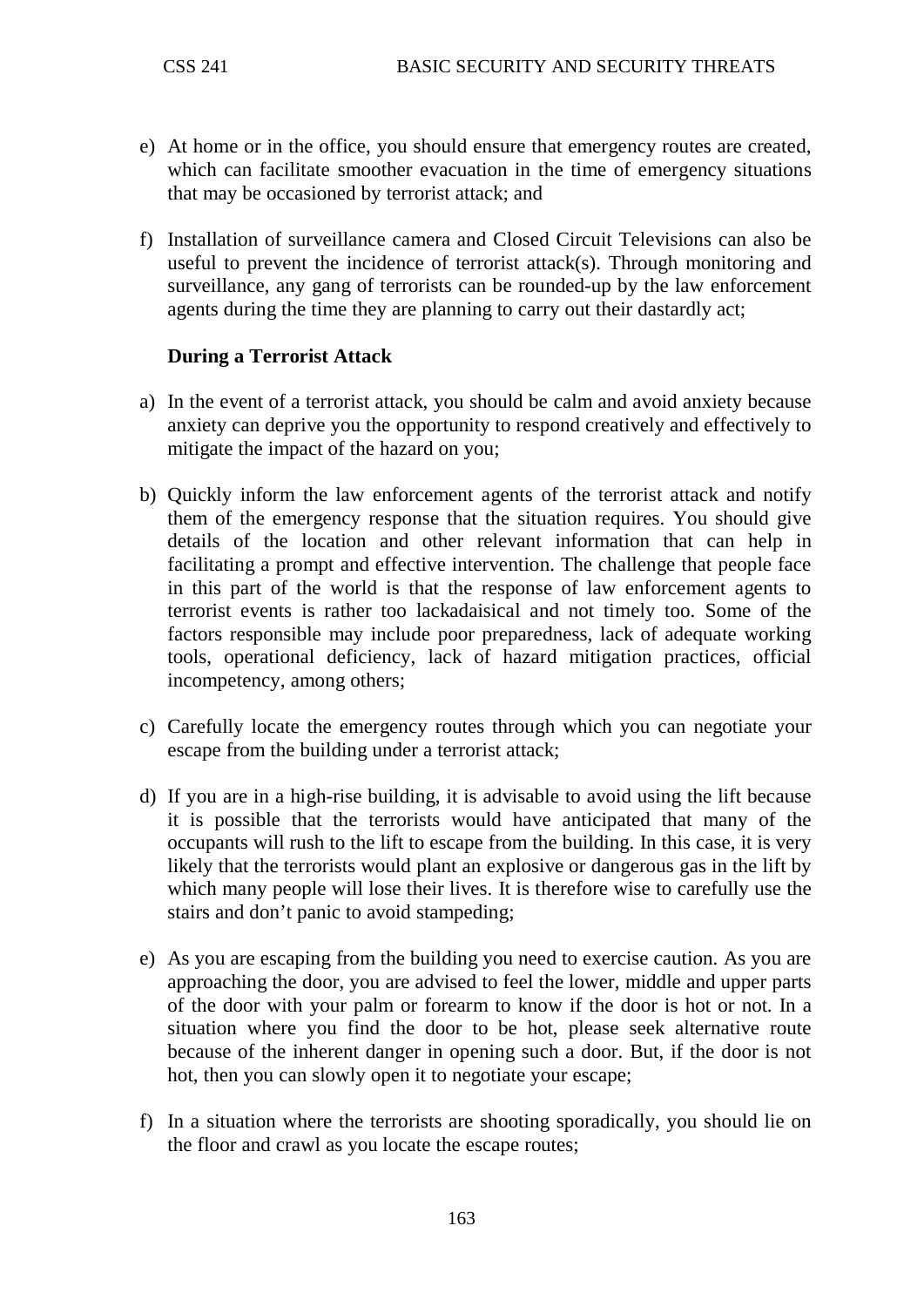g) If the terrorists are everywhere and there are many already being shot dead by the terrorists, you can put one of the dead bodies on top of yourself in a way that will not be suspicious to the terrorists and pretend as if you are dead and study the movement, conversations and dresses (if possible) of the terrorists. You should maintain your position as the terrorist event lasts.

# **After a Terrorist Attack**

- a) Rescue efforts should commence immediately wasting to rescue the victims of the terrorist attack,
- b) If a victim is covered by debris, he/she should use an handkerchief or clothing to cover his/her mouth;
- c) If a victim is trapped and it is noticed that rescue efforts are on, he/she should knock on a pipe or wall to alert the rescuers that he/she is there. You can also shout so that the rescuers will know that you are there;
- d) There is the need to use masks by the rescuers to avoid any form of chemical or biological attack from the hazard;
- e) Due to the fact that biological agents are not usually detected immediately, it is incumbent on government to find out through its intelligence network and crop of scientists if there was any use of biological weapons by the terrorists. And if it is detected that biological weapons were used, efforts should be made to quarantine the location and take all the victims to the hospital for diagnosis and comprehensive treatment;
- f) The victims should also undergo a post trauma counselling;
- g) Structural engineers and other building engineers should also examine the affected building to know if its foundation has been weakened as result of the terrorist attack; and
- h) Where the foundation of the affected building is confirmed weakened by the building expert, the building should be pulled down to prevent avoidable deaths that the eventual collapse of the building may cause; etc.

## **SELF ASSESSMENT EXERCISE**

Write a brief note on the ways through which we can advance our safety against terrorist attacks.

#### **4.0 CONCLUSION**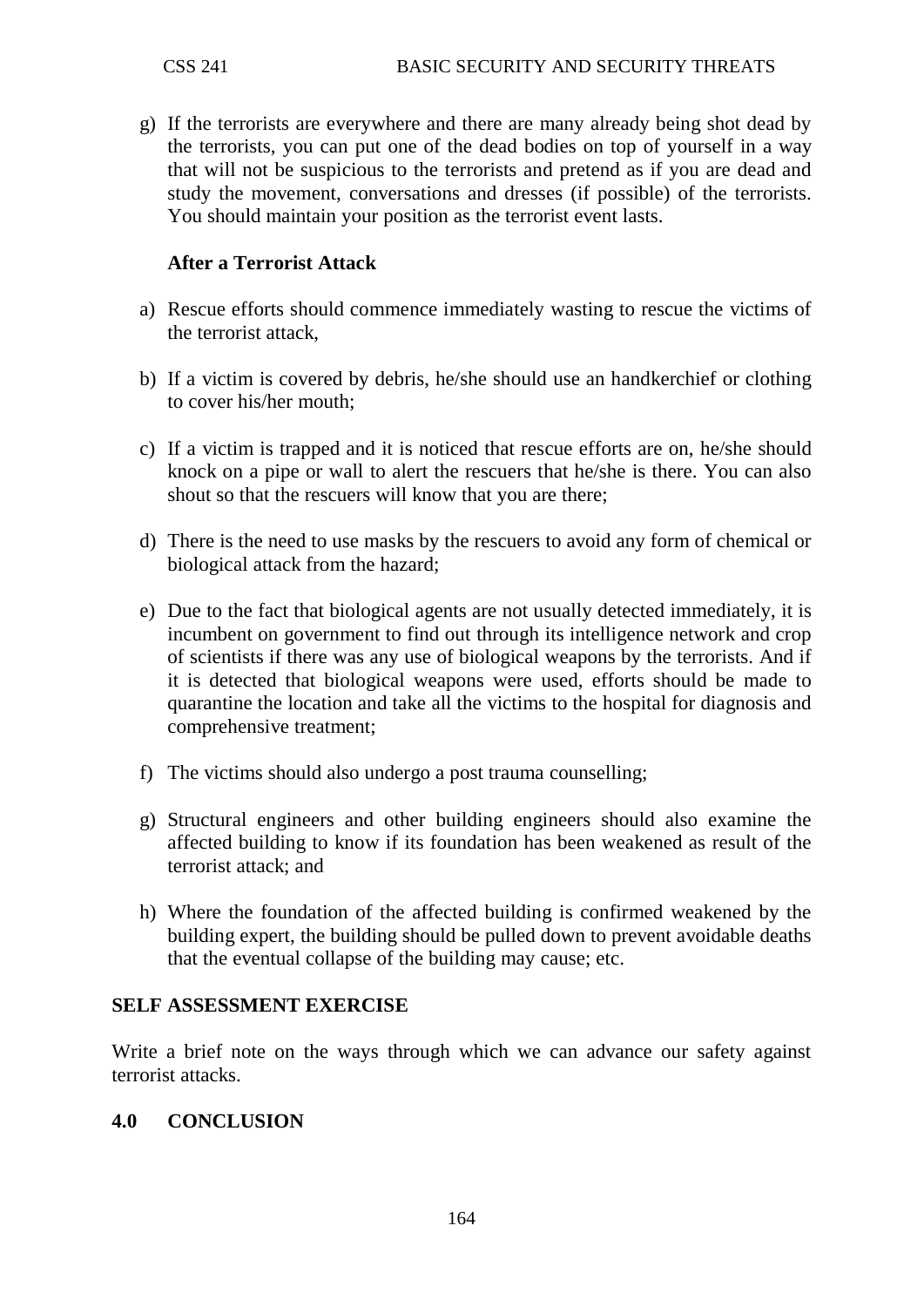Educating people and members of the security sector on security tips in the management of manmade threats is very crucial in the effective management of security in any given society. As security experts, it is paramount to cultivate the habit of popularising among people or our clients as security expert on ways through which they can safeguard their lives and property against any manmade threat. In doing this, we are on the pedestal of building the capacity of the public or our clients towards acting proactively in the event of threat to reduce the effect that such threat can have on their general wellbeing.

## **5.0 SUMMARY**

In this unit, we have succeeded in identifying and explaining various safety measures that can be applied and adopted to managing some manmade security threats. We began our study of the variety of safety tips by looking at those measures that can be used to mitigate kidnapping, and thereafter we explained the safety guidelines to other threats including badger game, extortion, insurgency and finally terrorism. I have no doubt that you have found this unit thought-provoking and interesting. Thank you for your patience and quest for knowledge. If you have any question regarding any aspect of this unit, you are advised to get in touch with your instructional and tutorial facilitator or the course coordinator as the case may be. Good luck.

## **6.0 TUTORED MARKED ASSIGNMENT**

Discuss any five safety measures to any two threats among the following manmade threats: Kidnapping, badger game, extortion, insurgency and terrorism

# **7.0 REFERENCES AND FURTHER READING**

[://answers.yahoo.com/question/index?qid=20090909052116AAdrVS9.](http://answers.yahoo.com/question/index?qid=20090909052116AAdrVS9) Retrieved on 31 August, 2009.

**Error! Hyperlink reference not valid.**. 31 August, 2009.

## **UNIT 4**

## **CIVIL SECURITY: MEANING AND APPROACHES I**

## **CONTENTS**

- 1.0 Introduction
- 2.0 Objectives
- 3.0 Main Body
	- 3.1 Definition of Civil Security
	- 3.2 Approaches to Civil Security: Introduction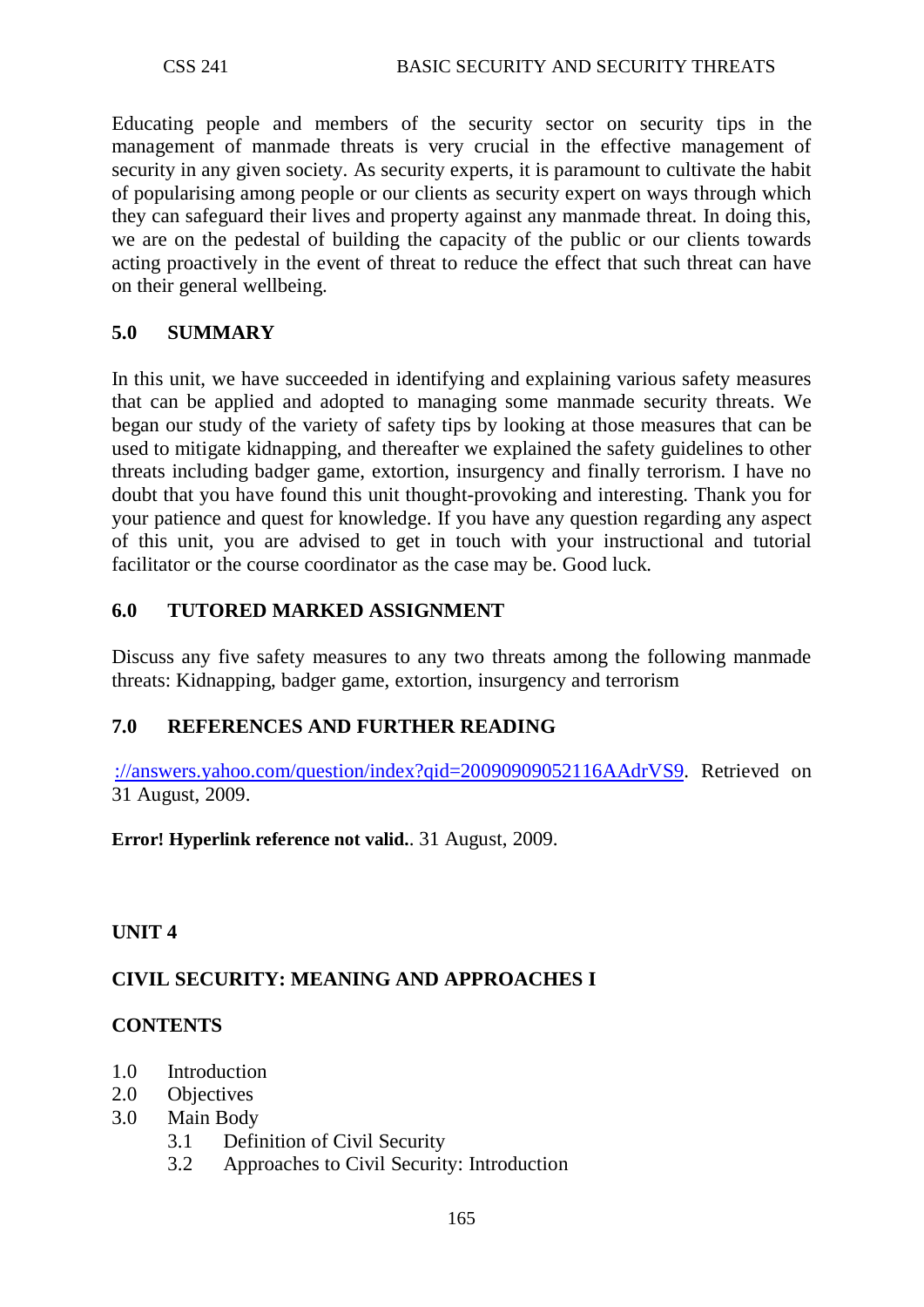- 3.3 Risk Education
- 3.31 Elements of Risk Education
- 4.0 Conclusion
- 5.0 Summary
- 6.0 Tutored Marked Assignment
- 7.0 References / Further Reading

## **1.0 INTRODUCTION**

The issue of security has been very germane to the peaceful cohabitation of people in any given community or state. Security involves several activities that are interconnected to the overall maintenance of law and order in any given society. The ultimate goal of security is to protect the lives and property of the people, and this corroborates the need to co-opt the public in the security activities and planning (see [://portalnano.ru/files/20\)](http://portalnano.ru/files/20). Therefore, it is a truism to extend the participation and decision-making processes to the people in order to achieve the overall objectives of securitisation.

As a matter of fact civil security appears to be the ultimate solution to security problems that may pervade any society. This is because with the desire to protect the lives and property of the people against any natural and man-made attacks or threats, it is more pertinent to build the capacity of the public to respond very appropriately and effectively too, to hazardous events and security attacks such as organised crime, terrorism among others, by engaging in actions that can reduce losses from such hazard or security threats.

In this unit, we shall be discussing the meaning of civil security as well as other areas of discourse pertaining to it. Due to limited space in this unit, we shall focus only on risk education and its elements in examining the various approaches to civil security, and we shall employ the task of explaining other approaches in the subsequent unit. Meanwhile, in the next segment of this unit, we shall browse through the various tasks we shall undertake on the subject in the objectives of the unit. I have no doubt that you will find this unit very interesting and intellectually stimulating.

# **2.0 OBJECTIVES**

At the end of this unit, you should be able to:

Define civil security;

Outline various approaches to civil security; and

Explain risk education as an approach to civil security and its elements.

## **3.0 MAIN BODY**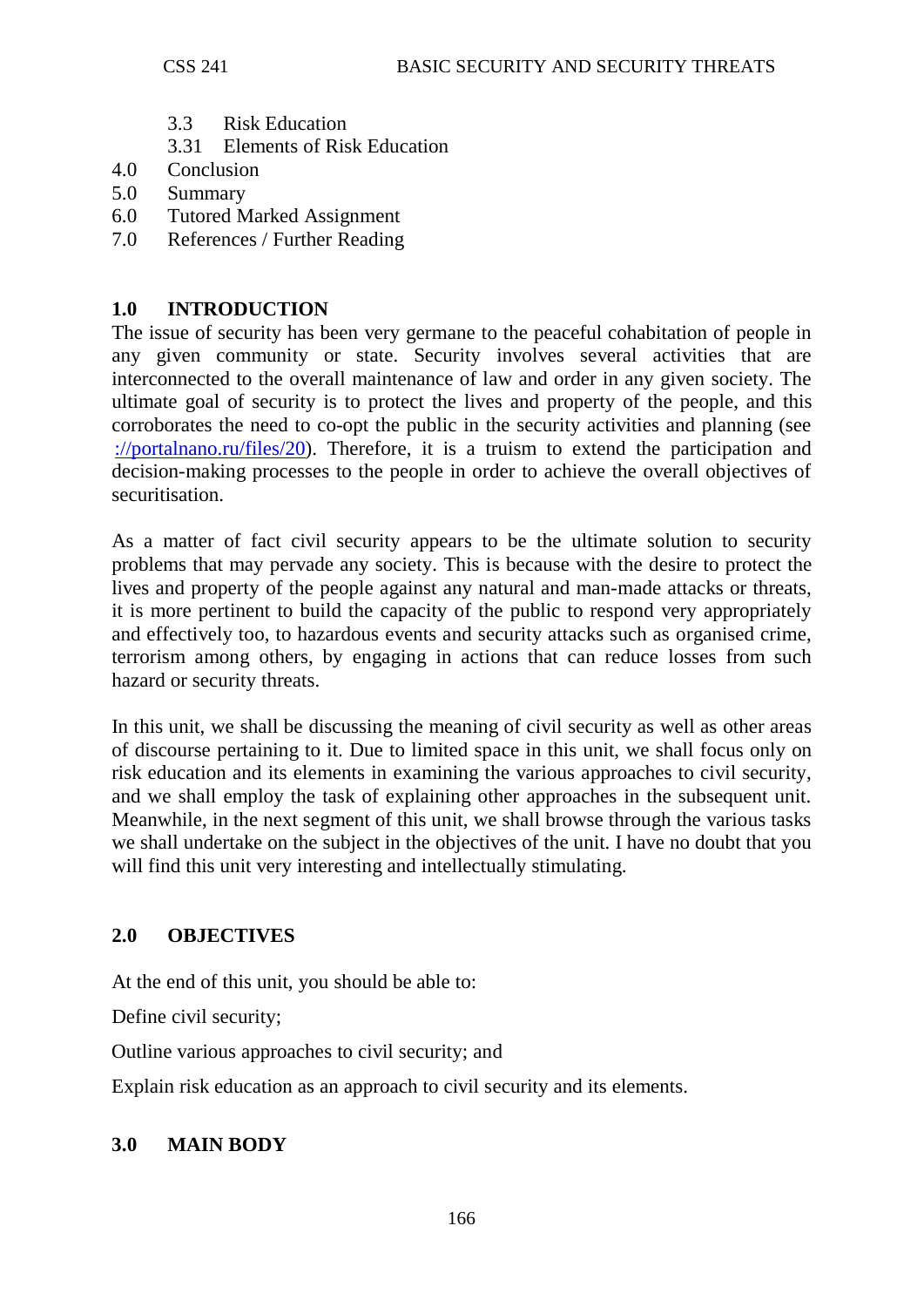## 3.1 **Meaning of Civil Security**

The experience of the world in recent time has shown that security has evolved to a new stage where the importance of the civil population to security management cannot be underestimated. There has been a shift in security threat discourse where major attacks and threats come from non-state actors (see [://www.bmbf.de/en/6293.php\)](http://www.bmbf.de/en/6293.php). In this case a handful of criminals may form a group to terrorise a whole nation thereby posing greater threat to the general security atmosphere even beyond national boundary. For instance, a group like the Al-Qaeda network poses a greater security risk to the most powerful nation on earth (the US) than any of its rival states like China and Russia. If security involves initiatives, which must also "focus on the impact of natural disasters or major accidents and the restriction of damage" [\(://www.bmbf.de/en/6293.php\)](http://www.bmbf.de/en/6293.php), it is therefore imperative to adopt civil security framework, which will enhance the capacity of the public to act on their own in times of emergency and hazardous events.

How do you describe civil security? Civil security can be described as any conscious measure taken by stakeholders aimed at reducing vulnerability to the security of the public by enhancing the capacity of individuals to mitigate danger and security threats, as well as recovering from any form of security attacks whether they be natural (like hurricane, tornadoes, earth quake, tsunami etc), or considered to be manmade (arson, robbery, blackmail, etc). Civil security is so crucial because it "provides an outlet for individual participation in and contribution to homeland security" (Dory, 2003b). The growing relevance of involving civil population in security practice has is very evident in the contemporary world. This view was supported by President John F. Kennedy several decades ago, at the height of the nuclear threat episode between the East led by the defunct Soviet Union and the West bloc led by the United States. According to him:

*To recognize the possibilities of nuclear war in the missile age, without our citizens knowing what they should do and where they should go if bombs begin to fall, would be a failure of responsibility* (Kennedy, 1961)*.*

Considering the foregoing, you may agree with me that the essence of civil security is to redefine the traditional security system and present a new paradigm in security discourse such that attention is now geared towards building the capacity of the civilians in responding to hazards and security threats. The need to educate the masses on various aspects of security cannot be over-emphasized because the goal of security will be defeated if the main stakeholders (the people) remain vulnerable to attacks and are helpless in taking care of themselves in the event of security threat.

Shalamanov *et al*. (2005) present different perspectives to the definition of civil security and according to them civil security can form the following:

*(a) Better interdepartmental coordination. If properly implemented, the broad interpretation of the Law on Crisis Management will lead to the establishment*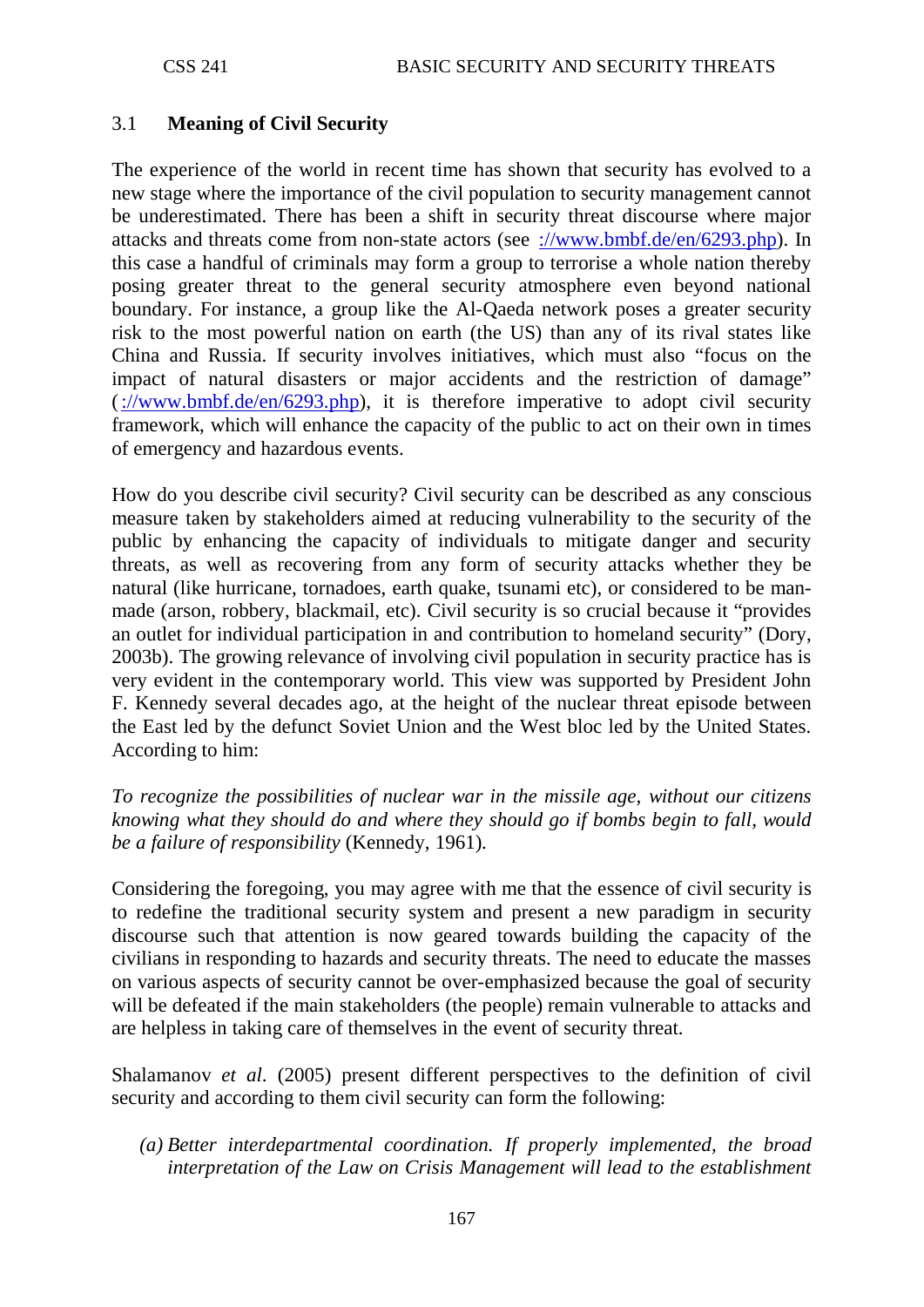*of a civil security system that is legally described as National System for Crisis Response. In this respect, the role of the National Crisis Management Center is crucial.*

- *(b) Active civil society participation in the provision of security. The active civil participation is the connecting link between "traditional" civil protection and civil security. Nowadays security cannot be provided by the state itself. The engagement of civil society becomes indispensable. Civil society structures, NGOs, voluntary local formations as well as business organizations and the scientific community are the potential resource for the establishment of a third pillar of the security sector;*
- *(c) Good governance and effective democratic civil control over the security sector. Participation is the best opportunity for proactive control;*
- *(d) New strategic culture of civil society. The establishment of a civil security element of the security sector is a challenge to the maturity of civil society. The ability of civil society to fill in the vacuum left by the diminishing traditional state fast before organized crime is vital.*

## **SELF ASSESSMENT EXERCISE**

How would you describe the concept of civil security?

## 3.2 **Approaches to Civil Security:**

In this segment, we shall simply list the four basic approaches to civil security to make judicious use of space. These approaches shall be extensively discussed subsequently. They include the following:

- a) Risk education;
- b) Preparedness;
- c) (Public) Warning; and
- d) Protective Actions

Civil security involves a network of activities which demands connecting various approaches that are brought to bear at different levels of security management. In security planning and management, we are often familiar with two environments: **preincident** (pre-hazard or attack) and **throughout incident** (post hazard and attack). The through incident environment features various activities of intervention during the incident of security threat and its aftermath, please see figure 1.1.

# **Figure 1.1 Integrated Civil Security Approaches**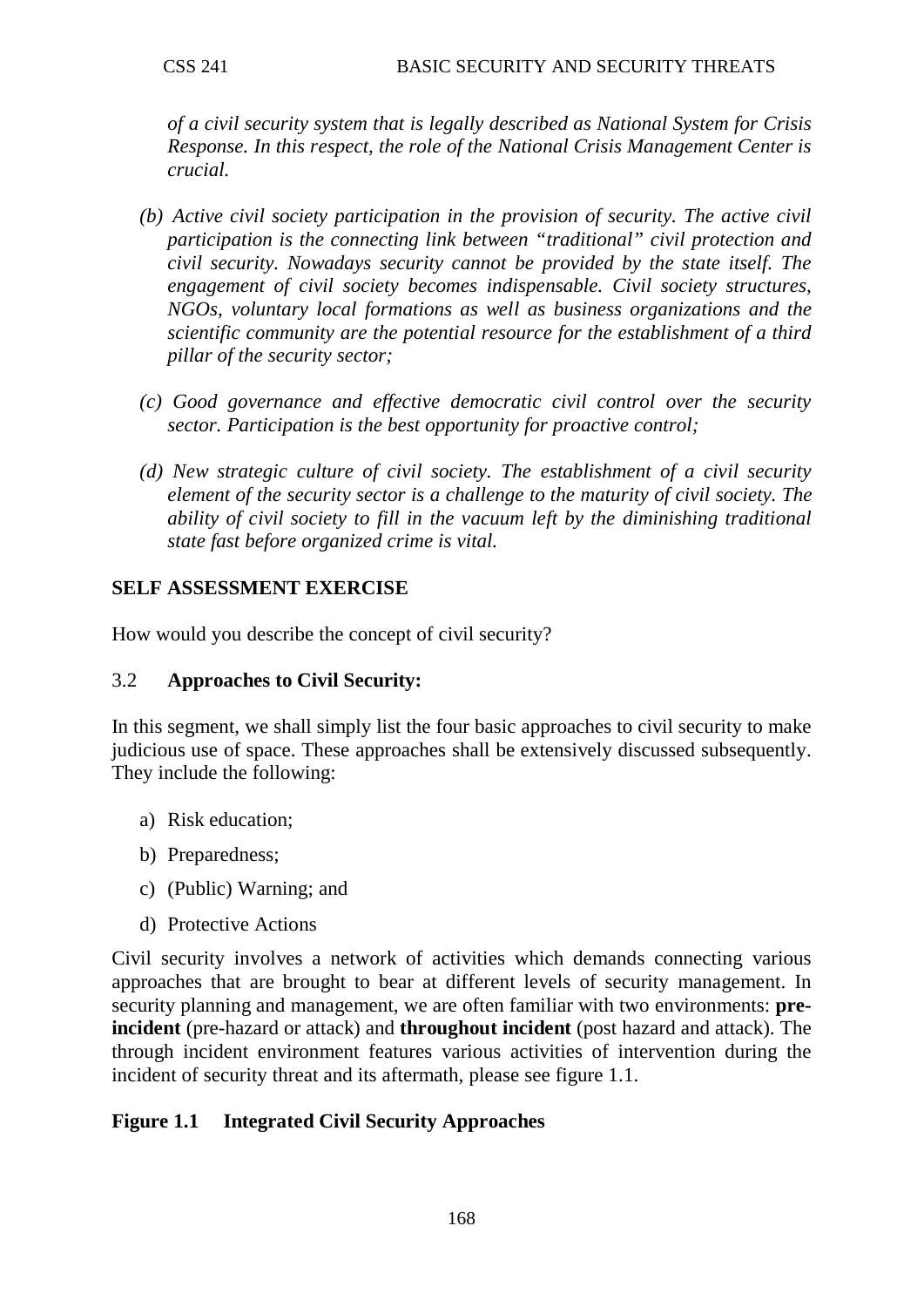

Source: Dory, A.J. (2003a). *Civil Security: Americans and the Challenges of Homeland Security*. Washington DC: CSIS.

Civil security involves drawing a framework that presents us with diverse strategic initiatives and activities that enable the public to have adequate knowledge of incidence of risk through the process of risk education in the pre incident stage. The security sector mostly performs this function by communicating (risk communication) with the public through several forums and platforms like the web, television, radio, newsletter, among others.

Having being educated on the risks that underlie potential security threats or attacks, people can then be prepared against such threats. In a situation whereby a security threat occurs, the security sector communicates with the public and issue warnings by alerting or notifying them of the occurrence of a hazard, and the steps they should take to forestall disaster that may result in huge loss of lives and property, as part of protective actions.

Also, in a situation whereby a hazard or attack occurs, the security sector communicates with the public, warning them through alert and notification about the security threat happening or about to occur. Thereafter, the public needs to be given additional (professional) advice on steps to take to reduce losses and or be assisted with further necessary protective actions, to reduce the effect of the attack or hazard on the wellbeing of the public. For instance, if there is an outbreak of bird flu infection in a community, the government may reasonably decide to quarantine or restrict everybody coming from such community to another community until essential medical tests have been performed on the affected people to know their health status before allowing them into another community. This protective action is taken to reduce the spread of the disease, which is considered capable of undermining the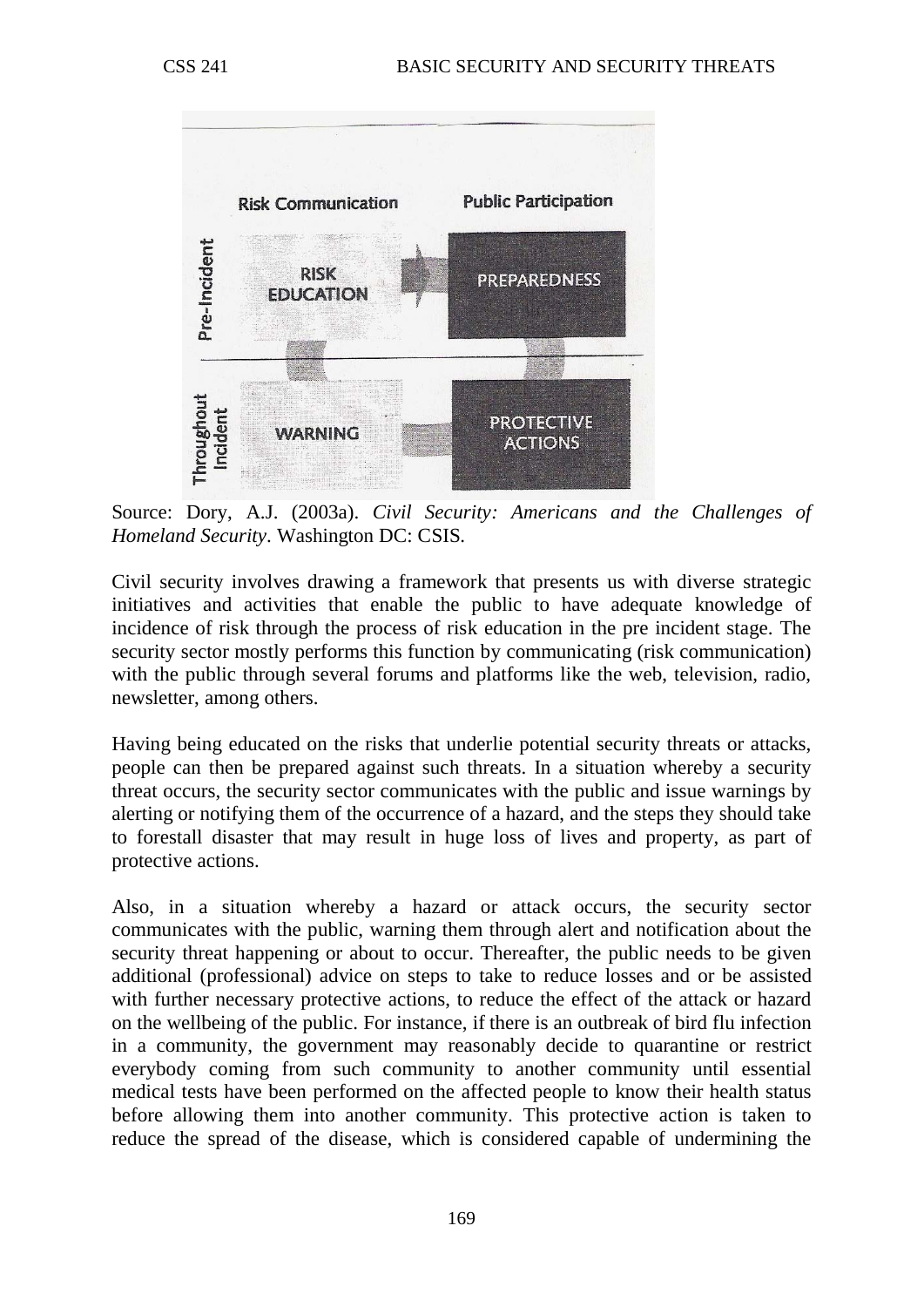health security of the public. In the next unit, we shall begin our analytical task of the various approaches to civil security by discussing risk education and its elements.

## **SELF ASSESSMENT EXERCISE**

List various approaches to civil security.

### 3.3 **Risk education**

From time immemorial, risk has been part of human life. Risk that pervaded the Hobessian state of nature resulting from insecurity embedded in that situation where no Sovereign power existed to regulate the affairs of men, mandated the people to surrender their individual sovereign rights to a central Sovereign authority (government). Meanwhile, that contractual agreement brought unto people another risk- the possibility of the emergent Sovereign power to fail in meeting the expectations of the people or its failure to perform well its functions or involve in oppressive and repressive actions against the people as argued by J.J. Rousseau.

The foregoing is illuminated by Holton (2004) who argues that there are two issues that determine the existence of risk. The first is uncertainty about the potential outcomes from an experiment. The second issue focuses on how material the outcomes in providing utility are. Thomas Hobbes contended that people resolved to take the risk of surrendering their sovereign power to a central Sovereign entity because of the brutish and nasty nature of Hobessian state. Though, uncertain of whether their lots would be better or not under the new arrangement, but due to perpetual absence of security of lives and property that existed prior to convocation of sovereign political authority a state, they still found it a good idea to concede their individual sovereignty to a central authority, which they believed could provide them safety and guarantee their wellbeing.

Here, despite the uncertainty, people still believed that it was better to take a risk in the convocation of a new Sovereign power than perpetuating themselves in the risk that triggered the lawlessness and disorder that characterised the state of nature as presented by Hobbes. The anticipation of the people was that the potential outcomes would provide utility. This can be said to mean that people hoped that their action would help them to have a new situation through which their safety and security of their lives and properties could be safeguarded by the Sovereign authority.

At this point, it is pertinent to look at some of the existing definitions of the term risk for our better appreciation of the subject. Well, according to Niklas Luhmann, risk can be defined as:

*….the threat or probability that an action or event will adversely or beneficially affect an organisation's ability to achieve its objectives* (Luhmann, 1996).

Some of the other definitions of risk may include the following: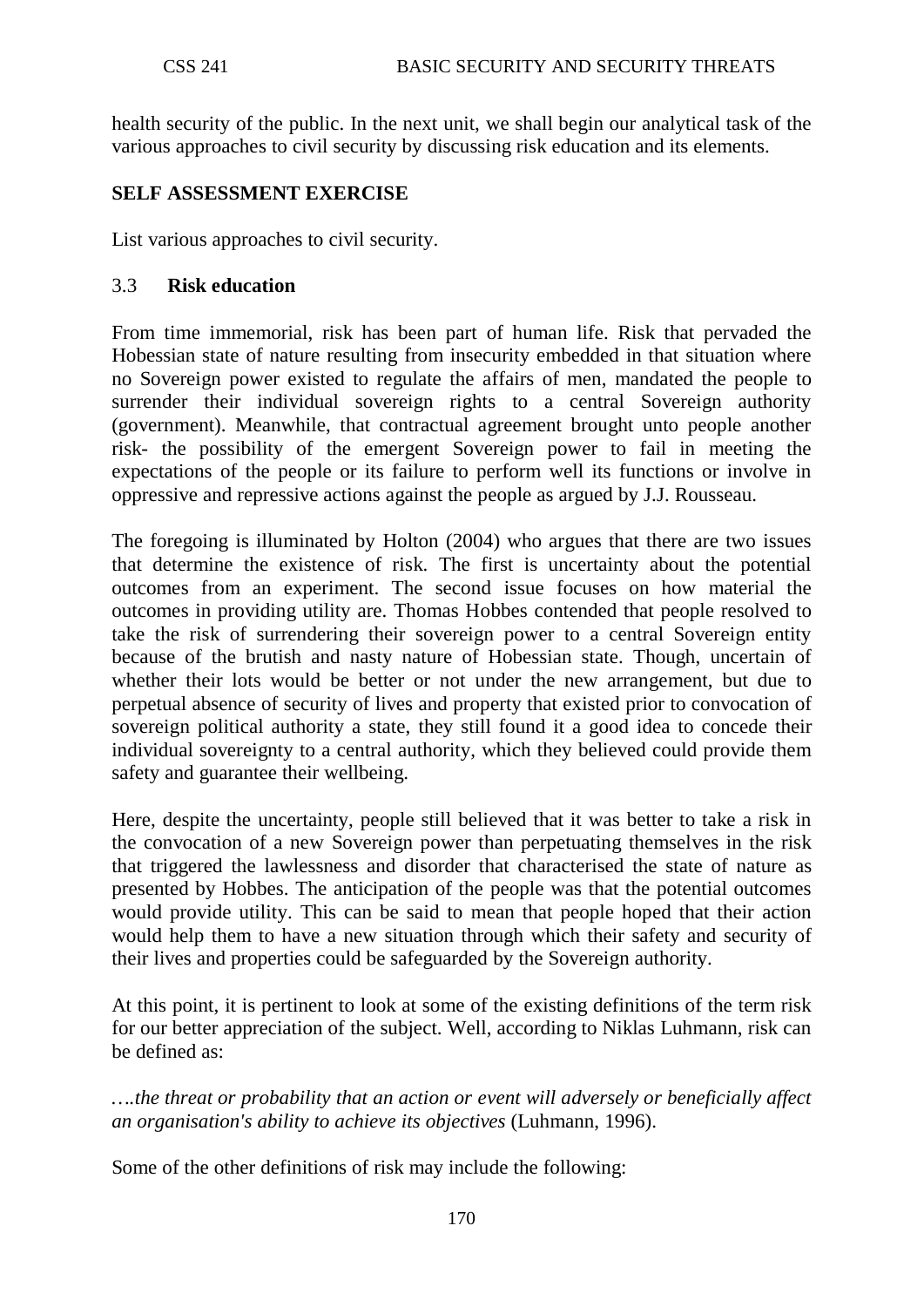*Risk is the probability that a hazard will turn into a disaster. Vulnerability and hazards are not dangerous, taken separately. But if they come together, they become a risk or, in other words, the probability that a disaster will happen* [\(://www.unisdr.org/eng/public\\_aware/world\\_camp/2004/booklet-eng /Pagina 9ing](http://www.unisdr.org/eng/public_aware/world_camp/2004/booklet-eng%20/Pagina%209ing%20.pdf)  [.pdf\)](http://www.unisdr.org/eng/public_aware/world_camp/2004/booklet-eng%20/Pagina%209ing%20.pdf).

*Risk is a concept that denotes the precise probability of specific eventualities. Technically, the notion of risk is independent from the notion of value and, as such, eventualities may have both beneficial and adverse consequences. However, in general usage the convention is to focus only on potential negative impact to some characteristic of value that may arise from a future event* (**Error! Hyperlink reference not valid.**.).

From the above definitions, one thing that comes to our mind is that risk may be summarised as uncertainty in the outcomes of events or actions. Risk colours every aspect of human activities and relations because of the possibility that the outcomes may be partially or absolutely in variance with our expectations. A good example is a case of a retiree, who due to the unpredictable economic climate of Nigeria and not wanting to risk investing in just any business, decides to use his/her gratuity to build a house with the aim of letting out it to make money. His/her desire is to use the money from the property to take care of his/her needs and for the security of life after service, so that he/she can still have something to fall back on, even when pension is not (promptly) paid.

Here, we may see ingenuity in this retiree's idea considering the plights of pensioners in Nigeria who are always maltreated by successive governments, but such a plan is not also devoid of risk. Let us put it this way, after the retiree in question has let out the house, one of the tenants through his/her carelessness left a lit candle on the table and in the twinkle of an eye, the house was engulfed in flames. Then, the question that would likely come to our minds is- how can the retiree get back his lost fortunes?

Nonetheless, this scenario underscores the importance of getting sufficient risk education in carrying out specific activities and undertaking a particular project or the other. Mandating the careless tenant to build another house for the poor retiree may be a fruitless effort especially when he/she does not have financial capacity to do such. Even if taken to court, little can be done to prevail on the careless tenant except he/she the means to provide the landlord-retiree with another house. Above all, the action of the tenant may not be considered as arson because the damage was not intentional but he/she may be penalised for being careless.

In the worse-case scenario, if the offender (the careless tenant) dies in the inferno, what will be the fate of the landlord-retiree? Your answer is the same as mine- total loss on the part of the landlord. Meanwhile, if there was adequate risk education on the part of the landlord-retiree he/she would have taken steps to avoid such loss and the steps may include insuring the property and equipping the house with fire-fighting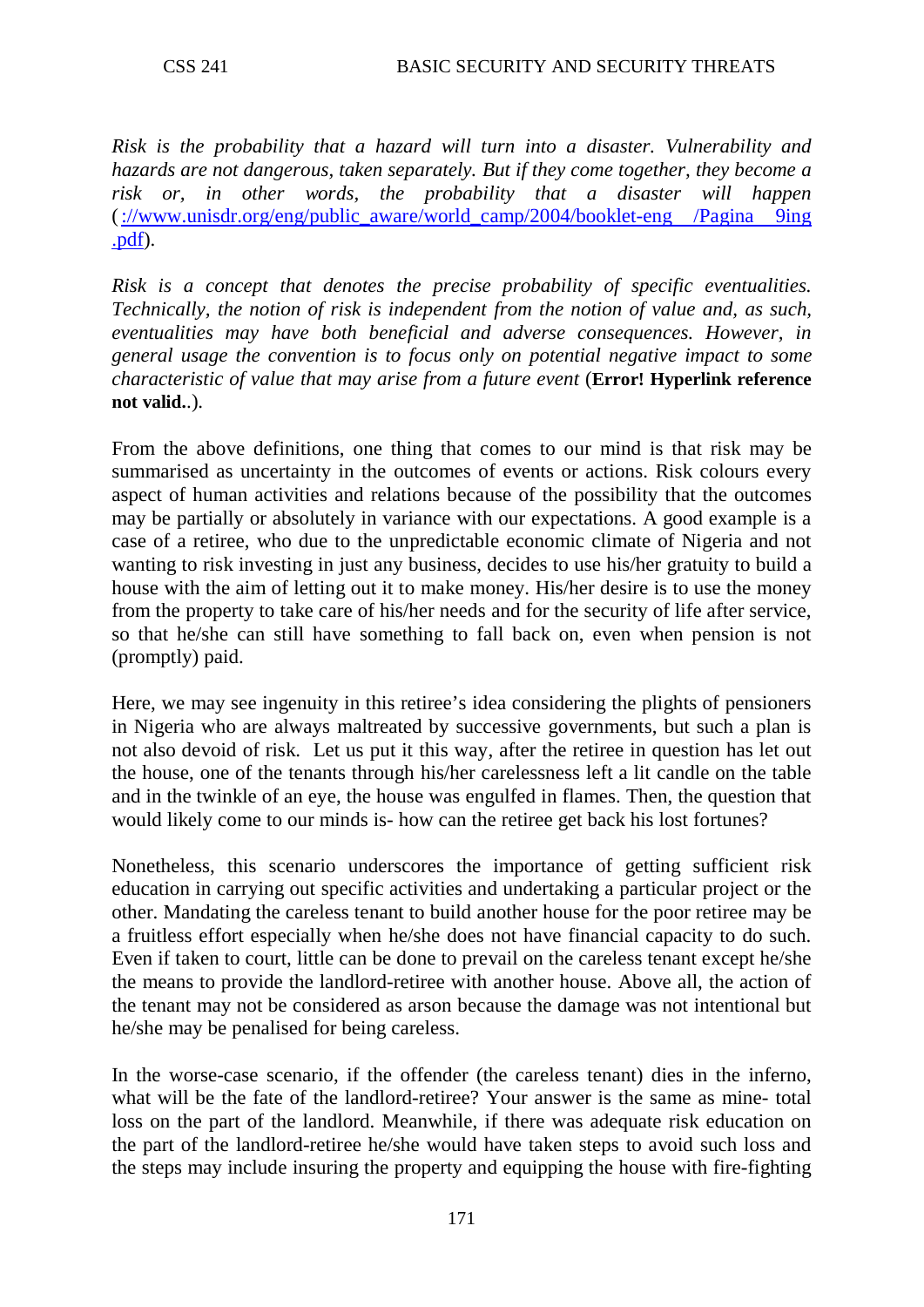facilities like fire extinguisher. Availability of fire-fighting equipments will help in mitigating or reducing the losses resulting from incident of inferno. There is no doubt that educating people on risk is very essential in providing them opportunities for safety in their businesses, activities, and the overall security of their lives and property.

Risk education and communication is a fundamental element of civil security. It is the foundation of civil security (Dory, 2003a: vi). As you may be aware, risk adorns every aspect of the life of man. A man and woman go into a relationship but only hope that things will work out fine for them. In some situations, courtship may lead to marriage while among some lovers the relationships will fail due to one reason or the other. Even where the relationship leads to marriage, some unexpected circumstances may come up, which can have adverse effects on the marriage.

For instance, in the beginning, a couple may love each other very dearly but if the marriage is not blessed with babies, the couple may decide to search for solutions, and in the process, the security of the marriage may begin to be threatened if no legitimate solutions seem to work in their favour. Thereafter, arguments and counter-arguments as well as accusations and counter-accusations may ensue that may lead to the eventual collapse of the marriage. This, in no doubt, shows the existence of risk in the relationship not only between man and woman but among people in general. According to Weyman and Shearn (2004: 6), the objectives of risk education can be summarised into three, which include the following:

- *(a) Awareness raising - strategies designed to disseminate knowledge and understanding of sources of harm;*
- *(b) Transferable skills - progressive approaches that aim to develop transferable life skills (relating to the risk assessment and control); and*
- *(c) Behaviour modification - approaches that aim to reduce risk taking behaviour.*

We do certain things sometimes without having absolute control over their outcomes, yet we still take the risk in undertaking them. Even, where we have absolute control over the events, it is possible for some things to crop-up to change the course of the events, which may make the outcomes of such events short of our expectations.

## **SELF ASSESSMENT EXERCISE**

How do you describe risk education as an approach to civil security?

## 3.31 **Elements of Risk Education**

a) Development of unclassified national intelligence: There is the need for government to create mechanisms aimed at developing unclassified national intelligence estimate on various threats to security i.e banditry, all forms of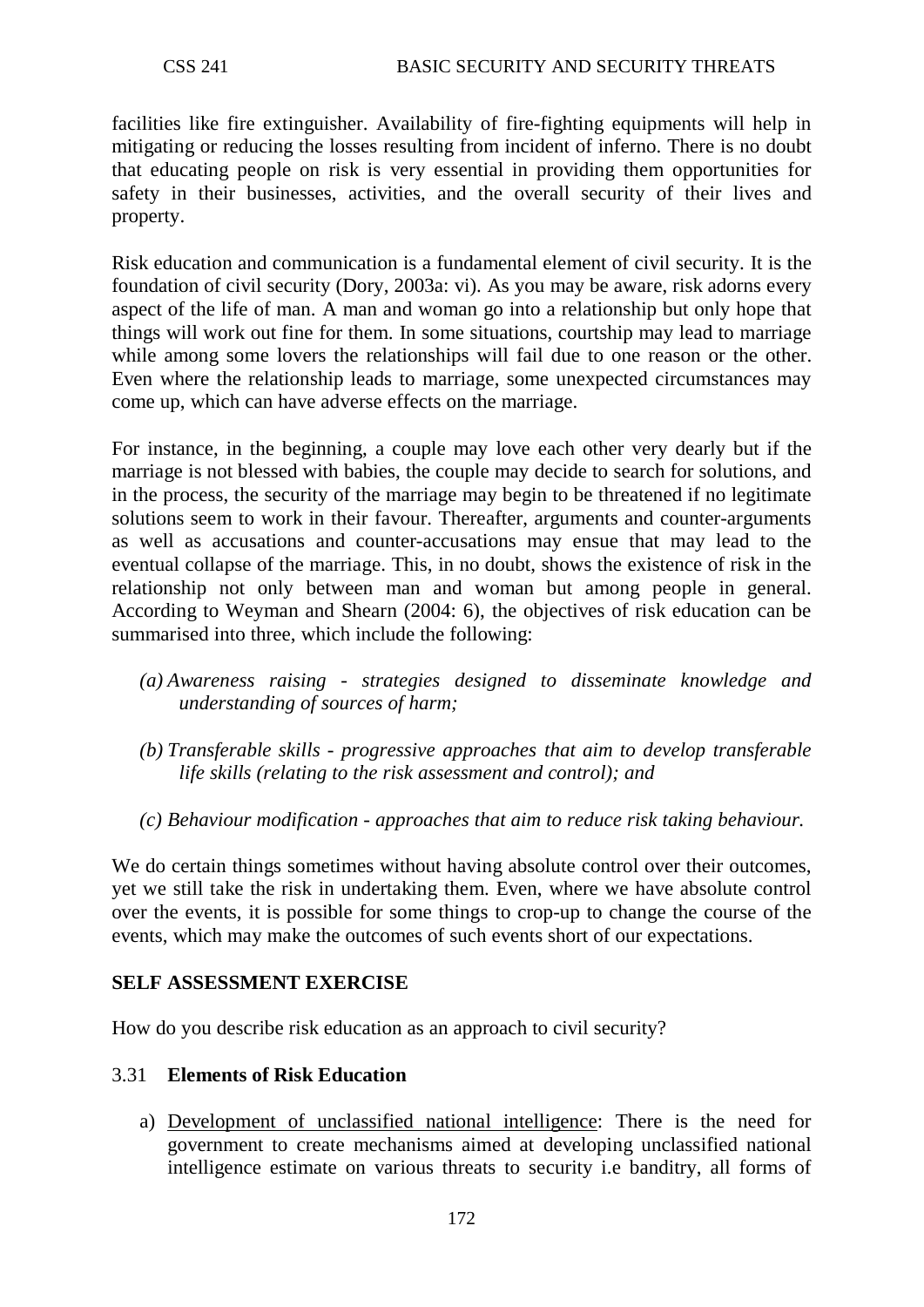terrorism, ethno-religious violence, to mention a few. It is very ridiculous that various intelligence agencies have continued to play down the inherent risk involved in the way the political leadership in Nigeria continually plunders the resources of the nation with impunity. If the political office holders are educated on the risks such as political turbulence, increasing criminality, violence, and other negativities, the nation is exposed to, due to the growing incidence of corruption that pervades Nigeria, many of these government officials may have a rethink to continue to steal public funds.

The fact is that they themselves as culprits will also be victims of their own undoing. A good example is the problem of incessant political assassination where some political elites contract some of those (masses) they oppress to kill their fellow political actors for one political objective or the other. This development corroborates the adage of the *Yoruba* people of south-west Nigeria, which says that 'a bird perches on the rope, the rope is unsteady while the bird itself that is on the rope is uneasy'.

It is important for intelligence agencies to educate political actors on the implications of their policies especially the risk such policies may pose to the overall security of the nation. For instance, in the Niger Delta, many of the political elites in and outside the region have been accused of using the vulnerable youths as party thugs armed with weapons like guns, cutlasses among others, to win elections and in the aftermath of elections, these youths are abandoned by their former patrons with no efforts by these politicians to retrieve the weapons from their thugs.

Unfortunately, these youths, after being abandoned by their former masters became frustrated, and begin to devise means for themselves to survive especially when they have understood the dynamics of economics of violence. So, many of them become armed robbers, kidnappers, saboteurs, to mention a few. The elites and their relations now become the main targets of kidnappers, a situation, which speaks volumes of the risk inherent in attitudes of maladministration and corruption;

b) Scenario-building in risk education: Enough efforts should be made in building scenarios to educate the public on risk, so that they can understand the nature and degree of possible security threats. It is very unfortunate, in Nigeria, despite the existence of various regulatory, security and intelligence agencies, that the citizens are continually exposed to different avoidable threats. For instance, the damage done by 'wonder banks' could have been prevented if the Central Bank of Nigeria (CBN) lived to its responsibility not only by preventing such clandestine institutions from operating but also providing adequate education to the public on the risk involved in transacting business with such fraudulent institutions.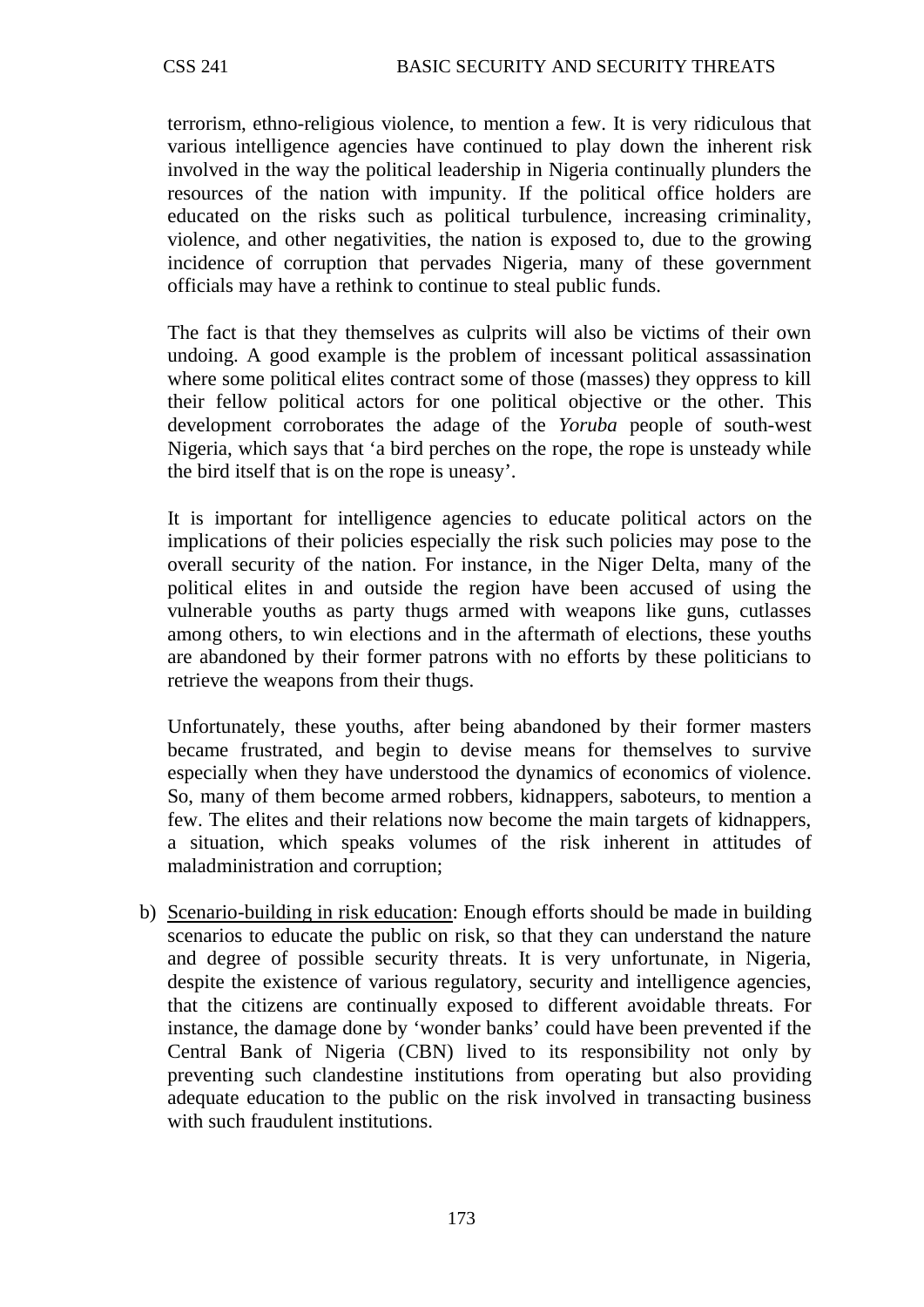Sadly, it took the CBN more than two years of the existence of such financial institutions before it could advise the public on the inherent danger in transacting business with those institutions. It is more pathetic that those institutions were registered by the government without considering the risks underlying their operations. The public intelligence officials that are supposed to provide guidance to government and public on how the activities of these wonder banks posed a great risk to the security of the public failed in discharging their duties in this respect, while it is laughable that many of them were also found patronizing those clandestine financial institutions due to their thirst for making quick money;

c) Interactiveness in risk education: It is imperative to make risk education interactive, so that the process will be participatory. In this case, the government should provide various forums through which individuals and respective security agencies can meet to discuss and brain storm as well as enlighten one another on different threats while appreciating the risks such threats pose to the security management of their communities. These forums may include town hall meetings, radio or television programmes and web casts, to mention a few. The importance of creating interactive platforms in risk education cannot be over-emphasized. For instance Nigeria Police has adopted the strategy of shortening the distance between her and the public through its community relations;

Gladly, police officers now have meetings with the people in communities, especially to educate the masses on the risks involved in their attitudes to security and to assist them in understanding possible threats to security of the community at large. For instance, in many communities, people are ignorant of the risk of mounting high fences around their houses for security reason. For instance, if someone is being robbed, how can passers-by know that he/she is in distress? Whereas, if it is a low fence, some of the neighbours may detect and call the Police for rescue. The same ignorance applies to the neighbourhoods blanketed by fortified gates, which denies security rescue teams i.e. Police to gain easy access in situation(s) of distress;

- d) Massification of Risk education: Much emphasis should be placed on educating the general public on security risks. Risk education should be incorporated into the school curriculum from primary level to tertiary level. It should be taught in places of worship, community associations, work places, professional organizations among others; and
- e) Active Participation of individuals in risk education: individuals should endeavour to participate actively in the process of risk education such as attending police-community meetings, seeking for information from relevant security agencies whenever the need arises, and exploring other interactive forums like asking questions on any aspect of security that desire to have knowledge of by participating on security talk show especially when relevant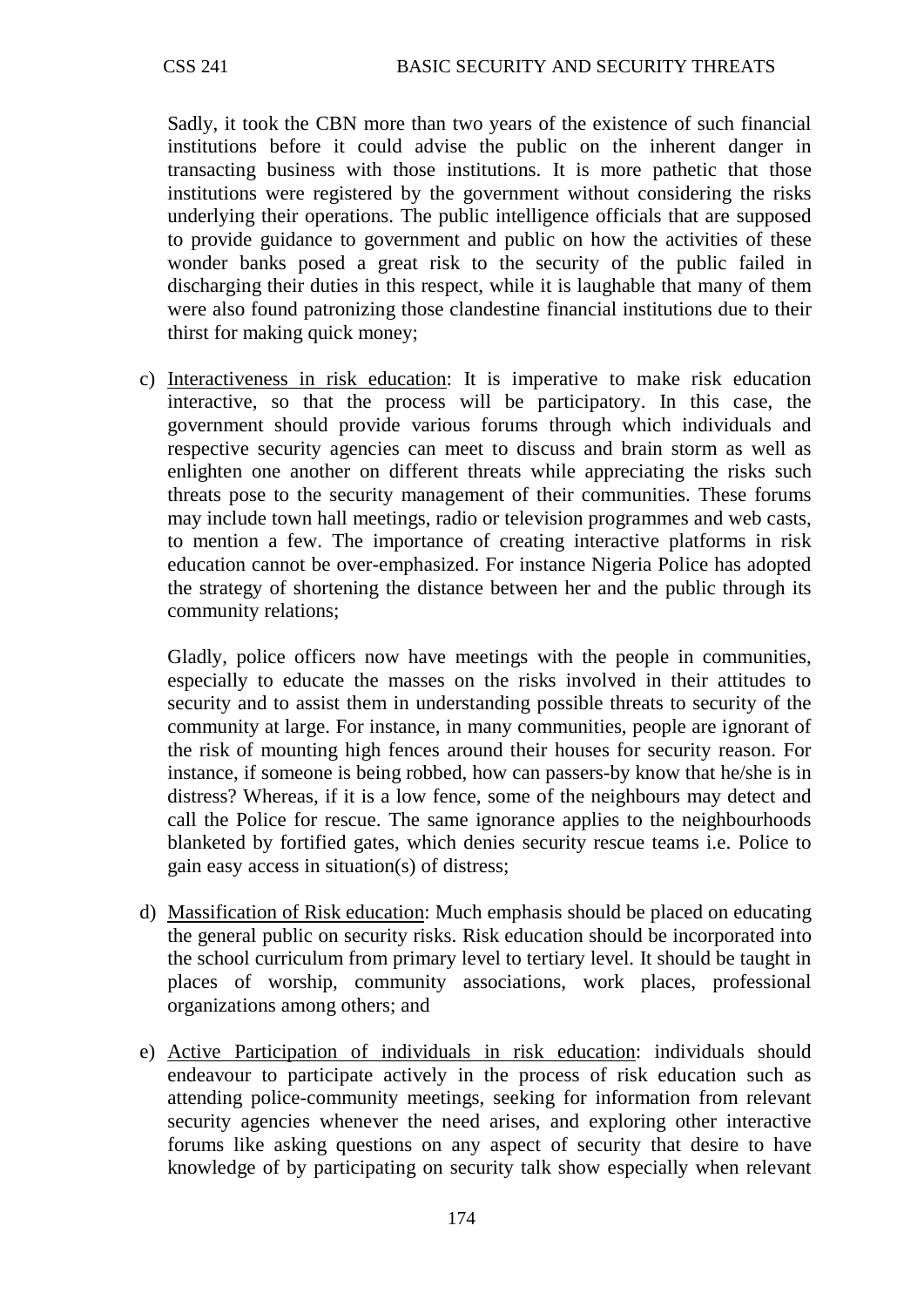security experts are invited on the radio or television. But, it is worthy to note that, not every security information can be shared with the public.

It is, therefore incumbent on the concerned security officers either public or private to enlighten the public on the importance of keeping such information secret. Take for instance, if a Police chief is on a radio programme, and a caller seeks to inquire from him/her on the number of ammunitions each Police man/officer on patrol can have, it will be highly unethical for such a Police chief to disclose such information because of its capability to undermine the overall operation of the Police in security management.

However, an experienced security officer will educate the caller and general public on the risk in disclosing such information not only to the security of the Police personnel but also the general public. Responding creatively to questions by security officers will allow security agencies to enjoy increasing confidence from the public, which will aid the active participation of the public in security management.

## **SELF ASSESSMENT EXERCISE**

What is Risk Education?

Explain any four elements of risk education?

## **4.0 CONCLUSION**

Civil security can be described as any conscious measure, taken by stakeholders with the aim of reducing and addressing vulnerability to their security. It helps to educate people on risks pertaining to any potential security threats or hazards and enhance their capacity to prepare against any potential threats. This will afford them the opportunity to respond effectively on their own without waiting for intervention from emergency or law-enforcement agents, as a way to reduce losses or the impact of the attack or hazard on their lives or/and property.

There is no doubt that modern securitisation departs gradually from the traditional approach of security that entirely alienated the civil society or civilians to play active roles in security planning and management. This instructs the concept of community policing that has been articulated by the police authorities in the country but in practice, Nigeria still has a long way to go compared to European countries. One of the reasons is poor implementation of the programme, and another factor responsible for the poor credential of community policing in the country can be blamed on the negative perception people still have towards the police resulting from the nefarious activities of most of its personnel and lack of regard for the public. Against this background, Nigeria police needs to undergo serious reforms to show to the world that it is not only effective but also independent in discharging its functions. This lawenforcement agency has continued to be accused of being an instrument in the hands of some politicians to rig elections and repress the public it is supposed to serve.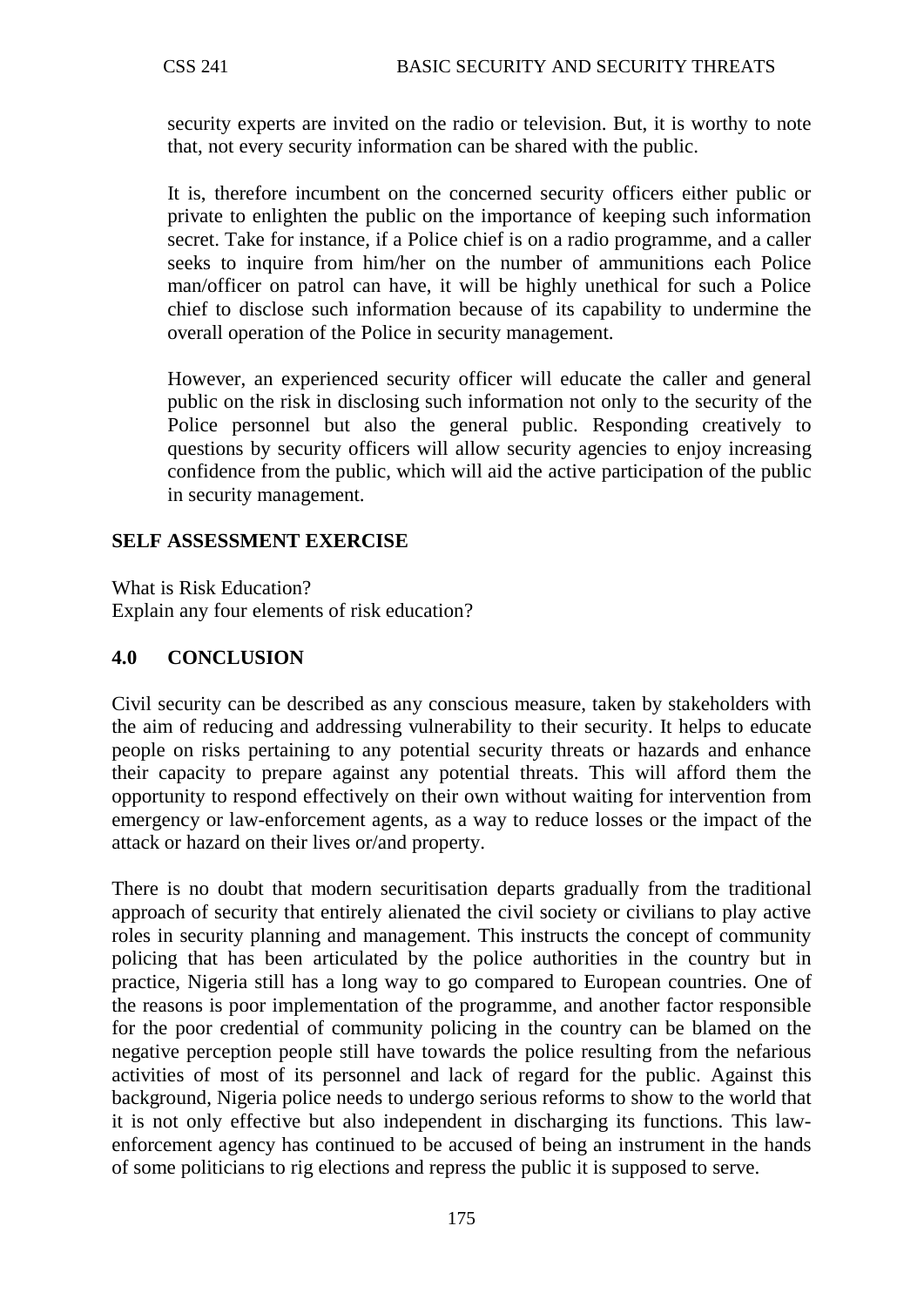## **5.0 SUMMARY**

In this unit, we began our academic journey by examining the meaning of civil security looking at some of the existing definitions of the concept. Though, the concept is new in security studies and practice but more scholars are gradually attracted to conduct research on this new concept of basic security. We continued our study by highlighting various approaches to civil security. Thereafter, we shed light on the meaning of risk education as one of the basic approaches to civil security, and we completed our task in this unit by discussing various elements of risk education. I hope you have found this lesson very interesting and thought-provoking too. In the following unit, we shall be discussing three other approaches to civil security. Please, never hesitate to consult your tutorial facilitator, if any aspect of this study is not clear to you or reach your course coordinator to link you up with the writer of this instructional material if it is very necessary. Good luck.

## **6.0 TUTORED MARKED ASSINGMENT**

- a) What do you understand by the term civil security?
- b) Write a short note on the meaning of risk education, and any three of its elements.

## **7.0 REFERENCES AND FURTHER READING**

Dory, A.J. (2003a). *Civil Security: Americans and the Challenges of Homeland Security*. Washington DC: Center for Strategic and International Studies (September).

Dory, A.J (2003b). American Security: the US Public and Homeland Security. *The Washington Quarterly*, 27(1): 37-52.

Holton, G.A. (2004). Defining Risk. *Financial Analysts Journal*. 60 (6): 19-25.

Kennedy, J.F. (1961). Radio and Television Report to the American People on the Berlin Crisis. Washington, D.C. (July 25). Also available on .cs.umb.edu/jfk [library/jfk\\_berlin\\_crisis\\_speech.html.](http://www.cs.umb.edu/jfk%20library/jfk_berlin_crisis_speech.html) Retrieved on 2 October, 2003.

Luhmann, N. (1996). *Modern Society Shocked by its Risks*. University of Hong-kong: Department of Sociology (Occasional Papers 17).

Shalamanov, V., Hadjitodorov, S., Tagarev, T., Avramov, S., Stoyanov, V., Geneshky, P., & Pavlov, N. (2005). In: *Civil Security: Architectural Approach in Emergency Management Transformation*. Sofia: ProCon Ltd/ *Information & Security: An International Journal*, 17: 75-101.

Weyman, A. & Shearn, P. (2004). *Teaching Practice in Risk Education for 5-16 Years olds*. Sheffield: Health and Safety Laboratory: Report Number HSL/2005/23.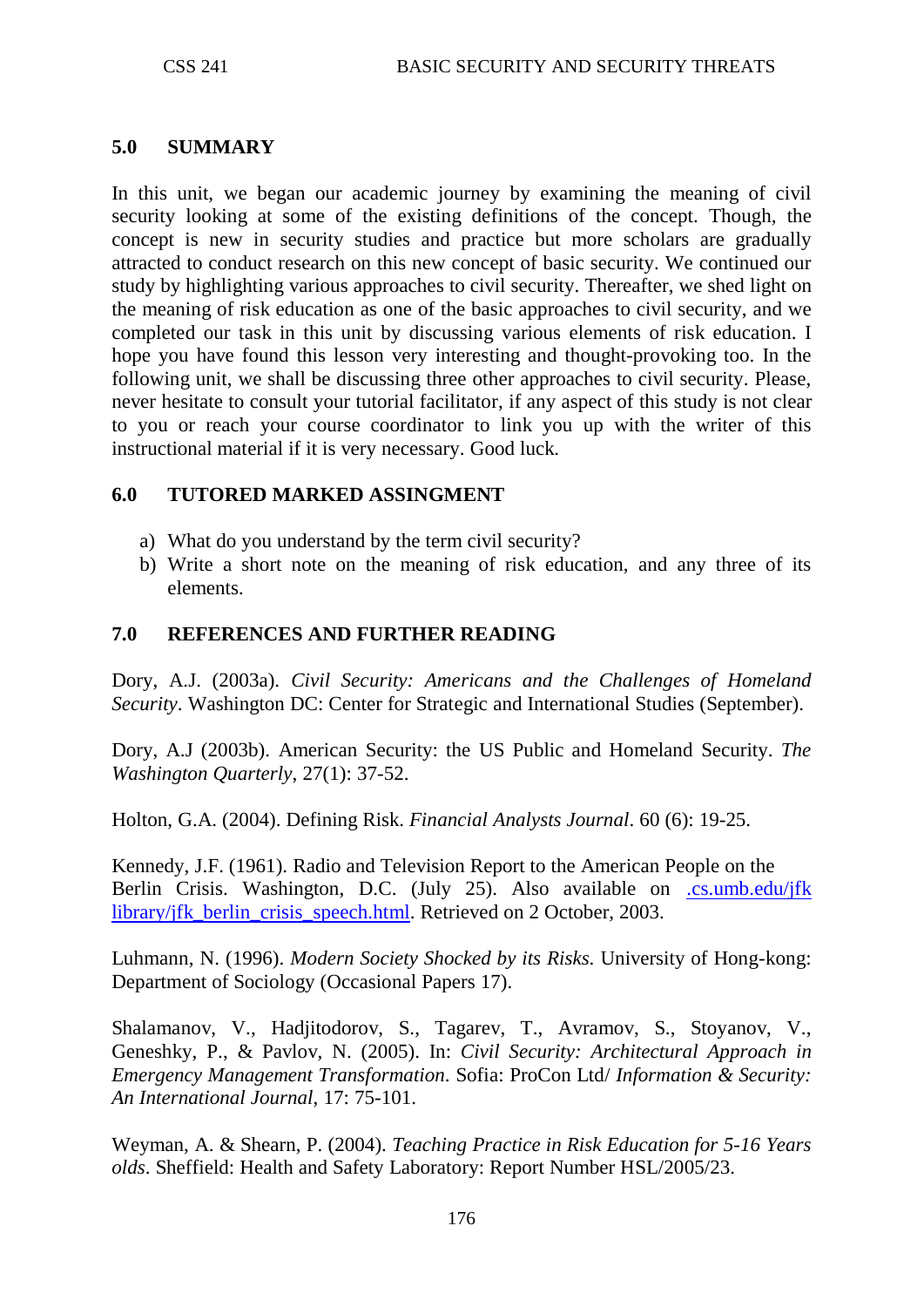#### **Error! Hyperlink reference not valid.**. Retrieved on 19 August 2009.

[://portalnano.ru/files/20.](http://portalnano.ru/files/20) Retrieved on 10 August 2009.

[://www.bmbf.de/en/6293.php.](http://www.bmbf.de/en/6293.php) Retrieved on 19 August 2009.

://www.unisdr.org/eng/public\_aware/world\_camp/2004/booklet-eng /Pagina 9ing [.pdf.](http://www.unisdr.org/eng/public_aware/world_camp/2004/booklet-eng%20/Pagina%209ing%20.pdf) Retrieved on 19 August 2009.

## **UNIT 5**

## **CIVIL SECURITY: MEANING AND APPROACHES II**

#### **CONTENTS**

- 1.0 Introduction
- 2.0 Objectives
- 3.0 Main Body
	- 3.1 Preparedness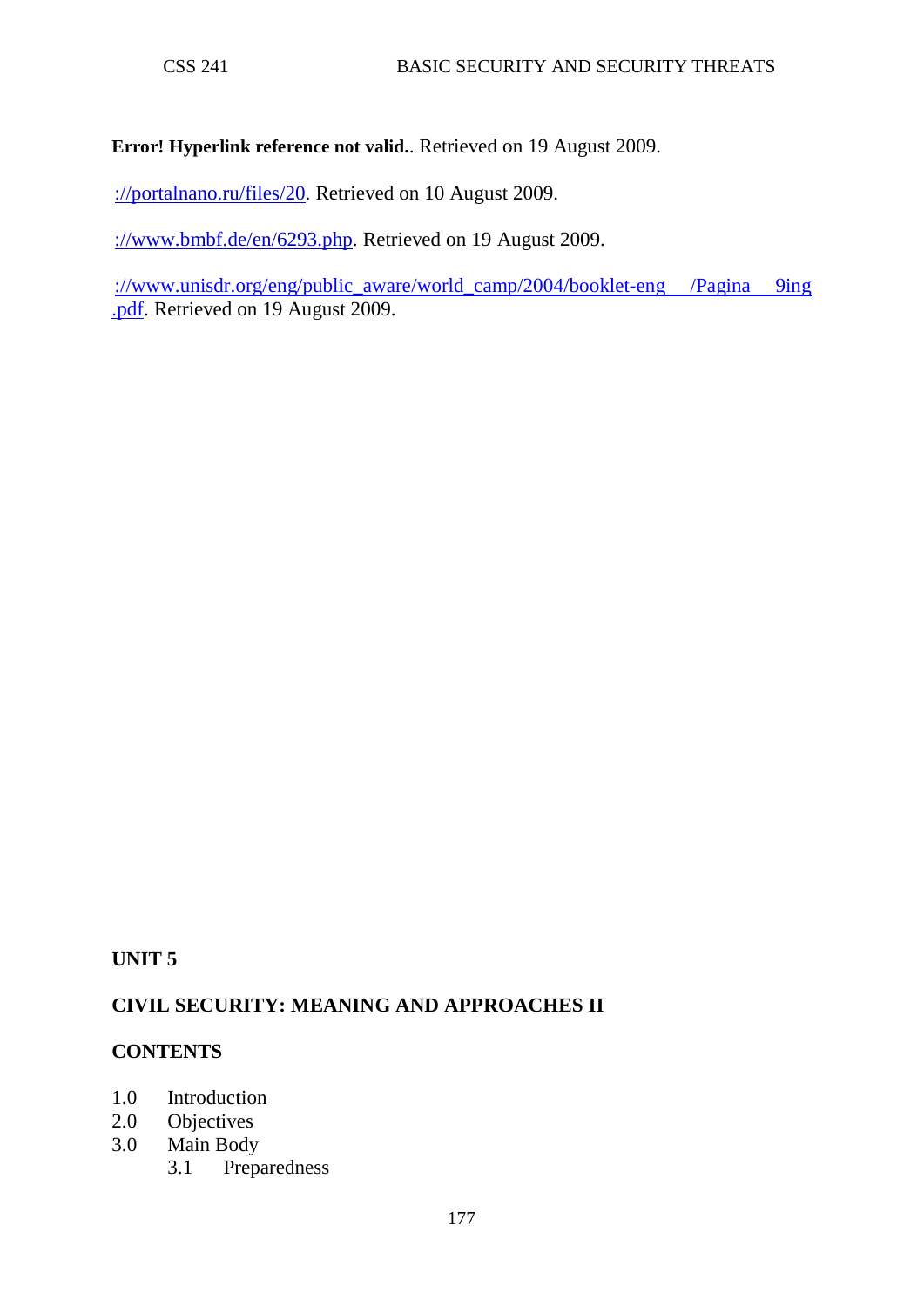- 3.2 Public Warning
- 3.3 Protective Actions
- 4.0 Conclusion
- 5.0 Summary
- 6.0 Tutored Marked Assignment
- 7.0 References / Further Reading

# **1.0 INTRODUCTION**

In the last unit, we began our task on the meaning and aspects of civil security. The rationale behind invocation of the concept of civil security underscores the need to have the public playing complementary roles not only in security planning but also in the management of security. In as much as the public forms the nucleus of the stakeholding in the business of security, they should be involved in security activities so that they can care for themselves in the event of security attack. In this unit, we shall complete our task on the subject- civil security and its aspects. We have previously treated the meaning and one of the aspects (risk education) of civil security. Now, we shall be discussing the remaining three aspects not earlier discussed.

# **2.0 OBJECTIVES**

At the end of this unit, you should be able to:

Explain other three aspects of civil security not treated in the last unit;

Discuss the meaning and elements of preparedness;

Examine the meaning and elements of public warnings; and

Describe protective actions and its elements.

# **3.0 MAIN BODY**

# 3.1 **Preparedness**

Preparedness is another key element or component of civil security. Sometimes, one may be sceptical to support the view that states that for any community to prevent violence (war), it is incumbent on it to always prepare for violence (war). Here, the term violence or war is used to denote any (potential) threats or attacks from enemies such as armed robbers, kidnappers, saboteurs, terrorists, election riggers, computer hackers, assassins, militants, fraudsters, fire outbreak and accidents, among others.

It is always important to prepare oneself against the unexpected because it will enhance one's capacity to prevent such security threat from occuring, and in the situation of its occurrence, the rate of damage will be minimal. For instance, Nigeria's Federal Road Safety Corps usually campaigns for compulsory use of seat belt in order to reduce the fatality of accidents on our roads.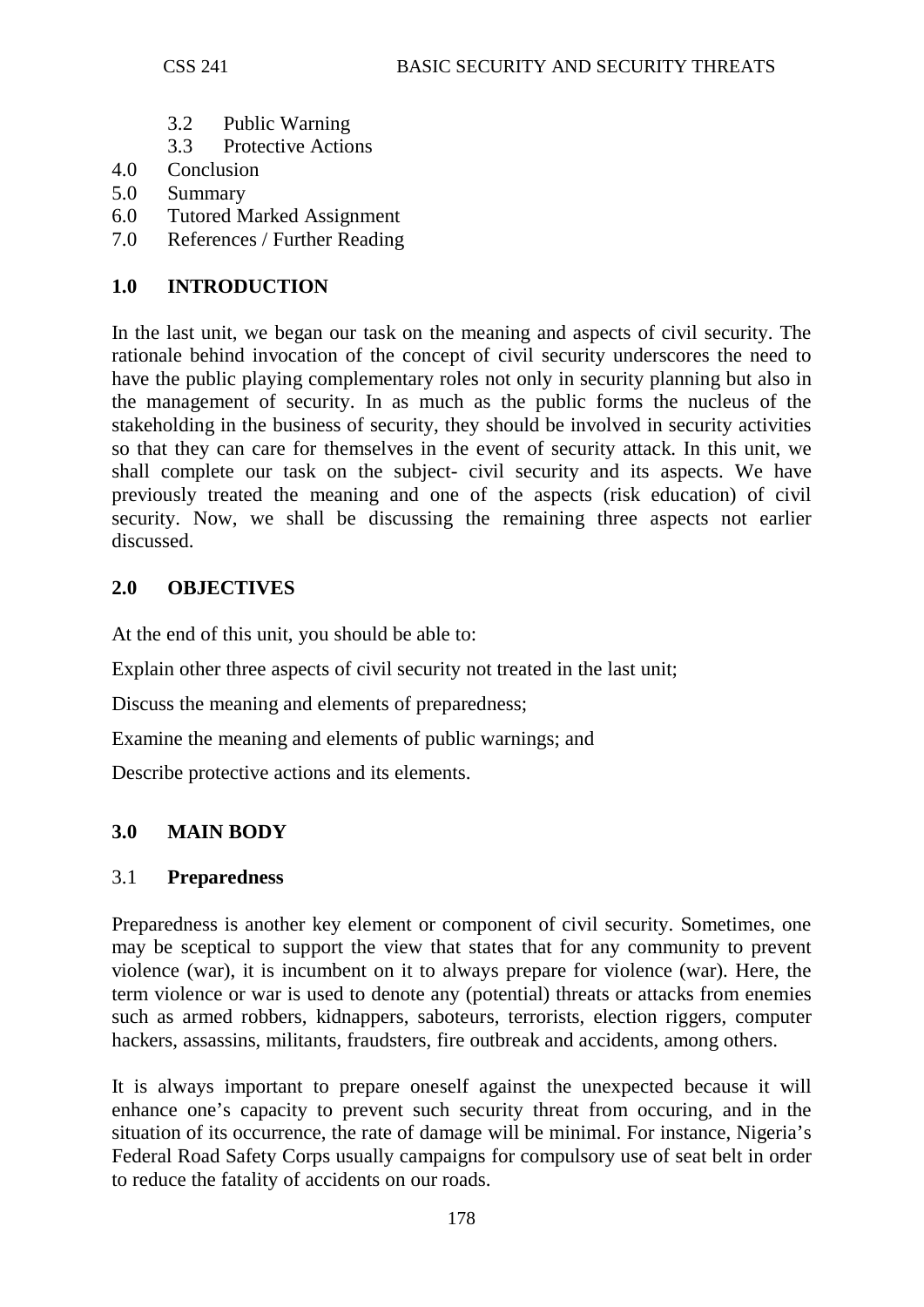Again, some new automobiles now come with air bags to provide safety for the occupants of the vehicle in a situation of serious accident but the vehicles equipped with air bags still have seat belts because the manufacturers feel that the air bag system may fail to activate, and the seat belts can therefore provide a security back-up for the occupants of the vehicle when a serious accident occurs. The foregoing scenario demonstrates how important it is, to always prepare oneself against any hazardous situation. Now, what is preparedness? According to Amanda Dory, preparedness can be described as:

....*a method by which awareness and understanding (supported by risk education) can be translated into action........, and it can include a range of activities: developing contingency plans (e.g. communications, evacuation, shelter-in-place0, practicing contingency plans, participating in education and awareness activities, and stockpiling emergency supplies* (Dory, 2003: 35).

## Preparedness can also be described as:

*.......a comprehensive plan (that) provides a range of scenarios with clearly defined, detailed processes and responsibilities. A critical component of a business continuity plan is a secure access plan to ensure remote or isolated emergency workers can continue working during and after a disaster* [\(://www.juniper.net/us/en/solutions/](http://www.juniper.net/us/en/solutions/%20public-sector/state-local-government/emergency-preparedness)  [public-sector/state-local-government/emergency-preparedness\)](http://www.juniper.net/us/en/solutions/%20public-sector/state-local-government/emergency-preparedness).

Conducting a surgical analysis on the foregoing definition, you may agree with me that preparedness is very fundamental to safety and security management. We cannot but agree with Boys Scout in their motto, which says 'always be prepared'. Thus, preparedness enables the public to take active roles in risk management and effective participation in the process of security management. Preparedness helps security agencies and the public, if not to absolutely prevent attacks but at least to reduce the fear and anxiety associated with security threats. It can assist in reducing the fatality rate in the consequences of any security threat in physical, psychological and economic terms (see Dory, 2003: 35).

In addition, preparedness enables individuals to respond creatively to any situation of security attack, even without seeking for external intervention. Here, prepared individuals engage in activities to protect themselves and react very effectively to security threats by taking good control of the situation. This will limit the burden of security intervention by relevant government agencies. For instance, in some communities, people watch the activities of one another very closely and whenever any member is suspected to constituting a security threat to the whole people, the people act swiftly by asking the fellow to vacate the place or be handed-over to the police.

In the situation of attack of armed robbery, the people jointly put-up a strong resistance against the attackers whether or not the intention of the attackers aim a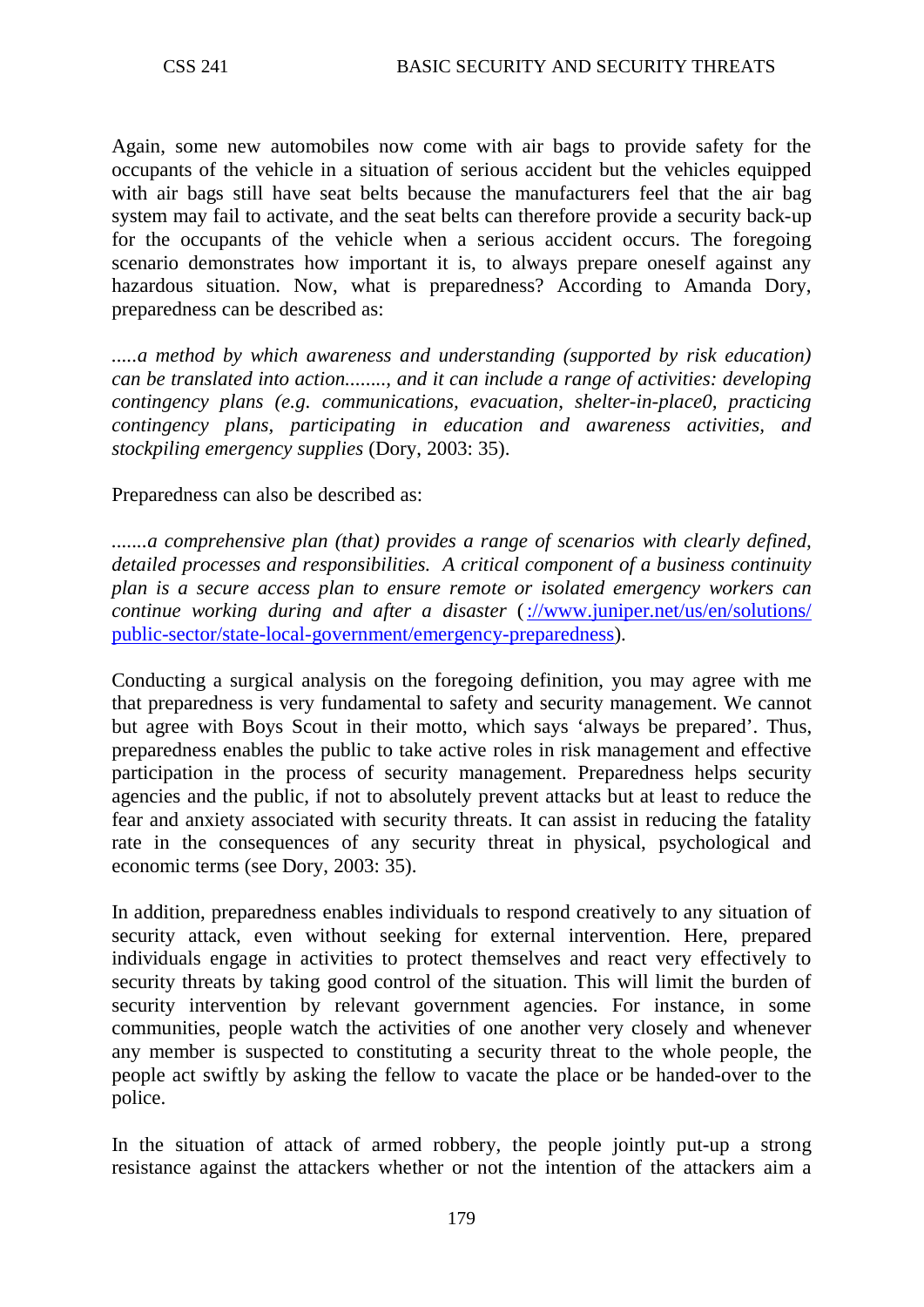particular target. One of the ways to achieve this, is to adorn the community with street lights, and where or when there is no electricity supply from the energy agency (PHCN), some of the people can volunteer to use their generating sets to power those street lights unilaterally or on rotational basis.

Also, when the presence of strangers is noticed, people need to humbly accost them to know their mission. But caution should be exercised in doing this, they should make sure the strangers are not equipped with dangerous weapons before approaching them. In a situation where they are not sure, they should alert the Police promptly. In furtherance of our understanding of this subject, let us discuss various elements of preparedness. Before we do that let us have a five minute break. Break over!

## **Elements of Preparedness**

a) Adoption of 'dual use' approach: The state and local governments due to nearness or proximity to the people should endeavour to build the capacity of the security sector and public not only in the areas that concern man-made attacks (i.e. terrorism, armed robbery, computer virus attack, computing system hacking, sabotage, corruption, spills, accidents etc) but also those that relate to threats that are natural such as hurricane, flooding, tornadoes, drought, earthquake among others.

It is very unfortunate that in Nigeria, the security sector let alone the civil public is not adequately trained to respond promptly and effectively to the incidence of terrorism within and without. One of the factors to this strategic deficiency can be traced to the lackadaisical and inept nature of various intelligence agencies. The moribund nature of our security infrastructure is another factor. Most countries in Europe have closed circuit Televisions (CCTVs) and surveillance cameras installed in every nook and cranny of their homelands not only to detect (perpetrators of) crime but also to prevent and/or reduce criminal activities. Even, if CCTVs are to be installed everywhere in Nigeria, the regular power outages will render these security materials less functional.

On reacting to natural disasters, the public can be said to have no adequate knowledge on how to manage the situation when natural disaster occurs. Even, experience has shown that the Emergency Management agencies in the country both at federal and state levels have appeared to be very incompetent and impotent in disaster management. For instance the way the Ikeja Bomb blast episode was handled rubbished the efficacy or simply the preparedness of the security sector in Nigeria and Emergency Management Authorities in disaster management.

This incident occurred on January 27, 2002 in Lagos where "several bombs exploded at the Ikeja Military Cantonment during which scores of thousands of people died during the stampede that followed the explosion particularly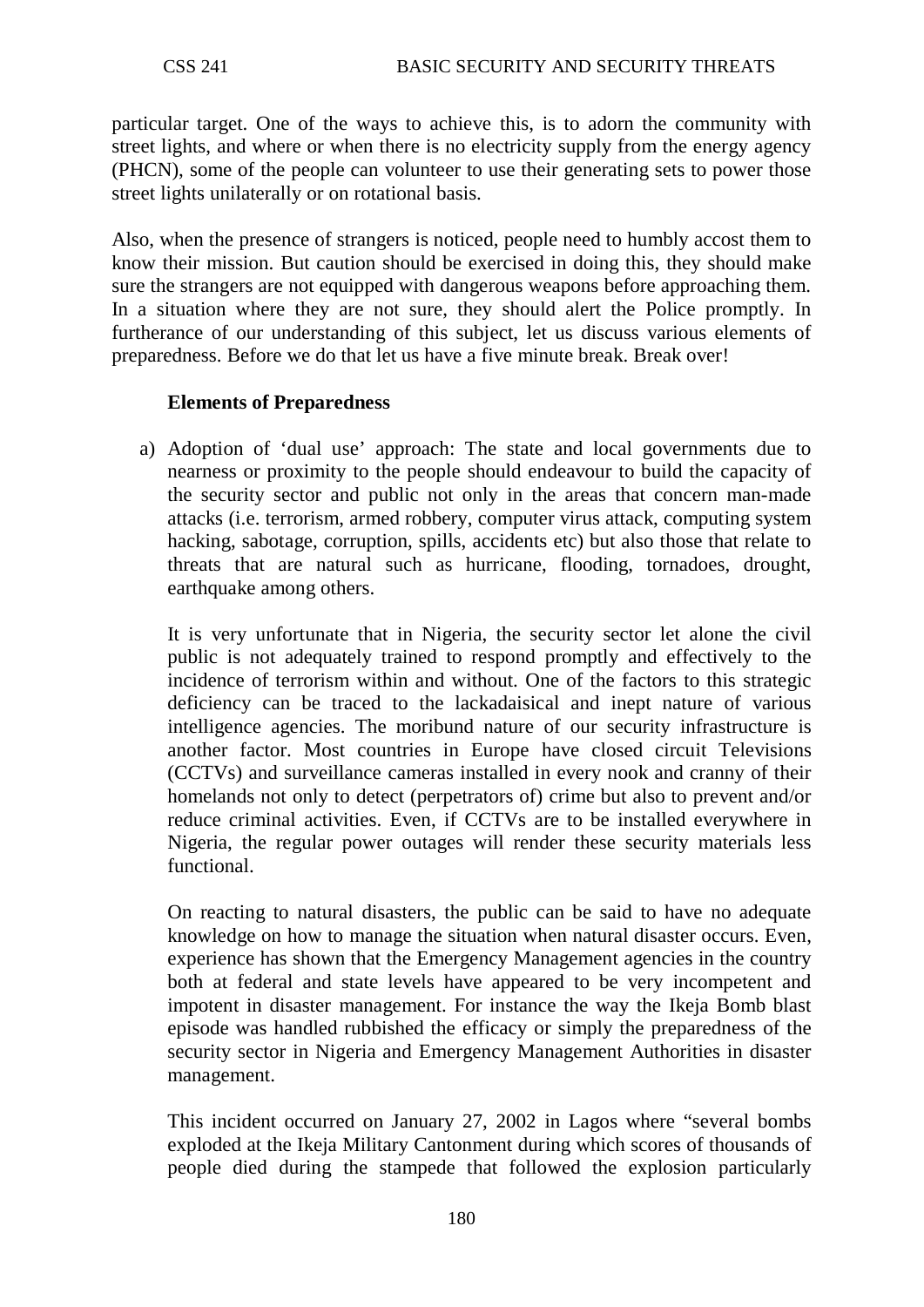children that drowned in a chemically contaminated canal called Oke-Afa Canal in Isolo, Ejigbo Local Government Area (LGA)"(**Error! Hyperlink reference not valid.**). Ridiculously, it took the intervention of foreign bomb experts to detonate other bombs scattered all over the neighbourhoods;

- b) Development of emergency preparedness materials: The government in collaboration with public and private sector(s) should establish local offices throughout the nation where people can easily access emergency materials like swimming jackets in case of flood, vaccines and medicals in situations like disease outbreaks or epidemics, among others;
- c) Development and maintenance of sophisticated emergency response procedures, training and working tools for emergency workers. For instance, in ensuring quick response of the Police to any distress call, the communication systems and vehicles must be in good order. Also, it is paramount to provide security personnel with bullet-proof vests and other equipment that will make their job an easy one.

Thus, compared to police personnel in developed countries, men and officers of Nigeria Police are poorly equipped. This is instrumental to their poor state of their preparedness activities. It is most disturbing the way police stations are being attacked in recent times. This situation shows lack of preparedness by the police against any attack. If the police fails to protect itself, then, how can it protect the public? This leads to the following point or condition;

- d) Regular conduct of simulation: Simulation is very essential to preparedness. It assists to present to the security personnel, the true reflection or state of their preparedness to various security threats. There is no doubt that regular conduct of simulation will enhance the capacity of security personnel to identify their areas of vulnerability, through which they can fathom ways to address it and improve their preparedness; and
- e) Educating the Public: Educating the public on security issues is a key element to risk education, which will increase their awareness of possible security threats, so that they can prepare themselves against the occurrence of security attacks. And when a security attack happens, they can easily be on top of the situation by refusing to be overwhelmed by fear and anxiety. For example, had it been there had been public enlightenment on security threats and disaster management, the casualty rate resulting from the Ikeja Cantonment bomb blast episode, would have been minimal. The fact is that people would have had enough awareness to avoid panic in situations like that. Therefore, many of the victims would not have jumped into the Canal out of confusion.

# **SELF ASSESSMENT EXERCISE**

How do you define preparedness?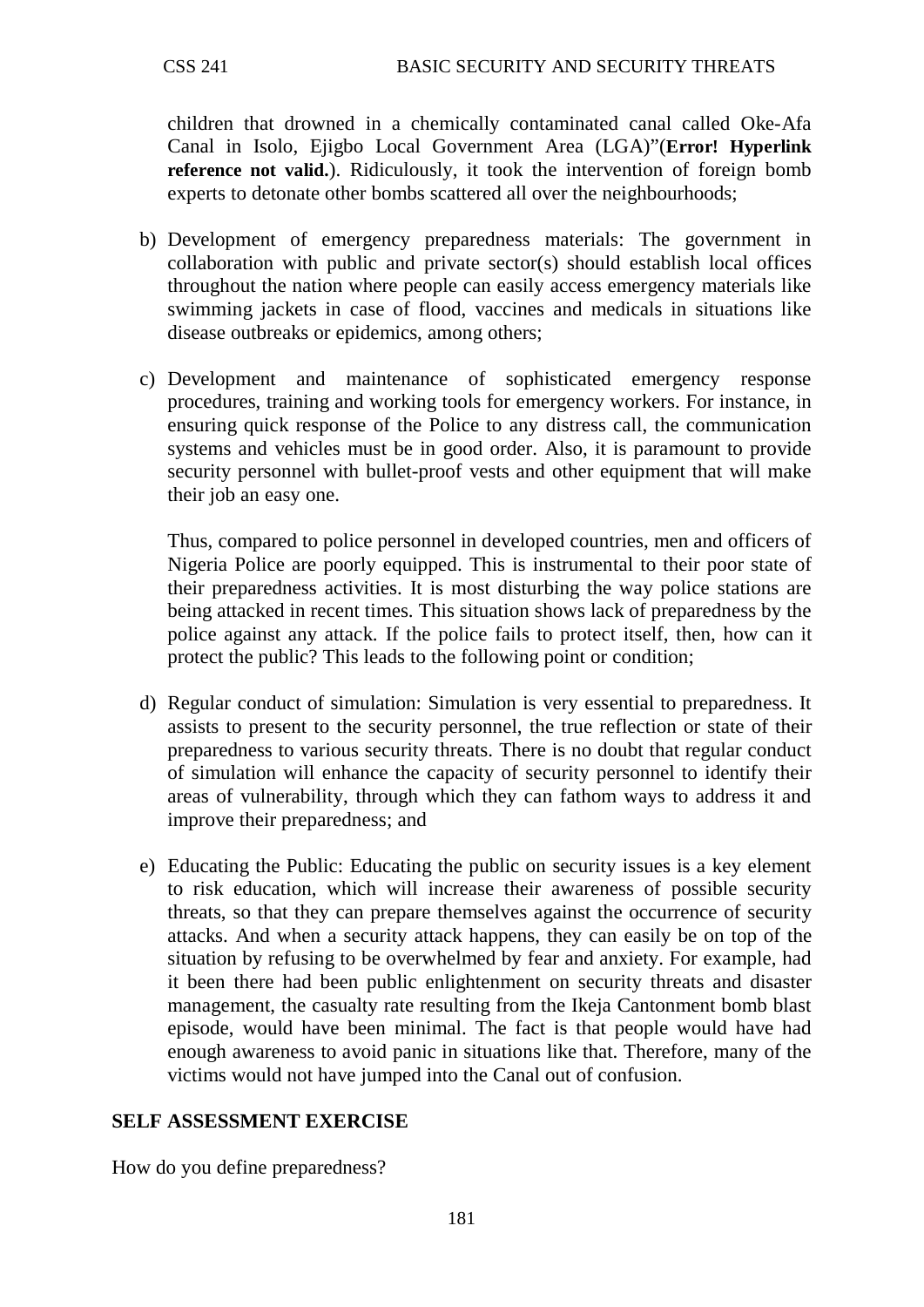Explain the elements of preparedness.

#### 3.2 **Public Warning**

The importance of prompt and effective public warnings in responding to natural and/or man-made disasters or security threats cannot be over-emphasized. The truth of the matter is that public warnings assist the public to take actions that can save lives, reduce fatality and enhance their recovery capacity. According to the Partnership for Public Warning in its report titled "Developing a Unified All-Hazard Public Warning System", , warning can be described as a 'process' that:

*.....consists of people with information communicating with people at risk, and others such as emergency responders, in advance of or during a hazardous event, with the intent that those at risk will take appropriate action to reduce casualties and losses. The goal of warning is to prevent hazards from becoming disasters. The success of a warning is measured by what actions people take* (Partnership for Public Warning (2002: 3).

Warning can also be described as:

*a communication and acknowledgment of dangers implicit in a wide spectrum of activities by potential opponents ranging from routine defense measures to substantial increases in readiness and force preparedness and to acts of terrorism or political, economic, or military provocation* ( Dictionary of Military and Associated Terms 2005.).

*....something that serves to warn, give notice, or caution* (**Error! Hyperlink reference not valid.**).

*.....admonition, notice, or pointing out an existing or potential danger, specially to one who would otherwise would not be aware of it* (**Error! Hyperlink reference not valid.**).

Public warnings involve activities designed to alert the public on the impending danger. The foreign ministries of several countries take it as a matter of priority to alert their citizens of the inherent danger of travelling to some countries through the media and internet. Even, if some of the citizens will still wish to travel to those countries considered as unsafe, the alert will assist them to prepare themselves, and plot ways to mitigate the effect of fear and anxiety and building their capacity to responding to security attacks or threats. This can at least help them reduce losses in the event of experiencing attack.

During a hazardous event, people can be notified with the aim of alleviating or forestalling further losses. This is done to enable people to proffer actions to mitigate the risk that underlies a security threat. For instance, in a situation of fire-outbreak in a business building, the people in the building are to be notified of the incident, and they should be advised not to panic. Thereafter, they should be guided on how to exit the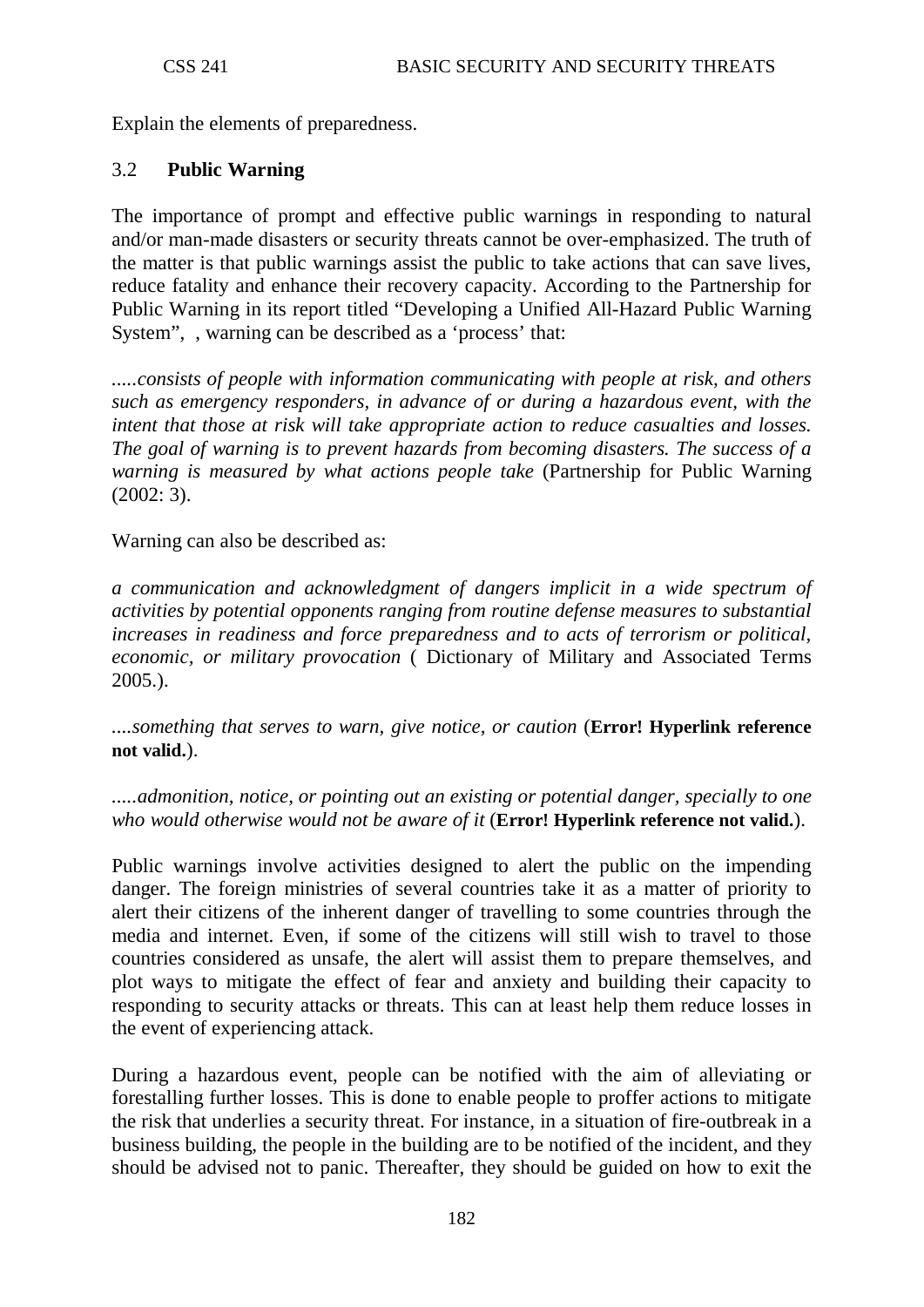building. The basis of public warnings is to prevent hazards from leading to disasters. Disasters involve huge loss of lives and property, which should be avoided as much as possible. What determine the success of any warning initiative are promptness of the intervention and appropriate actions. If any public warning lacks any of these two elements, it will be difficult for such warning to attain the desired goals.

## **Elements of Public Warning**

a) Data collection, analysis, and decision-making to issue a warning: Evidence of a hazard must be developed through data collection, and the collected data analysed. After the analysis, we can thereafter make a decision in issuing a warning. The procedure is very necessary to observe in order to avoid raising an unnecessary and false alarm that may affect the people' response to future warnings. For instance, if the farmers in a particular settlement are warned of the impending drought in a particular year, many of these farmers may relocate to another area for cultivation or not to engage in farming activities at all during that period.

And if it is found at the end of the day that the situation of drought never occurs against the earlier public warning, it will be difficult to convince the affected people of an impending security threat in future warnings. In a situation like this, people will disregard the warnings until they begin to experience the hazards, and if no appropriate measures of intervention are taken, such hazards like earthquake may lead to disasters resulting in huge loss of lives and property, where the effect of the hazards could have been minimized if there had been adequate preparedness by the victims in the first instance (see Mileti & Sorensen, 1990).

b) Framing a warning: it is also important to identify the right words and digitally coded warning message that involve the application of standards for terminology also putting into consideration the most effective ways to communicate warnings to the target audience. If a warning is meant to be communicated to civilians, it is appropriate to avoid using codes but rather to communicate in the language format that they will understand.

This may be difficult in a multi-lingual society like Nigeria where there are several ethnic groups with different languages. It is more problematic because it is not everybody that understands the official language (English), and it is necessary to translate the warnings into the local languages of the target population. And where some the people can neither understand English nor any of the translated languages, it will be up to the people who understand to pass the information to the affected people;

c) Use of Secure Sources: Getting inputs from dependable and authorised sources is very germane to public warning apparatus. These authorised sources help not only in the collection of objects of warning but also assist in delivering warning to various targets;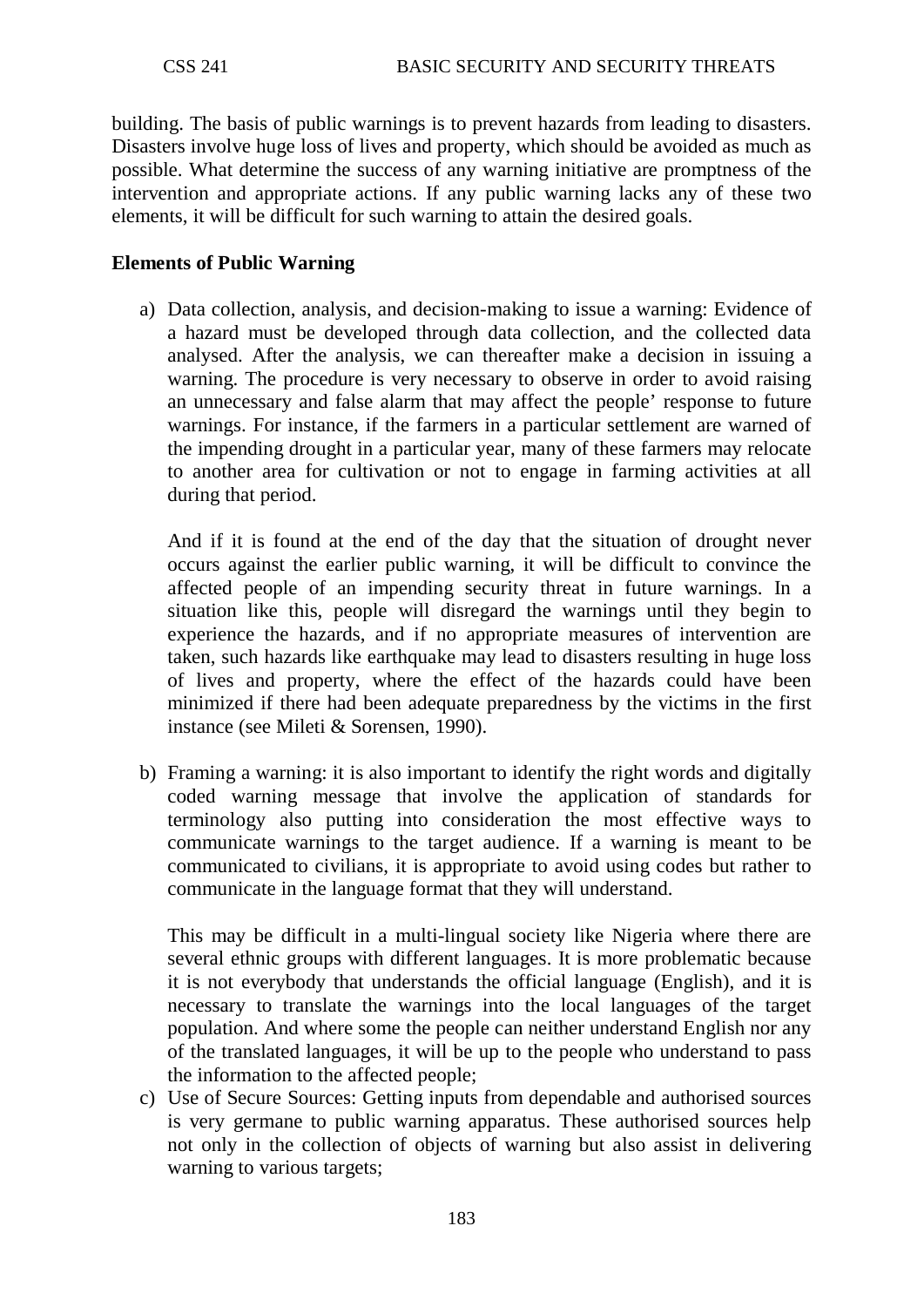- d) Transmission of warnings: Transmission of warnings should be handled very professionally, and it demands the use of a wide variety of distribution systems such as telephone, internet and public address system, to mention a few. The arrival of GSM in Nigeria has been helpful in providing warnings to the public in case of any security threat or hazard. For instance, if an incident of bank robbery is taking place in a particular location, one can easily be alerted through a voice call or short messages (SMS) of the risk of being in that location at that particular time because of the possibility of being hit by bullet. Meanwhile, one great obstacle to the use of most of the warning facilities is the erratic nature of power supply in Nigeria; and
- e) Human Attitude to warnings: it is one thing to issue warnings to people against a security threat or hazard but it is another for the people to whom the warnings are made, to respond appropriately and timely to the warnings. Undoubtedly, warning has no relevance or importance if people fail to 'hear and respond' (Dory, 2003: 55). For instance, in many urban centres in Nigeria, people often turn deaf ears to government warnings to vacate buildings considered to be a threat to the security of the occupants because of the risk involved in staying there. The reason may be due to high cost of securing another accommodation. Therefore, it is important on the part of government to provide cheaper accommodation for the people through development of low cost housing scheme as well as drastic reduction in the cost of building materials.

### **SELF ASSESSMENT EXERCISE**

Briefly describe public warning and its elements.

#### 2.3 **Protective Actions**

Protective actions are the most critical component as well as the climax of the civil security agenda. It involves the steps which the public can take to alleviate or reduce the adverse effects that any natural or/and man-made security threats or hazards can have on them. This component of civil security comes after exploring three other elements of civil security including risk education and communication, preparedness and public warning. In order to have a greater knowledge of the subject matter, it is pertinent at this juncture to explain its fundamental elements.

#### **Elements of Protective Actions**

a) Evacuation: This is usually a popular practice in protective action. Apart from natural and man-made threats that are premeditated such as assassination, arson among others, there are other man-made threats that are accidental. Accidents occur almost on daily basis. On the roads, accidents do occur may be through carelessness or recklessness as the case may be or human error. For instance, some people are in the habit of over-speeding when driving despite the regular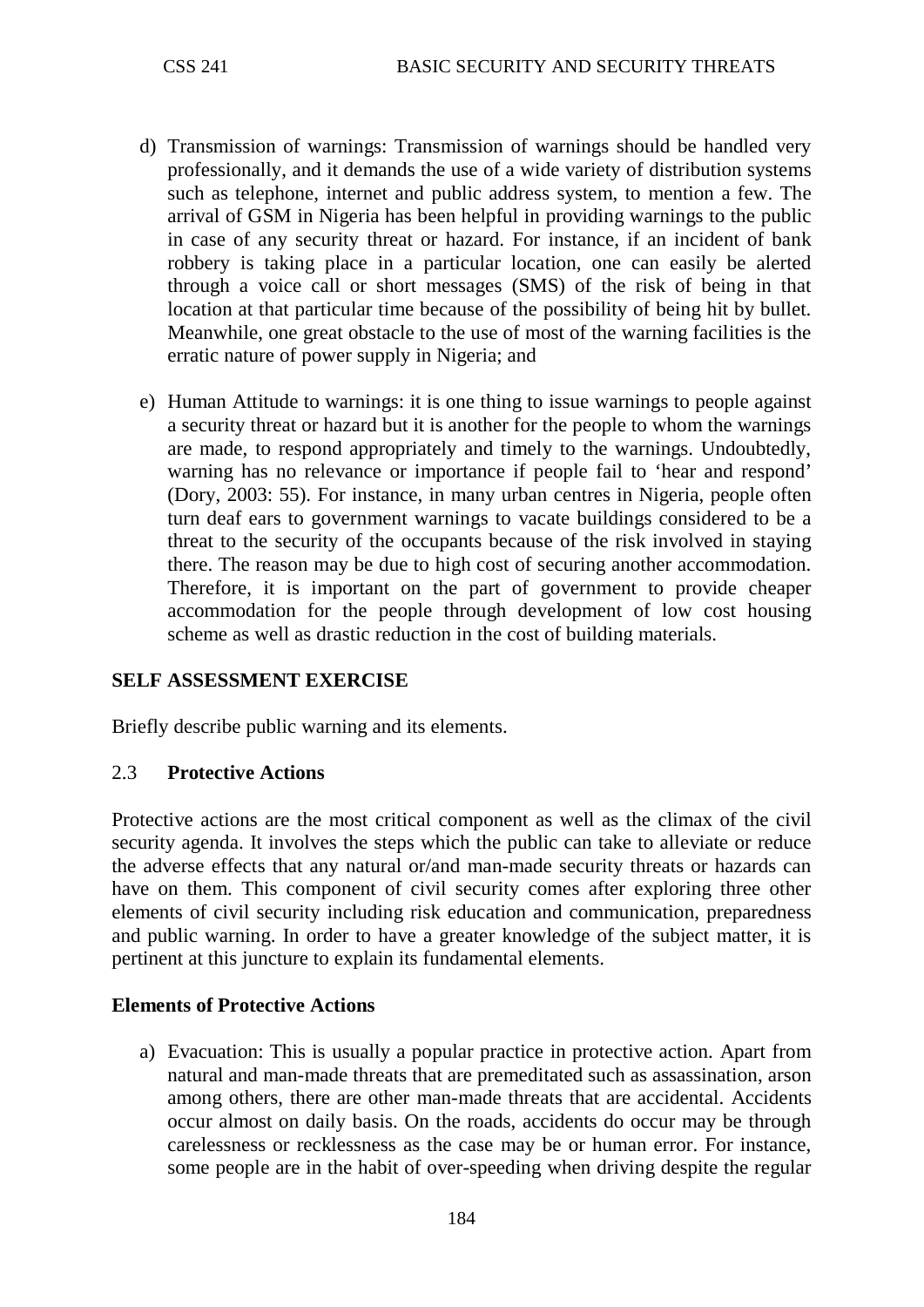campaign by the Federal Road Safety Corps (FRSC), calling on road users to avoid reckless driving and over-speeding. In industries, accidents do occur ranging from fire-outbreak, suffocation, spilling of harmful chemicals, to mention a few. Many industrial workers have had their hands amputated by machines resulting from human error or fatigue.

The industrial inferno episode that occurred in a factory located at Ikorodu, Lagos state still linger in the memory of many Nigerians especially the families, friends and close relations of the victims of the fire-outbreak which claimed the lives of the workers working in the factory. The death toll would have been reduced if there was prompt or timely evacuation response, and it was most pathetic that the victims were unable to escape because the management allegedly locked them up in the factory, meaning there was no exit point for safety.

Sadly, that phenomenon speaks volumes of the state of enslavement that most Nigerian employees are subjected to by their 'masters'. In order to forestall the repeat of such an incident, it is important for the government to criminalise all dehumanising policies of employers or managements against their staff or employees, and adequate punishment should be meted on the erring employers including life imprisonment.

Again, the issue of terrorism should be given priority attention by Nigerian government. If the incidence of terrorism is less evident or not existing at all in the country now does not depict that Nigeria is immune to terrorist attacks considering the presence of anarchist ethno-religious groups in the country. No one could believe that Kenya and Tanzania could become targets of attack by terrorists until it happened. The terrorists planted bombs at the US embassies in those two countries, which later exploded killing and injuring hundreds of people, most of whom were Africans. Resulting from those bombing incidents, one cannot say that since Nigeria is not a party to the Middle-ease crisis, it cannot be a target of Arab insurgents. Therefore, it is very important for the security sector to develop a framework through which they can respond promptly and adequately with appropriate evacuation actions in the event of a terrorist attack;

b) Sheltering or Shelter-in-Place: This element of protective action can be described as "practice of remaining indoors in an office, home, school or other structure; or if outside, taking refuge in a nearby building in order to minimize the effect of a hazard" (Dory, 2003: 68). Sheltering is a crucial protective action that involves a variety of withdrawal actions.

It is easier to facilitate sheltering than evacuation because it does not take much time to undertake, as few studies have shown that individuals would need "five to ten minutes to take shelter after they receive the alert or notification to do so" (Dory, 2003: 69). But, if the findings of Rogers et al. are anything to go by,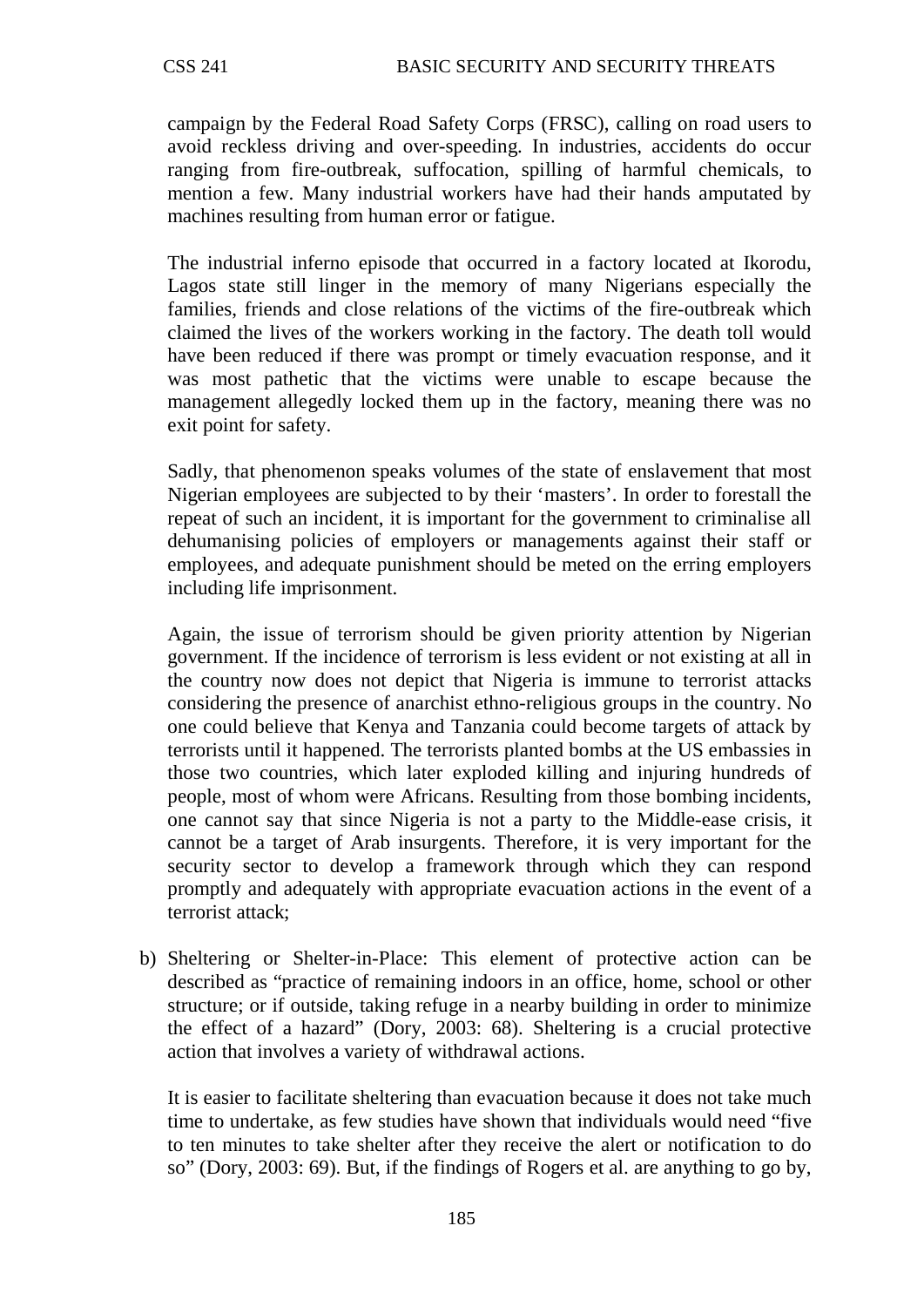any expedient sheltering actions like sealing of windows, doors as well as other opening should take between three and thirty-nine minutes but seventeen minutes on the average to undertake (Rogers *et al.* cited in Dory, 2003: 70);

- c) Quarantine and Shielding: Let us begin our conceptual illumination of the two terms by defining quarantine. Quarantine can be simply defined as officially imposed isolation or a way of separating an infected person from the rest of the people with the aim of curbing the possibility of the spread of the disease due to the efficacy of such ailment to pose a great security threat to public health. For instance, it is incumbent on the government to quarantine a member of the community infected with laser fever because of the virulent and infectious nature of the disease;
- d) Medical Counter Measures (MCM): These are also crucial elements of protective actions. They usually involve a wide spectrum of medical interventions and treatments that can be applied in the event of a hazard or security attack. This element of protective actions is so vital because it provides an opportunity to counter or mitigate the adverse effect that any security attack may have on the people especially through availability of drugs and medical treatment. For instance, in some homes in Nigeria, families have first-aid equipment because they are aware that accident can happen anytime at home, so that they can give first-aid treatment to person in medical need before taking him/her to the hospital for further treatment. This can help to reduce the damage from any incident of security threat or hazard.

As a matter of protective engagement, government is expected to develop Strategic National Stockpiles (SNS) for medical countermeasures. The SNS should be stocked with vaccines, antivirals, anti-toxins, anti-snake venom (particularly there is regular incidence of snake bites, notable in northern Nigeria), anti-malaria drugs, among others. SNS should have centres in all the local governments in the country for easy access by the public especially in the event of epidemics like cholera, small-pox and polio; and

e) Individual Protective Equipment: As discussed above, some individuals appreciate the need to pay priority attention to issue concerning their safety and security. For instance, in Nigeria, many people have died when the boats they were travelling with capsized in the middle of the river or sea. Meanwhile, many of the victim-passengers would have survived, if they had life-saving jackets, which could still make them float on water till rescue would come to them. Nevertheless, security and personal safety demands that it is important to purchase necessary protective equipment for private use. It is very funny that most of the road users in Nigeria drive their vehicles without having fireextinguisher. Some do not even have extra tyre(s).

### **SELF ASSESSMENT EXERCISE**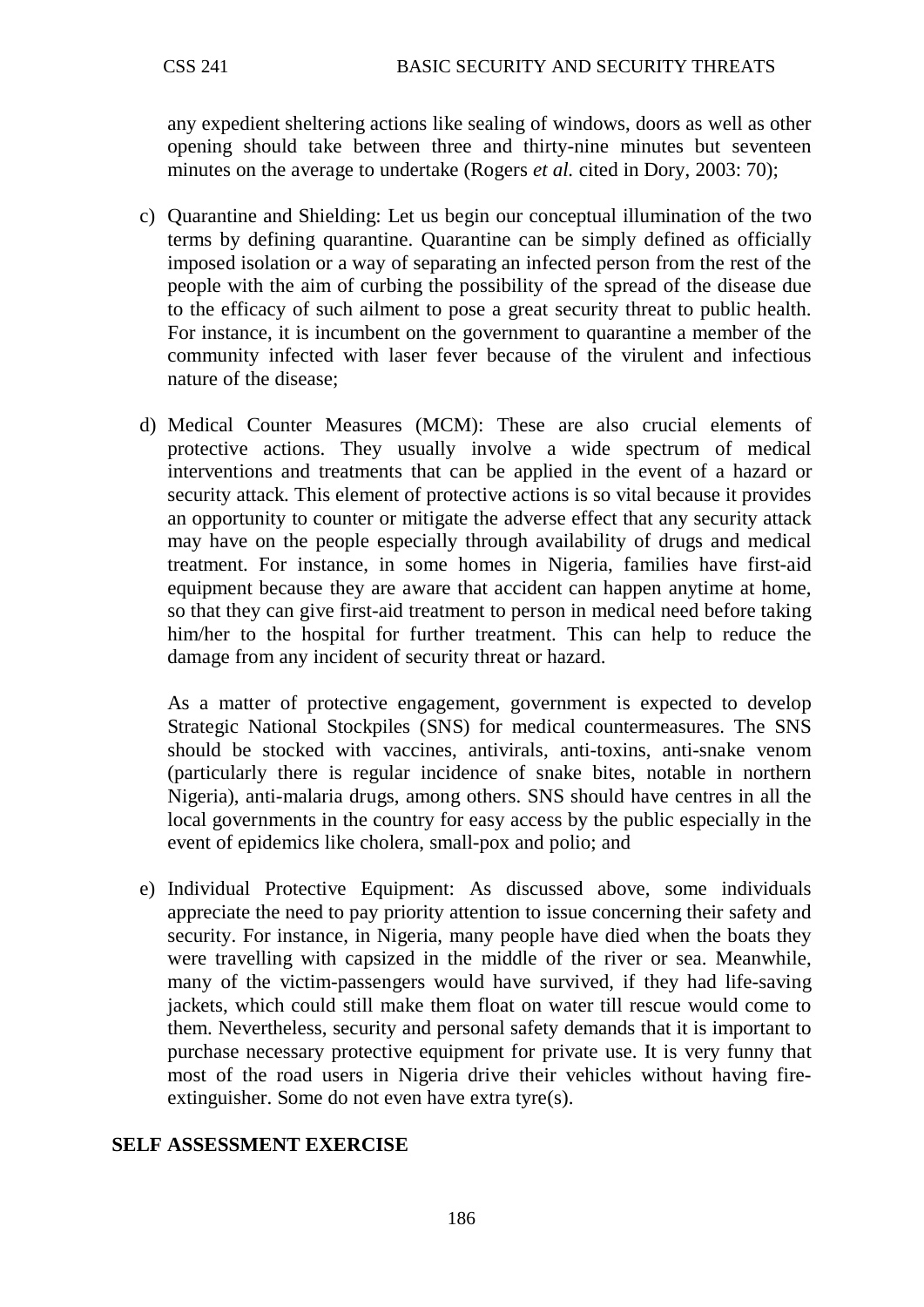Define protective actions, and write short note on any four of its elements.

## **4.0 CONCLUSION**

In as much as it is popularly believed that the end product of every security activity is supposed to be towards meeting the security needs of the people, it is pertinent to engage the public in active roles in the security of their communities, not by carrying out jungle justice against any crime suspect(s) but by providing useful assistance to the law enforcement agents and emergency workers. More importantly, through active participation, people should learn ways to take care of themselves in order to reduce losses in the occurrence of hazards or security attacks. People who are familiar with all the aspects of civil security will always have capacity to handle any emergency or hazards more creatively and effectively too, than persons who lack knowledge of civil security activities. The good news is that there has been increasing participation of the public in security decision-making process, as security is not more seen as the exclusive function of the government. People now take more active roles in security planning and management, and the springing-up of private security players is very evident as well.

## **5.0 SUMMARY**

In this unit, we studied various other approaches to civil security that we were unable to treat in the last unit. We began our task by describing preparedness as an approach to civil security. Thereafter, we examined the meaning of two other approaches including public warning and protective actions as well as their different elements.

### **6.0 TUTORED MARKED ASSIGNMENT**

Write short notes on any of the following:

- 1) Preparedness and any four of its elements
- 2) Public warning and any four of its elements.
- 3) Protective actions and any four of its components.

### **7.0 REFERENCES AND FURTHER READING**

Dictionary of Military and Associated Terms (2005). US Department of Defense.

Dory, A.J. (2003). *Civil Security: Americans and the Challenges of Homeland Security*. Washington DC: Center for Strategic and International Studies (September).

Mileti, D. & Sorensen, J. (1990). *Communication of Emergency Public Warnings*. Oak Ridge National Laboratory (ORNL).

Partnership for Public Warning (2002). *Developing a Unified All-Hazard Public Warning System*.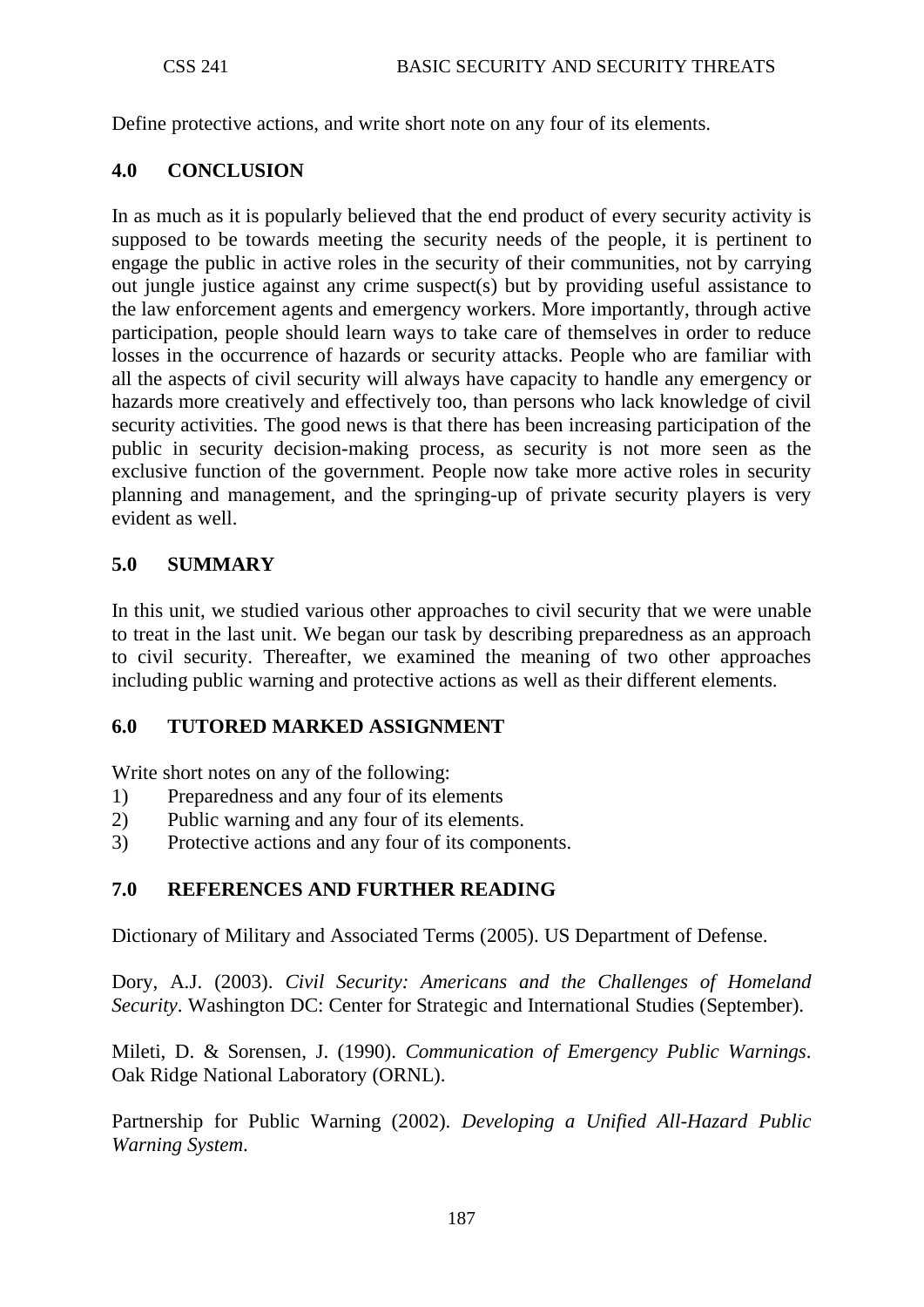[://allafrica.com/stories/200801280937.html.](http://allafrica.com/stories/200801280937.html) Retrieved on 18 August, 2009.

[://dictionary.reference.com/browse/warning.](http://dictionary.reference.com/browse/warning) Retrieved on 20 August 2009.

[://www.businessdictionary.com/definition/warning.html.](http://www.businessdictionary.com/definition/warning.html) Retrieved on 20 August 2009.

[://www.juniper.net/us/en/solutions/public-sector/state-local-government /emergency](http://www.juniper.net/us/en/solutions/public-sector/state-local-government%20/emergency-preparedness)[preparedness.](http://www.juniper.net/us/en/solutions/public-sector/state-local-government%20/emergency-preparedness) Retrieved on 19 August 2009.

# **MODULE 4**

- Unit 1: Meaning of Intelligence
- Unit 2: Intelligence Collection and Disciplines
- Unit 3: Intelligence Analysis and Evaluation
- Unit 4: Counter Intelligence
- Unit 5: Data Mining and Automated Data Analysis

### **UNIT 1**

## **MEANING OF INTELLIGENCE**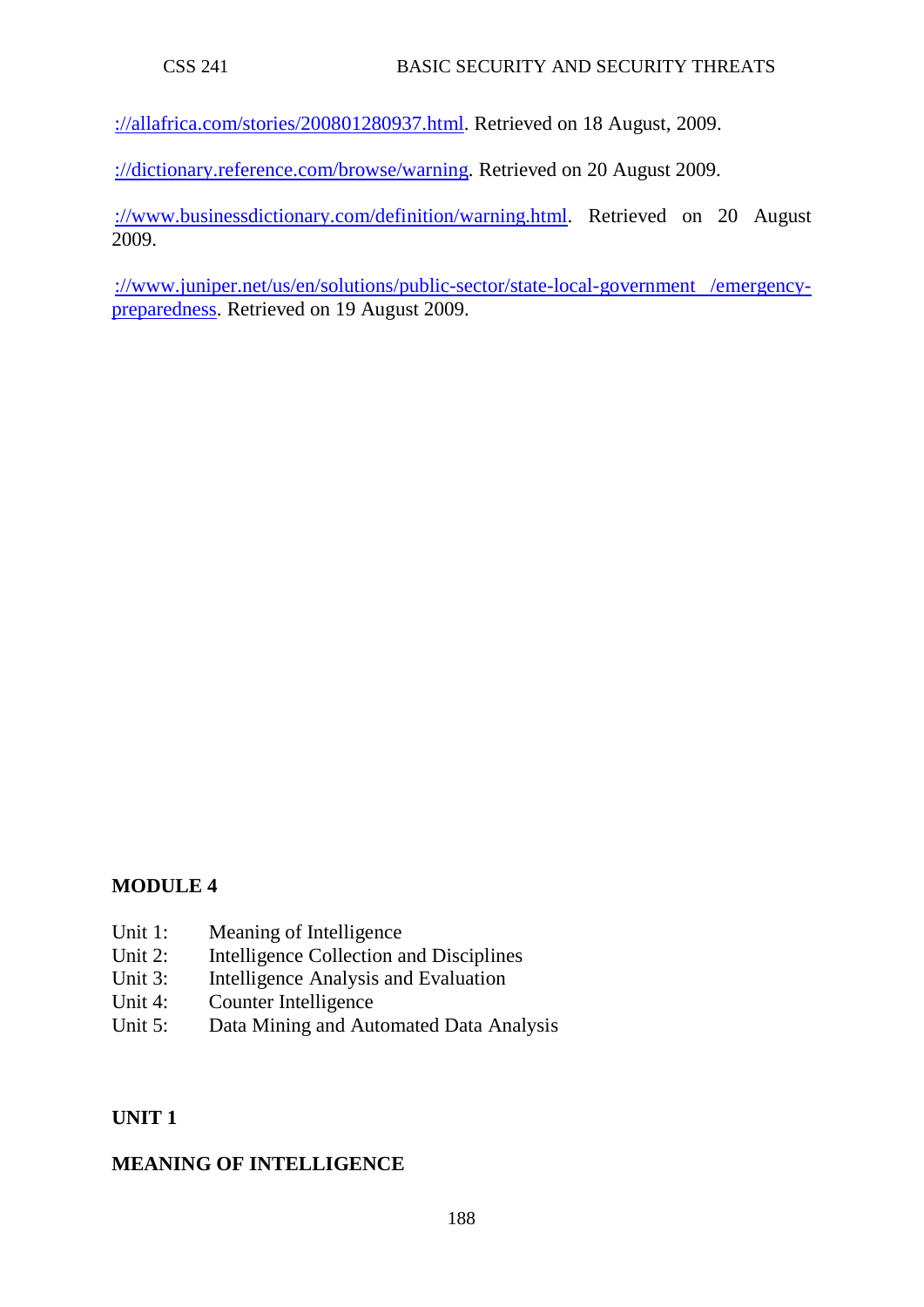### **CONTENTS**

- 1.0 Introduction
- 2.0 Objectives
- 3.0 Main Body
	- 3.1 Defining Intelligence
	- 3.2 Dimensions of Intelligence
	- 3.3 Categories of Intelligence
	- 3.4 Sources of Intelligence
- 4.0 Conclusion
- 5.0 Summary
- 6.0 Tutored Marked Assignment
- 7.0 References / Further Reading

## **1.0 INTRODUCTION**

The experience of the world since World War II has shown that security management is a very serious business. It is not surprising that the security sectors both nationally and internationally have undergone a number of reforms aimed at addressing security challenges and threats that bedevil the world population. There is no doubt that one of main areas of attention in security is intelligence. Intelligence has become one of the key elements of security sector reform. This explains why state and non – state actors currently invest huge amount of resources both in human and material terms on intelligence. It is against this background that we find it important or germane to use a number of units in this course to conceptualize intelligence and to look at its practical application, dimensions, categories, collection, analysis, evaluation among others. In this unit, we shall be focussing on the definition of intelligence and some of its uses. Let's quickly take a look at the objectives of this unit.

### **2.0 OBJECTIVES**

At the end of this unit, you should be able to:

Define the term intelligence;

Discuss the dimensions of intelligence;

Explain the categories, of intelligence; and

List the source of intelligence.

### **3.0 MAIN BODY**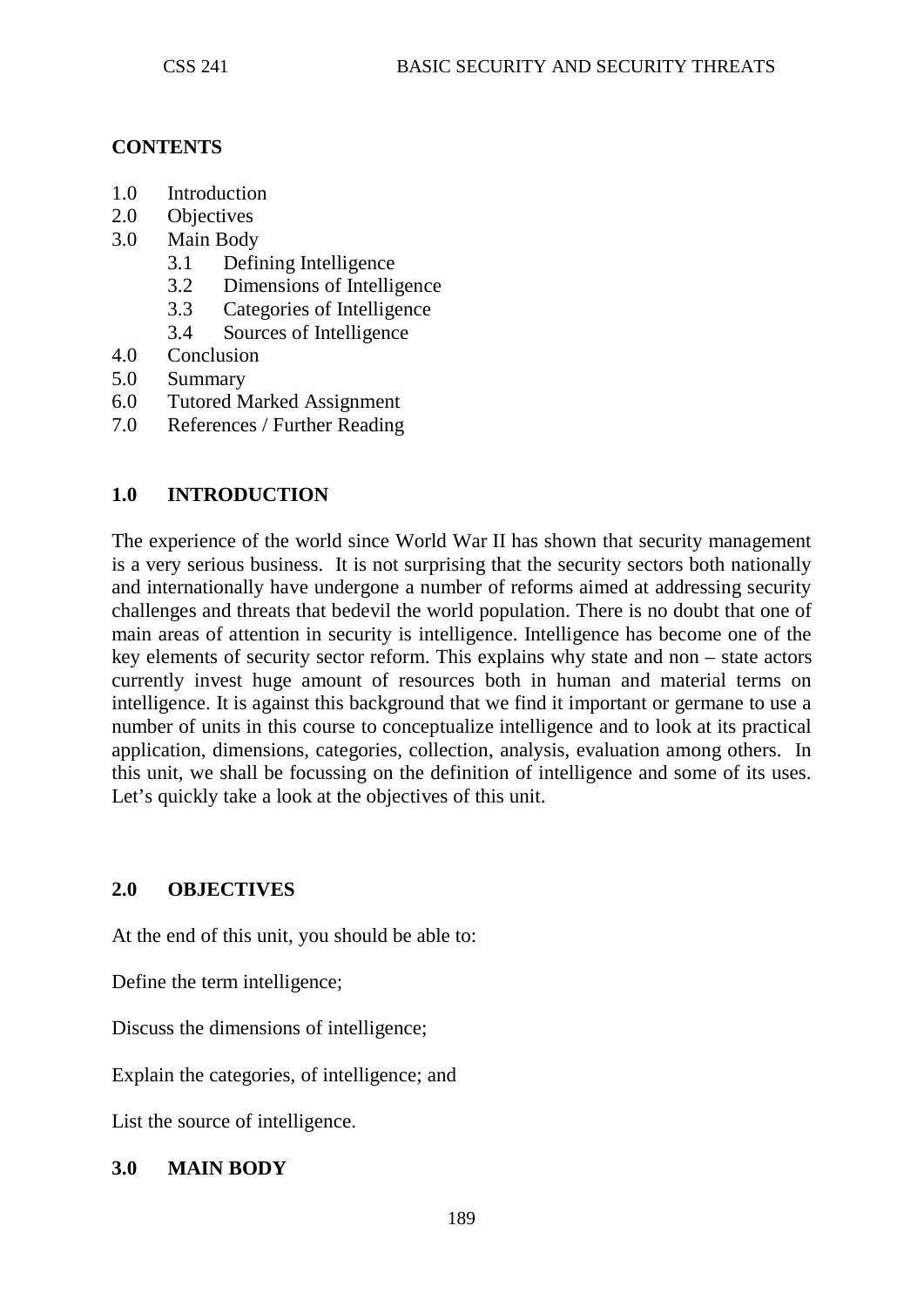## 3.1 **Defining Intelligence**

The term intelligence is often mistaken for information or data. This is because most people (or simply the laymen) usually describe it to mean information. However, intelligence is different from (ordinary) information although it is a form of information, which has been ingrained with added value through analytical and evaluative instrumentation. Intelligence is a refined, analysed and evaluated information or data gathered through either overt (open) or clandestine (secret) means or both.

The conceptual differentiation between information and intelligence can be described "….. along a continuum, with data at the far left and intelligence at the far right, as one moves from left to right additional value and context is added to discrete or posited facts to provide enhanced meaning to an ultimate consumer" (**Error! Hyperlink reference not valid.**). As discussed in the introductory segment of this unit, intelligence has attracted growing interest among scholars and security corporations. Thus, various intellectual efforts and articulations by these groups of people have yielded fruits in academic discourse and one of such is conceptualization of the term (intelligence). Therefore, several definitions have emerged among which include the following:

*Intelligence...is not only about spies and satellites. Intelligence is about the thousands and thousands of routing everyday observations and activities. Surveillance, interactions – each of which may be taken in isolation as not a particular meaningful piece of information, but when fused together, gives us a sense of the pattern and the flow....*[\(.Fas.org/sgp/crs/Intell/RL 33616.pdf\)](http://www.fas.org/sgp/crs/Intell/RL%2033616.pdf).

*Intelligence ……… is the product resulting from the collection, evaluation, analysis, integration, and interpretation of all available information which concerns one or more aspect of foreign nations or areas of operation which immediately or potentially significant for planning* (the Dictionary of United States Military Terms Joint Usage).

*Intelligence is a special kind of knowledge, a specialized subset of information that has been put through a systematic analytical process in order to support a state's decision and policy makers. It exists because some states or actors seek to hide information from other states or actors who in turn seek to discover hidden information by secret or covert means* (Hannah et al, 2005, iii).

Intelligence can also be described as what a "state must possess regarding other states in order to assure itself that its cause will not suffer nor its undertakings fail because its statemen and solders plan and act in ignorance" (Kent, 1966:3). It usually involves the gathering, sorting and ranking various data collated according their respective degree of importance to relevant security issues or problems under scrutiny and (scientifically) analysing those information to identify ones that can assist us or policy makers in decision-making process. Intelligence In recent times, intelligence has not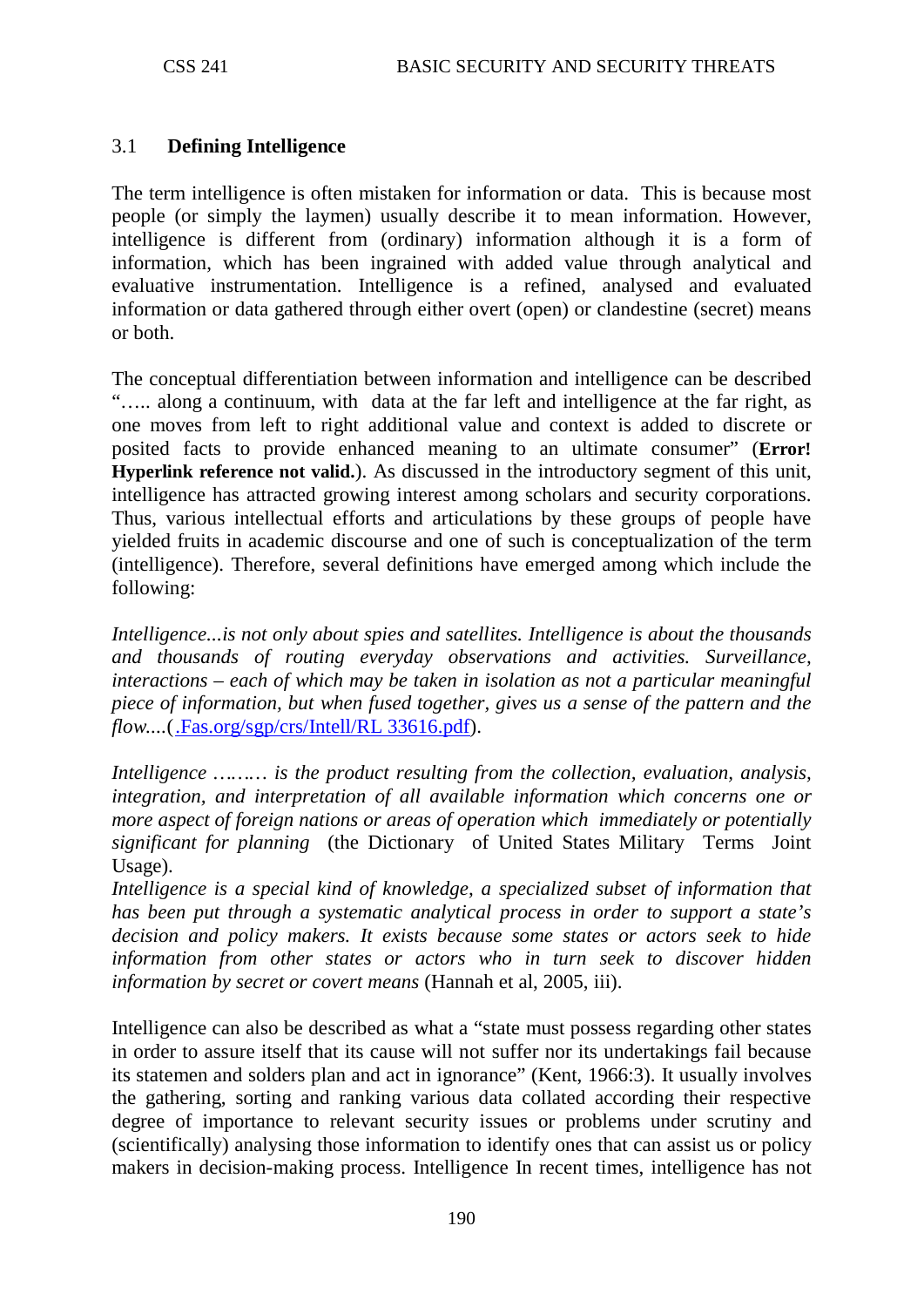only become a key element of security management but also the heartbeat of security in modern time. This is because its impact on security cannot be under-estimated. In the next segment of this unit we shall be looking at the various dimension of intelligence.

## **SELF ASSESSMENT EXERCISE**

How do you define intelligence?

### 3.2 **Dimensions of Intelligence**

As preceding discussions will have demonstrated, intelligence, conceptually, interpretes itself in various forms, according to how each individual or state perceives it. The British intelligence officials are used to saying that "intelligence is about secrets, not mysteries" (see Davies, 2002). By and large, intelligence involves analyzing and evaluating information collected through open and secret means. In intelligence community, interpretation of gathered information for intelligence purposes usually exhibit itself in three dimensions which include:

a) Intelligence as a process: Here, intelligence is described as a process through which information is collected or gathered. After information has been collected and collated, such information will then be subjected to systematic analysis and evaluation. Intelligence process is very important, as it allows us after collecting the raw data, to separate the information that are useful from those that are not useful.

During this process, values are added to information which make it (information) refined "into a usable form for decision makers" (Hannah *et al*., 2005: IV). There is no doubt that, it is often said that "the relationship between processes and structure … determines the successful outcome of the intelligence activity" (Ibid);

- b) Intelligence a structure: This is all about the agency or agencies and institution(s) charged with the responsibility of intelligence sourcing for consumer i.e. the government. The institutions (often referred to as intelligence services), in carrying out their intelligence activities, they are influenced by a number of factors. According to Hannah et al, 2005: iv), these factors may include:
	- i. The roles and mandates adopted by one or more services (i.e. are there different agencies for both the domestic and foreign role?) – as well as understanding overlaps between intelligence agencies and other players (such as law enforcement) in the security community;
	- ii. The shape of any central analysis and / or assessments mechanism to process collected intelligence;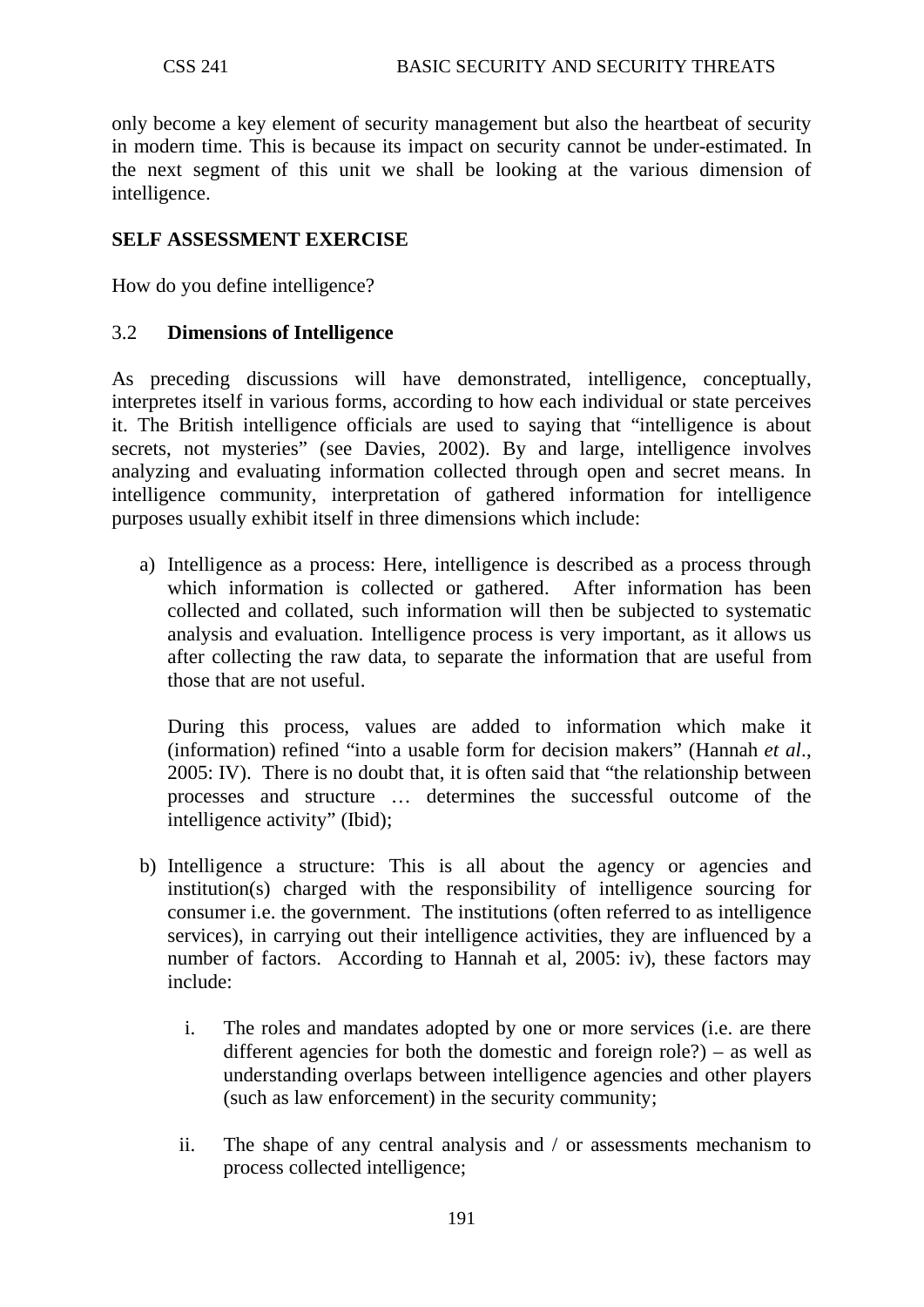- iii. The need to ensure central control and coordination of and accountability for, the intelligence community; and
- iv. The need to ensure pubic oversight of the intelligence community.

There are several overlapping aspects, or rather types of intelligence such as security intelligence, domestic intelligence, military intelligence, to mention a few, which according to each nation, maybe separated by delegating different agencies with different categories of intelligence. In this case, each intelligence agency will be tasked with a category of intelligence. In Nigeria, the intelligence unit of the Nigeria Police is mandated by the law to carryout home–security intelligence while the Directorate of Military Intelligence (DMI) performs the task of providing military and strategic intelligence.

By and large, countries decide on the (possible) framework to adopt in intelligence activity. Some countries divide various intelligence roles to be played by different intelligence services that operate independent of one another but within the approach of complementing functionality. In other words, despite being independent of one another, the intelligence services or institutions must act to complement one another's roles for system maintenance.

On the other hand, there are countries where there exists only one intelligence agency, which performs all intelligence activities ranging from domestic to foreign, at the same time. A good example was KGB in the defunct Soviet Union. A caution has to be exercised here, and this is because having one intelligence service or agency performing all intelligence functions does not always mean that there exists only one intelligence service. The number of available intelligence services varies from country to country.

Sometimes, there may be plurality of intelligence agencies in a state, and among them, there may be a single agency that can perform all intelligence activities. For instance, in the United States, in practical terms, there are several intelligence outfits or agencies that perform various intelligence functions but the Central Intelligence Agency (CIA) performs all functions ranging from domestic, paramilitary to foreign intelligence.

However, the art of separating various forms of intelligence functions (domestic, military foreign etc) demands that there should be proper coordination of such tasks among various agencies particularly as it concerns the cross border security threats such Cyber war, terrorism and others. In some cases, intelligence services, though separate from one another, may be mandated to perform all intelligence activities and functions. Thus there will be a body that will coordinate, collate and synthesize various intelligence reports coming from all the intelligence services through (scientific) analysis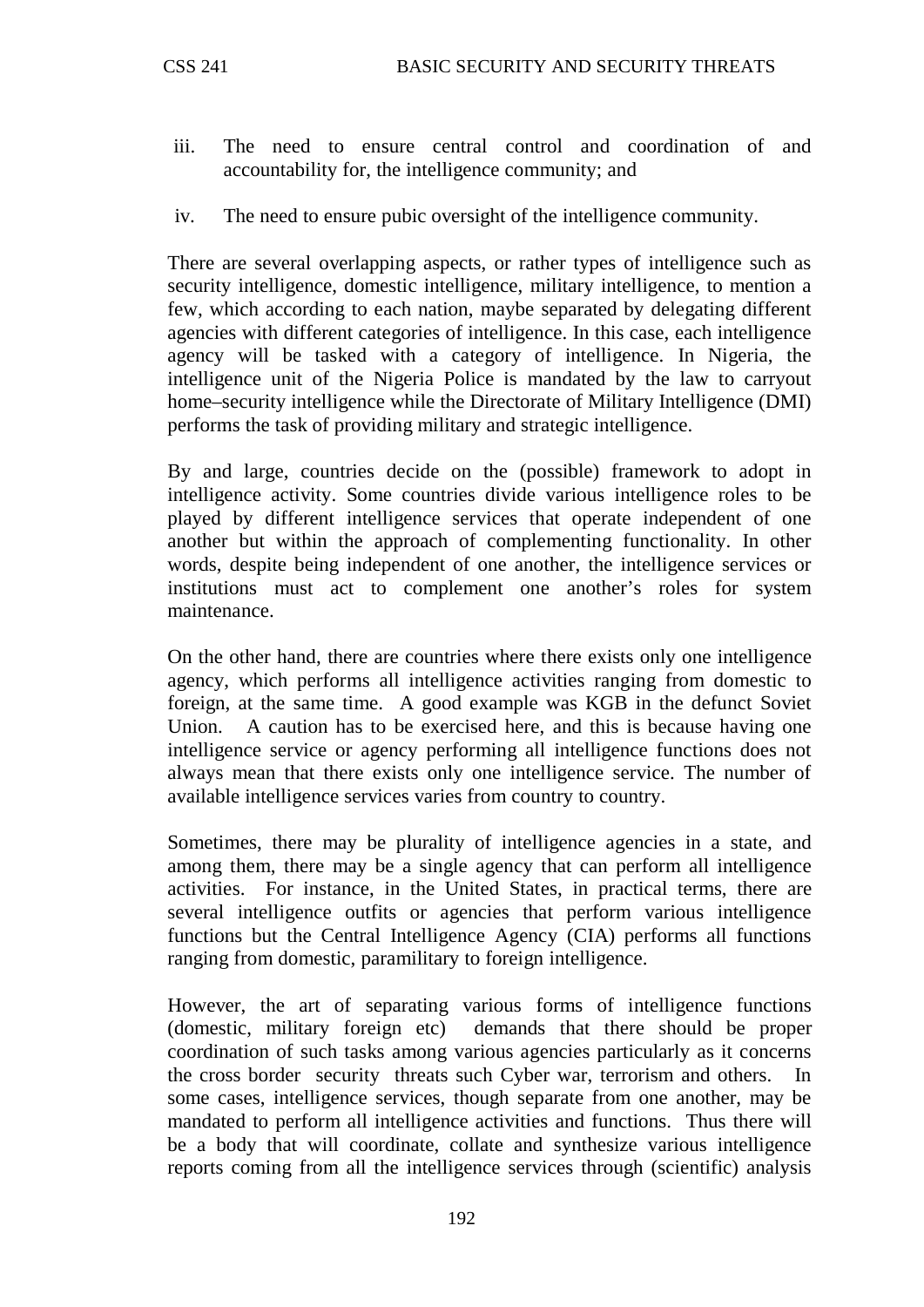and evaluation of the information collected. On the question of accountability, in some countries, the intelligence services are answerable to the legislature while in some political systems like Nigeria, the executive controls the intelligence service;

c) Intelligence as a product: The intelligence services undergo the process of collecting information, which will be analysed and evaluated. After analysis and evaluation, the information gathered will become refined, and ready to be used by the consumer to meet its short and long-term goals. It is worth-nothing that, in contemporary time, intelligence consumers are not only governments. This is because corporate individuals and organizations can also seek for the services of intelligence agencies in the provision of some specific intelligence, which may be strategic to their decision–making and security.

As discussed, the outcome of any intelligence activity is determined by the relationship between the process and structure. Here, the outcome is the product of the intelligence. According Hannah (2005) intelligence–product is aimed at assisting the consumer(s) to address 'foreign or external threats', threats to national security', as well as providing 'advice on policy and decision–making'.

### **SELF ASSESMENT EXERCISE**

Discuss the dimensions of intelligence

### 3.3 **Categories of Intelligence**

There are several categories of intelligence and these include the following:

a) Security Intelligence: This form of intelligence, according to Kent (1965:209-210) can be described as:

*...the intelligence behind the police function...the knowledge and the activity which...defensive police forces must have before they take specific action against the individual ill-wisher or ill doer.* 

Security intelligence usually involves collecting, collating, analyzing, evaluating and disseminating information that can protect a nation against internal threats;

b) Criminal Intelligence: This is a kind of intelligence activity or function carried out by the relevant service or intelligence agency to provide evidence in support of prosecution of any criminal suspects. Take for instance, before a suspect can be arranged in court by the police, it is expected that enough information must have collected, analysed and evaluated, which will help the court (as the consumer) to make a decision on the suspects.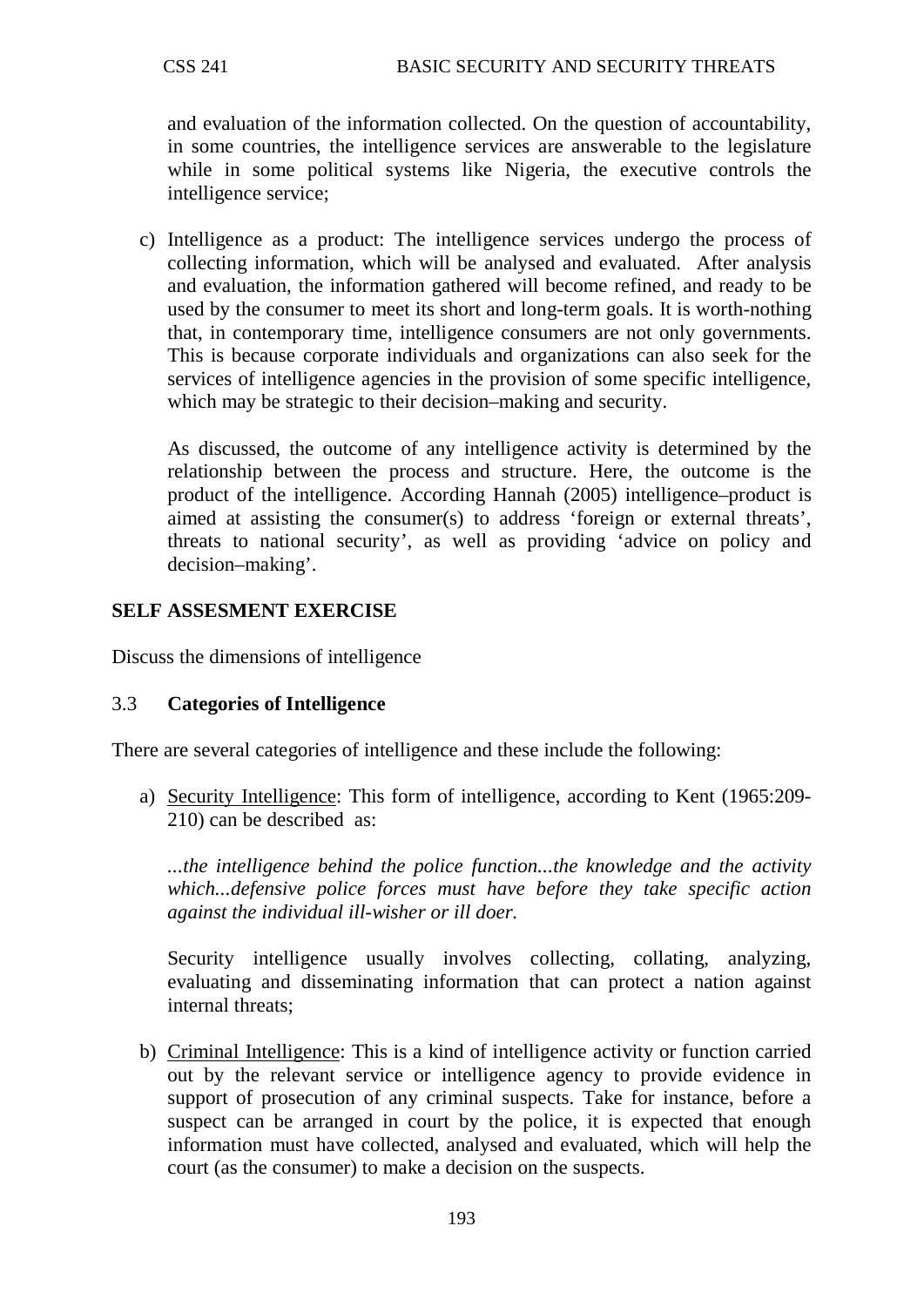Infact, it can be argued that lack of adequate criminal intelligence has been a great challenge to the prosecution of criminal (suspects) in Nigeria. It is really disappointing that Nigeria police and State Security Service (SSS) have failed to bring any of the perpetrators of political assassination which the country has recorded in the last eight years to book (see Onyeozili, 2005). Several suspects have been prosecuted in court(s) but nobody has been indicted, since there is no sufficient criminal intelligence to indict nail the accused;

- c) Home security or National Intelligence: It is that intelligence, which involves gathering, collating, analyzing and evaluating as well as disseminating information within a given state for the effective management of national security. The national intelligence is reinforced by integrating intelligence within wide spectrum of nation al strategy mechanisms that go beyond unilateral competences or needs of a single department' (Hannah, 2005:2);
- d) Foreign Intelligence : This is a traditional form of intelligence in which the intelligence activity takes place outside the home country. The importance of this intelligence to the strategic intelligence of any nation cannot be overemphasized. This explains why Ambassador John Negropontes, in his speech before the United States Chamber of Commerce (cacophonically) submitted that "what happens abroad can kill us at home".

Negropontes' submission is apt, considering the emergent 'villagelization' of the world system where globalization has broken the (traditional) barrier among nations not only in geographical terms, but also economically, politically and socially. The world has become a global village. Foreign intelligence allows a country to have strategic information about foreign nations' activities and how such activities constitute a threat to her security, as well as what counter – measures can be adopted to such external threats;

e) Strategic Intelligence: This category of intelligence tends to focus basically on gathering, analyzing and evaluating about the capabilities, vulnerabilities and aims of foreign countries. In doing this, the country will have an opportunity to identify its Strengths, Weakness, Opportunities and Threats (SWOT Analysis) in the time of peace and provides a platform. This will enable such a country to develop a framework for strategic military operations in case there is war in the nearest future.

It's on the basis of the strategic intelligence outcome that the policy and decision makers will on which programme(s) to adopt. Net assessment can be adequately conducted by any country or party. Such strategic intelligence that are developed will assist decision makers to take into account fundamental uncertainties about the future. Net assessment involves developing an analytical framework that takes into account the strategic goals, doctrines,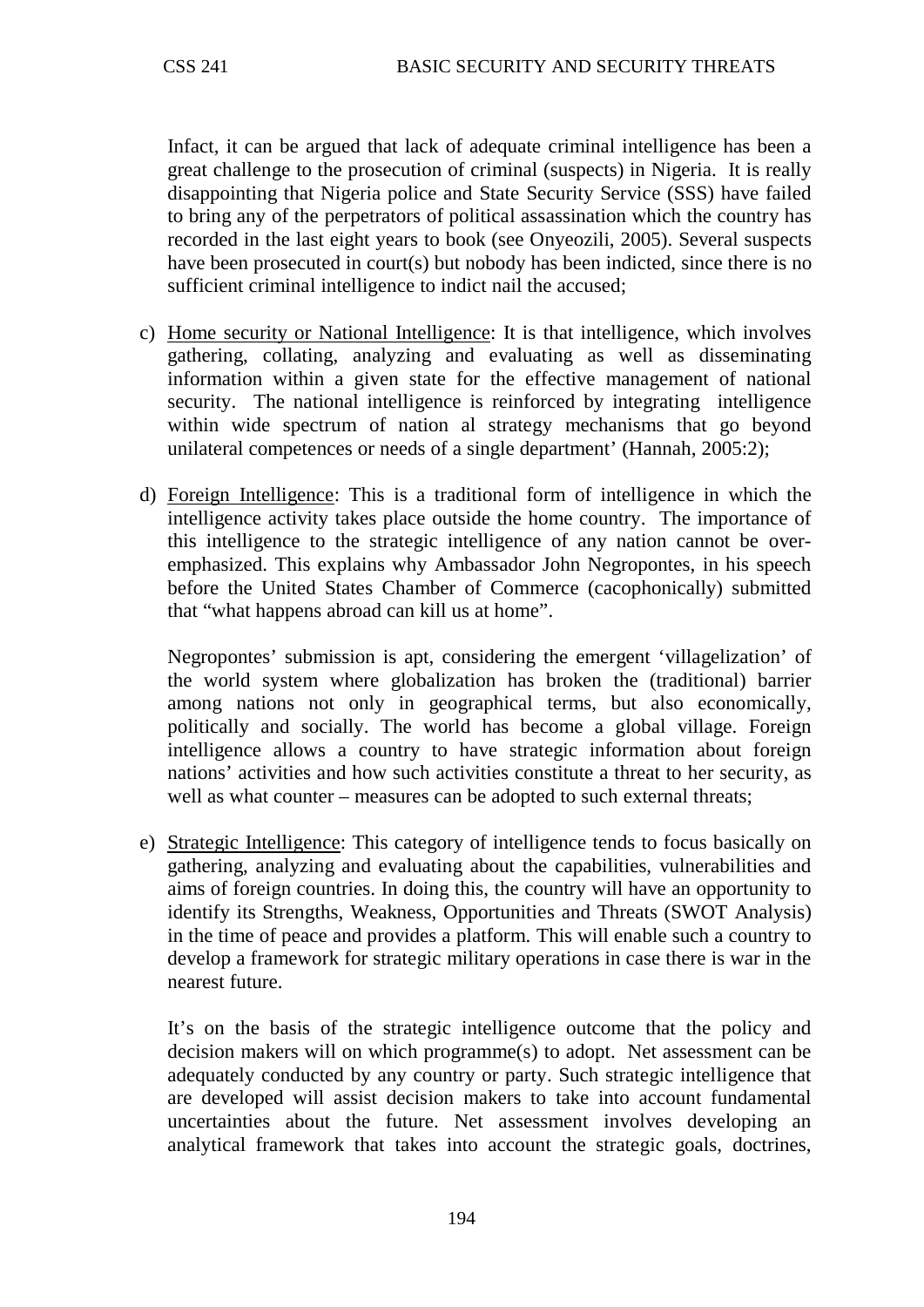operational concepts and strategic military capabilities of competing countries, alliances as well as several other international actors;

- f) Tactical Intelligence: This involves devolution of responsibility among the hierarchy of personnel in an intelligence service such that information are collected, collated, analysed and evaluated for the use by the leadership or top management for short term policy agenda; and
- g) Counter-intelligence : This involves measures to counter any foreign intelligence activities, capable of constituting a threat to national security (Ramsokn, 1958). It also includes launching intelligence operations to arrest or destroy the human intelligence capabilities of the enemy states (hostile countries).

### **SELF ASSESSMENT EXERCISE**

Discuss any five categories of intelligence.

#### 3.4 **Sources of Intelligence**

As already discussed, intelligence actually involves collecting and refining information with the aim of coming up with information that can be useful for investigation or decision-making process. In the course of preparing intelligence, a number of sources can be used in gathering information for the intelligence process, and what are these sources? There are several sources for intelligence collection, and they include the following:

- i. Member(s) of the public;
- ii. Foreign governments;
- iii. Intelligence personnel;
- iv. Communication technologies;
- v. Open sources like newspapers, academic journals, unclassified government documents, treaties etc;
- vi. Internet; and
- vii. Government institutions, etc.

### **SELF ASSESSMENT EXERCISE**

Highlight any five sources of intelligence

#### **4.0 CONCLUSION**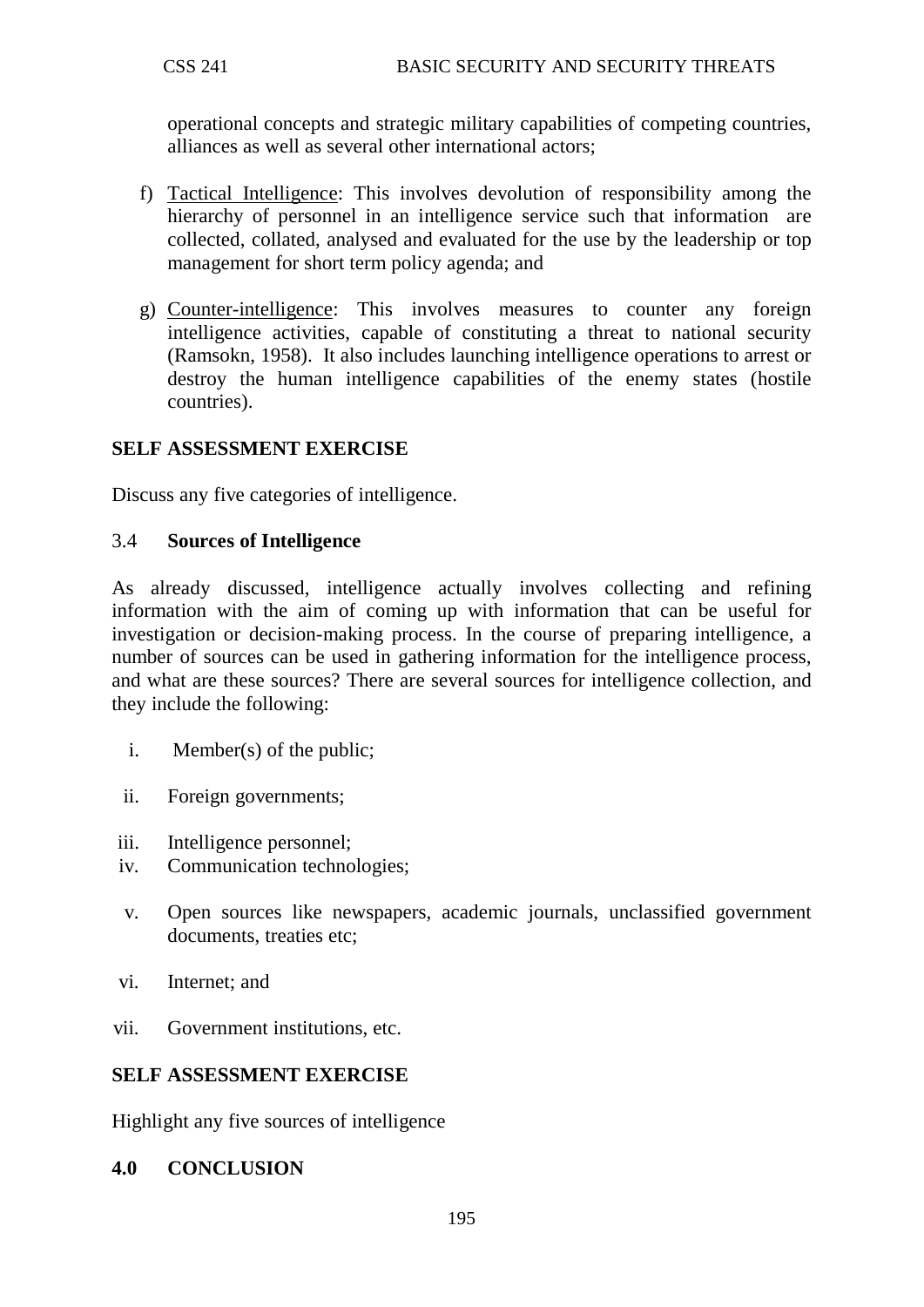Intelligence has remained crucial in security management. Since the end of World War II, intelligence has assumed a new dimension, and it has formed the large part of strategic planning and securitization agenda of the world powers particularly it related to prevailing ideological polarism. Providing adequate (and effective) intelligence can assist an organisation (or country) with a wide range of opportunities, including assessing the risk and threats that can undermine the internal security of that organisation or country. Due to the strategic importance of intelligence, it is quite paramount for services to conduct regular intelligence reform to meet the challenges of modern security sector.

## **5.0 SUMMARY**

In this unit, we focused on the meaning of intelligence. We began the study by defining the term intelligence. Also, we discussed the various dimensions of intelligence. In the segments, our attention was drawn on explaining categories of intelligence. The fourth subject of discourse was highlighting the sources of intelligence. I strongly believe that you've found this unit very interesting. But, if you have problem understanding any segment or whole of this unit, feel free to consult your tutorial facilitator who will assist in the areas of difficulty, if there are any.

### **6.0 TUTORED MARKED ASSIGNMENT**

- (i) What is Intelligence?
- (ii) Discuss any four categories of intelligence.

# **7.0 REFERENCES AND FURTHER READING**

Davies, Philip H. J. (2002), "Ideas of Intelligence: Divergent National Concepts and Institution", Intelligence, Vol. 24 (3), Fall. Also available on **Error! Hyperlink reference not valid.**. Retrieved on 8 April, 2008.

Hannah, G., O'Brien, K. & Rathmell, A. (2005). *Intelligence and Security Legislation for Security Sector Reform*. Cambridge, UK: RAND Europe.

Kent, S. (1965). *Strategic Intelligence*. Hamden, Connecticut: Archon, Books

Kent, S. (1966). *Strategic Intelligence for American World Polity.* New Jersey: Princeton University Press.

Lowenthal, M. (2000). *Intelligence from secrets to Policy*. Washington DC: CQ Press.

Michael C. (2006). Remarks at the Bureau of Justice Assistance and SEARCH symposium on "Justice and Public safety information sharing" on 14 March, 2006. Also available on [.fas.org/spg/crs/intel/RL 33616.pdf.](http://www.fas.org/spg/crs/intel/RL%2033616.pdf) Retrieved on 12 March, 2008.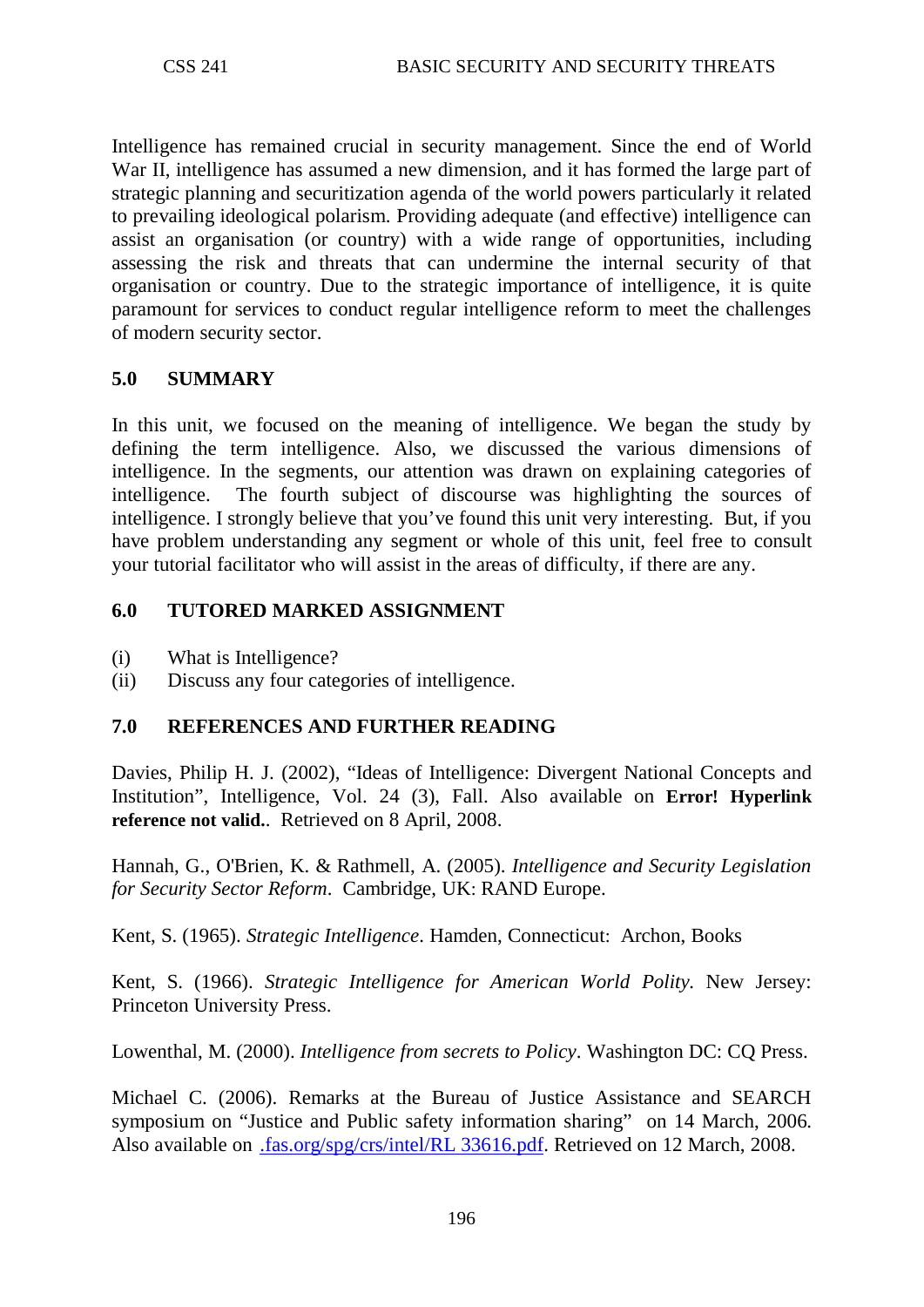Onyeozili, E. C. (2005). Obstacles to Effective Policing in Nigeria. *African Journal of Criminology and Justice Studies* 1(1): 32-54.

Ramson, H. (1958). *Central Intelligence and Nations Security.* London: Oxford University Press.

[.en.wikipedia.org/wiki/Intelligence.](http://www.en.wikipedia.org/wiki/Intelligence) Retrieved on 6th March, 2008.

### **UNIT 2**

### **INTELLIGENCE COLLECTION AND DISCIPLINES**

### **CONTENTS**

- 1.0 Introduction
- 2.0 Objectives
- 3.0 Main Body
	- 3.1 Defining Intelligence Collection
	- 3.2 Disciplines of Intelligence Collection<br>3.3 Means of Intelligence Collection
	- Means of Intelligence Collection
- 4.0 Conclusion
- 5.0 Summary
- 6.0 Tutored Marked Assignment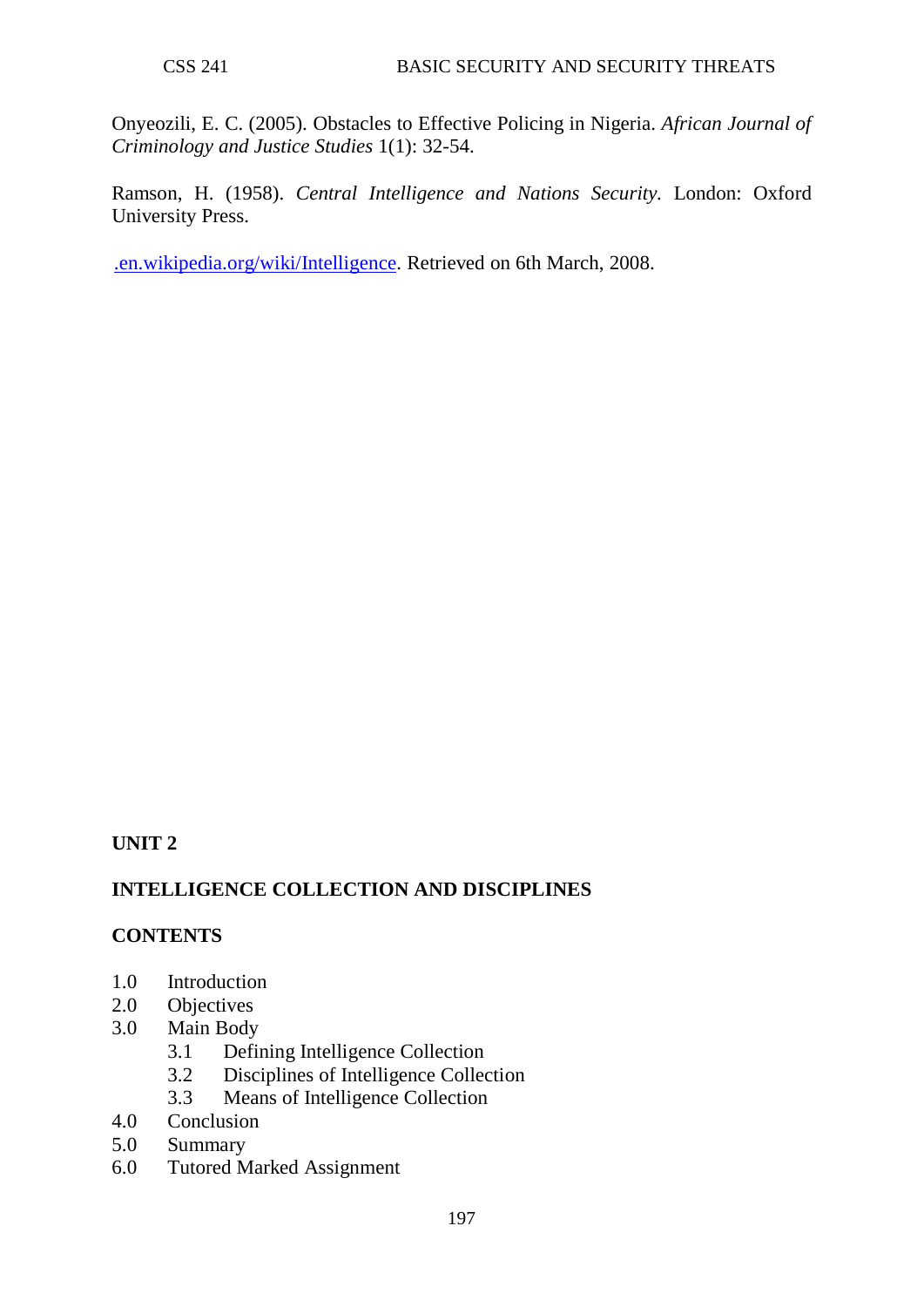### 7.0 References / Further Reading

#### **1.0 INTRODUCTION**

Intelligence has several areas and one of them is information collection. Therefore, there is division of labour among intelligence officers according to their areas of competence in intelligence profession. The foundation of any intelligence work or production is found in the collection of raw data which the (intelligence) analysts will refine and turn out as intelligence product. In intelligence community (IC) efforts are made (in an attempt to produce intelligence) towards looking for data useful for intelligence production. The process of collecting information for intelligence purposes is known as intelligence collection. In thus unit, we shall be focusing on intelligence collection as well as a wide range of issues concerning intelligence collection.

#### **2.0 OBJECTIVES**

At the end of this unit, you should be able to:

Define intelligence collection;

Identify various disciplines of intelligence collection; and

Explain means of intelligence collection.

### **3.0 MAIN BODY**

### 3.1 **Defining Intelligence Collection**

Information is very crucial to carrying out intelligence tasks. This means that the art of collection of information must first be considered, in intelligence business. We can at this point pose a question: what is intelligence collection? It can be defined as "the procurement of information believed to be pertinent to a decision-maker (sometime referred to as 'raw' intelligence data)" (Hannah et al, 2005:1). Intelligence collection can also be described as a process of gathering and assembling information through several methods for the purpose of producing intelligence.

#### 3.2 **Disciplines of Intelligence Collection**

In the intelligence community, there are several intelligence-collection disciplines that assist professionals in the collection of intelligence aimed at providing support for policy makers in their choice of a particular policy direction or the other. Intelligence collection disciplines can be divided into two: technical and non-technical means. The technical forms of intelligence disciplines include Signals intelligence (SIGNIT), Imager of Intelligence (IMINT), and measurement and signatures intelligence (MASINT). On the other hand, non-technical intelligence disciplines include Human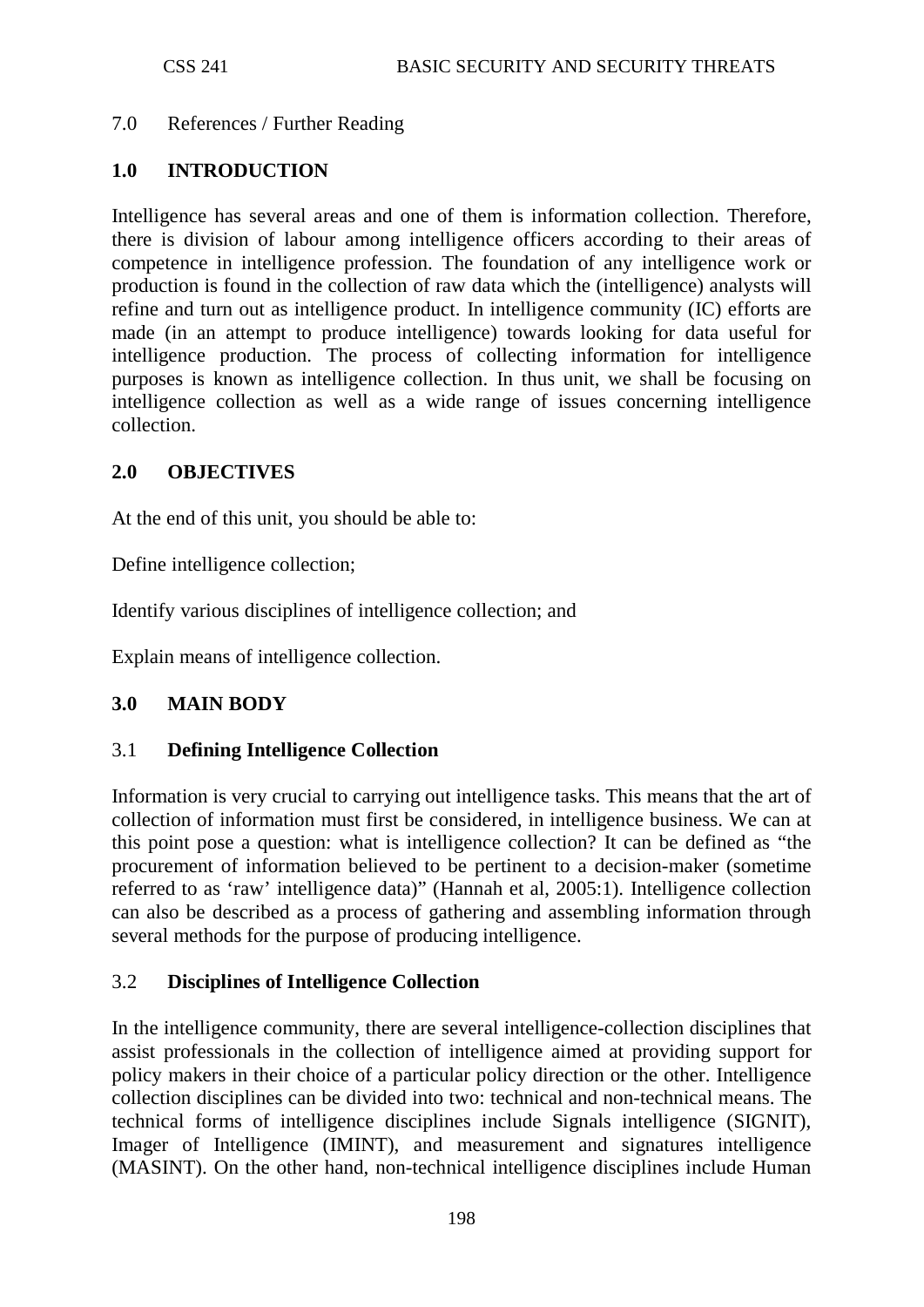Intelligence (HUMINT) and Open Source Intelligence (OSINT). Now let us explain them one after the other.

## **Technical Intelligence Collection Disciplines**

Signals Intelligence (SIGNIT): This involves gathering intelligence through interception or seizing of electronic communications;

Imagery Intelligence (IMINT): This involves the use of satellite images for the collection of intelligence. It is a method of collecting information through the use of snapshots to provide security; and

Measurement and Signatures Intelligence (MASINT) is scientific and technical intelligence. Here, information is gathered through "quantitative and qualitative analysis of data (metric, angle, spatial, wavelength, time dependence, modulation, plasma, and hydromagnetic) derived from specific technical sensors for the purpose of identifying any distinctive features associated with the source, emitter, or sender and to facilitate subsequent identification and/or measurement of the same" (see [.fas.org/irp/program/masint.htm\)](http://www.fas.org/irp/program/masint.htm). There are several forms of MASINT, and they include:

Radar Intelligence (RADINT);

Acoustic Intelligence (ACOUSTINT);

Nuclear Intelligence (NUCINT);

Radio Frequency/Electromagnetic Pulse Intelligence (RF/EMPINT);

Electro-optical Intelligence (ELECTRO-OPTINT);

Laser Intelligence (LASINT);

Materials Intelligence;

Unintentional Radiation Intelligence (RINT);

Chemical and Biological Intelligence (CBINT);

Directed Energy Weapons Intelligence (DEWINT);

Effluent/Debris Collection; and

Spectroscopic Intelligence (see [.fas.org/irp/program/masint.htm\)](http://www.fas.org/irp/program/masint.htm).

### **Non Technical Intelligence Collection Disciplines**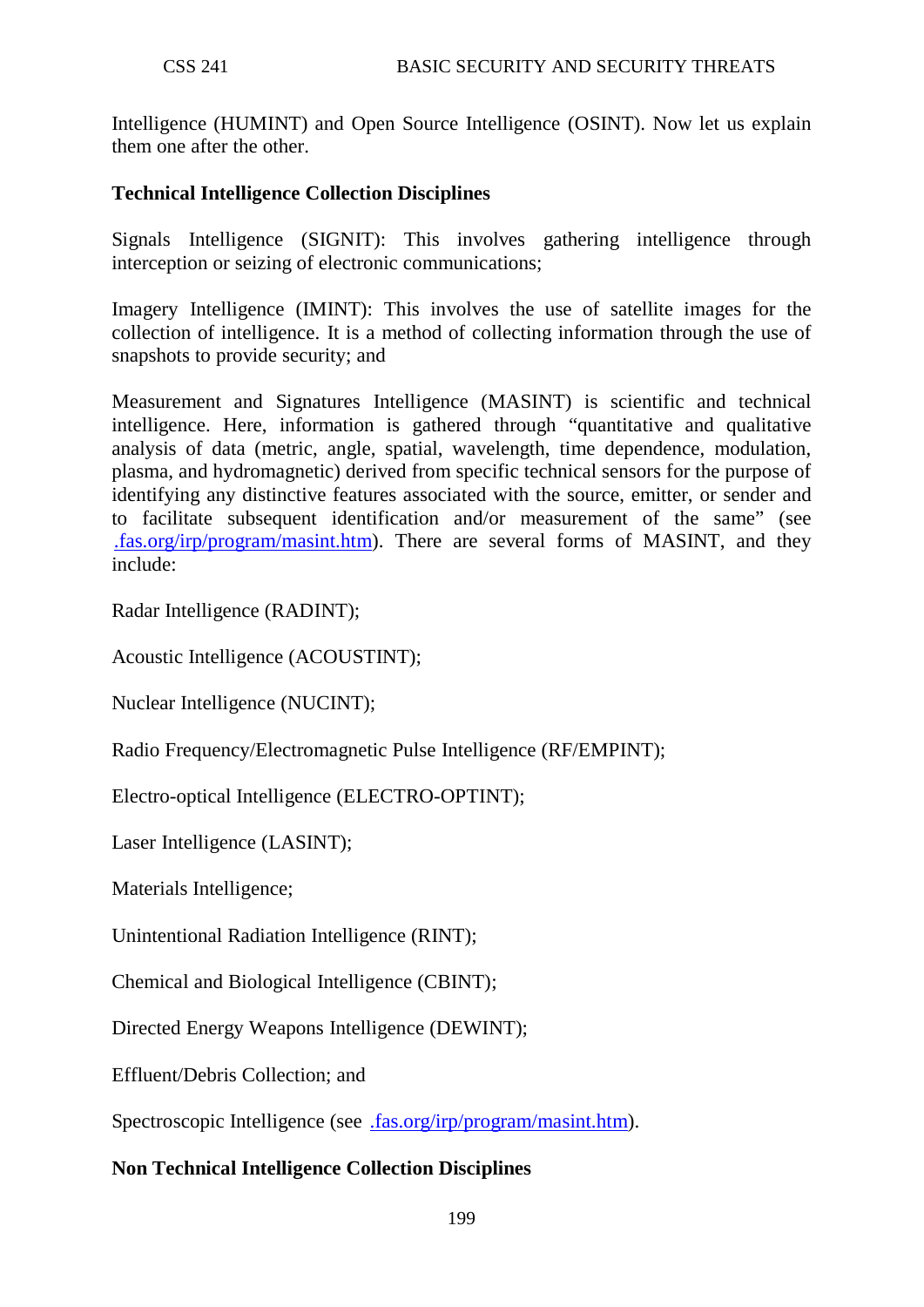Human Intelligence (HUMINT): This involves covert or secret collection of intelligence through human sources. A good example is espionage; and

Open Source Intelligence (OSINT): It involves collection of intelligence through public sources like archival resources, government documents, academic and professional materials, media etc. This collection discipline gathers information through non-secret sources, and it also plays a crucial role in the production of intelligence.

Marl Lowenthal, in his work, Intelligence: from Secrets to policy, argued that "Despite the fact that OSINT has always been used, it remains undervalued by significant segments of the intelligence community".

### **SELF ASSESSMENT EXERCISE**

Explain the disciplines of intelligence collection.

#### 3.3 **Means of Intelligence Collection**

a) Espionage: This usually involves the art of covertly or secretly collecting information through the use of human sources. According to the United State Department of Defense (DoD), espionage refers to "the act of obtaining, delivering, transmitting, commenting or receiving information about the nation defense with an intent, or reason to believe, that the information may be used to the injury of the United State or to the advantage of any foreign nations" (US Dept of Defense, 2007).

Spying or espionage is a traditional intelligence system in which some individuals are appointed on full time or part time basis, to work for some government(s) or intelligence agencies (either private or public) to steal valuable or important information from enemy targets with the aim of having strategic advantage over them. The set of people used for espionage include:

Agent: Agents are also known as assets. They are spies who gather information. They are involved in all sorts of clandestine reporting, sipping (or stealing), and illegitimately breaking into the information (systems) of their target parties, i.e. nations, business organizations, security agencies among others;

Case Officers: The business of spying is structured in a cell form. Spies are grouped in small units, and spies can only know other spies in their cell(s) or unit(s). It is the case officer who recruits his/her own spies. He/she must demonstrate some level of competence, understanding and professional maturity. He/she must also be a good team coach, having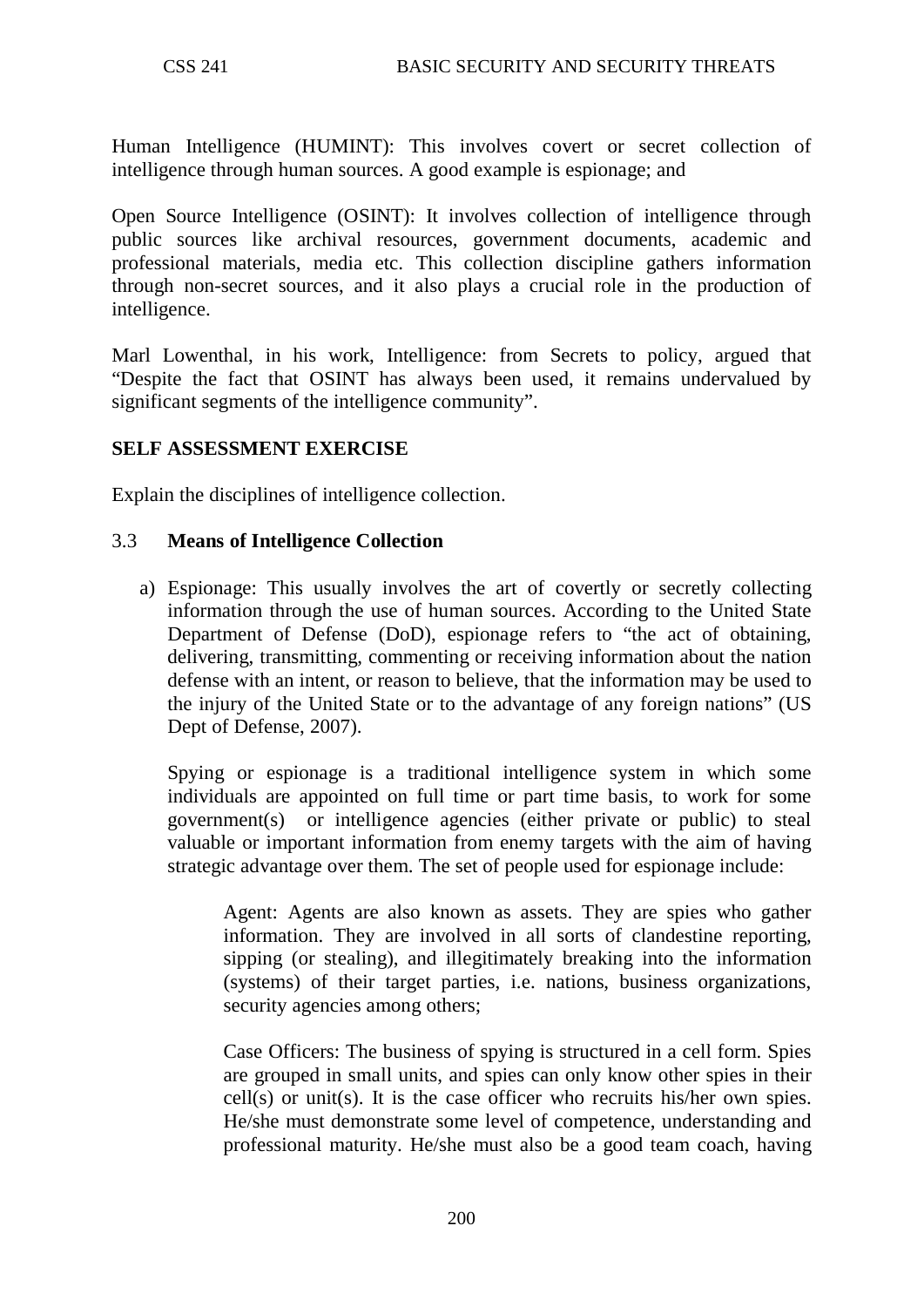mentoring potentials to be a role model to the spies or agents working under him/her and

Courier: Couriers are support personnel who assist the spies in managing their clandestine communication by securing them (the communications) against enemy's interceptions or detection;

- b) Black bag operations: These are clandestine or secret) ways of making (illegitimate) entry into the information facility(ies) of any target party for intelligence purpose(s). The methods may include lockpicking, safecracking, finger-printing, electronic surveillance, mail manipulation, forgery among others;
- c) Interrogation: This involves putting questions to person(s) with the aim of getting information which can aid intelligence collection. There are various ways through which person(s) can be interrogated. These methods of interrogation include:

Suggestibility: This a kind of interrogation technique in which people or person being interrogated are (is) subjected to sleep deprivation or exposed to continual white sound etc.

Reid: This technique involve interrogators watching the body language of the person(s) (or suspects) being interrogated. This method is questionable because it is (very) difficulty to read the mind of man through his/her face or so-called body language;

Deception: Here, the interrogator applies deceptive mechanism or lie to confuse and make the suspect to vomit information that may assist in producing criminal intelligence. The investigator may lie to the suspect that he/she had been implicated by some other person(s) and there is need for him/her (suspect) to assist, sometimes, the interrogator promises the person being interrogated some incentive, just to deceive the suspect in order to get information from him/her; and

Torture: This is a process of interrogating a person (suspect) and getting information from him/her through infliction of extreme physical pain. Law enforcement agencies often apply torture technique on suspects to make confessions. Torture includes severe beating jaw breaking, head breaking, face and/or body mutilation, rib-crushing among others. This technique is obsolete and not effective because of the tendency of the person being tortured to make false confessions (or give false information) due to the extreme physical pain he/she suffers. Even if one is innocent or does not have (the needed) information, in the face of torture, the person may resolve to give false information as to escape further torture.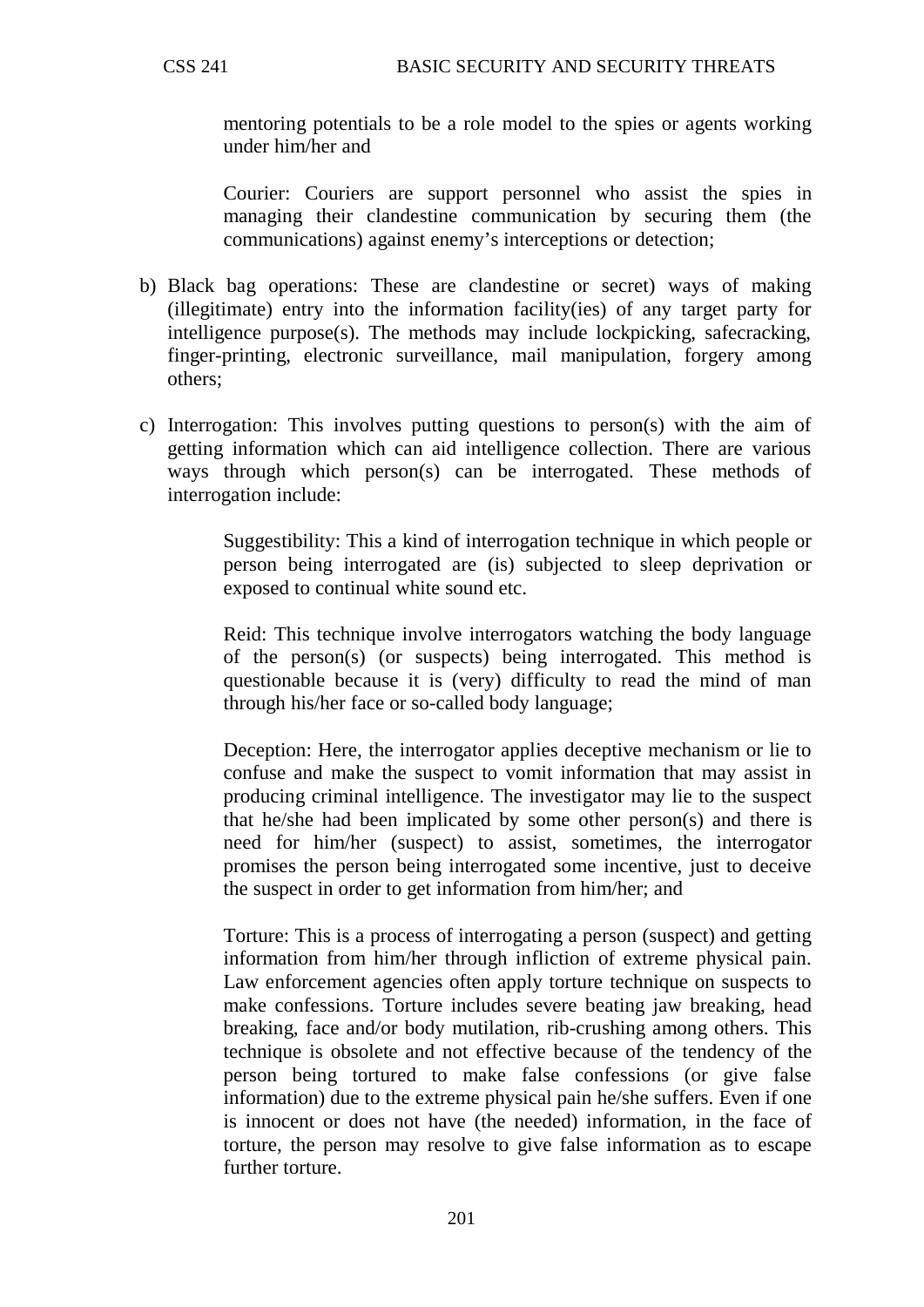- d) Number Stations: These are (covert) short wave radio stations. The voices that are heard on these stations are often created mechanically in various languages. The voices on the radio can be generated to represent or look like those of women or men as well as adult or children. Number stations are used in passing instructions or messages to spies or used to deceive the public or the government ( management) of the target countries (organizations);
- e) A One-Way Voice Link (OWVL): This is another form of shortwave radio in which transmission is targeted towards aiding communication flow between the spies or agents (working on the field) and their respective intelligence agencies (employers). This system allows the spies to transmit already recorded message without having to stay on air for so long;
- f) Steganography: The term steganography emanated from the Greek, meaning "covered or hidden". This technique involves sending information to the recipient in a hidden way. The messages are concealed in such a way that they are hardly noticed. Examples of steganography include invisible ink, chaffing and winnowing etc;
- g) Cryptography: This is the art and process of writing in secret characters. This technique is different from steganography because the message is not hidden but it is the meaning of the message that is coded while steganography primarily deals with how we can write hidden messages;
- h) Concealment Devices: These are devices that we can secretly hide information or things (i.e paper) and they will look like ordinary object. Examples of these devices may include (special) books (especially religious materials), candles, coin etc;
- i) Diversion Safe: This is a device which can be left open while concealing some information materials in its hidden compartment that can be hardly noticed by anybody;
- j) Eavesdropping: This is a method which involves one secretly listening to a private conversation or discussion. People often do this by pretending as if they're deeply asleep but listening to conversation between some other parties. Eavesdropping occurs everywhere. Some people may deceive other people as if they have left but only to hide in a corner with the aim of listening to the conversions of other people secretly;
- k) Surveillance: This is the act of watching people or objects. In contemporary time, the art of surveillance has gone beyond observing or watching (closely) the movement or behavior of people through human monitoring. It also includes monitoring through electronic gadgets and (other) technological and non-technological methods. Technological methods include telephone tapping,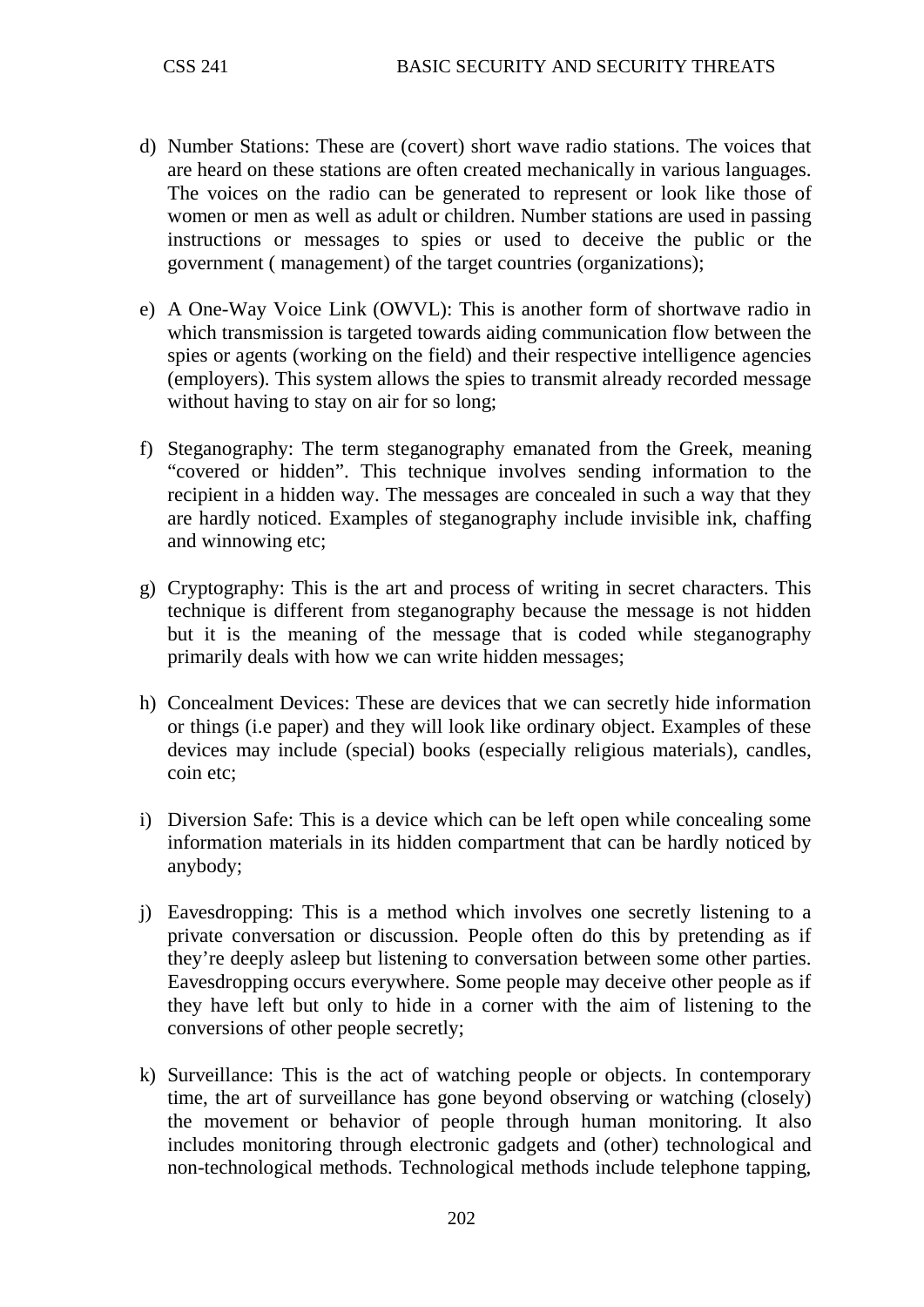closed-circuit television, reconnaissance aircraft, internet and computer surveillance, GPS tracking, binoculars, postal interception, bugs (covert listening devices), etc. There are several other types of surveillance and these include:

Biometric Surveillance: It is the use of technologies to measure and study the physical and behavioral features of person(s) for the purpose of authentication, identification or screening. The physical features that (some of) these technologies analyze include eye retinas and irises, DNA fingerprints etc. The behavioral features may include signature, voice, gait etc. It is important to note that biometric surveillance is still a subject of further research; and

Natural Surveillance: Such models like crime Prevention through (see [.en.wikipedia.org/wiki/Natural\\_surbveillance](http://www.en.wikipedia.org/wiki/Natural_surbveillance)); Environmental Design (CPTEI) and Defensible Space. This technique underscores the importance the character of society has in influencing the behavior of anybody attempting to commit crime. It is popularly believed that people are often skeptical of going into crime, if there is high risk, and 'natural surveillance occurs by designing the placement of physical features, activities and people in such a way as to maximize visibility and foster positive social interaction'

l) Pseudo Operations: These operations are often targeted towards collecting strategic information for intelligence purposes. They are usually adopted by states (nations) to locate and break into the insurgent areas by sponsoring a number of state agents who will pretend to be sympathetic to the cause of the insurgents. These state agents (defector) deceive the insurgents by fighting along with them, the government forces (Cline, 2005).

Basically, the aims of carrying out pseudo operations may include collection of vital information for long term or short term intelligence, or covert activities like assassination of palpable foes or decimation of the enemy's ranks etc. Law enforcement agencies particularly the police usually apply this technique by sponsoring defectors to enemy's camp to pose as if they are also antigovernment;

m) Political Campaigning: This is another means through which intelligence can be collected. In several societies like Nigeria, a number of people who are supporting a candidate may decide to pose as some of the admirers of the opponent candidate with the intention of getting information that can nail or deny the opponent of the anticipated victory. All the decision secretly arrived at in the opponent's camp are revealed to their camp. The people who're used to carry out such intelligence task can be regarded to as "Straw men".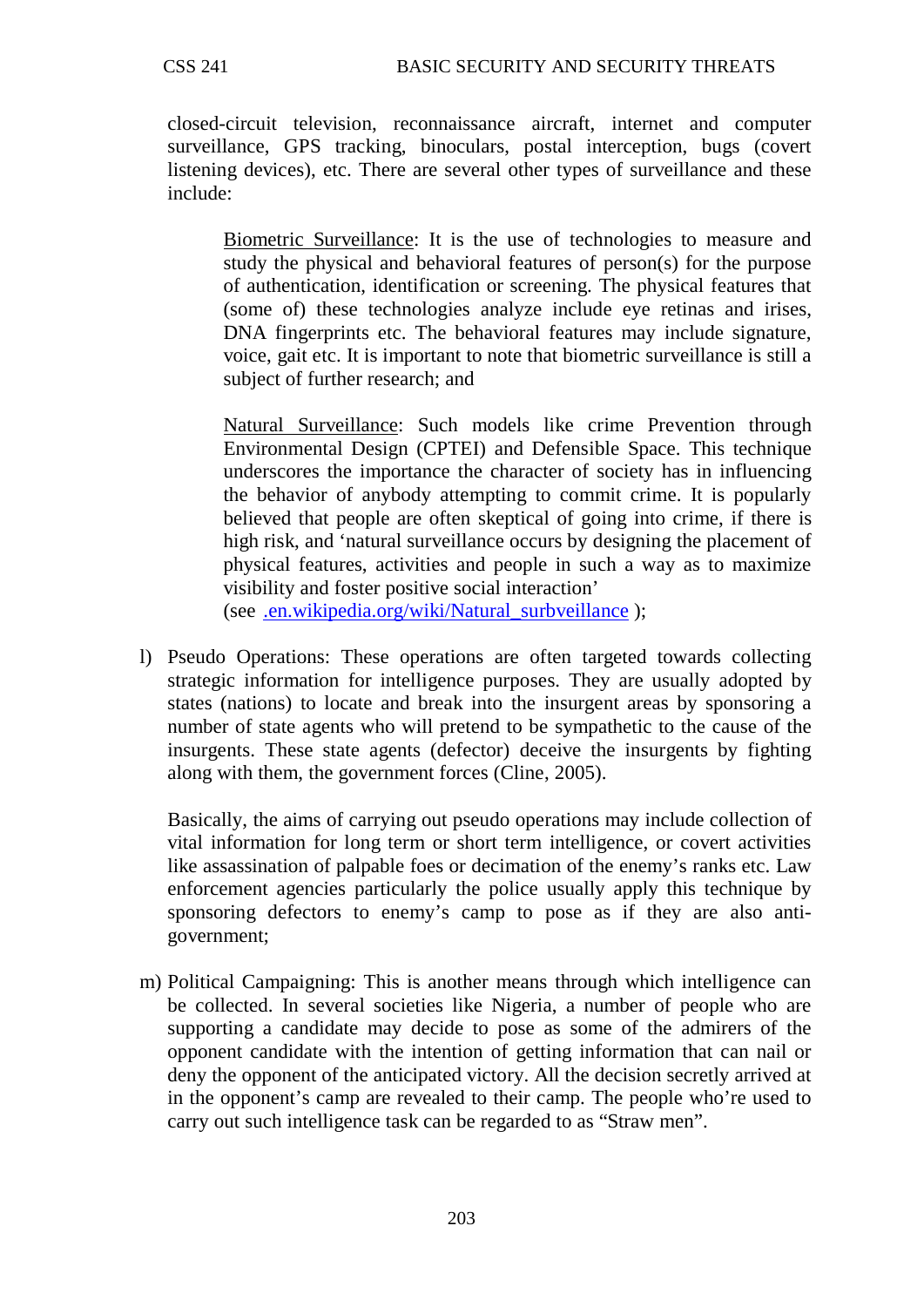I could remember in 2003 gubernatorial election in one of the states in Nigeria when the leading opposition party was alleged of planning to kit some thugs with police uniforms with the aim of snatching the ballot boxes and filling them with unlawful ballot papers. The ruling party later intercepted a vehicle, in the company of law enforcement agents, and after searching that vehicle, saw thumb printed ballot papers, just few weeks to the election.

Also, a raid was conducted on a public school where police uniforms and ballot papers already thumb-printed for the opposition party, as well as a lot of dangerous weapons were found. It is important to note that it was possible that the ruling party positioned some "straw men" (its agents) among the ranks of the opponent, collecting intelligence which can be used to monitor or identify the weakness of the opponent, or even implicate the opponent for the purpose of having strategic advantage over the enemy party;

n) Sex and Honey pots: How will you feel, if you found a poster or in the media, the picture of a deceased man whose family is announcing his demise, and in the course of the public announcement, it is said that the man died after having (marathon) sex? I know many people will burst into laughter considering the novelty or strangeness in the content of that announcement. This is because most families would rather put it as: 'he died after a brief illness'.

For better, for worse sex has remained one of the effective means of intelligence collection. Several kingdoms and empires have collapsed to the evils that sex is capable of evoking. In intelligence collection, sex is a very good tool of information sipping. The law enforcement agents use it to gather information, which can assist them in arresting some criminal suspects. Criminal suspects also apply it (sex) to get valuable information from security chiefs by trapping them with women particularly those men considered as 'women wrapper" (womanizers), to escape arrest by the law enforcement agents.

There are two basic ways that this technique can be facilitated: Internal and external. The external sources appear to be more effective than the internal. The external may include commercial sex workers, specific female members of the group (or agency, girl friends (or boy-friends) etc. The internal barriers may include one's spouse, and among those that commit incest, we may have daughters, fe(male) cousins, parent, mother(in-law) or father (in-law) among others.

The internal source(s) usually has (have) emotional attachment to the target person(s) which can make it a great risk using the internal sources for intelligence task. This is because, there is the tendency for such people to give false information (due to the bond or blood ties they have with the target persons, although there are some exceptions. The external sources appear to be more productive in intelligence collection, due to the unscrupulous nature of the relationship between the target persons and their sex partners. The basis for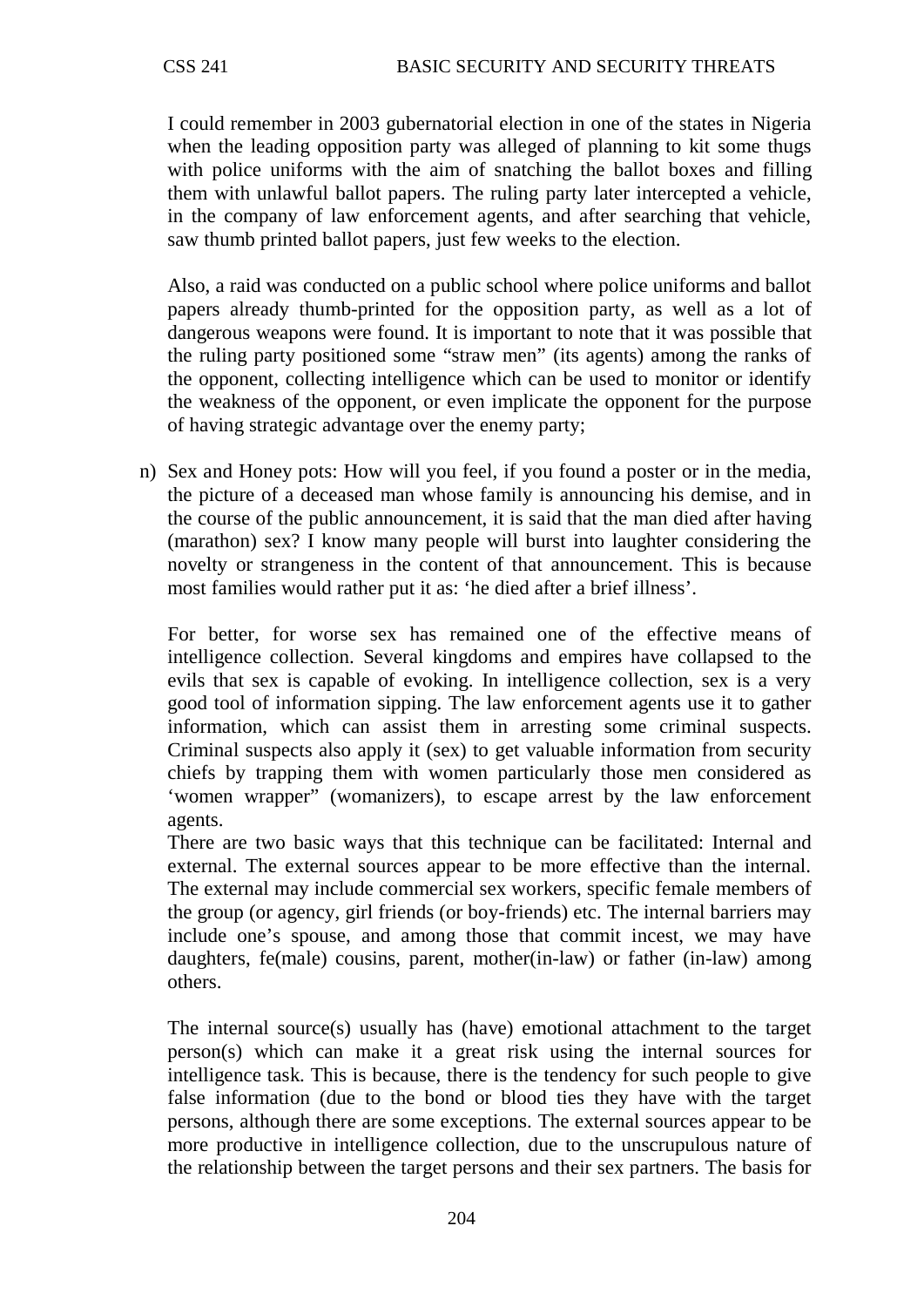such relationship may only be material concern or mere canal pleasure or clandestine reporting etc; and

o) Walk-ins: Walk-ins also play great role(s) in intelligence collection. Walk-ins are those that voluntarily give information to law enforcement agents. But, it is quite important to know that the information must be subjected to scrutiny and analysis to know if such information is aimed at assisting the security operations in the combat of crime or meant to deceive security personnel.

## **SELF ASSESSMENT EXERCISE**

Explain various means through which intelligence can be gathered.

## **4.0 CONCLUSION**

Intelligence collection is that art and science of information gathering for intelligence activities. In an attempt to carry out investigation, there is need for security personnel to consider utmost means to gather information that will assist in crime detection, and even prevention of act(s) that can constitute a threat to national security e.g. terrorism, insurgency etc. Therefore, intelligence is not only collected to detect crime and identify the offender, but also to prevent crime and insecurity. The intrusive nature of intelligence collection has become a subject of (great) debate. This is because most intelligence information is collected in methods that can undermine the right to privacy of individual(s). Some of the means through which intelligence is collected have also brought up the moral question. This is because they are capable of undermining the fundamental rights of the people. It is therefore necessary to put in place control measures in the collection of intelligence.

### **5.0 SUMMARY**

In this unit, we have been able to cover a wide spectrum of issues in discussion of the subject of intelligence collection. We began our academic journey into the subject (of the day) by considering some of the available definitions of intelligence collections for conceptual purpose(s). Thereafter, we focused on various disciplines of intelligence collection. The third (and last) area of discourse was the means of intelligence collection. I strongly believe that you have found this unit interesting.

### **6.0 TUTORED MARKED ASSIGNMENT**

- i. What is intelligence collection?
- ii. State any four intelligence collection disciplines.
- iii. List any four means of intelligence collection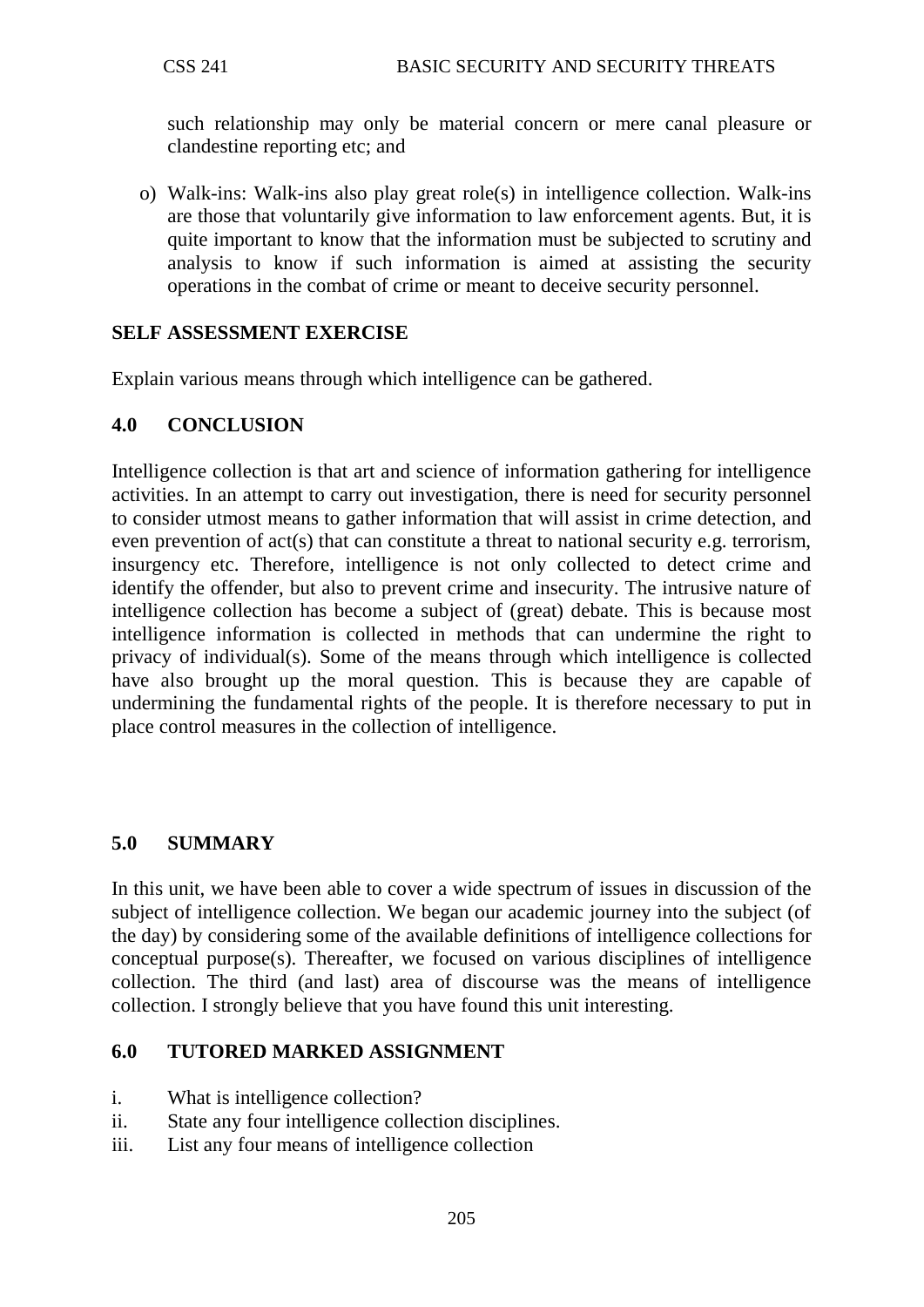## **7.0 REFERENCES AND FURTHER READING**

Cline, L. E. (2005). *Pseudo Operations and Counter Insurgency: Lessons from other Countries*. Carlisle Barracks, PA: Strategic Studies Institute.

Hannah, G., O'Brien, K.A & Rathmell, A. (2005). *Intelligence and Security legislation for Security Reform*. Technical Report for the UK's Security Sector Development Advisory Team. Cambridge, UK: RAND Corporation.

Monahan, T. (ed.) (2006). *Surveillance and Security: Technological Politics and Power in Everyday life.* New York: Routledge.

Silverstein, K. (2007). Sex and the CIA. *Harpers Magazine*. (April 17). Also available on [.harpers.or/archive/2007/04/sb-sex-and-the-cia.](http://www.harpers.or/archive/2007/04/sb-sex-and-the-cia) Retrieved on 1 January, 2008.

The US Dept of Defense (12 July, 2007). Joint Publication 1-02 Dept of Defense Dictionary of Military and Associated Terms. Available on [.cia.gov/library/ center](http://www.cia.gov/library/%20center-for-the-stydy-of-intelligence/kent-csi/docs/vo8ila02p-0002.htm)[for-the-stydy-of-intelligence/kent-csi/docs/vo8ila02p-0002.htm.](http://www.cia.gov/library/%20center-for-the-stydy-of-intelligence/kent-csi/docs/vo8ila02p-0002.htm) Retrieved on 8 January, 2008.

[.en.wikipedia.org.wiki/black-Black-Bag-Operations.](http://www.en.wikipedia.org.wiki/black-Black-Bag-Operations) Retrieved on 7 April, 2008.

[.en.wikipedia.org/wili/intelligence-collection.Retrieved](http://www.en.wikipedia.org/wili/intelligence-collection.Retrieved) on 7 April, 2008.

[://www.fas.org/irp/program/masint.htm.](http://www.fas.org/irp/program/masint.htm) Retrieved on 6 March, 2008.

[.militera.lib.ru/reseaech/suvorov8/16html. Retrieved](http://www.militera.lib.ru/reseaech/suvorov8/16html.%20Retrieved) on 4 April, 2008.

# **UNIT 3**

# **INTELLIGENCE ANALYSIS AND EVALUATION**

### **CONTENTS**

- 1.0 Introduction
- 2.0 Objectives
- 3.0 Main Body
	- 3.1 Defining Intelligence Analysis
	- 3.2 Pillars of Intelligence Analysis
	- 3.3. Steps in Intelligence Analysis
- 4.0 Conclusion
- 5.0 Summary
- 6.0 Tutored Marked Assignment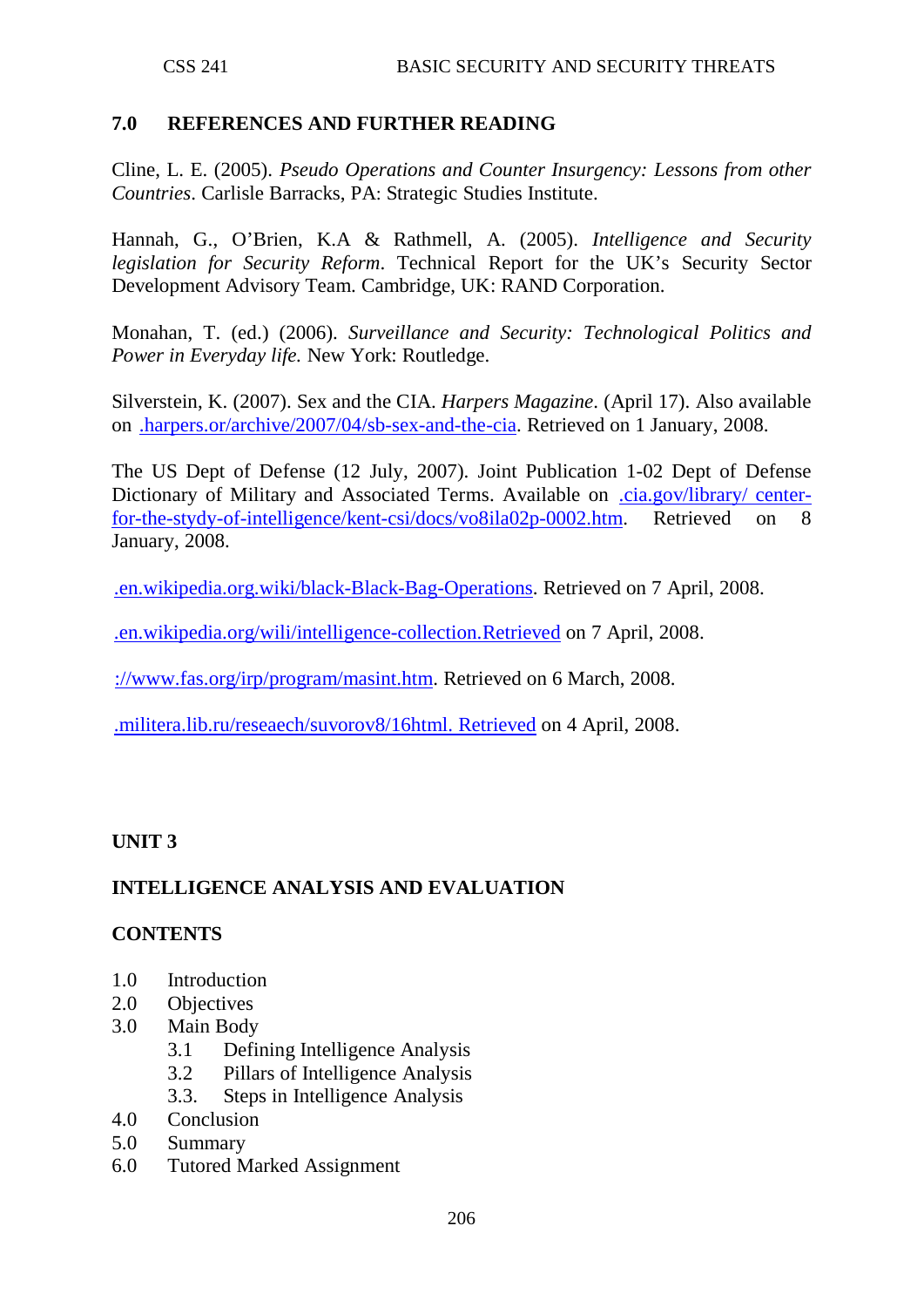### 7.0 References / Further Reading

#### **1.0 INTRODUCTION**

Collecting information for intelligence purpose(s) is not sufficient enough for it to become intelligence product. This is because, it is not all information gathered that will have equal importance in intelligence–planning. Some information may even be totally discarded for lack of merit. Then, how do we identify information that are important and those that are not? Well, in the intelligence community, the process of identifying those information that are relevant for one intelligence initiative or the other is effected by analysis. Therefore, the process of analyzing intelligence is very crucial in determining the quality of intelligence products. Here, there is application of knowledge in the evaluation of the collected information, which are refined and made useful for (Security) intelligence. In furtherance of (our) discourse on intelligence, and our attempt to show how it impacts on security practice and management it is important in this unit to illuminate on how intelligence analysis is done.

### **2.0 OBJECTIVES**

At the end of this unit, you should be able to:

Define the concept, intelligence analysis;

Explain the pillars of intelligence analysis; and

Discuss steps in intelligence analysis.

### **3.0 MAIN BODY**

#### 3.1 Defining Intelligence Analysis

This is the process of determining out of available information, the ones that are useful in producing intelligence. The truth is that it is not all information gathered for intelligence will be useful, particularly as they relate to human nature analysis. It can also be described as:

*---the process of taking know information about situations and entities of strategic, operationally or tactical importance, characterizing the known, and with appropriate statements if probability, the future actions in those situation and by those entities. The descriptions are drawn from what may only be available in the form of deliberately deceptive information; the analyst must correlate the similarities among*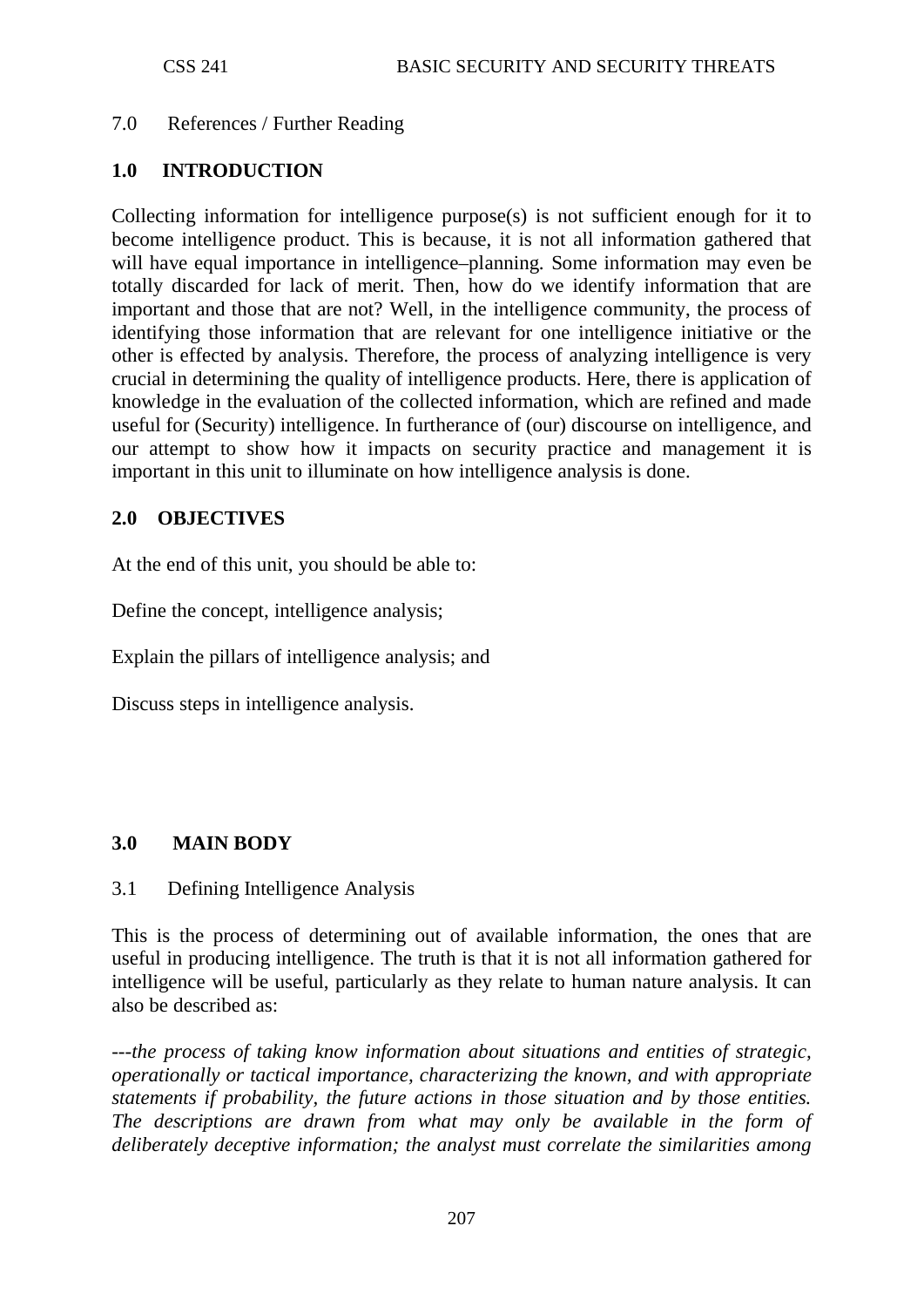*deceptions and extract a common truth* [\(.en.wikipedia.org/wiki/Intelligence](http://www.en.wikipedia.org/wiki/Intelligence%20_Analysis)  [\\_Analysis\)](http://www.en.wikipedia.org/wiki/Intelligence%20_Analysis).

*---a way of reducing the ambiguity of highly ambiguous situations, with the ambiguity often very deliberately created by highly intelligent people with mindsets very different from the analysis* (.en.wikipedia.org/wiki/Intelligence Analysis).

However the services of knowledgeable persons are often required for intelligence analysis, considering the task of revealing the facts from available information, often through systematic evaluation or assessment. As you are expected to know, dealing with human-beings, one needs to be mentally alert. This is because man can be sometimes mischievous and will try to hide the truth by giving false information.

As a security operative, you need to be very vigilant. There is no doubt, (effective) intelligence analysis is generally missing in our security sector in Nigeria. May be, that is one of the factors responsible for ineffective security management. This also explains the problem of incapacitation of various security agencies to provide substantial evidence (criminal intelligence) in the prosecution of suspects. One of the examples of such inefficiency was displayed in the decision of the Lagos State High Court to discharge and acquit former chief security Officer to the Late Head of State, General Sanni Abacha, of the allegation of trying to overthrow the government of the erstwhile president Olusegun Obasanjo (1999 to 2007), for lack of evidence to show that the accused person committed the offence in actual fact.

Moreso, the Nigeria Police is also bedeviled, in its operations, with the problem of ineffective intelligence analysis or intelligence misanalysis. The second problem is very fatal, having security personnel acting on information without considering the merit of the less professional men and officers of the police institution show that the recruitment process(es) in the appointment and placement of people into its fold is (are) questionable. Do you know how many innocent people have been killed, maimed or wrongly prosecuted by the police in Nigeria?

I directly had a chat with one policeman, who told me that they shot some young men to death at the back of their station. The policeman informed me that an elder brother to one of the guys visited the police station, and reported that he suspected his younger brother and his friends of being armed robber. He asked the police to swing into action. Though, the action of the police to raid the target place was commendable but later actions were unprofessional and criminal. They searched the whole place, and found some incriminating objects like arms and ammunition. Thereafter, the young man who was reported by his brother as well as other friends and visitors were taken to the station. The suspects pled innocence of armed robbery to the police. In a regular extra-judicial jingoism and killing by most security personnel in Nigeria, the boys (suspects) were brutally murdered by the police personnel in question.

One fact which must be noted here is that the police agents failed to do their job (investigation) as demanded by the law while in exchange of fire should be in self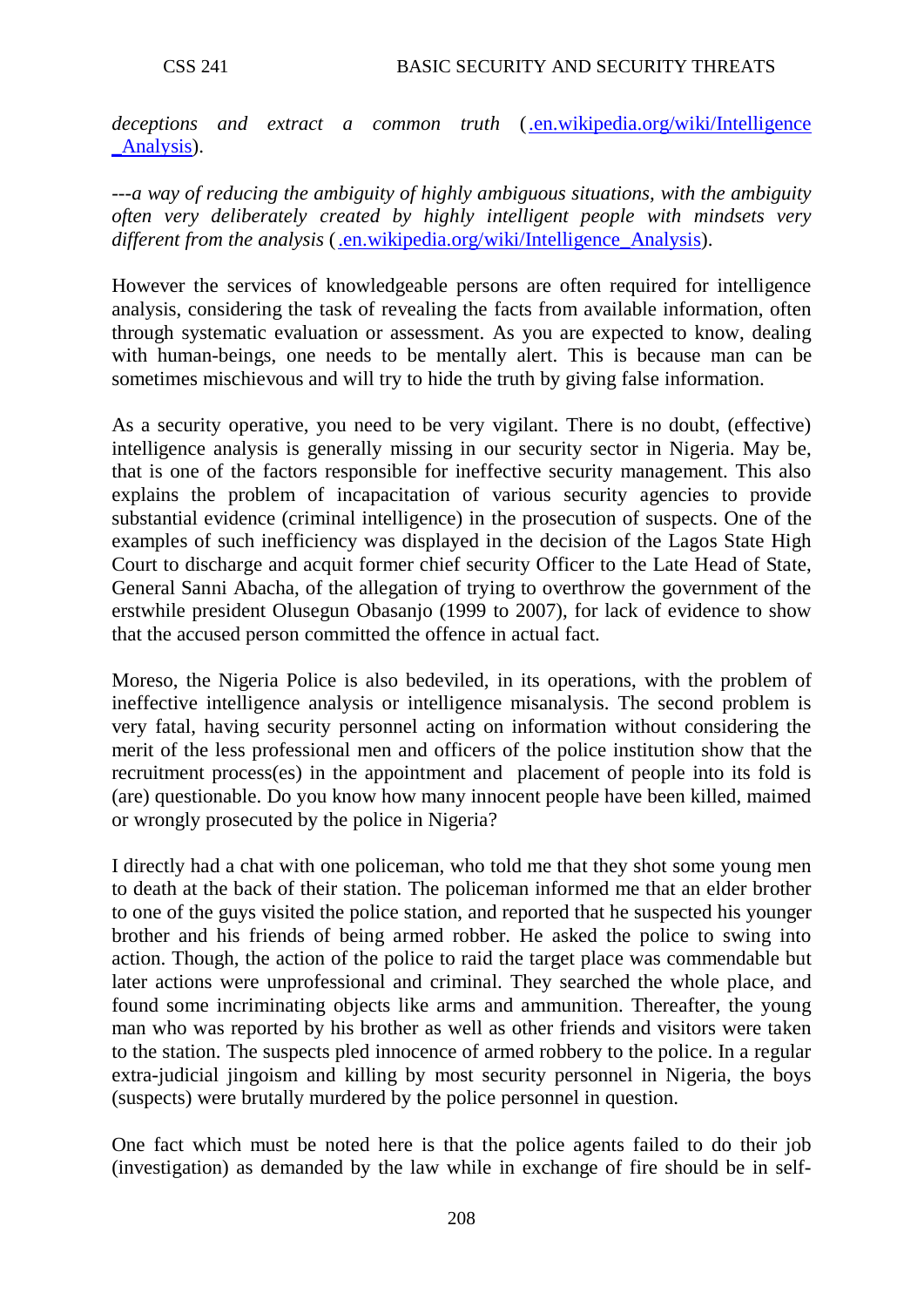defense, and shooting to death any suspects (or convicts) can only be ordered by the court (of competent jurisdiction). The concerned police staff that carried out that dastardly act failed to subject the information given to them by an elder brother to one of the slain victims (suspects), to critical analysis to determine if the information was genuine or deceptive. Now, just imagine a situation where two brothers are fighting each other over the property left by their late father (or mother), and the elder one looking for a means to cheat his/her younger one while the younger one is resisting his/her brother's (or sister's) attempts. Hence, in a situation of conflict between the two, particularly when the elder one is greedy things may take any dimension. The conflict may involve the use of thugs or supernatural attacks or even clandestine tactics such as the use of hired killers, set-up etc.

What I have gathered from my inquiry is that the policemen failed to build any scenarios about the information they were about to act on. Even, after arresting those boys, one would expect them (the police) to take time in investigating the matter. They only swung into the killing of the boys without ascertaining their guilt (or innocence). What a barbaric way of security management! By and large, analysis is a very vital element of intelligence planning and production. The technical nature of this process demands that resourceful and intelligent people should be in charge of intelligence analysis. Anybody can be mandated or employed to collect information but the work of intelligence analysis is special and can only be managed by competent people who have intuition and insight.

It is not surprising, due to the importance of intelligence analysis in security management and crime detection and prevention, that a number of countries have specifically created schools to teach and impact (on) the people the skills of intelligence analysis. One of such schools is Mercy-Hurst College Institute for Intelligence Studies. Even several intelligence agencies have training centres for developing or improving among other things the skills of (a number of) their intelligence officers in intelligence analysis. A good example is Directorate of Intelligence (DI), a subsidiary of the US Central Intelligence Agency (CIA).

# **SELF ASSESSMENT EXRCISE**

Define the term intelligence analysis.

# 3.2 **Pillars of Intelligence Analysis**

As I have mentioned earlier (in the last segment of this unit), analyzing intelligence is a very challenging task. This is because the analysts are confronted with a number of issues that can affect the outcome of the analysis. One of such factors that mitigate or undermine intelligence analysis is value. Value tends to create identity and imaging in the mind(s) of (any) analysts. In sharply ethnically divided countries like Nigeria, the probability of having distorted intelligence analyses will be high. This is because ethnicity often creates the problem of identity and (enemy) imaging in the minds of people. This problem covers all professions, segments and classes in Nigerian society,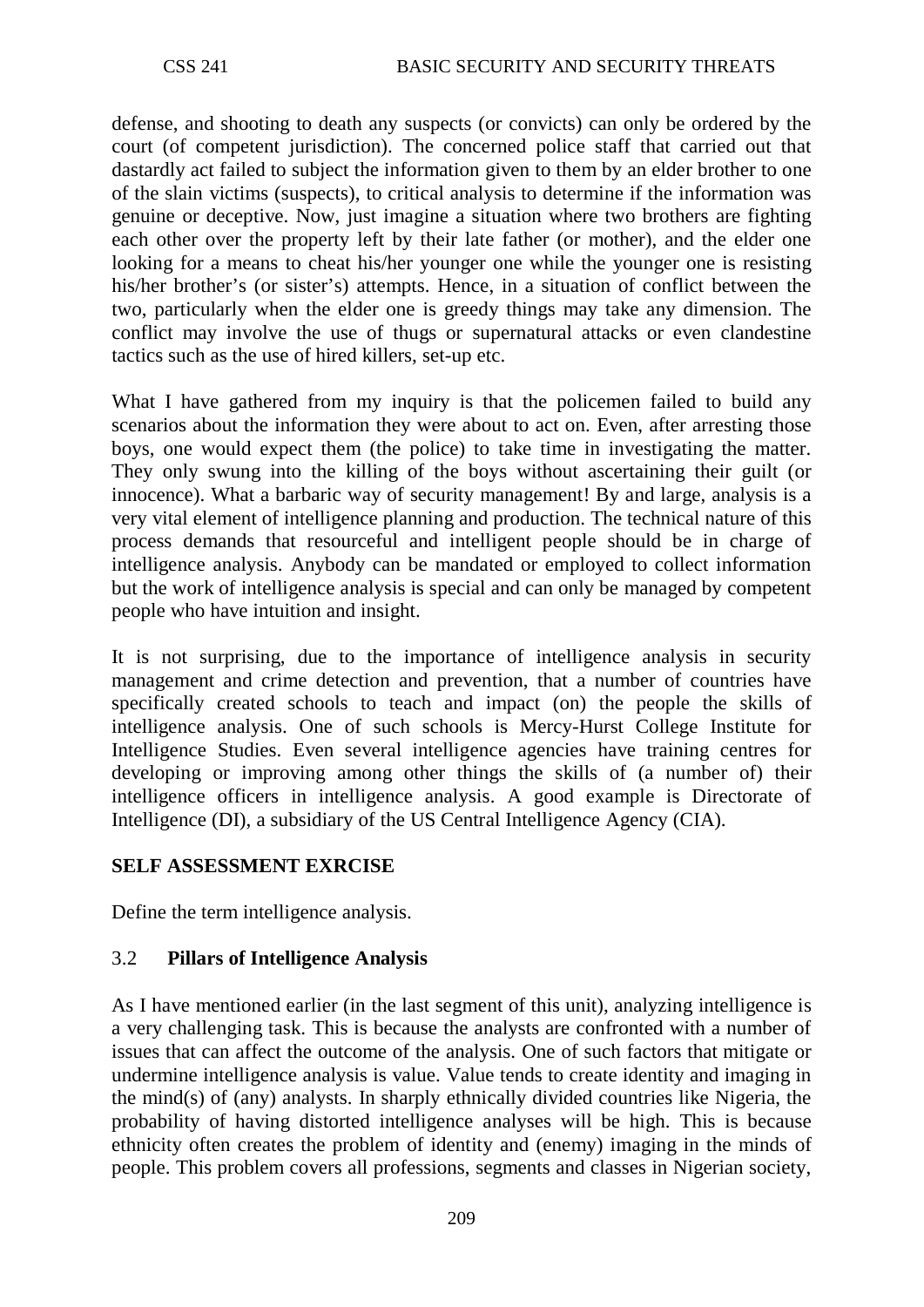including ruling elites and security personnel. "No be your brother dey for government" (is it not your brother who is in government? has become a regular phrase in Nigeria by which people express their opinion(s) about one regime or the other based on ethnic identification. So, a situation like this gives ethnic legitimation to political leadership. Thereby, the shortcomings of any political leader are ascribed to his/her ethnic group.

However, it is pertinent for intelligence analysts to avoid those turning their back or the pillars of intelligence analysis, which are the factors that can promote effective intelligence analysis, and these include:

a) Boldness and Honesty: Honesty, they say, is the best policy. It is expected that for effective discharge of his/her duties, an intelligence analyst must not only be honest but must also show to be honest. Analyst should not allow some extraneous variables or selfish motives affect his/her job. And in maintaining honest posture and resilience against distortion of facts, analyst will need to be bold, thus:

> *…believe in your own professional judgments. Always be willing to listen to alternative conclusions or other points of view, but stand your ground, if you really believe the intelligence supports a certain conclusion. Just because some is your boss, is higher grade, or has been around longer than you, does not mean he or she knows more about your account than you do. You are the one who reads the traffic everyday and who studies the issue --- It is better to be mistaken than wrong* (Watanabe, 1997).

Reflecting on the last statement "It is better to be mistaken than wrong" in the above comment made by Watanabe, you may agree with me that the fear often exhibited by policy makers, from being found wrong in the choice of policy options, usually accounts for the ill-advice they get here and there. It is unfortunate that these ill-advices, most times influence their policy direction(s). Therefore, it is important for policy makers to have intelligence advisors and there should be significant amount of trust in their relationship. Also, the intelligence advisors are advised not to misinform the policy makers or the executive whom they are working with for any reasons, and there must be honesty;

b) Goal Setting: This is a crucial aspect of intelligence analysis. It is paramount to the goals the intelligence consumer as well as needs of the consumer (like government, corporate organization etc). And it is most important to complement what the consumer has with the knowledge of intelligence being analyzed. It is by doing this that you will be able to reconcile and synthesize various information available to you, and bring out those which the consumer does not have any previous knowledge of but can also meet his/her overall goal agenda;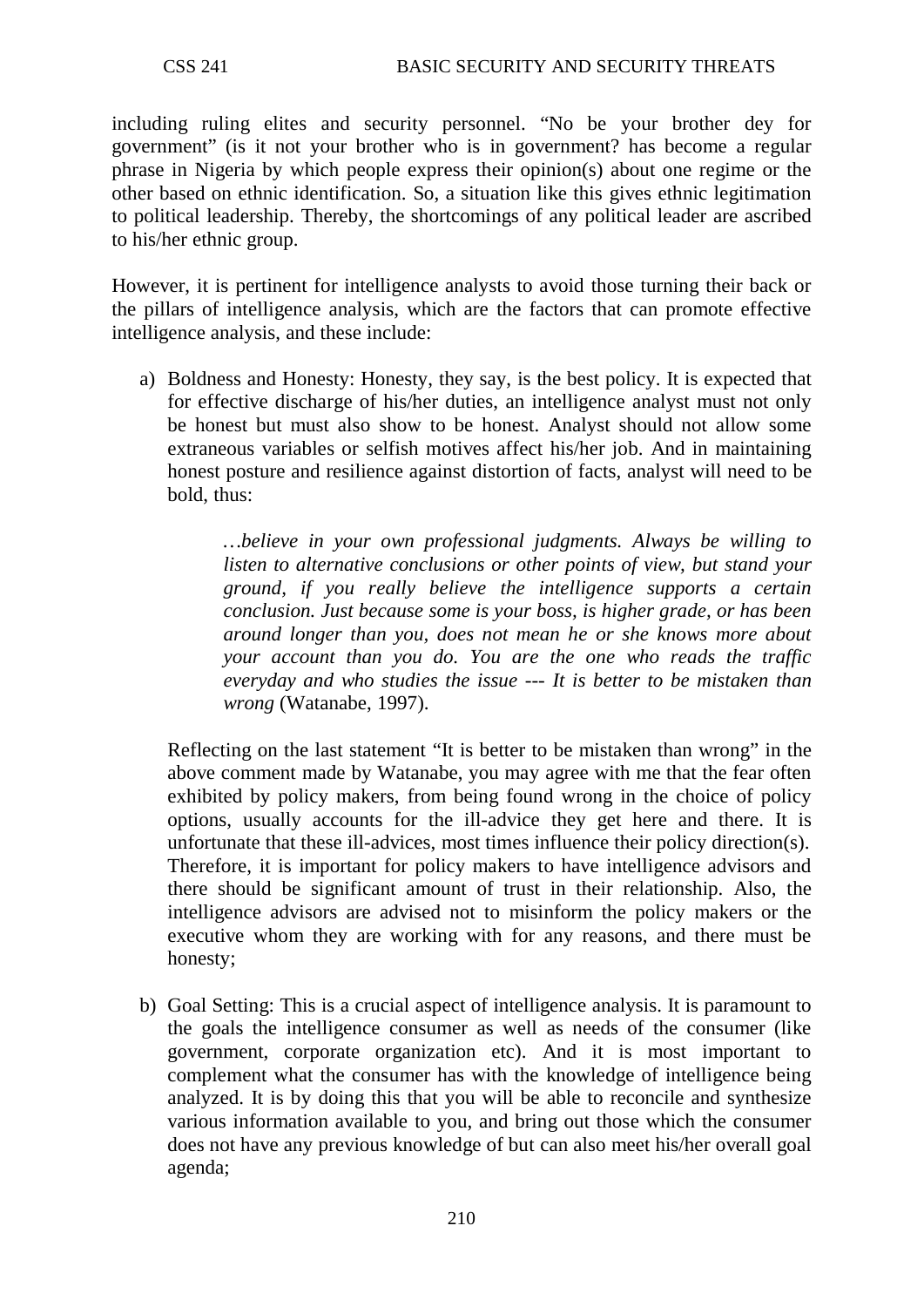c) Appreciating the Consumer's View and Expectations: It is important for analysts to appreciate the views and expectations of the consumer(s). Sometimes, you may prepare intelligence for a particular consumer or the other, but are further requested to provide intelligence that is more detailed than the one you brought. For instance, you may prepare intelligence based information gathered by human sources (HUMINT) but your customer may ask you to provide a more detailed one which may require considering other sources like imagery intelligence (IMINT), signal Intelligence (SIGINT) etc.

As an analyst, you need to comply with your customer's demand and make sure that intelligence is produced in a very interactive and self explanatory way, such that the customer will find it easy to understand. Therefore, you need to consider the educational background of your customer, and simplify the technical words to carry him/her (customer) along;

d) Organization of Information Available: Analysts get a lot of information from various sources of intelligence collection. It is the job of an analyst to identify the information that are important and those that are not, to the task before him/her. He/she should also ensure that information that are true should be separated from false ones. In some intelligence institutions, information are sorted or arranged with the use of standard code according to the probable worth of confidence of the information and its collection source.

The intelligence analysis (IA) professional is confronted each day with high demands for rapid, yet accurate assessments that require discovery and marshalling of evidence, integration and synthesis of data from disparate sources, interpreting and evaluating data and information that are constantly changing, and making recommendations or predictions in the face of inconsistent and incomplete data (Greitzer, 2005: 1). In addition, after organizing the information, the process of evaluation will take place to assess the value of each of the information and the analyst will come up with some hypotheses; and

e) Team playing: An analyst needs to demonstrate at least a minimum degree of partnering with some other team players in the field. He/she should not see them as rivals but should regard them as colleagues. It is only when this is done that he/she can work with others conveniently. Therefore, analysts need to adequately motivate the intelligence collectors who provide them with information to carry out their work. As an analyst, you need to always appreciate the work of the intelligence collectors and endeavour to feed them back. This is because "if you are not frequently tasking collectors and giving them feedback on their reporting you are failing to do an important part of your job" (Watanabe, 1997).

### **SELF ASSESSMENT EXERCISE**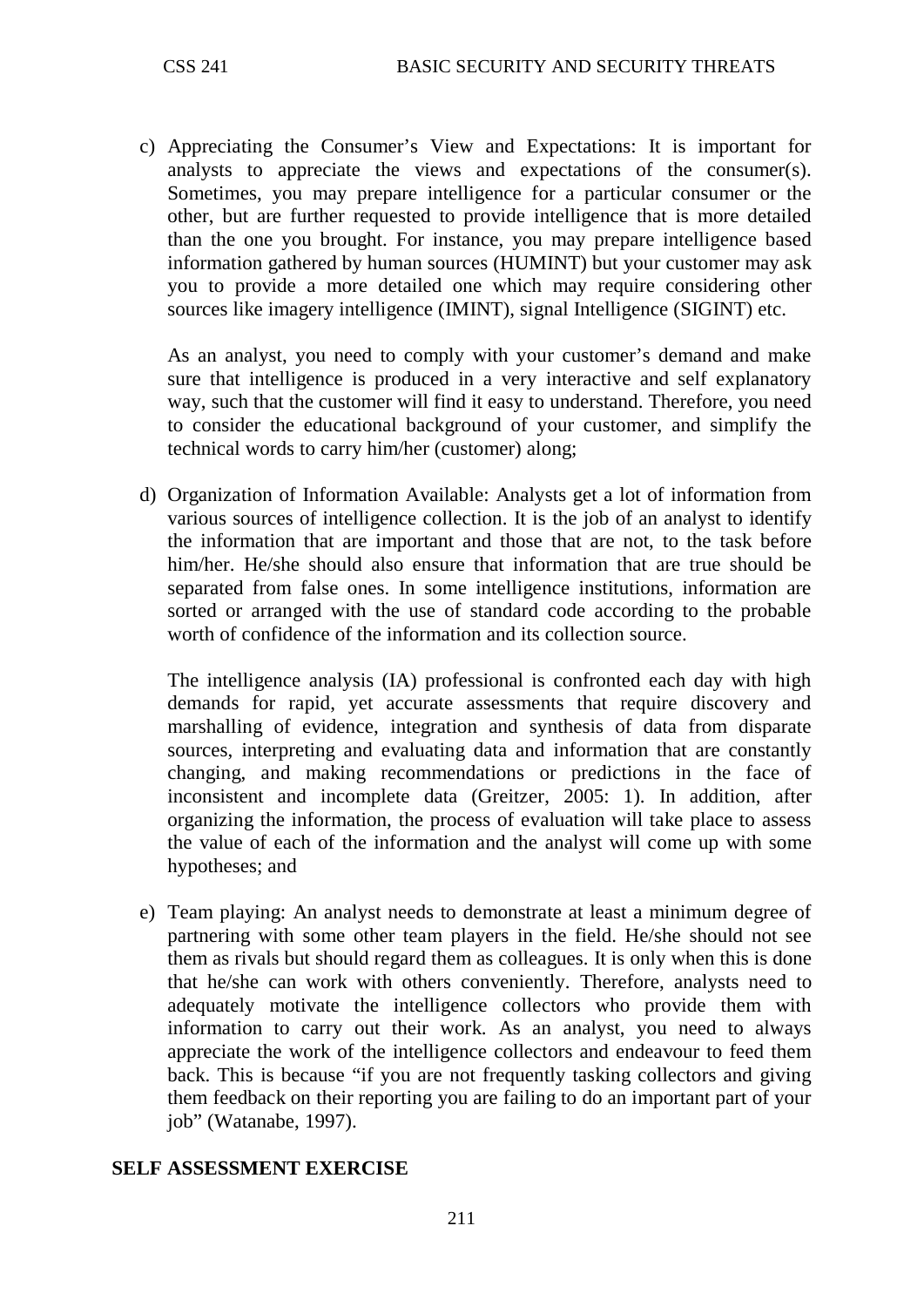Explain the pillars of intelligence Analysis

### 3.3. **Steps in Intelligence Analysis**

There are various steps, which analysts take in the discharge of their official duties–to analyse intelligence. Though, there is no consensus on any particular process to be adopted by analysts. They often adopt different approaches not only in the collection but also in the analysing of intelligence. Nonetheless, various steps in the process of intelligence analyses may include:

- a) Definition of the Problem: analysts will need to seek and know the questions in the minds of their customers which bother on their intelligence requests. If the questions are unclear the analysts will need to demand for further clarification to illuminate the thinking of the customer;
- b) Developing Hypotheses: Hypotheses are statements, which are developed to predict the relationship between two variables. For instance, if you have a customer who is one of the major players in the banking industry of the country to provide intelligence on how she can attract people to her loan facilities, you are likely to come up with some statements (hypotheses) like these:

(i) The lesser the rate of a loan facility, the higher it becomes attractive to people (customers and prospective customers);

(ii) The lesser the conditions attached to accessing a loan facility, the more people will get attracted and seek for loan from the bank; and

(iii) It is better to concentrate more on low income earners than high income earners considering their population. Etc.

Analysts generate hypothesis by tasking their brains to identify various probable variables, which can have impact on addressing the problem of the intelligence sought by the customer;

- c) Data Collection: Analysts require information to do their work. In the case of not having information already the analyst requests for the services of human intelligence collectors like spies or agents. They also rely on other sources of data collection like communication interception and satellites. But these tasks (of intelligence collection) are carried out by intelligence collectors. Sometimes, analysts rely on information gotten through newspapers, public records or archive etc;
- d) Evaluation of Information (sources): Analysts should have an assessment test on the information available to him/her and the sources of such information. This is because distortion of information or deception cannot be ruled out in data collection. It is therefore important to evaluate how accurate each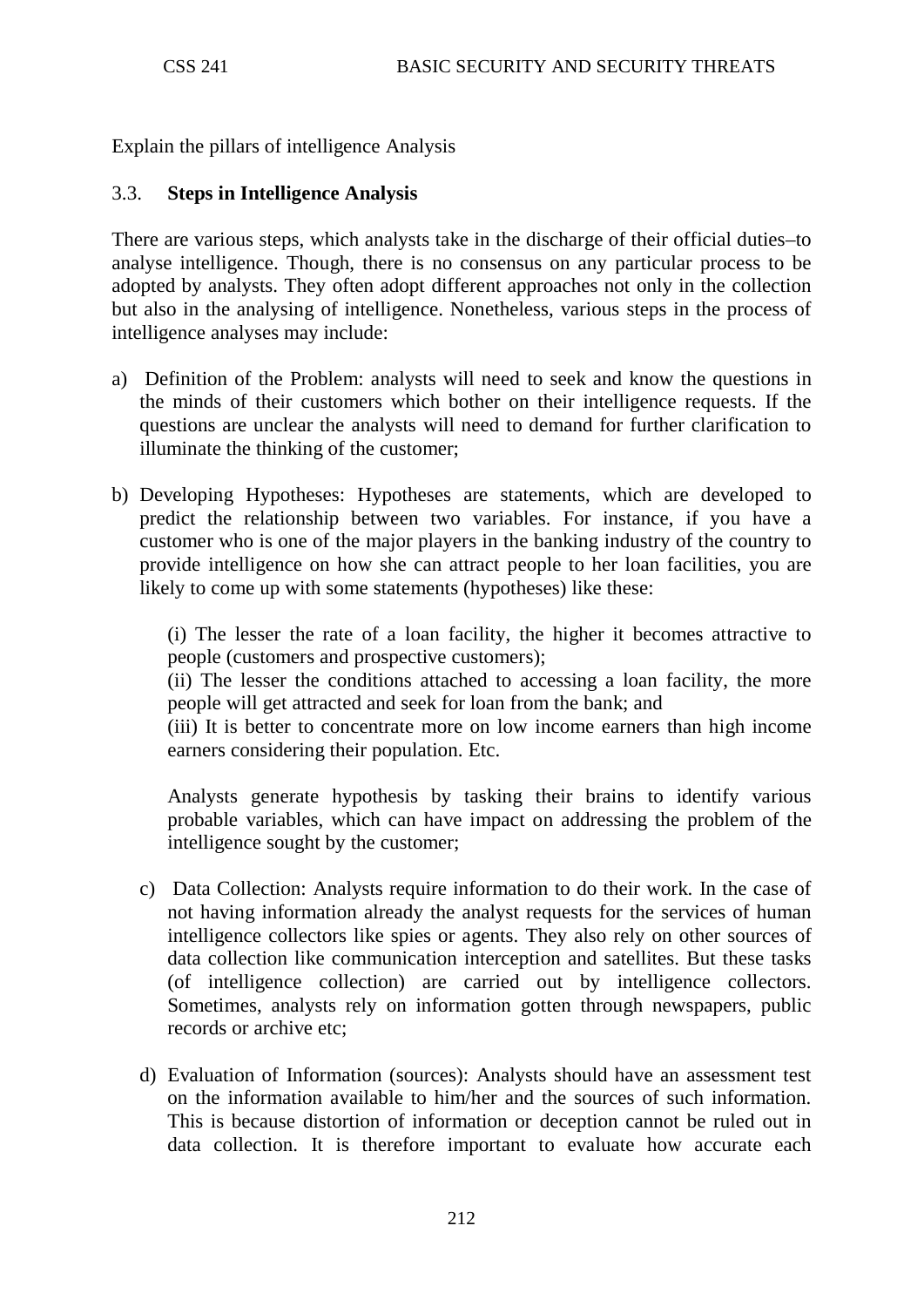information is, through which you identify those that are useful and those that are not;

- e) Evaluate (Test) Hypotheses: This is the most crucial stage of intelligence analysis. Analysts should ensure that they carry out a comparative analysis between the gathered evidence and their formulated hypotheses, with the application (or use) of different analytical tools and methods like Analysis of competing hypotheses etc. This process will enable us to identify the hypotheses that are not useful or which are irrelevant, which may be thrown out;
- f) Production and Packaging: After evaluating the hypotheses, analyst will come up with (intelligence) findings which he/she considers in packaging the intelligence product. In the production of intelligence, three issues usually come to bear, and these include:

Timeliness: Timeliness includes not only the amount of time required to deliver the product, but also the usefulness of the product to the customer at a given moment.

Scope: Scope involves the level of detail or comprehensiveness of the material contained in the product; and

Periodicity: Periodicity describes the schedule of product initiation and generation (**Error! Hyperlink reference not valid.**)

Intelligence product is packaged either by written presentation, oral or electronic presentation (or both). In some organizations, request is made for intelligence by demanding the analyst to present the product in written and oral forms;

g) Peer Review: There is the general belief that two heads are better than one. After the production of intelligence, it is advisable for analysts to seek for comments from their colleagues in the intelligence community who may identify area(s) of deficiency in the intelligence product. This view is also shared by the United States Department of Defense (DoD):

> *Coordination with peers is necessary…..if you think you are right and the coordinator disagrees, let the assessment reflect that difference of opinion and use a footnote, called a reclama* [\(.dtic.mil/doctrine/jel /new](http://www.dtic.mil/doctrine/jel%20/new%20pubs/jp102.pdf)  [pubs/jp102.pdf\)](http://www.dtic.mil/doctrine/jel%20/new%20pubs/jp102.pdf).

Exchange of ideas is very essential in the production of intelligence. As an analyst, there may be some flaws, which you may not identify, but bringing on board some other colleagues of yours in the intelligence business, may alert you about such flaws or errors. You must also be humble enough to entertain criticisms and see how various comments made can be catalogued, ranked and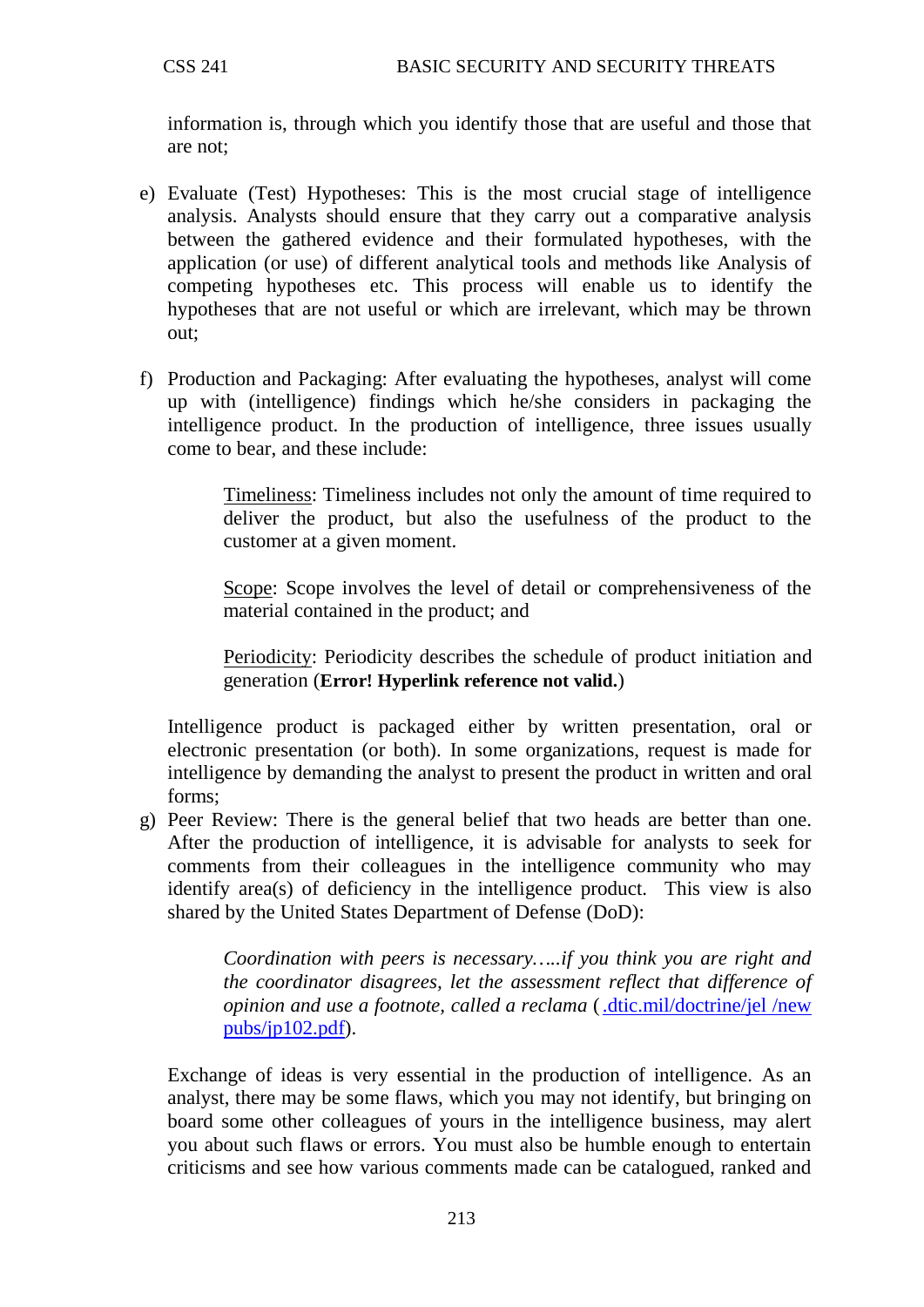applied to improve your intelligence product. Also, as an analyst you should always have it at the back of your mind, that no man is an island (of knowledge). For this reason, it is important that one should choose among his/her colleagues those to work with as a team. In this case good human relation and trust-building are essential; and

h) Customer Feedback and Production Evaluation: After delivering the intelligence product to your customer, you are also expected to always meet your customer and ask question about the product. The questions may include: Has the intelligence been effective enough or useful in meeting the customer's goals? Does the customer find the intelligence product easy to use? etc. Analysts and their customers (policy makers, corporate organizations, individuals, security agencies etc) must make regular contacts to discuss the efficacy or ineffectiveness of the intelligence products with the aim of fathoming ways to refine and put more life into them (intelligence products). By doing these, it will be easy to meet the expectations of the customers.

# **SELF ASSESSMENT EXERCISE**

How do you explain various steps to be undertaken in the production of intelligence?

### **4.0 CONCLUSION**

Intelligence analysis is the process of putting information in the right perspective by removing those information that are not useful as well those that are distorted or false in intelligence planning and production. It is a very technical aspect of intelligence work which demands that anyone who wants to undertake such task should demonstrate high sense of intelligence and must be knowledgeable.

The analysts usually apply some specific methodologies in the conduct of intelligence analysis and they're often referred to as analytic tradecraft. In the business of intelligence analysis, you are expected to understand the nature of the business by professionally identifying the needs of the customer and the questions he/she want to solve with the use of your intelligence product. Therefore your product must be problem-solving by providing the customer with an array of options that he/she can use to meet his/her goals.

#### **5.0 SUMMARY**

In this unit, we have been able to look at a wide range of issues concerning the subject matter: intelligence analysis. We set out in our academic adventure by first explaining the meaning of intelligence analysis. Thereafter, we highlighted the various pillars of intelligence analysis. The last area of inquiry was the various steps of intelligence analyses. Thank you for your attention.

### **6.0 TUTORED MARKED ASSIGNMENT**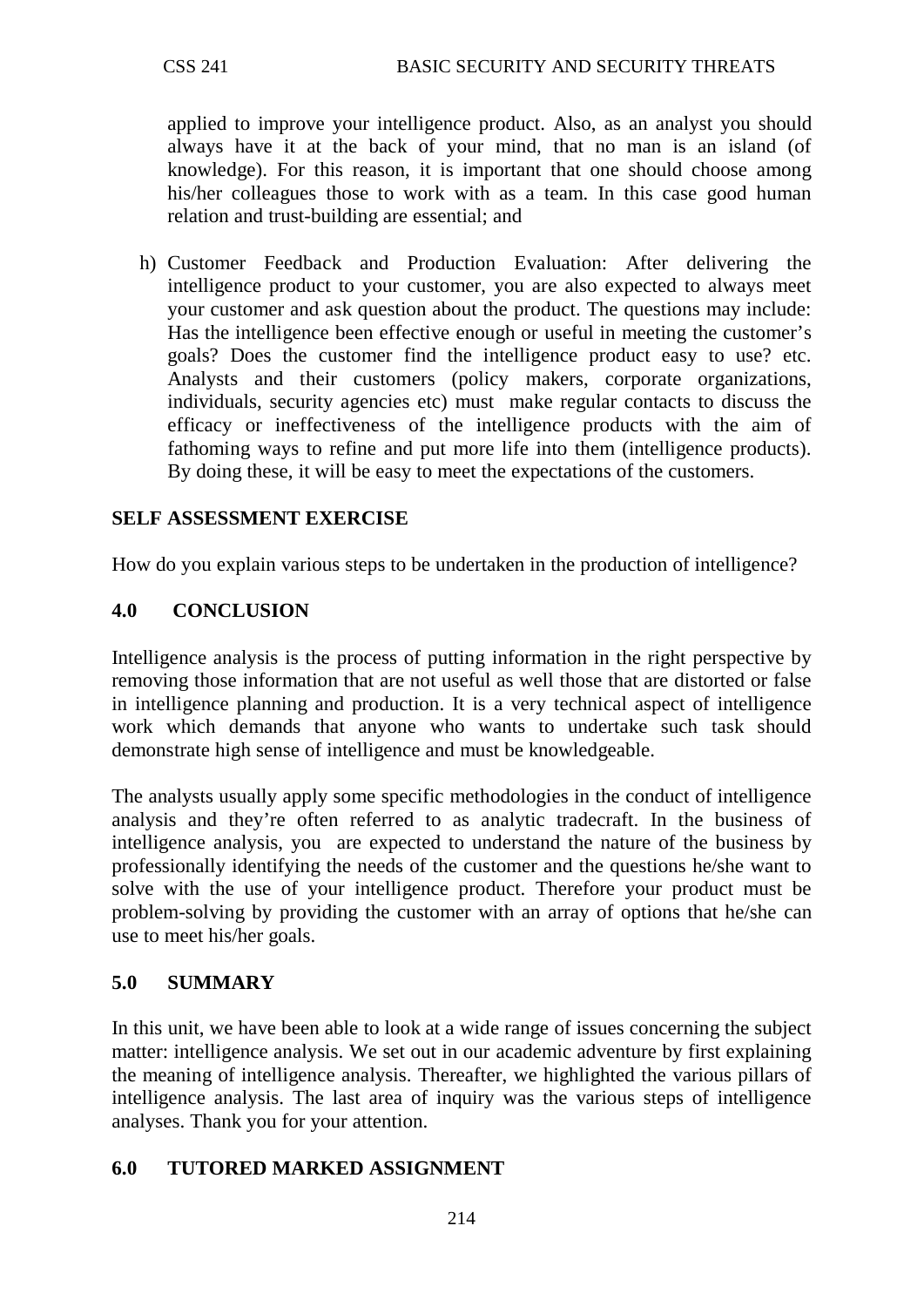- (i) What is intelligence analysis?
- (ii) Explain steps in intelligence analysis.

# **7.0 REFERENCES AND FURTHER READING**

Central intelligence Agency, Directorate of intelligence (Feb, 1997), A Compendium of Analytic Tradecraft Notes; [.au.af.mil/au/awc/awcgate/cia/tradecraft\\_notes](http://www.au.af.mil/au/awc/awcgate/cia/tradecraft_notes%20/contents.htm)  [/contents.htm.](http://www.au.af.mil/au/awc/awcgate/cia/tradecraft_notes%20/contents.htm) Retrieved on 23 of October 2007.

Davis, Jack (1995), "A policymaker's Perspective on Intelligence Analysis", Studies in Intelligence, No 5. Also available on [.cia.gov/library/centre-for-the-study-of](http://www.cia.gov/library/centre-for-the-study-of-intelligence/csi-publications/csi-studies/studies/95unclass/Davis.htm)[intelligence/csi-publications/csi-studies/studies/95unclass/Davis.htm.](http://www.cia.gov/library/centre-for-the-study-of-intelligence/csi-publications/csi-studies/studies/95unclass/Davis.htm) Retrieved on 23 October, 2007.

Greitzer, F.L. (March 2005), Methodology, Metrics and Measures for Testing and Evaluation of Intelligence Analysis Tools, Pacific Northwest Division of Battelle Memorial Institute.

Heuer, Richard J. Jr. (1999), Psychology of Intelligence Analysis Chapter 8: Analysis of Competing Hypotheses, available on [.au.af.mil./au/awc/awcgate/psych](http://www.au.af.mil./au/awc/awcgate/psych-intel/art10.html)[intel/art10.html.](http://www.au.af.mil./au/awc/awcgate/psych-intel/art10.html) Retrieved on 23 October, 2007.

Johnston, R. (2003), "Developing A Taxonomy of Intelligence Analysis Variables". CIA: Studies in Intelligence, 47(3). Available on [://www.cia.gov/csi/studies/vol](http://www.cia.gov/csi/studies/vol%2047no3/article05.html)  [47no3/article05.html.](http://www.cia.gov/csi/studies/vol%2047no3/article05.html) Retrieved on 24 October, 2007.

Krizan, Lisa (June 1999), Intelligence Essentials for Everyone. Washington D.C: Joint Military Intelligence College. Also available on .scip.org/2 getintel /ess.php. 2 October, 2007.

US Department of Defense (12 July 2007), Joint Publication 1-02 Department of Defense Dictionary of Military and Associated Terms. Available on [.dtic.mil/dotrine/jel/new\\_pubs/jp1\\_02.pdf.](http://www.dtic.mil/dotrine/jel/new_pubs/jp1_02.pdf) Retrieved on 1 October, 2007.

Watanabe, F. (1997), "Fifteen Axioms for Intelligence Analysts: How to Succeed in the DI {Directorate of Intelligence}", *Studies in Intelligence*. Available on [.bss.sfsu.edu/fischer/IR%20360/Readings/15%20axioms.htm.](http://www.bss.sfsu.edu/fischer/IR%20360/Readings/15%20axioms.htm) Retrieved on 23 October, 2007.

[.en.wikipedia.org/wiki/Intelligence\\_Analysis.](http://www.en.wikipedia.org/wiki/Intelligence_Analysis) Retrieved on 20 April, 2008.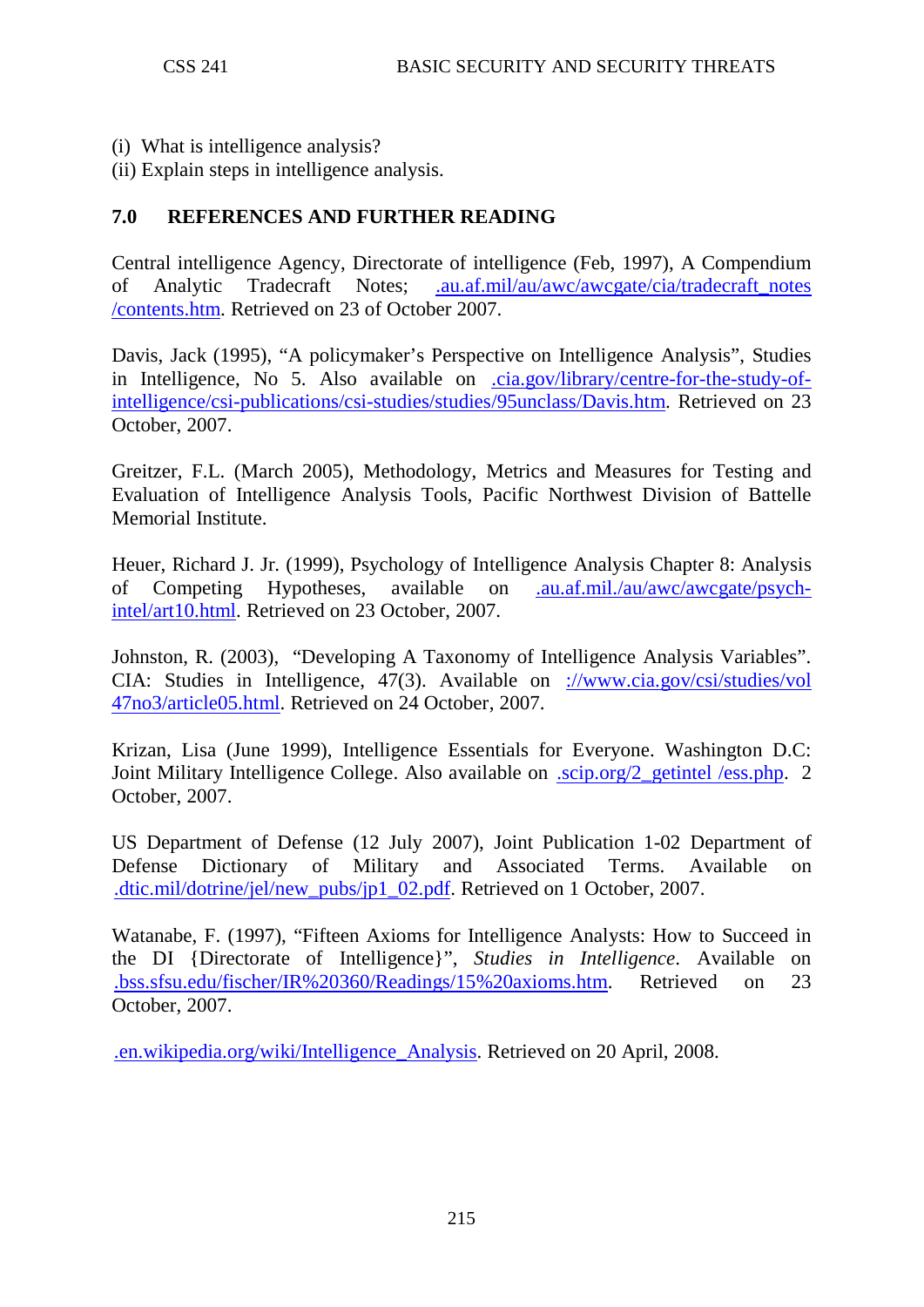# **UNIT 4**

### **COUNTER-INTELLIGENCE**

- 1.0 Introduction
- 2.0 Objectives
- 3.0 Main Body
	- 3.1 Definition of Counter-Intelligence
	- 3.2 Aspects of Counter-Intelligence
	- 3.3 Protective Disciplines and Counter-Intelligence
- 4.0 Conclusion
- 5.0 Summary
- 6.0 Tutored Marked Assignment
- 7.0 References / Further Reading

## **1.0 INTRODUCTION**

In the last three units our focus has been drawn to the meaning of intelligence, intelligence collection and analysis. Every nation usually develops mechanisms and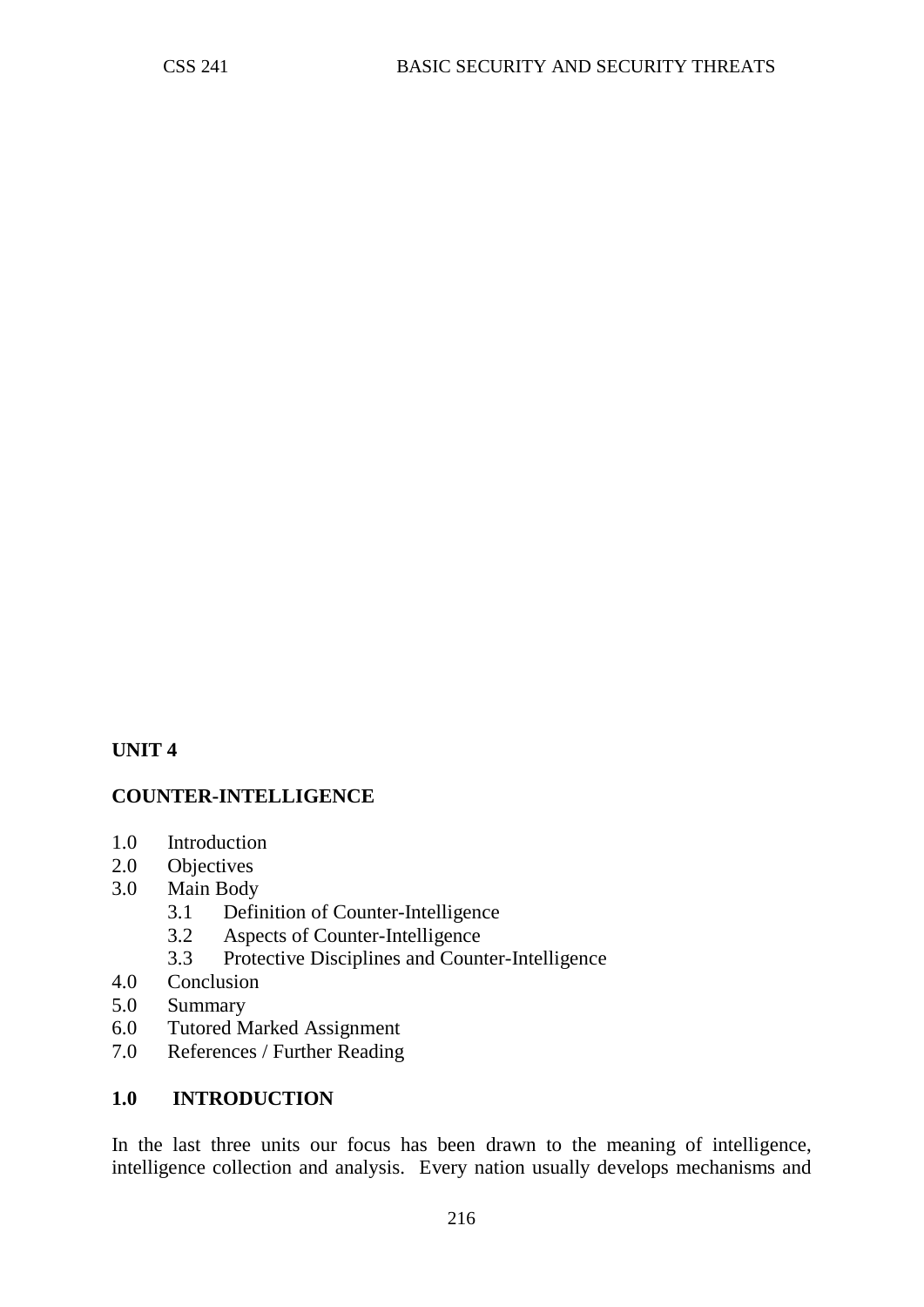establishes institutions that engage in intelligence activities while assisting her to have strategic relevance in the world polity. In achieving the overall security agenda, nations don't only focus on how various intelligence activities can enhance their internal security, but also consider very importantly creating measures and platforms that can counter any intelligence (or security) threats emanating from both local and external enemies which are capable of undermining their national security.

It is against this background that counter-intelligence has become a key element of security planning and management. Counter-intelligence is part of intelligence cycle and its coordination must also include the security issues that bother on protection of intelligence personnel, their facilities as well as operation. These shall form the bases of this unit. Now, let's quickly browse through the objectives of this unit.

## **2.0 OBJECTIVES**

At the end of this unit, you should be able to:

Define counter-intelligence;

Explain aspects of counter-intelligence; and

Discuss protective disciplines for counter-intelligence.

### **3.0 MAIN BODY**

### 3.1 **Definition of Counter-Intelligence**

Counter-intelligence (CI) has become a rapidly growing intellectual area of inquiry in security studies. It enables us to appreciate the need to look at intelligence from a dual perspective: our strengths and vulnerabilities or weaknesses. It is only when we can identify our weaknesses that we can fathom ways through which we can secure our intelligence community and counter other security threats. On the definition of counter intelligence, we can consider the following:

*Information gathered and activities conducted to protect against espionage, other intelligence activities, sabotage or assassinations conducted for by or on behalf of foreign government or elements thereof, foreign organizations or foreign persons, or international tourist activities* (see [.fas.org/sgp/crs/intel/RL33616.pdf\)](http://www.fas.org/sgp/crs/intel/RL33616.pdf).

*Counterintelligence (CI) refers to efforts made by intelligence organizations to prevent hostile or enemy intelligence organizations from successfully gathering and collecting against them. Many governments organize counter-intelligence agencies*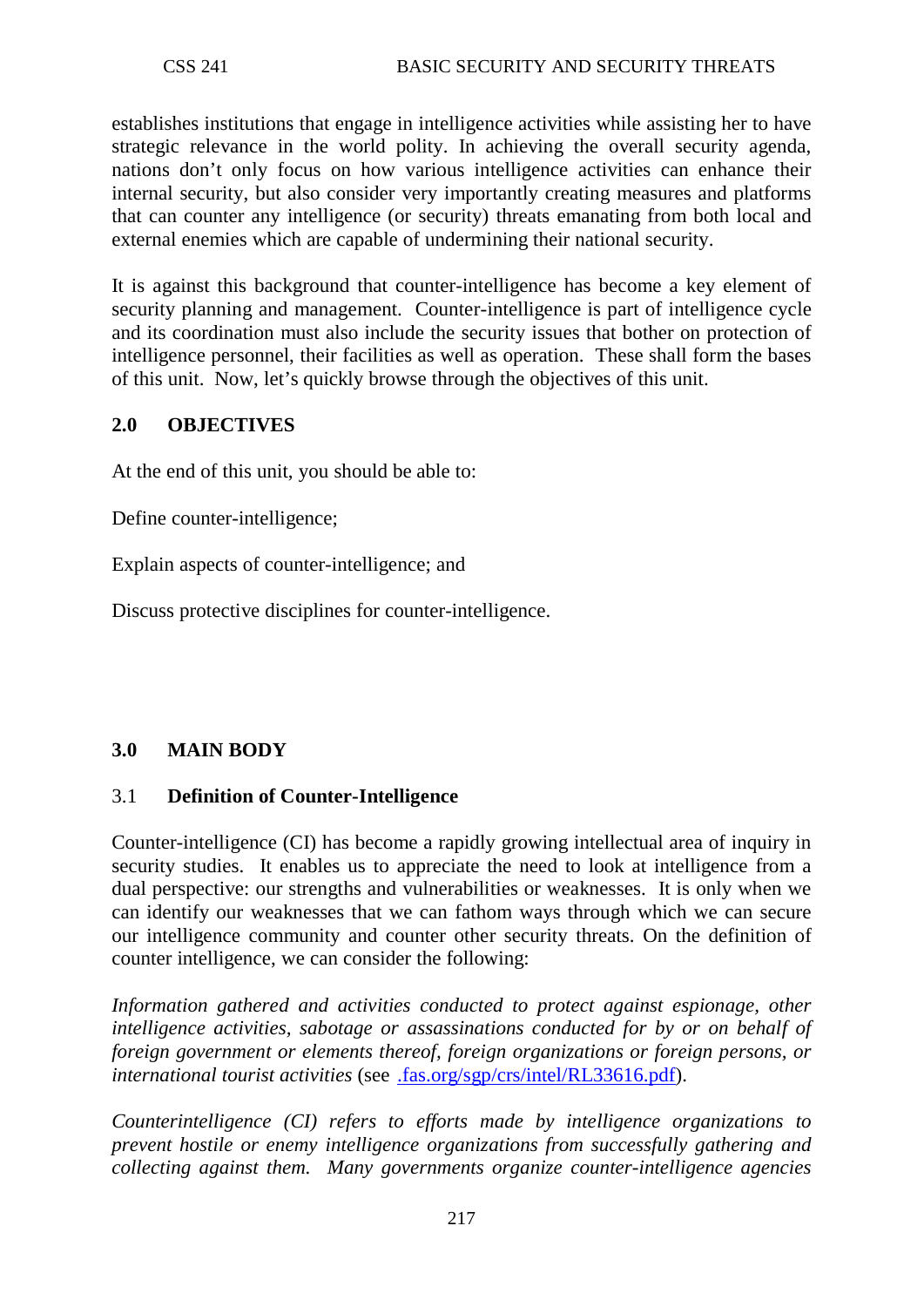*separate and distinct from their intelligence collection services for specialized purposes* (see [.en.wikipedia.org/wiki/counter-intelligence\)](http://www.en.wikipedia.org/wiki/counter-intelligence).

According to the United States Army in its manual on counter-intelligence, our conceptual definition of counter-intelligence cannot be complete, if we fail to consider two basic tasks performed by counter intelligence in our conceptual clarification of the term, CI. And these include:

- Developing, maintaining, and disseminating multi-discipline threat data and intelligence files on organizations, locations, and individuals of CI interests. These include insurgents and terrorist infrastructure and individuals who can assist in the CI mission; and
- Educating personnel in all fields of security. A component of this is the multidiscipline threat briefing. Briefings can and should be tailored, both in scope and classification level. Briefings could then be used to familiarize supported commands with the nature of the multidiscipline threat posed against the command or activity (US Dept of the Army, 1995).

However, in several countries intelligence services are given separate mandates, and therefore counter intelligence institutions operate independently of other intelligence agencies. For instance, in Britain, there exists an independent security organization known as "security service" or "MI-5, having no police powers but is mandated by the law to have a good or collaborative working relation with the law enforcement agency known as the "Special Branch". MI-5 performs counter-intelligence functions and through the special Branch, she can effect arrest or interrogate or facilitate a search warrant (on) suspected enemies or intelligence threats.

In the United States, the Federal Bureau for Investigation (FBI) appears to be the major counter-intelligence agency in the country. In Nigeria, there is no clear cut separation of functions among the intelligence agencies in the country. What I mean is that there is no actual intelligence organization that is basically mandated by the law for counter-intelligence only.

# 3.2 **Aspects of Counter-Intelligence**

In this segment of the unit, we are going to look at various aspects of counter intelligence, though, there may be more aspects than the ones we are providing in this study due to the dynamics of counter-intelligence activities and studies. That notwithstanding, we shall be focusing on four major aspects of counter intelligence. These include:

a) Defensive counter intelligence: This aspect draws its attention from identifying vulnerable areas in one's intelligence organization(s) which can be explored by foreign intelligence services (FIS). The term, FIS in (modern) counterintelligence goes beyond foreign countries or agents in its meaning. It simply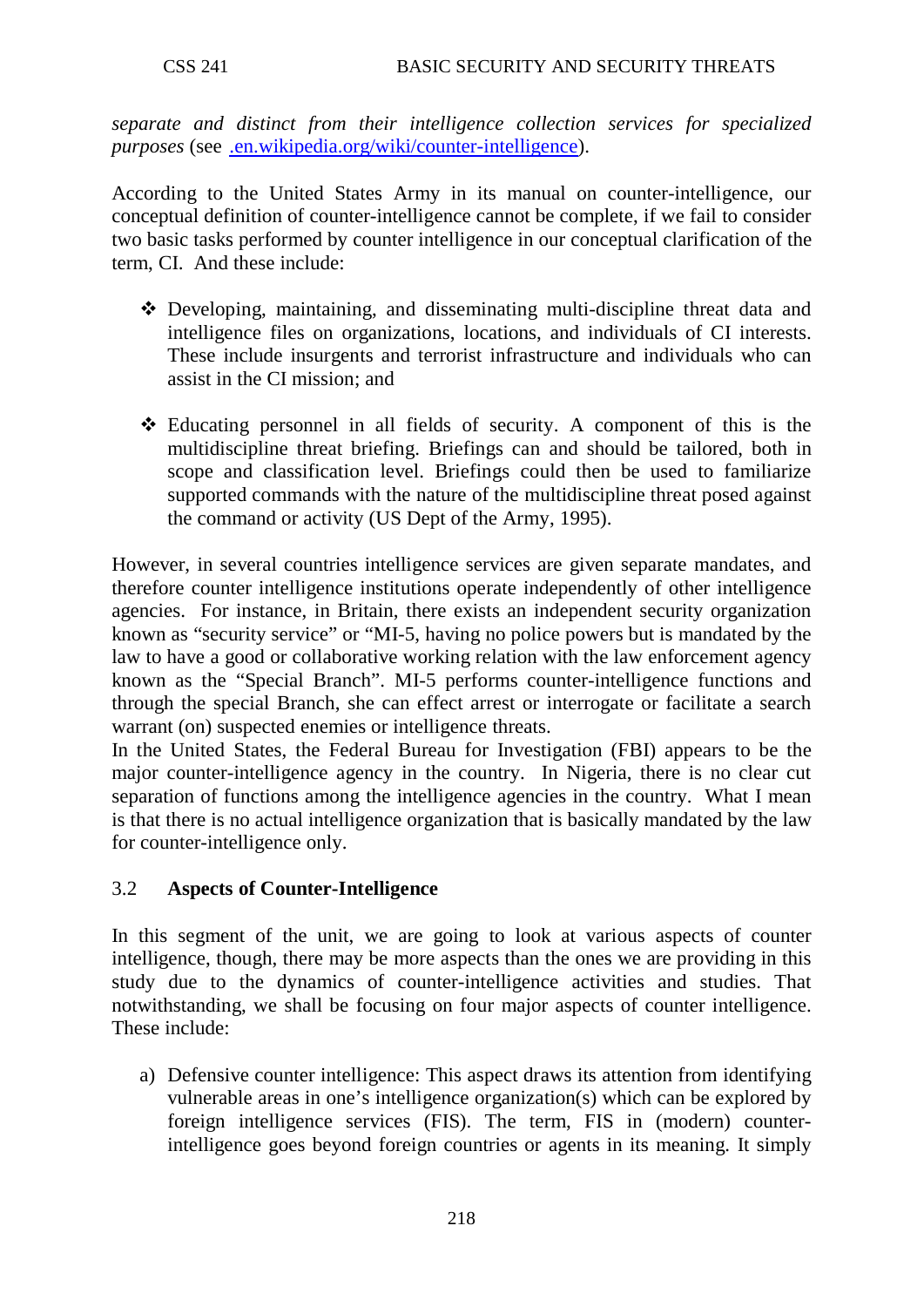refers to 'any opposition' (in security terms not politics), either internal or external.

Defensive counter intelligence activities should cover defending one's nation or organization against any threat that can undermine its security as well as protecting the friendly nation against enemy's attack, which may be as a result of the diplomatic support your nation enjoys from the friendly nation, making the enemy-party dissatisfied. In one of the broadcasts made by Osama bin Laden, the leader of Al Queda network, he called on the members of his group and his sympathizers (lovers) to carry out insurgent actions to destroy the United States and its allies.

This explains some of the covert support being received by some local insurgents in a number of countries from Al Queda network, to fight their governments who are considered to be Pro-West by Al Queda and the like. The Pro-American posture of the Iraqi government (majorly controlled by Shiites) has attracted insurgent condemnation not only from the Sunni dissidents but also violent threats from the Shiites militants.

The Shiites insurgency in Iraq has added a new twist to the post-war Iraq discourse. This is because most people would think having a Shiite led government, the majority Shiite population would welcome it and give her the necessary support to succeed. But the case has turned out to be contrary, resulting from the fact that more aggression comes from the Shiites rather than the Sunnis.

Well, one important revelation is that the aggression is more likely to be sponsored by Iran in evoking its defensive counter-intelligence, considering the threat in the US sojourn in Iraq could constitute against its national security. The covert support, Iran gives the Shiite insurgents in Iraq is overwhelming, with the aim of forcing the US and allies to consider the option of leaving Iraq. If this is achieved by Iran, the US will not have access to Iraq as its military base through which it can launch a military invasion of Iran, in stopping her (Iran) from further developing nuclear power or any others weapons of mass destruction (WMD);

b) Offensive Counter intelligence Operations: These include all activities that are targeted towards arresting the mischief of the enemy-parties. It is important to put in place measures that will undermine the structure and personnel of hostile intelligence organizations (Wisner, 1993). This aspect is also known as counter espionage. Here, efforts are made towards identifying and arresting the agents of a foreign intelligence services or enemy parties. If the hostile agents are diplomats, the friendly nation or host country should declare them *persona non grata*, and facilitate their immediate repatriation. The hostile agents who are not diplomats are to be arrested by law enforcement agents, and be prosecuted. In some countries, if a spy is caught within or outside their intelligence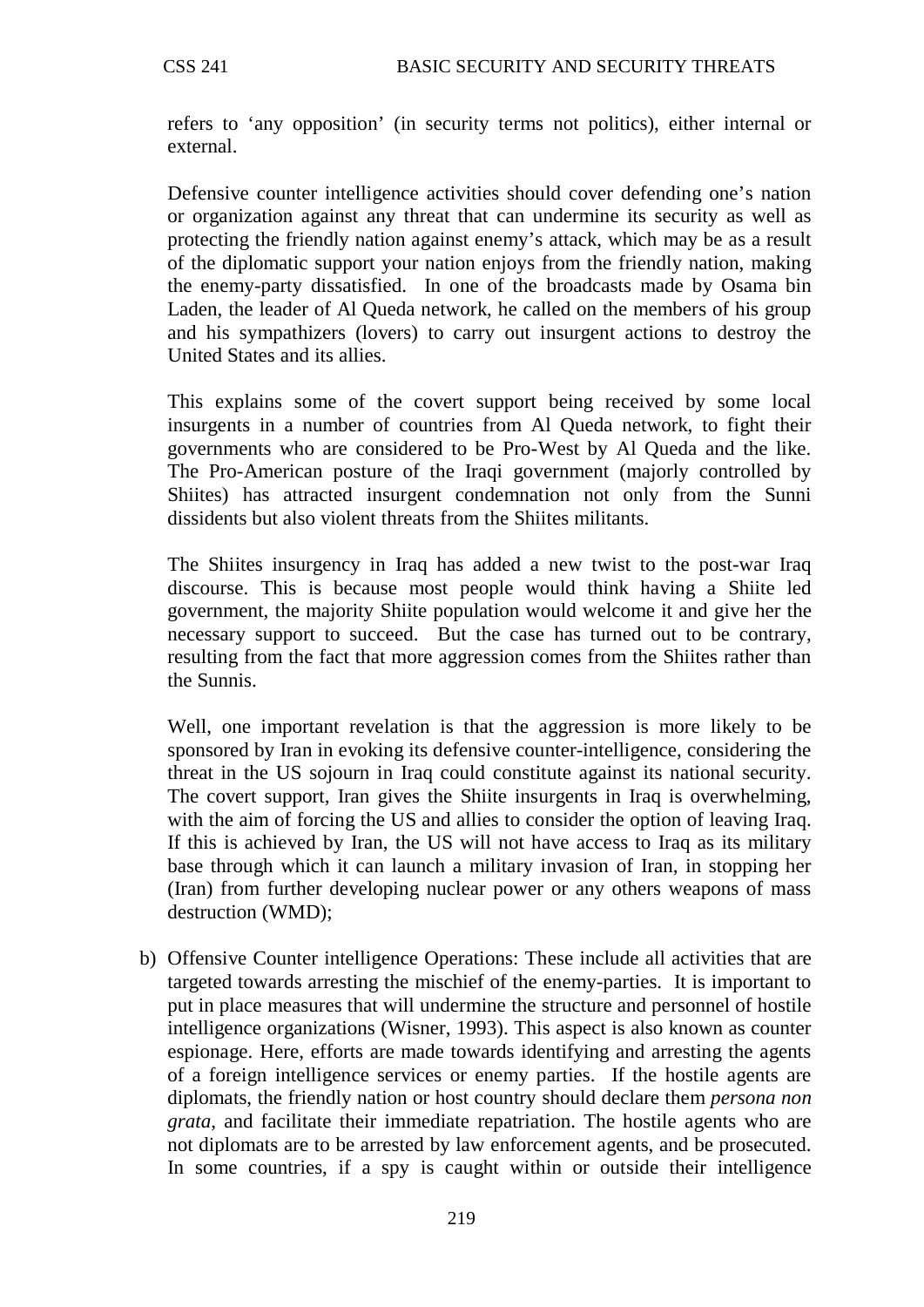domains working for foreign interests, he/she usually faces highest penalty (death sentence) while some other countries only have them imprisoned.

Intelligence services can also subject the detained hostile spies to torture, forcing them to reveal their planned clandestine actions for the purposes of liquidating such plans and prevent similar threats from any other hostile spies in the nearest future. Recently, the Nigerian government through its security operatives arrested some people alleged to be foreign spies and their local coconspirators who were accused of espionage;

- c) Counter-intelligence Protection of Intelligence Services: Intelligence services don't only guard the states) against external infiltrations and (internal) attacks but also undertake some (defensive) counter-intelligence actions or measures to protect against attacks or threats from the enemy or hostile party(ies). Therefore, there is need for intelligence agencies to evaluate the source of, methods and resources they use in intelligence activities. There is also the need by intelligence services to conduct risk assessment on its operations with a view to identify appropriate counter-intelligence measures to the risks in its operations; and
- d) Counterintelligence Force Protection Source Operations (CFSO): These involve human source operations in which Clandestine activities "are conducted abroad…..intended to fill the exiting gap in national coverage, as well as the combatant commander's intelligence requirements" (**Error! Hyperlink reference not valid.**; and US Dept of the Army, 1995).

# **SELF ASSESSMENT EXERCISE**

Discuss aspects of counterintelligence.

# 3.3 **Protective Disciplines and Counter-Intelligence**

These disciplines don't actually have any direct relationship with intelligence activities but only play some complementary roles. They assist to reinforce counterintelligence measures to undermine enemy's attacks on the intelligence community and nation at large. They include the following:

a) Physical Security: It is the duty of intelligence services to ensure protection of their physical infrastructure against attacks of enemies that operate within and outside. Apart from that, efforts are made to secure the civilian and government facilities against infiltrations and attacks from mischievous elements (or foreign intelligence services). Infrastructures like building require measures than can counter any threats the enemies can make use of tall buildings; after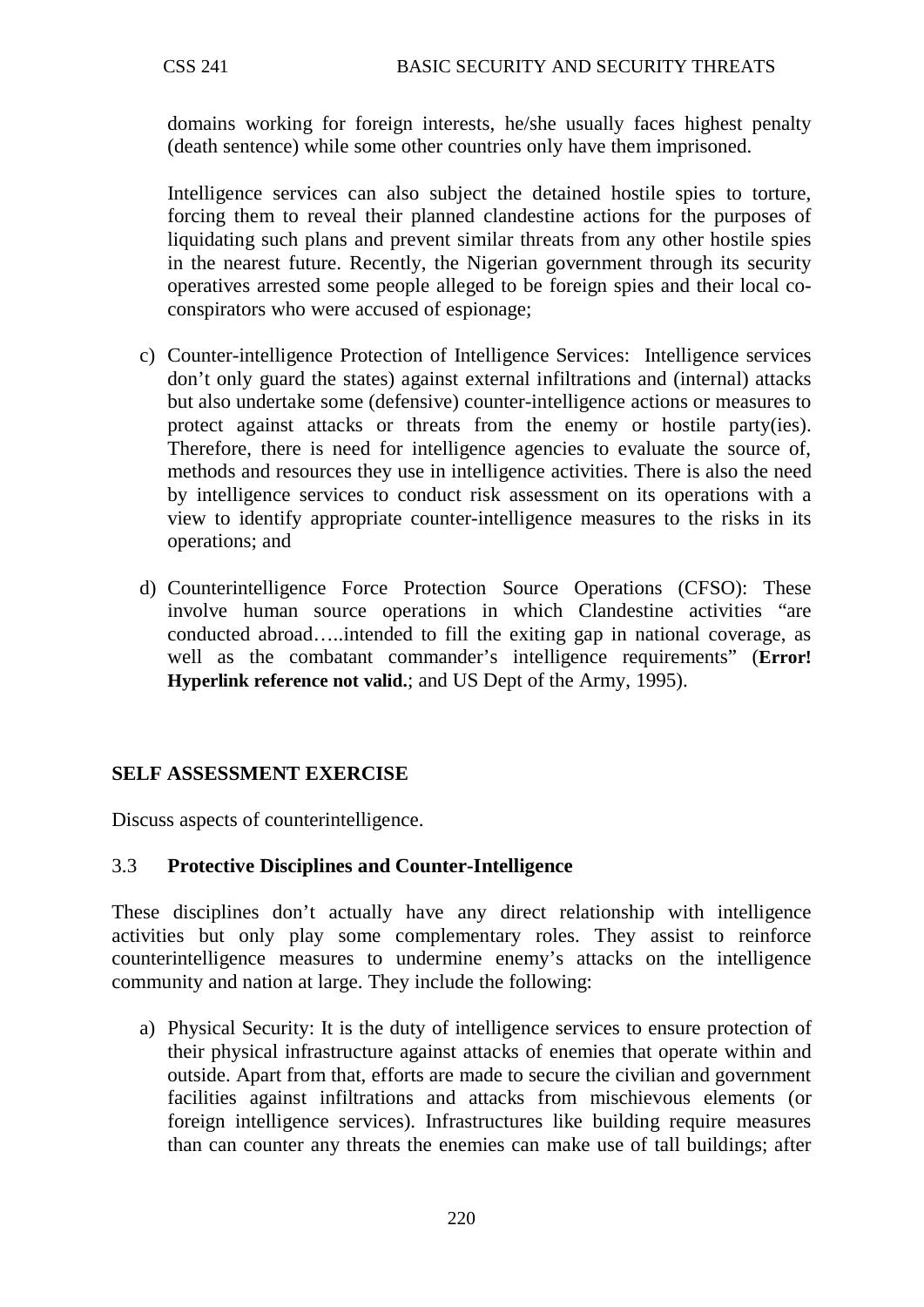gaining access to it, to monitor the movement of the occupants of another building being targeted.

Consequently, after collecting intelligence, enemies might identify the vulnerable areas, and strike. This can also explain the tactics adopted by the Al Qaeda network in the planning and execution of the carnage (Sept 11 incident) that visited the United States. The terrorists studied the US and its geography, noticing that there had been tight security at its borders making it difficult to smuggle in explosives into the country, so, they chose to hijack commercial aircrafts and hit them against target building(s). The US intelligence community failed to mount adequate surveillance on the Arab immigrants who pretended to be students and enrolled to study piloting.

Physical security may also include fortifying infrastructures and building with security gadgets and other measure like the use of window blind. The use of window blinds will prevent activities in the room from being seen through the windows. Intelligence facilities need to be protected by putting in place high construction standards that are capable of mitigating enemy's attacks and 'might slow down, but certainly not stop, a determined entry attempt that used explosives' [\(.en.wikipedia.org/wiki/Counter-intelligence\)](http://www.en.wikipedia.org/wiki/Counter-intelligence):

b) Personnel Security: Sometimes foreign intelligence services use some of the trusted people in an organisation or state to unleash their terror or attack. FIS can decide to buy over some of the people working for your organization or home government who have access to some secrets that may be useful to FIS. In order to avoid a situation like this, intelligence services will need to put in place security clearance system (or positive vetting) to ascertain if a person within the organization, holding sensitive position can still be trusted or not.

The services will have to conduct periodic clearance on the people holding sensitive or strategic positions. One of the ways to do this is secret monitoring of their spending against his/her their income. If one spends far above his/her legitimate earnings, such person needs to be scrutinized. There must be electronic reviews of one's financial records, and it is also important to examine the lifestyle of each staff to identify the areas of vulnerability of each of them, and apply measures that can limit or curb possible compromise among (the) personnel;

- c) Operations Security (OPSEC): This underscores the relevance of information, which is very crucial to the future operations of any organization or country, and, how 'planning activities' should be shaped to:
	- $\triangleleft$  Identifying those actions that can be observed by adversary intelligence systems;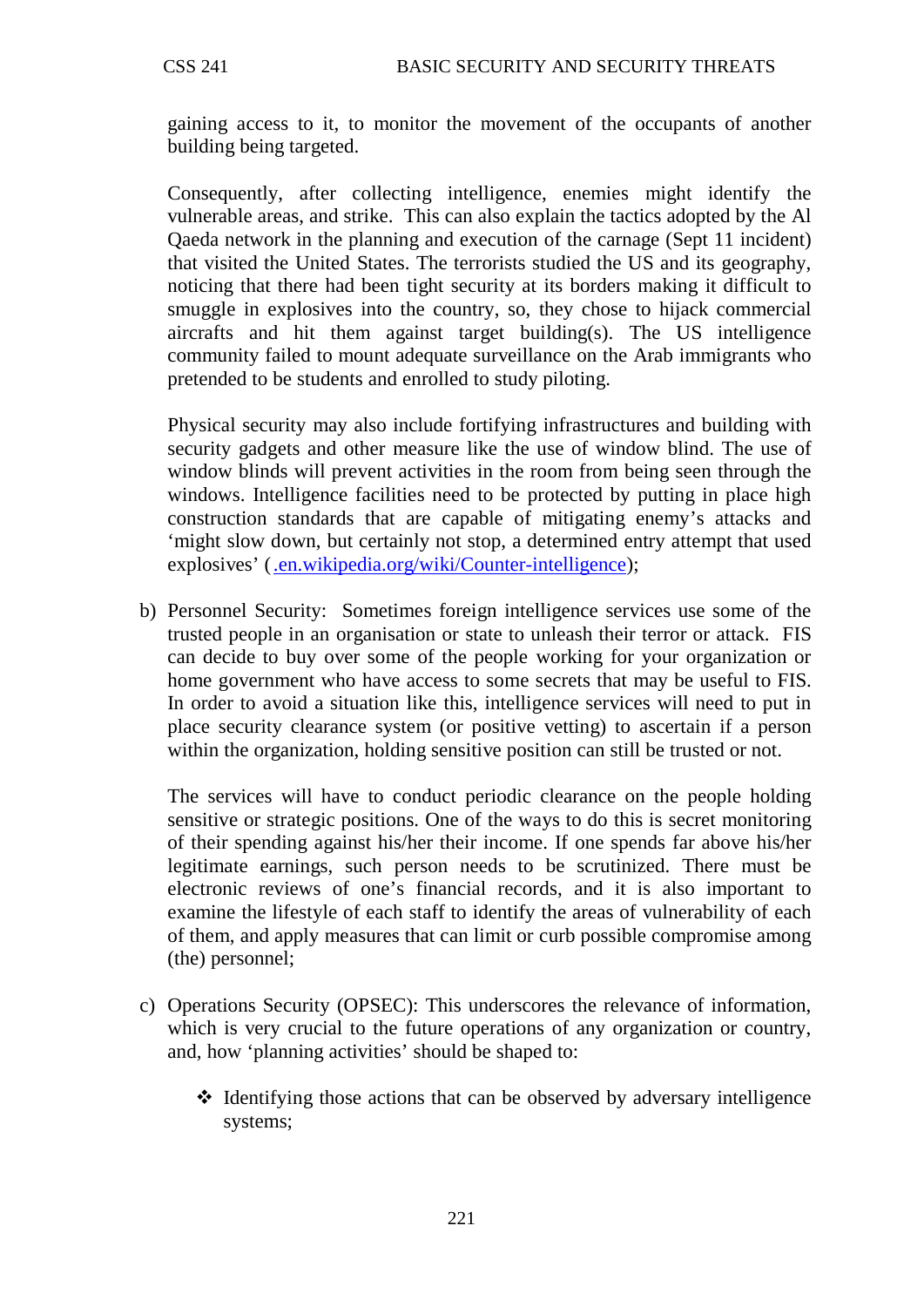- Determining indicators that adversary intelligence systems might obtain that could be interpreted or pieced together to derive critical information in time to be useful to adversaries; and
- Designing and executing measures that eliminate or reduce to an acceptable level the vulnerabilities of friendly actions to adversary exploitation (see [.en.wikipedia.org/wiki/intelligence-cycle-secur ity\)](http://www.en.wikipedia.org/wiki/intelligence-cycle-secur%20ity).

Operations security usually involves taking some measures like counter imagery, cover, concealment and deception to identify the interests and needs of the adversary in its (hostile) relation towards the friendly service (or country) as well as discovering critical clues about the services, which the enemy can collate, analyze and synthesize for (strategic) intelligence viewpoints, which can be used to identify or detect the vulnerabilities of the friendly service in its desires to carry out its threats. It is therefore, necessary to develop measures that can mitigate the enemy's threat by adequately addressing the problem of vulnerabilities being encountered by the friendly service; and

d) Communication Security (COMSEC): This is also germane to counterintelligence. In intelligence activities, communication plays a great role, and that is why both the friendly service and enemy often extend their intelligence aggression to communication (environment). Therefore, security of one's communications and interception of the enemy's has become one of the foremost principles in intelligence community (IC). Communications security is geared towards:

> *…preventing an adversary to intercept sensitive information that is transmitted, especially through free spaces, but also through wired networks capable of being wiretapped. It includes several disciplines, both including those for protecting the hostile acquisition of information either from the patterns of flow of messages, or the content of messages..*  (see [.en.wikipedia.org/wiki/intelligence-cycle-security\)](http://www.en.wikipedia.org/wiki/intelligence-cycle-security).

Communication security is a key element of counter-intelligence. That is why it is essential for security organizations including the military, to provide secure communications and guard against interception by the FIS (or enemies). Some of the counter-measures against any specialized technical interception from the enemy may include encryption, traffic flow security, steganography etc. The intelligence services are also expected to shield their office buildings against any electronic attack

# **SELF ASSESSMENT EXERCISE**

Discuss the protective discipline for Counter-intelligence

### **4.0 CONCLUSION**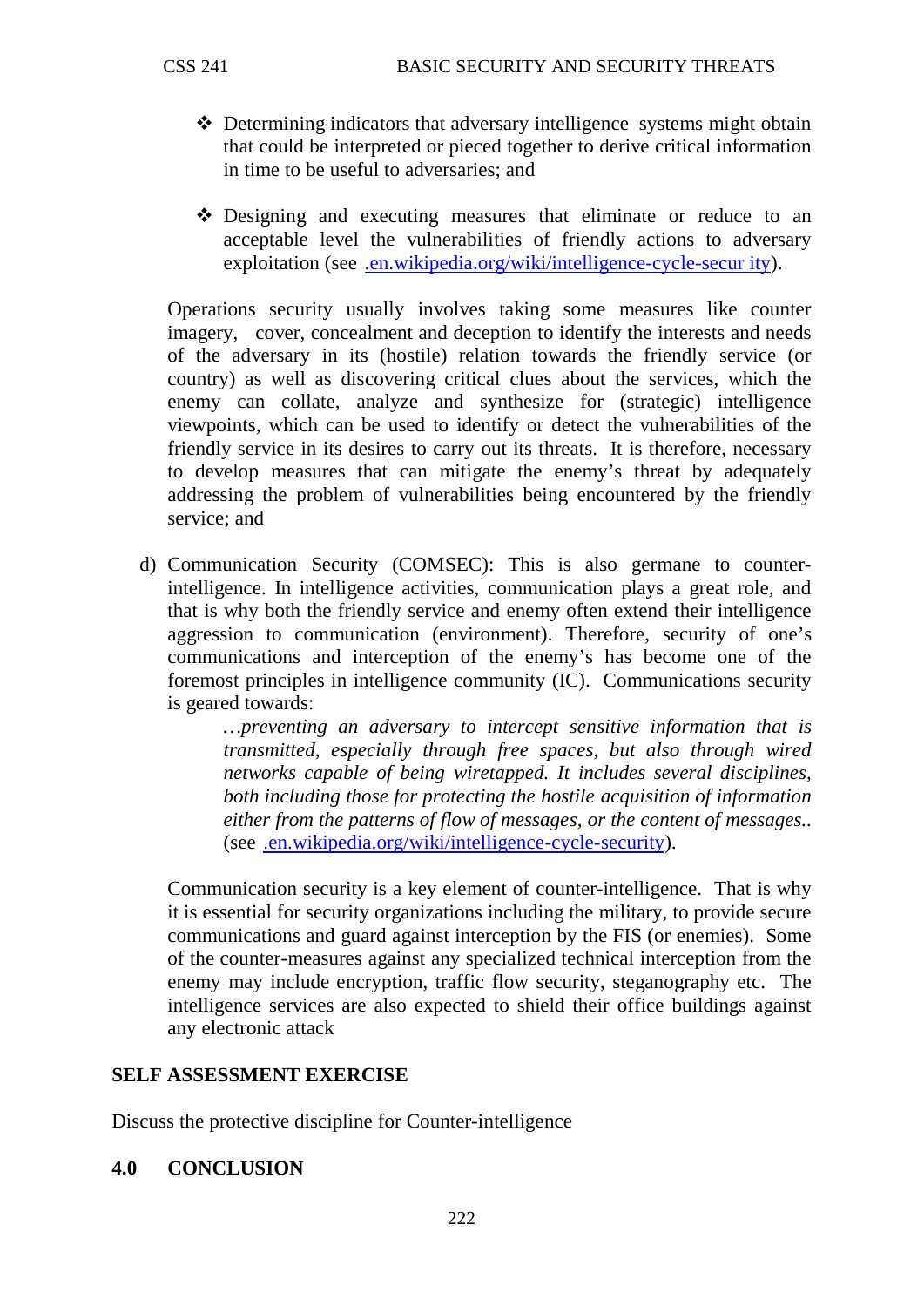Counter-intelligence activities have become widened in recent time due to emergent (non-traditional) security threats that characterize national and international politics. In the olden days, security threats emanated from another country but now local dissidents constitute the greatest security threats, undermining national security, many of whom are even working for foreign interests. Compromise (to enemy's influence) has become a major challenge in intelligence community in which intelligence officers sell (or give) classified information or secrets of their services (employers) to Foreign Intelligence Services (FIS).

The level of sophistication of modern communication technologies has also made friendly intelligence service vulnerable to technical interception and attacks of the enemies. These and other factors have necessitated the need to put in place measures by intelligence community, to mitigate (reduce) or prevent threats from enemies. Counter-intelligence activities should ensure not only to counter the attacks coming from the enemies but also to protect intelligence personnel, facilities, resources as well as operations. It is by doing all these that effective counter-intelligence can be actualized.

## **5.0 SUMMARY**

In this unit, we have been able to discuss a number of issues as regards counterintelligence. We began our intellectual discourse by looking at some of the available definitions of the term, counter-intelligence, in the actualization of our task of conceptualization. Thereafter, we explained various aspects of counter-intelligence. The third and the last subject we treated was the list of major protective disciplines for counter-intelligence.

### **6.0 TUTORED MARKED ASSIGNMENT**

What is counter-intelligence?

How do you explain various protective disciplines for counter-intelligence?

# **7.0 REFERENCES AND FURTHER READING**

Archick, K. (2006). European Approaches to Homeland Security and Counterterrorism. Congressional Research Service (CRS Report Number: RL33573). (July 24). Also available on [.fas.org/spg/crs/homesec/RL33573.pdf.](http://www.fas.org/spg/crs/homesec/RL33573.pdf) Retrieved on 5 November, 2007.

Dulles, A. W. (1977). *The Craft of Intelligence*. Westport, CT: Greenwood.

Imbus, Michael T. (April 2002), Identifying Threats: Improving Intelligence and Counterintelligence Support to Force Protection. See [.au.af.mil/au/awcgate/ acsc/02-](http://www.au.af.mil/au/awcgate/%20acsc/02-059.pdf) [059.pdf.](http://www.au.af.mil/au/awcgate/%20acsc/02-059.pdf) Retrieved on 3rd Nov. 2007.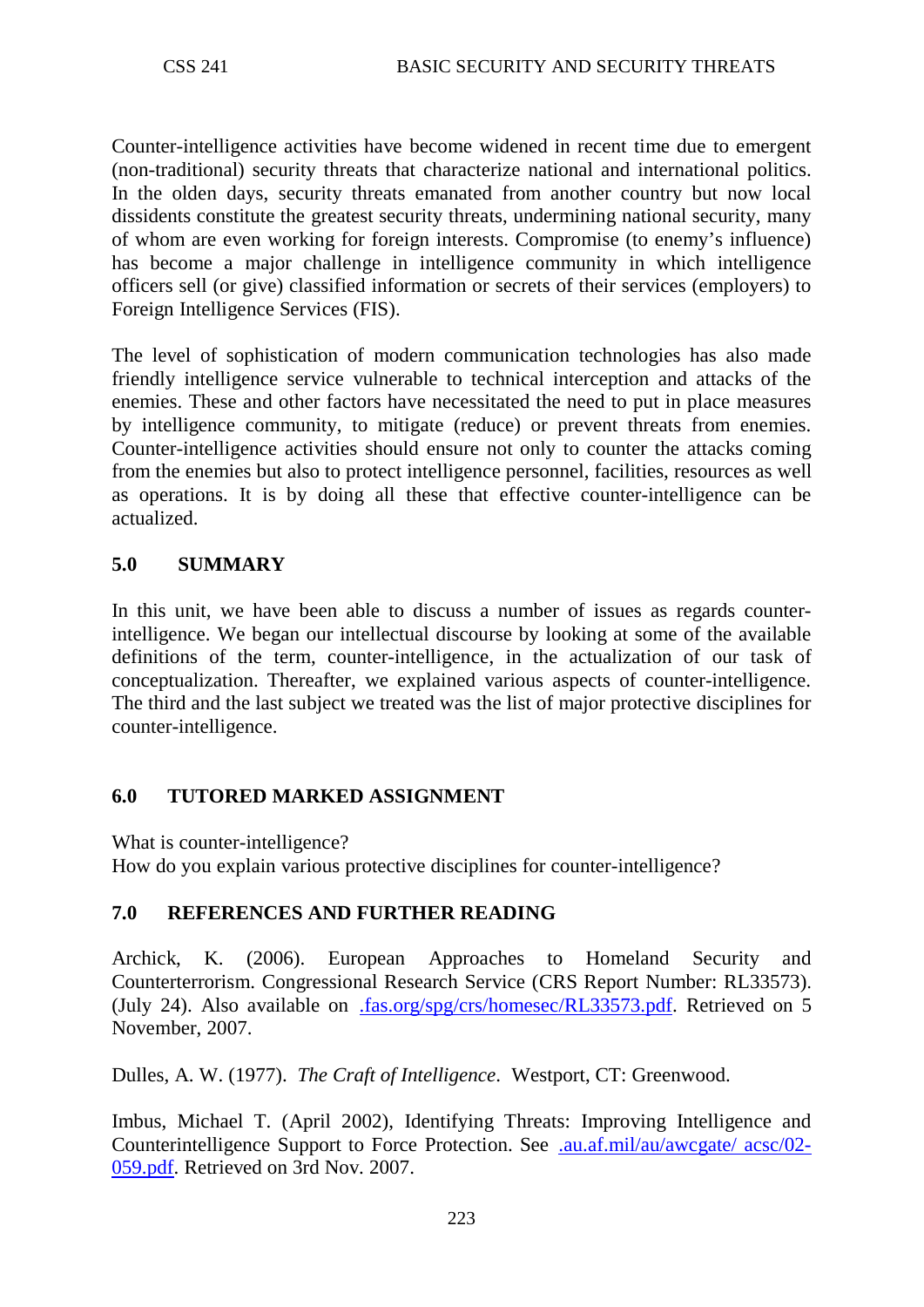US Department of the Army (3 October 1995), Field Manual 34-60: Counterintelligence, available on [.fas.org/irp/doddir/army/fm34-60.](http://www.fas.org/irp/doddir/army/fm34-60) Retrieved on 5 November, 2007.

Van Cleave, Michelle K. (April 2007), Counterintelligence and National Strategy, School for National Security Executive Education, National Defense University (NDU).

Wisner, Frank G. (22 Sept. 1993), On "The Craft of Intelligence", available on [.cia.gav/library/center-for-the-study-ofintelligence/Kent-CSI/doc/V081a07p-](http://www.cia.gav/library/center-for-the-study-ofintelligence/Kent-CSI/doc/V081a07p-0004.htm)[0004.htm.](http://www.cia.gav/library/center-for-the-study-ofintelligence/Kent-CSI/doc/V081a07p-0004.htm) Retrieved on 3rd November, 2007.

[.en.wikipedia.org/wiki/Counter-intelligence.](http://www.en.wikipedia.org/wiki/Counter-intelligence) Retrieved on 4 April, 2008.

[.en.wikipedia.org/wiki/intelligence-cycle-security.](http://www.en.wikipedia.org/wiki/intelligence-cycle-security) Retrieved on 5 April, 2008.

[.fas.org/spg/crs/intel/RL33616 .pdf.](http://www.fas.org/spg/crs/intel/RL33616%20.pdf) Retrieved on 5 April, 2008.

# **UNIT 5**

# **DATA MINING AND AUTOMATED DATA ANALYSIS**

# **CONTENTS**

- 1.0 Introduction
- 2.0 Objectives
- 3.0 Main Body
	- 3.1 Meaning of Data Mining
	- 3.2 Meaning of Automated Data Analysis
	- 3.3 Application Processes for Data Mining and Automated Data Analysis
- 4.0 Conclusion
- 5.0 Summary
- 6.0 Tutored Marked Assignment
- 7.0 References / Further Reading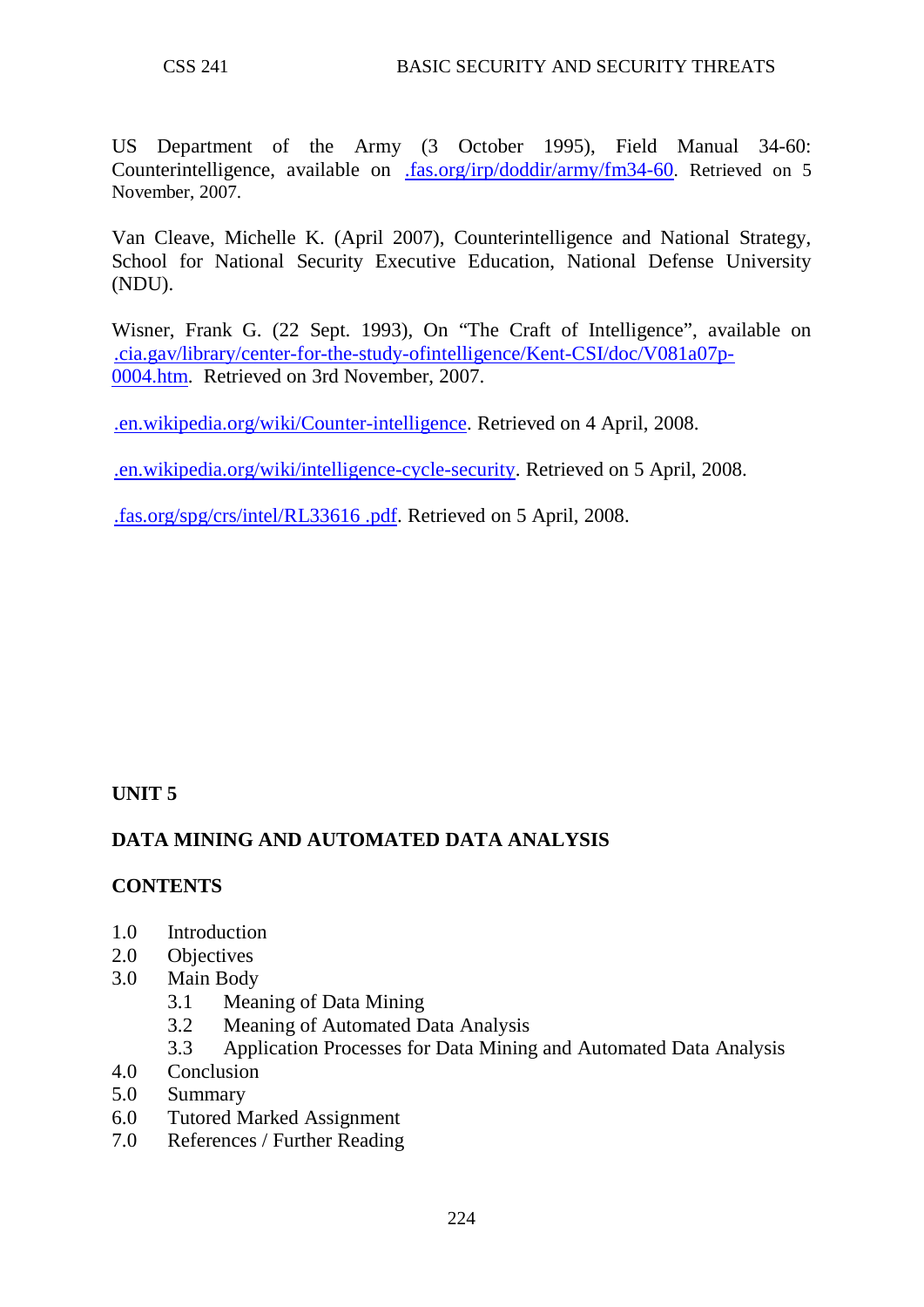## **1.0 INTRODUCTION**

In this unit, we shall be drawing our attention to the subject, Data Mining and Automated Data Analysis in furtherance of our study on basic security tools and applications. These concepts are relatively new in security studies and practice. They are inter-related and complementary because two of them are two sides of the same coin. Data mining and Automated data analysis have continued to attract robust acceptance and appreciation not only among security practitioners but also corporations or commercial ventures that often use these tools to improve their businesses. It is my belief that you will find this unit intellectually rewarding. Meanwhile, in the following segment of this unit, we shall quickly go through various tasks we hope to accomplish in this unit.

### **2.0 OBJECTIVES**

At the end of this unit, you should be able to:

Explain the meaning of data mining;

Describe automated data analysis; and

Discuss the application processes for data mining and automated data analysis

### **3.0 MAIN BODY**

### 3.1 **Meaning of Data Mining**

As earlier stated in the introductory segment of this unit, data mining and automated data analysis are inter-related as two of them play complementary roles in intelligence reporting as well as in security investigation. No doubt, they are very effective tools and applications in crime prevention and detection. They can help to unravel secrets in organised crimes like terrorism, assassination, computer intrusion, theft, financial fraud, armed robbery, electoral malpractices, money laundering, among others.

Alas, these two concepts can be less effective or absolutely defective, if we fail to understand effectively well their guidelines and controls. It is therefore advisable for security professionals and policy makers to always "....acquire an understanding of data mining and automated data analysis tools so that they can craft policy that encourages responsible use and sets parameters for that use" (DeRosa, 2004: v).

At this juncture, let us subject the concepts to conceptual illumination, but in this segment, we shall begin with data mining. So, what is data mining? It is worthy to note that data mining is also known as Knowledge-Discovery in Databases (KDD) (see [://www.wisegeek.com/what-is-data-mining.htm\)](http://www.wisegeek.com/what-is-data-mining.htm).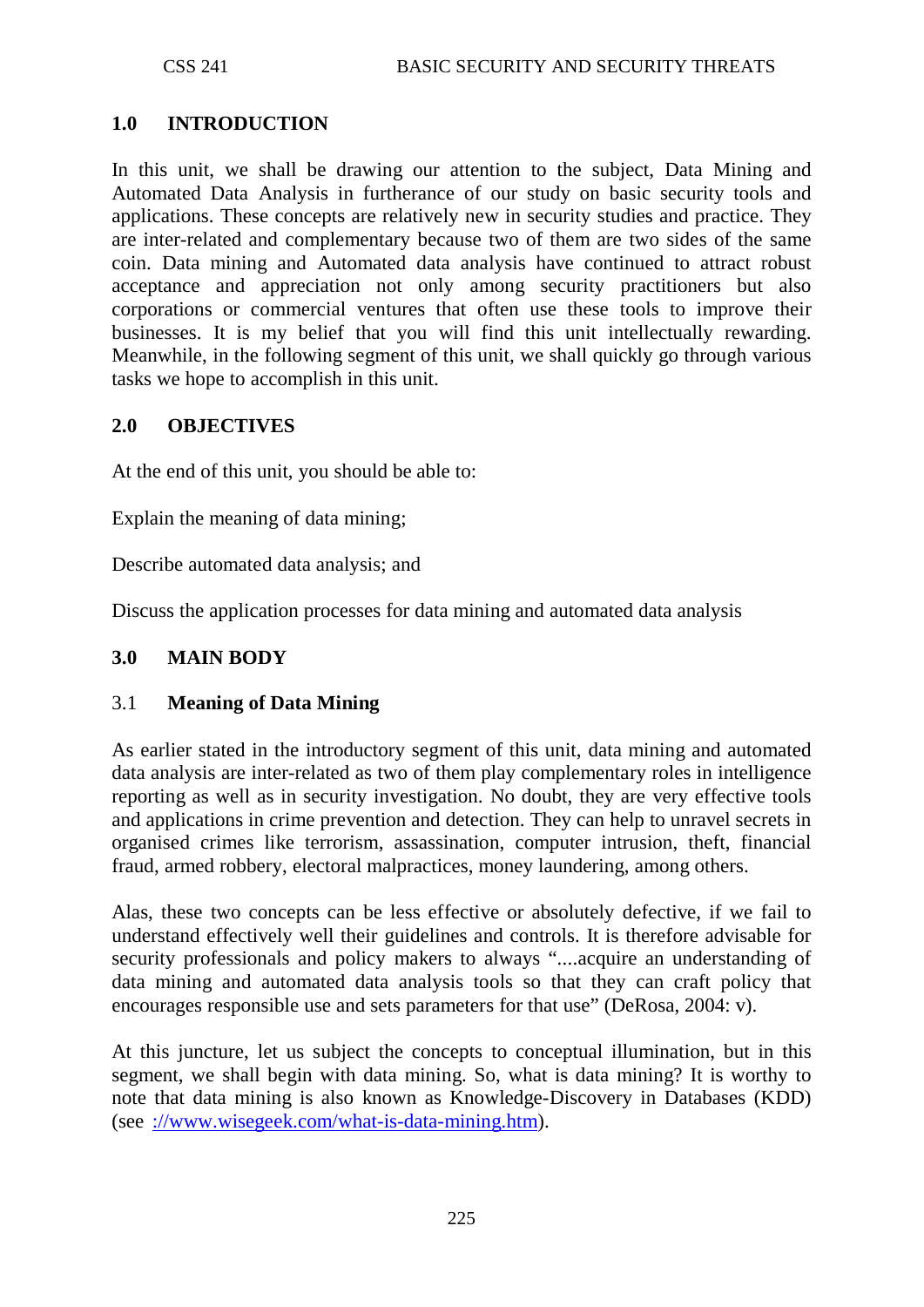As you may agree with me, one of the major features of Social Sciences and other related fields is the absence of universal definition of any terms among scholars. Social scientists define concepts not only according to their respective disciples but also from individual choice of perspectives. For this reason, we shall consider different definitions of the term data mining. Some the definitions of data mining include the following:

*Data mining (sometimes called data or knowledge discovery) is the process of analyzing data from different perspectives and summarizing it into useful information ...Data mining software is one of a number of analytical tools for analyzing data. It allows users to analyze data from many different dimensions or angles, categorize it, and summarize the relationships identified. Technically, data mining is the process of finding correlations or patterns among dozens of fields in large relational databases*  [\(://www.anderson.ucla.edu/faculty/jason.frand/teacher/technologies/palace/dataminin](http://www.anderson.ucla.edu/faculty/jason.frand/teacher/technologies/palace/datamining.htm) [g.htm\)](http://www.anderson.ucla.edu/faculty/jason.frand/teacher/technologies/palace/datamining.htm).

### Data mining can also be described as:

*....the process of extracting patterns from data. As more data is gathered, with the amount of data doubling........., data mining is becoming an increasingly important tool to transform this data into information. It is commonly used in a wide range of [profiling practices,](http://en.wikipedia.org/wiki/Profiling_practices) such as [marketing,](http://en.wikipedia.org/wiki/Marketing) [surveillance,](http://en.wikipedia.org/wiki/Surveillance) [fraud](http://en.wikipedia.org/wiki/Fraud) detection and scientific discovery* [\(://en.wikipedia.org/wiki/Data\\_mining\)](http://en.wikipedia.org/wiki/Data_mining).

Data mining can also be said to be a tool that makes use of:

*......automated statistical analysis techniques....., discovering new trends and patterns of behavior that previously went unnoticed. Once they've uncovered this vital intelligence, it can be used in a predictive manner for a variety of applications* [\(://databases.about.com/od/datamining/a/datamining.htm\)](http://databases.about.com/od/datamining/a/datamining.htm)

#### We can also contend that:

*Data mining is usually defined as searching, analyzing and sifting through large amounts of data to find relationships, patterns, or any significant statistical correlations. With the advent of computers, large databases and the internet, it is easier than ever to collect millions, billions and even trillions of pieces of data that can then be systematically analyzed to help look for relationships and to seek solutions to difficult problems* [\(://www.tech-faq.com/data-mining.shtml\)](http://www.tech-faq.com/data-mining.shtml)

Data mining is also an application that:

*......uses a relatively large amount of computing power operating on a large set of data to determine regularities and connections between data points. [Algorithms](http://www.wisegeek.com/what-is-an-algorithm.htm) that employ techniques from statistics, machine learning and pattern recognition are used*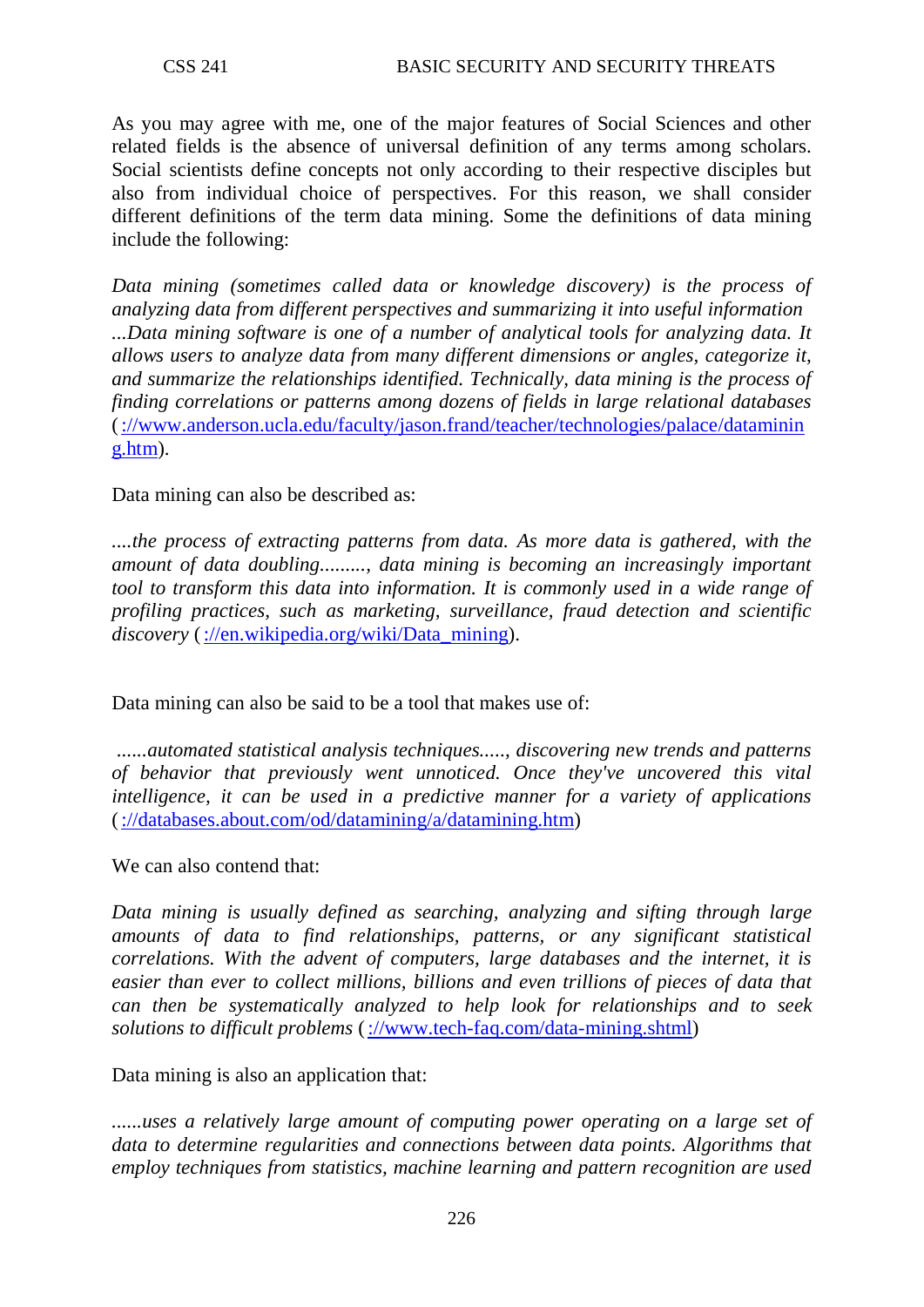*to search large databases automatically* [\(://www.wisegeek.com/what-is-data](http://www.wisegeek.com/what-is-data-mining.htm)[mining.htm\)](http://www.wisegeek.com/what-is-data-mining.htm).

### **SELF ASSESSMENT EXERCISE**

What is data-mining?

### 3.2 **Meaning of Automated Data Analysis**

Automated data analysis can be described as a tool designed to:

*............find previously unknown knowledge through links, associations, and patterns in data* (DeRosa, 2004: 3; Jensen, 2003).

Additionally, automated data analysis involves:

*....the use of large databases containing identifying information assists in the important task of accurate identification* (DeRosa, 2004: 6).

Automated data analysis can be applied in two ways, which include:

The use of subject-based queries; and The use of pattern-based queries.

**Subject-based queries**: In subject-based queries, we begin data analysis with a particular and known subject, and continue the process by searching for more information about the subject. In this case, the subjects identity could be of a crime suspect, a religious leader, a security officer, a suspect at large, a bank official, a politician, to mention a few. In seeking to get more information about the subject, we may decide to probe his/her various contacts with other people, places, even telephone or/and communication facilities and other things that can assist us in our investigation, especially as it involves getting clues that can help us unravel some facts about the subject.

A subject-based query assists us in our analysis of data to have more information about the subject and gives us a clearer picture of what the subject is up to especially as it concerns his/her activities. This opportunity is attained through provision of (useful) link between the subject and other elements of our investigative scrutiny. Again, the beauty about this model is that it affords us an opportunity to identify other subjects that we will need to include in our investigation. One vital element of the subject-based query is link analysis. It helps to draw a connection between the subject and other subjects or places and things we will need to arriving at a decision in our investigation and analysis. Link analysis is usually popular among public security practitioners like the Police and intelligence agencies.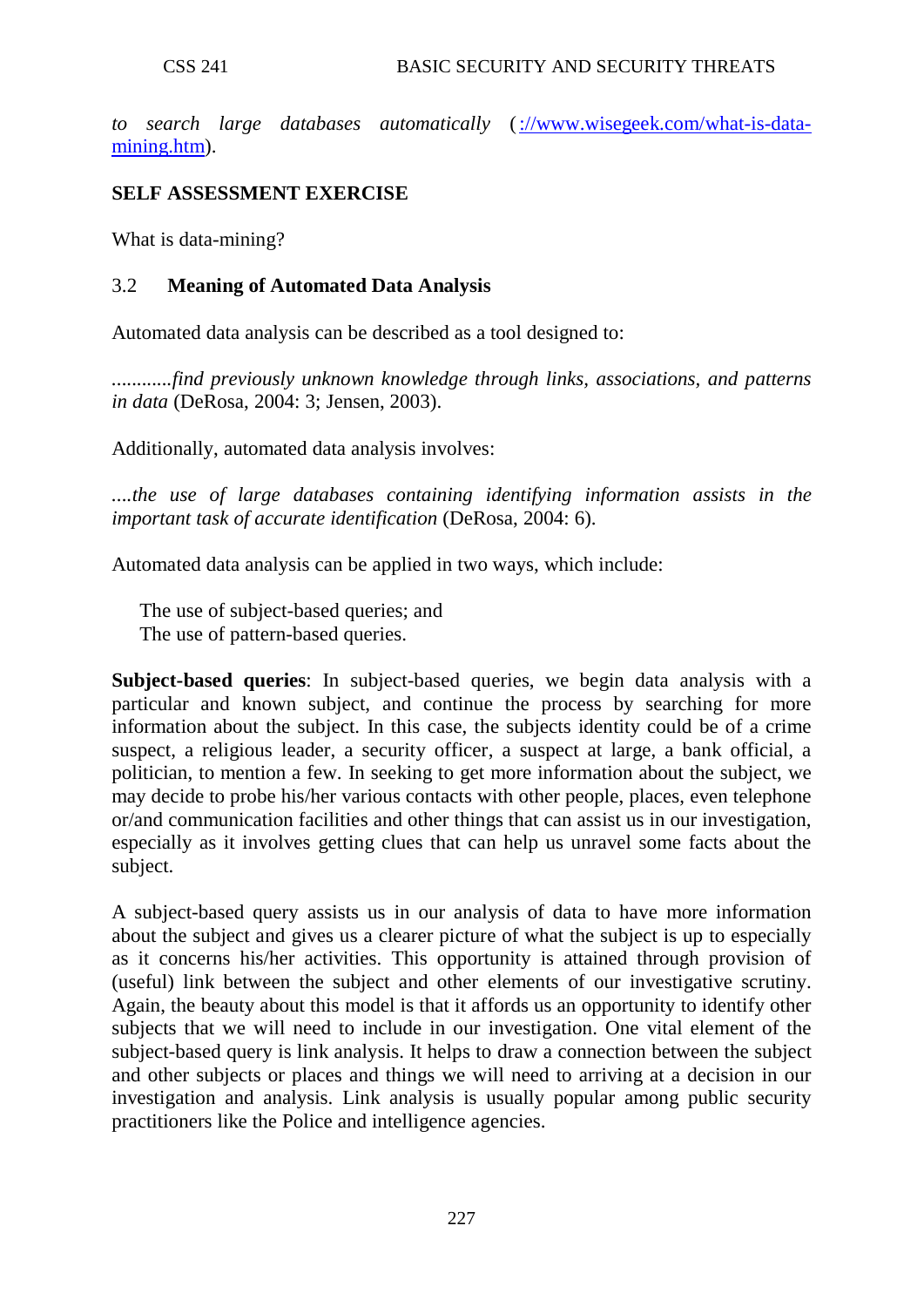Meanwhile, in Nigeria, application of subject-based queries is very inadequate and ineffective because of the poor information infrastructure in public security sector. It is absolutely ridiculous in a country like Nigeria to have a police institution that does not have any computing system network that connects all its various stations and posts, area offices and state commands, as well as zonal/regional offices to the headquarters for proper record keeping of their activities and crime files (see Alemika, 2004; Shettima. & Chukwuma, 2002). The existence of central information system will enable all its offices to access and make information contributions to the database on suspects-profiling, prompt crime situation reporting, staff information and auditing, intelligence gathering and sharing, among others.

However, lack of technological innovation has really undermined the capacity of the police to perform its functions in Nigeria, a situation which has attracted the decision of most the state governors in the country to call for introduction of Joint Task Force (patrol team consisting of the police and men of the armed forces). Painfully, this is an indictment on the police authorities, for the failure of the police to live up to its responsibilities. Also, many people have claimed that several of the dismissed policemen have continued to find their ways back into the force without being detected by police authorities. For instance, a dismissed policeman might have been previously recruited in Lagos, and after his dismissal, he may proceed to Ondo state in an effort to be recruited into the Police again. The question that comes to one's mind here is- if Nigeria Police fails to keep proper record of its personnel, how can it have adequate record of crime suspects? That means the police can hardly identify who is or not a first time offender except the suspect is well known by the officer in charge of the investigation.

Coming back to the subject matter, subject-based queries are potentially useful as forms of inquiries that characterise intelligence and law enforcement practice, which involve conducting a further search on the activities and relationships of the subject (someone under investigation) with other people. In this course of investigation, we may identify other people whose presence will be required to providing us a breakthrough and opportunity to have a successful investigation of the subject.

On the other hand, **pattern-based queries** involve conducting our investigation by moving from unknown to known. Here, we don't actually have any subject on our minds but through a pattern of activity, we may decide to probe further into the activity that we suspect may constitute act of criminality or a threat to security. For instance, we may detect that through bank money transfers, some activities involving importation of expensive goods into the country are noticed. And if this same pattern of activity is noticed to be taking place from time to time, then, we can investigate the persons involved in such transactions. After identifying the persons, we may probe further to know if the subjects have strong and genuine businesses to warrant having large sums of money that they often transfer to purchase expensive goods abroad. Then, our pattern-based queries will change to subject-based queries because through the pattern of activity, we have identified some persons who were not previously in the picture and can be subjected to further scrutiny.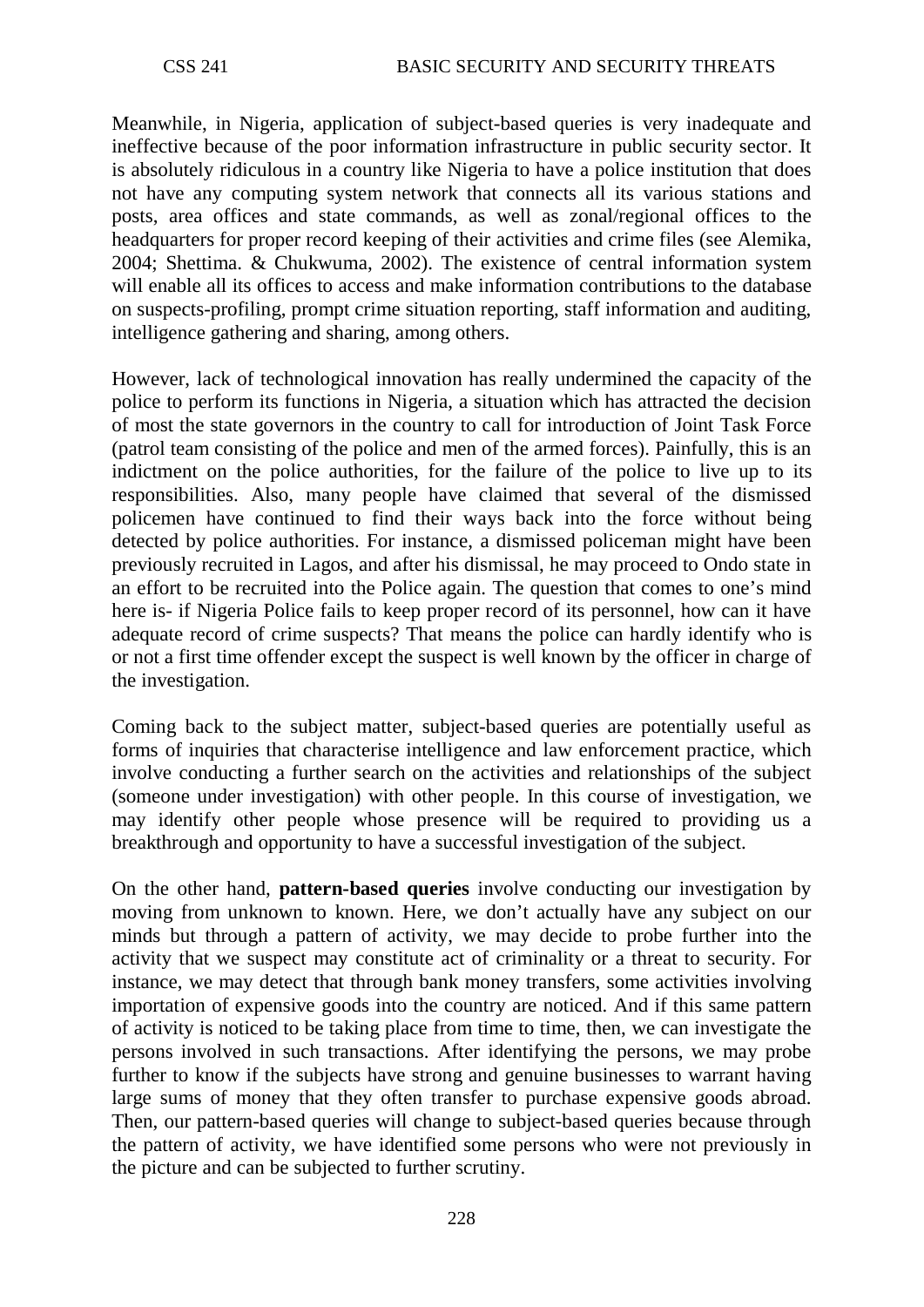Thereafter, the suspected persons will become our subjects (those we investigate) and we will conduct further search on their activities and relationships. At the end of the day, after a thorough search and analysis, we may find out that the suspected persons are fronting for some public office holders who embezzle public funds and use it for their personal aggrandisement. Knowing that they cannot lodge such money into their private accounts, corrupt leaders tend to use some unsuspected persons to front for them through whom they use the money for all sorts of investment or property acquisitions.

## **SELF ASSESSMENT EXERCISE**

How do you describe automated data-mining? What are the two basic ways through which automated data analysis can be applied?

## 3.3 **Application Processes for Data-Mining and Automated Data Analysis**

Data-mining and automated data analysis are very important tools of security threat management as well as intelligence collection and analysis. Meanwhile, they require proper application and administration of various processes pertaining to their usage. It is therefore essential to have proper understanding of these processes in order to avoid making errors and information abuse. It is against this background that we shall be explaining in this segment, the steps to be taken in effective usage of these two concepts: data mining and automated data analysis.

a) Collection and Processing of Data: Collecting relevant data and useful information is a very big task. The reason is that it is more difficult to identify information useful for our task than the challenges we may encounter in the collection of data. It is always advisable to before we set out for the gathering of data, to always consider what we seek to achieve in our analysis, so that we will be able to conclude appropriately on the kind of information that will be useful to achieve the purpose of our investigation.

There is no doubt that innovations in technology have made it easy to mine data (see Mostashari, 2003). Introduction of computing systems has really impacted positively on the task of data mining. Presently, through computer, we can develop a large database through which we can also create a single database for our data mining, a process known as data warehouse or data mart. We can also conduct our data mining by using a variety of database. For instance, if we are investigating a political office-holder accused of corruption, we may collate information through several means like conducting a search on all his/her official transactions and his/her contacts and relationships as well as financial transactions made by those with whom the suspect has one relationship or the other especially his/her family members.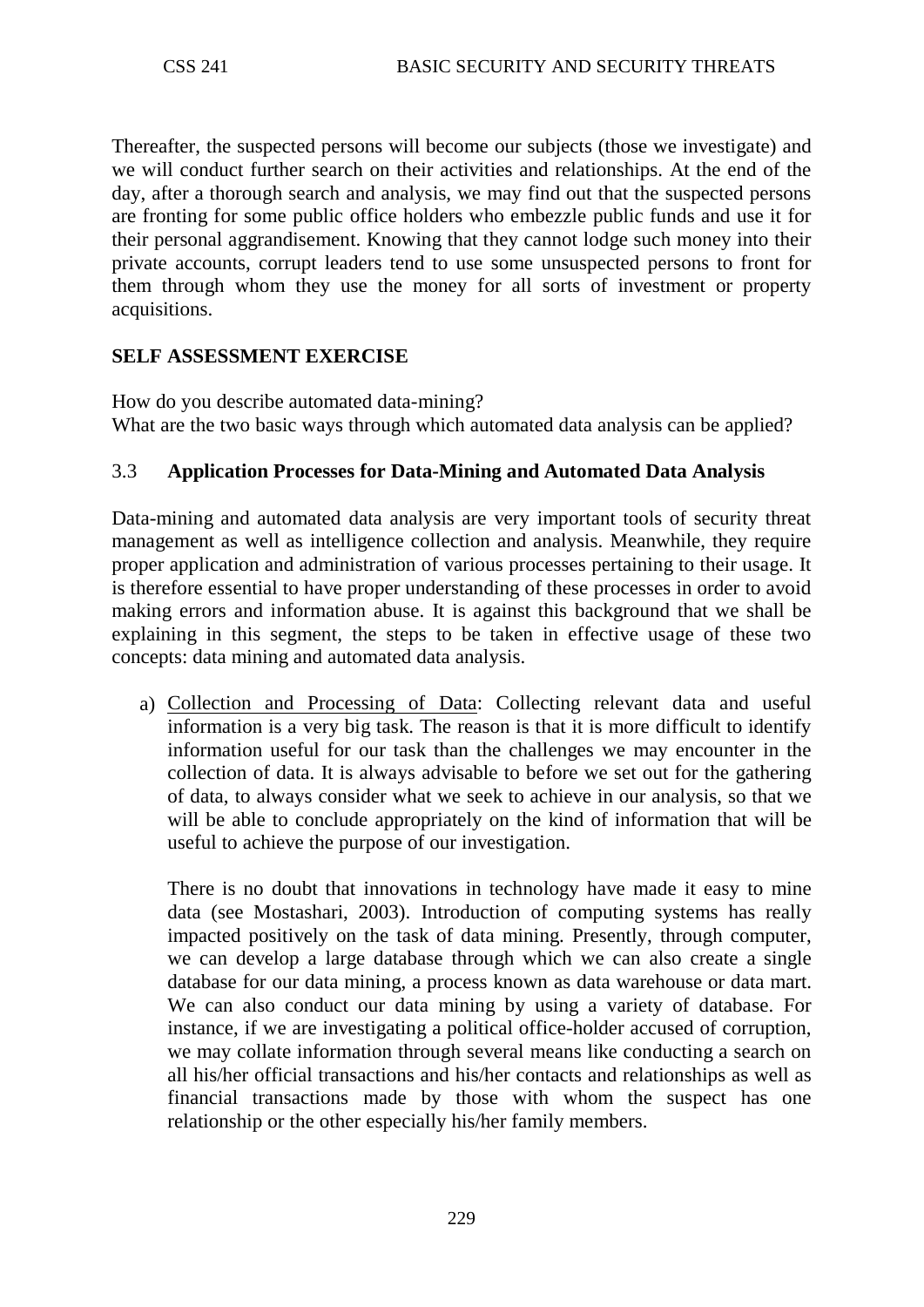Also, we can conduct a search on the private companies owned by the suspect including their various business and financial transactions as well as the activities of their respective management among others. If we consider the foregoing example, you may agree with me that data mining process is a difficult task that may involve the use of different databases in the collection of the needed information. After collating the information considered useful for our analysis, it is important to consider the standardisation and cleansing of the collected data so that we can identify which among the data, that can be most useful to our analysis task. By doing this, we shall be avoiding misuse of information.

According to DeRosa (2004: 10), the last step in this process involves "transforming the data to make them useful". This step is usually known as "data aggregation". It enables us to remove unimportant or unusable data by cleaning them, and the data are standardised for accuracy in our searches. By following these steps, we would reduce data errors that may mar our analysis especially errors like false positives and false negatives.

**False positive errors** are those errors that bother on the possibility of wrongfully labelling an innocent person as a crime suspect/criminal due to mistakes in the result of our automated data analysis. This error is usually associated with collection of wrong data or misapplication of data through imperfect search models (see DeRosa, 2004: 10). It will be improper to accuse innocent persons because they have relationship at one time or the other with any crime suspects or convicts due to inaccurate data mining or defective automated data analysis procedure.

On the other hand, in computer security, when a spam email is wrongly classified as non-spam email, we can therefore conclude that a **false negative error** has been committed (see ://www.cgisecurity.com/questions/false [negative.shtml\)](http://www.cgisecurity.com/questions/false%20negative.shtml). Another example is if the result of our automated data analysis confirms a real crime suspect not culpable, meaning that our investigation effort is entirely faulty due to wrong check and defective data mining process and/or wrong procedure of analysis;

b) Finding Search Models: In carrying out our data analysis, we need a search model. For instance, if we want to use pattern-based searching, it will be cumbersome to get perfect models that help us to achieve good results in our automated data analysis. Meanwhile, we can adopt a "bottom-up" approach, using data mining to develop a model such that we search for anomalies or patterns that surround a behaviour or activity. We can also use "top-down approach" in analysing our data by beginning the process of analysis with a hypothesis "...about the model and determining whether it exists in data" (DeRosa, 2004: 11). By and large, models developed must be predictive and relevant to investigation. We should avoid running into the problem of datadredging, resulting from models that are poorly designed; and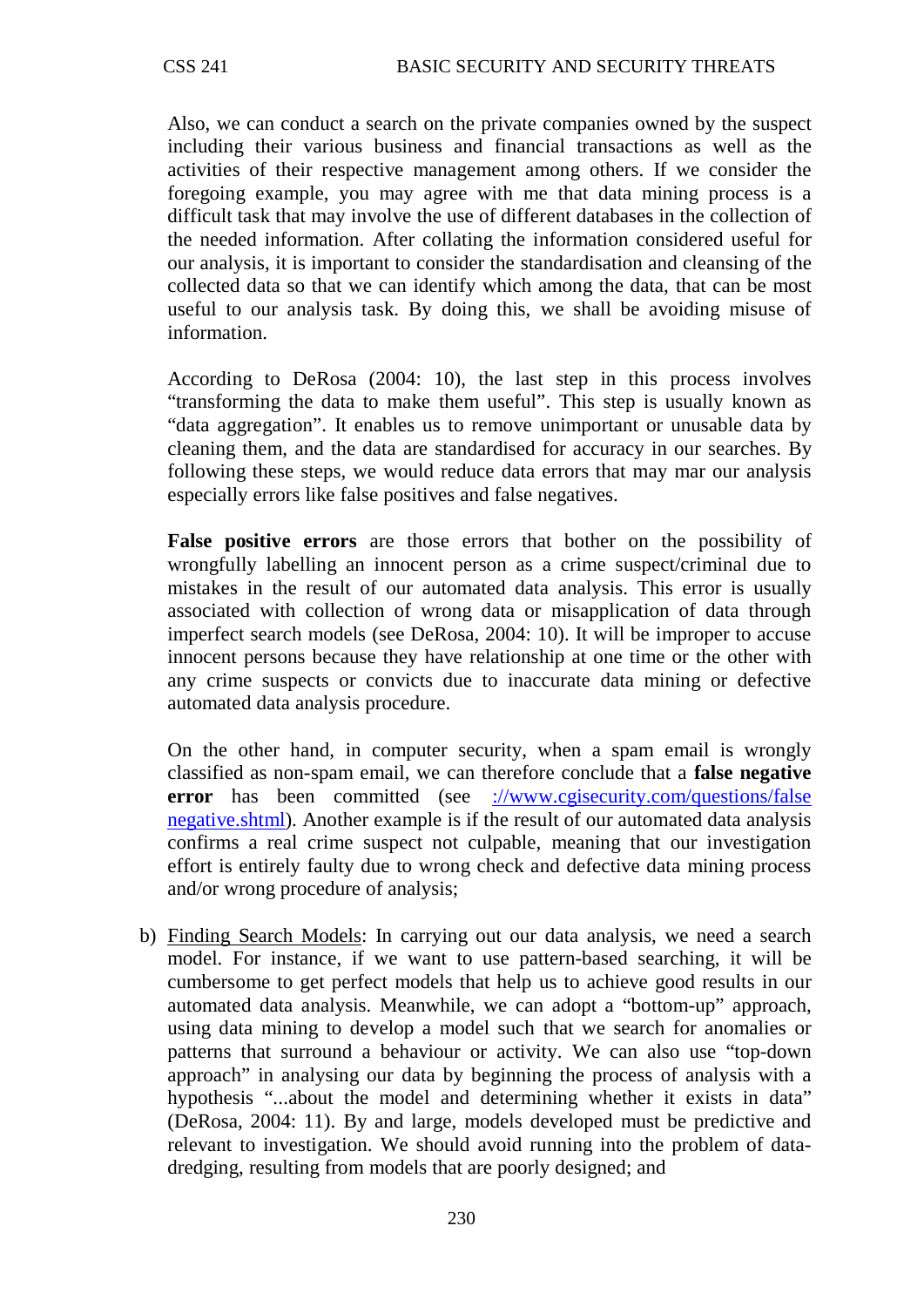c) Decision making : The decision making process is also very significant in the application of data-mining and automated data analysis. It is the climax of the data-mining and automated data analysis. Decision making comes after exploring other processes such as gathering of data, to carrying out investigations, through interpretation of results to making decisions on the most effectively ways to utilise the results of our analysis. The quality of the decision we make after our automated analysis largely determines the amount of success that we will likely record in the course of our investigation.

## **SELF ASSESSMENT EXERCISE**

What are the steps to the application of data-mining and automated data analysis?

### **4.0 CONCLUSION**

Advancing effective security management and threat mitigation is an enormous task, which often demands adequate use of information technology and systemised information-gathering tools or techniques. As you may be aware, information is very vital to the security sector, without which security practitioners will be lackadaisical and highly incapacitated in the discharge of their duties. It is not a surprise that in many developed countries like the US and Britain, the government and security sector continues to undergo reforms, appreciating the strategic importance of information to the operations of various security agencies. Information plays a great role in hazard management, intelligence collection and analysis, threat mitigation, counter-terrorism, as well as overall security planning and management.

If the importance of information in security management cannot be over-emphasised, therefore, the use of data-mining and automated data analysis is very significant and useful to securitisation. The relevance of these tools has been evident in the way they have continued to enjoy growing acceptance among security practitioners in most developed countries of the world and elsewhere. These tools are powerful not only in security management and threat mitigation but they are used by several commercial institutions or corporations to improve their businesses. It is very essential to promote the use of the tools in our various places of work for efficiency and optimal performance through we can easily achieve the overall objectives of our organisations.

### **5.0 SUMMARY**

In this unit, our study focused on the conceptual definition of data-mining, and we also described the meaning of automated data analysis. The third and the last area of inquiry was the list of processes that we undertake in the application of data-mining and automated data analysis.

## **6.0 TUTORED MARKED ASSIGNMENT**